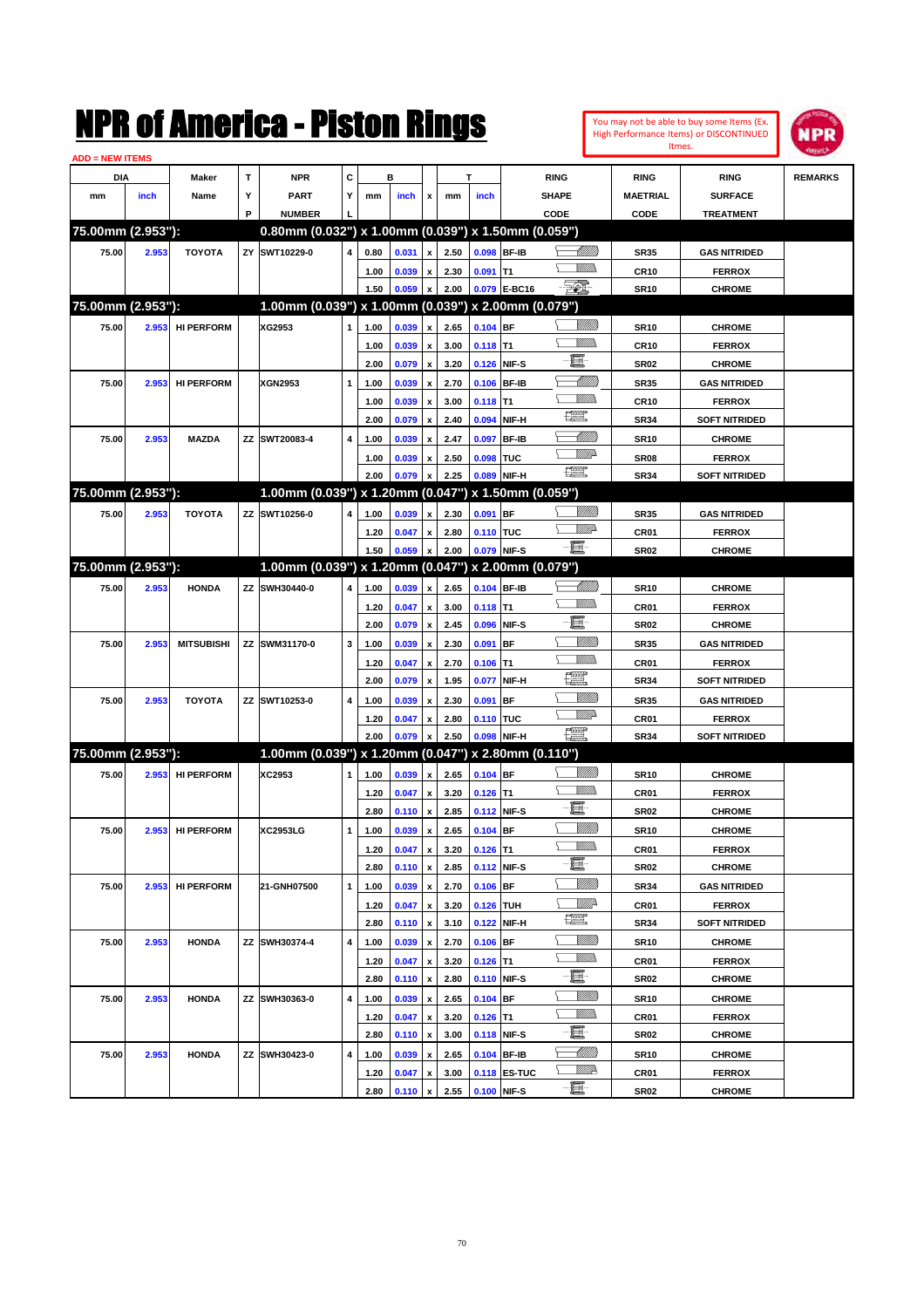| You may not be able to buy some Items (Ex. |
|--------------------------------------------|
| High Performance Items) or DISCONTINUED    |
| Itmes.                                     |



| <b>ADD = NEW ITEMS</b> |       |                   |   |                                                     |   |              |       |                    |              |            |                             |                                                                                                                                                                                                                                                                                                                                                                                                                          |                  |                                       |                |
|------------------------|-------|-------------------|---|-----------------------------------------------------|---|--------------|-------|--------------------|--------------|------------|-----------------------------|--------------------------------------------------------------------------------------------------------------------------------------------------------------------------------------------------------------------------------------------------------------------------------------------------------------------------------------------------------------------------------------------------------------------------|------------------|---------------------------------------|----------------|
| DIA                    |       | Maker             | Т | <b>NPR</b>                                          | С |              | в     |                    |              | T          |                             | <b>RING</b>                                                                                                                                                                                                                                                                                                                                                                                                              | <b>RING</b>      | <b>RING</b>                           | <b>REMARKS</b> |
| mm                     | inch  | Name              | Υ | <b>PART</b>                                         | Y | mm           | inch  | x                  | mm           | inch       |                             | <b>SHAPE</b>                                                                                                                                                                                                                                                                                                                                                                                                             | <b>MAETRIAL</b>  | <b>SURFACE</b>                        |                |
|                        |       |                   | P | <b>NUMBER</b>                                       |   |              |       |                    |              |            |                             | CODE                                                                                                                                                                                                                                                                                                                                                                                                                     | CODE             | <b>TREATMENT</b>                      |                |
| 75.00mm (2.953"):      |       |                   |   | 1.20mm (0.047") x 0.80mm (0.031") x 2.00mm (0.079") |   |              |       |                    |              |            |                             |                                                                                                                                                                                                                                                                                                                                                                                                                          |                  |                                       |                |
| 75.00                  | 2.953 | <b>MITSUBISHI</b> |   | ZZ SWM31168-0                                       | 3 | 1.20         | 0.047 | x                  | 2.50         | $0.098$ BF |                             | <u>Sillilli</u>                                                                                                                                                                                                                                                                                                                                                                                                          | <b>SR35</b>      | <b>GAS NITRIDED</b>                   |                |
|                        |       |                   |   |                                                     |   | 0.80         | 0.031 | x                  | 2.50         | $0.098$ T1 |                             |                                                                                                                                                                                                                                                                                                                                                                                                                          | CR <sub>01</sub> | <b>FERROX</b>                         |                |
|                        |       |                   |   |                                                     |   | 2.00         | 0.079 | x                  | 1.95         | 0.077      | NIF-H                       | H                                                                                                                                                                                                                                                                                                                                                                                                                        | <b>SR34</b>      | <b>SOFT NITRIDED</b>                  |                |
| 75.00                  | 2.953 | <b>MITSUBISHI</b> |   | ZZ SWM31174-0                                       | 4 | 1.20         | 0.047 | x                  | 2.50         | 0.098      | <b>BF</b>                   | <u>Sillilli</u>                                                                                                                                                                                                                                                                                                                                                                                                          | <b>SR35</b>      | <b>GAS NITRIDED</b>                   |                |
|                        |       |                   |   |                                                     |   | 0.80         | 0.031 | x                  | 2.50         | $0.098$ T1 |                             | VM))                                                                                                                                                                                                                                                                                                                                                                                                                     | CR01             | <b>FERROX</b>                         |                |
|                        |       |                   |   |                                                     |   | 2.00         | 0.079 | x                  | 1.95         |            | 0.077 NIF-H                 | <b>The Control</b>                                                                                                                                                                                                                                                                                                                                                                                                       | <b>SR34</b>      | <b>SOFT NITRIDED</b>                  |                |
| 75.00mm (2.953"):      |       |                   |   | 1.20mm (0.047") x 1.20mm (0.047") x 2.00mm (0.079") |   |              |       |                    |              |            |                             |                                                                                                                                                                                                                                                                                                                                                                                                                          |                  |                                       |                |
| 75.00                  | 2.953 | <b>GMC</b>        |   | ZZ SWG10058-4                                       | 4 | 1.20         | 0.047 | x                  | 2.70         | $0.106$ BF |                             | <u> UMB</u>                                                                                                                                                                                                                                                                                                                                                                                                              | <b>SR34</b>      | <b>GAS NITRIDED</b>                   |                |
| <b>ADD</b>             |       |                   |   |                                                     |   | 1.20         | 0.047 | x                  | 2.90         | 0.114 TUC  |                             | .<br>Willia                                                                                                                                                                                                                                                                                                                                                                                                              | CR01             | <b>FERROX</b>                         |                |
|                        |       |                   |   |                                                     |   | 2.00         | 0.079 | $\pmb{\mathsf{x}}$ | 2.80         |            | 0.110 NIF-H                 | H                                                                                                                                                                                                                                                                                                                                                                                                                        | <b>SR34</b>      | <b>SOFT NITRIDED</b>                  |                |
| 75.00                  | 2.953 | <b>TOYOTA</b>     |   | ZZ SWT10192-0                                       | 4 | 1.20         | 0.047 | x                  | 2.50         | 0.098      | <b>BF</b>                   | <u>Sillilli</u>                                                                                                                                                                                                                                                                                                                                                                                                          | <b>SR35</b>      | <b>GAS NITRIDED</b>                   |                |
|                        |       |                   |   |                                                     |   | 1.20         | 0.047 |                    | 2.80         | 0.110 TUC  |                             | <u>VMD</u>                                                                                                                                                                                                                                                                                                                                                                                                               | CR <sub>01</sub> | <b>FERROX</b>                         |                |
|                        |       |                   |   |                                                     |   | 2.00         | 0.079 | x<br>x             | 2.20         | 0.087      | NIF-H                       | <b>The Control</b>                                                                                                                                                                                                                                                                                                                                                                                                       | <b>SR34</b>      | <b>SOFT NITRIDED</b>                  |                |
| 75.00                  | 2.953 | <b>TOYOTA</b>     |   | ZZ SDT10222-0                                       | 4 | 1.20         | 0.047 | x                  | 2.50         | $0.098$ BF |                             | <u>Sillilli</u>                                                                                                                                                                                                                                                                                                                                                                                                          | <b>SR35</b>      | <b>GAS NITRIDED</b>                   |                |
|                        |       |                   |   |                                                     |   | 1.20         | 0.047 | x                  | 2.80         | 0.110 TUC  |                             | <u>VMD</u>                                                                                                                                                                                                                                                                                                                                                                                                               | CR01             | <b>FERROX</b>                         |                |
|                        |       |                   |   |                                                     |   | 2.00         | 0.079 | x                  | 2.75         |            | 0.108 E-BC16                | EO)                                                                                                                                                                                                                                                                                                                                                                                                                      | <b>SR34</b>      | <b>SOFT NITRIDED</b>                  |                |
| 75.00mm (2.953"):      |       |                   |   | 1.20mm (0.047") x 1.20mm (0.047") x 2.50mm (0.098") |   |              |       |                    |              |            |                             |                                                                                                                                                                                                                                                                                                                                                                                                                          |                  |                                       |                |
| 75.00                  | 2.953 | <b>SUZUKI</b>     |   | ZZ SWS20185-4                                       | 3 | 1.20         | 0.047 |                    | 2.70         |            | 0.106 BF-IB                 | <u> Millitt</u>                                                                                                                                                                                                                                                                                                                                                                                                          | <b>SR35</b>      | <b>GAS NITRIDED</b>                   |                |
|                        |       |                   |   |                                                     |   |              |       | x                  |              |            |                             | ₩₩                                                                                                                                                                                                                                                                                                                                                                                                                       |                  |                                       |                |
|                        |       |                   |   |                                                     |   | 1.20<br>2.50 | 0.047 | x                  | 3.20<br>2.85 |            | 0.126 ES-TUC<br>0.112 NIF-S | 量                                                                                                                                                                                                                                                                                                                                                                                                                        | CR <sub>01</sub> | <b>FERROX</b><br><b>SOFT NITRIDED</b> |                |
|                        |       |                   |   |                                                     |   |              | 0.098 | x                  |              |            |                             | <u> UMM</u>                                                                                                                                                                                                                                                                                                                                                                                                              | <b>SR34</b>      |                                       |                |
| 75.00                  | 2.953 | <b>SUZUKI</b>     |   | ZZ SWS20186-4                                       | 3 | 1.20         | 0.047 | x                  | 2.70         |            | 0.106 BF-IB                 | <u>Willik</u>                                                                                                                                                                                                                                                                                                                                                                                                            | <b>SR35</b>      | <b>GAS NITRIDED</b>                   |                |
|                        |       |                   |   |                                                     |   | 1.20         | 0.047 | x                  | 3.20         |            | 0.126 ES-TUC                | E                                                                                                                                                                                                                                                                                                                                                                                                                        | CR <sub>01</sub> | <b>FERROX</b>                         |                |
|                        |       |                   |   |                                                     |   | 2.50         | 0.098 | x                  | 2.85         |            | 0.112 NIF-S                 | <u> UMM</u>                                                                                                                                                                                                                                                                                                                                                                                                              | <b>SR34</b>      | <b>SOFT NITRIDED</b>                  |                |
| 75.00                  | 2.953 | <b>MAZDA</b>      |   | ZZ SWT20100-4                                       | 4 | 1.20         | 0.047 | x                  | 2.45         |            | 0.096 BF-IB                 | <u>Willi</u> da                                                                                                                                                                                                                                                                                                                                                                                                          | <b>SR10</b>      | <b>CHROME</b>                         |                |
|                        |       |                   |   |                                                     |   | 1.20         | 0.047 | x                  | 2.90         | 0.114 TUC  |                             | 鱱                                                                                                                                                                                                                                                                                                                                                                                                                        | CR <sub>01</sub> | <b>FERROX</b>                         |                |
|                        |       |                   |   |                                                     |   | 2.50         | 0.098 | x                  | 2.45         | 0.096      | NIF-H                       |                                                                                                                                                                                                                                                                                                                                                                                                                          | <b>SR02</b>      | <b>CHROME</b>                         |                |
| 75.00                  | 2.953 | <b>SUZUKI</b>     |   | ZZ SWS20190-0                                       | 4 | 1.20         | 0.047 | x                  | 2.70         |            | 0.106 BF-IB                 | <u>UMB</u><br><u>MM</u>                                                                                                                                                                                                                                                                                                                                                                                                  | <b>SR34</b>      | <b>GAS NITRIDED</b>                   |                |
|                        |       |                   |   |                                                     |   | 1.20         | 0.047 | x                  | 3.00         |            | <b>0.118 ES-TUC</b>         | 鱱                                                                                                                                                                                                                                                                                                                                                                                                                        | CR01             | <b>FERROX</b>                         |                |
|                        |       |                   |   |                                                     |   | 2.50         | 0.098 | x                  | 2.45         | 0.096      | NIF-H                       |                                                                                                                                                                                                                                                                                                                                                                                                                          | <b>SR34</b>      | <b>SOFT NITRIDED</b>                  |                |
| 75.00                  | 2.953 | <b>SUZUKI</b>     |   | ZZ SWS20217-0                                       | 4 | 1.20         | 0.047 | x                  | 2.70         |            | 0.106 BF-IB                 | <u>UMB</u>                                                                                                                                                                                                                                                                                                                                                                                                               | <b>SR34</b>      | <b>GAS NITRIDED</b>                   |                |
|                        |       |                   |   |                                                     |   | 1.20         | 0.047 | x                  | 3.15         | 0.124 TUC  |                             | <u>Willia</u>                                                                                                                                                                                                                                                                                                                                                                                                            | CR01             | <b>FERROX</b>                         |                |
|                        |       |                   |   |                                                     |   | 2.50         | 0.098 | x                  | 2.25         |            | 0.089 NIF-H                 | $\begin{picture}(20,20) \put(0,0){\dashbox{0.5}(20,0){ }} \thicklines \put(0,0){\dashbox{0.5}(20,0){ }} \thicklines \put(0,0){\dashbox{0.5}(20,0){ }} \thicklines \put(0,0){\dashbox{0.5}(20,0){ }} \thicklines \put(0,0){\dashbox{0.5}(20,0){ }} \thicklines \put(0,0){\dashbox{0.5}(20,0){ }} \thicklines \put(0,0){\dashbox{0.5}(20,0){ }} \thicklines \put(0,0){\dashbox{0.5}(20,0){ }} \thicklines \put(0,0){\dash$ | <b>SR34</b>      | <b>SOFT NITRIDED</b>                  |                |
| 75.00mm (2.953"):      |       |                   |   | 1.20mm (0.047") x 1.20mm (0.047") x 2.80mm (0.110") |   |              |       |                    |              |            |                             |                                                                                                                                                                                                                                                                                                                                                                                                                          |                  |                                       |                |
| 75.00                  | 2.953 | <b>HONDA</b>      |   | ZZ SWH30253-4                                       | 4 | 1.20         | 0.047 | $\pmb{\mathsf{x}}$ | 2.80         | $0.110$ BF |                             | <u>Sillilli</u>                                                                                                                                                                                                                                                                                                                                                                                                          | <b>SR10</b>      | <b>CHROME</b>                         |                |
|                        |       |                   |   |                                                     |   | 1.20         | 0.047 | x                  | 3.20         | $0.126$ T1 |                             | <u>Villida</u>                                                                                                                                                                                                                                                                                                                                                                                                           | CR01             | <b>FERROX</b>                         |                |
|                        |       |                   |   |                                                     |   | 2.80         | 0.110 | $\pmb{\mathsf{x}}$ | 2.85         |            | 0.112 NIF-S                 | E                                                                                                                                                                                                                                                                                                                                                                                                                        | <b>SR02</b>      | <b>CHROME</b>                         |                |
| 75.00                  | 2.953 | <b>HONDA</b>      |   | SWH30364-4                                          | 4 | 1.20         | 0.047 | x                  | 2.70         |            | 0.106 BF-IB                 |                                                                                                                                                                                                                                                                                                                                                                                                                          | <b>SR35</b>      | <b>GAS NITRIDED</b>                   |                |
|                        |       |                   |   | <b>DELETE</b>                                       |   | 1.20         | 0.047 | x                  | 3.20         |            | 0.126 ES-TUC                | W/IP                                                                                                                                                                                                                                                                                                                                                                                                                     | CR01             | <b>FERROX</b>                         |                |
|                        |       |                   |   |                                                     |   | 2.80         | 0.110 | $\pmb{\mathsf{x}}$ | 2.85         |            | 0.112 NIF-S                 | e                                                                                                                                                                                                                                                                                                                                                                                                                        | <b>SR34</b>      | <b>SOFT NITRIDED</b>                  |                |
| 75.00                  | 2.953 | <b>HONDA</b>      |   | ZZ SWH30445-0                                       | 4 | 1.20         | 0.047 | x                  | 2.70         | $0.106$ BF |                             | <u> UMB</u>                                                                                                                                                                                                                                                                                                                                                                                                              | <b>SR10</b>      | <b>CHROME</b>                         |                |
|                        |       |                   |   |                                                     |   | 1.20         | 0.047 | x                  | 3.00         | $0.118$ T1 |                             | <u>WMW</u>                                                                                                                                                                                                                                                                                                                                                                                                               | CR01             | <b>FERROX</b>                         |                |
|                        |       |                   |   |                                                     |   | 2.80         | 0.110 | $\pmb{\mathsf{x}}$ | 2.80         |            | 0.110 NIF-S                 | $-\Xi$ -                                                                                                                                                                                                                                                                                                                                                                                                                 | SR <sub>02</sub> | <b>CHROME</b>                         |                |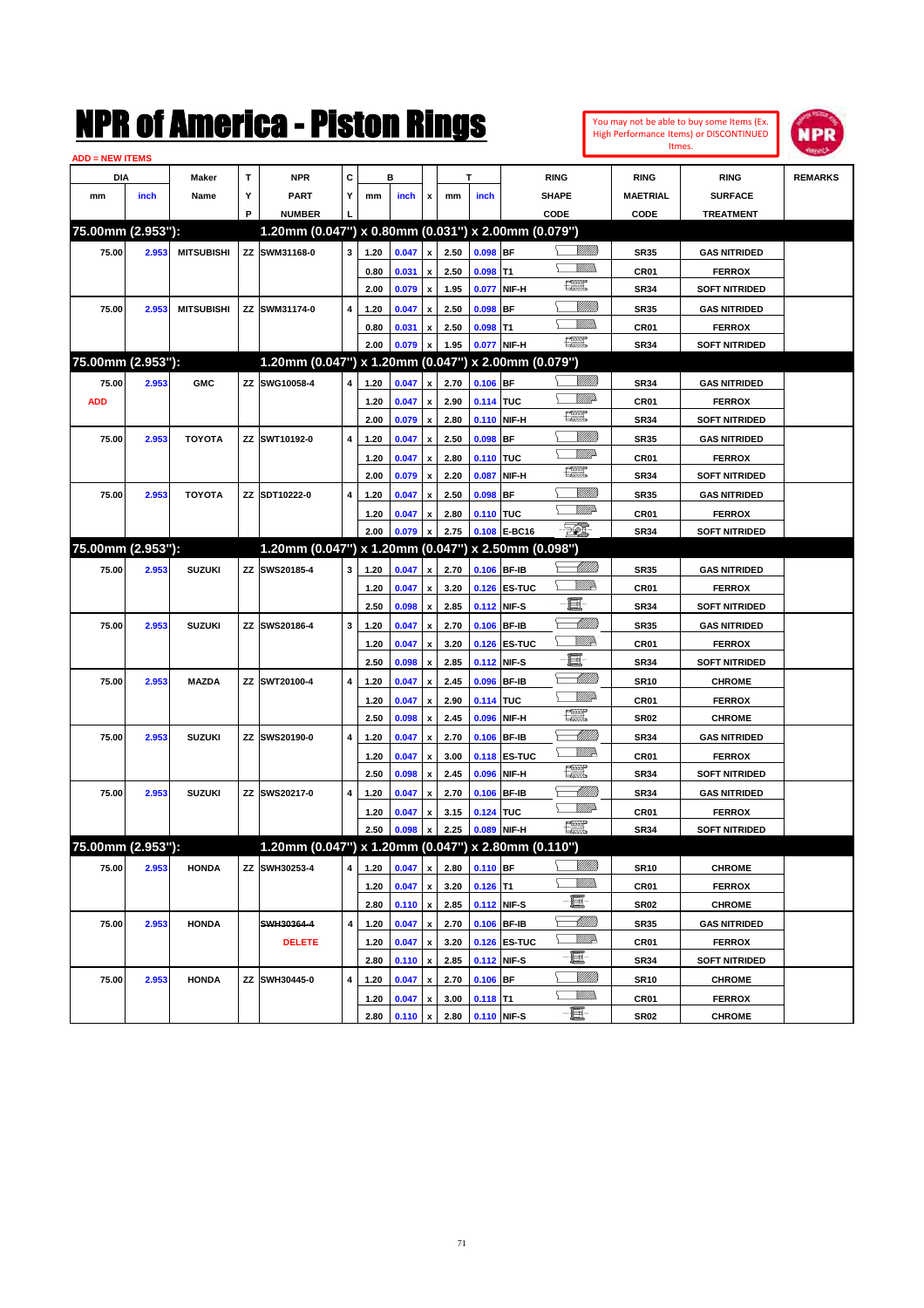

| <b>ADD = NEW ITEMS</b> |       |               |   |                                                     |   |              |       |                           |              |               |              |                               |                  |                      |                |
|------------------------|-------|---------------|---|-----------------------------------------------------|---|--------------|-------|---------------------------|--------------|---------------|--------------|-------------------------------|------------------|----------------------|----------------|
| DIA                    |       | <b>Maker</b>  | т | <b>NPR</b>                                          | С |              | в     |                           |              | т             |              | <b>RING</b>                   | <b>RING</b>      | <b>RING</b>          | <b>REMARKS</b> |
| mm                     | inch  | Name          | Υ | <b>PART</b>                                         | Y | mm           | inch  | x                         | mm           | inch          |              | <b>SHAPE</b>                  | <b>MAETRIAL</b>  | <b>SURFACE</b>       |                |
|                        |       |               | P | <b>NUMBER</b>                                       |   |              |       |                           |              |               |              | CODE                          | <b>CODE</b>      | <b>TREATMENT</b>     |                |
| 75.00mm (2.953"):      |       |               |   | 1.20mm (0.047") x 1.20mm (0.047") x 3.00mm (0.118") |   |              |       |                           |              |               |              |                               |                  |                      |                |
| 75.00                  | 2.953 | <b>TOYOTA</b> |   | ZZ SWT10128-4                                       | 4 | 1.20         | 0.047 | x                         | 2.70         | $0.106$ BF    |              | <u>Villida</u>                | <b>SR10</b>      | <b>CHROME</b>        |                |
|                        |       |               |   |                                                     |   | 1.20         | 0.047 | x                         | 3.10         |               | 0.122 ES-TUC | <u>MM</u>                     | CR <sub>02</sub> | <b>CHROME</b>        |                |
|                        |       |               |   |                                                     |   | 3.00         | 0.118 | $\pmb{\mathsf{x}}$        | 2.80         |               | 0.110 NIF-S  | e                             | <b>SR02</b>      | <b>CHROME</b>        |                |
| 75.00                  | 2.953 | <b>TOYOTA</b> |   | SWT10164-4                                          | 4 | 1.20         | 0.047 | x                         | 2.70         | $0.106$ BF    |              | <u>Villitti</u>               | <b>SR10</b>      | <b>CHROME</b>        |                |
|                        |       |               |   | <b>DELETE</b>                                       |   | 1.20         | 0.047 |                           | 3.10         |               | 0.122 ES-TUC | <u>VM</u> D                   | <b>CR02</b>      | <b>CHROME</b>        |                |
|                        |       |               |   |                                                     |   | 3.00         | 0.118 | x<br>x                    | 2.75         |               | 0.108 NIF-S  | e                             | <b>SR34</b>      | <b>SOFT NITRIDED</b> |                |
|                        |       |               |   |                                                     |   |              |       |                           |              |               |              | <u>Villitti</u>               |                  |                      |                |
| 75.00                  | 2.953 | <b>TOYOTA</b> |   | ZZ SWT10170-0                                       | 6 | 1.20         | 0.047 | x                         | 2.50         | $0.098$ BF    |              | <u>VMD</u>                    | <b>SR10</b>      | <b>CHROME</b>        |                |
|                        |       |               |   |                                                     |   | 1.20         | 0.047 | x                         | 2.80         | 0.110 TUC     |              | e                             | CR <sub>01</sub> | <b>FERROX</b>        |                |
|                        |       |               |   |                                                     |   | 3.00         | 0.118 | x                         | 2.80         |               | 0.110 NIF-S  |                               | <b>SR02</b>      | <b>CHROME</b>        |                |
| 75.00                  | 2.953 | <b>TOYOTA</b> |   | ZZ SWT10211-0                                       | 4 | 1.20         | 0.047 |                           | 2.50         | $0.098$ BF    |              | <u>Villitti</u><br><u>VMD</u> | <b>SR10</b>      | <b>CHROME</b>        |                |
|                        |       |               |   |                                                     |   | 1.20         | 0.047 | x                         | 2.50         | 0.098 TUC     |              |                               | <b>CR02</b>      | <b>CHROME</b>        |                |
|                        |       |               |   |                                                     |   | 3.00         | 0.118 | x                         | 2.50         |               | 0.098 NIF-S  | -日                            | <b>SR34</b>      | <b>SOFT NITRIDED</b> |                |
| 75.00mm (2.953"):      |       |               |   | 1.20mm (0.047") x 1.50mm (0.059") x 2.80mm (0.110") |   |              |       |                           |              |               |              |                               |                  |                      |                |
| 75.00                  | 2.953 | <b>HONDA</b>  |   | ZZ SWH30362-0                                       | 4 | 1.20         | 0.047 | x                         | 2.70         | $0.106$ BF    |              | <u>Villida</u>                | <b>SR35</b>      | <b>GAS NITRIDED</b>  |                |
|                        |       |               |   |                                                     |   | 1.50         | 0.059 | $\boldsymbol{\mathsf{x}}$ | 3.20         |               | 0.126 ES-TUC | <u>VIIID</u>                  | <b>CR02</b>      | <b>CHROME</b>        |                |
|                        |       |               |   |                                                     |   | 2.80         | 0.110 | $\pmb{\mathsf{x}}$        | 2.55         |               | 0.100 NIF-S  | E.                            | <b>SR34</b>      | <b>SOFT NITRIDED</b> |                |
| 75.00                  | 2.953 | <b>HONDA</b>  |   | ZZ SWH30365-0                                       | 4 | 1.20         | 0.047 | x                         | 2.70         | $0.106$ BF    |              | <u>VIIII)</u>                 | <b>SR10</b>      | <b>CHROME</b>        |                |
|                        |       |               |   |                                                     |   | 1.50         | 0.059 | x                         | 3.20         | $0.126$ T1    |              | <br>Mad                       | CR <sub>01</sub> | <b>FERROX</b>        |                |
|                        |       |               |   |                                                     |   | 2.80         | 0.110 | x                         | 2.80         |               | 0.110 NIF-S  | e.                            | <b>SR02</b>      | <b>CHROME</b>        |                |
| 75.00                  | 2.953 | <b>HONDA</b>  |   | SWH30372-0                                          | 4 | 1.20         | 0.047 | x                         | 2.70         | $0.106$ BF    |              | <u>Villitti</u>               | <b>SR10</b>      | <b>CHROME</b>        |                |
|                        |       |               |   | <b>DELETE</b>                                       |   | 1.50         | 0.059 |                           | 3.20         | $0.126$ T1    |              | .<br>VMD                      | CR <sub>01</sub> | <b>FERROX</b>        |                |
|                        |       |               |   |                                                     |   | 2.80         | 0.110 | x                         | 2.80         |               | 0.110 NIF-S  | L.                            | <b>SR02</b>      | <b>CHROME</b>        |                |
| 75.00                  | 2.953 | <b>SUZUKI</b> |   | ZZ SWS20131-4                                       | 3 | 1.20         | 0.047 | x                         | 2.80         | $0.110$ BF    |              | <u>VIIII)</u>                 | <b>SR10</b>      | <b>CHROME</b>        |                |
|                        |       |               |   |                                                     |   | 1.50         | 0.059 | x                         | 3.20         | $0.126$ T1    |              | .<br>VMD                      | CR <sub>01</sub> | <b>FERROX</b>        |                |
|                        |       |               |   |                                                     |   | 2.80         | 0.110 | x                         | 2.85         |               | 0.112 NIF-S  | 圓                             | <b>SR02</b>      | <b>CHROME</b>        |                |
| 75.00                  | 2.953 | <b>SUZUKI</b> |   | ZZ SWS20141-4                                       | 4 | 1.20         | 0.047 |                           | 2.80         | $0.110$ BF    |              | <u>Villitti</u>               | <b>SR10</b>      | <b>CHROME</b>        |                |
|                        |       |               |   |                                                     |   | 1.50         | 0.059 | x                         | 3.20         | $0.126$ T1    |              | .<br>VMD                      | CR <sub>01</sub> | <b>FERROX</b>        |                |
|                        |       |               |   |                                                     |   | 2.80         | 0.110 | x                         | 2.85         |               | 0.112 NIF-S  | 圓                             | <b>SR02</b>      | <b>CHROME</b>        |                |
| 75.00                  | 2.953 | <b>SUZUKI</b> |   | ZZ SWS20143-4                                       | 4 | 1.20         | 0.047 |                           | 2.85         |               | 0.112 BF-IB  | <u> Millil</u>                | <b>SR10</b>      | <b>CHROME</b>        |                |
|                        |       |               |   |                                                     |   | 1.50         | 0.059 | x                         | 3.20         | $0.126$ T1-IB |              | <u> Millitt</u>               | <b>CR01</b>      | <b>FERROX</b>        |                |
|                        |       |               |   |                                                     |   | 2.80         | 0.110 | x                         | 2.55         |               | 0.100 NIF-S  | E                             | <b>SR34</b>      | <b>SOFT NITRIDED</b> |                |
| 75.00                  | 2.953 | <b>SUZUKI</b> |   | ZZ SWS20144-4                                       | 3 | 1.20         | 0.047 | x                         | 2.70         | $0.106$ BF    |              | <u>Villida</u>                | <b>SR10</b>      | <b>CHROME</b>        |                |
|                        |       |               |   |                                                     |   | 1.50         | 0.059 | $\pmb{\mathsf{x}}$        | 3.20         | 0.126 T1-IB   |              | MMM                           | CR01             | <b>FERROX</b>        |                |
|                        |       |               |   |                                                     |   | 2.80         | 0.110 | $\pmb{\mathsf{x}}$        | 2.75         |               | 0.108 NIF-S  | e                             | SR02             | <b>CHROME</b>        |                |
| 75.00                  | 2.953 | <b>SUZUKI</b> |   | SWS20145-4                                          | 4 | 1.20         | 0.047 | x                         |              |               |              |                               |                  |                      | need           |
|                        |       |               |   | <b>DELETE</b>                                       |   | 1.50         | 0.059 | $\pmb{\mathsf{x}}$        |              |               |              |                               |                  |                      |                |
|                        |       |               |   |                                                     |   | 2.80         | 0.110 | $\pmb{\mathsf{x}}$        |              |               |              |                               |                  |                      |                |
| 75.00                  | 2.953 | <b>SUZUKI</b> |   | ZZ SWS20142-0                                       | 4 | 1.20         | 0.047 |                           | 2.70         |               | 0.106 BF-IB  | <u>UMB</u>                    | SR35             | <b>GAS NITRIDED</b>  |                |
|                        |       |               |   |                                                     |   |              | 0.059 | x                         |              |               |              | <u>W//P</u>                   |                  | <b>FERROX</b>        |                |
|                        |       |               |   |                                                     |   | 1.50<br>2.80 |       | x<br>$\pmb{\mathsf{x}}$   | 3.20<br>2.80 |               | 0.126 ES-TUC | e.                            | CR01<br>SR34     | <b>SOFT NITRIDED</b> |                |
|                        |       |               |   |                                                     |   |              | 0.110 |                           |              |               | 0.110 NIF-S  | <u> Millitto</u>              |                  |                      |                |
| 75.00                  | 2.953 | TOYOTA        |   | ZZ SWT10212-0                                       | 6 | 1.20         | 0.047 | x                         | 3.05         |               | 0.120 BF-IB  | <u>VM</u> A                   | <b>SR10</b>      | <b>CHROME</b>        |                |
|                        |       |               |   |                                                     |   | 1.50         | 0.059 | x                         | 3.20         | 0.120 TUC     |              | $-\blacksquare$               | CR02             | <b>CHROME</b>        |                |
|                        |       |               |   |                                                     |   | 2.80         | 0.110 | $\pmb{\mathsf{x}}$        | 2.80         |               | 0.120 NIF-S  |                               | <b>SR02</b>      | <b>CHROME</b>        |                |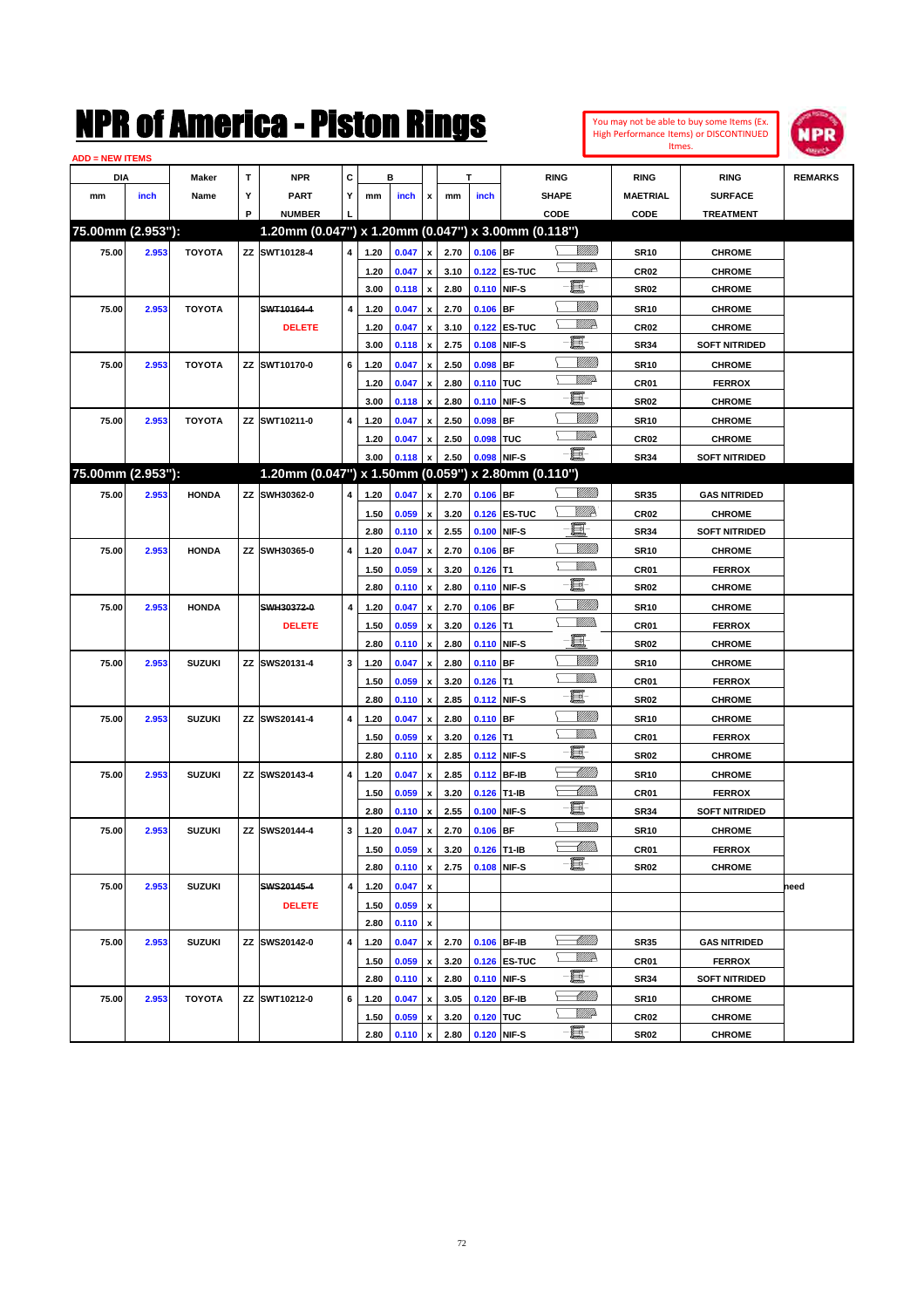| You may not be able to buy some Items (Ex. |
|--------------------------------------------|
| High Performance Items) or DISCONTINUED    |
| Itmes.                                     |



| <b>ADD = NEW ITEMS</b> |       |                   |   |                                                     |                         |      |       |                    |            |             |               |                 |                  |                                |                |
|------------------------|-------|-------------------|---|-----------------------------------------------------|-------------------------|------|-------|--------------------|------------|-------------|---------------|-----------------|------------------|--------------------------------|----------------|
| DIA                    |       | Maker             | T | <b>NPR</b>                                          | С                       |      | в     |                    |            | T           |               | <b>RING</b>     | <b>RING</b>      | <b>RING</b>                    | <b>REMARKS</b> |
| mm                     | inch  | Name              | Υ | <b>PART</b>                                         | Y                       | mm   | inch  | x                  | mm         | inch        |               | <b>SHAPE</b>    | <b>MAETRIAL</b>  | <b>SURFACE</b>                 |                |
|                        |       |                   | P | <b>NUMBER</b>                                       |                         |      |       |                    |            |             |               | CODE            | CODE             | <b>TREATMENT</b>               |                |
| 75.00mm (2.953"):      |       |                   |   | 1.20mm (0.047") x 1.50mm (0.059") x 4.00mm (0.157") |                         |      |       |                    |            |             |               |                 |                  |                                |                |
| 75.00                  | 2.953 | <b>HONDA</b>      |   | ZZ SWH30382-0                                       | 4                       | 1.20 | 0.047 | $\pmb{\mathsf{x}}$ | 2.70       | $0.106$ BF  |               | <u>Villida</u>  | <b>SR35</b>      | <b>GAS NITRIDED</b>            |                |
|                        |       |                   |   |                                                     |                         | 1.50 | 0.059 | $\pmb{\mathsf{x}}$ | 3.20       |             | 0.126 ES-TUC  | <u>MM</u>       | CR <sub>02</sub> | <b>CHROME</b>                  |                |
|                        |       |                   |   |                                                     |                         | 4.00 | 0.157 | $\pmb{\mathsf{x}}$ | 3.00       |             | 0.118 NIF-S   | e               | <b>SR02</b>      | <b>CHROME</b>                  |                |
| 75.00                  | 2.953 | <b>TOYOTA</b>     |   | SWT10218-0                                          | 6                       | 1.20 | 0.047 | x                  | TBA        |             | BF-IB         | <u> Milli</u>   | <b>SR35</b>      | <b>GAS NITRIDED</b>            |                |
|                        |       |                   |   | <b>DELETE</b>                                       |                         | 1.50 | 0.059 | x                  | <b>TBA</b> |             | <b>ES-TUC</b> | <u>Ma</u>       | CR <sub>02</sub> | <b>CHROME</b>                  |                |
|                        |       |                   |   |                                                     |                         | 4.00 | 0.157 | $\pmb{\mathsf{x}}$ | <b>TBA</b> |             | NIF-S         | -日              | SR <sub>02</sub> | <b>CHROME</b>                  |                |
| 75.00mm (2.953"):      |       |                   |   | 1.20mm (0.047") x NONE x 2.80mm (0.110")            |                         |      |       |                    |            |             |               |                 |                  |                                |                |
| 75.00                  | 2.953 | <b>HONDA</b>      |   | ZZ SWH30252-4                                       | 4                       | 1.20 | 0.047 | x                  | 2.80       | 0.110 BF    |               | <u> UMB</u>     | <b>SR10</b>      | <b>CHROME</b>                  |                |
|                        |       |                   |   |                                                     |                         |      |       | x                  |            |             |               |                 |                  |                                |                |
|                        |       |                   |   |                                                     |                         | 2.80 | 0.110 | $\pmb{\mathsf{x}}$ | 2.85       |             | 0.112 NIF-S   | $-\Xi$          | <b>SR02</b>      | <b>CHROME</b>                  |                |
| 75.00mm (2.953"):      |       |                   |   | 1.50mm (0.059") x 1.50mm (0.059") x 2.80mm (0.110") |                         |      |       |                    |            |             |               |                 |                  |                                |                |
| 75.00                  | 2.953 | <b>SUBARU</b>     |   | SWF20022-4                                          | $\overline{2}$          | 1.50 | 0.059 | $\pmb{\mathsf{x}}$ | 3.40       | 0.134 BF    |               | <u>Villida</u>  | CR <sub>02</sub> | <b>CHROME</b>                  |                |
|                        |       |                   |   | <b>DELETE</b>                                       |                         | 1.50 | 0.059 | $\pmb{\mathsf{x}}$ | 3.20       | $0.126$ T1  |               | <br>Militar     | CR01             | <b>FERROX</b>                  |                |
|                        |       |                   |   |                                                     |                         | 2.80 | 0.110 | $\pmb{\mathsf{x}}$ | 2.85       |             | 0.112 NIF-S   | e               | <b>SR02</b>      | <b>CHROME</b>                  |                |
| 75.00                  | 2.953 | <b>HONDA</b>      |   | ZZ SWH30091-4                                       | 4                       | 1.50 | 0.059 | x                  | 3.40       | 0.134 BF    |               | <u>Sillilli</u> | CR <sub>02</sub> | <b>CHROME</b>                  |                |
|                        |       |                   |   |                                                     |                         | 1.50 | 0.059 | x                  | 3.20       | $0.126$ T1  |               | <u>MMS</u>      | CR01             | <b>FERROX</b>                  |                |
|                        |       |                   |   |                                                     |                         | 2.80 | 0.110 | x                  | 2.85       |             | 0.112 NIF-S   | -8              | <b>SR02</b>      | <b>CHROME</b>                  |                |
| 75.00mm (2.953"):      |       |                   |   | 1.50mm (0.059") x 1.50mm (0.059") x 3.00mm (0.118") |                         |      |       |                    |            |             |               |                 |                  |                                |                |
| 75.00                  | 2.953 | <b>GMC</b>        |   | ZZ SWG10041-0                                       | 4                       | 1.50 | 0.059 | x                  | 3.25       |             | 0.128 BF-IB   | <u> Milli</u>   | <b>SR35</b>      | <b>GAS NITRIDED</b>            |                |
|                        |       |                   |   |                                                     |                         | 1.50 | 0.059 | $\pmb{\mathsf{x}}$ | 3.30       | 0.130 T1-IB |               | <u>UMM</u>      | CR01             | <b>FERROX</b>                  |                |
|                        |       |                   |   |                                                     |                         | 3.00 | 0.118 | $\pmb{\mathsf{x}}$ | 2.90       |             | 0.114 NIF-S   | E               | <b>SR34</b>      | <b>SOFT NITRIDED</b>           |                |
| 75.00                  | 2.953 | <b>MAZDA</b>      |   | ZZ SWT20067-0                                       | 6                       | 1.50 | 0.059 | x                  | 2.70       | $0.106$ BF  |               | <u>Sillilli</u> | <b>SR10</b>      | <b>CHROME</b>                  |                |
|                        |       |                   |   |                                                     |                         | 1.50 | 0.059 | x                  | 3.20       | 0.126 TUC   |               | <u>VMD</u>      | CR01             | <b>FERROX</b>                  |                |
|                        |       |                   |   |                                                     |                         | 3.00 | 0.118 | x                  | 2.55       |             | 0.100 NIF-S   | e               | <b>SR34</b>      | <b>SOFT NITRIDED</b>           |                |
| 75.00                  | 2.953 | <b>TOYOTA</b>     |   | ZZ SWT10117-4                                       | 4                       | 1.50 | 0.059 | x                  | 2.70       |             | 0.106 BF-K2   | <u>MM</u>       | <b>SR35</b>      | <b>GAS NITRIDED</b>            |                |
|                        |       |                   |   |                                                     |                         | 1.50 | 0.059 | x                  | 3.20       | $0.126$ T1  |               | <u>Millid</u>   | CR01             | <b>FERROX</b>                  |                |
|                        |       |                   |   |                                                     |                         | 3.00 | 0.118 | x                  | 2.80       |             | 0.110 NIF-S   | -8              | <b>SR34</b>      | <b>SOFT NITRIDED</b>           |                |
| 75.00mm (2.953"):      |       |                   |   | 1.50mm (0.059") x 1.50mm (0.059") x 4.00mm (0.157") |                         |      |       |                    |            |             |               |                 |                  |                                |                |
| 75.00                  | 2.953 | <b>HONDA</b>      |   | ZZ SWH30114-4                                       | 4                       | 1.50 | 0.059 | x                  | 3.40       | 0.134 BF    |               | <u>Villida</u>  | CR <sub>02</sub> | <b>CHROME</b>                  |                |
|                        |       |                   |   |                                                     |                         | 1.50 | 0.059 | $\pmb{\mathsf{x}}$ | 3.20       | $0.126$ T1  |               | <br>Militar     | CR01             | <b>FERROX</b>                  |                |
|                        |       |                   |   |                                                     |                         | 4.00 | 0.157 | $\pmb{\mathsf{x}}$ | 3.10       |             | 0.122 NIF-S   | e               | <b>SR02</b>      | <b>CHROME</b>                  |                |
| 75.00                  | 2.953 | <b>HONDA</b>      |   | SWH30186-4                                          | 4                       | 1.50 | 0.059 | $\pmb{\mathsf{x}}$ | 2.90       | $0.114$ BF  |               | <u>Sillilli</u> | CR <sub>10</sub> | <b>CHROME</b>                  |                |
|                        |       |                   |   | <b>DELETE</b>                                       |                         | 1.50 | 0.059 | $\pmb{\mathsf{x}}$ | 3.20       | $0.126$ T1  |               | <br>Mad         | CR01             | <b>FERROX</b>                  |                |
|                        |       |                   |   |                                                     |                         | 4.00 | 0.157 | $\pmb{\mathsf{x}}$ | 3.15       |             | 0.124 NIF-S   | e               | SR02             | <b>CHROME</b>                  |                |
|                        |       |                   |   |                                                     | $\overline{\mathbf{4}}$ |      |       |                    |            |             |               | <u>Villida</u>  |                  |                                |                |
| 75.00                  | 2.953 | <b>HONDA</b>      |   | ZZ SWH30326-4                                       |                         | 1.50 | 0.059 | x                  | 2.90       | $0.114$ BF  |               | <u>Willib</u>   | <b>SR35</b>      | <b>GAS NITRIDED</b>            |                |
|                        |       |                   |   |                                                     |                         | 1.50 | 0.059 | $\pmb{\mathsf{x}}$ | 3.20       | $0.126$ T1  |               | e.              | CR01             | <b>FERROX</b><br><b>CHROME</b> |                |
|                        |       |                   |   |                                                     |                         | 4.00 | 0.157 | $\pmb{\mathsf{x}}$ | 3.15       |             | 0.124 NIF-S   | <u>Villida</u>  | SR02             |                                |                |
| 75.00                  | 2.953 | <b>MITSUBISHI</b> |   | ZZ SWM31027-4                                       | $\pmb{4}$               | 1.50 | 0.059 | x                  | 3.30       | $0.130$ BF  |               | <u>MM)</u>      | CR02             | <b>CHROME</b>                  |                |
|                        |       |                   |   |                                                     |                         | 1.50 | 0.059 | x                  | 3.30       | $0.130$ T1  |               | e               | CR01             | <b>FERROX</b>                  |                |
|                        |       |                   |   |                                                     |                         | 4.00 | 0.157 | $\pmb{\mathsf{x}}$ | 3.30       |             | 0.130 NIF-S   | <u>Villida</u>  | SR02             | <b>CHROME</b>                  |                |
| 75.00                  | 2.953 | <b>MITSUBISHI</b> |   | ZZ SWM31130-2                                       | $\overline{\mathbf{4}}$ | 1.50 | 0.059 | x                  | 2.85       | $0.112$ BF  |               | <u>Willib</u>   | <b>SR10</b>      | <b>CHROME</b>                  |                |
|                        |       |                   |   |                                                     |                         | 1.50 | 0.059 | x                  | 3.20       | $0.126$ T1  |               | e               | CR01             | <b>FERROX</b>                  |                |
|                        |       |                   |   |                                                     |                         | 4.00 | 0.157 | $\pmb{\mathsf{x}}$ | 3.20       |             | 0.126 NIF-S   | <u>Villida</u>  | SR02             | <b>CHROME</b>                  |                |
| 75.00                  | 2.953 | <b>TOYOTA</b>     |   | ZZ SWT10109-0                                       | $\overline{\mathbf{4}}$ | 1.50 | 0.059 | x                  | 3.10       | $0.122$ BF  |               | <u>Willib</u>   | <b>SR10</b>      | <b>CHROME</b>                  |                |
|                        |       |                   |   |                                                     |                         | 1.50 | 0.059 | x                  | 3.40       | $0.134$ T1  |               | -8              | CR01             | <b>FERROX</b>                  |                |
|                        |       |                   |   |                                                     |                         | 4.00 | 0.157 | $\pmb{\mathsf{x}}$ | 3.10       |             | 0.122 NIF-S   |                 | SR02             | <b>CHROME</b>                  |                |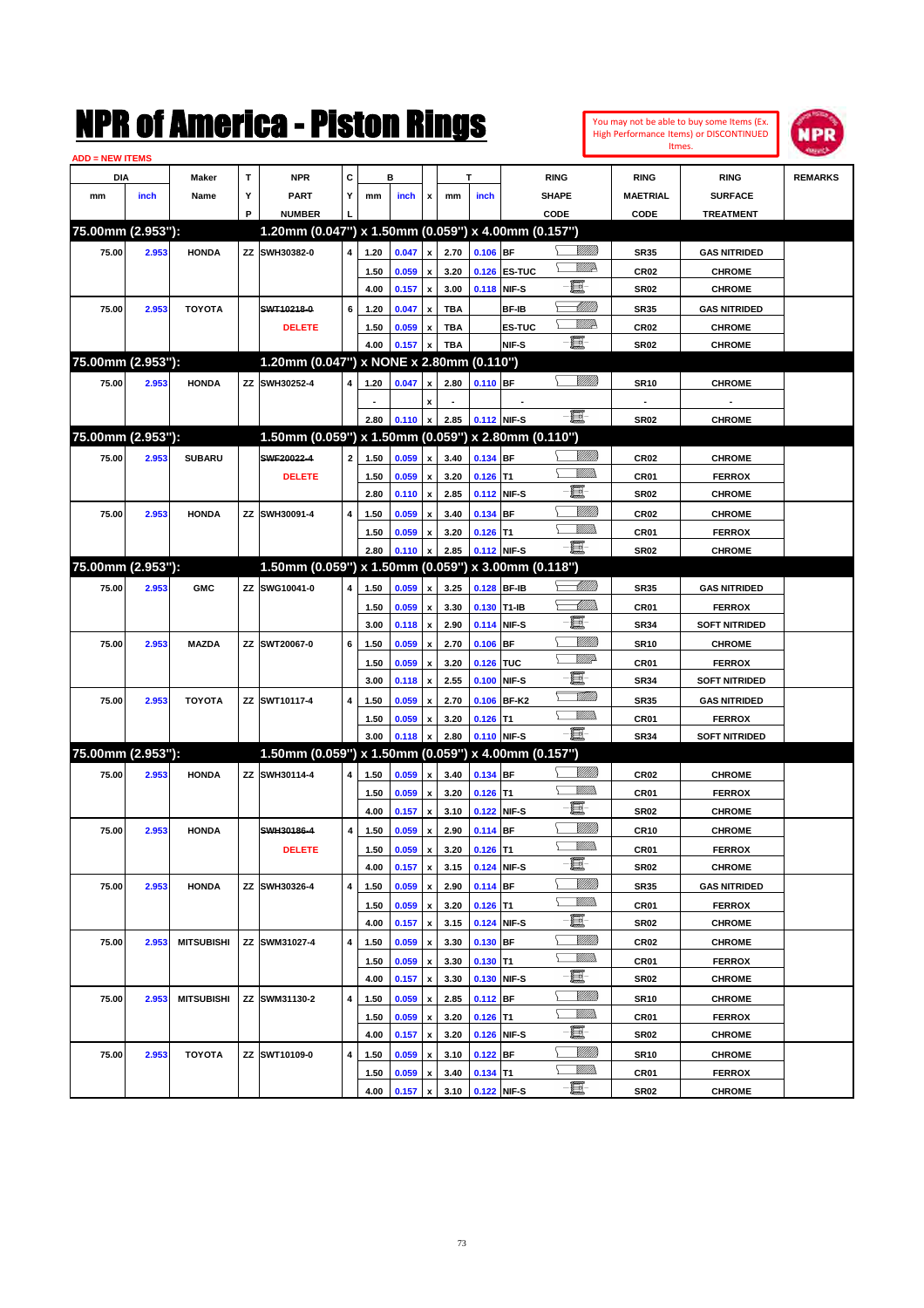| You may not be able to buy some Items (Ex. |
|--------------------------------------------|
| High Performance Items) or DISCONTINUED    |
| Itmes.                                     |



| <b>ADD = NEW ITEMS</b> |       |                   |    |                                                     |                         |      |       |                           |      |             |              |                    |                  |                      |                |
|------------------------|-------|-------------------|----|-----------------------------------------------------|-------------------------|------|-------|---------------------------|------|-------------|--------------|--------------------|------------------|----------------------|----------------|
| <b>DIA</b>             |       | <b>Maker</b>      | T  | <b>NPR</b>                                          | C                       |      | B     |                           |      |             |              | <b>RING</b>        | <b>RING</b>      | <b>RING</b>          | <b>REMARKS</b> |
| mm                     | inch  | Name              | Υ  | <b>PART</b>                                         | Y                       | mm   | inch  | $\boldsymbol{\mathsf{x}}$ | mm   | inch        |              | <b>SHAPE</b>       | <b>MAETRIAL</b>  | <b>SURFACE</b>       |                |
|                        |       |                   | P  | <b>NUMBER</b>                                       |                         |      |       |                           |      |             |              | CODE               | CODE             | <b>TREATMENT</b>     |                |
| 75.00                  | 2.953 | <b>TOYOTA</b>     | ΖZ | SWT10073-0                                          | 6                       | 1.50 | 0.059 | $\boldsymbol{\mathsf{x}}$ | 3.25 | $0.128$ BF  |              | <u>Sillilli</u>    | <b>CR10</b>      | <b>CHROME</b>        |                |
|                        |       |                   |    |                                                     |                         | 1.50 | 0.059 | $\pmb{\mathsf{x}}$        | 3.40 | $0.134$ T1  |              | .<br>VMDo          | CR <sub>01</sub> | <b>FERROX</b>        |                |
|                        |       |                   |    |                                                     |                         | 4.00 | 0.157 | $\pmb{\mathsf{x}}$        | 3.00 | 0.118 NIF-S |              | E                  | <b>SR02</b>      | <b>CHROME</b>        |                |
| 75.00                  | 2.953 | <b>TOYOTA</b>     |    | SXT10073-0                                          | 6                       | 1.50 | 0.059 | $\boldsymbol{x}$          | 3.25 | $0.128$ BF  |              | VMM)               | <b>CR10</b>      | <b>CHROME</b>        |                |
|                        |       |                   |    | <b>DELETE</b>                                       |                         | 1.50 | 0.059 | $\boldsymbol{\mathsf{x}}$ | 3.40 | $0.134$ T1  |              | <u>MMs</u><br>ኒ    | CR <sub>01</sub> | <b>FERROX</b>        |                |
|                        |       |                   |    |                                                     |                         | 4.00 | 0.157 | $\pmb{\mathsf{x}}$        | 3.00 | 0.118 NIF-S |              | 圓                  | <b>SR34</b>      | <b>SOFT NITRIDED</b> |                |
| 75.00                  | 2.953 | <b>MAZDA</b>      |    | ZZ SWT20079-4                                       | 4                       | 1.50 | 0.059 | $\boldsymbol{\mathsf{x}}$ | 2.85 | 0.112 BF    |              | <u>Sillilli</u>    | <b>SR10</b>      | <b>CHROME</b>        |                |
|                        |       |                   |    |                                                     |                         | 1.50 | 0.059 | $\mathbf{x}$              | 3.40 | 0.134 TUC   |              | <b>WWA</b>         | CR01             | <b>FERROX</b>        |                |
|                        |       |                   |    |                                                     |                         | 4.00 | 0.157 |                           | 3.05 | 0.120 NIF-S |              | $-\blacksquare$    | <b>SR02</b>      | <b>CHROME</b>        |                |
| 75.00mm (2.953"):      |       |                   |    | 2.00mm (0.079") x 2.00mm (0.079") x 4.00mm (0.157") |                         |      |       |                           |      |             |              |                    |                  |                      |                |
| 75.00                  | 2.953 | <b>NISSAN</b>     |    | <b>ZZ SWN30073-0</b>                                | 4                       | 2.00 | 0.079 | $\boldsymbol{\mathsf{x}}$ | 3.20 | $0.126$ T1  |              | .<br>Villida       | <b>CR10</b>      | <b>CHROME</b>        |                |
|                        |       |                   |    |                                                     |                         | 2.00 | 0.079 | $\boldsymbol{x}$          | 3.20 | $0.126$ T1  |              | WMD 2              | CR01             | <b>FERROX</b>        |                |
|                        |       |                   |    |                                                     |                         | 4.00 | 0.157 | <b>x</b>                  | 3.00 | 0.118 NIF-S |              | 圓                  | <b>SR02</b>      | <b>CHROME</b>        |                |
| 75.00                  | 2.953 | <b>TOYOTA</b>     |    | <b>ZY SWT10052-0</b>                                | $\overline{\mathbf{4}}$ | 2.00 | 0.079 | $\pmb{\mathsf{x}}$        | 3.60 | $0.142$ T1  |              | <u>MMs</u>         | <b>CR10</b>      | <b>CHROME</b>        |                |
|                        |       |                   |    |                                                     |                         | 2.00 | 0.079 | $\pmb{\mathsf{x}}$        | 3.60 | $0.142$ T1  |              | VM).               | <b>CR01</b>      | <b>FERROX</b>        |                |
|                        |       |                   |    |                                                     |                         | 4.00 | 0.157 | $\boldsymbol{\mathsf{x}}$ | 3.10 | 0.122 NIF-S |              | đ.                 | <b>SR02</b>      | <b>CHROME</b>        |                |
| 75.00                  | 2.953 | <b>TOYOTA</b>     |    | ZZ SXT10004-0                                       | 6                       | 2.00 | 0.079 | $\pmb{\mathsf{x}}$        | 3.60 | $0.142$ T1  |              |                    | <b>CR10</b>      | <b>CHROME</b>        |                |
|                        |       |                   |    |                                                     |                         | 2.00 | 0.079 | $\boldsymbol{\mathsf{x}}$ | 3.60 | $0.142$ T1  |              |                    | CR01             | <b>FERROX</b>        |                |
|                        |       |                   |    |                                                     |                         | 4.00 | 0.157 | $\pmb{\mathsf{x}}$        | 3.15 | 0.124 NIF-S |              | $-\blacksquare$    | <b>SR02</b>      | <b>CHROME</b>        |                |
| 75.00mm (2.953"):      |       |                   |    | 2.50mm (0.098") x 2.50mm (0.098") x 4.00mm (0.157") |                         |      |       |                           |      |             |              |                    |                  |                      |                |
| 75.00                  | 2.953 | <b>MAZDA</b>      |    | ZZ SCT20010-0                                       |                         | 2.50 | 0.098 | $\mathbf{x}$              | 3.30 | $0.130$ T1  |              | VM).               | <b>CR02</b>      | <b>CHROME</b>        |                |
|                        |       |                   |    |                                                     |                         | 2.50 | 0.098 | $\boldsymbol{\mathsf{x}}$ | 3.30 | 0.130 TUC   |              | <u>WW</u> A        | CR01             | <b>FERROX</b>        |                |
|                        |       |                   |    |                                                     |                         | 4.00 | 0.157 | $\pmb{\mathsf{x}}$        | 3.30 | 0.130 BC1   |              | $\Xi^{\mathbb{Z}}$ | <b>CR10</b>      | <b>CHROME</b>        |                |
| 75.20mm (2.961"):      |       |                   |    | 1.50mm (0.059") x 1.50mm (0.059") x 4.00mm (0.157") |                         |      |       |                           |      |             |              |                    |                  |                      |                |
| 75.20                  | 2.961 | <b>MITSUBISHI</b> |    | ZZ SWM31133-2                                       | 6                       | 1.50 | 0.059 |                           | 3.25 | $0.128$ BF  |              | VIII B             | <b>SR10</b>      | <b>CHROME</b>        |                |
|                        |       |                   |    |                                                     |                         | 1.50 | 0.059 | $\pmb{\mathsf{x}}$        | 3.30 | $0.130$ T1  |              | <b>The Company</b> | <b>CR01</b>      | <b>FERROX</b>        |                |
|                        |       |                   |    |                                                     |                         | 4.00 | 0.157 | $\boldsymbol{\mathsf{x}}$ | 3.20 | 0.126 NIF-S |              | -日                 | <b>SR02</b>      | <b>CHROME</b>        |                |
| 75.21mm (2.961"):      |       |                   |    | 1.00mm (0.039") x 1.20mm (0.047") x 2.00mm (0.079") |                         |      |       |                           |      |             |              |                    |                  |                      |                |
| 75.21                  | 2.961 | <b>GMC</b>        |    | ZZ SWG10046-2                                       |                         | 1.00 | 0.039 | $\boldsymbol{\mathsf{x}}$ | 2.25 | $0.089$ BF  |              | .<br>Viitikk       | <b>SR10</b>      | <b>CHROME</b>        |                |
|                        |       |                   |    |                                                     |                         | 1.20 | 0.047 | $\boldsymbol{\mathsf{x}}$ | 2.80 | 0.110 TUC   |              | .<br>WWA           | CR01             | <b>FERROX</b>        |                |
|                        |       |                   |    |                                                     |                         | 2.00 | 0.079 | $\pmb{\mathsf{x}}$        | 2.20 | 0.087 NIF-H |              | 環                  | <b>SR34</b>      | <b>SOFT NITRIDED</b> |                |
| 75.25mm (2.963"):      |       |                   |    | 0.80mm (0.032") x 1.00mm (0.039") x 1.50mm (0.059") |                         |      |       |                           |      |             |              |                    |                  |                      |                |
| 75.25                  | 2.963 | <b>TOYOTA</b>     |    | ZY SWT10229-1                                       | 4                       | 0.80 | 0.031 | $\boldsymbol{x}$          | 2.50 | 0.098 BF-IB |              | -977778            | <b>SR35</b>      | <b>GAS NITRIDED</b>  |                |
|                        |       |                   |    |                                                     |                         | 1.00 | 0.039 | $\mathbf{x}$              | 2.30 | $0.091$ T1  |              | <u>Willib</u><br>ኒ | <b>CR10</b>      | <b>FERROX</b>        |                |
|                        |       |                   |    |                                                     |                         | 1.50 | 0.059 | $\boldsymbol{\mathsf{x}}$ | 2.00 |             | 0.079 E-BC16 | - 50).             | <b>SR10</b>      | <b>CHROME</b>        |                |
| 75.25mm (2.963"):      |       |                   |    | 1.00mm (0.039") x 1.20mm (0.047") x 1.50mm (0.059") |                         |      |       |                           |      |             |              |                    |                  |                      |                |
| 75.25                  | 2.963 | <b>TOYOTA</b>     |    | ZZ SWT10256-1                                       | 4                       | 1.00 | 0.039 | $\pmb{\mathsf{x}}$        | 2.30 | $0.091$ BF  |              |                    | <b>SR35</b>      | <b>GAS NITRIDED</b>  |                |
|                        |       |                   |    |                                                     |                         | 1.20 | 0.047 | $\pmb{\mathsf{x}}$        | 2.80 | 0.110 TUC   |              | <u>VM</u> D        | CR01             | <b>FERROX</b>        |                |
|                        |       |                   |    |                                                     |                         | 1.50 | 0.059 | $\mathbf{x}$              | 2.00 | 0.079 NIF-S |              | - 8                | <b>SR02</b>      | <b>CHROME</b>        |                |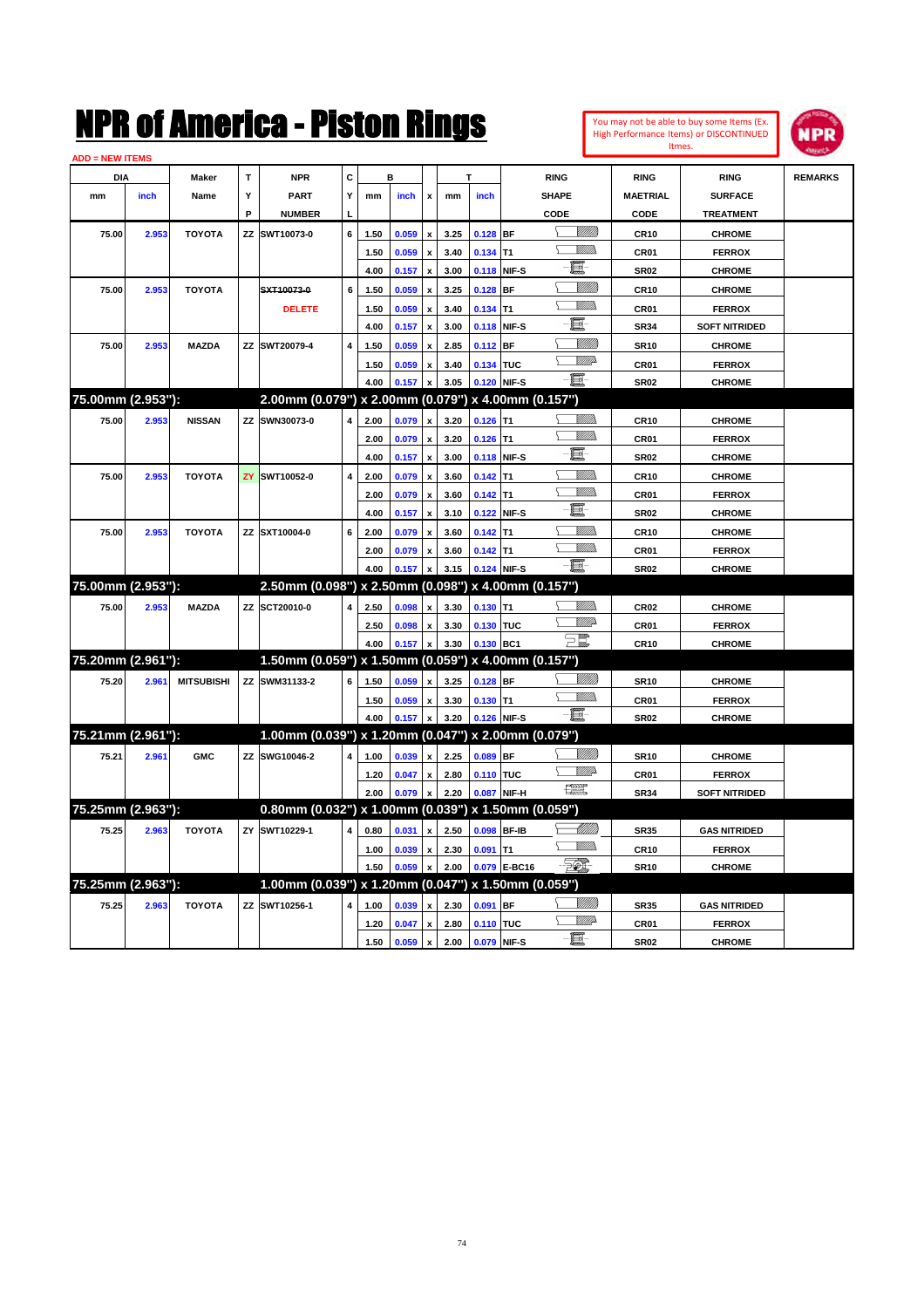| You may not be able to buy some Items (Ex. |
|--------------------------------------------|
| High Performance Items) or DISCONTINUED    |
| Itmes.                                     |



| <b>ADD = NEW ITEMS</b> |       |                   |    |                                                     |   |      |       |                    |      |             |                   |                  |                  |                      |                |
|------------------------|-------|-------------------|----|-----------------------------------------------------|---|------|-------|--------------------|------|-------------|-------------------|------------------|------------------|----------------------|----------------|
| DIA                    |       | <b>Maker</b>      | т  | NPR                                                 | С |      | в     |                    |      | т           |                   | <b>RING</b>      | <b>RING</b>      | <b>RING</b>          | <b>REMARKS</b> |
| mm                     | inch  | Name              | Y  | <b>PART</b>                                         | Y | mm   | inch  | x                  | mm   | inch        |                   | <b>SHAPE</b>     | <b>MAETRIAL</b>  | <b>SURFACE</b>       |                |
|                        |       |                   | P  | <b>NUMBER</b>                                       |   |      |       |                    |      |             |                   | CODE             | CODE             | <b>TREATMENT</b>     |                |
| 75.25mm (2.963"):      |       |                   |    | 1.00mm (0.039") x 1.20mm (0.047") x 2.00mm (0.079") |   |      |       |                    |      |             |                   |                  |                  |                      |                |
| 75.25                  | 2.963 | <b>HONDA</b>      |    | ZZ SWH30440-1                                       | 4 | 1.00 | 0.039 | x                  | 2.65 |             | 0.104 BF-IB       | <u> Millilli</u> | <b>SR10</b>      | <b>CHROME</b>        |                |
|                        |       |                   |    |                                                     |   | 1.20 | 0.047 | x                  | 3.00 | $0.118$ T1  |                   |                  | CR01             | <b>FERROX</b>        |                |
|                        |       |                   |    |                                                     |   | 2.00 | 0.079 | x                  | 2.45 |             | 0.096 NIF-S       | e                | <b>SR02</b>      | <b>CHROME</b>        |                |
| 75.25                  | 2.963 | <b>MITSUBISHI</b> |    | ZZ SWM31170-1                                       | 3 | 1.00 | 0.039 | x                  | 2.30 | 0.091       | <b>BF</b>         | <u>VIIII)</u>    | <b>SR35</b>      | <b>GAS NITRIDED</b>  |                |
|                        |       |                   |    |                                                     |   | 1.20 | 0.047 | x                  | 2.70 | $0.106$ T1  |                   |                  | CR <sub>01</sub> | <b>FERROX</b>        |                |
|                        |       |                   |    |                                                     |   | 2.00 | 0.079 | x                  | 1.95 | 0.077       | NIF-H             | <u>fin</u>       | <b>SR34</b>      | <b>SOFT NITRIDED</b> |                |
| 75.25                  | 2.963 | <b>TOYOTA</b>     |    | ZZ SWT10253-1                                       | 4 | 1.00 | 0.039 |                    | 2.30 | 0.091       | <b>BF</b>         | <u> UMB</u>      | <b>SR35</b>      | <b>GAS NITRIDED</b>  |                |
|                        |       |                   |    |                                                     |   | 1.20 | 0.047 | x                  | 2.80 | 0.110 TUC   |                   | <u>VMD</u>       | CR <sub>01</sub> | <b>FERROX</b>        |                |
|                        |       |                   |    |                                                     |   | 2.00 | 0.079 |                    | 2.50 |             | 0.098 NIF-H       | æ                | <b>SR34</b>      | <b>SOFT NITRIDED</b> |                |
| 75.25mm (2.963"):      |       |                   |    | 1.00mm (0.039") x 1.20mm (0.047") x 2.80mm (0.110") |   |      |       |                    |      |             |                   |                  |                  |                      |                |
| 75.25                  | 2.963 | <b>HONDA</b>      |    | ZZ SWH30363-1                                       | 4 | 1.00 | 0.039 | x                  | 2.65 | 0.104 BF    |                   | <u> UMB</u>      | <b>SR10</b>      | <b>CHROME</b>        |                |
|                        |       |                   |    |                                                     |   | 1.20 | 0.047 | x                  | 3.20 | $0.126$ T1  |                   | UM)              | CR <sub>01</sub> | <b>FERROX</b>        |                |
|                        |       |                   |    |                                                     |   | 2.80 | 0.110 | x                  | 3.00 |             | 0.118 NIF-S       | E                | <b>SR02</b>      | <b>CHROME</b>        |                |
| 75.25                  | 2.963 | <b>HONDA</b>      |    | ZZ SWH30423-1                                       | 4 | 1.00 | 0.039 | x                  | 2.65 |             | 0.104 BF-IB       |                  | <b>SR10</b>      | <b>CHROME</b>        |                |
|                        |       |                   |    |                                                     |   | 1.20 | 0.047 | x                  | 3.00 |             | 0.118 ES-TUC      | <u>VM</u> D      | CR <sub>01</sub> | <b>FERROX</b>        |                |
|                        |       |                   |    |                                                     |   | 2.80 | 0.110 |                    | 2.55 |             | 0.100 NIF-S       | -8               | <b>SR02</b>      | <b>CHROME</b>        |                |
| 75.25mm (2.963"):      |       |                   |    | 1.20mm (0.047") x 0.80mm (0.031") x 2.00mm (0.079") |   |      |       |                    |      |             |                   |                  |                  |                      |                |
| 75.25                  | 2.963 | <b>MITSUBISHI</b> | ΖZ | SWM31168-1                                          | 3 | 1.20 | 0.047 | x                  | 2.50 | 0.098 BF    |                   | <u>Villida</u>   | <b>SR35</b>      | <b>GAS NITRIDED</b>  |                |
|                        |       |                   |    |                                                     |   | 0.80 | 0.031 | x                  | 2.50 | $0.098$ T1  |                   |                  | CR <sub>01</sub> | <b>FERROX</b>        |                |
|                        |       |                   |    |                                                     |   | 2.00 | 0.079 | x                  | 1.95 | 0.077       | NIF-H             | 鱱                | <b>SR34</b>      | <b>SOFT NITRIDED</b> |                |
| 75.25                  | 2.963 | <b>MITSUBISHI</b> |    | ZZ SWM31174-1                                       | 4 | 1.20 | 0.047 |                    | 2.50 | $0.098$ BF  |                   | <u>UMB</u>       | <b>SR35</b>      | <b>GAS NITRIDED</b>  |                |
|                        |       |                   |    |                                                     |   | 0.80 | 0.031 | x                  | 2.50 | $0.098$ T1  |                   |                  | CR <sub>01</sub> | <b>FERROX</b>        |                |
|                        |       |                   |    |                                                     |   | 2.00 | 0.079 |                    | 1.95 |             | 0.077 NIF-H       | 鱱                | <b>SR34</b>      | <b>SOFT NITRIDED</b> |                |
| 75.25mm (2.963"):      |       |                   |    | 1.20mm (0.047") x 1.20mm (0.047") x 2.00mm (0.079") |   |      |       |                    |      |             |                   |                  |                  |                      |                |
| 75.25                  | 2.963 | <b>TOYOTA</b>     |    | ZZ SWT10192-1                                       | 4 | 1.20 | 0.047 | x                  | 2.50 | 0.098 BF    |                   | <u> UMB</u>      | <b>SR35</b>      | <b>GAS NITRIDED</b>  |                |
|                        |       |                   |    |                                                     |   | 1.20 | 0.047 | x                  | 2.80 | 0.110 TUC   |                   | <u>MMP</u>       | CR <sub>01</sub> | <b>FERROX</b>        |                |
|                        |       |                   |    |                                                     |   | 2.00 | 0.079 | x                  | 2.20 | 0.087       | NIF-H             | 鱱                | <b>SR34</b>      | <b>SOFT NITRIDED</b> |                |
| 75.25                  | 2.963 | <b>TOYOTA</b>     |    | ZZ SDT10222-1                                       | 4 | 1.20 | 0.047 | x                  | 2.50 | $0.098$ BF  |                   | <u>Villitti</u>  | <b>SR35</b>      | <b>GAS NITRIDED</b>  |                |
|                        |       |                   |    |                                                     |   | 1.20 | 0.047 | x                  | 2.80 | 0.110 TUC   |                   | <u>MMP</u>       | CR <sub>01</sub> | <b>FERROX</b>        |                |
|                        |       |                   |    |                                                     |   | 2.00 | 0.079 | x                  | 2.75 |             | 0.108 E-BC16      | EO)              | <b>SR34</b>      | <b>SOFT NITRIDED</b> |                |
| 75.25mm (2.963"):      |       |                   |    | 1.20mm (0.047") x 1.20mm (0.047") x 2.50mm (0.098") |   |      |       |                    |      |             |                   |                  |                  |                      |                |
| 75.25                  | 2.963 | <b>SUZUKI</b>     |    | ZZ SWS20190-1                                       | 4 | 1.20 | 0.047 | x                  | 2.70 |             | 0.106 BF-IB       | <u> UMB</u>      | <b>SR34</b>      | <b>GAS NITRIDED</b>  |                |
|                        |       |                   |    |                                                     |   | 1.20 | 0.047 | $\pmb{\mathsf{x}}$ | 3.00 |             | 0.118 ES-TUC      | <u>MM</u>        | CR01             | <b>FERROX</b>        |                |
|                        |       |                   |    |                                                     |   | 2.50 | 0.098 | $\pmb{\mathsf{x}}$ | 2.45 | 0.096       | NIF-H             | R                | <b>SR34</b>      | <b>SOFT NITRIDED</b> |                |
| 75.25                  | 2.963 | <b>SUZUKI</b>     |    | ZZ SWS20217-1                                       | 4 | 1.20 | 0.047 | x                  | 2.70 |             | 0.106 BF-IB       | <u> UMB</u>      | <b>SR34</b>      | <b>GAS NITRIDED</b>  |                |
|                        |       |                   |    |                                                     |   | 1.20 | 0.047 | x                  | 3.15 | 0.124 TUC   |                   | ₩₩               | CR01             | <b>FERROX</b>        |                |
|                        |       |                   |    |                                                     |   | 2.50 | 0.098 |                    | 2.25 |             | 0.089 NIF-H       | R                | <b>SR34</b>      | <b>SOFT NITRIDED</b> |                |
| 75.25mm (2.963"):      |       |                   |    | 1.20mm (0.047") x 1.20mm (0.047")                   |   |      |       |                    |      |             | x 2.80mm (0.110") |                  |                  |                      |                |
| 75.25                  | 2.963 | <b>HONDA</b>      | ΖZ | SWH30445-1                                          | 4 | 1.20 | 0.047 | x                  | 2.70 | $0.106$ BF  |                   | <u>VIIII)</u>    | SR10             | <b>CHROME</b>        |                |
|                        |       |                   |    |                                                     |   | 1.20 | 0.047 | x                  | 3.00 | $0.118$ T1  |                   | <u>Willib</u>    | CR01             | <b>FERROX</b>        |                |
|                        |       |                   |    |                                                     |   | 2.80 | 0.110 | $\pmb{\mathsf{x}}$ | 2.80 | 0.110 NIF-S |                   | $-\Xi$ -         | <b>SR02</b>      | <b>CHROME</b>        |                |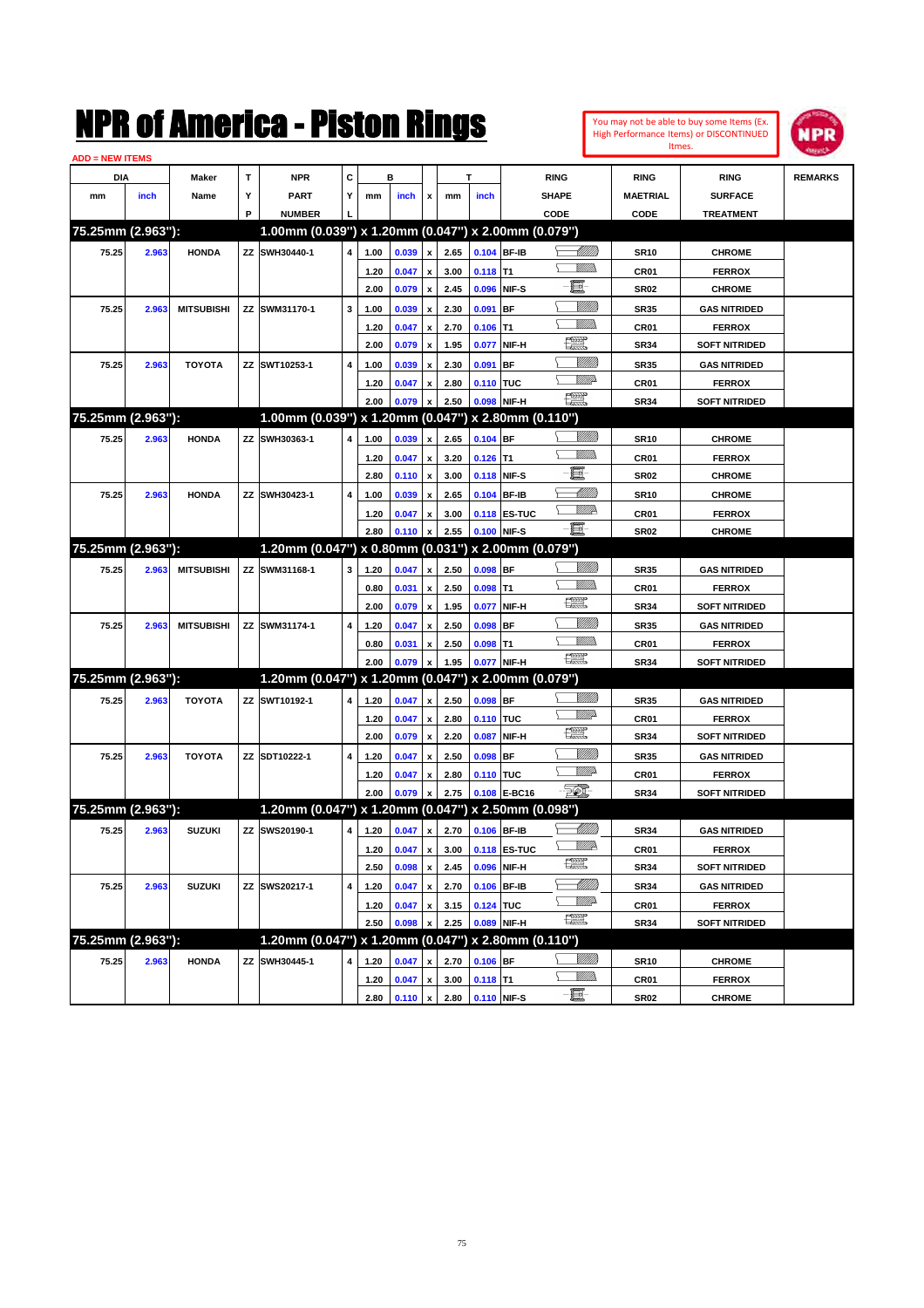|                   |       |               |             | NMK OI AINCTICA - MISTON KINGS                      |                         |                 |              |                           |            |             |                    |                 |                  | You may not be able to buy some Items (Ex.<br>High Performance Items) or DISCONTINUED | <b>NPR</b>     |
|-------------------|-------|---------------|-------------|-----------------------------------------------------|-------------------------|-----------------|--------------|---------------------------|------------|-------------|--------------------|-----------------|------------------|---------------------------------------------------------------------------------------|----------------|
| ADD = NEW ITEMS   |       |               |             |                                                     |                         |                 |              |                           |            |             |                    |                 | <b>Itmes</b>     |                                                                                       |                |
| <b>DIA</b>        |       | <b>Maker</b>  | $\mathbf T$ | <b>NPR</b>                                          | c                       |                 | в            |                           |            | т           | <b>RING</b>        |                 | <b>RING</b>      | <b>RING</b>                                                                           | <b>REMARKS</b> |
| mm                | inch  | Name          | Υ           | <b>PART</b>                                         | Y                       | mm              | inch         | $\pmb{\mathsf{x}}$        | mm         | inch        | <b>SHAPE</b>       |                 | <b>MAETRIAL</b>  | <b>SURFACE</b>                                                                        |                |
|                   |       |               | P           | <b>NUMBER</b>                                       |                         |                 |              |                           |            |             | CODE               |                 | CODE             | <b>TREATMENT</b>                                                                      |                |
| 75.25mm (2.963"): |       |               |             | 1.20mm (0.047") x 1.20mm (0.047") x 3.00mm (0.118") |                         |                 |              |                           |            |             |                    |                 |                  |                                                                                       |                |
| 75.25             | 2.963 | <b>TOYOTA</b> |             | ZZ SWT10170-1                                       | 6                       | 1.20            | 0.047        | $\pmb{\mathsf{x}}$        | 2.50       | $0.098$ BF  |                    | VMM)            | <b>SR10</b>      | <b>CHROME</b>                                                                         |                |
|                   |       |               |             |                                                     |                         | 1.20            | 0.047        | $\pmb{\mathsf{x}}$        | 2.80       | 0.110 TUC   |                    | <b>Willia</b>   | CR01             | <b>FERROX</b>                                                                         |                |
|                   |       |               |             |                                                     |                         | 3.00            | 0.118        | $\mathbf{x}$              | 2.80       |             | 0.110 NIF-S        | E               | <b>SR02</b>      | <b>CHROME</b>                                                                         |                |
| 75.25             | 2.963 | <b>TOYOTA</b> |             | ZZ SWT10211-1                                       | $\overline{\mathbf{4}}$ | 1.20            | 0.047        | $\pmb{\mathsf{x}}$        | 2.50       | $0.098$ BF  |                    | VIIII)          | <b>SR10</b>      | <b>CHROME</b>                                                                         |                |
|                   |       |               |             |                                                     |                         | 1.20            | 0.047        | $\mathbf{x}$              | 2.50       | 0.098 TUC   |                    | <b>Willi</b> b  | <b>CR02</b>      | <b>CHROME</b>                                                                         |                |
|                   |       |               |             |                                                     |                         | 3.00            | 0.118        | $\mathbf{x}$              | 2.50       | 0.098 NIF-S |                    | E               | <b>SR34</b>      | <b>SOFT NITRIDED</b>                                                                  |                |
| 75.25mm (2.963"): |       |               |             | 1.20mm (0.047") x 1.50mm (0.059")                   |                         |                 |              |                           |            |             | x 2.80mm (0.110")  |                 |                  |                                                                                       |                |
| 75.25             | 2.963 | <b>HONDA</b>  |             | ZZ SWH30362-1                                       | 4                       | 1.20            | 0.047        | X                         | 2.70       | $0.106$ BF  |                    | <u>VIIII)</u>   | <b>SR35</b>      | <b>GAS NITRIDED</b>                                                                   |                |
|                   |       |               |             |                                                     |                         | 1.50            | 0.059        | $\pmb{\mathsf{x}}$        | 3.20       |             | 0.126 ES-TUC       | <u>Willik</u>   | <b>CR02</b>      | <b>CHROME</b>                                                                         |                |
|                   |       |               |             |                                                     |                         | 2.80            | 0.110        | $\boldsymbol{\mathsf{x}}$ | 2.55       |             | 0.100 NIF-S        | E               | <b>SR34</b>      | <b>SOFT NITRIDED</b>                                                                  |                |
| 75.25             | 2.963 | <b>HONDA</b>  |             | ZZ SWH30365-1                                       | 4                       | 1.20            | 0.047        | $\boldsymbol{\mathsf{x}}$ | 2.70       | $0.106$ BF  |                    | VIIII)          | <b>SR10</b>      | <b>CHROME</b>                                                                         |                |
|                   |       |               |             |                                                     |                         | 1.50            | 0.059        | x                         | 3.20       | $0.126$ T1  |                    | VM)             | CR <sub>01</sub> | <b>FERROX</b>                                                                         |                |
|                   |       |               |             |                                                     |                         | 2.80            | 0.110        | x                         | 2.80       | 0.110 NIF-S |                    | E.              | <b>SR02</b>      | <b>CHROME</b>                                                                         |                |
| 75.25             | 2.963 | <b>HONDA</b>  |             | SWH30372-1                                          | $\overline{\mathbf{4}}$ | 1.20            | 0.047        | $\boldsymbol{\mathsf{x}}$ | 2.70       | $0.106$ BF  |                    | <u>Villitti</u> | <b>SR10</b>      | <b>CHROME</b>                                                                         |                |
|                   |       |               |             | <b>DELETE</b>                                       |                         | 1.50            | 0.059        | $\pmb{\mathsf{x}}$        | 3.20       | $0.126$ T1  |                    | VM))            | <b>CR01</b>      | <b>FERROX</b>                                                                         |                |
|                   |       |               |             |                                                     |                         | 2.80            | 0.110        | X                         | 2.80       | 0.110 NIF-S |                    | 圓               | <b>SR02</b>      | <b>CHROME</b>                                                                         |                |
| 75.25             | 2.963 | <b>SUZUKI</b> |             | ZZ SWS20142-1                                       | 4                       | 1.20            | 0.047        | $\boldsymbol{\mathsf{x}}$ | 2.70       |             | 0.106 BF-IB        | <u> UMM)</u>    | <b>SR35</b>      | <b>GAS NITRIDED</b>                                                                   |                |
|                   |       |               |             |                                                     |                         | 1.50            | 0.059        | $\pmb{\mathsf{x}}$        | 3.20       |             | 0.126 ES-TUC       | <u>VM2</u>      | CR <sub>01</sub> | <b>FERROX</b>                                                                         |                |
|                   |       |               |             |                                                     |                         | 2.80            | 0.110        | $\boldsymbol{\mathsf{x}}$ | 2.80       |             | 0.110 NIF-S        | E               | <b>SR34</b>      | <b>SOFT NITRIDED</b>                                                                  |                |
| 75.25             | 2.963 | <b>TOYOTA</b> |             | ZZ SWT10212-1                                       | 6                       | 1.20            | 0.047        | x                         | 3.05       |             | 0.120 BF-IB        | <u>UMM</u>      | <b>SR10</b>      | <b>CHROME</b>                                                                         |                |
|                   |       |               |             |                                                     |                         | 1.50            | 0.059        | x                         | 3.20       | 0.120 TUC   |                    | <u>VM</u> D     | <b>CR02</b>      | <b>CHROME</b>                                                                         |                |
|                   |       |               |             |                                                     |                         | 2.80            | 0.110        | $\mathbf{x}$              | 2.80       | 0.120 NIF-S |                    | E               | <b>SR02</b>      | <b>CHROME</b>                                                                         |                |
| 75.25mm (2.963"): |       |               |             | 1.20mm (0.047") x 1.50mm (0.059")                   |                         |                 |              |                           |            |             | x 4.00mm (0.157")  |                 |                  |                                                                                       |                |
| 75.25             | 2.963 | <b>HONDA</b>  |             | ZZ SWH30382-1                                       | 4                       | 1.20            | 0.047        | $\mathbf{x}$              | 2.70       | $0.106$ BF  |                    | VMM)            | <b>SR35</b>      | <b>GAS NITRIDED</b>                                                                   |                |
|                   |       |               |             |                                                     |                         | 1.50            | 0.059        | $\boldsymbol{\mathsf{x}}$ | 3.20       |             | 0.126 ES-TUC       | <u>Willia</u>   | <b>CR02</b>      | <b>CHROME</b>                                                                         |                |
|                   |       |               |             |                                                     |                         | 4.00            | 0.157        | $\mathbf{x}$              | 3.00       |             | 0.118 NIF-S        | E               | <b>SR02</b>      | <b>CHROME</b>                                                                         |                |
| 75.25             | 2.963 | <b>TOYOTA</b> |             | SWT10218-1                                          | 6                       | 1.20            | 0.047        | X                         | TBA        |             | BF-IB              | <u>UMM</u>      | <b>SR35</b>      | <b>GAS NITRIDED</b>                                                                   |                |
|                   |       |               |             | <b>DELETE</b>                                       |                         | 1.50            | 0.059        | $\pmb{\mathsf{x}}$        | <b>TBA</b> |             | Τ<br><b>ES-TUC</b> | <u>VM</u> D     | <b>CR02</b>      | <b>CHROME</b>                                                                         |                |
|                   |       |               |             |                                                     |                         | 4.00            | 0.157        | $\boldsymbol{x}$          | <b>TBA</b> |             | NIF-S              | $-\blacksquare$ | <b>SR02</b>      | <b>CHROME</b>                                                                         |                |
| 75.25mm (2.963"): |       |               |             | 1.50mm (0.059") x 1.50mm (0.059") x 3.00mm (0.118") |                         |                 |              |                           |            |             |                    |                 |                  |                                                                                       |                |
| 75.25             | 2.963 | <b>GMC</b>    |             | ZZ SWG10041-1                                       | 4                       | 1.50            | 0.059        | $\pmb{\mathsf{x}}$        | 3.25       |             | 0.128 BF-IB        | MMM             | <b>SR35</b>      | <b>GAS NITRIDED</b>                                                                   |                |
|                   |       |               |             |                                                     |                         | 1.50            | 0.059        | $\pmb{\mathsf{x}}$        | 3.30       | 0.130 T1-IB |                    | <u>UMB</u>      | CR <sub>01</sub> | <b>FERROX</b>                                                                         |                |
|                   |       |               |             |                                                     |                         | 3.00            | 0.118        | $\boldsymbol{\mathsf{x}}$ | 2.90       |             | 0.114 NIF-S        | E               | <b>SR34</b>      | <b>SOFT NITRIDED</b>                                                                  |                |
| 75.25             | 2.963 | <b>MAZDA</b>  |             | ZZ SWT20067-1                                       | 6                       | 1.50            | 0.059        | $\boldsymbol{\mathsf{x}}$ | 2.70       | $0.106$ BF  |                    | VIIII           | <b>SR10</b>      | <b>CHROME</b>                                                                         |                |
|                   |       |               |             |                                                     |                         | 4E <sub>0</sub> | <b>O OFO</b> |                           | 2.20       | 0.49c       | مسحا               | <u>MMs</u>      | CDO4             | CCDDAV                                                                                |                |

**1.50 0.059 x 3.20 0.126 TUC CR01 FERROX**<br> **1.50 0.118 x 2.55 0.100 NIF-S CRU CR01 CR01 CRD1 CRD1 CRD1 3.00 0.118 x 2.55 0.100 NIF-S SR34 SOFT NITRIDED**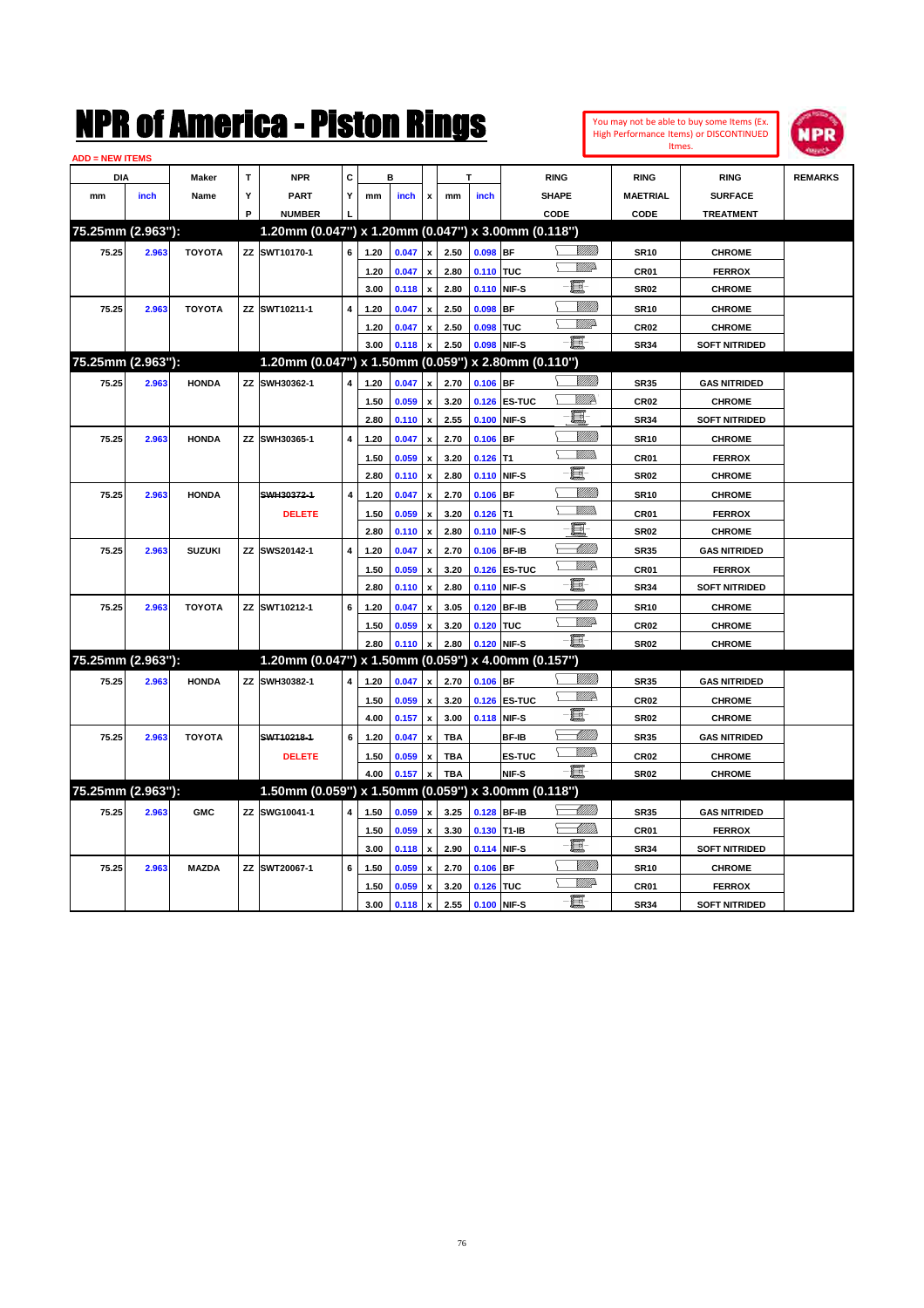|                        |       |                   |              | NMK OT AINCrica - Miston Kings                         |                |      |       |                    |      |             |                 |                                 | Itmes.           | You may not be able to buy some Items (Ex.<br>High Performance Items) or DISCONTINUED | <b>NPR</b>     |
|------------------------|-------|-------------------|--------------|--------------------------------------------------------|----------------|------|-------|--------------------|------|-------------|-----------------|---------------------------------|------------------|---------------------------------------------------------------------------------------|----------------|
| <b>ADD = NEW ITEMS</b> |       |                   |              |                                                        |                |      |       |                    |      |             |                 |                                 |                  |                                                                                       |                |
| DIA                    |       | Maker             | $\mathbf{T}$ | <b>NPR</b>                                             | С              |      | в     |                    |      | T           |                 | <b>RING</b>                     | <b>RING</b>      | <b>RING</b>                                                                           | <b>REMARKS</b> |
| mm                     | inch  | Name              | Y            | <b>PART</b>                                            | Υ              | mm   | inch  | x                  | mm   | inch        |                 | <b>SHAPE</b>                    | <b>MAETRIAL</b>  | <b>SURFACE</b>                                                                        |                |
|                        |       |                   | P            | <b>NUMBER</b>                                          |                |      |       |                    |      |             |                 | CODE                            | CODE             | <b>TREATMENT</b>                                                                      |                |
| 75.25mm (2.963"):      |       |                   |              | 1.50mm (0.059") x 1.50mm (0.059") x 4.00mm (0.157")    |                |      |       |                    |      |             |                 |                                 |                  |                                                                                       |                |
| 75.25                  | 2.963 | <b>MITSUBISHI</b> |              | ZZ SWM31130-3                                          | 4              | 1.50 | 0.059 | x                  | 2.85 | $0.112$ BF  |                 | <u>Sillilli</u>                 | <b>SR10</b>      | <b>CHROME</b>                                                                         |                |
|                        |       |                   |              |                                                        |                | 1.50 | 0.059 | x                  | 3.20 | 0.126       | IT <sub>1</sub> | .<br>VMD                        | CR <sub>01</sub> | <b>FERROX</b>                                                                         |                |
|                        |       |                   |              |                                                        |                | 4.00 | 0.157 | X                  | 3.20 | 0.126       | NIF-S           | E                               | <b>SR02</b>      | <b>CHROME</b>                                                                         |                |
| 75.25                  | 2.963 | <b>TOYOTA</b>     |              | ZZ SWT10109-1                                          | $\overline{4}$ | 1.50 | 0.059 | X                  | 3.10 | 0.122       | <b>BF</b>       | <u>Sillilli</u>                 | <b>SR10</b>      | <b>CHROME</b>                                                                         |                |
|                        |       |                   |              |                                                        |                | 1.50 | 0.059 | X                  | 3.40 | 0.134       | lT1             | <br>Mar                         | CR <sub>01</sub> | <b>FERROX</b>                                                                         |                |
|                        |       |                   |              |                                                        |                | 4.00 | 0.157 |                    | 3.10 | 0.122       | NIF-S           | E                               | <b>SR02</b>      | <b>CHROME</b>                                                                         |                |
| 75.25                  | 2.963 | <b>TOYOTA</b>     |              | ZZ SWT10073-1                                          | 6              | 1.50 | 0.059 | X                  | 3.25 | 0.128       | BF              | <u>Sillilli</u>                 | <b>CR10</b>      | <b>CHROME</b>                                                                         |                |
|                        |       |                   |              |                                                        |                | 1.50 | 0.059 | X                  | 3.40 | 0.134       | lT1             | <br>Mar                         | CR <sub>01</sub> | <b>FERROX</b>                                                                         |                |
|                        |       |                   |              |                                                        |                | 4.00 | 0.157 | x                  | 3.00 | 0.118       | NIF-S           | E                               | <b>SR02</b>      | <b>CHROME</b>                                                                         |                |
| 75.25                  | 2.963 | <b>TOYOTA</b>     |              | SXT10073-1                                             | 6              | 1.50 | 0.059 | X                  | 3.25 | 0.128       | BF              | <u>Sillilli</u>                 | <b>CR10</b>      | <b>CHROME</b>                                                                         |                |
|                        |       |                   |              | <b>DELETE</b>                                          |                | 1.50 | 0.059 | x                  | 3.40 | $0.134$ T1  |                 | .<br>VMD                        | CR01             | <b>FERROX</b>                                                                         |                |
|                        |       |                   |              |                                                        |                | 4.00 | 0.157 | $\pmb{\mathsf{x}}$ | 3.00 | 0.118 NIF-S |                 | ·ii                             | <b>SR34</b>      | <b>SOFT NITRIDED</b>                                                                  |                |
| 75.25mm (2.963"):      |       |                   |              | 2.00mm (0.079") x 2.00mm (0.079") x 4.00mm (0.157")    |                |      |       |                    |      |             |                 |                                 |                  |                                                                                       |                |
| 75.25                  | 2.963 | <b>NISSAN</b>     | ZZ           | SWN30073-1                                             | 4              | 2.00 | 0.079 | x                  | 3.20 | $0.126$ T1  |                 | <u>MM)</u>                      | <b>CR10</b>      | <b>CHROME</b>                                                                         |                |
|                        |       |                   |              |                                                        |                | 2.00 | 0.079 | x                  | 3.20 | 0.126       | T1              | VM))                            | CR <sub>01</sub> | <b>FERROX</b>                                                                         |                |
|                        |       |                   |              |                                                        |                | 4.00 | 0.157 | X                  | 3.00 | 0.118       | NIF-S           | E.                              | <b>SR02</b>      | <b>CHROME</b>                                                                         |                |
| 75.25                  | 2.963 | <b>TOYOTA</b>     | ZY           | SWT10052-1                                             | $\overline{4}$ | 2.00 | 0.079 | X                  | 3.60 | 0.142       | T1              | .<br>Milita                     | <b>CR10</b>      | <b>CHROME</b>                                                                         |                |
|                        |       |                   |              |                                                        |                | 2.00 | 0.079 | X                  | 3.60 | 0.142       | IT <sub>1</sub> | VM)                             | CR <sub>01</sub> | <b>FERROX</b>                                                                         |                |
|                        |       |                   |              |                                                        |                | 4.00 | 0.157 |                    | 3.10 | 0.122       | NIF-S           | E.                              | <b>SR02</b>      | <b>CHROME</b>                                                                         |                |
| 75.25                  | 2.963 | <b>TOYOTA</b>     |              | ZZ SXT10004-1                                          | 6              | 2.00 | 0.079 | X                  | 3.60 | 0.142       | T1              | <u>MM</u>                       | <b>CR10</b>      | <b>CHROME</b>                                                                         |                |
|                        |       |                   |              |                                                        |                | 2.00 | 0.079 | x                  | 3.60 | 0.142       | lT1             | VM))                            | CR01             | <b>FERROX</b>                                                                         |                |
|                        |       |                   |              |                                                        |                | 4.00 | 0.157 | X                  | 3.15 | 0.124       | NIF-S           | $-\mathbf{E}$                   | <b>SR02</b>      | <b>CHROME</b>                                                                         |                |
| 75.25mm (2.963"):      |       |                   |              | 2.50mm (0.098") x 2.50mm (0.098") x 4.00mm (0.157")    |                |      |       |                    |      |             |                 |                                 |                  |                                                                                       |                |
| 75.25                  | 2.963 | <b>MAZDA</b>      |              | ZZ SCT20010-1                                          | 4              | 2.50 | 0.098 | x                  | 3.30 | $0.130$ T1  |                 | .<br>Milita                     | CR <sub>02</sub> | <b>CHROME</b>                                                                         |                |
|                        |       |                   |              |                                                        |                | 2.50 | 0.098 | x                  | 3.30 | 0.130 TUC   |                 | <u>VM</u> D                     | CR01             | <b>FERROX</b>                                                                         |                |
|                        |       |                   |              |                                                        |                | 4.00 | 0.157 | x                  | 3.30 | 0.130       | BC <sub>1</sub> | $\Xi^{\mathbb{Z}}$              | <b>CR10</b>      | <b>CHROME</b>                                                                         |                |
| 75.30mm (2.965"):      |       |                   |              | 1.00mm (0.039") x 1.20mm (0.047") x 2.50mm (0.098")    |                |      |       |                    |      |             |                 |                                 |                  |                                                                                       |                |
|                        |       |                   | ZZ           | SWT20074-0                                             | 4              |      |       |                    |      | $0.106$ BF  |                 | <u>Milli</u> k                  |                  | <b>CHROME</b>                                                                         |                |
| 75.30                  | 2.965 | <b>MAZDA</b>      |              |                                                        |                | 1.00 | 0.039 | x                  | 2.70 |             |                 | <u>VMD</u>                      | <b>SR10</b>      |                                                                                       |                |
|                        |       |                   |              |                                                        |                | 1.20 | 0.047 | x                  | 3.20 | 0.126       | <b>TUC</b>      | Ð.                              | CR01             | <b>FERROX</b>                                                                         |                |
| 75.45mm (2.970"):      |       |                   |              | 1.50mm (0.059") x 1.50mm (0.059") x 4.00mm (0.157")    |                | 2.50 | 0.098 | x                  | 2.55 | 0.100       | NIF-S           |                                 | <b>SR34</b>      | <b>SOFT NITRIDED</b>                                                                  |                |
|                        |       |                   |              |                                                        |                |      |       |                    |      |             |                 |                                 |                  |                                                                                       |                |
| 75.45                  | 2.970 | <b>MITSUBISHI</b> |              | ZZ SWM31133-3                                          | 6              | 1.50 | 0.059 | x                  | 3.25 | $0.128$ BF  |                 | <u>VIIII)</u><br><u>Willibs</u> | <b>SR10</b>      | <b>CHROME</b>                                                                         |                |
|                        |       |                   |              |                                                        |                | 1.50 | 0.059 | x                  | 3.30 | $0.130$ T1  |                 | - H                             | CR01             | <b>FERROX</b>                                                                         |                |
|                        |       |                   |              |                                                        |                | 4.00 | 0.157 | $\pmb{\mathsf{x}}$ | 3.20 | 0.126 NIF-S |                 |                                 | <b>SR02</b>      | <b>CHROME</b>                                                                         |                |
| 75.46mm (2.971"):      |       |                   |              | 1.00mm (0.039") x 1.20mm (0.047") x 2.00mm (0.079")    |                |      |       |                    |      |             |                 |                                 |                  |                                                                                       |                |
| 75.46                  | 2.971 | <b>GMC</b>        | <b>ZZ</b>    | SWG10046-3                                             | 4              | 1.00 | 0.039 | x                  | 2.25 | 0.089 BF    |                 | <u>VIIII)</u>                   | <b>SR10</b>      | <b>CHROME</b>                                                                         |                |
|                        |       |                   |              |                                                        |                | 1.20 | 0.047 | $\pmb{\mathsf{x}}$ | 2.80 | 0.110 TUC   |                 | <u>WW</u>                       | CR01             | <b>FERROX</b>                                                                         |                |
|                        |       |                   |              |                                                        |                | 2.00 | 0.079 | x                  | 2.20 | 0.087       | NIF-H           | <b>The Second Second</b>        | <b>SR34</b>      | <b>SOFT NITRIDED</b>                                                                  |                |
| 75.50mm (2.972"):      |       |                   |              | $0.80$ mm (0.032") x 1.00mm (0.039") x 1.50mm (0.059") |                |      |       |                    |      |             |                 |                                 |                  |                                                                                       |                |
| 75.50                  | 2.972 | <b>TOYOTA</b>     | ΖY           | SWT10229-2                                             | 4              | 0.80 | 0.031 | x                  | 2.50 | 0.098 BF-IB |                 | <u> Milli</u> lli               | <b>SR35</b>      | <b>GAS NITRIDED</b>                                                                   |                |
|                        |       |                   |              |                                                        |                | 1.00 | 0.039 | $\pmb{\mathsf{x}}$ | 2.30 | $0.091$ T1  |                 | <u>Willib</u>                   | <b>CR10</b>      | <b>FERROX</b>                                                                         |                |
|                        |       |                   |              |                                                        |                | 1.50 | 0.059 | x                  | 2.00 |             | 0.079 E-BC16    | EQ)                             | <b>SR10</b>      | <b>CHROME</b>                                                                         |                |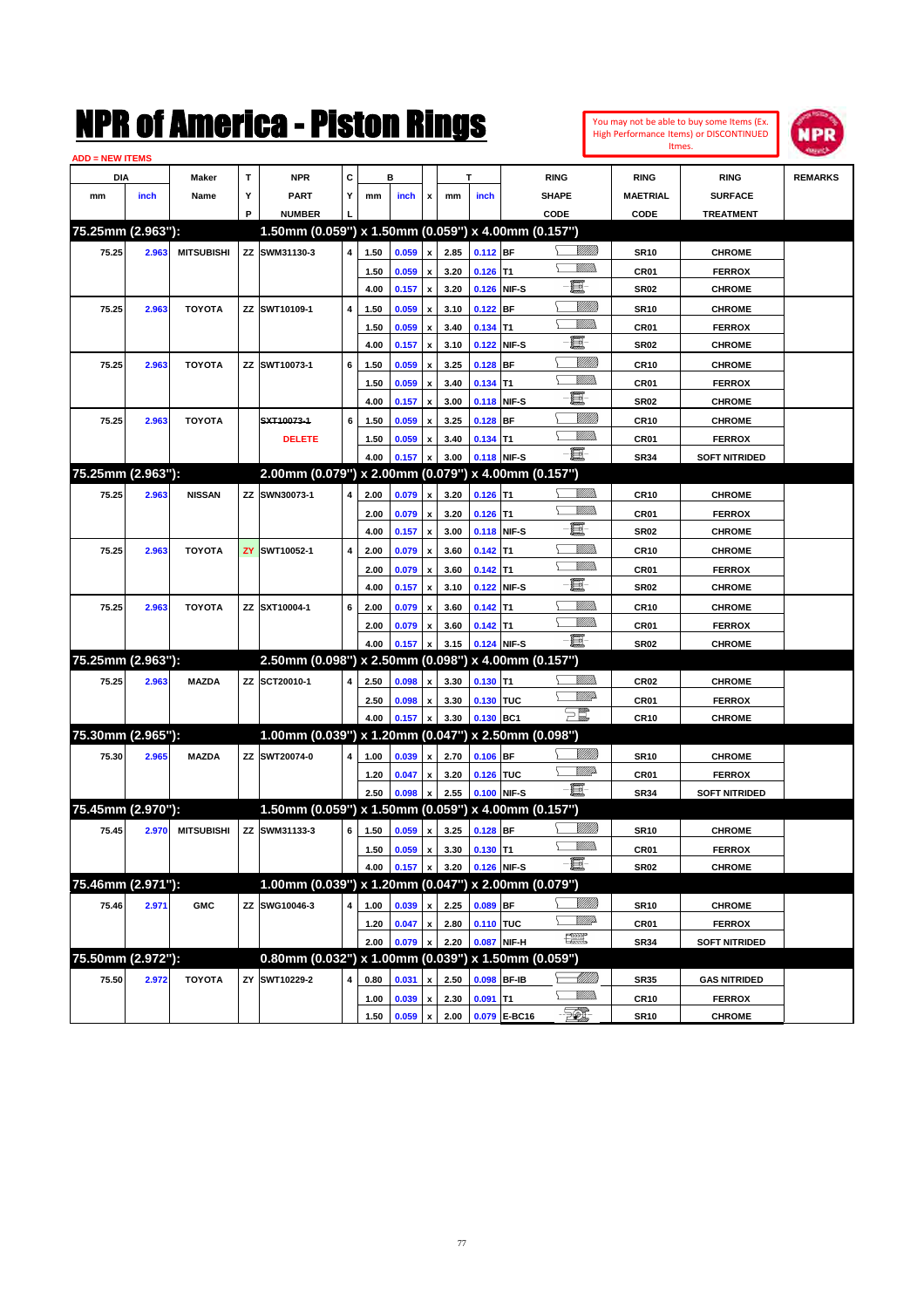| You may not be able to buy some Items (Ex.     |
|------------------------------------------------|
| <b>High Performance Items) or DISCONTINUED</b> |
| Itmes.                                         |



| <b>ADD = NEW ITEMS</b> |       |                   |   |                                                     |   |      |       |                    |      |             |              |                          |                  |                      |                |
|------------------------|-------|-------------------|---|-----------------------------------------------------|---|------|-------|--------------------|------|-------------|--------------|--------------------------|------------------|----------------------|----------------|
| DIA                    |       | Maker             | T | <b>NPR</b>                                          | C |      | в     |                    |      | T           |              | <b>RING</b>              | <b>RING</b>      | <b>RING</b>          | <b>REMARKS</b> |
| mm                     | inch  | Name              | Υ | <b>PART</b>                                         | Y | mm   | inch  | x                  | mm   | inch        |              | <b>SHAPE</b>             | <b>MAETRIAL</b>  | <b>SURFACE</b>       |                |
|                        |       |                   | P | <b>NUMBER</b>                                       |   |      |       |                    |      |             |              | CODE                     | CODE             | <b>TREATMENT</b>     |                |
| 75.50mm (2.972"):      |       |                   |   | 1.00mm (0.039") x 1.00mm (0.039") x 2.00mm (0.079") |   |      |       |                    |      |             |              |                          |                  |                      |                |
| 75.50                  | 2.972 | <b>HI PERFORM</b> |   | XG2973                                              | 1 | 1.00 | 0.039 | x                  | 2.65 | $0.104$ BF  |              | <u>Sillilli</u>          | <b>SR10</b>      | <b>CHROME</b>        |                |
|                        |       |                   |   |                                                     |   | 1.00 | 0.039 | x                  | 3.00 | $0.118$ T1  |              | VM))                     | <b>CR10</b>      | <b>FERROX</b>        |                |
|                        |       |                   |   |                                                     |   | 2.00 | 0.079 | x                  | 3.20 | 0.126 NIF-S |              | e                        | <b>SR02</b>      | <b>CHROME</b>        |                |
| 75.50                  | 2.972 | <b>HI PERFORM</b> |   | <b>XGN2973</b>                                      | 1 | 1.00 | 0.039 | x                  | 2.70 |             | 0.106 BF-IB  | <u>UMB</u>               | <b>SR35</b>      | <b>GAS NITRIDED</b>  |                |
|                        |       |                   |   |                                                     |   | 1.00 | 0.039 | x                  | 3.00 | $0.118$ T1  |              | VM))                     | <b>CR10</b>      | <b>FERROX</b>        |                |
|                        |       |                   |   |                                                     |   | 2.00 | 0.079 | x                  | 2.40 |             | 0.094 NIF-H  | <b>The Second Second</b> | <b>SR34</b>      | <b>SOFT NITRIDED</b> |                |
| 75.50mm (2.972"):      |       |                   |   | 1.00mm (0.039") x 1.20mm (0.047") x 1.50mm (0.059") |   |      |       |                    |      |             |              |                          |                  |                      |                |
| 75.50                  | 2.972 | <b>TOYOTA</b>     |   | ZZ SWT10256-2                                       | 4 | 1.00 | 0.039 | x                  | 2.30 | 0.091       | <b>BF</b>    | <u> UMB</u>              | <b>SR35</b>      | <b>GAS NITRIDED</b>  |                |
|                        |       |                   |   |                                                     |   | 1.20 | 0.047 | x                  | 2.80 | 0.110 TUC   |              | <u>WW</u> A              | CR01             | <b>FERROX</b>        |                |
|                        |       |                   |   |                                                     |   | 1.50 | 0.059 | x                  | 2.00 | 0.079 NIF-S |              | -8                       | <b>SR02</b>      | <b>CHROME</b>        |                |
| 75.50mm (2.972"):      |       |                   |   | 1.00mm (0.039") x 1.20mm (0.047") x 2.00mm (0.079") |   |      |       |                    |      |             |              |                          |                  |                      |                |
| 75.50                  |       | <b>HONDA</b>      |   | ZZ SWH30440-2                                       | 4 | 1.00 | 0.039 |                    | 2.65 | 0.104 BF-IB |              | <u>UMB</u>               |                  | <b>CHROME</b>        |                |
|                        | 2.972 |                   |   |                                                     |   |      |       | x                  |      |             |              | VM))                     | <b>SR10</b>      |                      |                |
|                        |       |                   |   |                                                     |   | 1.20 | 0.047 | x                  | 3.00 | $0.118$ T1  |              | e                        | CR01             | <b>FERROX</b>        |                |
|                        |       |                   |   |                                                     |   | 2.00 | 0.079 | x                  | 2.45 | 0.096       | NIF-S        | <u>Milli</u>             | <b>SR02</b>      | <b>CHROME</b>        |                |
| 75.50                  | 2.972 | <b>MITSUBISHI</b> |   | ZZ SWM31170-2                                       | 3 | 1.00 | 0.039 | x                  | 2.30 | 0.091       | BF           |                          | <b>SR35</b>      | <b>GAS NITRIDED</b>  |                |
|                        |       |                   |   |                                                     |   | 1.20 | 0.047 | x                  | 2.70 | $0.106$ T1  |              | $\frac{1}{2}$            | CR01             | <b>FERROX</b>        |                |
|                        |       |                   |   |                                                     |   | 2.00 | 0.079 | x                  | 1.95 | 0.077       | NIF-H        |                          | <b>SR34</b>      | <b>SOFT NITRIDED</b> |                |
| 75.50                  | 2.972 | <b>MITSUBISHI</b> |   | ZZ SWM31176-0                                       | 4 | 1.00 | 0.039 | x                  | 2.70 | $0.106$ BF  |              | VMD-                     | <b>SR35</b>      | <b>GAS NITRIDED</b>  |                |
|                        |       |                   |   |                                                     |   | 1.20 | 0.047 | x                  | 2.70 | 0.106 TUC   |              |                          | <b>CR01</b>      | <b>CHROME</b>        |                |
|                        |       |                   |   |                                                     |   | 2.00 | 0.079 | x                  | 2.20 | 0.087       | NIF-H        | $\frac{1}{2}$            | <b>SR34</b>      | <b>SOFT NITRIDED</b> |                |
| 75.50                  | 2.972 | <b>TOYOTA</b>     |   | ZZ SWT10253-2                                       | 4 | 1.00 | 0.039 | x                  | 2.30 | 0.091       | <b>BF</b>    |                          | <b>SR35</b>      | <b>GAS NITRIDED</b>  |                |
|                        |       |                   |   |                                                     |   | 1.20 | 0.047 | x                  | 2.80 | 0.110 TUC   |              | VMD-                     | CR01             | <b>FERROX</b>        |                |
|                        |       |                   |   |                                                     |   | 2.00 | 0.079 |                    | 2.50 |             | 0.098 NIF-H  | $\frac{1}{2}$            | <b>SR34</b>      | <b>SOFT NITRIDED</b> |                |
| 75.50mm (2.972"):      |       |                   |   | 1.00mm (0.039") x 1.20mm (0.047") x 2.80mm (0.110") |   |      |       |                    |      |             |              |                          |                  |                      |                |
| 75.50                  | 2.972 | <b>HI PERFORM</b> |   | XC2973                                              | 1 | 1.00 | 0.039 | x                  | 2.65 | $0.104$ BF  |              |                          | <b>SR10</b>      | <b>CHROME</b>        |                |
|                        |       |                   |   |                                                     |   | 1.20 | 0.047 | x                  | 3.20 | $0.126$ T1  |              | VM))                     | CR01             | <b>FERROX</b>        |                |
|                        |       |                   |   |                                                     |   | 2.80 | 0.110 | $\pmb{\mathsf{x}}$ | 2.85 | 0.112 NIF-S |              | e                        | <b>SR02</b>      | <b>CHROME</b>        |                |
| 75.50                  | 2.972 | <b>HI PERFORM</b> |   | <b>XC2973LG</b>                                     | 1 | 1.00 | 0.039 | x                  | 2.65 | $0.104$ BF  |              | <u>Sillilli</u>          | <b>SR10</b>      | <b>CHROME</b>        |                |
|                        |       |                   |   |                                                     |   | 1.20 | 0.047 | x                  | 3.20 | $0.126$ T1  |              | VM)                      | CR01             | <b>FERROX</b>        |                |
|                        |       |                   |   |                                                     |   | 2.80 | 0.110 | x                  | 2.85 |             | 0.112 NIF-S  | e                        | <b>SR02</b>      | <b>CHROME</b>        |                |
| 75.50                  | 2.972 | <b>HI PERFORM</b> |   | 21-GNH07550                                         | 1 | 1.00 | 0.039 | x                  | 2.70 | $0.106$ BF  |              | VIIII)                   | <b>SR34</b>      | <b>GAS NITRIDED</b>  |                |
|                        |       |                   |   |                                                     |   | 1.20 | 0.047 | x                  | 3.20 | 0.126 TUH   |              | <u>Mille</u>             | CR01             | <b>FERROX</b>        |                |
|                        |       |                   |   |                                                     |   | 2.80 | 0.110 | $\pmb{\mathsf{x}}$ | 3.10 | 0.122 NIF-H |              | <b>The Control</b>       | <b>SR34</b>      | <b>SOFT NITRIDED</b> |                |
| 75.50                  | 2.972 | <b>HONDA</b>      |   | ZZ SWH30363-2                                       | 4 | 1.00 | 0.039 | x                  | 2.65 | $0.104$ BF  |              | <u>Millitt</u>           | <b>SR10</b>      | <b>CHROME</b>        |                |
|                        |       |                   |   |                                                     |   | 1.20 | 0.047 | x                  | 3.20 | $0.126$ T1  |              | <br>Villida              | CR01             | <b>FERROX</b>        |                |
|                        |       |                   |   |                                                     |   | 2.80 | 0.110 | $\pmb{\mathsf{x}}$ | 3.00 |             | 0.118 NIF-S  | e.                       | <b>SR02</b>      | <b>CHROME</b>        |                |
| 75.50                  | 2.972 | <b>HONDA</b>      |   | ZZ SWH30423-2                                       | 4 | 1.00 | 0.039 | x                  | 2.65 |             | 0.104 BF-IB  | <u> MMM</u>              | <b>SR10</b>      | <b>CHROME</b>        |                |
|                        |       |                   |   |                                                     |   | 1.20 | 0.047 | x                  | 3.00 |             | 0.118 ES-TUC | <u>W//R</u>              | CR01             | <b>FERROX</b>        |                |
|                        |       |                   |   |                                                     |   | 2.80 | 0.110 | x                  | 2.55 |             | 0.100 NIF-S  | -E-                      | SR <sub>02</sub> | <b>CHROME</b>        |                |
| 75.50mm (2.972"):      |       |                   |   | 1.20mm (0.047") x 0.80mm (0.031") x 2.00mm (0.079") |   |      |       |                    |      |             |              |                          |                  |                      |                |
| 75.50                  | 2.972 | <b>MITSUBISHI</b> |   | ZZ SWM31168-2                                       | 3 | 1.20 | 0.047 | X                  | 2.50 | $0.098$ BF  |              | <u>Millit</u>            | <b>SR35</b>      | <b>GAS NITRIDED</b>  |                |
|                        |       |                   |   |                                                     |   | 0.80 | 0.031 | x                  | 2.50 | $0.098$ T1  |              | <u>Willia</u>            | CR01             | <b>FERROX</b>        |                |
|                        |       |                   |   |                                                     |   | 2.00 | 0.079 | $\pmb{\mathsf{x}}$ | 1.95 | 0.077       | NIF-H        | H                        | <b>SR34</b>      | <b>SOFT NITRIDED</b> |                |
| 75.50                  | 2.972 | <b>MITSUBISHI</b> |   | ZZ SWM31174-2                                       | 4 | 1.20 | 0.047 | x                  | 2.50 | $0.098$ BF  |              | <u>Millit</u>            | <b>SR35</b>      | <b>GAS NITRIDED</b>  |                |
|                        |       |                   |   |                                                     |   | 0.80 | 0.031 | x                  | 2.50 | $0.098$ T1  |              | <br>Milio                | CR01             | <b>FERROX</b>        |                |
|                        |       |                   |   |                                                     |   | 2.00 | 0.079 | $\pmb{\mathsf{x}}$ | 1.95 |             | 0.077 NIF-H  | <b>The Second</b>        | <b>SR34</b>      | <b>SOFT NITRIDED</b> |                |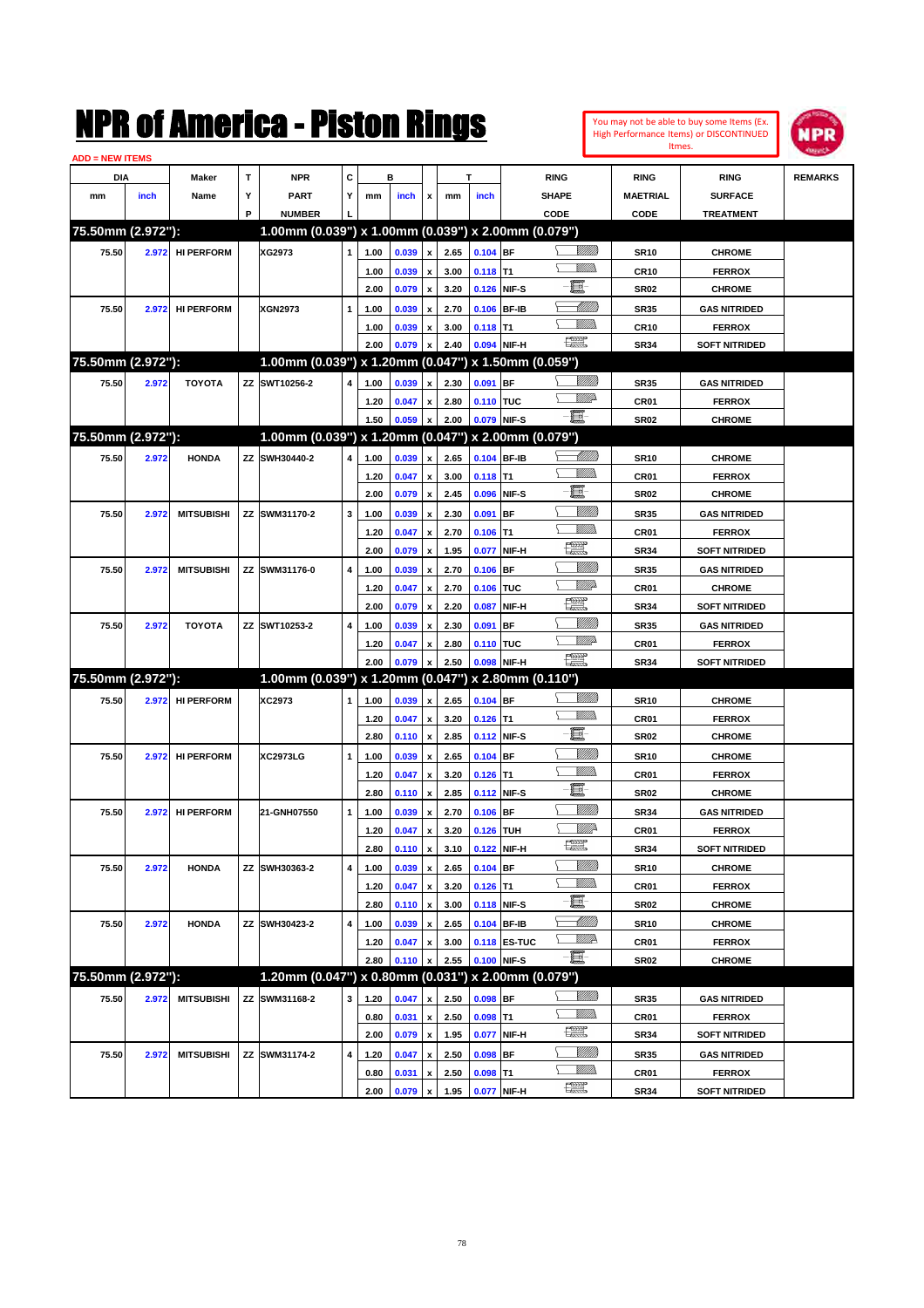| You may not be able to buy some Items (Ex. |
|--------------------------------------------|
| High Performance Items) or DISCONTINUED    |
| Itmes.                                     |



| <b>ADD = NEW ITEMS</b> |       |                   |    |                                                     |           |      |       |                    |      |             |                     |                  |                  |                      |                |
|------------------------|-------|-------------------|----|-----------------------------------------------------|-----------|------|-------|--------------------|------|-------------|---------------------|------------------|------------------|----------------------|----------------|
| <b>DIA</b>             |       | <b>Maker</b>      | T  | NPR                                                 | С         |      | в     |                    |      | т           |                     | <b>RING</b>      | <b>RING</b>      | <b>RING</b>          | <b>REMARKS</b> |
| mm                     | inch  | Name              | Υ  | <b>PART</b>                                         | Y         | mm   | inch  | x                  | mm   | inch        |                     | <b>SHAPE</b>     | <b>MAETRIAL</b>  | <b>SURFACE</b>       |                |
|                        |       |                   | P  | <b>NUMBER</b>                                       |           |      |       |                    |      |             |                     | CODE             | <b>CODE</b>      | <b>TREATMENT</b>     |                |
| 75.50mm (2.972"):      |       |                   |    | 1.20mm (0.047") x 1.20mm (0.047") x 2.00mm (0.079") |           |      |       |                    |      |             |                     |                  |                  |                      |                |
| 75.50                  | 2.972 | <b>HYUNDAI</b>    |    | ZZ SWG30035-0                                       | 4         | 1.20 | 0.047 | x                  | 2.85 |             | 0.112 BF-IB         | <u> Millilli</u> | <b>SR10</b>      | <b>CHROME</b>        |                |
|                        |       |                   |    |                                                     |           | 1.20 | 0.047 | x                  | 3.30 | 0.130 TUC   |                     | <u>VMD</u>       | CR <sub>01</sub> | <b>FERROX</b>        |                |
|                        |       |                   |    |                                                     |           | 2.00 | 0.079 | x                  | 2.80 |             | 0.110 NIF-S         | e                | <b>SR02</b>      | <b>CHROME</b>        |                |
| 75.50                  | 2.972 | <b>TOYOTA</b>     |    | ZZ SWT10192-2                                       | 4         | 1.20 | 0.047 | x                  | 2.50 | $0.098$ BF  |                     | <u>VIIII)</u>    | <b>SR35</b>      | <b>GAS NITRIDED</b>  |                |
|                        |       |                   |    |                                                     |           | 1.20 | 0.047 | x                  | 2.80 | 0.110 TUC   |                     | <u>VMD</u>       | CR <sub>01</sub> | <b>FERROX</b>        |                |
|                        |       |                   |    |                                                     |           | 2.00 | 0.079 | x                  | 2.20 | 0.087       | NIF-H               | R                | <b>SR34</b>      | <b>SOFT NITRIDED</b> |                |
| 75.50                  | 2.972 | <b>TOYOTA</b>     |    | ZZ SDT10222-2                                       | 4         | 1.20 | 0.047 | x                  | 2.50 | $0.098$ BF  |                     | <u> UMB</u>      | <b>SR35</b>      | <b>GAS NITRIDED</b>  |                |
|                        |       |                   |    |                                                     |           | 1.20 | 0.047 | x                  | 2.80 | 0.110 TUC   |                     | <u>MMP</u>       | CR <sub>01</sub> | <b>FERROX</b>        |                |
|                        |       |                   |    |                                                     |           | 2.00 | 0.079 | x                  | 2.75 |             | 0.108 E-BC16        | E                | <b>SR34</b>      | <b>SOFT NITRIDED</b> |                |
| 75.50mm (2.972"):      |       |                   |    | 1.20mm (0.047") x 1.20mm (0.047") x 2.50mm (0.098") |           |      |       |                    |      |             |                     |                  |                  |                      |                |
| 75.50                  | 2.972 | <b>KIA</b>        | ZZ | SWK30019-0                                          | 4         | 1.20 | 0.047 | x                  | 2.85 |             | 0.112 BF-IB         |                  | <b>SR10</b>      | <b>CHROME</b>        |                |
|                        |       |                   |    | (SWL03147-0)                                        |           | 1.20 | 0.047 | x                  | 3.30 | 0.130 TUC   |                     | <u>VMD</u>       | CR <sub>01</sub> | <b>FERROX</b>        |                |
|                        |       |                   |    |                                                     |           | 2.50 | 0.098 | x                  | 2.80 |             | 0.110 NIF-H         | 鱱                | <b>SR02</b>      | <b>CHROME</b>        |                |
| 75.50                  | 2.972 | <b>SUZUKI</b>     |    | ZZ SWS20190-2                                       | 4         | 1.20 | 0.047 | x                  | 2.70 |             | 0.106 BF-IB         | <u>UMB</u>       | <b>SR34</b>      | <b>GAS NITRIDED</b>  |                |
|                        |       |                   |    |                                                     |           | 1.20 | 0.047 | x                  | 3.00 |             | <b>0.118 ES-TUC</b> | <u>MM</u>        | CR <sub>01</sub> | <b>FERROX</b>        |                |
|                        |       |                   |    |                                                     |           | 2.50 | 0.098 | x                  | 2.45 |             | 0.096 NIF-H         | 鱱                | <b>SR34</b>      | <b>SOFT NITRIDED</b> |                |
| 75.50                  | 2.972 | <b>SUZUKI</b>     |    | ZZ SWS20217-2                                       | 4         | 1.20 | 0.047 | x                  | 2.70 |             | 0.106 BF-IB         | <u>UMB</u>       | <b>SR34</b>      | <b>GAS NITRIDED</b>  |                |
|                        |       |                   |    |                                                     |           | 1.20 | 0.047 | x                  | 3.15 | 0.124 TUC   |                     | <u>VMD</u>       | CR <sub>01</sub> | <b>FERROX</b>        |                |
|                        |       |                   |    |                                                     |           | 2.50 | 0.098 |                    | 2.25 |             | 0.089 NIF-H         | 鱱                | <b>SR34</b>      | <b>SOFT NITRIDED</b> |                |
| 75.50mm (2.972"):      |       |                   |    | 1.20mm (0.047") x 1.20mm (0.047") x 2.80mm (0.110") |           |      |       |                    |      |             |                     |                  |                  |                      |                |
| 75.50                  | 2.972 | <b>HONDA</b>      |    | ZZ SWH30445-2                                       | 4         | 1.20 | 0.047 | x                  | 2.70 | 0.106 BF    |                     | <u>Villida</u>   | <b>SR10</b>      | <b>CHROME</b>        |                |
|                        |       |                   |    |                                                     |           | 1.20 | 0.047 | x                  | 3.00 | $0.118$ T1  |                     | <br>Militar      | CR <sub>01</sub> | <b>FERROX</b>        |                |
|                        |       |                   |    |                                                     |           | 2.80 | 0.110 | x                  | 2.80 |             | 0.110 NIF-S         | E                | <b>SR02</b>      | <b>CHROME</b>        |                |
| 75.50                  | 2.972 | <b>MITSUBISHI</b> |    | SWM31126-0                                          | 4         | 1.20 | 0.047 |                    | 2.70 | $0.106$ BF  |                     | <u>VIIII)</u>    | <b>SR35</b>      | <b>GAS NITRIDED</b>  |                |
|                        |       |                   |    | <b>DELETE</b>                                       |           | 1.20 | 0.047 | x                  | 3.30 | $0.130$ T1  |                     | <br>Militar      | CR <sub>01</sub> | <b>FERROX</b>        |                |
|                        |       |                   |    |                                                     |           | 2.80 | 0.110 |                    | 2.50 |             | 0.098 NIF-S         | -8               | <b>SR02</b>      | <b>CHROME</b>        |                |
| 75.50mm (2.972"):      |       |                   |    | 1.20mm (0.047") x 1.20mm (0.047") x 3.00mm (0.118") |           |      |       |                    |      |             |                     |                  |                  |                      |                |
| 75.50                  | 2.972 | <b>TOYOTA</b>     |    | ZZ SWT10170-2                                       | 6         | 1.20 | 0.047 | x                  | 2.50 | 0.098 BF    |                     | <u>Villida</u>   | <b>SR10</b>      | <b>CHROME</b>        |                |
|                        |       |                   |    |                                                     |           | 1.20 | 0.047 | x                  | 2.80 | 0.110 TUC   |                     | <u>VMD</u>       | CR <sub>01</sub> | <b>FERROX</b>        |                |
|                        |       |                   |    |                                                     |           | 3.00 | 0.118 | $\pmb{\mathsf{x}}$ | 2.80 |             | 0.110 NIF-S         | e                | <b>SR02</b>      | <b>CHROME</b>        |                |
| 75.50                  | 2.972 | <b>TOYOTA</b>     |    | ZZ SWT10211-2                                       | 4         | 1.20 | 0.047 | x                  | 2.50 | $0.098$ BF  |                     | <u>Villitti</u>  | <b>SR10</b>      | <b>CHROME</b>        |                |
|                        |       |                   |    |                                                     |           | 1.20 | 0.047 | x                  | 2.50 | 0.098 TUC   |                     | <u>VMD</u>       | CR <sub>02</sub> | <b>CHROME</b>        |                |
|                        |       |                   |    |                                                     |           | 3.00 | 0.118 | $\pmb{\mathsf{x}}$ | 2.50 | 0.098 NIF-S |                     | - E              | SR34             | <b>SOFT NITRIDED</b> |                |
| 75.50mm (2.972"):      |       |                   |    | 1.20mm (0.047") x 1.50mm (0.059") x 2.80mm (0.110") |           |      |       |                    |      |             |                     |                  |                  |                      |                |
| 75.50                  | 2.972 | <b>HONDA</b>      |    | ZZ SWH30362-2                                       | 4         | 1.20 | 0.047 | x                  | 2.70 | 0.106 BF    |                     | <u>Milli</u> b   | SR35             | <b>GAS NITRIDED</b>  |                |
|                        |       |                   |    |                                                     |           | 1.50 | 0.059 | $\pmb{\mathsf{x}}$ | 3.20 |             | 0.126 ES-TUC        | <u>WW</u> A      | CR02             | <b>CHROME</b>        |                |
|                        |       |                   |    |                                                     |           | 2.80 | 0.110 | $\pmb{\mathsf{x}}$ | 2.55 |             | 0.100 NIF-S         | e.               | SR34             | <b>SOFT NITRIDED</b> |                |
| 75.50                  | 2.972 | <b>HONDA</b>      |    | ZZ SWH30365-2                                       | 4         | 1.20 | 0.047 | x                  | 2.70 | $0.106$ BF  |                     | <u>VIIII)</u>    | <b>SR10</b>      | <b>CHROME</b>        |                |
|                        |       |                   |    |                                                     |           | 1.50 | 0.059 | x                  | 3.20 | $0.126$ T1  |                     | <u>MMs</u>       | CR01             | <b>FERROX</b>        |                |
|                        |       |                   |    |                                                     |           | 2.80 | 0.110 | $\pmb{\mathsf{x}}$ | 2.80 |             | 0.110 NIF-S         | e.               | SR02             | <b>CHROME</b>        |                |
| 75.50                  | 2.972 | <b>HONDA</b>      |    | SWH30372-2                                          | $\pmb{4}$ | 1.20 | 0.047 | x                  | 2.70 | $0.106$ BF  |                     | <u>VIIII)</u>    | SR10             | <b>CHROME</b>        |                |
|                        |       |                   |    | <b>DELETE</b>                                       |           | 1.50 | 0.059 | x                  | 3.20 | $0.126$ T1  |                     | <u>WMWs</u>      | CR01             | <b>FERROX</b>        |                |
|                        |       |                   |    |                                                     |           | 2.80 | 0.110 | $\pmb{\mathsf{x}}$ | 2.80 |             | 0.110 NIF-S         | e                | SR02             | <b>CHROME</b>        |                |
| 75.50                  | 2.972 | <b>MITSUBISHI</b> |    | ZZ SWM31145-0                                       | 4         | 1.20 | 0.047 | x                  | 2.70 | $0.106$ BF  |                     | <u>VIIII)</u>    | SR34             | <b>GAS NITRIDED</b>  |                |
|                        |       |                   |    |                                                     |           | 1.50 | 0.059 |                    | 3.30 | $0.126$ T1  |                     | <u>Willib</u>    | CR01             | <b>FERROX</b>        |                |
|                        |       |                   |    |                                                     |           | 2.80 | 0.110 | $\pmb{\mathsf{x}}$ | 2.50 |             | 0.110 NIF-S         | -E-              | <b>SR02</b>      | <b>CHROME</b>        |                |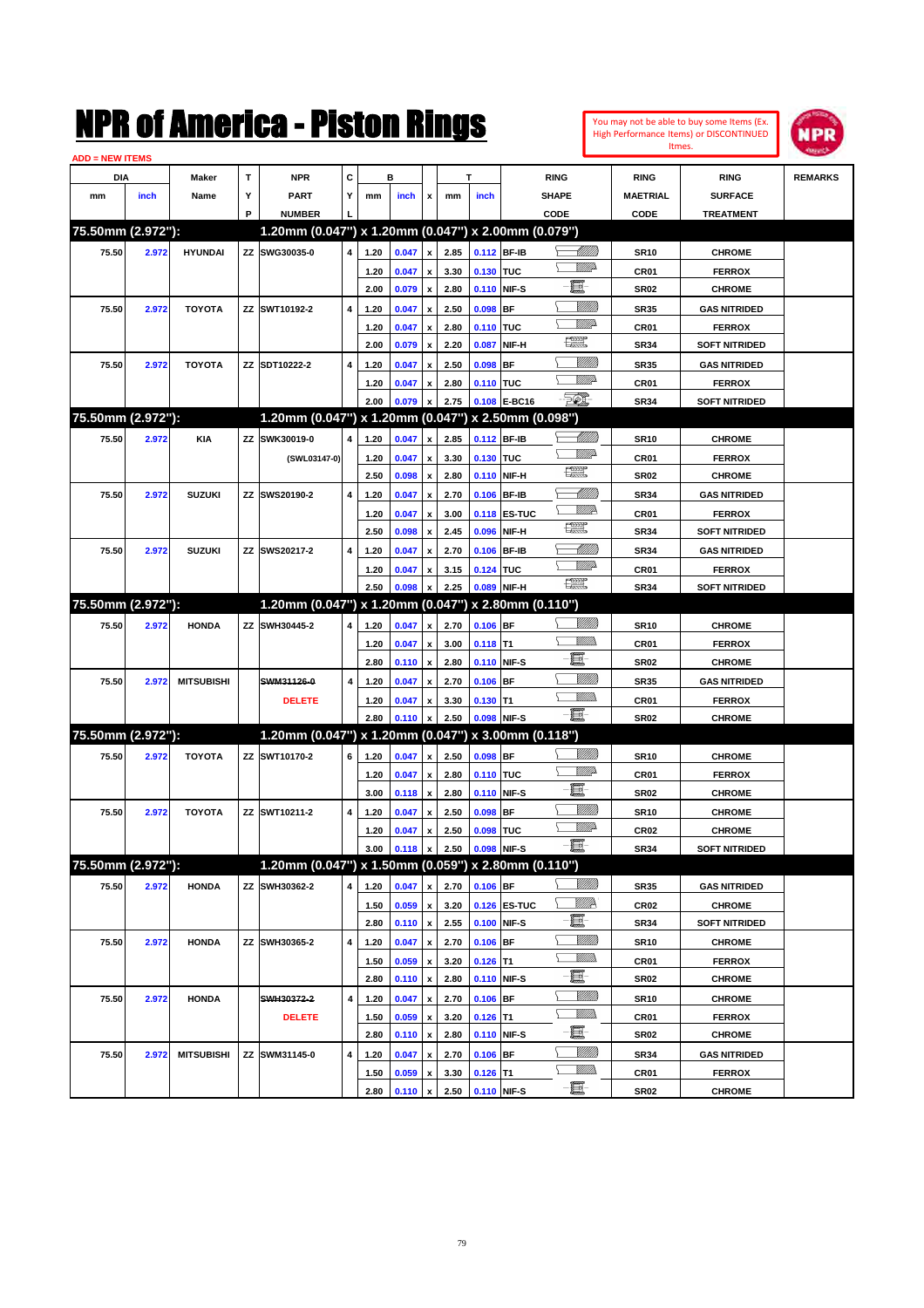|                        |       |                   |   | NMK OI AMCTICA - MISTON KINGS                       |   |              |                |                                          |              |                           |                   |               |                           |                     | You may not be able to buy some Items (Ex.<br>High Performance Items) or DISCONTINUED | NPR            |
|------------------------|-------|-------------------|---|-----------------------------------------------------|---|--------------|----------------|------------------------------------------|--------------|---------------------------|-------------------|---------------|---------------------------|---------------------|---------------------------------------------------------------------------------------|----------------|
| <b>ADD = NEW ITEMS</b> |       |                   |   |                                                     |   |              |                |                                          |              |                           |                   |               |                           |                     | Itmes.                                                                                |                |
| DIA                    |       | Maker             | T | <b>NPR</b>                                          | c |              | в              |                                          | т            |                           |                   | <b>RING</b>   |                           | <b>RING</b>         | <b>RING</b>                                                                           | <b>REMARKS</b> |
| mm                     | inch  | Name              | Υ | <b>PART</b>                                         | Y | mm           | inch           | x                                        | mm           | inch                      |                   | <b>SHAPE</b>  |                           | <b>MAETRIAL</b>     | <b>SURFACE</b>                                                                        |                |
|                        |       |                   | P | <b>NUMBER</b>                                       |   |              |                |                                          |              |                           |                   | CODE          |                           | CODE                | <b>TREATMENT</b>                                                                      |                |
| 75.50                  | 2.972 | <b>SUZUKI</b>     |   | ZZ SWS20142-2                                       | 4 | 1.20         | 0.047          | $\pmb{\mathsf{x}}$                       | 2.70         | 0.106 BF-IB               |                   |               | <u>UMM</u>                | <b>SR35</b>         | <b>GAS NITRIDED</b>                                                                   |                |
|                        |       |                   |   |                                                     |   | 1.50         | 0.059          | $\pmb{\mathsf{x}}$                       | 3.20         |                           | 0.126 ES-TUC      |               | <u>MM</u>                 | CR01                | <b>FERROX</b>                                                                         |                |
|                        |       |                   |   |                                                     |   | 2.80         | 0.110          | $\pmb{\mathsf{x}}$                       | 2.80         | 0.110 NIF-S               |                   | Ë-            |                           | <b>SR34</b>         | <b>SOFT NITRIDED</b>                                                                  |                |
| 75.50                  | 2.972 | <b>TOYOTA</b>     |   | ZZ SWT10212-2                                       | 6 | 1.20         | 0.047          | x                                        | 3.05         | 0.120 BF-IB               |                   |               | MMM                       | <b>SR10</b>         | <b>CHROME</b>                                                                         |                |
|                        |       |                   |   |                                                     |   | 1.50         | 0.059          | x                                        | 3.20         | 0.120 TUC                 |                   |               | <u>VIII</u> D             | CR <sub>02</sub>    | <b>CHROME</b>                                                                         |                |
|                        |       |                   |   |                                                     |   | 2.80         | 0.110          | x                                        | 2.80         | 0.120 NIF-S               |                   | $-\mathbf{H}$ |                           | <b>SR02</b>         | <b>CHROME</b>                                                                         |                |
| 75.50mm (2.972"):      |       |                   |   | 1.20mm (0.047") x 1.50mm (0.059")                   |   |              |                |                                          |              |                           | x 3.00mm (0.118") |               |                           |                     |                                                                                       |                |
| 75.50                  | 2.972 | <b>HYUNDAI</b>    |   | ZZ SWG30019-0                                       | 4 | 1.20         | 0.047          | $\pmb{\mathsf{x}}$                       | 2.85         | 0.112 BF                  |                   |               | <u>Millitti</u>           | <b>SR10</b>         | <b>CHROME</b>                                                                         |                |
|                        |       |                   |   | (SWL03052-0)                                        |   | 1.50         | 0.059          | $\pmb{\mathsf{x}}$                       | 3.30         | $0.130$ T1                |                   |               | <br>Mar                   | CR01                | <b>FERROX</b>                                                                         |                |
|                        |       |                   |   |                                                     |   | 3.00         | 0.118          | $\pmb{\mathsf{x}}$                       | 2.75         | 0.108                     | NIF-S             | E.            |                           | <b>SR02</b>         | <b>CHROME</b>                                                                         |                |
| 75.50                  | 2.972 | <b>MITSUBISHI</b> |   | ZZ SWM31076-0                                       | 4 | 1.20         | 0.047          | $\pmb{\mathsf{x}}$                       | 2.70         | 0.106                     | <b>IBF</b>        |               | <u>MMM</u>                | <b>SR35</b>         | <b>GAS NITRIDED</b>                                                                   |                |
|                        |       |                   |   |                                                     |   | 1.50         | 0.059          | $\pmb{\mathsf{x}}$                       | 3.30         | $0.130$ T1                |                   |               | <br>Mar                   | CR01                | <b>FERROX</b>                                                                         |                |
|                        |       |                   |   |                                                     |   | 3.00         | 0.118          | $\pmb{\mathsf{x}}$                       | 2.80         | 0.110 NIF-S               |                   | E             |                           | <b>SR34</b>         | <b>SOFT NITRIDED</b>                                                                  |                |
| 75.50                  | 2.972 | <b>MITSUBISHI</b> |   | SWM31077-0                                          | 4 | 1.20         | 0.047          | $\pmb{\mathsf{x}}$                       | 2.90         | 0.114 BF                  |                   |               | <u>MMM</u>                | <b>SR10</b>         | <b>CHROME</b>                                                                         |                |
|                        |       |                   |   | <b>DELETE</b>                                       |   | 1.50         | 0.059          | x                                        | 3.30         | $0.130$ T1                |                   |               | VM).                      | CR01                | <b>FERROX</b>                                                                         |                |
|                        |       |                   |   |                                                     |   | 3.00         | 0.118          | $\pmb{\mathsf{x}}$                       | 2.80         | 0.110 NIF-S               |                   | E.            |                           | <b>SR02</b>         | <b>CHROME</b>                                                                         |                |
| 75.50mm (2.972"):      |       |                   |   | 1.20mm (0.047") x 1.50mm (0.059")                   |   |              |                |                                          |              |                           | x 4.00mm (0.157") |               |                           |                     |                                                                                       |                |
| 75.50                  | 2.972 | <b>HONDA</b>      |   | ZZ SWH30382-2                                       | 4 | 1.20         | 0.047          | $\pmb{\mathsf{x}}$                       | 2.70         | $0.106$ BF                |                   |               | <u>Millitti</u>           | <b>SR35</b>         | <b>GAS NITRIDED</b>                                                                   |                |
|                        |       |                   |   |                                                     |   | 1.50         | 0.059          | $\pmb{\mathsf{x}}$                       | 3.20         |                           | 0.126 ES-TUC      |               | <u>MM</u> P               | <b>CR02</b>         | <b>CHROME</b>                                                                         |                |
|                        |       |                   |   |                                                     |   | 4.00         | 0.157          | $\pmb{\mathsf{x}}$                       | 3.00         | 0.118 NIF-S               |                   | E             |                           | <b>SR02</b>         | <b>CHROME</b>                                                                         |                |
| 75.50                  | 2.972 | <b>TOYOTA</b>     |   | SWT10218-2                                          | 6 | 1.20         | 0.047          | $\pmb{\mathsf{x}}$                       | <b>TBA</b>   |                           | BF-IB             |               | <u>MM</u>                 | <b>SR35</b>         | <b>GAS NITRIDED</b>                                                                   |                |
|                        |       |                   |   | <b>DELETE</b>                                       |   | 1.50         | 0.059          | x                                        | <b>TBA</b>   |                           | ES-TUC            |               | <u>WM</u>                 | <b>CR02</b>         | <b>CHROME</b>                                                                         |                |
|                        |       |                   |   |                                                     |   | 4.00         | 0.157          | $\boldsymbol{\mathsf{x}}$                | TBA          |                           | NIF-S             | E.            |                           | <b>SR02</b>         | <b>CHROME</b>                                                                         |                |
| 75.50mm (2.972"):      |       |                   |   | 1.50mm (0.059") x 1.50mm (0.059") x 3.00mm (0.118") |   |              |                |                                          |              |                           |                   |               |                           |                     |                                                                                       |                |
| 75.50                  | 2.972 | <b>HYUNDAI</b>    |   | <b>ZX SWG30017-0</b>                                | 4 | 1.50         | 0.059          | $\pmb{\mathsf{x}}$                       | 3.05         | $0.120$ BF                |                   |               | <u>Millitti</u>           | <b>CR02</b>         | <b>CHROME</b>                                                                         |                |
|                        |       |                   |   | (SWL03030-0)                                        |   | 1.50         | 0.059          | $\pmb{\mathsf{x}}$                       | 3.10         | $0.122$ T1                |                   | E             | .<br>VMD                  | CR01                | <b>FERROX</b>                                                                         |                |
|                        |       |                   |   |                                                     |   | 3.00         | 0.118          | $\pmb{\mathsf{x}}$                       | 2.75         | 0.108                     | NIF-S             |               |                           | <b>SR02</b>         | <b>CHROME</b>                                                                         |                |
| 75.50                  | 2.972 | <b>GMC</b>        |   | ZZ SWG10041-2                                       | 4 | 1.50         | 0.059          | $\pmb{\mathsf{x}}$                       | 3.25         | 0.128                     | <b>BF-IB</b>      |               | <u> UMM</u><br><u>UMM</u> | <b>SR35</b>         | <b>GAS NITRIDED</b>                                                                   |                |
|                        |       |                   |   |                                                     |   | 1.50         | 0.059          | x                                        | 3.30         | 0.130 T1-IB               |                   | E             |                           | CR01                | <b>FERROX</b>                                                                         |                |
|                        |       |                   |   |                                                     |   | 3.00         | 0.118          | $\pmb{\mathsf{x}}$                       | 2.90         | 0.114 NIF-S               |                   |               | <u>MMM</u>                | <b>SR34</b>         | <b>SOFT NITRIDED</b>                                                                  |                |
| 75.50                  | 2.972 | <b>MAZDA</b>      |   | ZZ SWT20067-2                                       | 6 | 1.50         | 0.059          | x                                        | 2.70         | $0.106$ BF                |                   |               | <u>WW</u> A               | <b>SR10</b>         | <b>CHROME</b>                                                                         |                |
|                        |       |                   |   |                                                     |   | 1.50         | 0.059          | $\pmb{\mathsf{x}}$                       | 3.20         | 0.126 TUC                 |                   | $-\Xi$        |                           | CR01                | <b>FERROX</b>                                                                         |                |
| 75.50mm (2.972"):      |       |                   |   | 1.50mm (0.059") x 1.50mm (0.059") x 4.00mm (0.157") |   | 3.00         | 0.118 x        |                                          | 2.55         | 0.100 NIF-S               |                   |               |                           | <b>SR34</b>         | <b>SOFT NITRIDED</b>                                                                  |                |
|                        |       |                   |   |                                                     |   |              |                |                                          |              |                           |                   |               | <u>UMB</u>                |                     |                                                                                       |                |
| 75.50                  | 2.972 | <b>HYUNDAI</b>    |   | ZZ SWG30023-0                                       | 4 | 1.50         | 0.059          | $\pmb{\mathsf{x}}$                       | 2.85         | $0.112$ BF                |                   |               | <u>MMs</u>                | <b>SR10</b>         | <b>CHROME</b>                                                                         |                |
|                        |       |                   |   | (SWL03074-0)                                        |   | 1.50         | 0.059          | $\pmb{\mathsf{x}}$                       | 3.30         | $0.130$ T1<br>0.128 NIF-S |                   | e-            |                           | CR01                | <b>FERROX</b>                                                                         |                |
|                        |       |                   |   | SWG30015-0                                          | 4 | 4.00         | 0.157          | $\pmb{\mathsf{x}}$                       | 3.25         | $0.130$ BF                |                   |               | <u>VIIII)</u>             | SR02<br><b>CR10</b> | <b>CHROME</b>                                                                         |                |
| 75.50                  | 2.972 | <b>HYUNDAI</b>    |   |                                                     |   | 1.50         | 0.059          | $\pmb{\mathsf{x}}$                       | 3.30         | $0.130$ T1                |                   |               | <u>Willib</u>             |                     | <b>CHROME</b>                                                                         |                |
|                        |       |                   |   | <b>DELETE</b>                                       |   | 1.50<br>4.00 | 0.059<br>0.157 | $\pmb{\mathsf{x}}$<br>$\pmb{\mathsf{x}}$ | 3.30<br>3.25 | 0.128 NIF-S               |                   | e-            |                           | CR01<br>SR02        | <b>FERROX</b><br><b>CHROME</b>                                                        |                |
| 75.50                  | 2.972 | <b>MITSUBISHI</b> |   | SWM31063-0                                          | 4 | 1.50         | 0.059          |                                          | 2.90         | $0.114$ BF                |                   |               | <u>VIIII)</u>             | <b>SR35</b>         | <b>GAS NITRIDED</b>                                                                   |                |
|                        |       |                   |   | <b>DELETE</b>                                       |   | 1.50         | 0.059          | $\pmb{\mathsf{x}}$                       | 3.30         | $0.130$ T1                |                   |               | <u>Willib</u>             | CR01                | <b>FERROX</b>                                                                         |                |
|                        |       |                   |   |                                                     |   | 4.00         | 0.157          | $\pmb{\mathsf{x}}$<br>$\pmb{\mathsf{x}}$ | 3.20         | 0.126 NIF-S               |                   | e-            |                           | SR34                | <b>SOFT NITRIDED</b>                                                                  |                |
| 75.50                  | 2.972 | <b>MITSUBISHI</b> |   | ZY SWM31063-0                                       | 4 | 1.50         | 0.059          | x                                        | 2.85         | $0.112$ BF                |                   |               | <u>Villida</u>            | <b>SR10</b>         | <b>CHROME</b>                                                                         |                |
|                        |       |                   |   |                                                     |   | 1.50         | 0.059          | x                                        | 3.30         | $0.130$ T1                |                   |               | <u>Willib</u>             | CR01                | <b>FERROX</b>                                                                         |                |
|                        |       |                   |   |                                                     |   | 4.00         | 0.157          | $\pmb{\mathsf{x}}$                       | 3.25         | 0.128 NIF-S               |                   | E             |                           | <b>SR02</b>         | <b>CHROME</b>                                                                         |                |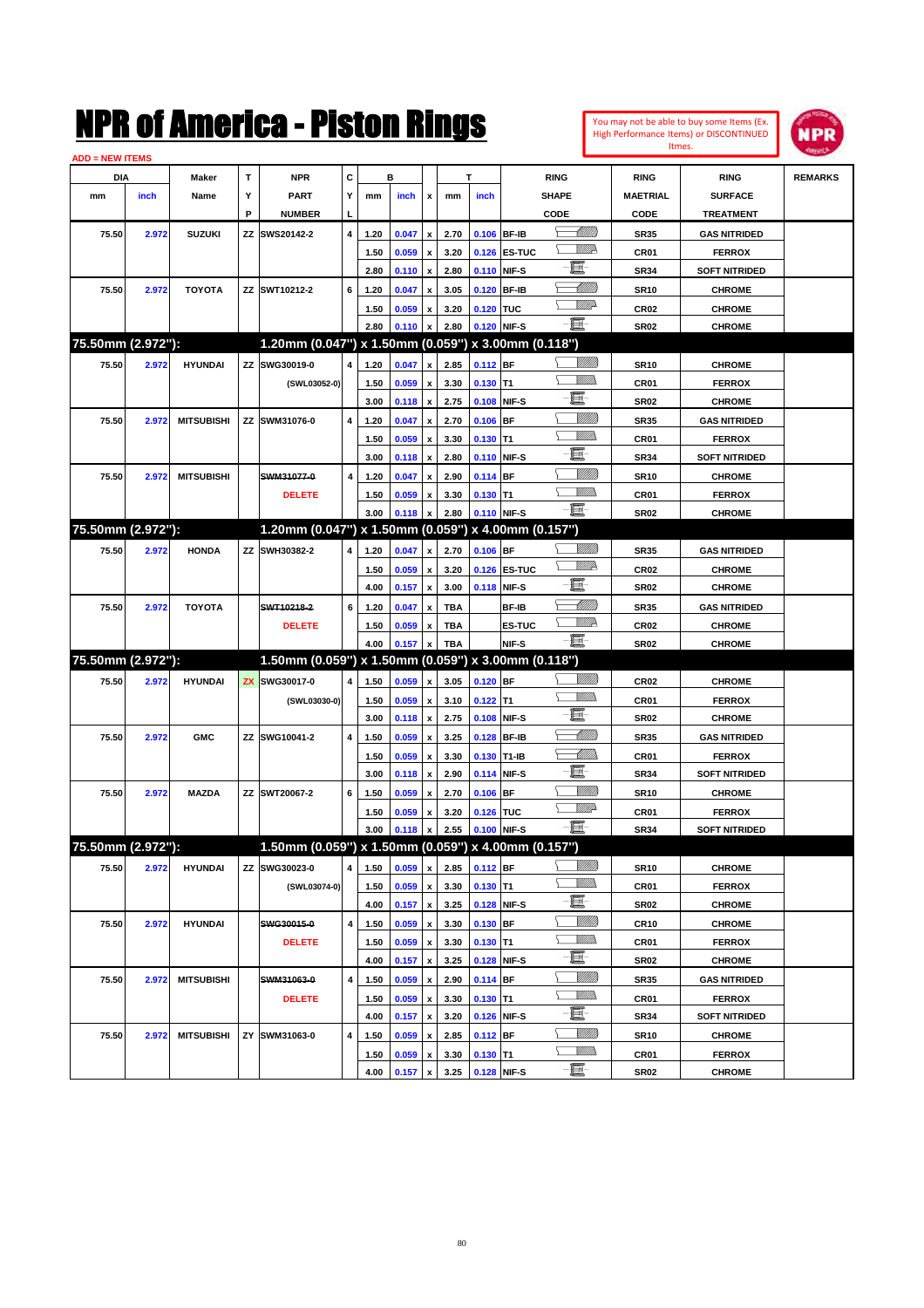| You may not be able to buy some Items (Ex.     |
|------------------------------------------------|
| <b>High Performance Items) or DISCONTINUED</b> |
| Itmes.                                         |



| <b>ADD = NEW ITEMS</b> |       |                   |   |                                                     |                |      |                |                           |              |                        |              |                                |                                 |                                       |                |
|------------------------|-------|-------------------|---|-----------------------------------------------------|----------------|------|----------------|---------------------------|--------------|------------------------|--------------|--------------------------------|---------------------------------|---------------------------------------|----------------|
| DIA                    |       | Maker             | т | <b>NPR</b>                                          | C              |      | в              |                           |              | т                      |              | <b>RING</b>                    | <b>RING</b>                     | <b>RING</b>                           | <b>REMARKS</b> |
| mm                     | inch  | Name              | Y | <b>PART</b>                                         | Υ              | mm   | inch           | $\boldsymbol{\mathsf{x}}$ | mm           | inch                   |              | <b>SHAPE</b>                   | <b>MAETRIAL</b>                 | <b>SURFACE</b>                        |                |
|                        |       |                   | P | <b>NUMBER</b>                                       |                |      |                |                           |              |                        |              | CODE                           | CODE                            | TREATMENT                             |                |
| 75.50                  | 2.972 | <b>MITSUBISHI</b> |   | ZZ SWM31130-4                                       | $\overline{4}$ | 1.50 | 0.059          | $\boldsymbol{\mathsf{x}}$ | 2.85         | $0.112$ BF             |              | <u>Siillin</u>                 | <b>SR10</b>                     | <b>CHROME</b>                         |                |
|                        |       |                   |   |                                                     |                | 1.50 | 0.059          | $\boldsymbol{\mathsf{x}}$ | 3.20         | $0.126$ T1             |              | <u>Willib</u>                  | CR <sub>01</sub>                | <b>FERROX</b>                         |                |
|                        |       |                   |   |                                                     |                | 4.00 | 0.157          | $\boldsymbol{\mathsf{x}}$ | 3.20         | 0.126 NIF-S            |              | EF-                            | <b>SR02</b>                     | <b>CHROME</b>                         |                |
| 75.50                  | 2.972 | <b>TOYOTA</b>     |   | ZZ SWT10109-2                                       | 4              | 1.50 | 0.059          | $\pmb{\mathsf{x}}$        | 3.10         | $0.122$ BF             |              | <u>Villitti</u>                | <b>SR10</b>                     | <b>CHROME</b>                         |                |
|                        |       |                   |   |                                                     |                | 1.50 | 0.059          | $\pmb{\mathsf{x}}$        | 3.40         | $0.134$ T1             |              | VM).                           | CR <sub>01</sub>                | <b>FERROX</b>                         |                |
|                        |       |                   |   |                                                     |                | 4.00 | 0.157          | $\boldsymbol{\mathsf{x}}$ | 3.10         | 0.122 NIF-S            |              | 圓                              | <b>SR02</b>                     | <b>CHROME</b>                         |                |
| 75.50                  | 2.972 | <b>TOYOTA</b>     |   | ZZ SWT10073-2                                       | 6              | 1.50 | 0.059          | $\pmb{\mathsf{x}}$        | 3.25         | $0.128$ BF             |              | <u>Villitti</u>                | <b>CR10</b>                     | <b>CHROME</b>                         |                |
|                        |       |                   |   |                                                     |                | 1.50 | 0.059          | $\boldsymbol{\mathsf{x}}$ | 3.40         | $0.134$ T1             |              | VM).                           | CR <sub>01</sub>                | <b>FERROX</b>                         |                |
|                        |       |                   |   |                                                     |                | 4.00 | 0.157          | $\pmb{\mathsf{x}}$        | 3.00         | 0.118 NIF-S            |              | ·b                             | <b>SR02</b>                     | <b>CHROME</b>                         |                |
| 75.50                  | 2.972 | <b>TOYOTA</b>     |   | SXT10073-2                                          | 6              | 1.50 | 0.059          | $\boldsymbol{x}$          | 3.25         | 0.128                  | <b>BF</b>    | <u>Villitti</u>                | <b>CR10</b>                     | <b>CHROME</b>                         |                |
|                        |       |                   |   | <b>DELETE</b>                                       |                | 1.50 |                |                           |              |                        |              | <u>Willib</u>                  |                                 |                                       |                |
|                        |       |                   |   |                                                     |                | 4.00 | 0.059<br>0.157 | $\pmb{\mathsf{x}}$        | 3.40<br>3.00 | $0.134$ T1<br>0.118    | NIF-S        | $-\Xi$ -                       | CR <sub>01</sub><br><b>SR34</b> | <b>FERROX</b><br><b>SOFT NITRIDED</b> |                |
| 75.50mm (2.972"):      |       |                   |   | 2.00mm (0.079") x 2.00mm (0.079") x 4.00mm (0.157") |                |      |                |                           |              |                        |              |                                |                                 |                                       |                |
|                        |       |                   |   |                                                     |                |      |                |                           |              |                        |              |                                |                                 |                                       |                |
| 75.50                  | 2.972 | <b>NISSAN</b>     |   | ZZ SWN30073-2                                       |                | 2.00 | 0.079          | $\boldsymbol{\mathsf{x}}$ | 3.20         | $0.126$ T1             |              | VM).                           | <b>CR10</b>                     | <b>CHROME</b>                         |                |
|                        |       |                   |   |                                                     |                | 2.00 | 0.079          | $\pmb{\mathsf{x}}$        | 3.20         | $0.126$ T1             |              | - 1                            | CR <sub>01</sub>                | <b>FERROX</b>                         |                |
|                        |       |                   |   |                                                     |                | 4.00 | 0.157          | $\boldsymbol{\mathsf{x}}$ | 3.00         | 0.118 NIF-S            |              |                                | <b>SR02</b>                     | <b>CHROME</b>                         |                |
| 75.50                  | 2.972 | <b>TOYOTA</b>     |   | <b>ZY SWT10052-2</b>                                | 4              | 2.00 | 0.079          | $\boldsymbol{\mathsf{x}}$ | 3.60         | $0.142$ T1             |              | .<br>Milita<br><u>Willib</u>   | <b>CR10</b>                     | <b>CHROME</b>                         |                |
|                        |       |                   |   |                                                     |                | 2.00 | 0.079          | $\pmb{\mathsf{x}}$        | 3.60         | $0.142$ T <sub>1</sub> |              | E.                             | CR <sub>01</sub>                | <b>FERROX</b>                         |                |
|                        |       |                   |   |                                                     |                | 4.00 | 0.157          | $\boldsymbol{\mathsf{x}}$ | 3.10         | 0.122                  | NIF-S        |                                | <b>SR02</b>                     | <b>CHROME</b>                         |                |
| 75.50                  | 2.972 | <b>TOYOTA</b>     |   | ZZ SXT10004-2                                       | 6              | 2.00 | 0.079          | $\pmb{\mathsf{x}}$        | 3.60         | $0.142$ T1             |              | .<br>William<br><u>Willib</u>  | <b>CR10</b>                     | <b>CHROME</b>                         |                |
|                        |       |                   |   |                                                     |                | 2.00 | 0.079          | $\pmb{\mathsf{x}}$        | 3.60         | $0.142$ T1             |              | $-\Xi$ -                       | CR <sub>01</sub>                | <b>FERROX</b>                         |                |
|                        |       |                   |   |                                                     |                | 4.00 | 0.157          |                           | 3.15         | 0.124                  | NIF-S        |                                | <b>SR02</b>                     | <b>CHROME</b>                         |                |
| 75.50mm (2.972"):      |       |                   |   | 2.50mm (0.098") x 2.50mm (0.098") x 4.00mm (0.157") |                |      |                |                           |              |                        |              |                                |                                 |                                       |                |
| 75.50                  | 2.972 | <b>MAZDA</b>      |   | ZZ SCT20010-2                                       |                | 2.50 | 0.098          | $\boldsymbol{\mathsf{x}}$ | 3.30         | $0.130$ T1             |              |                                | CR <sub>02</sub>                | <b>CHROME</b>                         |                |
|                        |       |                   |   |                                                     |                | 2.50 | 0.098          | $\pmb{\mathsf{x}}$        | 3.30         | 0.130 TUC              |              | <u>WW</u> A                    | CR <sub>01</sub>                | <b>FERROX</b>                         |                |
|                        |       |                   |   |                                                     |                | 4.00 | 0.157          |                           | 3.30         | 0.130                  | BC1          | $\Xi^{\text{max}}$             | <b>CR10</b>                     | <b>CHROME</b>                         |                |
| 75.55mm (2.974"):      |       |                   |   | 1.00mm (0.039") x 1.20mm (0.047") x 2.50mm (0.098") |                |      |                |                           |              |                        |              |                                |                                 |                                       |                |
| 75.55                  | 2.974 | <b>MAZDA</b>      |   | ZZ SWT20074-1                                       |                | 1.00 | 0.039          | $\pmb{\chi}$              | 2.70         | $0.106$ BF             |              | <u>MMB</u>                     | <b>SR10</b>                     | <b>CHROME</b>                         |                |
|                        |       |                   |   |                                                     |                | 1.20 | 0.047          | $\pmb{\mathsf{x}}$        | 3.20         | 0.126 TUC              |              | <u>WW</u> A                    | CR <sub>01</sub>                | <b>FERROX</b>                         |                |
|                        |       |                   |   |                                                     |                | 2.50 | 0.098          |                           | 2.55         | 0.100                  | NIF-S        | $-\Xi$ -                       | <b>SR34</b>                     | <b>SOFT NITRIDED</b>                  |                |
| 75.70mm (2.980"):      |       |                   |   | 1.50mm (0.059") x 1.50mm (0.059") x 4.00mm (0.157") |                |      |                |                           |              |                        |              |                                |                                 |                                       |                |
| 75.70                  | 2.980 | <b>MITSUBISHI</b> |   | ZZ SWM31133-4                                       | 6              | 1.50 | 0.059          | $\pmb{\mathsf{x}}$        | 3.25         | $0.128$ BF             |              | <u>Sillilli</u>                | <b>SR10</b>                     | <b>CHROME</b>                         |                |
|                        |       |                   |   |                                                     |                | 1.50 | 0.059          | $\pmb{\mathsf{x}}$        | 3.30         | $0.130$ T1             |              | <br>Villida                    | CR <sub>01</sub>                | <b>FERROX</b>                         |                |
|                        |       |                   |   |                                                     |                | 4.00 | 0.157          | $\mathbf{x}$              | 3.20         | 0.126 NIF-S            |              | - 8                            | <b>SR02</b>                     | <b>CHROME</b>                         |                |
| 75.71mm (2.981"):      |       |                   |   | 1.00mm (0.039") x 1.20mm (0.047") x 2.00mm (0.079") |                |      |                |                           |              |                        |              |                                |                                 |                                       |                |
| 75.71                  | 2.981 | <b>GMC</b>        |   | ZZ SWG10046-4                                       | $\overline{4}$ | 1.00 | 0.039          | $\pmb{\mathsf{x}}$        | 2.25         | 0.089 BF               |              | <u>Millito</u>                 | <b>SR10</b>                     | <b>CHROME</b>                         |                |
|                        |       |                   |   |                                                     |                | 1.20 | 0.047          | $\pmb{\mathsf{x}}$        | 2.80         | 0.110 TUC              |              | WMA                            | CR01                            | <b>FERROX</b>                         |                |
|                        |       |                   |   |                                                     |                | 2.00 | 0.079          |                           | 2.20         | 0.087                  | NIF-H        | $f_{\text{max}}^{\text{comp}}$ | <b>SR34</b>                     | <b>SOFT NITRIDED</b>                  |                |
| 75.75mm (2.982"):      |       |                   |   | 0.80mm (0.032") x 1.00mm (0.039") x 1.50mm (0.059") |                |      |                |                           |              |                        |              |                                |                                 |                                       |                |
| 75.75                  | 2.982 | <b>TOYOTA</b>     |   | ZY SWT10229-3                                       |                | 0.80 | 0.031          | $\pmb{\mathsf{x}}$        | 2.50         | 0.098 BF-IB            |              |                                | <b>SR35</b>                     | <b>GAS NITRIDED</b>                   |                |
|                        |       |                   |   |                                                     |                | 1.00 | 0.039          | $\pmb{\mathsf{x}}$        | 2.30         | $0.091$ T1             |              |                                | <b>CR10</b>                     | <b>FERROX</b>                         |                |
|                        |       |                   |   |                                                     |                | 1.50 | 0.059          |                           | 2.00         |                        | 0.079 E-BC16 | - TØ.                          | <b>SR10</b>                     | <b>CHROME</b>                         |                |
| 75.75mm (2.982"):      |       |                   |   | 1.00mm (0.039") x 1.20mm (0.047") x 1.50mm (0.059") |                |      |                |                           |              |                        |              |                                |                                 |                                       |                |
| 75.75                  | 2.982 | <b>TOYOTA</b>     |   | ZZ SWT10256-3                                       | 4              | 1.00 | 0.039          | $\pmb{\mathsf{x}}$        | 2.30         | 0.091 BF               |              | \__ <i>\\\\\\\\\</i> \         | <b>SR35</b>                     | <b>GAS NITRIDED</b>                   |                |
|                        |       |                   |   |                                                     |                | 1.20 | 0.047          | $\pmb{\mathsf{x}}$        | 2.80         | 0.110 TUC              |              | WMA                            | CR01                            | <b>FERROX</b>                         |                |
|                        |       |                   |   |                                                     |                | 1.50 | 0.059          | $\pmb{\mathsf{x}}$        | 2.00         |                        | 0.079 NIF-S  | -8                             | <b>SR02</b>                     | <b>CHROME</b>                         |                |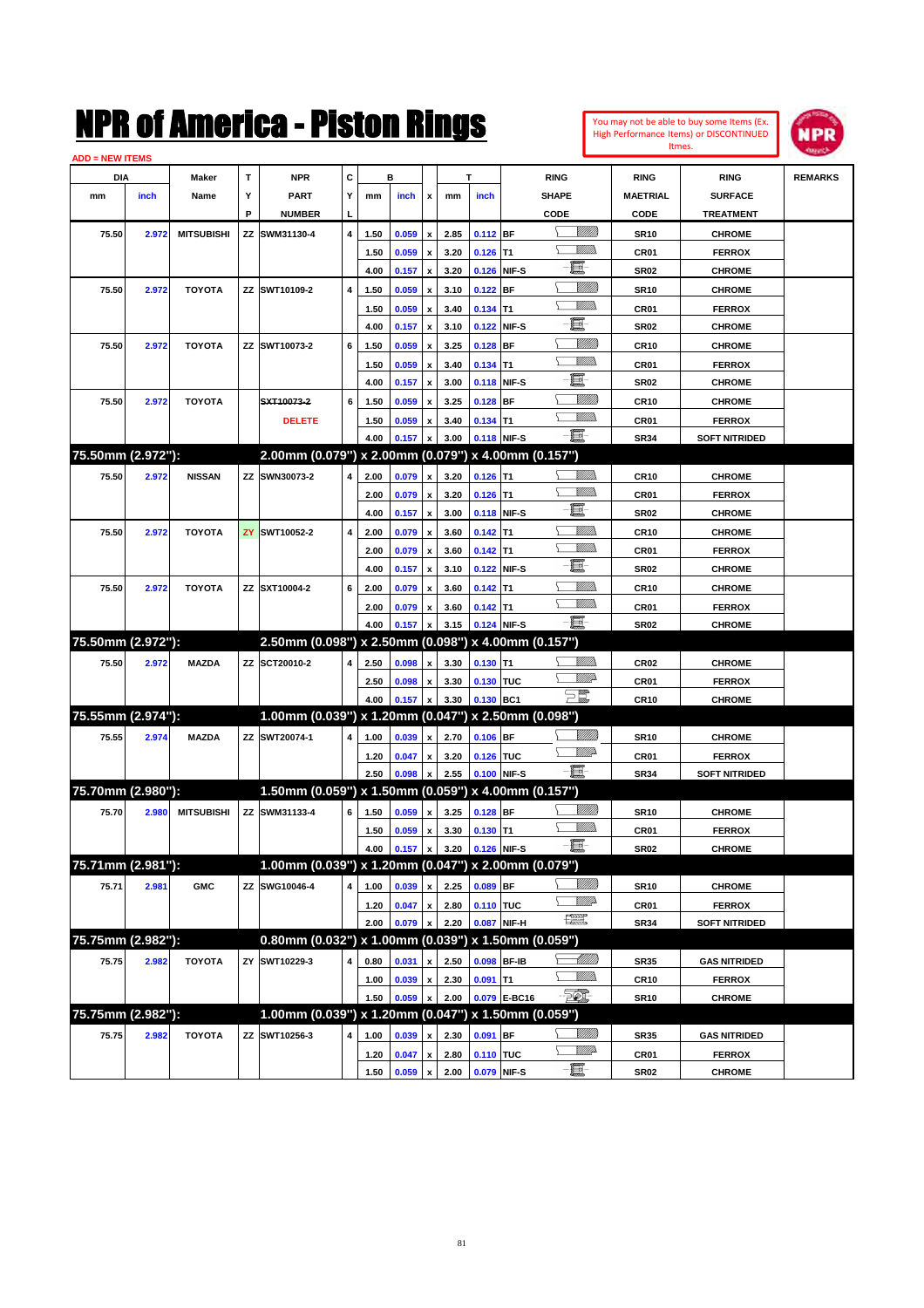| You may not be able to buy some Items (Ex. |
|--------------------------------------------|
| High Performance Items) or DISCONTINUED    |
| Itmes.                                     |



| <b>ADD = NEW ITEMS</b> |       |                   |    |                                                     |   |              |       |                    |      |            |                     |                               |                  |                                       |                |
|------------------------|-------|-------------------|----|-----------------------------------------------------|---|--------------|-------|--------------------|------|------------|---------------------|-------------------------------|------------------|---------------------------------------|----------------|
| DIA                    |       | <b>Maker</b>      | T  | NPR                                                 | С |              | в     |                    |      | т          |                     | <b>RING</b>                   | <b>RING</b>      | <b>RING</b>                           | <b>REMARKS</b> |
| mm                     | inch  | Name              | Υ  | <b>PART</b>                                         | Y | mm           | inch  | x                  | mm   | inch       |                     | <b>SHAPE</b>                  | <b>MAETRIAL</b>  | <b>SURFACE</b>                        |                |
|                        |       |                   | P  | <b>NUMBER</b>                                       |   |              |       |                    |      |            |                     | CODE                          | <b>CODE</b>      | <b>TREATMENT</b>                      |                |
| 75.75mm (2.982"):      |       |                   |    | 1.00mm (0.039") x 1.20mm (0.047") x 2.00mm (0.079") |   |              |       |                    |      |            |                     |                               |                  |                                       |                |
| 75.75                  | 2.982 | <b>HONDA</b>      |    | ZZ SWH30440-3                                       | 4 | 1.00         | 0.039 | x                  | 2.65 |            | 0.104 BF-IB         | <u> Millilli</u>              | <b>SR10</b>      | <b>CHROME</b>                         |                |
|                        |       |                   |    |                                                     |   | 1.20         | 0.047 | x                  | 3.00 | $0.118$ T1 |                     | <br>Mad                       | CR <sub>01</sub> | <b>FERROX</b>                         |                |
|                        |       |                   |    |                                                     |   | 2.00         | 0.079 | x                  | 2.45 |            | 0.096 NIF-S         | e                             | <b>SR02</b>      | <b>CHROME</b>                         |                |
| 75.75                  | 2.982 | <b>MITSUBISHI</b> |    | ZZ SWM31170-3                                       | 3 | 1.00         | 0.039 | x                  | 2.30 | 0.091      | <b>BF</b>           | <u>VIIII)</u>                 | <b>SR35</b>      | <b>GAS NITRIDED</b>                   |                |
|                        |       |                   |    |                                                     |   | 1.20         | 0.047 | x                  | 2.70 | $0.106$ T1 |                     | <br>Mad                       | CR <sub>01</sub> | <b>FERROX</b>                         |                |
|                        |       |                   |    |                                                     |   | 2.00         | 0.079 | x                  | 1.95 | 0.077      | NIF-H               | <u>fin</u>                    | <b>SR34</b>      | <b>SOFT NITRIDED</b>                  |                |
| 75.75                  | 2.982 | <b>MITSUBISHI</b> |    | ZZ SWM31176-1                                       | 4 | 1.00         | 0.039 | x                  | 2.70 | $0.106$ BF |                     | <u> UMB</u>                   | <b>SR35</b>      | <b>GAS NITRIDED</b>                   |                |
|                        |       |                   |    |                                                     |   | 1.20         | 0.047 | x                  | 2.70 | 0.106 TUC  |                     | <u>VMD</u>                    | CR <sub>01</sub> | <b>CHROME</b>                         |                |
|                        |       |                   |    |                                                     |   | 2.00         | 0.079 | x                  | 2.20 | 0.087      | NIF-H               | <u>fin</u>                    | <b>SR34</b>      | <b>SOFT NITRIDED</b>                  |                |
| 75.75                  | 2.982 | <b>TOYOTA</b>     |    | ZZ SWT10253-3                                       | 4 | 1.00         | 0.039 |                    | 2.30 | 0.091      | <b>BF</b>           | <u> UMB</u>                   | <b>SR35</b>      | <b>GAS NITRIDED</b>                   |                |
|                        |       |                   |    |                                                     |   | 1.20         | 0.047 | x                  | 2.80 | 0.110 TUC  |                     | <u>VMD</u>                    | CR <sub>01</sub> | <b>FERROX</b>                         |                |
|                        |       |                   |    |                                                     |   | 2.00         | 0.079 |                    | 2.50 |            | 0.098 NIF-H         | æ                             | <b>SR34</b>      | <b>SOFT NITRIDED</b>                  |                |
| 75.75mm (2.982"):      |       |                   |    | 1.00mm (0.039") x 1.20mm (0.047") x 2.80mm (0.110") |   |              |       |                    |      |            |                     |                               |                  |                                       |                |
| 75.75                  | 2.982 | <b>HONDA</b>      |    | ZZ SWH30363-3                                       | 4 | 1.00         | 0.039 | x                  | 2.65 | $0.104$ BF |                     | <u>Villida</u>                | <b>SR10</b>      | <b>CHROME</b>                         |                |
|                        |       |                   |    |                                                     |   | 1.20         | 0.047 | x                  | 3.20 | $0.126$ T1 |                     |                               | CR <sub>01</sub> | <b>FERROX</b>                         |                |
|                        |       |                   |    |                                                     |   | 2.80         | 0.110 | x                  | 3.00 |            | 0.118 NIF-S         | E                             | <b>SR02</b>      | <b>CHROME</b>                         |                |
| 75.75                  | 2.982 | <b>HONDA</b>      |    | ZZ SWH30423-3                                       | 4 | 1.00         | 0.039 | x                  | 2.65 |            | 0.104 BF-IB         | <u>UMM</u>                    | <b>SR10</b>      | <b>CHROME</b>                         |                |
|                        |       |                   |    |                                                     |   | 1.20         | 0.047 | x                  | 3.00 |            | 0.118 ES-TUC        | <u>VM</u> D                   | CR <sub>01</sub> | <b>FERROX</b>                         |                |
|                        |       |                   |    |                                                     |   | 2.80         | 0.110 | x                  | 2.55 |            | 0.100 NIF-S         | -8                            | SR <sub>02</sub> | <b>CHROME</b>                         |                |
| 75.75mm (2.982"):      |       |                   |    | 1.20mm (0.047") x 0.80mm (0.031") x 2.00mm (0.079") |   |              |       |                    |      |            |                     |                               |                  |                                       |                |
| 75.75                  | 2.982 | <b>MITSUBISHI</b> |    | ZZ SWM31168-3                                       | 3 | 1.20         | 0.047 | x                  | 2.50 | $0.098$ BF |                     | <u>Villida</u>                | <b>SR35</b>      | <b>GAS NITRIDED</b>                   |                |
|                        |       |                   |    |                                                     |   | 0.80         | 0.031 | x                  | 2.50 | $0.098$ T1 |                     |                               | CR <sub>01</sub> | <b>FERROX</b>                         |                |
|                        |       |                   |    |                                                     |   | 2.00         | 0.079 | x                  | 1.95 | 0.077      | NIF-H               | 鱱                             | <b>SR34</b>      | <b>SOFT NITRIDED</b>                  |                |
| 75.75                  | 2.982 | <b>MITSUBISHI</b> |    | ZZ SWM31174-3                                       | 4 | 1.20         | 0.047 |                    | 2.50 | $0.098$ BF |                     | <u>UMB</u>                    | <b>SR35</b>      | <b>GAS NITRIDED</b>                   |                |
|                        |       |                   |    |                                                     |   | 0.80         | 0.031 | x                  | 2.50 | $0.098$ T1 |                     |                               | CR <sub>01</sub> | <b>FERROX</b>                         |                |
|                        |       |                   |    |                                                     |   | 2.00         | 0.079 |                    | 1.95 |            | 0.077 NIF-H         | $f_{\text{max}}^{\text{max}}$ | <b>SR34</b>      | <b>SOFT NITRIDED</b>                  |                |
| 75.75mm (2.982"):      |       |                   |    | 1.20mm (0.047") x 1.20mm (0.047") x 2.00mm (0.079") |   |              |       |                    |      |            |                     |                               |                  |                                       |                |
| 75.75                  | 2.982 | <b>HYUNDAI</b>    |    | ZZ SWG30035-1                                       | 4 | 1.20         | 0.047 | x                  | 2.85 |            | 0.112 BF-IB         | <u> UMB</u>                   | <b>SR10</b>      | <b>CHROME</b>                         |                |
|                        |       |                   |    |                                                     |   | 1.20         | 0.047 | x                  | 3.30 | 0.130 TUC  |                     | <u>VMD</u>                    | CR <sub>01</sub> | <b>FERROX</b>                         |                |
|                        |       |                   |    |                                                     |   | 2.00         | 0.079 | x                  | 2.80 |            | 0.110 NIF-S         | e                             | <b>SR02</b>      | <b>CHROME</b>                         |                |
| 75.75                  | 2.982 | <b>TOYOTA</b>     |    | ZZ SWT10192-3                                       | 4 | 1.20         | 0.047 |                    | 2.50 | $0.098$ BF |                     | <u>VIIII)</u>                 | <b>SR35</b>      | <b>GAS NITRIDED</b>                   |                |
|                        |       |                   |    |                                                     |   |              | 0.047 |                    | 2.80 | 0.110 TUC  |                     | <u>MMP</u>                    |                  |                                       |                |
|                        |       |                   |    |                                                     |   | 1.20<br>2.00 | 0.079 | x                  | 2.20 |            | 0.087 NIF-H         | 鱱                             | CR01             | <b>FERROX</b><br><b>SOFT NITRIDED</b> |                |
|                        |       |                   |    |                                                     |   |              |       | $\pmb{\mathsf{x}}$ |      |            |                     | <u>VIIII)</u>                 | SR34             |                                       |                |
| 75.75                  | 2.982 | <b>TOYOTA</b>     | ΖZ | SDT10222-3                                          | 4 | 1.20         | 0.047 | $\pmb{\mathsf{x}}$ | 2.50 | $0.098$ BF |                     | <u>MMP</u>                    | <b>SR35</b>      | <b>GAS NITRIDED</b>                   |                |
|                        |       |                   |    |                                                     |   | 1.20         | 0.047 | x                  | 2.80 | 0.110 TUC  |                     | $\overline{E}$                | CR01             | <b>FERROX</b>                         |                |
| 75.75mm (2.982"):      |       |                   |    | 1.20mm (0.047") x 1.20mm (0.047") x 2.50mm (0.098") |   | 2.00         | 0.079 | x                  | 2.75 |            | 0.108 E-BC16        |                               | SR34             | <b>SOFT NITRIDED</b>                  |                |
|                        |       |                   |    |                                                     |   |              |       |                    |      |            |                     |                               |                  |                                       |                |
| 75.75                  | 2.982 | <b>KIA</b>        | ΖZ | SWK30019-1                                          | 4 | 1.20         | 0.047 | x                  | 2.85 |            | 0.112 BF-IB         | <u>-1777)</u><br>₩₩           | <b>SR10</b>      | <b>CHROME</b>                         |                |
|                        |       |                   |    | (SWL03147-1)                                        |   | 1.20         | 0.047 | x                  | 3.30 | 0.130 TUC  |                     | R                             | CR01             | <b>FERROX</b>                         |                |
|                        |       |                   |    |                                                     |   | 2.50         | 0.098 | $\pmb{\mathsf{x}}$ | 2.80 |            | 0.110 NIF-H         |                               | SR02             | <b>CHROME</b>                         |                |
| 75.75                  | 2.982 | <b>SUZUKI</b>     |    | ZZ SWS20190-3                                       | 4 | 1.20         | 0.047 | x                  | 2.70 |            | 0.106 BF-IB         | <u>-1777)</u><br><u>VMR</u>   | <b>SR34</b>      | <b>GAS NITRIDED</b>                   |                |
|                        |       |                   |    |                                                     |   | 1.20         | 0.047 | x                  | 3.00 |            | <b>0.118 ES-TUC</b> | R                             | CR01             | <b>FERROX</b>                         |                |
|                        |       |                   |    |                                                     |   | 2.50         | 0.098 | $\pmb{\mathsf{x}}$ | 2.45 |            | 0.096 NIF-H         |                               | SR34             | <b>SOFT NITRIDED</b>                  |                |
| 75.75                  | 2.982 | <b>SUZUKI</b>     |    | ZZ SWS20217-3                                       | 4 | 1.20         | 0.047 | x                  | 2.70 |            | 0.106 BF-IB         |                               | SR34             | <b>GAS NITRIDED</b>                   |                |
|                        |       |                   |    |                                                     |   | 1.20         | 0.047 |                    | 3.15 | 0.124 TUC  |                     | ₩₩                            | CR01             | <b>FERROX</b>                         |                |
|                        |       |                   |    |                                                     |   | 2.50         | 0.098 | $\pmb{\mathsf{x}}$ | 2.25 |            | 0.089 NIF-H         | R                             | SR34             | <b>SOFT NITRIDED</b>                  |                |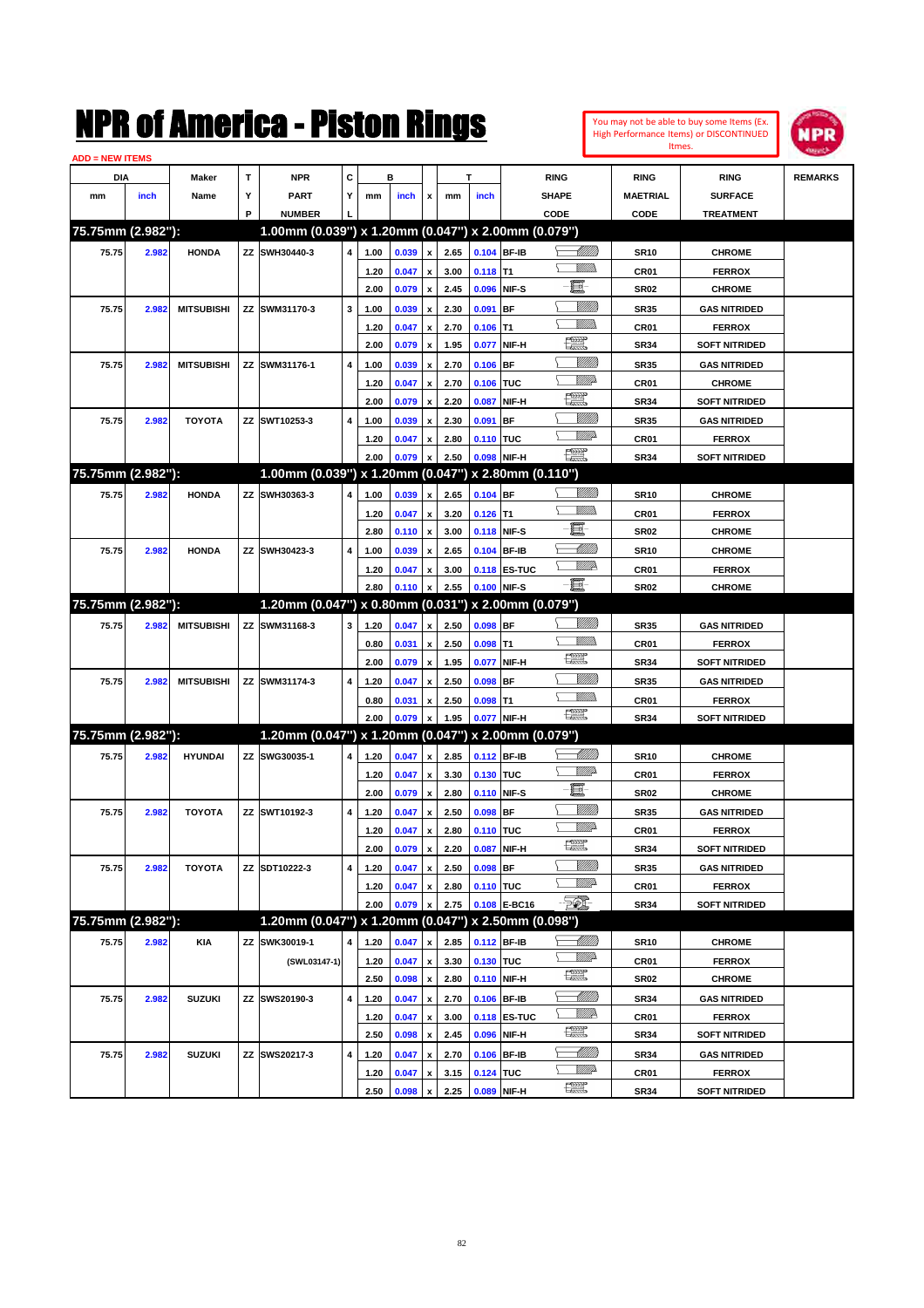| You may not be able to buy some Items (Ex. |
|--------------------------------------------|
| High Performance Items) or DISCONTINUED    |
| Itmes.                                     |



| <b>ADD = NEW ITEMS</b> |       |                   |    |                                                     |                         |      |       |                    |      |            |              |                 |                  |                      |                |
|------------------------|-------|-------------------|----|-----------------------------------------------------|-------------------------|------|-------|--------------------|------|------------|--------------|-----------------|------------------|----------------------|----------------|
| DIA                    |       | Maker             | T  | <b>NPR</b>                                          | С                       |      | в     |                    |      | т          |              | <b>RING</b>     | <b>RING</b>      | <b>RING</b>          | <b>REMARKS</b> |
| mm                     | inch  | Name              | Υ  | <b>PART</b>                                         | Y                       | mm   | inch  | x                  | mm   | inch       |              | <b>SHAPE</b>    | <b>MAETRIAL</b>  | <b>SURFACE</b>       |                |
|                        |       |                   | P  | <b>NUMBER</b>                                       |                         |      |       |                    |      |            |              | CODE            | CODE             | <b>TREATMENT</b>     |                |
| 75.75mm (2.982"):      |       |                   |    | 1.20mm (0.047") x 1.20mm (0.047") x 2.80mm (0.110") |                         |      |       |                    |      |            |              |                 |                  |                      |                |
| 75.75                  | 2.982 | <b>HONDA</b>      | ΖZ | SWH30445-3                                          | $\overline{\mathbf{4}}$ | 1.20 | 0.047 | $\pmb{\mathsf{x}}$ | 2.70 | $0.106$ BF |              | <u>Sillilli</u> | <b>SR10</b>      | <b>CHROME</b>        |                |
|                        |       |                   |    |                                                     |                         | 1.20 | 0.047 | x                  | 3.00 | $0.118$ T1 |              |                 | CR01             | <b>FERROX</b>        |                |
|                        |       |                   |    |                                                     |                         | 2.80 | 0.110 | $\pmb{\mathsf{x}}$ | 2.80 |            | 0.110 NIF-S  | e.              | <b>SR02</b>      | <b>CHROME</b>        |                |
| 75.75                  | 2.982 | <b>MITSUBISHI</b> |    | SWM31126-1                                          | $\overline{\mathbf{4}}$ | 1.20 | 0.047 | x                  | 2.70 | $0.106$ BF |              | <u>VIIII)</u>   | <b>SR35</b>      | <b>GAS NITRIDED</b>  |                |
|                        |       |                   |    | <b>DELETE</b>                                       |                         | 1.20 | 0.047 | x                  | 3.30 | $0.130$ T1 |              | UM)             | CR01             | <b>FERROX</b>        |                |
|                        |       |                   |    |                                                     |                         | 2.80 | 0.110 | x                  | 2.50 |            | 0.098 NIF-S  | -8              | <b>SR02</b>      | <b>CHROME</b>        |                |
| 75.75mm (2.982"):      |       |                   |    | 1.20mm (0.047") x 1.20mm (0.047") x 3.00mm (0.118") |                         |      |       |                    |      |            |              |                 |                  |                      |                |
| 75.75                  | 2.982 | <b>TOYOTA</b>     |    | ZZ SWT10170-3                                       | 6                       | 1.20 | 0.047 | $\pmb{\mathsf{x}}$ | 2.50 | $0.098$ BF |              | <u>Sillilli</u> | <b>SR10</b>      | <b>CHROME</b>        |                |
|                        |       |                   |    |                                                     |                         | 1.20 | 0.047 | $\pmb{\mathsf{x}}$ | 2.80 | 0.110 TUC  |              | <u>MMP</u>      | CR01             | <b>FERROX</b>        |                |
|                        |       |                   |    |                                                     |                         | 3.00 | 0.118 | $\pmb{\mathsf{x}}$ | 2.80 |            | 0.110 NIF-S  | e               | <b>SR02</b>      | <b>CHROME</b>        |                |
| 75.75                  | 2.982 | <b>TOYOTA</b>     |    | ZZ SWT10211-3                                       | 4                       | 1.20 | 0.047 | x                  | 2.50 | $0.098$ BF |              | <u>VIIII)</u>   | <b>SR10</b>      | <b>CHROME</b>        |                |
|                        |       |                   |    |                                                     |                         | 1.20 | 0.047 | x                  | 2.50 | 0.098 TUC  |              | <u>MMP</u>      | CR <sub>02</sub> | <b>CHROME</b>        |                |
|                        |       |                   |    |                                                     |                         | 3.00 | 0.118 | x                  | 2.50 |            | 0.098 NIF-S  | -8              | <b>SR34</b>      | SOFT NITRIDED        |                |
| 75.75mm (2.982"):      |       |                   |    | 1.20mm (0.047") x 1.50mm (0.059") x 2.80mm (0.110") |                         |      |       |                    |      |            |              |                 |                  |                      |                |
| 75.75                  | 2.982 | <b>HONDA</b>      | ΖZ | SWH30362-3                                          | 4                       | 1.20 | 0.047 | $\pmb{\mathsf{x}}$ | 2.70 | $0.106$ BF |              | <u>VIIII)</u>   | <b>SR35</b>      | <b>GAS NITRIDED</b>  |                |
|                        |       |                   |    |                                                     |                         | 1.50 | 0.059 | x                  | 3.20 |            | 0.126 ES-TUC | ₩₩              | CR <sub>02</sub> | <b>CHROME</b>        |                |
|                        |       |                   |    |                                                     |                         | 2.80 | 0.110 | $\pmb{\mathsf{x}}$ | 2.55 |            | 0.100 NIF-S  | e               | <b>SR34</b>      | <b>SOFT NITRIDED</b> |                |
| 75.75                  | 2.982 | <b>HONDA</b>      | ΖZ | SWH30365-3                                          | 4                       | 1.20 | 0.047 | x                  | 2.70 | $0.106$ BF |              | <u>Sillilli</u> | <b>SR10</b>      | <b>CHROME</b>        |                |
|                        |       |                   |    |                                                     |                         | 1.50 | 0.059 | x                  | 3.20 | $0.126$ T1 |              | VMM)            | CR01             | <b>FERROX</b>        |                |
|                        |       |                   |    |                                                     |                         | 2.80 | 0.110 | x                  | 2.80 |            | 0.110 NIF-S  | E               | <b>SR02</b>      | <b>CHROME</b>        |                |
| 75.75                  | 2.982 | <b>HONDA</b>      |    | SWH30372-3                                          | $\overline{\mathbf{4}}$ | 1.20 | 0.047 | x                  | 2.70 | $0.106$ BF |              | <u>VIIII)</u>   | <b>SR10</b>      | <b>CHROME</b>        |                |
|                        |       |                   |    | <b>DELETE</b>                                       |                         | 1.50 | 0.059 | x                  | 3.20 | $0.126$ T1 |              | <br>Mad         | CR01             | <b>FERROX</b>        |                |
|                        |       |                   |    |                                                     |                         | 2.80 | 0.110 | x                  | 2.80 |            | 0.110 NIF-S  | đ.              | <b>SR02</b>      | <b>CHROME</b>        |                |
| 75.75                  | 2.982 | <b>MITSUBISHI</b> |    | ZZ SWM31145-1                                       | 4                       | 1.20 | 0.047 | x                  | 2.70 | $0.106$ BF |              | <u>Sillilli</u> | <b>SR34</b>      | <b>GAS NITRIDED</b>  |                |
|                        |       |                   |    |                                                     |                         | 1.50 | 0.059 | x                  | 3.30 | $0.126$ T1 |              | <br>Mad         | CR01             | <b>FERROX</b>        |                |
|                        |       |                   |    |                                                     |                         | 2.80 | 0.110 | x                  | 2.50 |            | 0.110 NIF-S  | E               | <b>SR02</b>      | <b>CHROME</b>        |                |
| 75.75                  | 2.982 | <b>SUZUKI</b>     |    | ZZ SWS20142-3                                       | 4                       | 1.20 | 0.047 | x                  | 2.70 |            | 0.106 BF-IB  | <u> UMM)</u>    | <b>SR35</b>      | <b>GAS NITRIDED</b>  |                |
|                        |       |                   |    |                                                     |                         | 1.50 | 0.059 | x                  | 3.20 |            | 0.126 ES-TUC | <u>MM</u>       | CR01             | <b>FERROX</b>        |                |
|                        |       |                   |    |                                                     |                         | 2.80 | 0.110 | x                  | 2.80 |            | 0.110 NIF-S  | e               | <b>SR34</b>      | <b>SOFT NITRIDED</b> |                |
| 75.75                  | 2.982 | <b>TOYOTA</b>     |    | ZZ SWT10212-3                                       | 6                       | 1.20 | 0.047 | x                  | 3.05 |            | 0.120 BF-IB  | <u>UMB</u>      | <b>SR10</b>      | <b>CHROME</b>        |                |
|                        |       |                   |    |                                                     |                         | 1.50 | 0.059 | x                  | 3.20 | 0.120 TUC  |              | <u>MMP</u>      | CR <sub>02</sub> | <b>CHROME</b>        |                |
|                        |       |                   |    |                                                     |                         | 2.80 | 0.110 | $\pmb{\mathsf{x}}$ | 2.80 |            | 0.120 NIF-S  | e               | <b>SR02</b>      | <b>CHROME</b>        |                |
| 75.75mm (2.982"):      |       |                   |    | 1.20mm (0.047") x 1.50mm (0.059") x 3.00mm (0.118") |                         |      |       |                    |      |            |              |                 |                  |                      |                |
| 75.75                  | 2.982 | <b>HYUNDAI</b>    |    | ZZ SWG30019-1                                       | 4                       | 1.20 | 0.047 | $\pmb{\mathsf{x}}$ | 2.85 | $0.112$ BF |              | <u>VIIII)</u>   | <b>SR10</b>      | <b>CHROME</b>        |                |
|                        |       |                   |    | (SWL03052-1)                                        |                         | 1.50 | 0.059 | $\pmb{\mathsf{x}}$ | 3.30 | $0.130$ T1 |              | <u>MMW</u>      | CR01             | <b>FERROX</b>        |                |
|                        |       |                   |    |                                                     |                         | 3.00 | 0.118 | $\pmb{\mathsf{x}}$ | 2.75 |            | 0.108 NIF-S  | E               | SR02             | <b>CHROME</b>        |                |
| 75.75                  | 2.982 | <b>MITSUBISHI</b> |    | ZZ SWM31076-1                                       | 4                       | 1.20 | 0.047 | x                  | 2.70 | $0.106$ BF |              | <u>VIIII)</u>   | SR35             | <b>GAS NITRIDED</b>  |                |
|                        |       |                   |    |                                                     |                         | 1.50 | 0.059 | x                  | 3.30 | $0.130$ T1 |              | <u>MM)</u>      | CR01             | <b>FERROX</b>        |                |
|                        |       |                   |    |                                                     |                         | 3.00 | 0.118 | $\pmb{\mathsf{x}}$ | 2.80 |            | 0.110 NIF-S  | E               | SR34             | <b>SOFT NITRIDED</b> |                |
| 75.75                  | 2.982 | <b>MITSUBISHI</b> |    | SWM31077-1                                          | 4                       | 1.20 | 0.047 | x                  | 2.90 | $0.114$ BF |              | <u>VIIII)</u>   | <b>SR10</b>      | <b>CHROME</b>        |                |
|                        |       |                   |    | <b>DELETE</b>                                       |                         | 1.50 | 0.059 | x                  | 3.30 | $0.130$ T1 |              | <u>VMM)</u>     | CR01             | <b>FERROX</b>        |                |
|                        |       |                   |    |                                                     |                         | 3.00 | 0.118 | $\pmb{\mathsf{x}}$ | 2.80 |            | 0.110 NIF-S  | e.              | SR02             | <b>CHROME</b>        |                |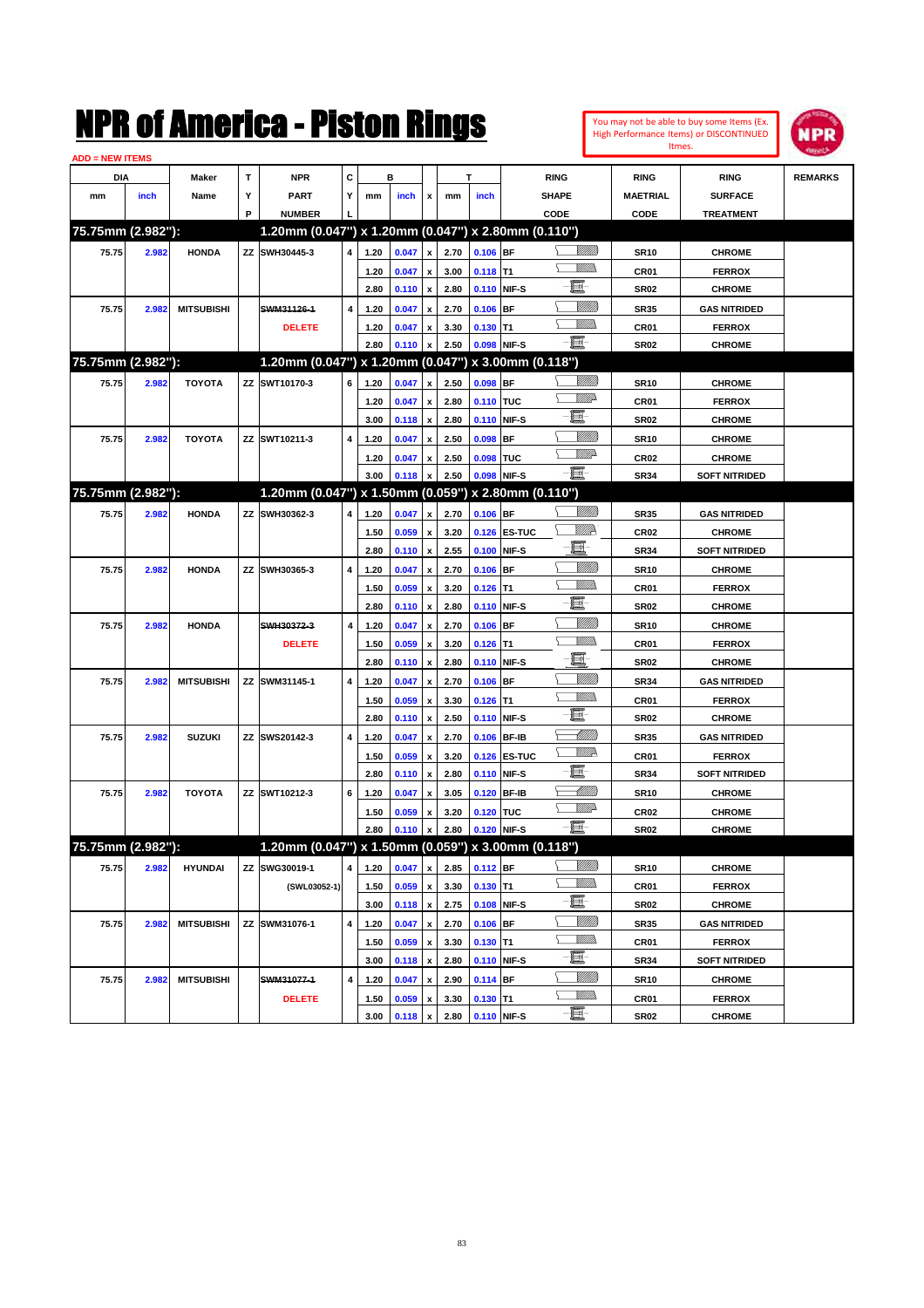| You may not be able to buy some Items (Ex. |
|--------------------------------------------|
| High Performance Items) or DISCONTINUED    |
| Itmes.                                     |



| <b>DIA</b><br>mm  | inch  | <b>Maker</b>      | T | <b>NPR</b>                                          | C                       |      | в     |                           |            |                        |               | <b>RING</b>        | <b>RING</b>     | <b>RING</b>          | <b>REMARKS</b> |
|-------------------|-------|-------------------|---|-----------------------------------------------------|-------------------------|------|-------|---------------------------|------------|------------------------|---------------|--------------------|-----------------|----------------------|----------------|
|                   |       |                   |   |                                                     |                         |      |       |                           |            |                        |               |                    |                 |                      |                |
|                   |       | Name              | Υ | <b>PART</b>                                         | Y                       | mm   | inch  | x                         | mm         | inch                   |               | <b>SHAPE</b>       | <b>MAETRIAL</b> | <b>SURFACE</b>       |                |
|                   |       |                   | P | <b>NUMBER</b>                                       |                         |      |       |                           |            |                        |               | CODE               | CODE            | <b>TREATMENT</b>     |                |
| 75.75mm (2.982"): |       |                   |   | 1.20mm (0.047") x 1.50mm (0.059") x 4.00mm (0.157") |                         |      |       |                           |            |                        |               |                    |                 |                      |                |
| 75.75             | 2.982 | <b>HONDA</b>      |   | ZZ SWH30382-3                                       | 4                       | 1.20 | 0.047 | $\mathbf{x}$              | 2.70       | $0.106$ BF             |               | <u>Villida</u>     | <b>SR35</b>     | <b>GAS NITRIDED</b>  |                |
|                   |       |                   |   |                                                     |                         | 1.50 | 0.059 | $\pmb{\mathsf{x}}$        | 3.20       |                        | 0.126 ES-TUC  | <u>VM</u> D        | <b>CR02</b>     | <b>CHROME</b>        |                |
|                   |       |                   |   |                                                     |                         | 4.00 | 0.157 | $\boldsymbol{\mathsf{x}}$ | 3.00       |                        | 0.118 NIF-S   | E                  | <b>SR02</b>     | <b>CHROME</b>        |                |
| 75.75             | 2.982 | <b>TOYOTA</b>     |   | SWT10218-3                                          | 6                       | 1.20 | 0.047 | $\boldsymbol{\mathsf{x}}$ | <b>TBA</b> |                        | BF-IB         | <u> Millitt</u>    | <b>SR35</b>     | <b>GAS NITRIDED</b>  |                |
|                   |       |                   |   | <b>DELETE</b>                                       |                         | 1.50 | 0.059 | $\pmb{\mathsf{x}}$        | <b>TBA</b> |                        | <b>ES-TUC</b> | $\sqrt{2}$         | <b>CR02</b>     | <b>CHROME</b>        |                |
|                   |       |                   |   |                                                     |                         | 4.00 | 0.157 | $\boldsymbol{\mathsf{x}}$ | <b>TBA</b> |                        | NIF-S         | - 8                | <b>SR02</b>     | <b>CHROME</b>        |                |
| 75.75mm (2.982"): |       |                   |   | 1.50mm (0.059") x 1.50mm (0.059") x 3.00mm (0.118") |                         |      |       |                           |            |                        |               |                    |                 |                      |                |
| 75.75             | 2.982 | <b>HYUNDAI</b>    |   | ZX SWG30017-1                                       | $\overline{\mathbf{4}}$ | 1.50 | 0.059 | $\pmb{\mathsf{x}}$        | 3.05       | $0.120$ BF             |               | <u>Sillita</u>     | <b>CR02</b>     | <b>CHROME</b>        |                |
|                   |       |                   |   | (SWL03030-1)                                        |                         | 1.50 | 0.059 | $\boldsymbol{\mathsf{x}}$ | 3.10       | $0.122$ T1             |               | .<br>VMDo<br>Υ     | CR01            | <b>FERROX</b>        |                |
|                   |       |                   |   |                                                     |                         | 3.00 | 0.118 | $\pmb{\mathsf{x}}$        | 2.75       | 0.108 NIF-S            |               | e.                 | <b>SR02</b>     | <b>CHROME</b>        |                |
| 75.75             | 2.982 | <b>GMC</b>        |   | ZZ SWG10041-3                                       | $\overline{\mathbf{4}}$ | 1.50 | 0.059 | $\boldsymbol{\mathsf{x}}$ | 3.25       | 0.128 BF-IB            |               | <u> MM)</u>        | <b>SR35</b>     | <b>GAS NITRIDED</b>  |                |
|                   |       |                   |   |                                                     |                         | 1.50 | 0.059 | $\pmb{\mathsf{x}}$        | 3.30       | 0.130 T1-IB            |               | :WWW               | CR01            | <b>FERROX</b>        |                |
|                   |       |                   |   |                                                     |                         | 3.00 | 0.118 | $\pmb{\mathsf{x}}$        | 2.90       |                        | 0.114 NIF-S   | E.                 | <b>SR34</b>     | <b>SOFT NITRIDED</b> |                |
| 75.75             | 2.982 | <b>MAZDA</b>      |   | ZZ SWT20067-3                                       | 6                       | 1.50 | 0.059 | $\pmb{\mathsf{x}}$        | 2.70       | $0.106$ BF             |               | VIIII)             | <b>SR10</b>     | <b>CHROME</b>        |                |
|                   |       |                   |   |                                                     |                         | 1.50 | 0.059 | $\pmb{\mathsf{x}}$        | 3.20       | 0.126 TUC              |               | <u>Willia</u><br>Σ | CR01            | <b>FERROX</b>        |                |
|                   |       |                   |   |                                                     |                         | 3.00 | 0.118 | $\mathbf{x}$              | 2.55       |                        | 0.100 NIF-S   | -日-                | <b>SR34</b>     | <b>SOFT NITRIDED</b> |                |
| 75.75mm (2.982"): |       |                   |   | 1.50mm (0.059") x 1.50mm (0.059") x 4.00mm (0.157") |                         |      |       |                           |            |                        |               |                    |                 |                      |                |
| 75.75             | 2.982 | <b>HYUNDAI</b>    |   | ZZ SWG30023-1                                       | 4                       | 1.50 | 0.059 | x                         | 2.85       | $0.112$ BF             |               | <u>Villitti</u>    | <b>SR10</b>     | <b>CHROME</b>        |                |
|                   |       |                   |   | (SWL03074-1)                                        |                         | 1.50 | 0.059 | $\pmb{\mathsf{x}}$        | 3.30       | $0.130$ T <sub>1</sub> |               | VM)<br>Σ           | CR01            | <b>FERROX</b>        |                |
|                   |       |                   |   |                                                     |                         | 4.00 | 0.157 | $\boldsymbol{\mathsf{x}}$ | 3.25       |                        | 0.128 NIF-S   | E                  | <b>SR02</b>     | <b>CHROME</b>        |                |
| 75.75             | 2.982 | <b>HYUNDAI</b>    |   | SWG30015-1                                          | 4                       | 1.50 | 0.059 | $\pmb{\mathsf{x}}$        | 3.30       | 0.130 BF               |               |                    | <b>CR10</b>     | <b>CHROME</b>        |                |
|                   |       |                   |   | <b>DELETE</b>                                       |                         | 1.50 | 0.059 | $\boldsymbol{x}$          | 3.30       | $0.130$ T1             |               | VM))               | CR01            | <b>FERROX</b>        |                |
|                   |       |                   |   |                                                     |                         | 4.00 | 0.157 | $\mathbf{x}$              | 3.25       |                        | 0.128 NIF-S   | E.                 | <b>SR02</b>     | <b>CHROME</b>        |                |
| 75.75             | 2.982 | <b>MITSUBISHI</b> |   | SWM31063-1                                          | $\overline{\mathbf{4}}$ | 1.50 | 0.059 | $\boldsymbol{\mathsf{x}}$ | 2.90       | 0.114 BF               |               | <u>Villitti</u>    | <b>SR35</b>     | <b>GAS NITRIDED</b>  |                |
|                   |       |                   |   | <b>DELETE</b>                                       |                         | 1.50 | 0.059 | $\pmb{\mathsf{x}}$        | 3.30       | $0.130$ T1             |               | VM))               | CR01            | <b>FERROX</b>        |                |
|                   |       |                   |   |                                                     |                         | 4.00 | 0.157 | $\pmb{\mathsf{x}}$        | 3.20       | 0.126 NIF-S            |               | E                  | <b>SR34</b>     | <b>SOFT NITRIDED</b> |                |
| 75.75             | 2.982 | <b>MITSUBISHI</b> |   | ZY SWM31063-1                                       | $\overline{\mathbf{4}}$ | 1.50 | 0.059 | $\pmb{\mathsf{x}}$        | 2.85       | $0.112$ BF             |               |                    | <b>SR10</b>     | <b>CHROME</b>        |                |
|                   |       |                   |   |                                                     |                         | 1.50 | 0.059 | $\pmb{\mathsf{x}}$        | 3.30       | $0.130$ T1             |               | <u>WMW</u><br>Σ    | CR01            | <b>FERROX</b>        |                |
|                   |       |                   |   |                                                     |                         | 4.00 | 0.157 | $\boldsymbol{\mathsf{x}}$ | 3.25       |                        | 0.128 NIF-S   | E                  | <b>SR02</b>     | <b>CHROME</b>        |                |
| 75.75             | 2.982 | <b>TOYOTA</b>     |   | ZZ SWT10109-3                                       | 4                       | 1.50 | 0.059 | $\pmb{\mathsf{x}}$        | 3.10       | $0.122$ BF             |               | <u>Millil</u>      | <b>SR10</b>     | <b>CHROME</b>        |                |
|                   |       |                   |   |                                                     |                         | 1.50 | 0.059 | $\boldsymbol{\mathsf{x}}$ | 3.40       | $0.134$ T1             |               | .<br>VMD<br>⊆      | <b>CR01</b>     | <b>FERROX</b>        |                |
|                   |       |                   |   |                                                     |                         | 4.00 | 0.157 | $\pmb{\mathsf{x}}$        | 3.10       |                        | 0.122 NIF-S   | 圓                  | <b>SR02</b>     | <b>CHROME</b>        |                |
| 75.75             | 2.982 | <b>TOYOTA</b>     |   | ZZ SWT10073-3                                       | 6                       | 1.50 | 0.059 | $\pmb{\mathsf{x}}$        | 3.25       | $0.128$ BF             |               | VMM)               | <b>CR10</b>     | <b>CHROME</b>        |                |
|                   |       |                   |   |                                                     |                         | 1.50 | 0.059 | $\pmb{\mathsf{x}}$        | 3.40       | $0.134$ T1             |               | <u>VMM)</u><br>Σ   | <b>CR01</b>     | <b>FERROX</b>        |                |
|                   |       |                   |   |                                                     |                         | 4.00 | 0.157 | $\mathbf{x}$              | 3.00       | 0.118 NIF-S            |               | E-                 | <b>SR02</b>     | <b>CHROME</b>        |                |
| 75.75             | 2.982 | <b>TOYOTA</b>     |   | SXT10073-3                                          | 6                       | 1.50 | 0.059 | x                         | 3.25       | $0.128$ BF             |               | VIIII)             | <b>CR10</b>     | <b>CHROME</b>        |                |
|                   |       |                   |   | <b>DELETE</b>                                       |                         | 1.50 | 0.059 | x                         | 3.40       | $0.134$ T1             |               | <u>Willib</u><br>V | CR01            | <b>FERROX</b>        |                |
|                   |       |                   |   |                                                     |                         | 4.00 | 0.157 | $\pmb{\mathsf{x}}$        | 3.00       |                        | 0.118 NIF-S   | E                  | <b>SR34</b>     | <b>SOFT NITRIDED</b> |                |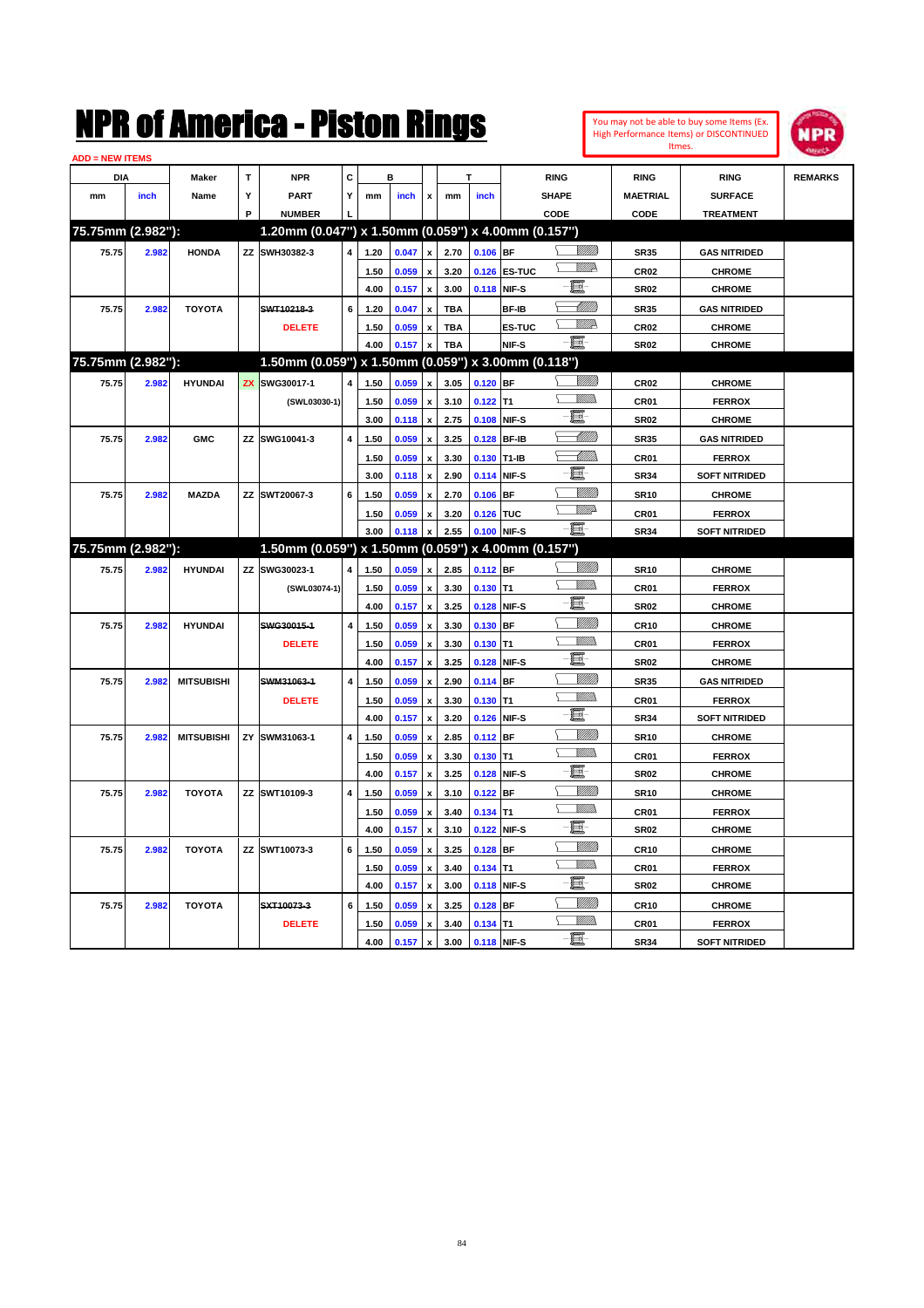| <b>ADD = NEW ITEMS</b> |       |                   |   |                                                     |                         |      |                     |                           |      |             |              |                  |                 |                      |                |
|------------------------|-------|-------------------|---|-----------------------------------------------------|-------------------------|------|---------------------|---------------------------|------|-------------|--------------|------------------|-----------------|----------------------|----------------|
| <b>DIA</b>             |       | Maker             | т | <b>NPR</b>                                          | C                       |      | в                   |                           |      |             |              | <b>RING</b>      | <b>RING</b>     | <b>RING</b>          | <b>REMARKS</b> |
| mm                     | inch  | Name              | Υ | <b>PART</b>                                         | Υ                       | mm   | inch                | $\mathbf{x}$              | mm   | inch        |              | <b>SHAPE</b>     | <b>MAETRIAL</b> | <b>SURFACE</b>       |                |
|                        |       |                   | P | <b>NUMBER</b>                                       |                         |      |                     |                           |      |             |              | CODE             | CODE            | <b>TREATMENT</b>     |                |
| 75.75mm (2.982"):      |       |                   |   | 2.00mm (0.079") x 2.00mm (0.079") x 4.00mm (0.157") |                         |      |                     |                           |      |             |              |                  |                 |                      |                |
| 75.75                  | 2.982 | <b>NISSAN</b>     |   | ZZ SWN30073-3                                       | $\overline{\mathbf{4}}$ | 2.00 | 0.079               | $\mathbf{x}$              | 3.20 | $0.126$ T1  |              | .<br>Villid      | <b>CR10</b>     | <b>CHROME</b>        |                |
|                        |       |                   |   |                                                     |                         | 2.00 | 0.079               | $\boldsymbol{\mathsf{x}}$ | 3.20 | $0.126$ T1  |              | <u>MM)</u>       | CR01            | <b>FERROX</b>        |                |
|                        |       |                   |   |                                                     |                         | 4.00 | 0.157               | $\boldsymbol{\mathsf{x}}$ | 3.00 | 0.118 NIF-S |              | E                | <b>SR02</b>     | <b>CHROME</b>        |                |
| 75.75                  | 2.982 | <b>TOYOTA</b>     |   | ZY SWT10052-3                                       | $\overline{\mathbf{4}}$ | 2.00 | 0.079               | $\pmb{\mathsf{x}}$        | 3.60 | $0.142$ T1  |              | VMM)             | <b>CR10</b>     | <b>CHROME</b>        |                |
|                        |       |                   |   |                                                     |                         | 2.00 | 0.079               | $\pmb{\mathsf{x}}$        | 3.60 | $0.142$ T1  |              | VM)              | <b>CR01</b>     | <b>FERROX</b>        |                |
|                        |       |                   |   |                                                     |                         | 4.00 | 0.157               | $\pmb{\mathsf{x}}$        | 3.10 | 0.122 NIF-S |              | E.               | <b>SR02</b>     | <b>CHROME</b>        |                |
| 75.75                  | 2.982 | <b>TOYOTA</b>     |   | ZZ SXT10004-3                                       | 6                       | 2.00 | 0.079               | $\mathbf{x}$              | 3.60 | $0.142$ T1  |              | VMM)             | <b>CR10</b>     | <b>CHROME</b>        |                |
|                        |       |                   |   |                                                     |                         | 2.00 | 0.079               | $\pmb{\mathsf{x}}$        | 3.60 | $0.142$ T1  |              | <u>Willis</u>    | CR01            | <b>FERROX</b>        |                |
|                        |       |                   |   |                                                     |                         | 4.00 | 0.157               | $\pmb{\mathsf{x}}$        | 3.15 |             | 0.124 NIF-S  | $-\Xi$           | <b>SR02</b>     | <b>CHROME</b>        |                |
| 75.75mm (2.982"):      |       |                   |   | 2.50mm (0.098") x 2.50mm (0.098") x 4.00mm (0.157") |                         |      |                     |                           |      |             |              |                  |                 |                      |                |
| 75.75                  | 2.982 | <b>MAZDA</b>      |   | ZZ SCT20010-3                                       | 4                       | 2.50 | 0.098               | $\pmb{\mathsf{x}}$        | 3.30 | $0.130$ T1  |              | VMM)             | <b>CR02</b>     | <b>CHROME</b>        |                |
|                        |       |                   |   |                                                     |                         | 2.50 | 0.098               | x                         | 3.30 | 0.130 TUC   |              | <u>Willi</u> p   | <b>CR01</b>     | <b>FERROX</b>        |                |
|                        |       |                   |   |                                                     |                         | 4.00 | 0.157               | $\mathbf{x}$              | 3.30 | 0.130 BC1   |              | $P^{\mathbb{Z}}$ | <b>CR10</b>     | <b>CHROME</b>        |                |
| 75.80mm (2.984"):      |       |                   |   | 1.00mm (0.039") x 1.20mm (0.047") x 2.50mm (0.098") |                         |      |                     |                           |      |             |              |                  |                 |                      |                |
| 75.80                  | 2.984 | <b>MAZDA</b>      |   | ZZ SWT20074-2                                       | $\overline{\mathbf{4}}$ | 1.00 | 0.039               | x                         | 2.70 | $0.106$ BF  |              | <br>Viited       | <b>SR10</b>     | <b>CHROME</b>        |                |
|                        |       |                   |   |                                                     |                         | 1.20 | 0.047               | $\pmb{\mathsf{x}}$        | 3.20 | 0.126 TUC   |              | <u>WW</u> A      | CR01            | <b>FERROX</b>        |                |
|                        |       |                   |   |                                                     |                         | 2.50 | 0.098               | $\boldsymbol{\mathsf{x}}$ | 2.55 | 0.100 NIF-S |              | -8               | <b>SR34</b>     | <b>SOFT NITRIDED</b> |                |
| 76.00mm (2.992"):      |       |                   |   | 0.80mm (0.031") x 1.50mm (0.059")                   |                         |      |                     |                           |      |             |              |                  |                 |                      |                |
| 76.00                  | 2.992 | <b>HI PERFORM</b> |   | MC07600                                             |                         | 0.80 | 0.031               | $\boldsymbol{x}$          | 2.70 | 0.106 BF-IB |              |                  | <b>SR35</b>     | <b>GAS NITRIDED</b>  |                |
|                        |       |                   |   |                                                     |                         |      |                     |                           |      |             |              |                  | $\blacksquare$  |                      |                |
|                        |       |                   |   |                                                     |                         | 1.50 | 0.059               | $\boldsymbol{\mathsf{x}}$ | 2.50 | 0.098 NIF-H |              | 「黑               | <b>SR02</b>     | <b>PVD</b>           |                |
| 76.00mm (2.992"):      |       |                   |   | 0.80mm (0.032") x 1.00mm (0.039") x 1.50mm (0.059") |                         |      |                     |                           |      |             |              |                  |                 |                      |                |
| 76.00                  | 2.992 | <b>TOYOTA</b>     |   | ZY SWT10229-4                                       | 4                       | 0.80 | 0.031               | $\pmb{\mathsf{x}}$        | 2.50 | 0.098 BF-IB |              | <u> UMB</u>      | <b>SR35</b>     | <b>GAS NITRIDED</b>  |                |
|                        |       |                   |   |                                                     |                         | 1.00 | 0.039               | $\pmb{\mathsf{x}}$        | 2.30 | $0.091$ T1  |              | VM).             | <b>CR10</b>     | <b>FERROX</b>        |                |
|                        |       |                   |   |                                                     |                         | 1.50 | 0.059               | x                         | 2.00 |             | 0.079 E-BC16 | <u> 500 </u>     | <b>SR10</b>     | <b>CHROME</b>        |                |
| 76.00mm (2.992"):      |       |                   |   | 1.00mm (0.039") x 1.00mm (0.039") x 2.00mm (0.079") |                         |      |                     |                           |      |             |              |                  |                 |                      |                |
| 76.00                  | 2.992 | <b>HI PERFORM</b> |   | XG2992                                              | $\mathbf{1}$            | 1.00 | 0.039               | $\pmb{\mathsf{x}}$        | 2.85 | 0.112 BF    |              | <u>Villitti</u>  | <b>SR10</b>     | <b>CHROME</b>        |                |
|                        |       |                   |   |                                                     |                         | 1.00 | 0.039               | $\pmb{\mathsf{x}}$        | 3.05 | $0.120$ T1  |              | <u>Willib</u>    | <b>CR10</b>     | <b>FERROX</b>        |                |
|                        |       |                   |   |                                                     |                         | 2.00 | 0.079               | $\pmb{\mathsf{x}}$        | 3.20 | 0.126 NIF-S |              | E                | <b>SR02</b>     | <b>CHROME</b>        |                |
| 76.00                  | 2.992 | <b>HI PERFORM</b> |   | <b>XGN2992</b>                                      | $\mathbf{1}$            | 1.00 | 0.039               | $\pmb{\mathsf{x}}$        | 2.70 | 0.106 BF-IB |              | MMM              | <b>SR35</b>     | <b>GAS NITRIDED</b>  |                |
|                        |       |                   |   |                                                     |                         | 1.00 | 0.039               | x                         | 3.00 | $0.118$ T1  |              | VM).             | <b>CR10</b>     | <b>FERROX</b>        |                |
|                        |       |                   |   |                                                     |                         | 2.00 | 0.079               | $\mathbf{x}$              | 2.40 | 0.094 NIF-H |              | $\mathbb{R}^n$   | <b>SR34</b>     | <b>SOFT NITRIDED</b> |                |
| 76.00mm (2.992"):      |       |                   |   | 1.00mm (0.039") x 1.20mm (0.047") x 1.50mm (0.059") |                         |      |                     |                           |      |             |              |                  |                 |                      |                |
| 76.00                  | 2.992 | <b>TOYOTA</b>     |   | ZZ SWT10256-4                                       | $\overline{\mathbf{4}}$ | 1.00 | 0.039               | $\mathbf{x}$              | 2.30 | $0.091$ BF  |              | <u>Villida</u>   | <b>SR35</b>     | <b>GAS NITRIDED</b>  |                |
|                        |       |                   |   |                                                     |                         | 1.20 | 0.047               | $\pmb{\mathsf{x}}$        | 2.80 | 0.110 TUC   |              | <u>MMA</u>       | CR01            | <b>FERROX</b>        |                |
|                        |       |                   |   |                                                     |                         | 1.50 | $0.059 \mid x \mid$ |                           | 2.00 | 0.079 NIF-S |              | e.               | <b>SR02</b>     | <b>CHROME</b>        |                |

You may not be able to buy some Items (Ex. High Performance Items) or DISCONTINUED Itmes.

**NPR**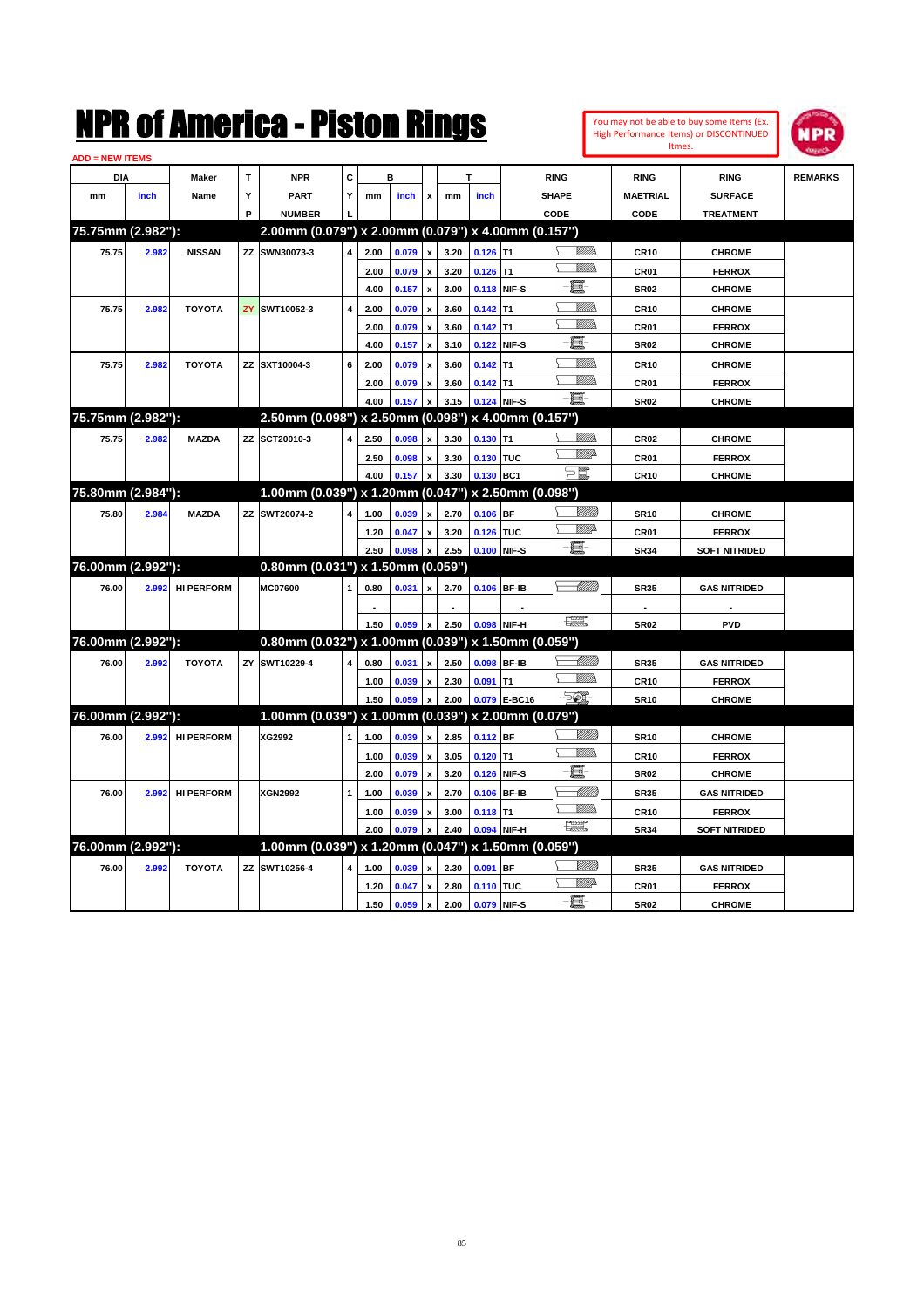

| <b>ADD = NEW ITEMS</b> |       |                   |   |                                                     |              |              |       |                           |              |            |                     |                                |                     |                                |                |
|------------------------|-------|-------------------|---|-----------------------------------------------------|--------------|--------------|-------|---------------------------|--------------|------------|---------------------|--------------------------------|---------------------|--------------------------------|----------------|
| DIA                    |       | Maker             | т | <b>NPR</b>                                          | С            |              | в     |                           |              | T          |                     | <b>RING</b>                    | <b>RING</b>         | <b>RING</b>                    | <b>REMARKS</b> |
| mm                     | inch  | Name              | Υ | <b>PART</b>                                         | Y            | mm           | inch  | x                         | mm           | inch       |                     | <b>SHAPE</b>                   | <b>MAETRIAL</b>     | <b>SURFACE</b>                 |                |
|                        |       |                   | P | <b>NUMBER</b>                                       |              |              |       |                           |              |            |                     | CODE                           | CODE                | <b>TREATMENT</b>               |                |
| 76.00mm (2.992"):      |       |                   |   | 1.00mm (0.039") x 1.20mm (0.047") x 2.00mm (0.079") |              |              |       |                           |              |            |                     |                                |                     |                                |                |
| 76.00                  | 2.992 | <b>HONDA</b>      |   | ZZ SWH30440-4                                       | 4            | 1.00         | 0.039 | $\pmb{\mathsf{x}}$        | 2.65         |            | 0.104 BF-IB         | <u> Millilli</u>               | <b>SR10</b>         | <b>CHROME</b>                  |                |
|                        |       |                   |   |                                                     |              | 1.20         | 0.047 | $\pmb{\mathsf{x}}$        | 3.00         | $0.118$ T1 |                     |                                | CR01                | <b>FERROX</b>                  |                |
|                        |       |                   |   |                                                     |              | 2.00         | 0.079 | $\pmb{\mathsf{x}}$        | 2.45         |            | 0.096 NIF-S         | E                              | <b>SR02</b>         | <b>CHROME</b>                  |                |
| 76.00                  | 2.992 | <b>MITSUBISHI</b> |   | ZZ SWM31170-4                                       | 3            | 1.00         | 0.039 | x                         | 2.30         | 0.091 BF   |                     | <u>VIIII)</u>                  | <b>SR35</b>         | <b>GAS NITRIDED</b>            |                |
|                        |       |                   |   |                                                     |              | 1.20         | 0.047 | x                         | 2.70         | $0.106$ T1 |                     |                                | CR01                | <b>FERROX</b>                  |                |
|                        |       |                   |   |                                                     |              | 2.00         | 0.079 | $\pmb{\mathsf{x}}$        | 1.95         | 0.077      | NIF-H               | 鱱                              | <b>SR34</b>         | <b>SOFT NITRIDED</b>           |                |
| 76.00                  | 2.992 | <b>MITSUBISHI</b> |   | ZZ SWM31176-2                                       | 4            | 1.00         | 0.039 | x                         | 2.70         | $0.106$ BF |                     | <u>Sillilli</u>                | <b>SR35</b>         | <b>GAS NITRIDED</b>            |                |
|                        |       |                   |   |                                                     |              | 1.20         | 0.047 | x                         | 2.70         | 0.106 TUC  |                     | <u>MMP</u>                     | CR01                | <b>CHROME</b>                  |                |
|                        |       |                   |   |                                                     |              | 2.00         | 0.079 | x                         | 2.20         | 0.087      | NIF-H               | 鱱                              | <b>SR34</b>         | <b>SOFT NITRIDED</b>           |                |
| 76.00                  | 2.992 | <b>TOYOTA</b>     |   | ZZ SWT10253-4                                       | 4            | 1.00         | 0.039 | x                         | 2.30         | 0.091 BF   |                     | <u>Sillilli</u>                | <b>SR35</b>         | <b>GAS NITRIDED</b>            |                |
|                        |       |                   |   |                                                     |              | 1.20         | 0.047 | x                         | 2.80         | 0.110 TUC  |                     | <u>VMD</u>                     | CR01                | <b>FERROX</b>                  |                |
|                        |       |                   |   |                                                     |              | 2.00         | 0.079 | x                         | 2.50         |            | 0.098 NIF-H         | $\frac{1}{\sqrt{2}}$           | <b>SR34</b>         | <b>SOFT NITRIDED</b>           |                |
| 76.00mm (2.992"):      |       |                   |   | 1.00mm (0.039") x 1.20mm (0.047") x 2.80mm (0.110") |              |              |       |                           |              |            |                     |                                |                     |                                |                |
| 76.00                  | 2.992 | <b>HI PERFORM</b> |   | 21-GNH07600                                         | $\mathbf{1}$ | 1.00         | 0.039 | $\pmb{\mathsf{x}}$        | 2.70         | $0.106$ BF |                     | <u>Sillilli</u>                | <b>SR34</b>         | <b>GAS NITRIDED</b>            |                |
|                        |       |                   |   |                                                     |              | 1.20         | 0.047 | $\pmb{\mathsf{x}}$        | 3.20         | 0.126 TUH  |                     | ₩₩                             | CR01                | <b>FERROX</b>                  |                |
|                        |       |                   |   |                                                     |              | 2.80         | 0.110 | $\pmb{\mathsf{x}}$        | 3.10         |            | 0.122 NIF-H         | <b>The Control</b>             | <b>SR34</b>         | <b>SOFT NITRIDED</b>           |                |
| 76.00                  | 2.992 | <b>HI PERFORM</b> |   | XC2992                                              | 1            | 1.00         | 0.039 | x                         | 2.85         | 0.112 BF   |                     | <u>Sillilli</u>                | <b>SR10</b>         | <b>CHROME</b>                  |                |
|                        |       |                   |   |                                                     |              | 1.20         | 0.047 | x                         | 3.40         | $0.134$ T1 |                     | <br>Mad                        | CR01                | <b>FERROX</b>                  |                |
|                        |       |                   |   |                                                     |              | 2.80         | 0.110 | $\pmb{\mathsf{x}}$        | 3.15         |            | 0.124 NIF-S         | E                              | <b>SR02</b>         | <b>CHROME</b>                  |                |
| 76.00                  | 2.992 | <b>HI PERFORM</b> |   | <b>XC2992LG</b>                                     | 1            | 1.00         | 0.039 |                           | 2.85         | 0.112 BF   |                     | <u>VIIII)</u>                  | <b>SR10</b>         | <b>CHROME</b>                  |                |
|                        |       |                   |   |                                                     |              |              |       | x                         |              |            |                     | <br>Mad                        |                     |                                |                |
|                        |       |                   |   |                                                     |              | 1.20<br>2.80 | 0.047 | x                         | 3.40<br>3.15 | $0.134$ T1 | 0.124 NIF-S         | e                              | CR01<br><b>SR02</b> | <b>FERROX</b><br><b>CHROME</b> |                |
|                        |       |                   |   |                                                     |              |              | 0.110 | $\pmb{\mathsf{x}}$        |              |            |                     | <u>VIIII)</u>                  |                     |                                |                |
| 76.00                  | 2.992 | <b>HONDA</b>      |   | ZZ SWH30363-4                                       | 4            | 1.00         | 0.039 | x                         | 2.65         | $0.104$ BF |                     | <br>Mar                        | <b>SR10</b>         | <b>CHROME</b>                  |                |
|                        |       |                   |   |                                                     |              | 1.20<br>2.80 | 0.047 | x                         | 3.20         | $0.126$ T1 | 0.118 NIF-S         | E                              | CR01                | <b>FERROX</b>                  |                |
|                        |       |                   |   |                                                     |              |              | 0.110 | $\pmb{\mathsf{x}}$        | 3.00         |            |                     | <u> UMM</u>                    | <b>SR02</b>         | <b>CHROME</b>                  |                |
| 76.00                  | 2.992 | <b>HONDA</b>      |   | ZZ SWH30423-4                                       | 4            | 1.00         | 0.039 | x                         | 2.65         |            | 0.104 BF-IB         | ₩₩                             | <b>SR10</b>         | <b>CHROME</b>                  |                |
|                        |       |                   |   |                                                     |              | 1.20         | 0.047 | x                         | 3.00         |            | <b>0.118 ES-TUC</b> | e                              | CR01                | <b>FERROX</b>                  |                |
| 76.00mm (2.992"):      |       |                   |   |                                                     |              | 2.80         | 0.110 | x                         | 2.55         |            | 0.100 NIF-S         |                                | <b>SR02</b>         | <b>CHROME</b>                  |                |
|                        |       |                   |   | 1.20mm (0.047") x 0.80mm (0.031") x 2.00mm (0.079") |              |              |       |                           |              |            |                     |                                |                     |                                |                |
| 76.00                  | 2.992 | <b>MITSUBISHI</b> |   | ZZ SWM31168-4                                       | 3            | 1.20         | 0.047 | $\pmb{\mathsf{x}}$        | 2.50         | $0.098$ BF |                     | <u>Sillilli</u>                | <b>SR35</b>         | <b>GAS NITRIDED</b>            |                |
|                        |       |                   |   |                                                     |              | 0.80         | 0.031 | x                         | 2.50         | $0.098$ T1 |                     | $\frac{1}{2}$                  | CR01                | <b>FERROX</b>                  |                |
|                        |       |                   |   |                                                     |              | 2.00         | 0.079 | $\pmb{\mathsf{x}}$        | 1.95         |            | 0.077 NIF-H         |                                | <b>SR34</b>         | <b>SOFT NITRIDED</b>           |                |
| 76.00                  | 2.992 | <b>MITSUBISHI</b> |   | ZZ SWM31174-4                                       | 4            | 1.20         | 0.047 | $\boldsymbol{\mathsf{x}}$ | 2.50         | $0.098$ BF |                     | <u>Sillilli</u><br><br>Villida | <b>SR35</b>         | <b>GAS NITRIDED</b>            |                |
|                        |       |                   |   |                                                     |              | 0.80         | 0.031 | x                         | 2.50         | $0.098$ T1 |                     | H                              | CR01                | <b>FERROX</b>                  |                |
|                        |       |                   |   |                                                     |              | 2.00         | 0.079 | $\pmb{\mathsf{x}}$        | 1.95         |            | 0.077 NIF-H         |                                | SR34                | <b>SOFT NITRIDED</b>           |                |
| 76.00mm (2.992"):      |       |                   |   | 1.20mm (0.047") x 1.20mm (0.047") x 2.00mm (0.079") |              |              |       |                           |              |            |                     |                                |                     |                                |                |
| 76.00                  | 2.992 | <b>HYUNDAI</b>    |   | ZZ SWG30035-2                                       | 4            | 1.20         | 0.047 | X                         | 2.85         |            | 0.112 BF-IB         |                                | <b>SR10</b>         | <b>CHROME</b>                  |                |
|                        |       |                   |   |                                                     |              | 1.20         | 0.047 | $\pmb{\mathsf{x}}$        | 3.30         | 0.130 TUC  |                     | WW                             | CR01                | <b>FERROX</b>                  |                |
|                        |       |                   |   |                                                     |              | 2.00         | 0.079 | $\pmb{\mathsf{x}}$        | 2.80         |            | 0.110 NIF-S         | e                              | <b>SR02</b>         | <b>CHROME</b>                  |                |
| 76.00                  | 2.992 | <b>TOYOTA</b>     |   | ZZ SWT10192-4                                       | 4            | 1.20         | 0.047 | X                         | 2.50         | $0.098$ BF |                     | <u>VIIII)</u>                  | <b>SR35</b>         | <b>GAS NITRIDED</b>            |                |
|                        |       |                   |   |                                                     |              | 1.20         | 0.047 | $\pmb{\mathsf{x}}$        | 2.80         | 0.110 TUC  |                     | <u>WW</u> A                    | CR01                | <b>FERROX</b>                  |                |
|                        |       |                   |   |                                                     |              | 2.00         | 0.079 | $\pmb{\mathsf{x}}$        | 2.20         |            | 0.087 NIF-H         | H                              | <b>SR34</b>         | <b>SOFT NITRIDED</b>           |                |
| 76.00                  | 2.992 | <b>TOYOTA</b>     |   | ZZ SDT10222-4                                       | 4            | 1.20         | 0.047 | X                         | 2.50         | $0.098$ BF |                     | <u> UMB</u>                    | <b>SR35</b>         | <b>GAS NITRIDED</b>            |                |
|                        |       |                   |   |                                                     |              | 1.20         | 0.047 | x                         | 2.80         | 0.110 TUC  |                     | <u>WW</u> A                    | CR01                | <b>FERROX</b>                  |                |
|                        |       |                   |   |                                                     |              | 2.00         | 0.079 | $\pmb{\mathsf{x}}$        | 2.75         |            | 0.108 E-BC16        | FØ.                            | <b>SR34</b>         | <b>SOFT NITRIDED</b>           |                |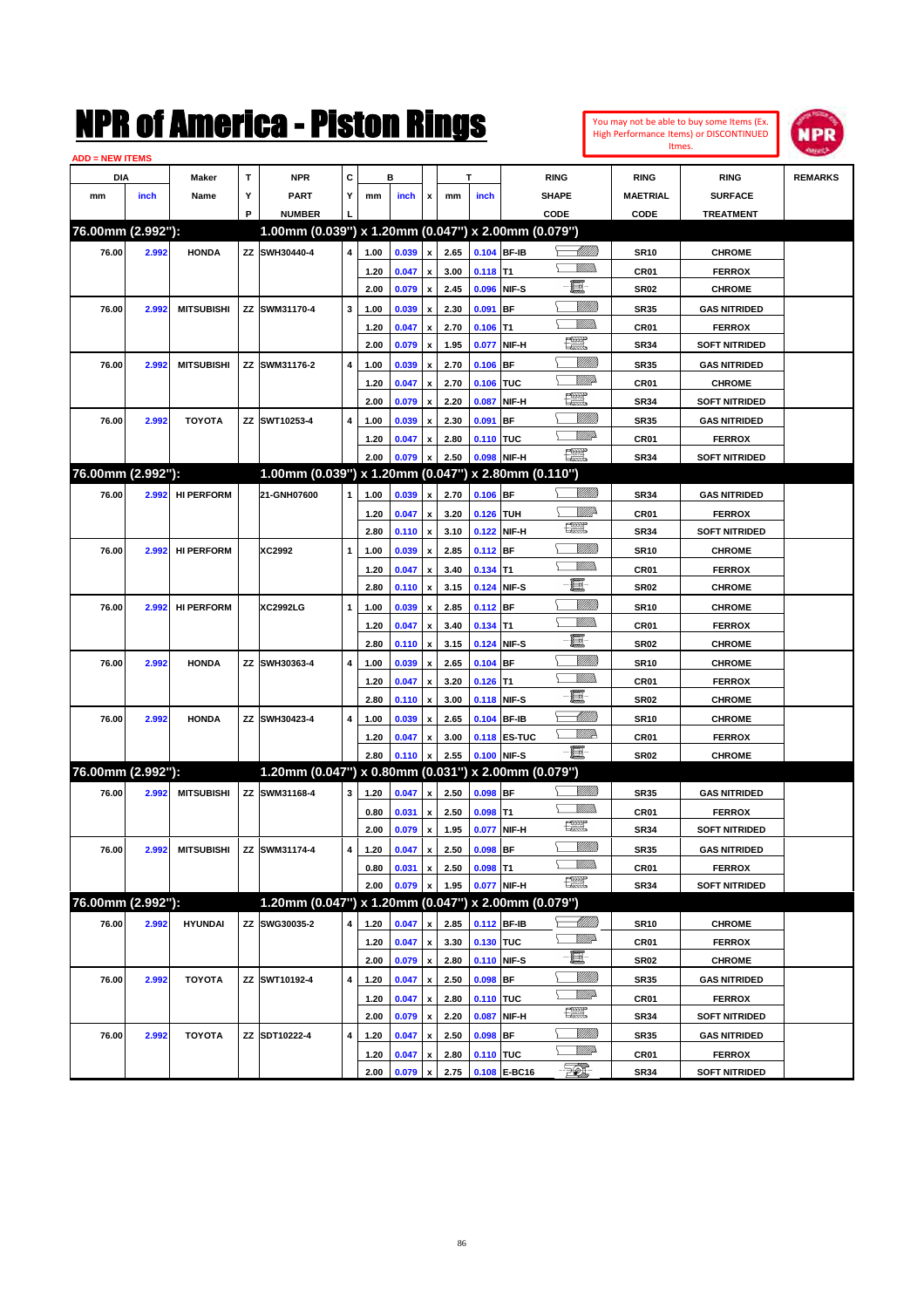

| <b>ADD = NEW ITEMS</b> |       |                   |   |                                                     |                         |              |                         |                    |              |                          |                             |                          |                                 |                                       |                |
|------------------------|-------|-------------------|---|-----------------------------------------------------|-------------------------|--------------|-------------------------|--------------------|--------------|--------------------------|-----------------------------|--------------------------|---------------------------------|---------------------------------------|----------------|
| DIA                    |       | Maker             | т | <b>NPR</b>                                          | C                       |              | в                       |                    |              | T                        |                             | <b>RING</b>              | <b>RING</b>                     | <b>RING</b>                           | <b>REMARKS</b> |
| mm                     | inch  | Name              | Υ | <b>PART</b>                                         | Y                       | mm           | inch                    | x                  | mm           | inch                     |                             | <b>SHAPE</b>             | <b>MAETRIAL</b>                 | <b>SURFACE</b>                        |                |
|                        |       |                   | P | <b>NUMBER</b>                                       |                         |              |                         |                    |              |                          |                             | CODE                     | CODE                            | <b>TREATMENT</b>                      |                |
| 76.00mm (2.992"):      |       |                   |   | 1.20mm (0.047") x 1.20mm (0.047") x 2.50mm (0.098") |                         |              |                         |                    |              |                          |                             |                          |                                 |                                       |                |
| 76.00                  | 2.992 | <b>KIA</b>        |   | ZZ SWK30019-2                                       | 4                       | 1.20         | 0.047                   | $\pmb{\mathsf{x}}$ | 2.85         | 0.112 BF-IB              |                             | <u> Millilli</u>         | <b>SR10</b>                     | <b>CHROME</b>                         |                |
|                        |       |                   |   | (SWL03147-2)                                        |                         | 1.20         | 0.047                   | $\pmb{\mathsf{x}}$ | 3.30         | 0.130 TUC                |                             | <u>MMP</u>               | CR01                            | <b>FERROX</b>                         |                |
|                        |       |                   |   |                                                     |                         | 2.50         | 0.098                   | $\pmb{\mathsf{x}}$ | 2.80         |                          | 0.110 NIF-H                 | <b>The Second Second</b> | <b>SR02</b>                     | <b>CHROME</b>                         |                |
| 76.00                  | 2.992 | <b>MITSUBISHI</b> |   | ZZ SWM31127-0                                       | 4                       | 1.20         | 0.047                   | $\pmb{\mathsf{x}}$ | 2.70         | $0.106$ BF               |                             | <u>Sillilli</u>          | <b>SR35</b>                     | <b>GAS NITRIDED</b>                   |                |
|                        |       |                   |   |                                                     |                         | 1.20         | 0.047                   | x                  | 3.20         | 0.126 TUC                |                             | <u>VMD</u>               | CR01                            | <b>FERROX</b>                         |                |
|                        |       |                   |   |                                                     |                         | 2.50         | 0.098                   | $\pmb{\mathsf{x}}$ | 2.55         | 0.100 NIF-S              |                             | E                        | <b>SR34</b>                     | <b>SOFT NITRIDED</b>                  |                |
| 76.00                  | 2.992 | <b>NISSAN</b>     |   | ZZ SWN30130-0                                       | 6                       | 1.20         | 0.047                   | x                  | 2.70         |                          | 0.106 BF-IB                 | <u> Millits</u>          | <b>SR10</b>                     | <b>CHROME</b>                         |                |
|                        |       |                   |   |                                                     |                         | 1.20         | 0.047                   | x                  | 3.30         | $0.130$ T1               |                             | <br>Mar                  | CR01                            | <b>FERROX</b>                         |                |
|                        |       |                   |   |                                                     |                         | 2.50         | 0.098                   | $\pmb{\mathsf{x}}$ | 2.80         | 0.110 NIF-S              |                             | E                        | <b>SR02</b>                     | <b>CHROME</b>                         |                |
| 76.00                  | 2.992 | <b>SUZUKI</b>     |   | ZZ SWS20190-4                                       | 4                       | 1.20         | 0.047                   | x                  | 2.70         |                          | 0.106 BF-IB                 | <u> UMM</u>              | <b>SR34</b>                     | <b>GAS NITRIDED</b>                   |                |
|                        |       |                   |   |                                                     |                         | 1.20         | 0.047                   | x                  | 3.00         |                          | 0.118 ES-TUC                | <u>MM</u>                | CR01                            | <b>FERROX</b>                         |                |
|                        |       |                   |   |                                                     |                         | 2.50         | 0.098                   | x                  | 2.45         | 0.096                    | NIF-H                       | H                        | <b>SR34</b>                     | <b>SOFT NITRIDED</b>                  |                |
| 76.00                  | 2.992 | <b>SUZUKI</b>     |   | ZZ SWS20217-4                                       | 4                       | 1.20         | 0.047                   | x                  | 2.70         |                          | 0.106 BF-IB                 | <u> UMM</u>              | <b>SR34</b>                     | <b>GAS NITRIDED</b>                   |                |
|                        |       |                   |   |                                                     |                         | 1.20         | 0.047                   | x                  | 3.15         | 0.124 TUC                |                             | <u>VMD</u>               | CR01                            | <b>FERROX</b>                         |                |
|                        |       |                   |   |                                                     |                         | 2.50         | 0.098                   | x                  | 2.25         |                          | 0.089 NIF-H                 | <b>The Control</b>       | <b>SR34</b>                     | <b>SOFT NITRIDED</b>                  |                |
| 76.00mm (2.992"):      |       |                   |   | 1.20mm (0.047") x 1.20mm (0.047") x 2.80mm (0.110") |                         |              |                         |                    |              |                          |                             |                          |                                 |                                       |                |
| 76.00                  | 2.992 | <b>HONDA</b>      |   | ZZ SWH30445-4                                       | 4                       | 1.20         | 0.047                   | $\pmb{\mathsf{x}}$ | 2.70         | $0.106$ BF               |                             | <u>Sillilli</u>          | <b>SR10</b>                     | <b>CHROME</b>                         |                |
|                        |       |                   |   |                                                     |                         | 1.20         | 0.047                   | $\pmb{\mathsf{x}}$ | 3.00         | $0.118$ T1               |                             |                          | CR01                            | <b>FERROX</b>                         |                |
|                        |       |                   |   |                                                     |                         | 2.80         | 0.110                   | $\pmb{\mathsf{x}}$ | 2.80         | 0.110 NIF-S              |                             | e                        | <b>SR02</b>                     | <b>CHROME</b>                         |                |
| 76.00                  | 2.992 | <b>MITSUBISHI</b> |   | SWM31126-2                                          | 4                       | 1.20         | 0.047                   | x                  | 2.70         | $0.106$ BF               |                             | <u>VIIII)</u>            | <b>SR35</b>                     | <b>GAS NITRIDED</b>                   |                |
|                        |       |                   |   | <b>DELETE</b>                                       |                         | 1.20         | 0.047                   | x                  | 3.30         | $0.130$ T1               |                             | UM)                      | CR01                            | <b>FERROX</b>                         |                |
|                        |       |                   |   |                                                     |                         | 2.80         | 0.110                   | $\pmb{\mathsf{x}}$ | 2.50         | 0.098 NIF-S              |                             | -8                       | <b>SR02</b>                     | <b>CHROME</b>                         |                |
| 76.00mm (2.992"):      |       |                   |   | 1.20mm (0.047") x 1.50mm (0.059") x 2.80mm (0.110") |                         |              |                         |                    |              |                          |                             |                          |                                 |                                       |                |
| 76.00                  | 2.992 | <b>SUBARU</b>     |   | SWF20053-0                                          | $\mathbf{2}$            | 1.20         | 0.047                   | $\pmb{\mathsf{x}}$ | 3.10         | $0.122$ BF               |                             | <u>Sillilli</u>          | <b>SR10</b>                     | <b>CHROME</b>                         |                |
|                        |       |                   |   | <b>DELETE</b>                                       |                         | 1.50         | 0.059                   | $\pmb{\mathsf{x}}$ | 3.40         | $0.134$ T1               |                             | UM)                      | CR01                            | <b>FERROX</b>                         |                |
|                        |       |                   |   |                                                     |                         | 2.80         | 0.110                   | $\pmb{\mathsf{x}}$ | 3.50         |                          | 0.138 NIF-S                 | E                        | <b>SR02</b>                     | <b>CHROME</b>                         |                |
| 76.00                  | 2.992 | <b>HONDA</b>      |   | ZZ SWH30362-4                                       | 4                       | 1.20         | 0.047                   | x                  | 2.70         | $0.106$ BF               |                             | <u>VIIII)</u>            | <b>SR35</b>                     | <b>GAS NITRIDED</b>                   |                |
|                        |       |                   |   |                                                     |                         | 1.50         | 0.059                   | x                  | 3.20         |                          | 0.126 ES-TUC                | ₩₩                       | CR <sub>02</sub>                | <b>CHROME</b>                         |                |
|                        |       |                   |   |                                                     |                         | 2.80         | 0.110                   | $\pmb{\mathsf{x}}$ | 2.55         |                          | 0.100 NIF-S                 | e.                       | <b>SR34</b>                     | <b>SOFT NITRIDED</b>                  |                |
| 76.00                  | 2.992 | <b>HONDA</b>      |   | ZZ SWH30365-4                                       | 4                       | 1.20         | 0.047                   | x                  | 2.70         | $0.106$ BF               |                             | <u>Sillilli</u>          | <b>SR10</b>                     | <b>CHROME</b>                         |                |
|                        |       |                   |   |                                                     |                         | 1.50         | 0.059                   | x                  | 3.20         | $0.126$ T1               |                             | VMM)                     | CR01                            | <b>FERROX</b>                         |                |
|                        |       |                   |   |                                                     |                         | 2.80         | 0.110                   | $\pmb{\mathsf{x}}$ | 2.80         | 0.110 NIF-S              |                             | e                        | <b>SR02</b>                     | <b>CHROME</b>                         |                |
| 76.00                  | 2.992 | <b>HONDA</b>      |   | SWH30372-4                                          | $\overline{\mathbf{4}}$ | 1.20         | 0.047                   | $\pmb{\mathsf{x}}$ | 2.70         | $0.106$ BF               |                             | <u>VIIII)</u>            | <b>SR10</b>                     | <b>CHROME</b>                         |                |
|                        |       |                   |   | <b>DELETE</b>                                       |                         | 1.50         | 0.059                   | x                  | 3.20         | $0.126$ T1               |                             | <u>Willib</u>            | CR01                            | <b>FERROX</b>                         |                |
|                        |       |                   |   |                                                     |                         | 2.80         | 0.110                   | $\pmb{\mathsf{x}}$ | 2.80         |                          | 0.110 NIF-S                 | e                        | SR02                            | <b>CHROME</b>                         |                |
| 76.00                  | 2.992 | <b>MITSUBISHI</b> |   | ZZ SWM31117-0                                       | 4                       | 1.20         | 0.047                   | $\pmb{\mathsf{x}}$ | 2.70         | $0.106$ BF               |                             | <u>Millit</u>            | SR35                            | <b>GAS NITRIDED</b>                   |                |
|                        |       |                   |   |                                                     |                         | 1.50         | 0.059                   | x                  | 3.10         | 0.122 TUC                |                             | <u>WW</u> A              | CR01                            | <b>FERROX</b>                         |                |
|                        |       |                   |   |                                                     |                         | 2.80         | 0.110                   | $\pmb{\mathsf{x}}$ | 2.55         |                          | 0.100 NIF-S                 | e.                       | SR34                            | <b>SOFT NITRIDED</b>                  |                |
| 76.00                  | 2.992 | <b>MITSUBISHI</b> |   | ZZ SWM31145-2                                       | 4                       | 1.20         | 0.047                   |                    | 2.70         | $0.106$ BF               |                             | <u>VIIII)</u>            | <b>SR34</b>                     | <b>GAS NITRIDED</b>                   |                |
|                        |       |                   |   |                                                     |                         |              |                         | x                  |              |                          |                             | <u>Willib</u>            |                                 |                                       |                |
|                        |       |                   |   |                                                     |                         | 1.50<br>2.80 | 0.059<br>0.110          | x                  | 3.30<br>2.50 | $0.126$ T1               | 0.110 NIF-S                 | e.                       | CR01<br>SR02                    | <b>FERROX</b><br><b>CHROME</b>        |                |
|                        |       |                   |   |                                                     | 4                       |              |                         | $\pmb{\mathsf{x}}$ |              |                          |                             | <u> MMB</u>              |                                 |                                       |                |
| 76.00                  | 2.992 | <b>SUZUKI</b>     |   | ZZ SWS20142-4                                       |                         | 1.20         | 0.047                   | x                  | 2.70         |                          | 0.106 BF-IB                 | <u>W//P</u>              | <b>SR35</b>                     | <b>GAS NITRIDED</b>                   |                |
|                        |       |                   |   |                                                     |                         | 1.50<br>2.80 | 0.059<br>0.110          | x                  | 3.20<br>2.80 |                          | 0.126 ES-TUC<br>0.110 NIF-S | e.                       | CR01<br>SR34                    | <b>FERROX</b><br><b>SOFT NITRIDED</b> |                |
|                        |       |                   |   |                                                     |                         |              |                         | $\pmb{\mathsf{x}}$ |              |                          |                             | <u> MMB</u>              |                                 |                                       |                |
| 76.00                  | 2.992 | <b>TOYOTA</b>     |   | ZZ SWT10212-4                                       | 6                       | 1.20         | 0.047                   | x                  | 3.05         |                          | 0.120 BF-IB                 | <u>WW</u> A              | <b>SR10</b>                     | <b>CHROME</b>                         |                |
|                        |       |                   |   |                                                     |                         | 1.50<br>2.80 | 0.059<br>$0.110 \times$ | x                  | 3.20<br>2.80 | 0.120 TUC<br>0.120 NIF-S |                             | -E-                      | CR <sub>02</sub><br><b>SR02</b> | <b>CHROME</b><br><b>CHROME</b>        |                |
|                        |       |                   |   |                                                     |                         |              |                         |                    |              |                          |                             |                          |                                 |                                       |                |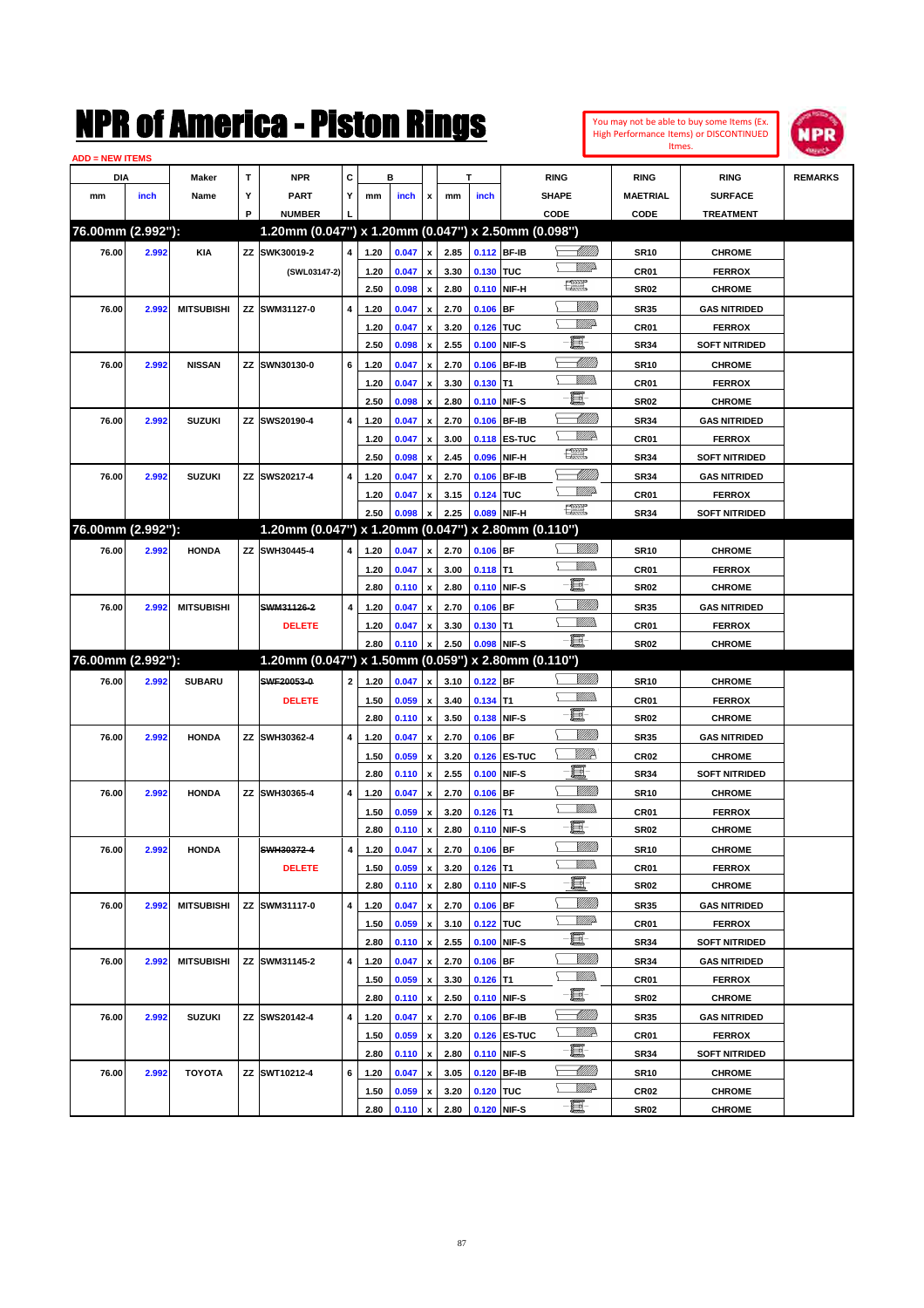| ADD = NEW ITEMS<br>T<br>c<br>в<br>Т<br>DIA<br><b>NPR</b><br><b>RING</b><br><b>RING</b><br><b>RING</b><br><b>REMARKS</b><br>Maker<br>Υ<br>Y<br><b>PART</b><br><b>SHAPE</b><br><b>MAETRIAL</b><br><b>SURFACE</b><br>mm<br>inch<br>Name<br>mm<br>inch<br>x<br>mm<br>inch<br>P<br><b>NUMBER</b><br>CODE<br>CODE<br><b>TREATMENT</b><br>76.00mm (2.992"):<br>1.20mm (0.047") x 1.20mm (0.047") x 3.00mm (0.118")<br><u>Sillilli</u><br>76.00<br>ZZ SWT10170-4<br>6<br>2.50<br>0.098<br><b>IBF</b><br>2.992<br><b>TOYOTA</b><br>1.20<br>0.047<br>$\mathbf{x}$<br><b>SR10</b><br><b>CHROME</b><br><u>MWA</u><br>0.110 TUC<br>1.20<br>0.047<br>$\pmb{\mathsf{x}}$<br>2.80<br>CR <sub>01</sub><br><b>FERROX</b><br>E<br>2.80<br>NIF-S<br>3.00<br>0.118<br>$\pmb{\mathsf{x}}$<br>0.110<br><b>SR02</b><br><b>CHROME</b><br>VIIII)<br>BF<br>76.00<br>2.992<br><b>TOYOTA</b><br>ZZ SWT10211-4<br>4<br>1.20<br>0.047<br>2.50<br>0.098<br><b>SR10</b><br><b>CHROME</b><br>$\boldsymbol{x}$<br>VMD-<br>2.50<br>ltuc<br>1.20<br>0.047<br>0.098<br>CR <sub>02</sub><br><b>CHROME</b><br>$\pmb{\mathsf{x}}$<br>E.<br>2.50<br>0.098<br>NIF-S<br>3.00<br>0.118<br>$\pmb{\mathsf{x}}$<br><b>SR34</b><br><b>SOFT NITRIDED</b><br>76.00mm (2.992"):<br>1.20mm (0.047") x 1.50mm (0.059") x 3.00mm (0.118")<br><u> UMM)</u><br>SWD10034-0<br>2.70<br>0.106<br><b>BF-IB</b><br>76.00<br>2.992<br><b>DAIHATSU</b><br>ΖZ<br>4<br>1.20<br>0.047<br><b>SR10</b><br><b>CHROME</b><br>x<br><u>VMR</u><br><b>ES-TUC</b><br>1.50<br>0.059<br>3.20<br>0.126<br>CR <sub>01</sub><br><b>FERROX</b><br>$\mathbf{x}$<br>E<br>2.55<br>NIF-S<br>3.00<br>0.118<br>$\pmb{\mathsf{x}}$<br>0.100<br><b>SR02</b><br><b>CHROME</b><br><u> UMM)</u><br>4<br><b>BF-IB</b><br>76.00<br>2.992<br><b>DAIHATSU</b><br>SWD10030-0<br>1.20<br>0.047<br>2.70<br>0.106<br><b>SR35</b><br><b>GAS NITRIDED</b><br>$\boldsymbol{x}$<br>VM)<br>lT1<br><b>DELETE</b><br>1.50<br>0.059<br>3.20<br>0.126<br>CR01<br><b>FERROX</b><br>$\boldsymbol{x}$<br>E<br>2.85<br>NIF-S<br>3.00<br>0.118<br>$\pmb{\mathsf{x}}$<br>0.112<br><b>SR34</b><br><b>SOFT NITRIDED</b><br><u> UMM)</u><br>4<br><b>BF-IB</b><br>76.00<br>2.992<br><b>DAIHATSU</b><br>ZZ SWD10031-0<br>1.20<br>0.047<br>2.90<br>0.114<br><b>SR10</b><br><b>CHROME</b><br>$\boldsymbol{x}$<br>VM)<br>lT1<br>1.50<br>0.059<br>3.20<br>0.126<br>CR01<br><b>FERROX</b><br>$\boldsymbol{x}$<br>E<br>2.85<br>3.00<br>0.112<br>NIF-S<br><b>SR34</b><br><b>SOFT NITRIDED</b><br>0.118<br>$\boldsymbol{\mathsf{x}}$<br><u>VIIII)</u><br>4<br><b>IBF</b><br>76.00<br>2.992<br><b>HYUNDAI</b><br>ΖZ<br>SWG30019-2<br>1.20<br>0.047<br>2.85<br>0.112<br><b>SR10</b><br><b>CHROME</b><br>$\boldsymbol{x}$<br>VMM)<br>lT1<br>1.50<br>0.059<br>3.30<br>0.130<br>CR01<br><b>FERROX</b><br>(SWL03052-2)<br>$\boldsymbol{x}$<br>E<br>2.75<br>NIF-S<br>3.00<br>0.118<br>0.108<br><b>SR02</b><br><b>CHROME</b><br>$\boldsymbol{\mathsf{x}}$<br><u>Villilli</u><br><b>BF</b><br>76.00<br>2.992<br><b>MITSUBISHI</b><br>ΖZ<br>SWM31076-2<br>4<br>1.20<br>0.047<br>2.70<br>0.106<br><b>SR35</b><br><b>GAS NITRIDED</b><br>$\boldsymbol{x}$<br>VMM)<br>lT1<br>1.50<br>0.059<br>3.30<br>0.130<br>CR01<br><b>FERROX</b><br>$\boldsymbol{x}$<br>E<br>2.80<br>NIF-S<br>3.00<br>0.118<br>0.110<br><b>SR34</b><br><b>SOFT NITRIDED</b><br>$\boldsymbol{\mathsf{x}}$<br><u>Villilli</u><br>4<br><b>BF</b><br>76.00<br>2.992<br><b>MITSUBISHI</b><br>SWM31077-2<br>1.20<br>0.047<br>2.90<br>0.114<br><b>SR10</b><br><b>CHROME</b><br>$\boldsymbol{x}$<br>VM)<br>$0.130$ T1<br><b>DELETE</b><br>1.50<br>0.059<br>3.30<br>CR01<br><b>FERROX</b><br>x<br>E<br>0.110 NIF-S<br>2.80<br>3.00<br>0.118<br>$\pmb{\mathsf{x}}$<br><b>SR02</b><br><b>CHROME</b><br>76.00mm (2.992"):<br>1.20mm (0.047") x 1.50mm (0.059") x 4.00mm (0.157")<br><u>VIIII)</u><br><b>BF</b><br>SWH30382-4<br>2.70<br>0.106<br>76.00<br>2.992<br><b>HONDA</b><br>ΖZ<br>4<br>1.20<br>0.047<br><b>SR35</b><br><b>GAS NITRIDED</b><br>$\boldsymbol{x}$<br><u>VM</u> D<br><b>ES-TUC</b><br>1.50<br>0.059<br>3.20<br>0.126<br>CR <sub>02</sub><br><b>CHROME</b><br>$\pmb{\mathsf{x}}$<br>E<br>3.00<br>NIF-S<br>4.00<br>0.157<br>0.118<br><b>SR02</b><br><b>CHROME</b><br>$\boldsymbol{\mathsf{x}}$<br><u> UMM</u><br>76.00<br>2.992<br><b>TOYOTA</b><br>SWT10218-4<br>6<br>1.20<br>0.047<br><b>TBA</b><br>BF-IB<br><b>SR35</b><br><b>GAS NITRIDED</b><br>$\pmb{\mathsf{x}}$<br><u>WW</u> A<br>0.059<br>$\pmb{\mathsf{x}}$<br><b>TBA</b><br><b>ES-TUC</b><br><b>CR02</b><br><b>DELETE</b><br>1.50<br><b>CHROME</b><br>- 8<br><b>TBA</b><br>NIF-S<br>0.157<br>$\boldsymbol{\mathsf{x}}$<br><b>SR02</b><br><b>CHROME</b><br>4.00<br>76.00mm (2.992"):<br>1.20mm (0.047") x 2.00mm (0.079") x 4.00mm (0.157")<br><u>Villida</u><br>0.122 BF<br>76.00<br>SWN30052-0<br>0.047<br>2.992<br><b>NISSAN</b><br>ZZ<br>4<br>1.20<br>3.10<br><b>SR10</b><br><b>CHROME</b><br>$\pmb{\mathsf{x}}$<br><u>VMP</u><br>0.134 TUC<br>0.079<br>$\pmb{\mathsf{x}}$<br>3.40<br>CR01<br><b>FERROX</b><br>2.00<br>E.<br>3.30<br>0.130 NIF-S<br>4.00<br>0.157<br><b>SR02</b><br><b>CHROME</b><br>$\pmb{\mathsf{x}}$<br>76.00mm (2.992"):<br>1.50mm (0.059") x 1.50mm (0.059") x 2.50mm (0.098")<br><u> UMB</u><br>$0.120$ BF<br>76.00<br><b>MITSUBISHI</b><br>ZZ SWM31064-0<br>2.992<br>4<br>0.059<br>3.05<br><b>CHROME</b><br>1.50<br><b>SR10</b><br>x<br><u>Willib</u><br>$0.130$ T1<br>0.059<br>3.30<br><b>CR02</b><br><b>CHROME</b><br>1.50<br>$\pmb{\mathsf{x}}$<br>·ii<br>0.122 NIF-S<br>0.098<br>3.10<br><b>SR02</b><br><b>CHROME</b><br>2.50<br>$\pmb{\mathsf{x}}$ |  |  | NMK OI AINCrica - Miston Kings |  |  |  |  | You may not be able to buy some Items (Ex.<br>High Performance Items) or DISCONTINUED<br>Itmes. | WPR |
|--------------------------------------------------------------------------------------------------------------------------------------------------------------------------------------------------------------------------------------------------------------------------------------------------------------------------------------------------------------------------------------------------------------------------------------------------------------------------------------------------------------------------------------------------------------------------------------------------------------------------------------------------------------------------------------------------------------------------------------------------------------------------------------------------------------------------------------------------------------------------------------------------------------------------------------------------------------------------------------------------------------------------------------------------------------------------------------------------------------------------------------------------------------------------------------------------------------------------------------------------------------------------------------------------------------------------------------------------------------------------------------------------------------------------------------------------------------------------------------------------------------------------------------------------------------------------------------------------------------------------------------------------------------------------------------------------------------------------------------------------------------------------------------------------------------------------------------------------------------------------------------------------------------------------------------------------------------------------------------------------------------------------------------------------------------------------------------------------------------------------------------------------------------------------------------------------------------------------------------------------------------------------------------------------------------------------------------------------------------------------------------------------------------------------------------------------------------------------------------------------------------------------------------------------------------------------------------------------------------------------------------------------------------------------------------------------------------------------------------------------------------------------------------------------------------------------------------------------------------------------------------------------------------------------------------------------------------------------------------------------------------------------------------------------------------------------------------------------------------------------------------------------------------------------------------------------------------------------------------------------------------------------------------------------------------------------------------------------------------------------------------------------------------------------------------------------------------------------------------------------------------------------------------------------------------------------------------------------------------------------------------------------------------------------------------------------------------------------------------------------------------------------------------------------------------------------------------------------------------------------------------------------------------------------------------------------------------------------------------------------------------------------------------------------------------------------------------------------------------------------------------------------------------------------------------------------------------------------------------------------------------------------------------------------------------------------------------------------------------------------------------------------------------------------------------------------------------------------------------------------------------------------------------------------------------------------------------------------------------------------------------------------------------------------------------------------------------------------------------------------------------------------------------------------------------------------------------------------------------------------------------------------------------------------------------------------------------------------------------------------------------------------------------------------------------------------------------------------------------------------------------------------------------------------------------------------------------------------------------------------------------------------------------------------------------------------------------------------------------------------------------------------------------------------------------------------------------------------------------------------------------------------------------------------------------------------|--|--|--------------------------------|--|--|--|--|-------------------------------------------------------------------------------------------------|-----|
|                                                                                                                                                                                                                                                                                                                                                                                                                                                                                                                                                                                                                                                                                                                                                                                                                                                                                                                                                                                                                                                                                                                                                                                                                                                                                                                                                                                                                                                                                                                                                                                                                                                                                                                                                                                                                                                                                                                                                                                                                                                                                                                                                                                                                                                                                                                                                                                                                                                                                                                                                                                                                                                                                                                                                                                                                                                                                                                                                                                                                                                                                                                                                                                                                                                                                                                                                                                                                                                                                                                                                                                                                                                                                                                                                                                                                                                                                                                                                                                                                                                                                                                                                                                                                                                                                                                                                                                                                                                                                                                                                                                                                                                                                                                                                                                                                                                                                                                                                                                                                                                                                                                                                                                                                                                                                                                                                                                                                                                                                                                                                                          |  |  |                                |  |  |  |  |                                                                                                 |     |
|                                                                                                                                                                                                                                                                                                                                                                                                                                                                                                                                                                                                                                                                                                                                                                                                                                                                                                                                                                                                                                                                                                                                                                                                                                                                                                                                                                                                                                                                                                                                                                                                                                                                                                                                                                                                                                                                                                                                                                                                                                                                                                                                                                                                                                                                                                                                                                                                                                                                                                                                                                                                                                                                                                                                                                                                                                                                                                                                                                                                                                                                                                                                                                                                                                                                                                                                                                                                                                                                                                                                                                                                                                                                                                                                                                                                                                                                                                                                                                                                                                                                                                                                                                                                                                                                                                                                                                                                                                                                                                                                                                                                                                                                                                                                                                                                                                                                                                                                                                                                                                                                                                                                                                                                                                                                                                                                                                                                                                                                                                                                                                          |  |  |                                |  |  |  |  |                                                                                                 |     |
|                                                                                                                                                                                                                                                                                                                                                                                                                                                                                                                                                                                                                                                                                                                                                                                                                                                                                                                                                                                                                                                                                                                                                                                                                                                                                                                                                                                                                                                                                                                                                                                                                                                                                                                                                                                                                                                                                                                                                                                                                                                                                                                                                                                                                                                                                                                                                                                                                                                                                                                                                                                                                                                                                                                                                                                                                                                                                                                                                                                                                                                                                                                                                                                                                                                                                                                                                                                                                                                                                                                                                                                                                                                                                                                                                                                                                                                                                                                                                                                                                                                                                                                                                                                                                                                                                                                                                                                                                                                                                                                                                                                                                                                                                                                                                                                                                                                                                                                                                                                                                                                                                                                                                                                                                                                                                                                                                                                                                                                                                                                                                                          |  |  |                                |  |  |  |  |                                                                                                 |     |
|                                                                                                                                                                                                                                                                                                                                                                                                                                                                                                                                                                                                                                                                                                                                                                                                                                                                                                                                                                                                                                                                                                                                                                                                                                                                                                                                                                                                                                                                                                                                                                                                                                                                                                                                                                                                                                                                                                                                                                                                                                                                                                                                                                                                                                                                                                                                                                                                                                                                                                                                                                                                                                                                                                                                                                                                                                                                                                                                                                                                                                                                                                                                                                                                                                                                                                                                                                                                                                                                                                                                                                                                                                                                                                                                                                                                                                                                                                                                                                                                                                                                                                                                                                                                                                                                                                                                                                                                                                                                                                                                                                                                                                                                                                                                                                                                                                                                                                                                                                                                                                                                                                                                                                                                                                                                                                                                                                                                                                                                                                                                                                          |  |  |                                |  |  |  |  |                                                                                                 |     |
|                                                                                                                                                                                                                                                                                                                                                                                                                                                                                                                                                                                                                                                                                                                                                                                                                                                                                                                                                                                                                                                                                                                                                                                                                                                                                                                                                                                                                                                                                                                                                                                                                                                                                                                                                                                                                                                                                                                                                                                                                                                                                                                                                                                                                                                                                                                                                                                                                                                                                                                                                                                                                                                                                                                                                                                                                                                                                                                                                                                                                                                                                                                                                                                                                                                                                                                                                                                                                                                                                                                                                                                                                                                                                                                                                                                                                                                                                                                                                                                                                                                                                                                                                                                                                                                                                                                                                                                                                                                                                                                                                                                                                                                                                                                                                                                                                                                                                                                                                                                                                                                                                                                                                                                                                                                                                                                                                                                                                                                                                                                                                                          |  |  |                                |  |  |  |  |                                                                                                 |     |
|                                                                                                                                                                                                                                                                                                                                                                                                                                                                                                                                                                                                                                                                                                                                                                                                                                                                                                                                                                                                                                                                                                                                                                                                                                                                                                                                                                                                                                                                                                                                                                                                                                                                                                                                                                                                                                                                                                                                                                                                                                                                                                                                                                                                                                                                                                                                                                                                                                                                                                                                                                                                                                                                                                                                                                                                                                                                                                                                                                                                                                                                                                                                                                                                                                                                                                                                                                                                                                                                                                                                                                                                                                                                                                                                                                                                                                                                                                                                                                                                                                                                                                                                                                                                                                                                                                                                                                                                                                                                                                                                                                                                                                                                                                                                                                                                                                                                                                                                                                                                                                                                                                                                                                                                                                                                                                                                                                                                                                                                                                                                                                          |  |  |                                |  |  |  |  |                                                                                                 |     |
|                                                                                                                                                                                                                                                                                                                                                                                                                                                                                                                                                                                                                                                                                                                                                                                                                                                                                                                                                                                                                                                                                                                                                                                                                                                                                                                                                                                                                                                                                                                                                                                                                                                                                                                                                                                                                                                                                                                                                                                                                                                                                                                                                                                                                                                                                                                                                                                                                                                                                                                                                                                                                                                                                                                                                                                                                                                                                                                                                                                                                                                                                                                                                                                                                                                                                                                                                                                                                                                                                                                                                                                                                                                                                                                                                                                                                                                                                                                                                                                                                                                                                                                                                                                                                                                                                                                                                                                                                                                                                                                                                                                                                                                                                                                                                                                                                                                                                                                                                                                                                                                                                                                                                                                                                                                                                                                                                                                                                                                                                                                                                                          |  |  |                                |  |  |  |  |                                                                                                 |     |
|                                                                                                                                                                                                                                                                                                                                                                                                                                                                                                                                                                                                                                                                                                                                                                                                                                                                                                                                                                                                                                                                                                                                                                                                                                                                                                                                                                                                                                                                                                                                                                                                                                                                                                                                                                                                                                                                                                                                                                                                                                                                                                                                                                                                                                                                                                                                                                                                                                                                                                                                                                                                                                                                                                                                                                                                                                                                                                                                                                                                                                                                                                                                                                                                                                                                                                                                                                                                                                                                                                                                                                                                                                                                                                                                                                                                                                                                                                                                                                                                                                                                                                                                                                                                                                                                                                                                                                                                                                                                                                                                                                                                                                                                                                                                                                                                                                                                                                                                                                                                                                                                                                                                                                                                                                                                                                                                                                                                                                                                                                                                                                          |  |  |                                |  |  |  |  |                                                                                                 |     |
|                                                                                                                                                                                                                                                                                                                                                                                                                                                                                                                                                                                                                                                                                                                                                                                                                                                                                                                                                                                                                                                                                                                                                                                                                                                                                                                                                                                                                                                                                                                                                                                                                                                                                                                                                                                                                                                                                                                                                                                                                                                                                                                                                                                                                                                                                                                                                                                                                                                                                                                                                                                                                                                                                                                                                                                                                                                                                                                                                                                                                                                                                                                                                                                                                                                                                                                                                                                                                                                                                                                                                                                                                                                                                                                                                                                                                                                                                                                                                                                                                                                                                                                                                                                                                                                                                                                                                                                                                                                                                                                                                                                                                                                                                                                                                                                                                                                                                                                                                                                                                                                                                                                                                                                                                                                                                                                                                                                                                                                                                                                                                                          |  |  |                                |  |  |  |  |                                                                                                 |     |
|                                                                                                                                                                                                                                                                                                                                                                                                                                                                                                                                                                                                                                                                                                                                                                                                                                                                                                                                                                                                                                                                                                                                                                                                                                                                                                                                                                                                                                                                                                                                                                                                                                                                                                                                                                                                                                                                                                                                                                                                                                                                                                                                                                                                                                                                                                                                                                                                                                                                                                                                                                                                                                                                                                                                                                                                                                                                                                                                                                                                                                                                                                                                                                                                                                                                                                                                                                                                                                                                                                                                                                                                                                                                                                                                                                                                                                                                                                                                                                                                                                                                                                                                                                                                                                                                                                                                                                                                                                                                                                                                                                                                                                                                                                                                                                                                                                                                                                                                                                                                                                                                                                                                                                                                                                                                                                                                                                                                                                                                                                                                                                          |  |  |                                |  |  |  |  |                                                                                                 |     |
|                                                                                                                                                                                                                                                                                                                                                                                                                                                                                                                                                                                                                                                                                                                                                                                                                                                                                                                                                                                                                                                                                                                                                                                                                                                                                                                                                                                                                                                                                                                                                                                                                                                                                                                                                                                                                                                                                                                                                                                                                                                                                                                                                                                                                                                                                                                                                                                                                                                                                                                                                                                                                                                                                                                                                                                                                                                                                                                                                                                                                                                                                                                                                                                                                                                                                                                                                                                                                                                                                                                                                                                                                                                                                                                                                                                                                                                                                                                                                                                                                                                                                                                                                                                                                                                                                                                                                                                                                                                                                                                                                                                                                                                                                                                                                                                                                                                                                                                                                                                                                                                                                                                                                                                                                                                                                                                                                                                                                                                                                                                                                                          |  |  |                                |  |  |  |  |                                                                                                 |     |
|                                                                                                                                                                                                                                                                                                                                                                                                                                                                                                                                                                                                                                                                                                                                                                                                                                                                                                                                                                                                                                                                                                                                                                                                                                                                                                                                                                                                                                                                                                                                                                                                                                                                                                                                                                                                                                                                                                                                                                                                                                                                                                                                                                                                                                                                                                                                                                                                                                                                                                                                                                                                                                                                                                                                                                                                                                                                                                                                                                                                                                                                                                                                                                                                                                                                                                                                                                                                                                                                                                                                                                                                                                                                                                                                                                                                                                                                                                                                                                                                                                                                                                                                                                                                                                                                                                                                                                                                                                                                                                                                                                                                                                                                                                                                                                                                                                                                                                                                                                                                                                                                                                                                                                                                                                                                                                                                                                                                                                                                                                                                                                          |  |  |                                |  |  |  |  |                                                                                                 |     |
|                                                                                                                                                                                                                                                                                                                                                                                                                                                                                                                                                                                                                                                                                                                                                                                                                                                                                                                                                                                                                                                                                                                                                                                                                                                                                                                                                                                                                                                                                                                                                                                                                                                                                                                                                                                                                                                                                                                                                                                                                                                                                                                                                                                                                                                                                                                                                                                                                                                                                                                                                                                                                                                                                                                                                                                                                                                                                                                                                                                                                                                                                                                                                                                                                                                                                                                                                                                                                                                                                                                                                                                                                                                                                                                                                                                                                                                                                                                                                                                                                                                                                                                                                                                                                                                                                                                                                                                                                                                                                                                                                                                                                                                                                                                                                                                                                                                                                                                                                                                                                                                                                                                                                                                                                                                                                                                                                                                                                                                                                                                                                                          |  |  |                                |  |  |  |  |                                                                                                 |     |
|                                                                                                                                                                                                                                                                                                                                                                                                                                                                                                                                                                                                                                                                                                                                                                                                                                                                                                                                                                                                                                                                                                                                                                                                                                                                                                                                                                                                                                                                                                                                                                                                                                                                                                                                                                                                                                                                                                                                                                                                                                                                                                                                                                                                                                                                                                                                                                                                                                                                                                                                                                                                                                                                                                                                                                                                                                                                                                                                                                                                                                                                                                                                                                                                                                                                                                                                                                                                                                                                                                                                                                                                                                                                                                                                                                                                                                                                                                                                                                                                                                                                                                                                                                                                                                                                                                                                                                                                                                                                                                                                                                                                                                                                                                                                                                                                                                                                                                                                                                                                                                                                                                                                                                                                                                                                                                                                                                                                                                                                                                                                                                          |  |  |                                |  |  |  |  |                                                                                                 |     |
|                                                                                                                                                                                                                                                                                                                                                                                                                                                                                                                                                                                                                                                                                                                                                                                                                                                                                                                                                                                                                                                                                                                                                                                                                                                                                                                                                                                                                                                                                                                                                                                                                                                                                                                                                                                                                                                                                                                                                                                                                                                                                                                                                                                                                                                                                                                                                                                                                                                                                                                                                                                                                                                                                                                                                                                                                                                                                                                                                                                                                                                                                                                                                                                                                                                                                                                                                                                                                                                                                                                                                                                                                                                                                                                                                                                                                                                                                                                                                                                                                                                                                                                                                                                                                                                                                                                                                                                                                                                                                                                                                                                                                                                                                                                                                                                                                                                                                                                                                                                                                                                                                                                                                                                                                                                                                                                                                                                                                                                                                                                                                                          |  |  |                                |  |  |  |  |                                                                                                 |     |
|                                                                                                                                                                                                                                                                                                                                                                                                                                                                                                                                                                                                                                                                                                                                                                                                                                                                                                                                                                                                                                                                                                                                                                                                                                                                                                                                                                                                                                                                                                                                                                                                                                                                                                                                                                                                                                                                                                                                                                                                                                                                                                                                                                                                                                                                                                                                                                                                                                                                                                                                                                                                                                                                                                                                                                                                                                                                                                                                                                                                                                                                                                                                                                                                                                                                                                                                                                                                                                                                                                                                                                                                                                                                                                                                                                                                                                                                                                                                                                                                                                                                                                                                                                                                                                                                                                                                                                                                                                                                                                                                                                                                                                                                                                                                                                                                                                                                                                                                                                                                                                                                                                                                                                                                                                                                                                                                                                                                                                                                                                                                                                          |  |  |                                |  |  |  |  |                                                                                                 |     |
|                                                                                                                                                                                                                                                                                                                                                                                                                                                                                                                                                                                                                                                                                                                                                                                                                                                                                                                                                                                                                                                                                                                                                                                                                                                                                                                                                                                                                                                                                                                                                                                                                                                                                                                                                                                                                                                                                                                                                                                                                                                                                                                                                                                                                                                                                                                                                                                                                                                                                                                                                                                                                                                                                                                                                                                                                                                                                                                                                                                                                                                                                                                                                                                                                                                                                                                                                                                                                                                                                                                                                                                                                                                                                                                                                                                                                                                                                                                                                                                                                                                                                                                                                                                                                                                                                                                                                                                                                                                                                                                                                                                                                                                                                                                                                                                                                                                                                                                                                                                                                                                                                                                                                                                                                                                                                                                                                                                                                                                                                                                                                                          |  |  |                                |  |  |  |  |                                                                                                 |     |
|                                                                                                                                                                                                                                                                                                                                                                                                                                                                                                                                                                                                                                                                                                                                                                                                                                                                                                                                                                                                                                                                                                                                                                                                                                                                                                                                                                                                                                                                                                                                                                                                                                                                                                                                                                                                                                                                                                                                                                                                                                                                                                                                                                                                                                                                                                                                                                                                                                                                                                                                                                                                                                                                                                                                                                                                                                                                                                                                                                                                                                                                                                                                                                                                                                                                                                                                                                                                                                                                                                                                                                                                                                                                                                                                                                                                                                                                                                                                                                                                                                                                                                                                                                                                                                                                                                                                                                                                                                                                                                                                                                                                                                                                                                                                                                                                                                                                                                                                                                                                                                                                                                                                                                                                                                                                                                                                                                                                                                                                                                                                                                          |  |  |                                |  |  |  |  |                                                                                                 |     |
|                                                                                                                                                                                                                                                                                                                                                                                                                                                                                                                                                                                                                                                                                                                                                                                                                                                                                                                                                                                                                                                                                                                                                                                                                                                                                                                                                                                                                                                                                                                                                                                                                                                                                                                                                                                                                                                                                                                                                                                                                                                                                                                                                                                                                                                                                                                                                                                                                                                                                                                                                                                                                                                                                                                                                                                                                                                                                                                                                                                                                                                                                                                                                                                                                                                                                                                                                                                                                                                                                                                                                                                                                                                                                                                                                                                                                                                                                                                                                                                                                                                                                                                                                                                                                                                                                                                                                                                                                                                                                                                                                                                                                                                                                                                                                                                                                                                                                                                                                                                                                                                                                                                                                                                                                                                                                                                                                                                                                                                                                                                                                                          |  |  |                                |  |  |  |  |                                                                                                 |     |
|                                                                                                                                                                                                                                                                                                                                                                                                                                                                                                                                                                                                                                                                                                                                                                                                                                                                                                                                                                                                                                                                                                                                                                                                                                                                                                                                                                                                                                                                                                                                                                                                                                                                                                                                                                                                                                                                                                                                                                                                                                                                                                                                                                                                                                                                                                                                                                                                                                                                                                                                                                                                                                                                                                                                                                                                                                                                                                                                                                                                                                                                                                                                                                                                                                                                                                                                                                                                                                                                                                                                                                                                                                                                                                                                                                                                                                                                                                                                                                                                                                                                                                                                                                                                                                                                                                                                                                                                                                                                                                                                                                                                                                                                                                                                                                                                                                                                                                                                                                                                                                                                                                                                                                                                                                                                                                                                                                                                                                                                                                                                                                          |  |  |                                |  |  |  |  |                                                                                                 |     |
|                                                                                                                                                                                                                                                                                                                                                                                                                                                                                                                                                                                                                                                                                                                                                                                                                                                                                                                                                                                                                                                                                                                                                                                                                                                                                                                                                                                                                                                                                                                                                                                                                                                                                                                                                                                                                                                                                                                                                                                                                                                                                                                                                                                                                                                                                                                                                                                                                                                                                                                                                                                                                                                                                                                                                                                                                                                                                                                                                                                                                                                                                                                                                                                                                                                                                                                                                                                                                                                                                                                                                                                                                                                                                                                                                                                                                                                                                                                                                                                                                                                                                                                                                                                                                                                                                                                                                                                                                                                                                                                                                                                                                                                                                                                                                                                                                                                                                                                                                                                                                                                                                                                                                                                                                                                                                                                                                                                                                                                                                                                                                                          |  |  |                                |  |  |  |  |                                                                                                 |     |
|                                                                                                                                                                                                                                                                                                                                                                                                                                                                                                                                                                                                                                                                                                                                                                                                                                                                                                                                                                                                                                                                                                                                                                                                                                                                                                                                                                                                                                                                                                                                                                                                                                                                                                                                                                                                                                                                                                                                                                                                                                                                                                                                                                                                                                                                                                                                                                                                                                                                                                                                                                                                                                                                                                                                                                                                                                                                                                                                                                                                                                                                                                                                                                                                                                                                                                                                                                                                                                                                                                                                                                                                                                                                                                                                                                                                                                                                                                                                                                                                                                                                                                                                                                                                                                                                                                                                                                                                                                                                                                                                                                                                                                                                                                                                                                                                                                                                                                                                                                                                                                                                                                                                                                                                                                                                                                                                                                                                                                                                                                                                                                          |  |  |                                |  |  |  |  |                                                                                                 |     |
|                                                                                                                                                                                                                                                                                                                                                                                                                                                                                                                                                                                                                                                                                                                                                                                                                                                                                                                                                                                                                                                                                                                                                                                                                                                                                                                                                                                                                                                                                                                                                                                                                                                                                                                                                                                                                                                                                                                                                                                                                                                                                                                                                                                                                                                                                                                                                                                                                                                                                                                                                                                                                                                                                                                                                                                                                                                                                                                                                                                                                                                                                                                                                                                                                                                                                                                                                                                                                                                                                                                                                                                                                                                                                                                                                                                                                                                                                                                                                                                                                                                                                                                                                                                                                                                                                                                                                                                                                                                                                                                                                                                                                                                                                                                                                                                                                                                                                                                                                                                                                                                                                                                                                                                                                                                                                                                                                                                                                                                                                                                                                                          |  |  |                                |  |  |  |  |                                                                                                 |     |
|                                                                                                                                                                                                                                                                                                                                                                                                                                                                                                                                                                                                                                                                                                                                                                                                                                                                                                                                                                                                                                                                                                                                                                                                                                                                                                                                                                                                                                                                                                                                                                                                                                                                                                                                                                                                                                                                                                                                                                                                                                                                                                                                                                                                                                                                                                                                                                                                                                                                                                                                                                                                                                                                                                                                                                                                                                                                                                                                                                                                                                                                                                                                                                                                                                                                                                                                                                                                                                                                                                                                                                                                                                                                                                                                                                                                                                                                                                                                                                                                                                                                                                                                                                                                                                                                                                                                                                                                                                                                                                                                                                                                                                                                                                                                                                                                                                                                                                                                                                                                                                                                                                                                                                                                                                                                                                                                                                                                                                                                                                                                                                          |  |  |                                |  |  |  |  |                                                                                                 |     |
|                                                                                                                                                                                                                                                                                                                                                                                                                                                                                                                                                                                                                                                                                                                                                                                                                                                                                                                                                                                                                                                                                                                                                                                                                                                                                                                                                                                                                                                                                                                                                                                                                                                                                                                                                                                                                                                                                                                                                                                                                                                                                                                                                                                                                                                                                                                                                                                                                                                                                                                                                                                                                                                                                                                                                                                                                                                                                                                                                                                                                                                                                                                                                                                                                                                                                                                                                                                                                                                                                                                                                                                                                                                                                                                                                                                                                                                                                                                                                                                                                                                                                                                                                                                                                                                                                                                                                                                                                                                                                                                                                                                                                                                                                                                                                                                                                                                                                                                                                                                                                                                                                                                                                                                                                                                                                                                                                                                                                                                                                                                                                                          |  |  |                                |  |  |  |  |                                                                                                 |     |
|                                                                                                                                                                                                                                                                                                                                                                                                                                                                                                                                                                                                                                                                                                                                                                                                                                                                                                                                                                                                                                                                                                                                                                                                                                                                                                                                                                                                                                                                                                                                                                                                                                                                                                                                                                                                                                                                                                                                                                                                                                                                                                                                                                                                                                                                                                                                                                                                                                                                                                                                                                                                                                                                                                                                                                                                                                                                                                                                                                                                                                                                                                                                                                                                                                                                                                                                                                                                                                                                                                                                                                                                                                                                                                                                                                                                                                                                                                                                                                                                                                                                                                                                                                                                                                                                                                                                                                                                                                                                                                                                                                                                                                                                                                                                                                                                                                                                                                                                                                                                                                                                                                                                                                                                                                                                                                                                                                                                                                                                                                                                                                          |  |  |                                |  |  |  |  |                                                                                                 |     |
|                                                                                                                                                                                                                                                                                                                                                                                                                                                                                                                                                                                                                                                                                                                                                                                                                                                                                                                                                                                                                                                                                                                                                                                                                                                                                                                                                                                                                                                                                                                                                                                                                                                                                                                                                                                                                                                                                                                                                                                                                                                                                                                                                                                                                                                                                                                                                                                                                                                                                                                                                                                                                                                                                                                                                                                                                                                                                                                                                                                                                                                                                                                                                                                                                                                                                                                                                                                                                                                                                                                                                                                                                                                                                                                                                                                                                                                                                                                                                                                                                                                                                                                                                                                                                                                                                                                                                                                                                                                                                                                                                                                                                                                                                                                                                                                                                                                                                                                                                                                                                                                                                                                                                                                                                                                                                                                                                                                                                                                                                                                                                                          |  |  |                                |  |  |  |  |                                                                                                 |     |
|                                                                                                                                                                                                                                                                                                                                                                                                                                                                                                                                                                                                                                                                                                                                                                                                                                                                                                                                                                                                                                                                                                                                                                                                                                                                                                                                                                                                                                                                                                                                                                                                                                                                                                                                                                                                                                                                                                                                                                                                                                                                                                                                                                                                                                                                                                                                                                                                                                                                                                                                                                                                                                                                                                                                                                                                                                                                                                                                                                                                                                                                                                                                                                                                                                                                                                                                                                                                                                                                                                                                                                                                                                                                                                                                                                                                                                                                                                                                                                                                                                                                                                                                                                                                                                                                                                                                                                                                                                                                                                                                                                                                                                                                                                                                                                                                                                                                                                                                                                                                                                                                                                                                                                                                                                                                                                                                                                                                                                                                                                                                                                          |  |  |                                |  |  |  |  |                                                                                                 |     |
|                                                                                                                                                                                                                                                                                                                                                                                                                                                                                                                                                                                                                                                                                                                                                                                                                                                                                                                                                                                                                                                                                                                                                                                                                                                                                                                                                                                                                                                                                                                                                                                                                                                                                                                                                                                                                                                                                                                                                                                                                                                                                                                                                                                                                                                                                                                                                                                                                                                                                                                                                                                                                                                                                                                                                                                                                                                                                                                                                                                                                                                                                                                                                                                                                                                                                                                                                                                                                                                                                                                                                                                                                                                                                                                                                                                                                                                                                                                                                                                                                                                                                                                                                                                                                                                                                                                                                                                                                                                                                                                                                                                                                                                                                                                                                                                                                                                                                                                                                                                                                                                                                                                                                                                                                                                                                                                                                                                                                                                                                                                                                                          |  |  |                                |  |  |  |  |                                                                                                 |     |
|                                                                                                                                                                                                                                                                                                                                                                                                                                                                                                                                                                                                                                                                                                                                                                                                                                                                                                                                                                                                                                                                                                                                                                                                                                                                                                                                                                                                                                                                                                                                                                                                                                                                                                                                                                                                                                                                                                                                                                                                                                                                                                                                                                                                                                                                                                                                                                                                                                                                                                                                                                                                                                                                                                                                                                                                                                                                                                                                                                                                                                                                                                                                                                                                                                                                                                                                                                                                                                                                                                                                                                                                                                                                                                                                                                                                                                                                                                                                                                                                                                                                                                                                                                                                                                                                                                                                                                                                                                                                                                                                                                                                                                                                                                                                                                                                                                                                                                                                                                                                                                                                                                                                                                                                                                                                                                                                                                                                                                                                                                                                                                          |  |  |                                |  |  |  |  |                                                                                                 |     |
|                                                                                                                                                                                                                                                                                                                                                                                                                                                                                                                                                                                                                                                                                                                                                                                                                                                                                                                                                                                                                                                                                                                                                                                                                                                                                                                                                                                                                                                                                                                                                                                                                                                                                                                                                                                                                                                                                                                                                                                                                                                                                                                                                                                                                                                                                                                                                                                                                                                                                                                                                                                                                                                                                                                                                                                                                                                                                                                                                                                                                                                                                                                                                                                                                                                                                                                                                                                                                                                                                                                                                                                                                                                                                                                                                                                                                                                                                                                                                                                                                                                                                                                                                                                                                                                                                                                                                                                                                                                                                                                                                                                                                                                                                                                                                                                                                                                                                                                                                                                                                                                                                                                                                                                                                                                                                                                                                                                                                                                                                                                                                                          |  |  |                                |  |  |  |  |                                                                                                 |     |
|                                                                                                                                                                                                                                                                                                                                                                                                                                                                                                                                                                                                                                                                                                                                                                                                                                                                                                                                                                                                                                                                                                                                                                                                                                                                                                                                                                                                                                                                                                                                                                                                                                                                                                                                                                                                                                                                                                                                                                                                                                                                                                                                                                                                                                                                                                                                                                                                                                                                                                                                                                                                                                                                                                                                                                                                                                                                                                                                                                                                                                                                                                                                                                                                                                                                                                                                                                                                                                                                                                                                                                                                                                                                                                                                                                                                                                                                                                                                                                                                                                                                                                                                                                                                                                                                                                                                                                                                                                                                                                                                                                                                                                                                                                                                                                                                                                                                                                                                                                                                                                                                                                                                                                                                                                                                                                                                                                                                                                                                                                                                                                          |  |  |                                |  |  |  |  |                                                                                                 |     |
|                                                                                                                                                                                                                                                                                                                                                                                                                                                                                                                                                                                                                                                                                                                                                                                                                                                                                                                                                                                                                                                                                                                                                                                                                                                                                                                                                                                                                                                                                                                                                                                                                                                                                                                                                                                                                                                                                                                                                                                                                                                                                                                                                                                                                                                                                                                                                                                                                                                                                                                                                                                                                                                                                                                                                                                                                                                                                                                                                                                                                                                                                                                                                                                                                                                                                                                                                                                                                                                                                                                                                                                                                                                                                                                                                                                                                                                                                                                                                                                                                                                                                                                                                                                                                                                                                                                                                                                                                                                                                                                                                                                                                                                                                                                                                                                                                                                                                                                                                                                                                                                                                                                                                                                                                                                                                                                                                                                                                                                                                                                                                                          |  |  |                                |  |  |  |  |                                                                                                 |     |
|                                                                                                                                                                                                                                                                                                                                                                                                                                                                                                                                                                                                                                                                                                                                                                                                                                                                                                                                                                                                                                                                                                                                                                                                                                                                                                                                                                                                                                                                                                                                                                                                                                                                                                                                                                                                                                                                                                                                                                                                                                                                                                                                                                                                                                                                                                                                                                                                                                                                                                                                                                                                                                                                                                                                                                                                                                                                                                                                                                                                                                                                                                                                                                                                                                                                                                                                                                                                                                                                                                                                                                                                                                                                                                                                                                                                                                                                                                                                                                                                                                                                                                                                                                                                                                                                                                                                                                                                                                                                                                                                                                                                                                                                                                                                                                                                                                                                                                                                                                                                                                                                                                                                                                                                                                                                                                                                                                                                                                                                                                                                                                          |  |  |                                |  |  |  |  |                                                                                                 |     |
|                                                                                                                                                                                                                                                                                                                                                                                                                                                                                                                                                                                                                                                                                                                                                                                                                                                                                                                                                                                                                                                                                                                                                                                                                                                                                                                                                                                                                                                                                                                                                                                                                                                                                                                                                                                                                                                                                                                                                                                                                                                                                                                                                                                                                                                                                                                                                                                                                                                                                                                                                                                                                                                                                                                                                                                                                                                                                                                                                                                                                                                                                                                                                                                                                                                                                                                                                                                                                                                                                                                                                                                                                                                                                                                                                                                                                                                                                                                                                                                                                                                                                                                                                                                                                                                                                                                                                                                                                                                                                                                                                                                                                                                                                                                                                                                                                                                                                                                                                                                                                                                                                                                                                                                                                                                                                                                                                                                                                                                                                                                                                                          |  |  |                                |  |  |  |  |                                                                                                 |     |
|                                                                                                                                                                                                                                                                                                                                                                                                                                                                                                                                                                                                                                                                                                                                                                                                                                                                                                                                                                                                                                                                                                                                                                                                                                                                                                                                                                                                                                                                                                                                                                                                                                                                                                                                                                                                                                                                                                                                                                                                                                                                                                                                                                                                                                                                                                                                                                                                                                                                                                                                                                                                                                                                                                                                                                                                                                                                                                                                                                                                                                                                                                                                                                                                                                                                                                                                                                                                                                                                                                                                                                                                                                                                                                                                                                                                                                                                                                                                                                                                                                                                                                                                                                                                                                                                                                                                                                                                                                                                                                                                                                                                                                                                                                                                                                                                                                                                                                                                                                                                                                                                                                                                                                                                                                                                                                                                                                                                                                                                                                                                                                          |  |  |                                |  |  |  |  |                                                                                                 |     |
|                                                                                                                                                                                                                                                                                                                                                                                                                                                                                                                                                                                                                                                                                                                                                                                                                                                                                                                                                                                                                                                                                                                                                                                                                                                                                                                                                                                                                                                                                                                                                                                                                                                                                                                                                                                                                                                                                                                                                                                                                                                                                                                                                                                                                                                                                                                                                                                                                                                                                                                                                                                                                                                                                                                                                                                                                                                                                                                                                                                                                                                                                                                                                                                                                                                                                                                                                                                                                                                                                                                                                                                                                                                                                                                                                                                                                                                                                                                                                                                                                                                                                                                                                                                                                                                                                                                                                                                                                                                                                                                                                                                                                                                                                                                                                                                                                                                                                                                                                                                                                                                                                                                                                                                                                                                                                                                                                                                                                                                                                                                                                                          |  |  |                                |  |  |  |  |                                                                                                 |     |
|                                                                                                                                                                                                                                                                                                                                                                                                                                                                                                                                                                                                                                                                                                                                                                                                                                                                                                                                                                                                                                                                                                                                                                                                                                                                                                                                                                                                                                                                                                                                                                                                                                                                                                                                                                                                                                                                                                                                                                                                                                                                                                                                                                                                                                                                                                                                                                                                                                                                                                                                                                                                                                                                                                                                                                                                                                                                                                                                                                                                                                                                                                                                                                                                                                                                                                                                                                                                                                                                                                                                                                                                                                                                                                                                                                                                                                                                                                                                                                                                                                                                                                                                                                                                                                                                                                                                                                                                                                                                                                                                                                                                                                                                                                                                                                                                                                                                                                                                                                                                                                                                                                                                                                                                                                                                                                                                                                                                                                                                                                                                                                          |  |  |                                |  |  |  |  |                                                                                                 |     |
|                                                                                                                                                                                                                                                                                                                                                                                                                                                                                                                                                                                                                                                                                                                                                                                                                                                                                                                                                                                                                                                                                                                                                                                                                                                                                                                                                                                                                                                                                                                                                                                                                                                                                                                                                                                                                                                                                                                                                                                                                                                                                                                                                                                                                                                                                                                                                                                                                                                                                                                                                                                                                                                                                                                                                                                                                                                                                                                                                                                                                                                                                                                                                                                                                                                                                                                                                                                                                                                                                                                                                                                                                                                                                                                                                                                                                                                                                                                                                                                                                                                                                                                                                                                                                                                                                                                                                                                                                                                                                                                                                                                                                                                                                                                                                                                                                                                                                                                                                                                                                                                                                                                                                                                                                                                                                                                                                                                                                                                                                                                                                                          |  |  |                                |  |  |  |  |                                                                                                 |     |
|                                                                                                                                                                                                                                                                                                                                                                                                                                                                                                                                                                                                                                                                                                                                                                                                                                                                                                                                                                                                                                                                                                                                                                                                                                                                                                                                                                                                                                                                                                                                                                                                                                                                                                                                                                                                                                                                                                                                                                                                                                                                                                                                                                                                                                                                                                                                                                                                                                                                                                                                                                                                                                                                                                                                                                                                                                                                                                                                                                                                                                                                                                                                                                                                                                                                                                                                                                                                                                                                                                                                                                                                                                                                                                                                                                                                                                                                                                                                                                                                                                                                                                                                                                                                                                                                                                                                                                                                                                                                                                                                                                                                                                                                                                                                                                                                                                                                                                                                                                                                                                                                                                                                                                                                                                                                                                                                                                                                                                                                                                                                                                          |  |  |                                |  |  |  |  |                                                                                                 |     |
|                                                                                                                                                                                                                                                                                                                                                                                                                                                                                                                                                                                                                                                                                                                                                                                                                                                                                                                                                                                                                                                                                                                                                                                                                                                                                                                                                                                                                                                                                                                                                                                                                                                                                                                                                                                                                                                                                                                                                                                                                                                                                                                                                                                                                                                                                                                                                                                                                                                                                                                                                                                                                                                                                                                                                                                                                                                                                                                                                                                                                                                                                                                                                                                                                                                                                                                                                                                                                                                                                                                                                                                                                                                                                                                                                                                                                                                                                                                                                                                                                                                                                                                                                                                                                                                                                                                                                                                                                                                                                                                                                                                                                                                                                                                                                                                                                                                                                                                                                                                                                                                                                                                                                                                                                                                                                                                                                                                                                                                                                                                                                                          |  |  |                                |  |  |  |  |                                                                                                 |     |
|                                                                                                                                                                                                                                                                                                                                                                                                                                                                                                                                                                                                                                                                                                                                                                                                                                                                                                                                                                                                                                                                                                                                                                                                                                                                                                                                                                                                                                                                                                                                                                                                                                                                                                                                                                                                                                                                                                                                                                                                                                                                                                                                                                                                                                                                                                                                                                                                                                                                                                                                                                                                                                                                                                                                                                                                                                                                                                                                                                                                                                                                                                                                                                                                                                                                                                                                                                                                                                                                                                                                                                                                                                                                                                                                                                                                                                                                                                                                                                                                                                                                                                                                                                                                                                                                                                                                                                                                                                                                                                                                                                                                                                                                                                                                                                                                                                                                                                                                                                                                                                                                                                                                                                                                                                                                                                                                                                                                                                                                                                                                                                          |  |  |                                |  |  |  |  |                                                                                                 |     |
|                                                                                                                                                                                                                                                                                                                                                                                                                                                                                                                                                                                                                                                                                                                                                                                                                                                                                                                                                                                                                                                                                                                                                                                                                                                                                                                                                                                                                                                                                                                                                                                                                                                                                                                                                                                                                                                                                                                                                                                                                                                                                                                                                                                                                                                                                                                                                                                                                                                                                                                                                                                                                                                                                                                                                                                                                                                                                                                                                                                                                                                                                                                                                                                                                                                                                                                                                                                                                                                                                                                                                                                                                                                                                                                                                                                                                                                                                                                                                                                                                                                                                                                                                                                                                                                                                                                                                                                                                                                                                                                                                                                                                                                                                                                                                                                                                                                                                                                                                                                                                                                                                                                                                                                                                                                                                                                                                                                                                                                                                                                                                                          |  |  |                                |  |  |  |  |                                                                                                 |     |
|                                                                                                                                                                                                                                                                                                                                                                                                                                                                                                                                                                                                                                                                                                                                                                                                                                                                                                                                                                                                                                                                                                                                                                                                                                                                                                                                                                                                                                                                                                                                                                                                                                                                                                                                                                                                                                                                                                                                                                                                                                                                                                                                                                                                                                                                                                                                                                                                                                                                                                                                                                                                                                                                                                                                                                                                                                                                                                                                                                                                                                                                                                                                                                                                                                                                                                                                                                                                                                                                                                                                                                                                                                                                                                                                                                                                                                                                                                                                                                                                                                                                                                                                                                                                                                                                                                                                                                                                                                                                                                                                                                                                                                                                                                                                                                                                                                                                                                                                                                                                                                                                                                                                                                                                                                                                                                                                                                                                                                                                                                                                                                          |  |  |                                |  |  |  |  |                                                                                                 |     |
|                                                                                                                                                                                                                                                                                                                                                                                                                                                                                                                                                                                                                                                                                                                                                                                                                                                                                                                                                                                                                                                                                                                                                                                                                                                                                                                                                                                                                                                                                                                                                                                                                                                                                                                                                                                                                                                                                                                                                                                                                                                                                                                                                                                                                                                                                                                                                                                                                                                                                                                                                                                                                                                                                                                                                                                                                                                                                                                                                                                                                                                                                                                                                                                                                                                                                                                                                                                                                                                                                                                                                                                                                                                                                                                                                                                                                                                                                                                                                                                                                                                                                                                                                                                                                                                                                                                                                                                                                                                                                                                                                                                                                                                                                                                                                                                                                                                                                                                                                                                                                                                                                                                                                                                                                                                                                                                                                                                                                                                                                                                                                                          |  |  |                                |  |  |  |  |                                                                                                 |     |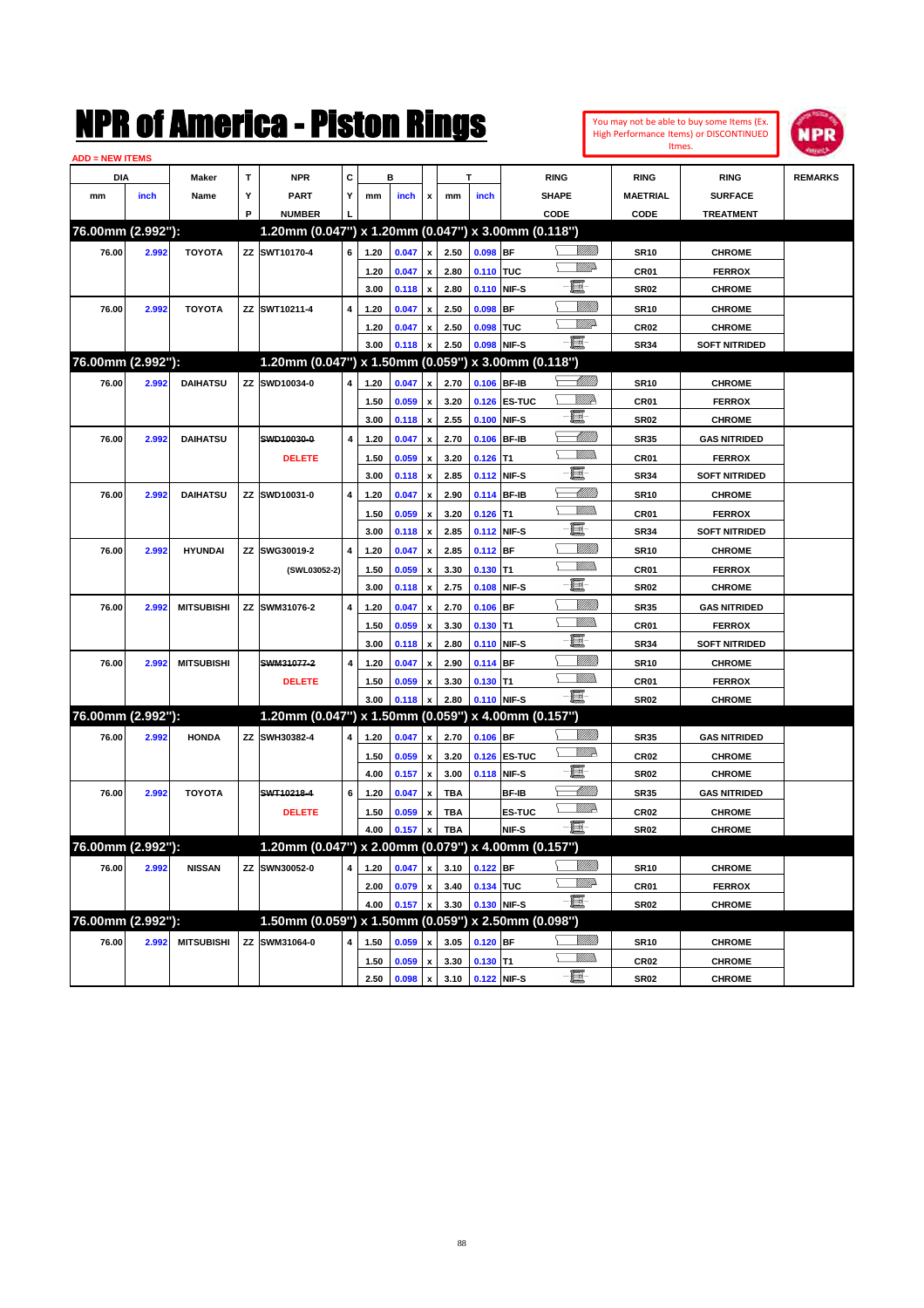

| <b>ADD = NEW ITEMS</b> |       |                   |   |                                                     |                         |      |       |                    |      |             |             |                 |                  |                      |                |
|------------------------|-------|-------------------|---|-----------------------------------------------------|-------------------------|------|-------|--------------------|------|-------------|-------------|-----------------|------------------|----------------------|----------------|
| DIA                    |       | Maker             | т | <b>NPR</b>                                          | C                       |      | в     |                    |      | T           |             | <b>RING</b>     | <b>RING</b>      | <b>RING</b>          | <b>REMARKS</b> |
| mm                     | inch  | Name              | Υ | <b>PART</b>                                         | Y                       | mm   | inch  | x                  | mm   | inch        |             | <b>SHAPE</b>    | <b>MAETRIAL</b>  | <b>SURFACE</b>       |                |
|                        |       |                   | P | <b>NUMBER</b>                                       |                         |      |       |                    |      |             |             | CODE            | CODE             | <b>TREATMENT</b>     |                |
| 76.00mm (2.992"):      |       |                   |   | 1.50mm (0.059") x 1.50mm (0.059") x 2.80mm (0.110") |                         |      |       |                    |      |             |             |                 |                  |                      |                |
| 76.00                  | 2.992 | <b>DAIHATSU</b>   |   | ZZ SWD10024-0                                       | 3                       | 1.50 | 0.059 | $\pmb{\mathsf{x}}$ | 3.10 | $0.122$ T1  |             | <u>MMs</u>      | <b>CR10</b>      | <b>CHROME</b>        |                |
|                        |       |                   |   |                                                     |                         | 1.50 | 0.059 | $\pmb{\mathsf{x}}$ | 3.10 | $0.122$ T1  |             | <br>Mad         | CR01             | <b>FERROX</b>        |                |
|                        |       |                   |   |                                                     |                         | 2.80 | 0.110 | $\pmb{\mathsf{x}}$ | 3.15 | 0.124 NIF-S |             | e               | <b>SR02</b>      | <b>CHROME</b>        |                |
| 76.00                  | 2.992 | <b>DAIHATSU</b>   |   | ZZ SWD10036-0                                       | 3                       | 1.50 | 0.059 | $\pmb{\mathsf{x}}$ | 2.90 | 0.114 BF    |             | <u>VIIII)</u>   | <b>SR35</b>      | <b>GAS NITRIDED</b>  |                |
|                        |       |                   |   |                                                     |                         | 1.50 | 0.059 | x                  | 3.10 | $0.122$ T1  |             | <br>Mad         | CR01             | <b>FERROX</b>        |                |
|                        |       |                   |   |                                                     |                         | 2.80 | 0.110 | $\pmb{\mathsf{x}}$ | 2.55 |             | 0.100 NIF-S | e               | <b>SR34</b>      | <b>SOFT NITRIDED</b> |                |
| 76.00                  | 2.992 | <b>SUBARU</b>     |   | ZZ SWF20023-0                                       | $\mathbf{2}$            | 1.50 | 0.059 | x                  | 4.00 | $0.157$ T1  |             | <u>UMM</u>      | <b>CR10</b>      | <b>CHROME</b>        |                |
|                        |       |                   |   |                                                     |                         | 1.50 | 0.059 | x                  | 3.40 | $0.134$ T1  |             | <br>Mar         | CR01             | <b>FERROX</b>        |                |
|                        |       |                   |   |                                                     |                         | 2.80 | 0.110 | $\pmb{\mathsf{x}}$ | 3.15 | 0.124 NIF-S |             | E               | <b>SR02</b>      | <b>CHROME</b>        |                |
| 76.00                  | 2.992 | <b>NISSAN</b>     |   | ZZ SWN30097-0                                       | 4                       | 1.50 | 0.059 | x                  | 2.70 | $0.106$ BF  |             | <u>VIIII)</u>   | <b>SR35</b>      | <b>GAS NITRIDED</b>  |                |
|                        |       |                   |   |                                                     |                         | 1.50 | 0.059 | x                  | 3.20 | $0.126$ T1  |             | <br>Mar         | CR01             | <b>FERROX</b>        |                |
|                        |       |                   |   |                                                     |                         | 2.80 | 0.110 | $\pmb{\mathsf{x}}$ | 2.80 | 0.110 NIF-S |             | E               | <b>SR34</b>      | <b>SOFT NITRIDED</b> |                |
| 76.00                  | 2.992 | <b>NISSAN</b>     |   | ZZ SWN30104-0                                       | 4                       | 1.50 | 0.059 | x                  | 3.30 | 0.130 BF    |             | <u>VIIII)</u>   | CR <sub>10</sub> | <b>CHROME</b>        |                |
|                        |       |                   |   |                                                     |                         | 1.50 | 0.059 | x                  | 3.20 | $0.126$ T1  |             | <br>Mar         | CR01             | <b>FERROX</b>        |                |
|                        |       |                   |   |                                                     |                         | 2.80 | 0.110 | $\pmb{\mathsf{x}}$ | 2.85 | 0.112 NIF-S |             | E               | <b>SR02</b>      | <b>CHROME</b>        |                |
| 76.00                  | 2.992 | <b>NISSAN</b>     |   | ZZ SWN30194-0                                       | 4                       | 1.50 | 0.059 | x                  | 2.70 | $0.106$ BF  |             | <u>VIIII)</u>   | <b>SR35</b>      | <b>GAS NITRIDED</b>  |                |
|                        |       |                   |   |                                                     |                         | 1.50 | 0.059 | x                  | 3.10 | $0.122$ T1  |             | .<br>VMD        | CR01             | <b>FERROX</b>        |                |
|                        |       |                   |   |                                                     |                         | 2.80 | 0.110 | $\pmb{\mathsf{x}}$ | 2.55 |             | 0.100 NIF-S | -E.             | <b>SR34</b>      | <b>SOFT NITRIDED</b> |                |
| 76.00mm (2.992"):      |       |                   |   | 1.50mm (0.059") x 1.50mm (0.059") x 3.00mm (0.118") |                         |      |       |                    |      |             |             |                 |                  |                      |                |
| 76.00                  | 2.992 | <b>HYUNDAI</b>    |   | <b>ZX SWG30017-2</b>                                | $\overline{\mathbf{4}}$ | 1.50 | 0.059 | $\pmb{\mathsf{x}}$ | 3.05 | $0.120$ BF  |             | <u>VIIII)</u>   | CR <sub>02</sub> | <b>CHROME</b>        |                |
|                        |       |                   |   | (SWL03030-2)                                        |                         | 1.50 | 0.059 | x                  | 3.10 | $0.122$ T1  |             | <br>Mad         | CR01             | <b>FERROX</b>        |                |
|                        |       |                   |   |                                                     |                         | 3.00 | 0.118 | $\pmb{\mathsf{x}}$ | 2.75 | 0.108 NIF-S |             | e               | <b>SR02</b>      | <b>CHROME</b>        |                |
| 76.00                  | 2.992 | <b>GMC</b>        |   | ZZ SWG10041-4                                       | 4                       | 1.50 | 0.059 | x                  | 3.25 |             | 0.128 BF-IB | <u> UMM</u>     | <b>SR35</b>      | <b>GAS NITRIDED</b>  |                |
|                        |       |                   |   |                                                     |                         | 1.50 | 0.059 | x                  | 3.30 | 0.130 T1-IB |             | <u>UMM</u>      | CR01             | <b>FERROX</b>        |                |
|                        |       |                   |   |                                                     |                         | 3.00 | 0.118 | $\pmb{\mathsf{x}}$ | 2.90 | 0.114 NIF-S |             | E               | <b>SR34</b>      | <b>SOFT NITRIDED</b> |                |
| 76.00                  | 2.992 | <b>MAZDA</b>      |   | ZZ SWT20067-4                                       | 6                       | 1.50 | 0.059 | x                  | 2.70 | $0.106$ BF  |             | <u>VIIII)</u>   | <b>SR10</b>      | <b>CHROME</b>        |                |
|                        |       |                   |   |                                                     |                         | 1.50 | 0.059 | x                  | 3.20 | 0.126 TUC   |             | <u>WW</u> A     | CR01             | <b>FERROX</b>        |                |
|                        |       |                   |   |                                                     |                         | 3.00 | 0.118 | x                  | 2.55 | 0.100 NIF-S |             | -E.             | <b>SR34</b>      | <b>SOFT NITRIDED</b> |                |
| 76.00mm (2.992"):      |       |                   |   | 1.50mm (0.059") x 1.50mm (0.059") x 4.00mm (0.157") |                         |      |       |                    |      |             |             |                 |                  |                      |                |
| 76.00                  | 2.992 | <b>HYUNDAI</b>    |   | ZZ SWG30023-2                                       | 4                       | 1.50 | 0.059 | $\pmb{\mathsf{x}}$ | 2.85 | $0.112$ BF  |             | <u>Sillilli</u> | <b>SR10</b>      | <b>CHROME</b>        |                |
|                        |       |                   |   | (SWL03074-2)                                        |                         | 1.50 | 0.059 | $\pmb{\mathsf{x}}$ | 3.30 | $0.130$ T1  |             | <br>Mad         | CR01             | <b>FERROX</b>        |                |
|                        |       |                   |   |                                                     |                         | 4.00 | 0.157 | $\pmb{\mathsf{x}}$ | 3.25 | 0.128 NIF-S |             | E               | <b>SR02</b>      | <b>CHROME</b>        |                |
| 76.00                  | 2.992 | <b>HYUNDAI</b>    |   | SWG30015-2                                          | $\overline{\mathbf{4}}$ | 1.50 | 0.059 | $\pmb{\mathsf{x}}$ | 3.30 | 0.130 BF    |             | <u>VIIII)</u>   | <b>CR10</b>      | <b>CHROME</b>        |                |
|                        |       |                   |   | <b>DELETE</b>                                       |                         | 1.50 | 0.059 | x                  | 3.30 | $0.130$ T1  |             | <u>Willib</u>   | CR01             | <b>FERROX</b>        |                |
|                        |       |                   |   |                                                     |                         | 4.00 | 0.157 | $\pmb{\mathsf{x}}$ | 3.25 |             | 0.128 NIF-S | e.              | SR02             | <b>CHROME</b>        |                |
| 76.00                  | 2.992 | <b>MITSUBISHI</b> |   | SWM31063-2                                          | $\overline{\mathbf{4}}$ | 1.50 | 0.059 | $\pmb{\mathsf{x}}$ | 2.90 | $0.114$ BF  |             | <u>VIIII)</u>   | <b>SR35</b>      | <b>GAS NITRIDED</b>  |                |
|                        |       |                   |   | <b>DELETE</b>                                       |                         | 1.50 | 0.059 | x                  | 3.30 | $0.130$ T1  |             | <u>Willib</u>   | CR01             | <b>FERROX</b>        |                |
|                        |       |                   |   |                                                     |                         | 4.00 | 0.157 | $\pmb{\mathsf{x}}$ | 3.20 |             | 0.126 NIF-S | e.              | SR34             | <b>SOFT NITRIDED</b> |                |
| 76.00                  | 2.992 | <b>MITSUBISHI</b> |   | ZY SWM31063-2                                       | 4                       | 1.50 | 0.059 | x                  | 2.85 | $0.112$ BF  |             | <u>Villitti</u> | <b>SR10</b>      | <b>CHROME</b>        |                |
|                        |       |                   |   |                                                     |                         | 1.50 | 0.059 | x                  | 3.30 | $0.130$ T1  |             | <u>Willib</u>   | CR01             | <b>FERROX</b>        |                |
|                        |       |                   |   |                                                     |                         | 4.00 | 0.157 | $\pmb{\mathsf{x}}$ | 3.25 |             | 0.128 NIF-S | e               | SR02             | <b>CHROME</b>        |                |
| 76.00                  | 2.992 | <b>NISSAN</b>     |   | SWN30057-0                                          | $\overline{\mathbf{4}}$ | 1.50 | 0.059 | x                  | 2.70 | $0.106$ BF  |             | <u>Millit</u>   | <b>SR35</b>      | <b>GAS NITRIDED</b>  |                |
|                        |       |                   |   | <b>DELETE</b>                                       |                         | 1.50 | 0.059 | x                  | 3.40 | $0.134$ T1  |             | <u>Willib</u>   | CR01             | <b>FERROX</b>        |                |
|                        |       |                   |   |                                                     |                         | 4.00 | 0.157 | $\pmb{\mathsf{x}}$ | 3.05 |             | 0.120 NIF-S | e               | SR02             | <b>CHROME</b>        |                |
| 76.00                  | 2.992 | <b>NISSAN</b>     |   | SWN30057-0                                          | 4                       | 1.50 | 0.059 | x                  | 2.65 | $0.104$ BF  |             | <u> UMB</u>     | <b>SR10</b>      | <b>CHROME</b>        |                |
|                        |       |                   |   | <b>DELETE</b>                                       |                         | 1.50 | 0.059 | x                  | 3.40 | $0.134$ T1  |             | <u>VMM)</u>     | CR01             | <b>FERROX</b>        |                |
|                        |       |                   |   |                                                     |                         | 4.00 | 0.157 | $\pmb{\mathsf{x}}$ | 3.05 | 0.120 NIF-S |             | $-\Xi$ -        | <b>SR02</b>      | <b>CHROME</b>        |                |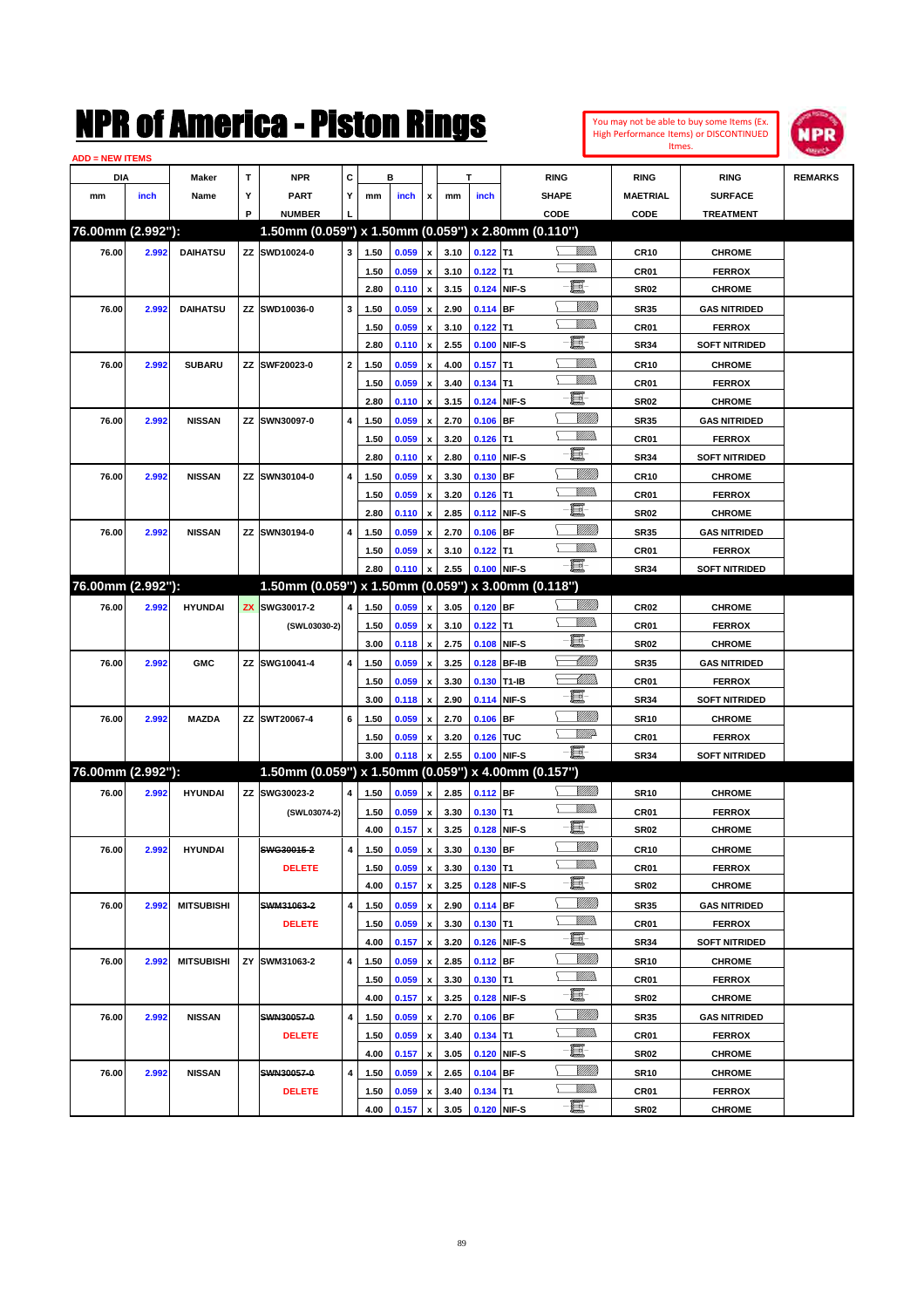

| <b>ADD = NEW ITEMS</b> |       |                 |    |                                                     |                         |      |       |                    |      |             |             |                 |                  |                      |                |
|------------------------|-------|-----------------|----|-----------------------------------------------------|-------------------------|------|-------|--------------------|------|-------------|-------------|-----------------|------------------|----------------------|----------------|
| DIA                    |       | Maker           | т  | <b>NPR</b>                                          | C                       |      | в     |                    |      | T.          |             | <b>RING</b>     | <b>RING</b>      | <b>RING</b>          | <b>REMARKS</b> |
| mm                     | inch  | Name            | Υ  | <b>PART</b>                                         | Y                       | mm   | inch  | x                  | mm   | inch        |             | <b>SHAPE</b>    | MAETRIAL         | <b>SURFACE</b>       |                |
|                        |       |                 | P  | <b>NUMBER</b>                                       | L                       |      |       |                    |      |             |             | CODE            | CODE             | <b>TREATMENT</b>     |                |
| 76.00                  | 2.992 | <b>NISSAN</b>   | ΖY | SWN30057-0                                          | 4                       | 1.50 | 0.059 | x                  | 2.70 | $0.106$ BF  |             | <u> UMB</u>     | <b>SR10</b>      | <b>CHROME</b>        |                |
|                        |       |                 |    |                                                     |                         | 1.50 | 0.059 | x                  | 3.40 | $0.134$ T1  |             | <br>Militar     | <b>CR02</b>      | <b>CHROME</b>        |                |
|                        |       |                 |    |                                                     |                         | 4.00 | 0.157 | $\pmb{\mathsf{x}}$ | 3.10 |             | 0.122 NIF-S | e               | <b>SR02</b>      | <b>CHROME</b>        |                |
| 76.00                  | 2.992 | <b>NISSAN</b>   |    | SWN30114-0                                          | 4                       | 1.50 | 0.059 | x                  | 2.70 | $0.106$ BF  |             | <u>Sillilli</u> | <b>SR35</b>      | <b>GAS NITRIDED</b>  |                |
|                        |       |                 |    | <b>DELETE</b>                                       |                         | 1.50 | 0.059 | x                  | 3.20 | $0.126$ T1  |             | <u>Willib</u>   | <b>CR02</b>      | <b>CHROME</b>        |                |
|                        |       |                 |    |                                                     |                         | 4.00 | 0.157 | $\pmb{\mathsf{x}}$ | 3.10 |             | 0.122 NIF-S | e.              | <b>SR02</b>      | <b>CHROME</b>        |                |
| 76.00                  | 2.992 | <b>NISSAN</b>   |    | SXN30060-0                                          | 4                       | 1.50 | 0.059 | x                  | 3.20 | $0.126$ BF  |             | <u>Sillilli</u> | <b>CR10</b>      | <b>4 CHROME</b>      |                |
|                        |       |                 |    | <b>DELETE</b>                                       |                         | 1.50 | 0.059 | x                  | 3.40 | $0.134$ T1  |             | <u>Willib</u>   | CR01             | <b>FERROX</b>        |                |
|                        |       |                 |    |                                                     |                         | 4.00 | 0.157 | $\pmb{\mathsf{x}}$ | 3.25 |             | 0.128 NIF-S | e               | <b>SR02</b>      | <b>CHROME</b>        |                |
| 76.00                  | 2.992 | <b>TOYOTA</b>   |    | ZZ SWT10109-4                                       | 4                       | 1.50 | 0.059 | x                  | 3.10 | $0.122$ BF  |             | <u>Villitti</u> | <b>SR10</b>      | <b>CHROME</b>        |                |
|                        |       |                 |    |                                                     |                         | 1.50 | 0.059 | x                  | 3.40 | $0.134$ T1  |             | <u>VMM)</u>     | CR01             | <b>FERROX</b>        |                |
|                        |       |                 |    |                                                     |                         | 4.00 | 0.157 | $\pmb{\mathsf{x}}$ | 3.10 |             | 0.122 NIF-S | e               | <b>SR02</b>      | <b>CHROME</b>        |                |
| 76.00                  | 2.992 | <b>TOYOTA</b>   |    | ZZ SWT10073-4                                       | 6                       | 1.50 | 0.059 | x                  | 3.25 | $0.128$ BF  |             | <u>VIIII)</u>   | <b>CR10</b>      | <b>CHROME</b>        |                |
|                        |       |                 |    |                                                     |                         | 1.50 | 0.059 | x                  | 3.40 | $0.134$ T1  |             | <u>VMM)</u>     | CR01             | <b>FERROX</b>        |                |
|                        |       |                 |    |                                                     |                         | 4.00 | 0.157 | $\pmb{\mathsf{x}}$ | 3.00 |             | 0.118 NIF-S | e               | <b>SR02</b>      | <b>CHROME</b>        |                |
| 76.00                  | 2.992 | <b>TOYOTA</b>   |    | SXT10073-4                                          | 6                       | 1.50 | 0.059 | x                  | 3.25 | $0.128$ BF  |             | <u>VIIII)</u>   | CR <sub>10</sub> | <b>CHROME</b>        |                |
|                        |       |                 |    | <b>DELETE</b>                                       |                         | 1.50 | 0.059 | x                  | 3.40 | $0.134$ T1  |             | <u>Willib</u>   | CR01             | <b>FERROX</b>        |                |
|                        |       |                 |    |                                                     |                         | 4.00 | 0.157 | $\pmb{\mathsf{x}}$ | 3.00 |             | 0.118 NIF-S | -日              | <b>SR34</b>      | <b>SOFT NITRIDED</b> |                |
| 76.00mm (2.992"):      |       |                 |    | 1.50mm (0.059") x NONE x 2.80mm (0.110")            |                         |      |       |                    |      |             |             |                 |                  |                      |                |
| 76.00                  | 2.992 | <b>NISSAN</b>   |    | ZZ SWN30116-0                                       | 4                       | 1.50 | 0.059 | x                  | 3.10 | 0.122 T1-IB |             | <u>-MM)</u>     | <b>SR10</b>      | <b>CHROME</b>        |                |
|                        |       |                 |    |                                                     |                         |      |       | x                  |      |             |             |                 |                  |                      |                |
|                        |       |                 |    |                                                     |                         | 2.80 | 0.110 | $\pmb{\mathsf{x}}$ | 2.55 |             | 0.100 NIF-S | $-\blacksquare$ | <b>SR02</b>      | <b>CHROME</b>        |                |
| 76.00mm (2.992"):      |       |                 |    | 2.00mm (0.079") x 1.50mm (0.059") x 3.00mm (0.118") |                         |      |       |                    |      |             |             |                 |                  |                      |                |
| 76.00                  | 2.992 | <b>DAIHATSU</b> |    | ZZ SDD10042-0                                       | 3                       | 2.00 | 0.079 | $\pmb{\mathsf{x}}$ | 2.90 |             | 0.114 BF-K2 | <u>Milli</u> b  | <b>SR35</b>      | <b>GAS NITRIDED</b>  |                |
|                        |       |                 |    |                                                     |                         | 1.50 | 0.059 | x                  | 3.10 | $0.122$ T1  |             | <u>Willib</u>   | CR <sub>02</sub> | <b>CHROME</b>        |                |
|                        |       |                 |    |                                                     |                         | 3.00 | 0.118 | $\pmb{\mathsf{x}}$ | 3.40 |             | 0.134 E-BC3 | - 501           | CR <sub>10</sub> | <b>CHROME</b>        |                |
| 76.00mm (2.992"):      |       |                 |    | 2.00mm (0.079") x 2.00mm (0.079") x 4.00mm (0.157") |                         |      |       |                    |      |             |             |                 |                  |                      |                |
| 76.00                  | 2.992 | <b>SUBARU</b>   |    | SXF20007-0                                          | 4                       | 2.00 | 0.079 | $\pmb{\mathsf{x}}$ | 3.60 |             | 0.142 BF-IB | <u>-Millito</u> | CR <sub>10</sub> | <b>4 CHROME</b>      |                |
|                        |       |                 |    | <b>DELETE</b>                                       |                         | 2.00 | 0.079 | $\pmb{\mathsf{x}}$ | 3.60 | $0.142$ T1  |             | <u>Willib</u>   | CR01             | <b>FERROX</b>        |                |
|                        |       |                 |    |                                                     |                         | 4.00 | 0.157 | $\pmb{\mathsf{x}}$ | 3.25 |             | 0.128 NIF-S | e               | <b>SR02</b>      | <b>CHROME</b>        |                |
| 76.00                  | 2.992 | <b>NISSAN</b>   |    | ZZ SWN30073-4                                       | 4                       | 2.00 | 0.079 | x                  | 3.20 | $0.126$ T1  |             | <u>MMs</u>      | CR <sub>10</sub> | <b>CHROME</b>        |                |
|                        |       |                 |    |                                                     |                         | 2.00 | 0.079 | x                  | 3.20 | $0.126$ T1  |             | VM)             | CR01             | <b>FERROX</b>        |                |
|                        |       |                 |    |                                                     |                         | 4.00 | 0.157 | $\pmb{\mathsf{x}}$ | 3.00 |             | 0.118 NIF-S | E               | <b>SR02</b>      | <b>CHROME</b>        |                |
| 76.00                  | 2.992 | <b>NISSAN</b>   |    | SWN30045-0                                          | $\overline{\mathbf{4}}$ | 2.00 | 0.079 | $\pmb{\mathsf{x}}$ | 3.20 | $0.126$ T1  |             | <u>MM)</u>      | <b>CR10</b>      | <b>CHROME</b>        |                |
|                        |       |                 |    | <b>DELETE</b>                                       |                         | 2.00 | 0.079 | $\, {\bf x}$       | 3.40 | $0.134$ T1  |             | <u>Willib</u>   | CR01             | <b>FERROX</b>        |                |
|                        |       |                 |    |                                                     |                         | 4.00 | 0.157 | $\pmb{\mathsf{x}}$ | 3.30 |             | 0.130 NIF-S | e.              | SR02             | <b>CHROME</b>        |                |
| 76.00                  | 2.992 | <b>NISSAN</b>   |    | ZX SWN30045-0                                       | 4                       | 2.00 | 0.079 | $\pmb{\mathsf{x}}$ | 2.85 | $0.112$ BF  |             | <u>VIIII)</u>   | <b>SR10</b>      | <b>CHROME</b>        |                |
|                        |       |                 |    |                                                     |                         | 2.00 | 0.079 | x                  | 3.40 | $0.134$ T1  |             | <u>Willib</u>   | CR01             | <b>FERROX</b>        |                |
|                        |       |                 |    |                                                     |                         | 4.00 | 0.157 | $\pmb{\mathsf{x}}$ | 3.30 |             | 0.130 NIF-S | e.              | SR02             | <b>CHROME</b>        |                |
| 76.00                  | 2.992 | <b>TOYOTA</b>   |    | ZY SWT10052-4                                       | $\pmb{4}$               | 2.00 | 0.079 | $\, {\bf x}$       | 3.60 | $0.142$ T1  |             | <u>MMs</u>      | <b>CR10</b>      | <b>CHROME</b>        |                |
|                        |       |                 |    |                                                     |                         | 2.00 | 0.079 | x                  | 3.60 | $0.142$ T1  |             | <u>Willib</u>   | CR01             | <b>FERROX</b>        |                |
|                        |       |                 |    |                                                     |                         | 4.00 | 0.157 | $\pmb{\mathsf{x}}$ | 3.10 |             | 0.122 NIF-S | e               | SR02             | <b>CHROME</b>        |                |
| 76.00                  | 2.992 | <b>TOYOTA</b>   |    | ZZ SXT10004-4                                       | 6                       | 2.00 | 0.079 | x                  | 3.60 | $0.142$ T1  |             | <u>MMs</u>      | <b>CR10</b>      | <b>CHROME</b>        |                |
|                        |       |                 |    |                                                     |                         | 2.00 | 0.079 | x                  | 3.60 | $0.142$ T1  |             | <u>Willib</u>   | CR01             | <b>FERROX</b>        |                |
|                        |       |                 |    |                                                     |                         | 4.00 | 0.157 | $\pmb{\mathsf{x}}$ | 3.15 |             | 0.124 NIF-S | e.              | SR02             | <b>CHROME</b>        |                |
| 76.00                  | 2.992 | <b>TOYOTA</b>   |    | SXT10068-0                                          | 4                       | 2.00 | 0.079 | x                  | 3.70 | $0.146$ BF  |             | <u> UMB</u>     | <b>CR10</b>      | <b>CHROME</b>        |                |
|                        |       |                 |    | <b>DELETE</b>                                       |                         | 2.00 | 0.079 | x                  | 3.70 | $0.146$ T1  |             | <u>VMM)</u>     | CR01             | <b>FERROX</b>        |                |
|                        |       |                 |    |                                                     |                         | 4.00 | 0.157 | x                  | 3.05 |             | 0.120 NIF-S | e               | SR02             | <b>CHROME</b>        |                |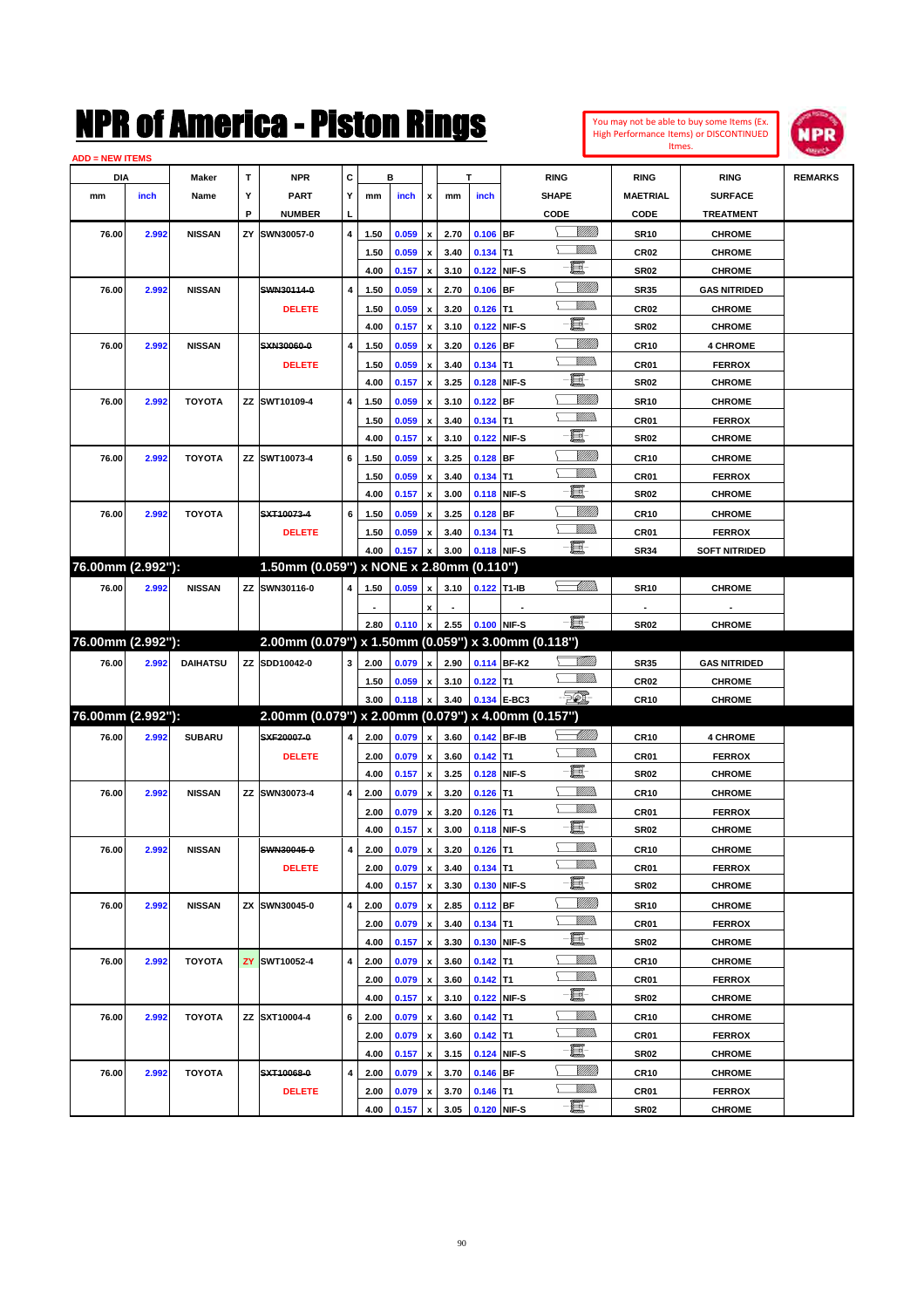|                        |       |                   |                   | NMK OI AMCMICA - MISTON KINGS                       |              |              |                |                                |      |                                 |              |                                                                                                                                                                                                                                                                                                                                                     |                |                         | You may not be able to buy some Items (Ex.<br>High Performance Items) or DISCONTINUED<br>Itmes. | IPR            |
|------------------------|-------|-------------------|-------------------|-----------------------------------------------------|--------------|--------------|----------------|--------------------------------|------|---------------------------------|--------------|-----------------------------------------------------------------------------------------------------------------------------------------------------------------------------------------------------------------------------------------------------------------------------------------------------------------------------------------------------|----------------|-------------------------|-------------------------------------------------------------------------------------------------|----------------|
| <b>ADD = NEW ITEMS</b> |       |                   |                   |                                                     | c            |              |                |                                |      | T                               |              |                                                                                                                                                                                                                                                                                                                                                     |                |                         |                                                                                                 |                |
| DIA                    |       | Maker             | $\mathbf{T}$<br>Υ | <b>NPR</b>                                          | Y            |              | в              |                                |      |                                 |              | <b>RING</b>                                                                                                                                                                                                                                                                                                                                         |                | <b>RING</b>             | <b>RING</b>                                                                                     | <b>REMARKS</b> |
| mm                     | inch  | Name              | P                 | <b>PART</b><br><b>NUMBER</b>                        |              | mm           | inch           | x                              | mm   | inch                            |              | <b>SHAPE</b><br>CODE                                                                                                                                                                                                                                                                                                                                |                | <b>MAETRIAL</b><br>CODE | <b>SURFACE</b><br><b>TREATMENT</b>                                                              |                |
|                        |       |                   | ZΧ                | SWT10068-0                                          | 4            |              |                |                                | 2.85 | $0.112$ BF                      |              |                                                                                                                                                                                                                                                                                                                                                     | <u>VIIII)</u>  |                         |                                                                                                 |                |
| 76.00                  | 2.992 | <b>TOYOTA</b>     |                   |                                                     |              | 2.00         | 0.079          | $\boldsymbol{\mathsf{x}}$      | 3.70 |                                 | lT1          |                                                                                                                                                                                                                                                                                                                                                     | <br>Villida    | <b>SR10</b>             | <b>CHROME</b><br><b>FERROX</b>                                                                  |                |
|                        |       |                   |                   |                                                     |              | 2.00<br>4.00 | 0.079<br>0.157 | $\boldsymbol{\mathsf{x}}$<br>x | 3.05 | 0.146                           | 0.120 NIF-S  | 買                                                                                                                                                                                                                                                                                                                                                   |                | CR01<br><b>SR02</b>     | <b>CHROME</b>                                                                                   |                |
| 76.00mm (2.992"):      |       |                   |                   | 2.50mm (0.098") x 2.50mm (0.098") x 4.00mm (0.157") |              |              |                |                                |      |                                 |              |                                                                                                                                                                                                                                                                                                                                                     |                |                         |                                                                                                 |                |
| 76.00                  | 2.992 | <b>MAZDA</b>      |                   | ZZ SCT20010-4                                       | 4            | 2.50         | 0.098          | x                              | 3.30 | 0.130                           | lT1          |                                                                                                                                                                                                                                                                                                                                                     | <u>MM</u>      | <b>CR02</b>             | <b>CHROME</b>                                                                                   |                |
|                        |       |                   |                   |                                                     |              | 2.50         | 0.098          | x                              | 3.30 | 0.130 TUC                       |              |                                                                                                                                                                                                                                                                                                                                                     | <u>Willia</u>  | CR01                    | <b>FERROX</b>                                                                                   |                |
|                        |       |                   |                   |                                                     |              | 4.00         | 0.157          | X                              | 3.30 | 0.130 BC1                       |              | $\Xi$                                                                                                                                                                                                                                                                                                                                               |                | <b>CR10</b>             | <b>CHROME</b>                                                                                   |                |
| 76.05mm (2.994"):      |       |                   |                   | 1.00mm (0.039") x 1.20mm (0.047") x 2.50mm (0.098") |              |              |                |                                |      |                                 |              |                                                                                                                                                                                                                                                                                                                                                     |                |                         |                                                                                                 |                |
| 76.05                  | 2.994 | <b>MAZDA</b>      |                   | ZZ SWT20074-3                                       | 4            | 1.00         | 0.039          | x                              | 2.70 | $0.106$ BF                      |              |                                                                                                                                                                                                                                                                                                                                                     | <u>Milli</u> k | <b>SR10</b>             | <b>CHROME</b>                                                                                   |                |
|                        |       |                   |                   |                                                     |              | 1.20         | 0.047          | x                              | 3.20 | 0.126                           | TUC          |                                                                                                                                                                                                                                                                                                                                                     | <u>Willia</u>  | CR01                    | <b>FERROX</b>                                                                                   |                |
|                        |       |                   |                   |                                                     |              | 2.50         | 0.098          | x                              | 2.55 |                                 | 0.100 NIF-S  | e et                                                                                                                                                                                                                                                                                                                                                |                | <b>SR34</b>             | <b>SOFT NITRIDED</b>                                                                            |                |
| 76.25mm (3.002"):      |       |                   |                   | 1.00mm (0.039") x 1.20mm (0.047") x 2.00mm (0.079") |              |              |                |                                |      |                                 |              |                                                                                                                                                                                                                                                                                                                                                     |                |                         |                                                                                                 |                |
| 76.25                  | 3.002 | <b>MITSUBISHI</b> |                   | ZZ SWM31176-3                                       | 4            | 1.00         | 0.039          | x                              | 2.70 | $0.106$ BF                      |              |                                                                                                                                                                                                                                                                                                                                                     | <u>VIIIIn</u>  | <b>SR35</b>             | <b>GAS NITRIDED</b>                                                                             |                |
|                        |       |                   |                   |                                                     |              | 1.20         | 0.047          | x                              | 2.70 | 0.106                           | TUC          |                                                                                                                                                                                                                                                                                                                                                     | <br>William    | CR01                    | <b>CHROME</b>                                                                                   |                |
|                        |       |                   |                   |                                                     |              | 2.00         | 0.079          | X                              | 2.20 | 0.087                           | NIF-H        | œ                                                                                                                                                                                                                                                                                                                                                   |                | <b>SR34</b>             | <b>SOFT NITRIDED</b>                                                                            |                |
| 76.25mm (3.002"):      |       |                   |                   | 1.00mm (0.039") x 1.20mm (0.047") x 2.80mm (0.110") |              |              |                |                                |      |                                 |              |                                                                                                                                                                                                                                                                                                                                                     |                |                         |                                                                                                 |                |
| 76.25                  | 3.002 | <b>HI PERFORM</b> |                   | 21-GNH07625                                         | 1            | 1.00         | 0.039          | X                              | 2.70 | $0.106$ BF                      |              |                                                                                                                                                                                                                                                                                                                                                     | <u>VIIIIn</u>  | <b>SR34</b>             | <b>GAS NITRIDED</b>                                                                             |                |
|                        |       |                   |                   |                                                     |              | 1.20         | 0.047          | x                              | 3.20 | 0.126                           | <b>TUH</b>   |                                                                                                                                                                                                                                                                                                                                                     | ₩₩             | CR01                    | <b>FERROX</b>                                                                                   |                |
|                        |       |                   |                   |                                                     |              | 2.80         | 0.110          | X                              | 3.10 | 0.122                           | NIF-H        | $\begin{picture}(20,20) \put(0,0){\line(1,0){10}} \put(15,0){\line(1,0){10}} \put(15,0){\line(1,0){10}} \put(15,0){\line(1,0){10}} \put(15,0){\line(1,0){10}} \put(15,0){\line(1,0){10}} \put(15,0){\line(1,0){10}} \put(15,0){\line(1,0){10}} \put(15,0){\line(1,0){10}} \put(15,0){\line(1,0){10}} \put(15,0){\line(1,0){10}} \put(15,0){\line(1$ |                | <b>SR34</b>             | <b>SOFT NITRIDED</b>                                                                            |                |
| 76.25mm (3.002"):      |       |                   |                   | 1.20mm (0.047") x 1.20mm (0.047")                   |              |              |                |                                |      |                                 |              | x 2.00mm (0.079")                                                                                                                                                                                                                                                                                                                                   |                |                         |                                                                                                 |                |
| 76.25                  | 3.002 | <b>HYUNDAI</b>    | ZZ                | SWG30035-3                                          | 4            | 1.20         | 0.047          | X                              | 2.85 |                                 | 0.112 BF-IB  |                                                                                                                                                                                                                                                                                                                                                     | MMB            | <b>SR10</b>             | <b>CHROME</b>                                                                                   |                |
|                        |       |                   |                   |                                                     |              | 1.20         | 0.047          | x                              | 3.30 | 0.130 TUC                       |              |                                                                                                                                                                                                                                                                                                                                                     | <u>VMD</u>     | CR01                    | <b>FERROX</b>                                                                                   |                |
|                        |       |                   |                   |                                                     |              | 2.00         | 0.079          | $\boldsymbol{x}$               | 2.80 |                                 | 0.110 NIF-S  | $-\mathbf{H}$ -                                                                                                                                                                                                                                                                                                                                     |                | <b>SR02</b>             | <b>CHROME</b>                                                                                   |                |
| 76.25mm (3.002"):      |       |                   |                   | 1.20mm (0.047") x 1.20mm (0.047") x 2.5mm (0.098")  |              |              |                |                                |      |                                 |              |                                                                                                                                                                                                                                                                                                                                                     |                |                         |                                                                                                 |                |
| 76.25                  | 3.002 | KIA               | ZZ                | SWK30019-3                                          | 4            | 1.20         | 0.047          | X                              | 2.85 |                                 | 0.112 BF-IB  |                                                                                                                                                                                                                                                                                                                                                     | <u> MMM</u>    | <b>SR10</b>             | <b>CHROME</b>                                                                                   |                |
|                        |       |                   |                   | (SWL03147-3)                                        |              | 1.20         | 0.047          | x                              | 3.30 | 0.130                           | TUC          |                                                                                                                                                                                                                                                                                                                                                     | <u>MM</u> D    | CR01                    | <b>FERROX</b>                                                                                   |                |
|                        |       |                   |                   |                                                     |              | 2.50         | 0.098          | $\boldsymbol{\mathsf{x}}$      | 2.80 | 0.110                           | NIF-H        | $f_{\text{max}}^{\text{max}}$                                                                                                                                                                                                                                                                                                                       |                | <b>SR02</b>             | <b>CHROME</b>                                                                                   |                |
| 76.25                  | 3.002 | <b>MITSUBISHI</b> |                   | ZZ SWM31127-1                                       | 4            | 1.20         | 0.047          | $\pmb{\mathsf{x}}$             | 2.70 | 0.106                           | <b>BF</b>    |                                                                                                                                                                                                                                                                                                                                                     | <u>VIIII)</u>  | <b>SR35</b>             | <b>GAS NITRIDED</b>                                                                             |                |
|                        |       |                   |                   |                                                     |              | 1.20         | 0.047          | $\pmb{\mathsf{x}}$             | 3.20 | 0.126                           | TUC          |                                                                                                                                                                                                                                                                                                                                                     | <u>Willia</u>  | CR01                    | <b>FERROX</b>                                                                                   |                |
|                        |       |                   |                   |                                                     |              | 2.50         | 0.098          | X                              | 2.55 | 0.100                           | NIF-S        | E                                                                                                                                                                                                                                                                                                                                                   |                | <b>SR34</b>             | <b>SOFT NITRIDED</b>                                                                            |                |
| 76.25                  | 3.002 | <b>NISSAN</b>     | ΖZ                | SWN30130-1                                          | 6            | 1.20         | 0.047          | $\pmb{\mathsf{x}}$             | 2.70 | 0.106                           | <b>BF-IB</b> |                                                                                                                                                                                                                                                                                                                                                     | <u>MM 1</u>    | <b>SR10</b>             | <b>CHROME</b>                                                                                   |                |
|                        |       |                   |                   |                                                     |              | 1.20         | 0.047          | $\pmb{\mathsf{x}}$             | 3.30 | $0.130$ T1                      |              |                                                                                                                                                                                                                                                                                                                                                     | <br>Mar        | CR01                    | <b>FERROX</b>                                                                                   |                |
|                        |       |                   |                   |                                                     |              | 2.50         | 0.098          | $\mathbf{x}$                   | 2.80 | 0.110 NIF-S                     |              | $-\mathbf{H}$                                                                                                                                                                                                                                                                                                                                       |                | <b>SR02</b>             | <b>CHROME</b>                                                                                   |                |
| 76.25mm (3.002"):      |       |                   |                   | 1.20mm (0.047") x 1.20mm (0.047") x 2.80mm (0.110") |              |              |                |                                |      |                                 |              |                                                                                                                                                                                                                                                                                                                                                     |                |                         |                                                                                                 |                |
| 76.25                  | 3.002 | <b>MITSUBISHI</b> |                   | SWM31126-3                                          | 4            | 1.20         | 0.047          | X                              | 2.70 | $0.106$ BF                      |              |                                                                                                                                                                                                                                                                                                                                                     | <u>VIIIIn</u>  | <b>SR35</b>             | <b>GAS NITRIDED</b>                                                                             |                |
|                        |       |                   |                   | <b>DELETE</b>                                       |              | 1.20         | 0.047          | $\pmb{\mathsf{x}}$             | 3.30 | $0.130$ T1                      |              |                                                                                                                                                                                                                                                                                                                                                     | <u>Willib</u>  | CR01                    | <b>FERROX</b>                                                                                   |                |
|                        |       |                   |                   |                                                     |              | 2.80         | 0.110          | x                              | 2.50 |                                 | 0.098 NIF-S  | E                                                                                                                                                                                                                                                                                                                                                   |                | <b>SR02</b>             | <b>CHROME</b>                                                                                   |                |
| 76.25mm (3.002"):      |       |                   |                   | 1.20mm (0.047") x 1.50mm (0.059") x 2.80mm (0.110") |              |              |                |                                |      |                                 |              |                                                                                                                                                                                                                                                                                                                                                     |                |                         |                                                                                                 |                |
| 76.25                  | 3.002 | <b>MITSUBISHI</b> |                   | ZZ SWM31117-1                                       | 4            | 1.20         | 0.047          | X                              | 2.70 | $0.106$ BF                      |              |                                                                                                                                                                                                                                                                                                                                                     | <u>VIIII</u> ) | <b>SR35</b>             | <b>GAS NITRIDED</b>                                                                             |                |
|                        |       |                   |                   |                                                     |              | 1.50         | 0.059          | $\pmb{\mathsf{x}}$             | 3.10 | 0.122 TUC                       |              |                                                                                                                                                                                                                                                                                                                                                     | <u>WW</u> A    | CR01                    | <b>FERROX</b>                                                                                   |                |
|                        |       |                   |                   |                                                     |              | 2.80         | 0.110          | $\pmb{\mathsf{x}}$             | 2.55 |                                 | 0.100 NIF-S  | E                                                                                                                                                                                                                                                                                                                                                   |                | <b>SR34</b>             | <b>SOFT NITRIDED</b>                                                                            |                |
| 76.25                  | 3.002 | <b>MITSUBISHI</b> |                   | ZZ SWM31145-3                                       | 4            | 1.20         | 0.047          | $\pmb{\mathsf{x}}$             | 2.70 | $0.106$ BF                      |              |                                                                                                                                                                                                                                                                                                                                                     | <u>VIIII)</u>  | <b>SR34</b>             | <b>GAS NITRIDED</b>                                                                             |                |
|                        |       |                   |                   |                                                     |              | 1.50         | 0.059          | $\pmb{\mathsf{x}}$             | 3.30 | $0.126$ T1                      |              |                                                                                                                                                                                                                                                                                                                                                     | <u>Willib</u>  | CR01                    | <b>FERROX</b>                                                                                   |                |
|                        |       |                   |                   |                                                     |              | 2.80         | 0.110          | $\pmb{\mathsf{x}}$             | 2.50 |                                 | 0.110 NIF-S  | $\blacksquare$                                                                                                                                                                                                                                                                                                                                      |                | <b>SR02</b>             | <b>CHROME</b>                                                                                   |                |
| 76.25                  | 3.002 | <b>SUBARU</b>     |                   | SWF20053-1                                          | $\mathbf{2}$ | 1.20         | 0.047          | $\pmb{\mathsf{x}}$             | 3.10 | $0.122$ BF                      |              |                                                                                                                                                                                                                                                                                                                                                     | <u>VIIII)</u>  | <b>SR10</b>             | <b>CHROME</b>                                                                                   |                |
|                        |       |                   |                   | <b>DELETE</b>                                       |              | 1.50         | 0.059          | $\pmb{\mathsf{x}}$             | 3.40 | $0.134$ T1                      |              |                                                                                                                                                                                                                                                                                                                                                     | <u>Willib</u>  | CR01                    | <b>FERROX</b>                                                                                   |                |
|                        |       |                   |                   |                                                     |              | 2.80         |                |                                |      | $0.110 \times 3.50$ 0.138 NIF-S |              | -8                                                                                                                                                                                                                                                                                                                                                  |                | <b>SR02</b>             | <b>CHROME</b>                                                                                   |                |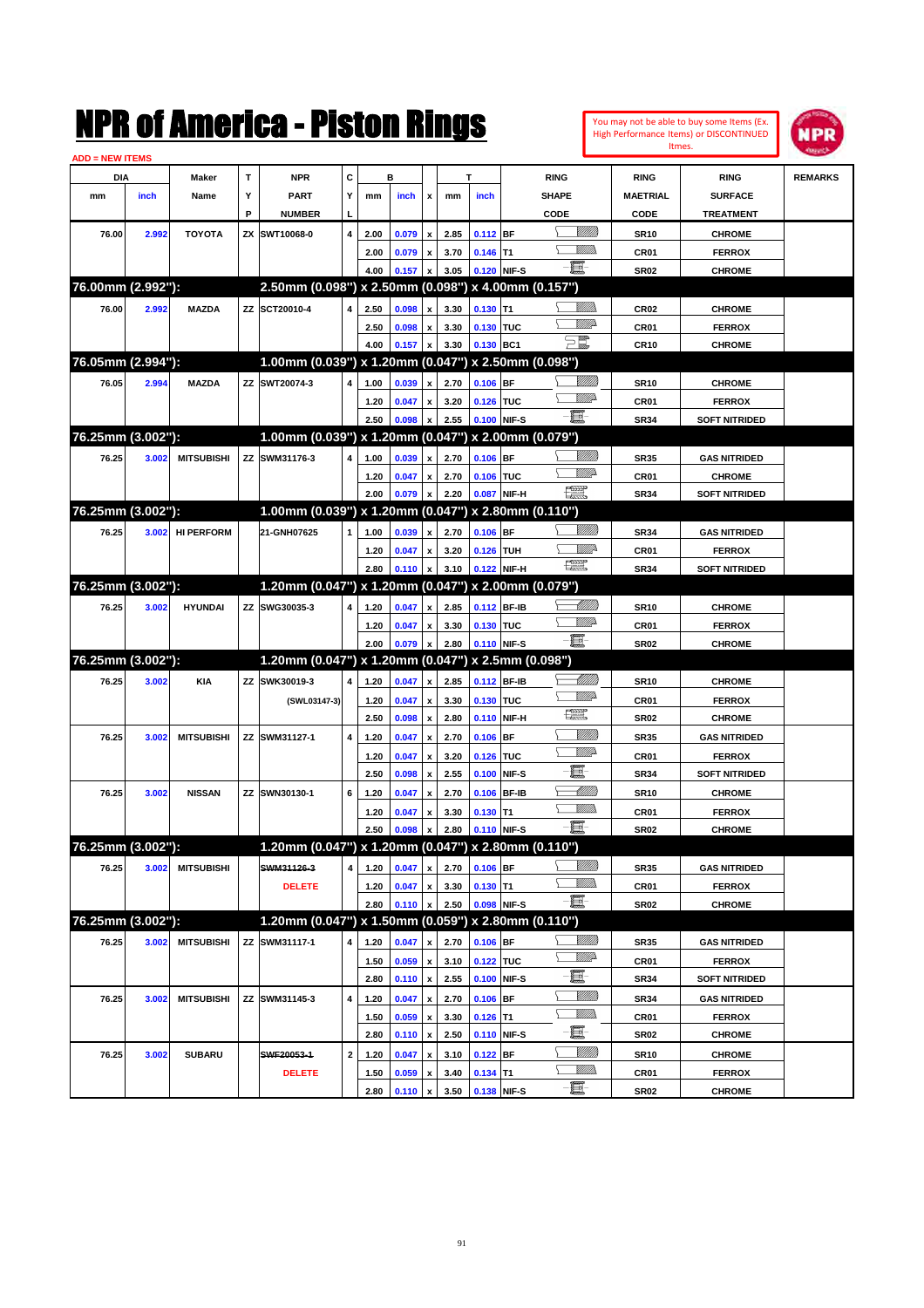

| <b>ADD = NEW ITEMS</b> |       |                   |   |                                                        |                         |              |                |                         |              |             |              |                  |                 |                      |                |
|------------------------|-------|-------------------|---|--------------------------------------------------------|-------------------------|--------------|----------------|-------------------------|--------------|-------------|--------------|------------------|-----------------|----------------------|----------------|
| DIA                    |       | <b>Maker</b>      | т | <b>NPR</b>                                             | C                       |              | в              |                         |              | T           |              | <b>RING</b>      | <b>RING</b>     | <b>RING</b>          | <b>REMARKS</b> |
| mm                     | inch  | Name              | Υ | <b>PART</b>                                            | Y                       | mm           | inch           | x                       | mm           | inch        |              | <b>SHAPE</b>     | <b>MAETRIAL</b> | <b>SURFACE</b>       |                |
|                        |       |                   | P | <b>NUMBER</b>                                          |                         |              |                |                         |              |             |              | CODE             | CODE            | <b>TREATMENT</b>     |                |
| 76.25mm (3.002"):      |       |                   |   | 1.20mm (0.047") x 1.50mm (0.059") x 3.00mm (0.118")    |                         |              |                |                         |              |             |              |                  |                 |                      |                |
| 76.25                  | 3.002 | <b>DAIHATSU</b>   |   | ZZ SWD10034-1                                          | $\overline{\mathbf{4}}$ | 1.20         | 0.047          | $\pmb{\mathsf{x}}$      | 2.70         |             | 0.106 BF-IB  | <u> Millitto</u> | <b>SR10</b>     | <b>CHROME</b>        |                |
|                        |       |                   |   |                                                        |                         | 1.50         | 0.059          | x                       | 3.20         |             | 0.126 ES-TUC | ₩₩               | CR01            | <b>FERROX</b>        |                |
|                        |       |                   |   |                                                        |                         | 3.00         | 0.118          | $\pmb{\mathsf{x}}$      | 2.55         |             | 0.100 NIF-S  | E                | <b>SR02</b>     | <b>CHROME</b>        |                |
| 76.25                  | 3.002 | <b>DAIHATSU</b>   |   | SWD10030-1                                             | $\overline{\mathbf{4}}$ | 1.20         | 0.047          | x                       | 2.70         |             | 0.106 BF-IB  | <u> Millitti</u> | <b>SR35</b>     | <b>GAS NITRIDED</b>  |                |
|                        |       |                   |   | <b>DELETE</b>                                          |                         | 1.50         | 0.059          | x                       | 3.20         | $0.126$ T1  |              | VMM)             | CR01            | <b>FERROX</b>        |                |
|                        |       |                   |   |                                                        |                         | 3.00         | 0.118          | $\pmb{\mathsf{x}}$      | 2.85         |             | 0.112 NIF-S  | E                | <b>SR34</b>     | <b>SOFT NITRIDED</b> |                |
| 76.25                  | 3.002 | <b>DAIHATSU</b>   |   | ZZ SWD10031-1                                          | 4                       | 1.20         | 0.047          | x                       | 2.90         |             | 0.114 BF-IB  | <u> UMM)</u>     | <b>SR10</b>     | <b>CHROME</b>        |                |
|                        |       |                   |   |                                                        |                         | 1.50         | 0.059          | x                       | 3.20         | $0.126$ T1  |              | <br>Mar          | CR01            | <b>FERROX</b>        |                |
|                        |       |                   |   |                                                        |                         | 3.00         | 0.118          | $\pmb{\mathsf{x}}$      | 2.85         |             | 0.112 NIF-S  | E                | <b>SR34</b>     | <b>SOFT NITRIDED</b> |                |
| 76.25                  | 3.002 | <b>HYUNDAI</b>    |   | ZZ SWG30019-3                                          | $\overline{\mathbf{4}}$ | 1.20         | 0.047          | x                       | 2.85         | 0.112 BF    |              | <u>VIIII)</u>    | <b>SR10</b>     | <b>CHROME</b>        |                |
|                        |       |                   |   | (SWL03052-3)                                           |                         | 1.50         | 0.059          | x                       | 3.30         | $0.130$ T1  |              | <br>Mar          | CR01            | <b>FERROX</b>        |                |
|                        |       |                   |   |                                                        |                         | 3.00         | 0.118          | $\pmb{\mathsf{x}}$      | 2.75         |             | 0.108 NIF-S  | E                | <b>SR02</b>     | <b>CHROME</b>        |                |
| 76.25                  | 3.002 | <b>MITSUBISHI</b> |   | ZZ SWM31076-3                                          | 4                       | 1.20         | 0.047          | x                       | 2.70         | $0.106$ BF  |              | <u>VIIII)</u>    | <b>SR35</b>     | <b>GAS NITRIDED</b>  |                |
|                        |       |                   |   |                                                        |                         | 1.50         | 0.059          | x                       | 3.30         | $0.130$ T1  |              | <br>Mar          | CR01            | <b>FERROX</b>        |                |
|                        |       |                   |   |                                                        |                         | 3.00         | 0.118          | $\pmb{\mathsf{x}}$      | 2.80         |             | 0.110 NIF-S  | E                | <b>SR34</b>     | <b>SOFT NITRIDED</b> |                |
| 76.25                  | 3.002 | <b>MITSUBISHI</b> |   | SWM31077-3                                             | 4                       | 1.20         | 0.047          | x                       | 2.90         | $0.114$ BF  |              | <u>VIIII)</u>    | <b>SR10</b>     | <b>CHROME</b>        |                |
|                        |       |                   |   | <b>DELETE</b>                                          |                         | 1.50         | 0.059          | x                       | 3.30         | $0.130$ T1  |              | <br>Militar      | CR01            | <b>FERROX</b>        |                |
|                        |       |                   |   |                                                        |                         | 3.00         | 0.118          | x                       | 2.80         | 0.110 NIF-S |              | -8               | <b>SR02</b>     | <b>CHROME</b>        |                |
| 76.25mm (3.002"):      |       |                   |   | 1.20mm (0.047") x 2.00mm (0.079") x 4.00mm (0.157")    |                         |              |                |                         |              |             |              |                  |                 |                      |                |
|                        |       |                   |   |                                                        | 4                       |              |                |                         |              |             |              | <u>VIIII)</u>    |                 |                      |                |
| 76.25                  | 3.002 | <b>NISSAN</b>     |   | ZZ SWN30052-1                                          |                         | 1.20         | 0.047          | x                       | 3.10         | $0.122$ BF  |              | <u>WW</u> A      | <b>SR10</b>     | <b>CHROME</b>        |                |
|                        |       |                   |   |                                                        |                         | 2.00<br>4.00 | 0.079<br>0.157 | x<br>$\pmb{\mathsf{x}}$ | 3.40<br>3.30 | 0.134 TUC   | 0.130 NIF-S  | -8               | CR01            | <b>FERROX</b>        |                |
| 76.25mm (3.002"):      |       |                   |   | 1.50mm (0.059") x 1.50mm (0.059") x 2.50mm (0.098")    |                         |              |                |                         |              |             |              |                  | <b>SR02</b>     | <b>CHROME</b>        |                |
|                        |       |                   |   |                                                        |                         |              |                |                         |              |             |              | <u>Sillilli</u>  |                 |                      |                |
| 76.25                  | 3.002 | <b>MITSUBISHI</b> |   | ZZ SWM31064-1                                          | 4                       | 1.50         | 0.059          | x                       | 3.05         | $0.120$ BF  |              | <br>Militar      | <b>SR10</b>     | <b>CHROME</b>        |                |
|                        |       |                   |   |                                                        |                         | 1.50         | 0.059          | x                       | 3.30         | $0.130$ T1  |              | -8               | <b>CR02</b>     | <b>CHROME</b>        |                |
| 76.25mm (3.002"):      |       |                   |   | $1.50$ mm (0.059") x 1.50mm (0.059") x 2.80mm (0.110") |                         | 2.50         | 0.098          | x                       | 3.10         |             | 0.122 NIF-S  |                  | <b>SR02</b>     | <b>CHROME</b>        |                |
|                        |       |                   |   |                                                        |                         |              |                |                         |              |             |              |                  |                 |                      |                |
| 76.25                  | 3.002 | <b>DAIHATSU</b>   |   | ZZ SWD10024-1                                          | 3                       | 1.50         | 0.059          | $\pmb{\mathsf{x}}$      | 3.10         | $0.122$ T1  |              | <br>Mad          | <b>CR10</b>     | <b>CHROME</b>        |                |
|                        |       |                   |   |                                                        |                         | 1.50         | 0.059          | x                       | 3.10         | $0.122$ T1  |              | e                | CR01            | <b>FERROX</b>        |                |
|                        |       |                   |   |                                                        |                         | 2.80         | 0.110          | $\pmb{\mathsf{x}}$      | 3.15         | 0.124 NIF-S |              |                  | <b>SR02</b>     | <b>CHROME</b>        |                |
| 76.25                  | 3.002 | <b>DAIHATSU</b>   |   | ZZ SWD10036-1                                          | 3                       | 1.50         | 0.059          | x                       | 2.90         | 0.114 BF    |              | <u>Villida</u>   | <b>SR35</b>     | <b>GAS NITRIDED</b>  |                |
|                        |       |                   |   |                                                        |                         | 1.50         | 0.059          | x                       | 3.10         | $0.122$ T1  |              | e.               | CR01            | <b>FERROX</b>        |                |
|                        |       |                   |   |                                                        |                         | 2.80         | 0.110          | $\pmb{\mathsf{x}}$      | 2.55         | 0.100 NIF-S |              |                  | SR34            | <b>SOFT NITRIDED</b> |                |
| 76.25                  | 3.002 | <b>SUBARU</b>     |   | ZZ SWF20023-1                                          | $\mathbf{2}$            | 1.50         | 0.059          | $\pmb{\mathsf{x}}$      | 4.00         | $0.157$ T1  |              | <br>Milita       | <b>CR10</b>     | <b>CHROME</b>        |                |
|                        |       |                   |   |                                                        |                         | 1.50         | 0.059          | $\pmb{\mathsf{x}}$      | 3.40         | $0.134$ T1  |              | <u>MMa</u>       | CR01            | <b>FERROX</b>        |                |
|                        |       |                   |   |                                                        |                         | 2.80         | 0.110          | $\pmb{\mathsf{x}}$      | 3.15         |             | 0.124 NIF-S  | E                | <b>SR02</b>     | <b>CHROME</b>        |                |
| 76.25                  | 3.002 | <b>NISSAN</b>     |   | ZZ SWN30097-1                                          | 4                       | 1.50         | 0.059          | x                       | 2.70         | $0.106$ BF  |              | <u>VIIII)</u>    | <b>SR35</b>     | <b>GAS NITRIDED</b>  |                |
|                        |       |                   |   |                                                        |                         | 1.50         | 0.059          | $\pmb{\mathsf{x}}$      | 3.20         | $0.126$ T1  |              | <u>MM)</u>       | CR01            | <b>FERROX</b>        |                |
|                        |       |                   |   |                                                        |                         | 2.80         | 0.110          | $\pmb{\mathsf{x}}$      | 2.80         |             | 0.110 NIF-S  | E                | <b>SR34</b>     | <b>SOFT NITRIDED</b> |                |
| 76.25                  | 3.002 | <b>NISSAN</b>     |   | ZZ SWN30104-1                                          | 4                       | 1.50         | 0.059          | x                       | 3.30         | 0.130 BF    |              | <u>VIIII)</u>    | <b>CR10</b>     | <b>CHROME</b>        |                |
|                        |       |                   |   |                                                        |                         | 1.50         | 0.059          | $\pmb{\mathsf{x}}$      | 3.20         | $0.126$ T1  |              | <u>MM)</u>       | CR01            | <b>FERROX</b>        |                |
|                        |       |                   |   |                                                        |                         | 2.80         | 0.110          | $\pmb{\mathsf{x}}$      | 2.85         |             | 0.112 NIF-S  | e.               | <b>SR02</b>     | <b>CHROME</b>        |                |
| 76.25                  | 3.002 | <b>NISSAN</b>     |   | ZZ SWN30194-1                                          | 4                       | 1.50         | 0.059          | x                       | 2.70         | $0.106$ BF  |              | <u>Villitti</u>  | <b>SR35</b>     | <b>GAS NITRIDED</b>  |                |
|                        |       |                   |   |                                                        |                         | 1.50         | 0.059          | x                       | 3.10         | $0.122$ T1  |              | <u>MM)</u>       | CR01            | <b>FERROX</b>        |                |
|                        |       |                   |   |                                                        |                         | 2.80         | 0.110 x        |                         | 2.55         | 0.100 NIF-S |              | e.               | <b>SR34</b>     | <b>SOFT NITRIDED</b> |                |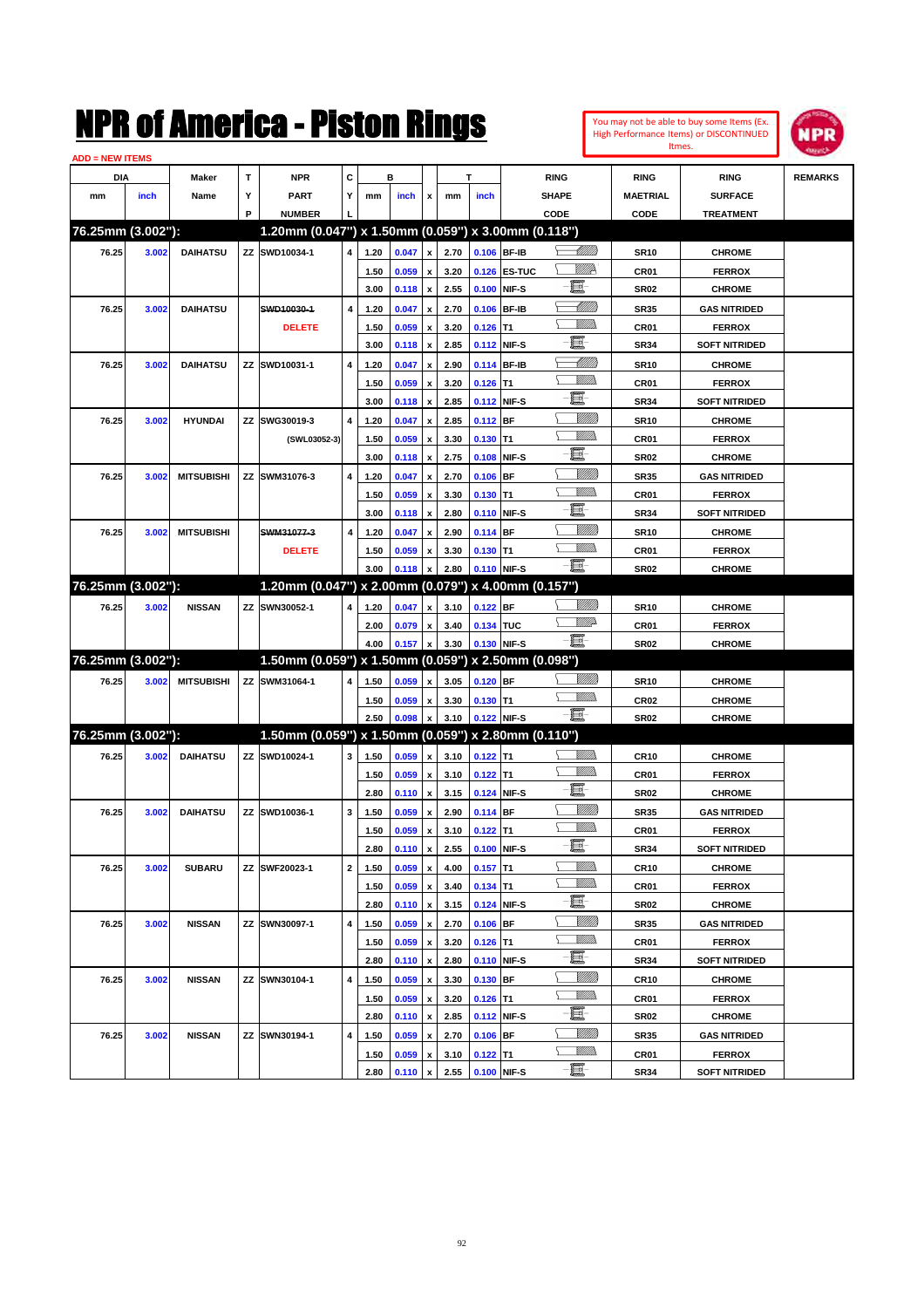| <b>ADD = NEW ITEMS</b> |       |                   |   |                                                     |                         |      |                  |                           |      |             |             |                     |                  |                      |                |
|------------------------|-------|-------------------|---|-----------------------------------------------------|-------------------------|------|------------------|---------------------------|------|-------------|-------------|---------------------|------------------|----------------------|----------------|
| <b>DIA</b>             |       | <b>Maker</b>      | T | <b>NPR</b>                                          | C                       |      | B                |                           |      |             |             | <b>RING</b>         | <b>RING</b>      | <b>RING</b>          | <b>REMARKS</b> |
| mm                     | inch  | Name              | Y | <b>PART</b>                                         | Y                       | mm   | inch             | X                         | mm   | inch        |             | <b>SHAPE</b>        | <b>MAETRIAL</b>  | <b>SURFACE</b>       |                |
|                        |       |                   | P | <b>NUMBER</b>                                       |                         |      |                  |                           |      |             |             | CODE                | CODE             | <b>TREATMENT</b>     |                |
| 76.25mm (3.002"):      |       |                   |   | 1.50mm (0.059") x 1.50mm (0.059") x 3.00mm (0.118") |                         |      |                  |                           |      |             |             |                     |                  |                      |                |
| 76.25                  | 3.002 | <b>HYUNDAI</b>    |   | ZX SWG30017-3                                       | 4                       | 1.50 | 0.059            | $\pmb{\mathsf{x}}$        | 3.05 | $0.120$ BF  |             | VM))                | CR <sub>02</sub> | <b>CHROME</b>        |                |
|                        |       |                   |   | (SWL03030-3)                                        |                         | 1.50 | 0.059            | x                         | 3.10 | $0.122$ T1  |             | <u>MMs</u><br>⊆     | CR01             | <b>FERROX</b>        |                |
|                        |       |                   |   |                                                     |                         | 3.00 | 0.118            | $\boldsymbol{\mathsf{x}}$ | 2.75 |             | 0.108 NIF-S | $-\Xi$              | <b>SR02</b>      | <b>CHROME</b>        |                |
| 76.25mm (3.002"):      |       |                   |   | 1.50mm (0.059") x 1.50mm (0.059") x 4.00mm (0.157") |                         |      |                  |                           |      |             |             |                     |                  |                      |                |
| 76.25                  | 3.002 | <b>HYUNDAI</b>    |   | ZZ SWG30023-3                                       | 4                       | 1.50 | 0.059            | $\pmb{\mathsf{x}}$        | 2.85 | $0.112$ BF  |             | <u>Millito</u><br>╰ | <b>SR10</b>      | <b>CHROME</b>        |                |
|                        |       |                   |   | (SWL03074-3)                                        |                         | 1.50 | 0.059            | $\mathbf{x}$              | 3.30 | $0.130$ T1  |             | <b>Willia</b>       | CR01             | <b>FERROX</b>        |                |
|                        |       |                   |   |                                                     |                         | 4.00 | 0.157            | X                         | 3.25 |             | 0.128 NIF-S | E                   | <b>SR02</b>      | <b>CHROME</b>        |                |
| 76.25                  | 3.002 | <b>HYUNDAI</b>    |   | SWG30015-3                                          | 4                       | 1.50 | 0.059            | $\pmb{\mathsf{x}}$        | 3.30 | $0.130$ BF  |             | <u>Sillilli</u>     | <b>CR10</b>      | <b>CHROME</b>        |                |
|                        |       |                   |   | <b>DELETE</b>                                       |                         | 1.50 | 0.059            | X                         | 3.30 | $0.130$ T1  |             | <u>Villida</u>      | <b>CR01</b>      | <b>FERROX</b>        |                |
|                        |       |                   |   |                                                     |                         | 4.00 | 0.157            | $\boldsymbol{x}$          | 3.25 |             | 0.128 NIF-S | e                   | <b>SR02</b>      | <b>CHROME</b>        |                |
| 76.25                  | 3.002 | <b>MITSUBISHI</b> |   | SWM31063-3                                          | 4                       | 1.50 | 0.059            | $\boldsymbol{\mathsf{x}}$ | 2.90 | 0.114 BF    |             | <u>Millil</u>       | <b>SR35</b>      | <b>GAS NITRIDED</b>  |                |
|                        |       |                   |   | <b>DELETE</b>                                       |                         | 1.50 | 0.059            | $\pmb{\mathsf{x}}$        | 3.30 | $0.130$ T1  |             | .<br>VMD            | CR01             | <b>FERROX</b>        |                |
|                        |       |                   |   |                                                     |                         | 4.00 | 0.157            | $\boldsymbol{\mathsf{x}}$ | 3.20 |             | 0.126 NIF-S | E.                  | <b>SR34</b>      | <b>SOFT NITRIDED</b> |                |
| 76.25                  | 3.002 | <b>MITSUBISHI</b> |   | ZY SWM31063-3                                       | 4                       | 1.50 | 0.059            | x                         | 2.85 | 0.112 BF    |             |                     | <b>SR10</b>      | <b>CHROME</b>        |                |
|                        |       |                   |   |                                                     |                         | 1.50 | 0.059            | $\boldsymbol{\mathsf{x}}$ | 3.30 | $0.130$ T1  |             | VM).                | CR01             | <b>FERROX</b>        |                |
|                        |       |                   |   |                                                     |                         | 4.00 | 0.157            | x                         | 3.25 |             | 0.128 NIF-S | E.                  | <b>SR02</b>      | <b>CHROME</b>        |                |
| 76.25                  | 3.002 | <b>NISSAN</b>     |   | SWN30057-1                                          | $\overline{\mathbf{4}}$ | 1.50 | 0.059            | x                         | 2.70 | $0.106$ BF  |             | <u>Villitti</u>     | <b>SR35</b>      | <b>GAS NITRIDED</b>  |                |
|                        |       |                   |   | <b>DELETE</b>                                       |                         | 1.50 | 0.059            | X                         | 3.40 | $0.134$ T1  |             | .<br>VMD            | <b>CR01</b>      | <b>FERROX</b>        |                |
|                        |       |                   |   |                                                     |                         | 4.00 | 0.157            | x                         | 3.05 |             | 0.120 NIF-S | E.                  | <b>SR02</b>      | <b>CHROME</b>        |                |
| 76.25                  | 3.002 | <b>NISSAN</b>     |   | SWN30057-1                                          | $\overline{\mathbf{4}}$ | 1.50 | 0.059            | $\mathbf{x}$              | 2.65 | $0.104$ BF  |             | <u>Sillilli</u>     | <b>SR10</b>      | <b>CHROME</b>        |                |
|                        |       |                   |   | <b>DELETE</b>                                       |                         | 1.50 | 0.059            | x                         | 3.40 | $0.134$ T1  |             | <br>Villida         | <b>CR01</b>      | <b>FERROX</b>        |                |
|                        |       |                   |   |                                                     |                         | 4.00 | 0.157            | x                         | 3.05 |             | 0.120 NIF-S | E                   | SR <sub>02</sub> | <b>CHROME</b>        |                |
| 76.25                  | 3.002 | <b>NISSAN</b>     |   | ZY SWN30057-1                                       | 4                       | 1.50 | 0.059            | x                         | 2.70 | $0.106$ BF  |             |                     | <b>SR10</b>      | <b>CHROME</b>        |                |
|                        |       |                   |   |                                                     |                         | 1.50 | 0.059            | X                         | 3.40 | $0.134$ T1  |             | <u>Willib</u><br>Δ. | <b>CR02</b>      | <b>CHROME</b>        |                |
|                        |       |                   |   |                                                     |                         | 4.00 | 0.157            | x                         | 3.10 |             | 0.122 NIF-S | E                   | <b>SR02</b>      | <b>CHROME</b>        |                |
| 76.25                  | 3.002 | <b>NISSAN</b>     |   | SWN30114-1                                          | 4                       | 1.50 | 0.059            | $\boldsymbol{\mathsf{x}}$ | 2.70 | $0.106$ BF  |             | <u>Villilli</u>     | <b>SR35</b>      | <b>GAS NITRIDED</b>  |                |
|                        |       |                   |   | <b>DELETE</b>                                       |                         | 1.50 | 0.059            | $\boldsymbol{\mathsf{x}}$ | 3.20 | $0.126$ T1  |             | VM))<br>Σ           | <b>CR02</b>      | <b>CHROME</b>        |                |
|                        |       |                   |   |                                                     |                         | 4.00 | 0.157            | $\boldsymbol{\mathsf{x}}$ | 3.10 |             | 0.122 NIF-S | e.                  | <b>SR02</b>      | <b>CHROME</b>        |                |
| 76.25                  | 3.002 | <b>NISSAN</b>     |   | SXN30060-1                                          | 4                       | 1.50 | 0.059            | $\boldsymbol{\mathsf{x}}$ | 3.20 | $0.126$ BF  |             | VMM)                | <b>CR10</b>      | <b>4 CHROME</b>      |                |
|                        |       |                   |   | <b>DELETE</b>                                       |                         | 1.50 | 0.059            | x                         | 3.40 | $0.134$ T1  |             | .<br>William        | CR01             | <b>FERROX</b>        |                |
|                        |       |                   |   |                                                     |                         | 4.00 | 0.157            | $\pmb{\mathsf{x}}$        | 3.25 |             | 0.128 NIF-S | $-\blacksquare$     | <b>SR02</b>      | <b>CHROME</b>        |                |
| 76.25mm (3.002"):      |       |                   |   | 1.50mm (0.059") x NONE x 2.80mm (0.110")            |                         |      |                  |                           |      |             |             |                     |                  |                      |                |
| 76.25                  | 3.002 | <b>NISSAN</b>     |   | ZZ SWN30116-1                                       | 4                       | 1.50 | 0.059 x          |                           | 3.10 | 0.122 T1-IB |             | <u>UMB</u>          | <b>SR10</b>      | <b>CHROME</b>        |                |
|                        |       |                   |   |                                                     |                         |      |                  |                           |      |             |             |                     |                  |                      |                |
|                        |       |                   |   |                                                     |                         |      | $2.80$ 0.110 $x$ |                           | 2.55 | 0.100 NIF-S |             | - 8                 | <b>SR02</b>      | <b>CHROME</b>        |                |
| 76.25mm (3.002"):      |       |                   |   | 2.00mm (0.079") x 1.50mm (0.059") x 3.00mm (0.118") |                         |      |                  |                           |      |             |             |                     |                  |                      |                |
| 76.25                  | 3.002 | <b>DAIHATSU</b>   |   | ZZ SDD10042-1                                       | 3                       | 2.00 | 0.079            | $\mathbf{x}$              | 2.90 |             | 0.114 BF-K2 | *MM))               | <b>SR35</b>      | <b>GAS NITRIDED</b>  |                |
|                        |       |                   |   |                                                     |                         |      |                  |                           |      |             |             | <u>Millis</u>       |                  |                      |                |
|                        |       |                   |   |                                                     |                         | 1.50 | 0.059            | $\pmb{\mathsf{x}}$        | 3.10 | $0.122$ T1  |             |                     | CR <sub>02</sub> | <b>CHROME</b>        |                |
|                        |       |                   |   |                                                     |                         | 3.00 | $0.118 \, x$     |                           | 3.40 |             | 0.134 E-BC3 | - 701               | <b>CR10</b>      | <b>CHROME</b>        |                |

You may not be able to buy some Items (Ex. High Performance Items) or DISCONTINUED Itmes.

**NPR**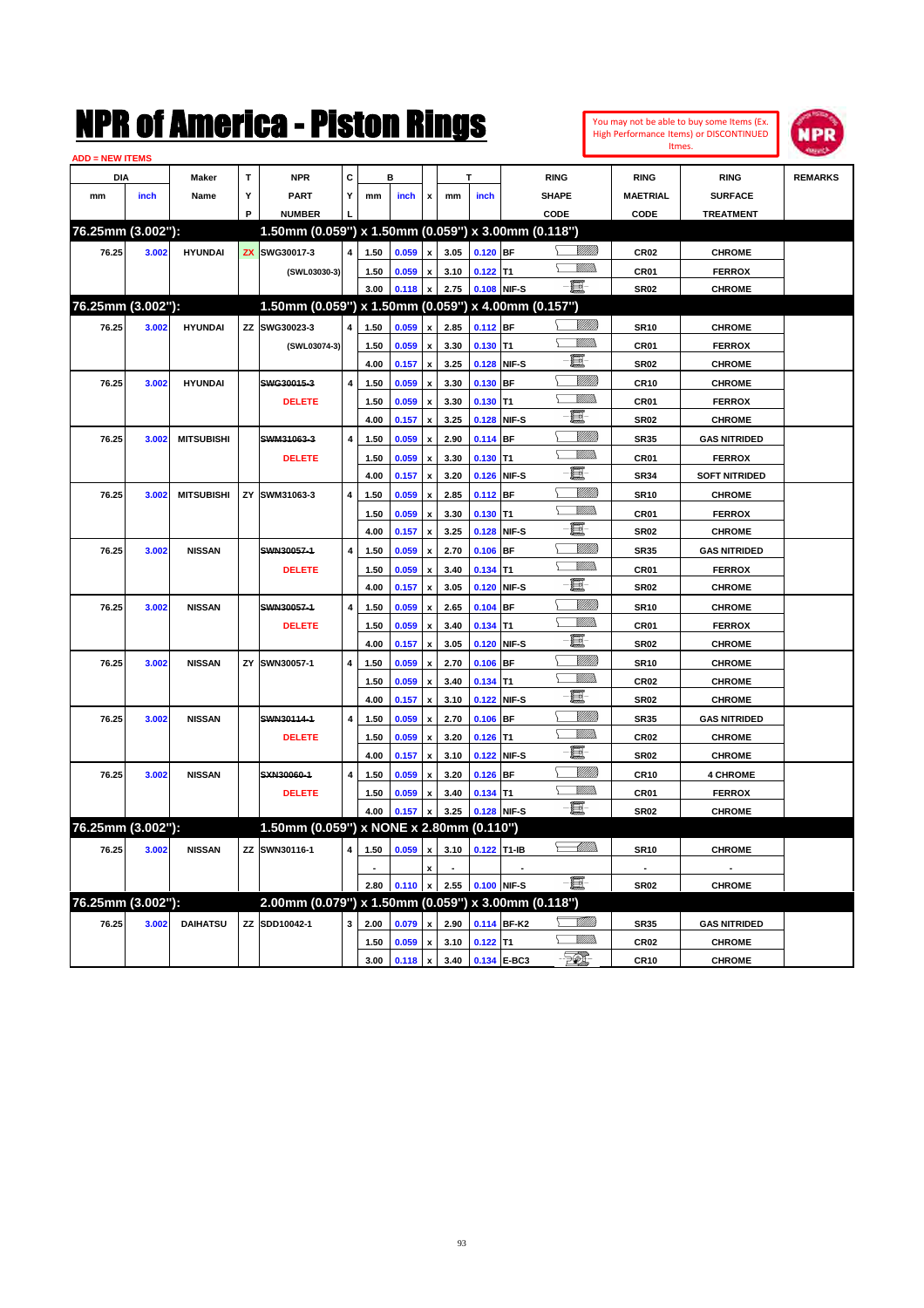

| <b>ADD = NEW ITEMS</b> |       |                   |   |                                                     |   |              |                |                           |              |             |             |                 |                 |                      |                |
|------------------------|-------|-------------------|---|-----------------------------------------------------|---|--------------|----------------|---------------------------|--------------|-------------|-------------|-----------------|-----------------|----------------------|----------------|
| DIA                    |       | Maker             | T | <b>NPR</b>                                          | C |              | в              |                           |              | т           |             | <b>RING</b>     | <b>RING</b>     | <b>RING</b>          | <b>REMARKS</b> |
| mm                     | inch  | Name              | Υ | <b>PART</b>                                         | Y | mm           | inch           | x                         | mm           | inch        |             | <b>SHAPE</b>    | <b>MAETRIAL</b> | <b>SURFACE</b>       |                |
|                        |       |                   | P | <b>NUMBER</b>                                       |   |              |                |                           |              |             |             | CODE            | CODE            | <b>TREATMENT</b>     |                |
| 76.25mm (3.002"):      |       |                   |   | 2.00mm (0.079") x 2.00mm (0.079") x 4.00mm (0.157") |   |              |                |                           |              |             |             |                 |                 |                      |                |
| 76.25                  | 3.002 | <b>SUBARU</b>     |   | SXF20007-1                                          | 4 | 2.00         | 0.079          | $\pmb{\mathsf{x}}$        | 3.60         |             | 0.142 BF-IB | <u> Millitt</u> | <b>CR10</b>     | <b>4 CHROME</b>      |                |
|                        |       |                   |   | <b>DELETE</b>                                       |   | 2.00         | 0.079          | x                         | 3.60         | $0.142$ T1  |             | VM))            | CR01            | <b>FERROX</b>        |                |
|                        |       |                   |   |                                                     |   | 4.00         | 0.157          | $\pmb{\mathsf{x}}$        | 3.25         |             | 0.128 NIF-S | 僵               | <b>SR02</b>     | <b>CHROME</b>        |                |
| 76.25                  | 3.002 | <b>NISSAN</b>     |   | SWN30045-1                                          | 4 | 2.00         | 0.079          |                           | 3.20         | $0.126$ T1  |             | 9777).          | <b>CR10</b>     | <b>CHROME</b>        |                |
|                        |       |                   |   | <b>DELETE</b>                                       |   | 2.00         | 0.079          | x                         | 3.40         | $0.134$ T1  |             | .<br>VMD        | CR01            | <b>FERROX</b>        |                |
|                        |       |                   |   |                                                     |   | 4.00         | 0.157          | x                         | 3.30         |             | 0.130 NIF-S | e               | <b>SR02</b>     | <b>CHROME</b>        |                |
| 76.25                  | 3.002 | <b>NISSAN</b>     |   | ZX SWN30045-1                                       | 4 | 2.00         | 0.079          | x                         | 2.85         | $0.112$ BF  |             | <u>Sillilli</u> | <b>SR10</b>     | <b>CHROME</b>        |                |
|                        |       |                   |   |                                                     |   | 2.00         | 0.079          | x                         | 3.40         | $0.134$ T1  |             | UM)             | CR01            | <b>FERROX</b>        |                |
|                        |       |                   |   |                                                     |   | 4.00         | 0.157          | x                         | 3.30         |             | 0.130 NIF-S | e               | <b>SR02</b>     | <b>CHROME</b>        |                |
| 76.25                  | 3.002 | <b>TOYOTA</b>     |   | SXT10068-1                                          | 4 | 2.00         | 0.079          | x                         | 3.70         | $0.146$ BF  |             | <u>Sillilli</u> | <b>CR10</b>     | <b>CHROME</b>        |                |
|                        |       |                   |   | <b>DELETE</b>                                       |   | 2.00         | 0.079          | x                         | 3.70         | $0.146$ T1  |             | UM)             | CR01            | <b>FERROX</b>        |                |
|                        |       |                   |   |                                                     |   | 4.00         | 0.157          | x                         | 3.05         |             | 0.120 NIF-S | E               | <b>SR02</b>     | <b>CHROME</b>        |                |
| 76.25                  | 3.002 | <b>TOYOTA</b>     |   | ZX SWT10068-1                                       | 4 | 2.00         | 0.079          | x                         | 2.85         | $0.112$ BF  |             | <u>Sillilli</u> | <b>SR10</b>     | <b>CHROME</b>        |                |
|                        |       |                   |   |                                                     |   | 2.00         | 0.079          | x                         | 3.70         | $0.146$ T1  |             | .<br>VMD        | CR01            | <b>FERROX</b>        |                |
|                        |       |                   |   |                                                     |   | 4.00         | 0.157          | x                         | 3.05         |             | 0.120 NIF-S | -8              | <b>SR02</b>     | <b>CHROME</b>        |                |
| 76.30mm (3.004"):      |       |                   |   | 1.00mm (0.039") x 1.20mm (0.047") x 2.50mm (0.098") |   |              |                |                           |              |             |             |                 |                 |                      |                |
| 76.30                  | 3.004 | <b>MAZDA</b>      |   | ZZ SWT20074-4                                       | 4 | 1.00         | 0.039          | x                         | 2.70         | $0.106$ BF  |             | <u>Milli</u>    | <b>SR10</b>     | <b>CHROME</b>        |                |
|                        |       |                   |   |                                                     |   | 1.20         | 0.047          | x                         | 3.20         | 0.126 TUC   |             | <u>WW</u> A     | CR01            | <b>FERROX</b>        |                |
|                        |       |                   |   |                                                     |   | 2.50         | 0.098          |                           | 2.55         |             | 0.100 NIF-S | -8              | <b>SR34</b>     | <b>SOFT NITRIDED</b> |                |
| 76.48mm (3.011"):      |       |                   |   | 1.50mm (0.059") x 1.50mm (0.059") x 3.00mm (0.118") |   |              |                |                           |              |             |             |                 |                 |                      |                |
| 76.48                  | 3.011 | <b>DAEWOO</b>     |   | ZZ SWD20003-0                                       | 4 | 1.50         | 0.059          |                           | 3.10         | $0.122$ BF  |             | <u> UMB</u>     | <b>SR10</b>     | <b>CHROME</b>        |                |
|                        |       |                   |   |                                                     |   |              |                | x                         |              |             |             | <u>VMD</u>      |                 |                      |                |
|                        |       |                   |   | (SWL02419-0)                                        |   | 1.50<br>3.00 | 0.059<br>0.118 | x                         | 3.20<br>2.95 | 0.126 TUC   | 0.116 NIF-S | -8              | CR01            | <b>FERROX</b>        |                |
| 76.50mm (3.012"):      |       |                   |   | 1.00mm (0.039") x 1.00mm (0.039") x 2.00mm (0.079") |   |              |                | $\boldsymbol{\mathsf{x}}$ |              |             |             |                 | <b>SR02</b>     | <b>CHROME</b>        |                |
|                        |       |                   |   | XG3012                                              |   |              |                |                           |              |             |             | <u> UMB</u>     |                 |                      |                |
| 76.50                  | 3.012 | <b>HI PERFORM</b> |   |                                                     | 1 | 1.00         | 0.039          | x                         | 3.05         | $0.120$ BF  |             | UM)             | <b>SR10</b>     | <b>CHROME</b>        |                |
|                        |       |                   |   |                                                     |   | 1.00         | 0.039          | x                         | 3.05         | $0.120$ T1  |             | E               | <b>CR10</b>     | <b>FERROX</b>        |                |
|                        |       |                   |   |                                                     |   | 2.00         | 0.079          | x                         | 3.20         |             | 0.126 NIF-S | <u>Sillilli</u> | <b>SR02</b>     | <b>CHROME</b>        |                |
| 76.50                  | 3.012 | <b>HI PERFORM</b> |   | XG3012LG                                            | 1 | 1.00         | 0.039          | x                         | 3.05         | $0.120$ BF  |             | VM)))           | <b>SR10</b>     | <b>CHROME</b>        |                |
|                        |       |                   |   |                                                     |   | 1.00         | 0.039          | x                         | 3.05         | $0.120$ T1  |             |                 | <b>CR10</b>     | <b>FERROX</b>        |                |
|                        |       |                   |   |                                                     |   | 2.00         | 0.079          | x                         | 3.20         |             | 0.126 NIF-S | E               | <b>SR02</b>     | <b>CHROME</b>        |                |
| 76.50                  | 3.012 | <b>HI PERFORM</b> |   | XGN3012                                             | 1 | 1.00         | 0.039          |                           | 2.90         |             | 0.114 BF-IB | <u> UMM)</u>    | <b>SR35</b>     | <b>GAS NITRIDED</b>  |                |
|                        |       |                   |   |                                                     |   | 1.00         | 0.039          |                           | 3.10         | $0.122$ T1  |             |                 | <b>CR10</b>     | <b>FERROX</b>        |                |
|                        |       |                   |   |                                                     |   | 2.00         | 0.079          | $\pmb{\mathsf{x}}$        | 2.40         |             | 0.094 NIF-H | <u>1999</u>     | <b>SR34</b>     | <b>SOFT NITRIDED</b> |                |
| 76.50mm (3.012"):      |       |                   |   | 1.00mm (0.039") x 1.20mm (0.047") x 2.00mm (0.079") |   |              |                |                           |              |             |             |                 |                 |                      |                |
| 76.50                  | 3.012 | <b>MITSUBISHI</b> |   | ZZ SWM31176-4                                       | 4 | 1.00         | 0.039          | x                         | 2.70         | $0.106$ BF  |             | <u>Sillilli</u> | <b>SR35</b>     | <b>GAS NITRIDED</b>  |                |
|                        |       |                   |   |                                                     |   | 1.20         | 0.047          | $\pmb{\mathsf{x}}$        | 2.70         | 0.106 TUC   |             | ₩₩              | CR01            | <b>CHROME</b>        |                |
|                        |       |                   |   |                                                     |   | 2.00         | 0.079          | x                         | 2.20         |             | 0.087 NIF-H | <b>RATIO</b>    | <b>SR34</b>     | <b>SOFT NITRIDED</b> |                |
| 76.50mm (3.012"):      |       |                   |   | 1.00mm (0.039") x 1.20mm (0.047") x 2.80mm (0.110") |   |              |                |                           |              |             |             |                 |                 |                      |                |
| 76.50                  | 3.012 | <b>HI PERFORM</b> |   | 21-GNH07650                                         | 1 | 1.00         | 0.039          | x                         | 2.70         | $0.106$ BF  |             | <u>VIIII)</u>   | SR34            | <b>GAS NITRIDED</b>  |                |
|                        |       |                   |   |                                                     |   | 1.20         | 0.047          | x                         | 3.20         | 0.126 TUH   |             | ₩₩              | CR01            | <b>FERROX</b>        |                |
|                        |       |                   |   |                                                     |   | 2.80         | 0.110          | $\pmb{\mathsf{x}}$        | 3.10         |             | 0.122 NIF-H | R               | SR34            | <b>SOFT NITRIDED</b> |                |
| 76.50                  | 3.012 | <b>HI PERFORM</b> |   | XC3012                                              | 1 | 1.00         | 0.039          | x                         | 2.85         | 0.112 BF    |             | <u>Villid</u>   | <b>SR10</b>     | <b>CHROME</b>        |                |
|                        |       |                   |   |                                                     |   | 1.20         | 0.047          | x                         | 3.40         | $0.134$ T1  |             | <u>VMMs</u>     | CR01            | <b>FERROX</b>        |                |
|                        |       |                   |   |                                                     |   | 2.80         | 0.110          | $\pmb{\mathsf{x}}$        | 3.15         |             | 0.124 NIF-S | ·E              | <b>SR02</b>     | <b>CHROME</b>        |                |
| 76.50                  | 3.012 | <b>HI PERFORM</b> |   | XC3012LG                                            | 1 | 1.00         | 0.039          | x                         | 2.85         | $0.112$ BF  |             | <u>Millit</u>   | <b>SR10</b>     | <b>CHROME</b>        |                |
|                        |       |                   |   |                                                     |   | 1.20         | 0.047          | x                         | 3.40         | $0.134$ T1  |             | <u>MMs</u>      | CR01            | <b>FERROX</b>        |                |
|                        |       |                   |   |                                                     |   | 2.80         | 0.110          | $\pmb{\mathsf{x}}$        | 3.15         | 0.124 NIF-S |             | $-\Xi$ -        | <b>SR02</b>     | <b>CHROME</b>        |                |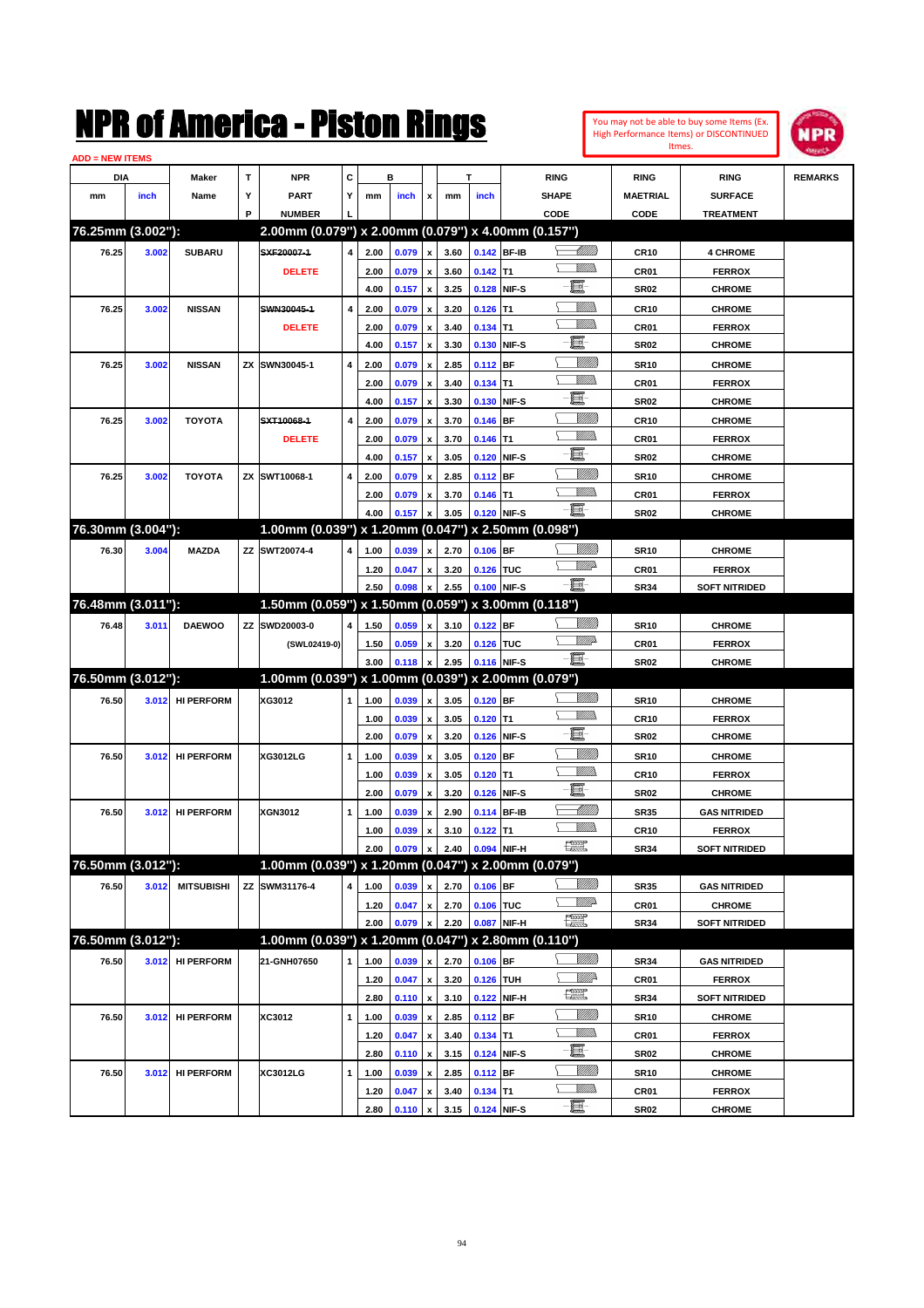| You may not be able to buy some Items (Ex. |
|--------------------------------------------|
| High Performance Items) or DISCONTINUED    |
| Itmes.                                     |



| <b>ADD = NEW ITEMS</b> |       |                   |   |                                                     |              |      |       |                                                 |      |             |              |                 |                  |                      |                |
|------------------------|-------|-------------------|---|-----------------------------------------------------|--------------|------|-------|-------------------------------------------------|------|-------------|--------------|-----------------|------------------|----------------------|----------------|
| DIA                    |       | Maker             | т | <b>NPR</b>                                          | С            |      | в     |                                                 |      | T           |              | <b>RING</b>     | <b>RING</b>      | <b>RING</b>          | <b>REMARKS</b> |
| mm                     | inch  | Name              | Υ | <b>PART</b>                                         | Y            | mm   | inch  | x                                               | mm   | inch        |              | <b>SHAPE</b>    | <b>MAETRIAL</b>  | <b>SURFACE</b>       |                |
|                        |       |                   | P | <b>NUMBER</b>                                       |              |      |       |                                                 |      |             |              | CODE            | CODE             | <b>TREATMENT</b>     |                |
| 76.50mm (3.012"):      |       |                   |   | 1.20mm (0.047") x 1.20mm (0.047") x 2.00mm (0.079") |              |      |       |                                                 |      |             |              |                 |                  |                      |                |
| 76.50                  | 3.012 | <b>HYUNDAI</b>    |   | ZZ SWG30034-0                                       | 4            | 1.20 | 0.047 | $\pmb{\mathsf{x}}$                              | 2.85 | 0.112 BF-IB |              |                 | <b>SR10</b>      | <b>CHROME</b>        |                |
|                        |       |                   |   |                                                     |              | 1.20 | 0.047 | x                                               | 3.20 | 0.126 TUC   |              | <u>VMD</u>      | <b>CR01</b>      | <b>FERROX</b>        |                |
|                        |       |                   |   |                                                     |              | 2.00 | 0.079 | $\pmb{\mathsf{x}}$                              | 2.50 | 0.098       | NIF-S        | e.              | <b>SR02</b>      | <b>CHROME</b>        |                |
| 76.50                  | 3.012 | <b>HYUNDAI</b>    |   | ZZ SWG30035-4                                       | 4            | 1.20 | 0.047 |                                                 | 2.85 | 0.112       | <b>BF-IB</b> | MMB             | <b>SR10</b>      | <b>CHROME</b>        |                |
|                        |       |                   |   |                                                     |              |      |       | x                                               |      |             |              | <u>WW</u> A     |                  |                      |                |
|                        |       |                   |   |                                                     |              | 1.20 | 0.047 | x                                               | 3.30 | 0.130 TUC   |              | $-\blacksquare$ | <b>CR01</b>      | <b>FERROX</b>        |                |
| 76.50mm (3.012"):      |       |                   |   |                                                     |              | 2.00 | 0.079 | $\boldsymbol{x}$                                | 2.80 | 0.110       | NIF-S        |                 | SR <sub>02</sub> | <b>CHROME</b>        |                |
|                        |       |                   |   | 1.20mm (0.047") x 1.20mm (0.047") x 2.50mm (0.098") |              |      |       |                                                 |      |             |              |                 |                  |                      |                |
| 76.50                  | 3.012 | <b>HYUNDAI</b>    |   | ZZ SWG30030-0                                       | 4            | 1.20 | 0.047 | x                                               | 2.85 | 0.112 BF-IB |              | <u> MM)</u>     | <b>SR10</b>      | <b>CHROME</b>        |                |
|                        |       |                   |   |                                                     |              | 1.20 | 0.047 | x                                               | 3.20 | 0.126 TUC   |              | <u>VMD</u>      | <b>CR01</b>      | <b>FERROX</b>        |                |
|                        |       |                   |   |                                                     |              | 2.50 | 0.098 | $\pmb{\mathsf{x}}$                              | 2.85 | 0.112       | NIF-S        | e.              | <b>SR02</b>      | <b>CHROME</b>        |                |
| 76.50                  | 3.012 | KIA               |   | ZZ SWK30019-4                                       | 4            | 1.20 | 0.047 | x                                               | 2.85 | 0.112       | <b>BF-IB</b> | MMB             | <b>SR10</b>      | <b>CHROME</b>        |                |
|                        |       |                   |   | (SWL03147-4)                                        |              | 1.20 | 0.047 | x                                               | 3.30 | 0.130       | <b>TUC</b>   | <u>VMD</u>      | <b>CR01</b>      | <b>FERROX</b>        |                |
|                        |       |                   |   |                                                     |              | 2.50 | 0.098 | $\pmb{\mathsf{x}}$                              | 2.80 | 0.110       | NIF-H        | R               | <b>SR02</b>      | <b>CHROME</b>        |                |
| 76.50                  | 3.012 | <b>MITSUBISHI</b> |   | ZZ SWM31127-2                                       | 4            | 1.20 | 0.047 | x                                               | 2.70 | 0.106       | <b>BF</b>    | <u>Sillilli</u> | <b>SR35</b>      | <b>GAS NITRIDED</b>  |                |
|                        |       |                   |   |                                                     |              | 1.20 | 0.047 | x                                               | 3.20 | 0.126       | <b>TUC</b>   | <u>VMD</u>      | <b>CR01</b>      | <b>FERROX</b>        |                |
|                        |       |                   |   |                                                     |              | 2.50 | 0.098 | $\pmb{\mathsf{x}}$                              | 2.55 | 0.100       | NIF-S        | e               | <b>SR34</b>      | <b>SOFT NITRIDED</b> |                |
| 76.50                  | 3.012 | <b>NISSAN</b>     |   | ZZ SWN30130-2                                       | 6            | 1.20 | 0.047 | x                                               | 2.70 | 0.106       | <b>BF-IB</b> | <u> Millil</u>  | <b>SR10</b>      | <b>CHROME</b>        |                |
|                        |       |                   |   |                                                     |              | 1.20 | 0.047 | x                                               | 3.30 | 0.130       | IT1          | <br>Milli       | <b>CR01</b>      | <b>FERROX</b>        |                |
|                        |       |                   |   |                                                     |              | 2.50 | 0.098 | $\boldsymbol{x}$                                | 2.80 | 0.110 NIF-S |              | -8              | SR <sub>02</sub> | <b>CHROME</b>        |                |
| 76.50mm (3.012"):      |       |                   |   | 1.20mm (0.047") x 1.20mm (0.047") x 2.80mm (0.110") |              |      |       |                                                 |      |             |              |                 |                  |                      |                |
| 76.50                  | 3.012 | <b>MITSUBISHI</b> |   | SWM31126-4                                          | 4            | 1.20 | 0.047 | x                                               | 2.70 | $0.106$ BF  |              | <u>Villida</u>  | <b>SR35</b>      | <b>GAS NITRIDED</b>  |                |
|                        |       |                   |   | <b>DELETE</b>                                       |              | 1.20 | 0.047 | x                                               | 3.30 | $0.130$ T1  |              | VMM)            | CR01             | <b>FERROX</b>        |                |
|                        |       |                   |   |                                                     |              | 2.80 | 0.110 | $\mathbf{x}$                                    | 2.50 | 0.098       | NIF-S        | $-\blacksquare$ | SR <sub>02</sub> | <b>CHROME</b>        |                |
| 76.50mm (3.012"):      |       |                   |   | 1.20mm (0.047") x 1.50mm (0.059") x 2.80mm (0.110") |              |      |       |                                                 |      |             |              |                 |                  |                      |                |
| 76.50                  | 3.012 | <b>MITSUBISHI</b> |   | ZZ SWM31117-2                                       | 4            | 1.20 | 0.047 | x                                               | 2.70 | $0.106$ BF  |              | <u>Villida</u>  | <b>SR35</b>      | <b>GAS NITRIDED</b>  |                |
|                        |       |                   |   |                                                     |              | 1.50 | 0.059 | x                                               | 3.10 | 0.122 TUC   |              | <u>VMD</u>      | <b>CR01</b>      | <b>FERROX</b>        |                |
|                        |       |                   |   |                                                     |              | 2.80 | 0.110 | $\pmb{\mathsf{x}}$                              | 2.55 | 0.100       | NIF-S        | -8              | <b>SR34</b>      | <b>SOFT NITRIDED</b> |                |
| 76.50                  | 3.012 | <b>MITSUBISHI</b> |   | ZZ SWM31145-4                                       | 4            | 1.20 | 0.047 | x                                               | 2.70 | 0.106       | <b>BF</b>    | <u>VIIII)</u>   | <b>SR34</b>      | <b>GAS NITRIDED</b>  |                |
|                        |       |                   |   |                                                     |              | 1.50 | 0.059 |                                                 | 3.30 | $0.126$ T1  |              | VMM)            | <b>CR01</b>      | <b>FERROX</b>        |                |
|                        |       |                   |   |                                                     |              | 2.80 |       | $\boldsymbol{\mathsf{x}}$<br>$\pmb{\mathsf{x}}$ | 2.50 |             | NIF-S        | ·ii             | <b>SR02</b>      | <b>CHROME</b>        |                |
|                        |       |                   |   |                                                     |              |      | 0.110 |                                                 |      | 0.110       |              | <u>VIIII)</u>   |                  |                      |                |
| 76.50                  | 3.012 | <b>SUBARU</b>     |   | SWF20053-2                                          | $\mathbf{2}$ | 1.20 | 0.047 | x                                               | 3.10 | 0.122       | <b>BF</b>    |                 | <b>SR10</b>      | <b>CHROME</b>        |                |
|                        |       |                   |   | <b>DELETE</b>                                       |              | 1.50 | 0.059 | $\boldsymbol{\mathsf{x}}$                       | 3.40 | $0.134$ T1  |              | ·bi             | <b>CR01</b>      | <b>FERROX</b>        |                |
|                        |       |                   |   |                                                     |              | 2.80 | 0.110 | $\pmb{\mathsf{x}}$                              | 3.50 | 0.138 NIF-S |              |                 | SR02             | <b>CHROME</b>        |                |
| 76.50mm (3.012"):      |       |                   |   | 1.20mm (0.047") x 1.50mm (0.059") x 3.00mm (0.118") |              |      |       |                                                 |      |             |              |                 |                  |                      |                |
| 76.50                  | 3.012 | <b>DAIHATSU</b>   |   | ZZ SWD10034-2                                       | 4            | 1.20 | 0.047 | $\pmb{\mathsf{x}}$                              | 2.70 | 0.106 BF-IB |              | <u> UMM</u>     | <b>SR10</b>      | <b>CHROME</b>        |                |
|                        |       |                   |   |                                                     |              | 1.50 | 0.059 | $\pmb{\mathsf{x}}$                              | 3.20 |             | 0.126 ES-TUC | <u>W//R</u>     | CR01             | <b>FERROX</b>        |                |
|                        |       |                   |   |                                                     |              | 3.00 | 0.118 | $\pmb{\mathsf{x}}$                              | 2.55 | 0.100       | NIF-S        | $-\frac{1}{2}$  | SR02             | <b>CHROME</b>        |                |
| 76.50                  | 3.012 | <b>DAIHATSU</b>   |   | SWD10030-2                                          | $\pmb{4}$    | 1.20 | 0.047 | $\pmb{\mathsf{x}}$                              | 2.70 | 0.106       | <b>BF-IB</b> | <u> UMM)</u>    | <b>SR35</b>      | <b>GAS NITRIDED</b>  |                |
|                        |       |                   |   | <b>DELETE</b>                                       |              | 1.50 | 0.059 | x                                               | 3.20 | $0.126$ T1  |              | <u>WMW</u>      | CR01             | <b>FERROX</b>        |                |
|                        |       |                   |   |                                                     |              | 3.00 | 0.118 | $\pmb{\mathsf{x}}$                              | 2.85 | 0.112       | NIF-S        | e.              | <b>SR34</b>      | <b>SOFT NITRIDED</b> |                |
| 76.50                  | 3.012 | <b>DAIHATSU</b>   |   | ZZ SWD10031-2                                       | 4            | 1.20 | 0.047 | $\pmb{\mathsf{x}}$                              | 2.90 | 0.114       | <b>BF-IB</b> | <u> Millitt</u> | <b>SR10</b>      | <b>CHROME</b>        |                |
|                        |       |                   |   |                                                     |              | 1.50 | 0.059 | x                                               | 3.20 | $0.126$ T1  |              | <u>WMW</u>      | CR01             | <b>FERROX</b>        |                |
|                        |       |                   |   |                                                     |              | 3.00 | 0.118 | $\pmb{\mathsf{x}}$                              | 2.85 | 0.112       | NIF-S        | -8              | <b>SR34</b>      | <b>SOFT NITRIDED</b> |                |
| 76.50                  | 3.012 | <b>HYUNDAI</b>    |   | ZZ SWG30019-4                                       | 4            | 1.20 | 0.047 | $\pmb{\mathsf{x}}$                              | 2.85 | $0.112$ BF  |              | <u>VIIII)</u>   | <b>SR10</b>      | <b>CHROME</b>        |                |
|                        |       |                   |   | (SWL03052-4)                                        |              | 1.50 | 0.059 | x                                               | 3.30 | $0.130$ T1  |              | <u>WMW</u>      | CR01             | <b>FERROX</b>        |                |
|                        |       |                   |   |                                                     |              | 3.00 | 0.118 | $\pmb{\mathsf{x}}$                              | 2.75 | 0.108 NIF-S |              | $-\Xi$ -        | <b>SR02</b>      | <b>CHROME</b>        |                |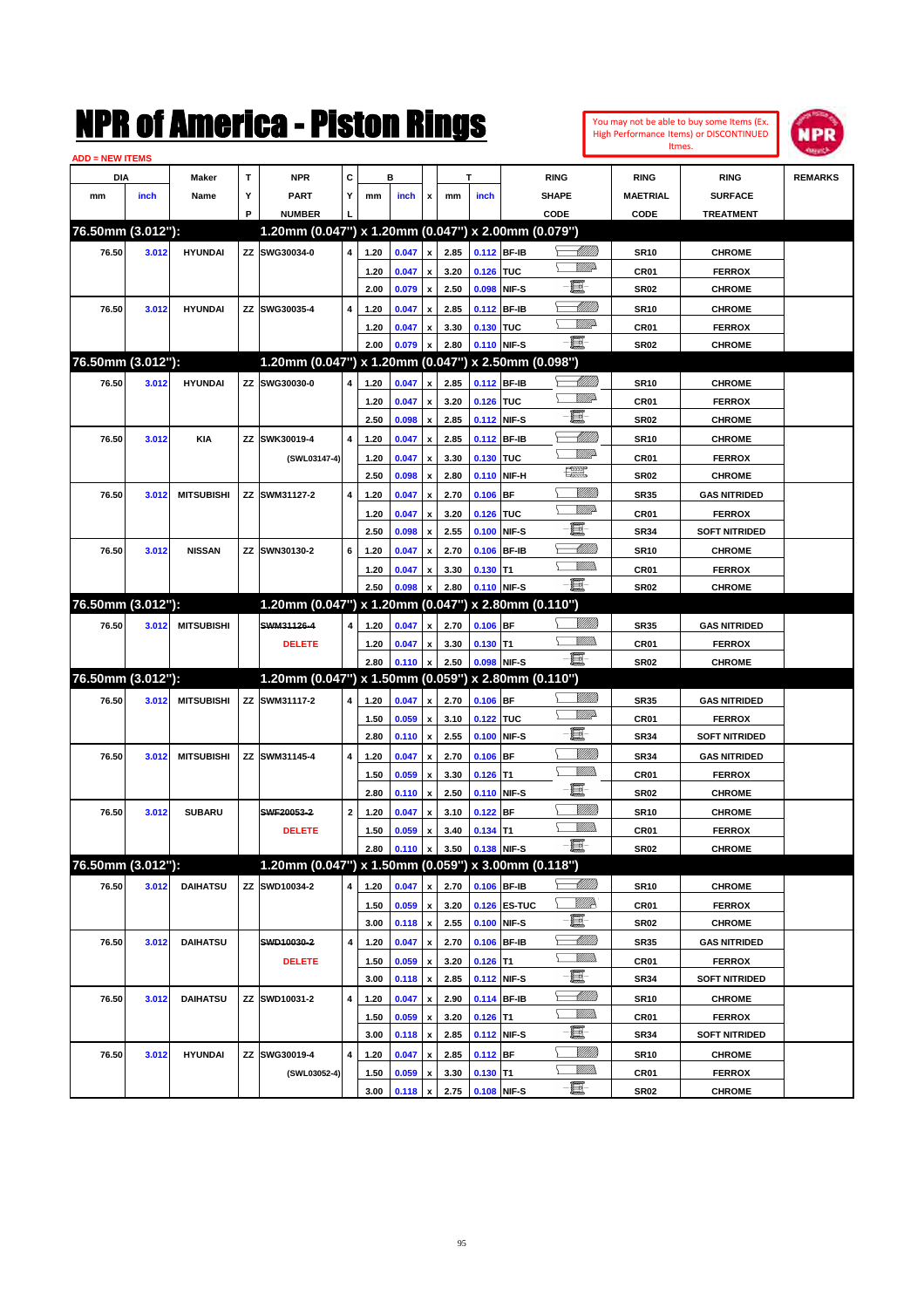| You may not be able to buy some Items (Ex. |
|--------------------------------------------|
| High Performance Items) or DISCONTINUED    |
| Itmes.                                     |



| <b>ADD = NEW ITEMS</b> |       |                   |    |                                                     |              |      |       |                           |      |             |             |                    |                  |                      |                |
|------------------------|-------|-------------------|----|-----------------------------------------------------|--------------|------|-------|---------------------------|------|-------------|-------------|--------------------|------------------|----------------------|----------------|
| <b>DIA</b>             |       | <b>Maker</b>      | T  | <b>NPR</b>                                          | C            |      | в     |                           |      | T           |             | <b>RING</b>        | <b>RING</b>      | <b>RING</b>          | <b>REMARKS</b> |
| mm                     | inch  | Name              | Υ  | <b>PART</b>                                         | Y            | mm   | inch  | x                         | mm   | inch        |             | <b>SHAPE</b>       | <b>MAETRIAL</b>  | <b>SURFACE</b>       |                |
|                        |       |                   | P  | <b>NUMBER</b>                                       | L            |      |       |                           |      |             |             | CODE               | CODE             | <b>TREATMENT</b>     |                |
| 76.50                  | 3.012 | <b>MITSUBISHI</b> | ΖZ | SWM31076-4                                          | 4            | 1.20 | 0.047 | $\pmb{\mathsf{x}}$        | 2.70 | $0.106$ BF  |             | <u>Villitti</u>    | <b>SR35</b>      | <b>GAS NITRIDED</b>  |                |
|                        |       |                   |    |                                                     |              | 1.50 | 0.059 | x                         | 3.30 | $0.130$ T1  |             | VM)                | CR01             | <b>FERROX</b>        |                |
|                        |       |                   |    |                                                     |              | 3.00 | 0.118 | $\pmb{\mathsf{x}}$        | 2.80 | 0.110 NIF-S |             | -8                 | <b>SR34</b>      | <b>SOFT NITRIDED</b> |                |
| 76.50                  | 3.012 | <b>MITSUBISHI</b> |    | SWM31077-4                                          | 4            | 1.20 | 0.047 | x                         | 2.90 | 0.114 BF    |             | <u>Sillilli</u>    | <b>SR10</b>      | <b>CHROME</b>        |                |
|                        |       |                   |    | <b>DELETE</b>                                       |              | 1.50 | 0.059 | x                         | 3.30 | $0.130$ T1  |             | <br>Milli          | CR01             | <b>FERROX</b>        |                |
|                        |       |                   |    |                                                     |              | 3.00 | 0.118 | x                         | 2.80 | 0.110 NIF-S |             | $-\Xi$ -           | SR <sub>02</sub> | <b>CHROME</b>        |                |
| 76.50mm (3.012"):      |       |                   |    | 1.20mm (0.047") x 2.00mm (0.079") x 4.00mm (0.157") |              |      |       |                           |      |             |             |                    |                  |                      |                |
| 76.50                  | 3.012 | <b>NISSAN</b>     |    | ZZ SWN30052-2                                       | 4            | 1.20 | 0.047 | $\pmb{\mathsf{x}}$        | 3.10 | $0.122$ BF  |             |                    | <b>SR10</b>      | <b>CHROME</b>        |                |
|                        |       |                   |    |                                                     |              | 2.00 | 0.079 | $\pmb{\mathsf{x}}$        | 3.40 | 0.134 TUC   |             | <u>WW</u> A        | CR01             | <b>FERROX</b>        |                |
|                        |       |                   |    |                                                     |              | 4.00 | 0.157 | $\pmb{\mathsf{x}}$        | 3.30 |             | 0.130 NIF-S | -日                 | SR <sub>02</sub> | <b>CHROME</b>        |                |
| 76.50mm (3.012"):      |       |                   |    | 1.50mm (0.059") x 1.50mm (0.059") x 2.00mm (0.079") |              |      |       |                           |      |             |             |                    |                  |                      |                |
| 76.50                  | 3.012 | <b>GMC</b>        |    | ZZ SWG10030-0                                       | 4            | 1.50 | 0.059 | $\pmb{\mathsf{x}}$        | 3.05 | $0.120$ BF  |             | <u>Sillilli</u>    | <b>CR10</b>      | <b>CHROME</b>        |                |
|                        |       |                   |    |                                                     |              | 1.50 | 0.059 | x                         | 3.30 | 0.130 TUC   |             | <u>WW</u> A        | CR01             | <b>FERROX</b>        |                |
|                        |       |                   |    |                                                     |              | 2.00 | 0.079 | $\pmb{\mathsf{x}}$        | 3.10 |             | 0.122 NIF-H | <b>The Control</b> | SR <sub>02</sub> | <b>CHROME</b>        |                |
| 76.50mm (3.012"):      |       |                   |    | 1.50mm (0.059") x 1.50mm (0.059") x 2.50mm (0.098") |              |      |       |                           |      |             |             |                    |                  |                      |                |
| 76.50                  | 3.012 | <b>MITSUBISHI</b> |    | ZZ SWM31064-2                                       | 4            | 1.50 | 0.059 | $\pmb{\mathsf{x}}$        | 3.05 | $0.120$ BF  |             | <u> UMB</u>        | <b>SR10</b>      | <b>CHROME</b>        |                |
|                        |       |                   |    |                                                     |              | 1.50 | 0.059 | x                         | 3.30 | $0.130$ T1  |             | <br>Milita         | <b>CR02</b>      | <b>CHROME</b>        |                |
|                        |       |                   |    |                                                     |              | 2.50 | 0.098 | $\pmb{\mathsf{x}}$        | 3.10 | 0.122 NIF-S |             | -日                 | SR <sub>02</sub> | <b>CHROME</b>        |                |
| 76.50mm (3.012"):      |       |                   |    | 1.50mm (0.059") x 1.50mm (0.059") x 2.80mm (0.110") |              |      |       |                           |      |             |             |                    |                  |                      |                |
| 76.50                  | 3.012 | <b>DAIHATSU</b>   |    | ZZ SWD10024-2                                       | 3            | 1.50 | 0.059 | $\pmb{\mathsf{x}}$        | 3.10 | $0.122$ T1  |             | <u>MMs</u>         | <b>CR10</b>      | <b>CHROME</b>        |                |
|                        |       |                   |    |                                                     |              | 1.50 | 0.059 | x                         | 3.10 | $0.122$ T1  |             | VM))               | CR01             | <b>FERROX</b>        |                |
|                        |       |                   |    |                                                     |              | 2.80 | 0.110 | $\boldsymbol{\mathsf{x}}$ | 3.15 | 0.124       | NIF-S       | -E                 | <b>SR02</b>      | <b>CHROME</b>        |                |
| 76.50                  | 3.012 | <b>DAIHATSU</b>   |    | ZZ SWD10036-2                                       | 3            | 1.50 | 0.059 | x                         | 2.90 | 0.114       | <b>BF</b>   | <u>VIIII)</u>      | <b>SR35</b>      | <b>GAS NITRIDED</b>  |                |
|                        |       |                   |    |                                                     |              | 1.50 | 0.059 | x                         | 3.10 | $0.122$ T1  |             | VM))               | CR01             | <b>FERROX</b>        |                |
|                        |       |                   |    |                                                     |              | 2.80 | 0.110 | $\pmb{\mathsf{x}}$        | 2.55 | 0.100       | NIF-S       | e Eli              | <b>SR34</b>      | <b>SOFT NITRIDED</b> |                |
| 76.50                  | 3.012 | <b>SUBARU</b>     |    | ZZ SWF20023-2                                       | $\mathbf{2}$ | 1.50 | 0.059 | x                         | 4.00 | 0.157       | T1          | <u>VMMs</u>        | <b>CR10</b>      | <b>CHROME</b>        |                |
|                        |       |                   |    |                                                     |              | 1.50 | 0.059 | x                         | 3.40 | $0.134$ T1  |             | VM))               | CR01             | <b>FERROX</b>        |                |
|                        |       |                   |    |                                                     |              | 2.80 | 0.110 | $\pmb{\mathsf{x}}$        | 3.15 | 0.124       | NIF-S       | E                  | <b>SR02</b>      | <b>CHROME</b>        |                |
| 76.50                  | 3.012 | <b>NISSAN</b>     |    | ZZ SWN30097-2                                       | 4            | 1.50 | 0.059 | x                         | 2.70 | 0.106       | <b>BF</b>   | <u>VIIII)</u>      | <b>SR35</b>      | <b>GAS NITRIDED</b>  |                |
|                        |       |                   |    |                                                     |              | 1.50 | 0.059 | х                         | 3.20 | $0.126$ T1  |             | VM))               | CR01             | <b>FERROX</b>        |                |
|                        |       |                   |    |                                                     |              | 2.80 | 0.110 | $\pmb{\mathsf{x}}$        | 2.80 | 0.110 NIF-S |             | e                  | <b>SR34</b>      | <b>SOFT NITRIDED</b> |                |
| 76.50                  | 3.012 | <b>NISSAN</b>     | ΖZ | SWN30104-2                                          | 4            | 1.50 | 0.059 | $\boldsymbol{\mathsf{x}}$ | 3.30 | 0.130 BF    |             | <u>VIIII)</u>      | <b>CR10</b>      | <b>CHROME</b>        |                |
|                        |       |                   |    |                                                     |              | 1.50 | 0.059 | х                         | 3.20 | $0.126$ T1  |             |                    | CR01             | <b>FERROX</b>        |                |
|                        |       |                   |    |                                                     |              | 2.80 | 0.110 | $\pmb{\mathsf{x}}$        | 2.85 | 0.112 NIF-S |             | -8                 | SR <sub>02</sub> | <b>CHROME</b>        |                |
| 76.50                  | 3.012 | <b>NISSAN</b>     | ΖZ | SWN30194-2                                          | 4            | 1.50 | 0.059 | $\pmb{\mathsf{x}}$        | 2.70 | $0.106$ BF  |             | <u>VIIII)</u>      | <b>SR35</b>      | <b>GAS NITRIDED</b>  |                |
|                        |       |                   |    |                                                     |              | 1.50 | 0.059 | $\pmb{\mathsf{x}}$        | 3.10 | $0.122$ T1  |             | <u>MM)</u>         | CR01             | <b>FERROX</b>        |                |
|                        |       |                   |    |                                                     |              | 2.80 | 0.110 | $\pmb{\mathsf{x}}$        | 2.55 |             | 0.100 NIF-S | $-\frac{1}{2}$     | <b>SR34</b>      | <b>SOFT NITRIDED</b> |                |
| 76.50mm (3.012"):      |       |                   |    | 1.50mm (0.059") x 1.50mm (0.059") x 3.00mm (0.118") |              |      |       |                           |      |             |             |                    |                  |                      |                |
| 76.50                  | 3.012 | <b>HYUNDAI</b>    | ZX | SWG30017-4                                          | 4            | 1.50 | 0.059 | $\pmb{\mathsf{x}}$        | 3.05 | $0.120$ BF  |             | <u>Willib</u>      | <b>CR02</b>      | <b>CHROME</b>        |                |
|                        |       |                   |    | (SWL03030-4)                                        |              | 1.50 | 0.059 | $\pmb{\mathsf{x}}$        | 3.10 | $0.122$ T1  |             | <u>Willib</u>      | CR01             | <b>FERROX</b>        |                |
|                        |       |                   |    |                                                     |              | 3.00 | 0.118 | $\mathbf{x}$              | 2.75 | 0.108 NIF-S |             | -8                 | <b>SR02</b>      | <b>CHROME</b>        |                |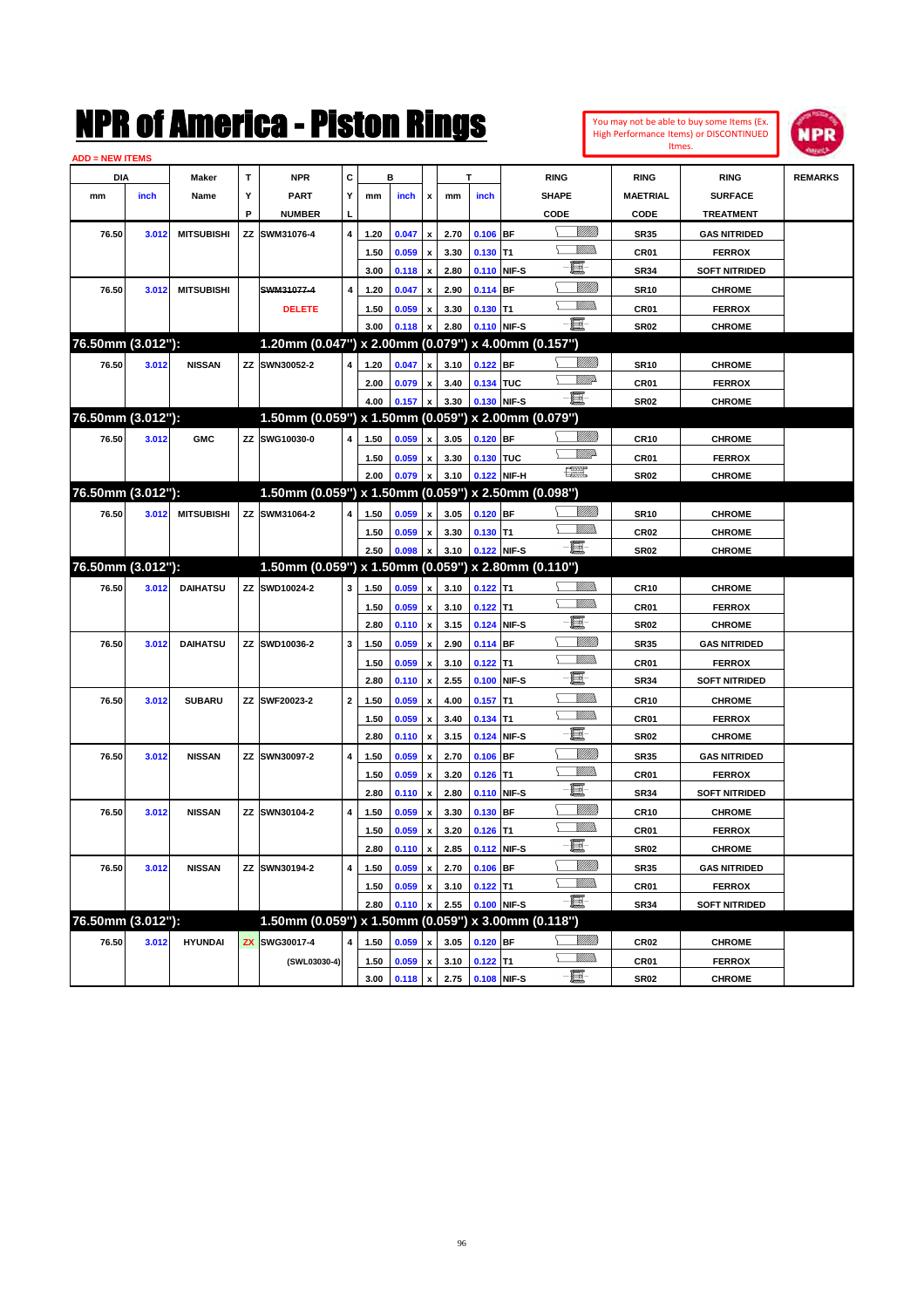

| <b>ADD = NEW ITEMS</b> |       |                   |   |                                                     |                         |      |                                   |                    |      |             |             |                 |                  |                      |                |
|------------------------|-------|-------------------|---|-----------------------------------------------------|-------------------------|------|-----------------------------------|--------------------|------|-------------|-------------|-----------------|------------------|----------------------|----------------|
| DIA                    |       | Maker             | T | <b>NPR</b>                                          | С                       |      | в                                 |                    |      | T           |             | <b>RING</b>     | <b>RING</b>      | <b>RING</b>          | <b>REMARKS</b> |
| mm                     | inch  | Name              | Υ | <b>PART</b>                                         | Υ                       | mm   | inch                              | x                  | mm   | inch        |             | <b>SHAPE</b>    | MAETRIAL         | <b>SURFACE</b>       |                |
|                        |       |                   | P | <b>NUMBER</b>                                       |                         |      |                                   |                    |      |             |             | <b>CODE</b>     | CODE             | <b>TREATMENT</b>     |                |
| 76.50mm (3.012"):      |       |                   |   | 1.50mm (0.059") x 1.50mm (0.059") x 4.00mm (0.157") |                         |      |                                   |                    |      |             |             |                 |                  |                      |                |
| 76.50                  | 3.012 | <b>HYUNDAI</b>    |   | ZZ SWG30023-4                                       | $\overline{\mathbf{4}}$ | 1.50 | 0.059                             | $\pmb{\mathsf{x}}$ | 2.85 | $0.112$ BF  |             | <u> UMB</u>     | <b>SR10</b>      | <b>CHROME</b>        |                |
|                        |       |                   |   | (SWL03074-4)                                        |                         | 1.50 | 0.059                             | $\pmb{\mathsf{x}}$ | 3.30 | $0.130$ T1  |             | 7777).          | CR <sub>01</sub> | <b>FERROX</b>        |                |
|                        |       |                   |   |                                                     |                         | 4.00 | 0.157                             | $\pmb{\mathsf{x}}$ | 3.25 |             | 0.128 NIF-S | e.              | <b>SR02</b>      | <b>CHROME</b>        |                |
| 76.50                  | 3.012 | <b>HYUNDAI</b>    |   | SWG30015-4                                          | 4                       | 1.50 | 0.059                             | x                  | 3.30 | $0.130$ BF  |             | <u>Villitti</u> | <b>CR10</b>      | <b>CHROME</b>        |                |
|                        |       |                   |   | <b>DELETE</b>                                       |                         | 1.50 | 0.059                             | x                  | 3.30 | $0.130$ T1  |             | <u>MMa</u>      | CR01             | <b>FERROX</b>        |                |
|                        |       |                   |   |                                                     |                         | 4.00 | 0.157                             | x                  | 3.25 |             | 0.128 NIF-S | e.              | <b>SR02</b>      | <b>CHROME</b>        |                |
| 76.50                  | 3.012 | <b>MITSUBISHI</b> |   | SWM31063-4                                          | 4                       | 1.50 | 0.059                             | x                  | 2.90 | $0.114$ BF  |             | <u>Villitti</u> | <b>SR35</b>      | <b>GAS NITRIDED</b>  |                |
|                        |       |                   |   | <b>DELETE</b>                                       |                         | 1.50 | 0.059                             | x                  | 3.30 | $0.130$ T1  |             | <u>MMa</u>      | CR01             | <b>FERROX</b>        |                |
|                        |       |                   |   |                                                     |                         | 4.00 | 0.157                             | x                  | 3.20 |             | 0.126 NIF-S | e.              | <b>SR34</b>      | <b>SOFT NITRIDED</b> |                |
| 76.50                  | 3.012 | <b>MITSUBISHI</b> |   | ZY SWM31063-4                                       | 4                       | 1.50 | 0.059                             | x                  | 2.85 | 0.112 BF    |             | <u>Villitti</u> | <b>SR10</b>      | <b>CHROME</b>        |                |
|                        |       |                   |   |                                                     |                         | 1.50 | 0.059                             | x                  | 3.30 | $0.130$ T1  |             | <u>MMa</u>      | CR01             | <b>FERROX</b>        |                |
|                        |       |                   |   |                                                     |                         | 4.00 | 0.157                             | x                  | 3.25 |             | 0.128 NIF-S | e.              | <b>SR02</b>      | <b>CHROME</b>        |                |
| 76.50                  | 3.012 | <b>NISSAN</b>     |   | SWN30057-2                                          | 4                       | 1.50 | 0.059                             | x                  | 2.70 | $0.106$ BF  |             | <u>Villitti</u> | <b>SR35</b>      | <b>GAS NITRIDED</b>  |                |
|                        |       |                   |   | <b>DELETE</b>                                       |                         | 1.50 | 0.059                             | x                  | 3.40 | $0.134$ T1  |             | <u>MMa</u>      | CR01             | <b>FERROX</b>        |                |
|                        |       |                   |   |                                                     |                         | 4.00 | 0.157                             | x                  | 3.05 |             | 0.120 NIF-S | e.              | <b>SR02</b>      | <b>CHROME</b>        |                |
| 76.50                  | 3.012 | <b>NISSAN</b>     |   | SWN30057-2                                          | 4                       | 1.50 | 0.059                             | x                  | 2.65 | $0.104$ BF  |             | <u>Villitti</u> | <b>SR10</b>      | <b>CHROME</b>        |                |
|                        |       |                   |   |                                                     |                         | 1.50 | 0.059                             | x                  | 3.40 | $0.134$ T1  |             | <u>MMa</u>      | CR <sub>01</sub> | <b>FERROX</b>        |                |
|                        |       |                   |   |                                                     |                         | 4.00 | 0.157                             | x                  | 3.05 |             | 0.120 NIF-S | E.              | <b>SR02</b>      | <b>CHROME</b>        |                |
| 76.50                  | 3.012 | <b>NISSAN</b>     |   | ZY SWN30057-2                                       | 4                       | 1.50 | 0.059                             | x                  | 2.70 | $0.106$ BF  |             | <u>Villitti</u> | <b>SR10</b>      | <b>CHROME</b>        |                |
|                        |       |                   |   |                                                     |                         | 1.50 | 0.059                             | x                  | 3.40 | $0.134$ T1  |             | <u>MMa</u>      | CR <sub>02</sub> | <b>CHROME</b>        |                |
|                        |       |                   |   |                                                     |                         | 4.00 | 0.157                             | x                  | 3.10 |             | 0.122 NIF-S | E.              | <b>SR02</b>      | <b>CHROME</b>        |                |
| 76.50                  | 3.012 | <b>NISSAN</b>     |   | SWN30114-2                                          | 4                       | 1.50 | 0.059                             | x                  | 2.70 | $0.106$ BF  |             | <u>Villitti</u> | <b>SR35</b>      | <b>GAS NITRIDED</b>  |                |
|                        |       |                   |   | <b>DELETE</b>                                       |                         | 1.50 | 0.059                             | x                  | 3.20 | $0.126$ T1  |             | .<br>VMD        | CR <sub>02</sub> | <b>CHROME</b>        |                |
|                        |       |                   |   |                                                     |                         | 4.00 | 0.157                             | x                  | 3.10 |             | 0.122 NIF-S | E.              | <b>SR02</b>      | <b>CHROME</b>        |                |
| 76.50                  | 3.012 | <b>NISSAN</b>     |   | SXN30060-2                                          | 4                       | 1.50 | 0.059                             | x                  | 3.20 | $0.126$ BF  |             | <u>Villitti</u> | <b>CR10</b>      | <b>4 CHROME</b>      |                |
|                        |       |                   |   | <b>DELETE</b>                                       |                         | 1.50 | 0.059                             | x                  | 3.40 | $0.134$ T1  |             | <u>MMa</u>      | CR01             | <b>FERROX</b>        |                |
|                        |       |                   |   |                                                     |                         | 4.00 | 0.157                             | $\pmb{\mathsf{x}}$ | 3.25 |             | 0.128 NIF-S | -夏-             | <b>SR02</b>      | <b>CHROME</b>        |                |
| 76.50mm (3.012"):      |       |                   |   | 1.50mm (0.059") x NONE x 2.80mm (0.110")            |                         |      |                                   |                    |      |             |             |                 |                  |                      |                |
| 76.50                  | 3.012 | <b>NISSAN</b>     |   | ZZ SWN30116-2                                       | 4                       | 1.50 | 0.059                             | x                  | 3.10 | 0.122 T1-IB |             | <u>UMM</u>      | <b>SR10</b>      | <b>CHROME</b>        |                |
|                        |       |                   |   |                                                     |                         |      |                                   | x                  |      |             |             |                 |                  |                      |                |
|                        |       |                   |   |                                                     |                         | 2.80 | 0.110                             | $\pmb{\mathsf{x}}$ | 2.55 | 0.100 NIF-S |             | $-\blacksquare$ | SR02             | <b>CHROME</b>        |                |
| 76.50mm (3.012"):      |       |                   |   | 2.00mm (0.079") x 1.50mm (0.059") x 3.00mm (0.118") |                         |      |                                   |                    |      |             |             |                 |                  |                      |                |
| 76.50                  |       | 3.012 DAIHATSU    |   | ZZ SDD10042-2                                       |                         |      | $3$ 2.00 0.079 x 2.90 0.114 BF-K2 |                    |      |             |             | <u>Milli</u> b  | SR35             | <b>GAS NITRIDED</b>  |                |
|                        |       |                   |   |                                                     |                         | 1.50 | 0.059                             | х                  | 3.10 | $0.122$ T1  |             | <u>MMs</u>      | CR <sub>02</sub> | <b>CHROME</b>        |                |
|                        |       |                   |   |                                                     |                         | 3.00 | 0.118                             | $\pmb{\mathsf{x}}$ | 3.40 |             | 0.134 E-BC3 | EO)             | <b>CR10</b>      | <b>CHROME</b>        |                |
| 76.50mm (3.012"):      |       |                   |   | 2.00mm (0.079") x 2.00mm (0.079") x 4.00mm (0.157") |                         |      |                                   |                    |      |             |             |                 |                  |                      |                |
| 76.50                  | 3.012 | <b>SUBARU</b>     |   | SXF20007-2                                          | 4                       | 2.00 | 0.079                             | X                  | 3.60 |             | 0.142 BF-IB | <u>UMB</u>      | CR10             | <b>4 CHROME</b>      |                |
|                        |       |                   |   | <b>DELETE</b>                                       |                         | 2.00 | 0.079                             | $\pmb{\mathsf{x}}$ | 3.60 | $0.142$ T1  |             | <u>VMM)</u>     | CR01             | <b>FERROX</b>        |                |
|                        |       |                   |   |                                                     |                         | 4.00 | 0.157                             | $\pmb{\mathsf{x}}$ | 3.25 |             | 0.128 NIF-S | E               | SR02             | <b>CHROME</b>        |                |
| 76.50                  | 3.012 | <b>MITSUBISHI</b> |   | ZZ SWM30078-0                                       | $\overline{\mathbf{4}}$ | 2.00 | 0.079                             | x                  | 3.50 | $0.138$ BF  |             | <u>Villitti</u> | CR <sub>02</sub> | <b>CHROME</b>        |                |
|                        |       |                   |   |                                                     |                         | 2.00 | 0.079                             | $\pmb{\mathsf{x}}$ | 3.50 | $0.138$ T1  |             | <u>Millib</u>   | CR <sub>02</sub> | <b>CHROME</b>        |                |
|                        |       |                   |   |                                                     |                         | 4.00 | 0.157                             | $\pmb{\mathsf{x}}$ | 3.65 |             | 0.144 NIF-S | E.              | SR02             | <b>CHROME</b>        |                |
| 76.50                  | 3.012 | <b>NISSAN</b>     |   | SWN30045-2                                          | $\pmb{4}$               | 2.00 | 0.079                             | x                  | 3.20 | $0.126$ T1  |             | <u>MM)</u>      | <b>CR10</b>      | <b>CHROME</b>        |                |
|                        |       |                   |   | <b>DELETE</b>                                       |                         | 2.00 | 0.079                             | x                  | 3.40 | $0.134$ T1  |             | <u>Millib</u>   | CR01             | <b>FERROX</b>        |                |
|                        |       |                   |   |                                                     |                         | 4.00 | 0.157                             | $\pmb{\mathsf{x}}$ | 3.30 | 0.130 NIF-S |             | E               | <b>SR02</b>      | <b>CHROME</b>        |                |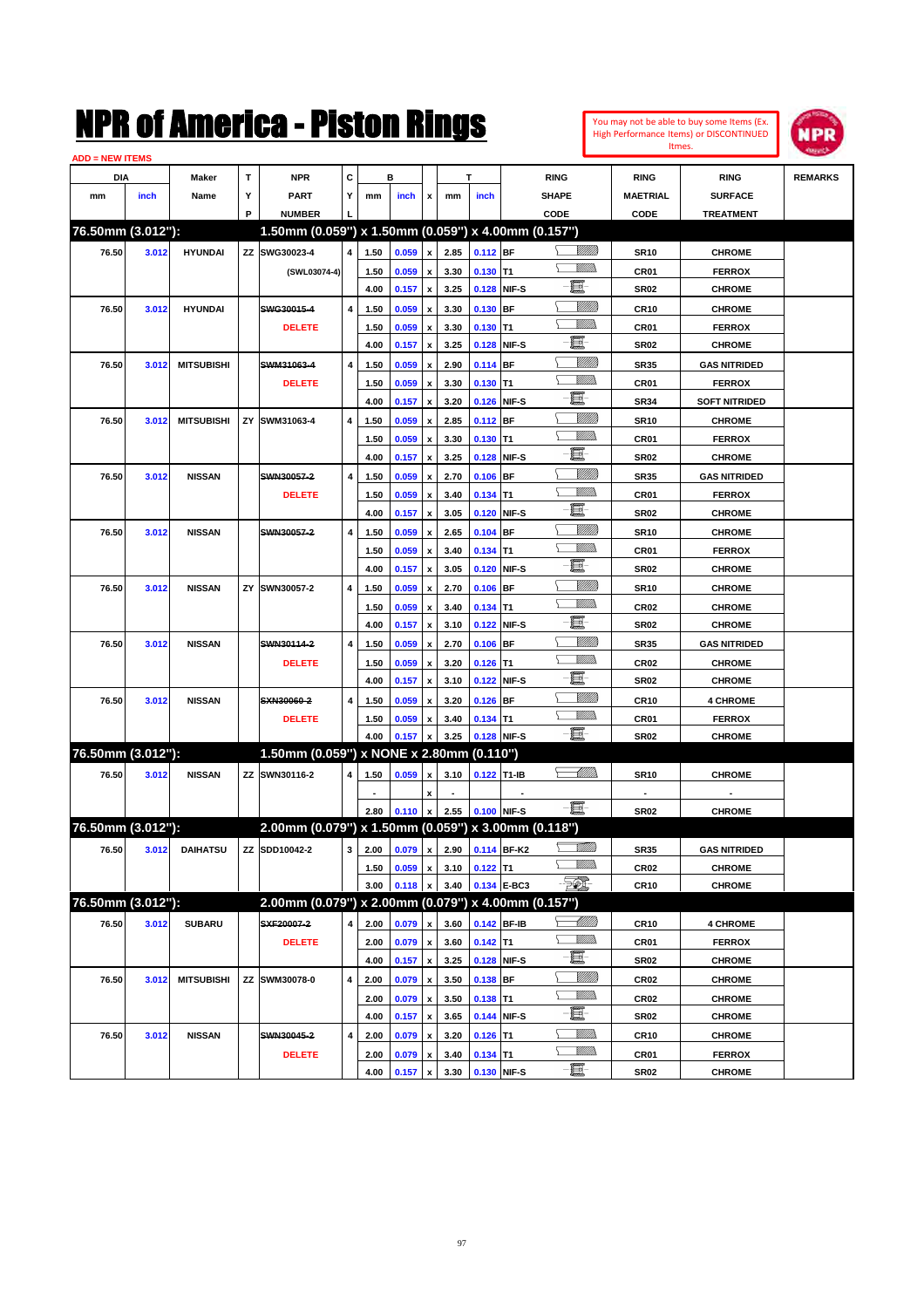| You may not be able to buy some Items (Ex. |
|--------------------------------------------|
| High Performance Items) or DISCONTINUED    |
| Itmes.                                     |



| <b>ADD = NEW ITEMS</b> |       |                   |    |                                                     |                |      |         |                           |      |                        |              |                         |                  |                      |                |
|------------------------|-------|-------------------|----|-----------------------------------------------------|----------------|------|---------|---------------------------|------|------------------------|--------------|-------------------------|------------------|----------------------|----------------|
| <b>DIA</b>             |       | Maker             | Т  | <b>NPR</b>                                          | С              |      | в       |                           |      | т                      |              | <b>RING</b>             | <b>RING</b>      | <b>RING</b>          | <b>REMARKS</b> |
| mm                     | inch  | Name              | Υ  | <b>PART</b>                                         | Υ              | mm   | inch    | x                         | mm   | inch                   |              | <b>SHAPE</b>            | <b>MAETRIAL</b>  | <b>SURFACE</b>       |                |
|                        |       |                   | P  | <b>NUMBER</b>                                       | п              |      |         |                           |      |                        |              | CODE                    | CODE             | <b>TREATMENT</b>     |                |
| 76.50                  | 3.012 | <b>NISSAN</b>     | ZΧ | SWN30045-2                                          | $\overline{4}$ | 2.00 | 0.079   | $\boldsymbol{\mathsf{x}}$ | 2.85 | 0.112                  | <b>BF</b>    | <u>UMB</u>              | <b>SR10</b>      | <b>CHROME</b>        |                |
|                        |       |                   |    |                                                     |                | 2.00 | 0.079   | $\boldsymbol{\mathsf{x}}$ | 3.40 | $0.134$ T1             |              | VM).                    | CR <sub>01</sub> | <b>FERROX</b>        |                |
|                        |       |                   |    |                                                     |                | 4.00 | 0.157   | $\boldsymbol{\mathsf{x}}$ | 3.30 | 0.130                  | NIF-S        | e.                      | <b>SR02</b>      | <b>CHROME</b>        |                |
| 76.50                  | 3.012 | <b>TOYOTA</b>     |    | SXT10068-2                                          | $\overline{4}$ | 2.00 | 0.079   | x                         | 3.70 | 0.146                  | BF           | <u>Villitti</u>         | <b>CR10</b>      | <b>CHROME</b>        |                |
|                        |       |                   |    | <b>DELETE</b>                                       |                | 2.00 | 0.079   | $\boldsymbol{\mathsf{x}}$ | 3.70 | 0.146                  | T1           | <br>Villida             | CR <sub>01</sub> | <b>FERROX</b>        |                |
|                        |       |                   |    |                                                     |                | 4.00 | 0.157   | x                         | 3.05 | 0.120                  | NIF-S        | e.                      | <b>SR02</b>      | <b>CHROME</b>        |                |
| 76.50                  | 3.012 | <b>TOYOTA</b>     |    | ZX SWT10068-2                                       | $\overline{4}$ | 2.00 | 0.079   | x                         | 2.85 | 0.112                  | <b>BF</b>    | <u>UMB</u>              | <b>SR10</b>      | <b>CHROME</b>        |                |
|                        |       |                   |    |                                                     |                | 2.00 | 0.079   | x                         | 3.70 | 0.146                  | T1           | <br>Villida             | CR <sub>01</sub> | <b>FERROX</b>        |                |
|                        |       |                   |    |                                                     |                | 4.00 | 0.157   | x                         | 3.05 | 0.120                  | NIF-S        | -8                      | <b>SR02</b>      | <b>CHROME</b>        |                |
| 76.60mm (3.016"):      |       |                   |    | 2.00mm (0.079") x 2.00mm (0.079") x 4.00mm (0.157") |                |      |         |                           |      |                        |              |                         |                  |                      |                |
| 76.60                  | 3.016 | <b>TOYOTA</b>     |    | ZZ SWT10009-0                                       | 4              | 2.00 | 0.079   | $\boldsymbol{\mathsf{x}}$ | 3.50 | 0.138                  | T1           |                         | <b>CR02</b>      | <b>CHROME</b>        |                |
|                        |       |                   |    |                                                     |                | 2.00 | 0.079   | x                         | 3.50 | 0.138                  | T1           | VM))).                  | CR <sub>02</sub> | <b>FERROX</b>        |                |
|                        |       |                   |    |                                                     |                | 4.00 | 0.157   | x                         | 3.30 | 0.130                  | NIF-S        | -8                      | <b>SR02</b>      | <b>CHROME</b>        |                |
| 76.73mm (3.021"):      |       |                   |    | 1.50mm (0.059") x 1.50mm (0.059") x 3.00mm (0.118") |                |      |         |                           |      |                        |              |                         |                  |                      |                |
| 76.73                  | 3.021 | <b>DAEWOO</b>     |    | ZZ SWD20003-1                                       | 4              | 1.50 | 0.059   | $\boldsymbol{\mathsf{x}}$ | 3.10 | 0.122                  | <b>BF</b>    | <u>Sillilli</u>         | <b>SR10</b>      | <b>CHROME</b>        |                |
|                        |       |                   |    | (SWL02419-1)                                        |                | 1.50 | 0.059   | x                         | 3.20 | 0.126 TUC              |              | <u>WW</u> A             | CR <sub>01</sub> | <b>FERROX</b>        |                |
|                        |       |                   |    |                                                     |                | 3.00 | 0.118   | x                         | 2.95 |                        | 0.116 NIF-S  | -日                      | <b>SR02</b>      | <b>CHROME</b>        |                |
| 76.75mm (3.022"):      |       |                   |    | 1.00mm (0.039") x 1.20mm (0.047") x 2.80mm (0.110") |                |      |         |                           |      |                        |              |                         |                  |                      |                |
| 76.75                  | 3.022 | <b>HI PERFORM</b> |    | 21-GNH07675                                         | $\mathbf{1}$   | 1.00 | 0.039   | $\boldsymbol{\mathsf{x}}$ | 2.70 | 0.106                  | <b>BF</b>    | <u>Sillilli</u>         | <b>SR34</b>      | <b>GAS NITRIDED</b>  |                |
|                        |       |                   |    |                                                     |                | 1.20 | 0.047   | x                         | 3.20 | 0.126                  | <b>TUH</b>   | <u>Willi</u>            | CR <sub>01</sub> | <b>FERROX</b>        |                |
|                        |       |                   |    |                                                     |                | 2.80 | 0.110   | x                         | 3.10 | 0.122                  | NIF-H        | $f_{\rm max}^{\rm exp}$ | <b>SR34</b>      | <b>SOFT NITRIDED</b> |                |
| 76.75mm (3.022"):      |       |                   |    | 1.20mm (0.047") x 1.20mm (0.047") x 2.00mm (0.079") |                |      |         |                           |      |                        |              |                         |                  |                      |                |
| 76.75                  | 3.022 | <b>HYUNDAI</b>    |    | ZZ SWG30034-1                                       | 4              | 1.20 | 0.047   | $\boldsymbol{\mathsf{x}}$ | 2.85 |                        | 0.112 BF-IB  | <u>-Millito</u>         | <b>SR10</b>      | <b>CHROME</b>        |                |
|                        |       |                   |    |                                                     |                | 1.20 | 0.047   | x                         | 3.20 | 0.126                  | <b>TUC</b>   | <u>MM</u> A             | CR <sub>01</sub> | <b>FERROX</b>        |                |
|                        |       |                   |    |                                                     |                | 2.00 | 0.079   | x                         | 2.50 | 0.098                  | NIF-S        | -8                      | <b>SR02</b>      | <b>CHROME</b>        |                |
| 76.75mm (3.022"):      |       |                   |    | 1.20mm (0.047") x 1.20mm (0.047") x 2.50mm (0.098") |                |      |         |                           |      |                        |              |                         |                  |                      |                |
| 76.75                  | 3.022 | <b>HYUNDAI</b>    |    | ZZ SWG30030-1                                       | 4              | 1.20 | 0.047   | $\boldsymbol{\mathsf{x}}$ | 2.85 |                        | 0.112 BF-IB  | <u> Millito</u>         | <b>SR10</b>      | <b>CHROME</b>        |                |
|                        |       |                   |    |                                                     |                | 1.20 | 0.047   | x                         | 3.20 | 0.126                  | <b>TUC</b>   | <u>WW</u> A             | CR <sub>01</sub> | <b>FERROX</b>        |                |
|                        |       |                   |    |                                                     |                | 2.50 | 0.098   | $\boldsymbol{\mathsf{x}}$ | 2.85 | 0.112                  | NIF-S        | e.                      | <b>SR02</b>      | <b>CHROME</b>        |                |
| 76.75                  | 3.022 | <b>MITSUBISHI</b> |    | ZZ SWM31127-3                                       | $\overline{4}$ | 1.20 | 0.047   | x                         | 2.70 | 0.106                  | <b>BF</b>    | <u>UMB</u>              | <b>SR35</b>      | <b>GAS NITRIDED</b>  |                |
|                        |       |                   |    |                                                     |                | 1.20 | 0.047   | x                         | 3.20 | 0.126                  | <b>TUC</b>   | <u>WW</u> A             | CR <sub>01</sub> | <b>FERROX</b>        |                |
|                        |       |                   |    |                                                     |                | 2.50 | 0.098   | $\boldsymbol{\mathsf{x}}$ | 2.55 | 0.100                  | NIF-S        | e.                      | <b>SR34</b>      | <b>SOFT NITRIDED</b> |                |
| 76.75                  | 3.022 | <b>NISSAN</b>     |    | ZZ SWN30130-3                                       | 6              | 1.20 | 0.047   | x                         | 2.70 | 0.106                  | <b>BF-IB</b> | <u> UMM</u>             | <b>SR10</b>      | <b>CHROME</b>        |                |
|                        |       |                   |    |                                                     |                | 1.20 | 0.047   | x                         | 3.30 | $0.130$ T <sub>1</sub> |              |                         | CR <sub>01</sub> | <b>FERROX</b>        |                |
|                        |       |                   |    |                                                     |                | 2.50 | 0.098 x |                           | 2.80 | 0.110 NIF-S            |              | $-\blacksquare$         | <b>SR02</b>      | <b>CHROME</b>        |                |
| 76.75mm (3.022"):      |       |                   |    | 1.20mm (0.047") x 1.50mm (0.059") x 2.80mm (0.110") |                |      |         |                           |      |                        |              |                         |                  |                      |                |
| 76.75                  | 3.022 | <b>MITSUBISHI</b> |    | ZZ SWM31117-3                                       | 4              | 1.20 | 0.047   | $\boldsymbol{x}$          | 2.70 | $0.106$ BF             |              | <u>Millito</u>          | <b>SR35</b>      | <b>GAS NITRIDED</b>  |                |
|                        |       |                   |    |                                                     |                | 1.50 | 0.059   | $\boldsymbol{\mathsf{x}}$ | 3.10 | 0.122 TUC              |              | WWA                     | CR <sub>01</sub> | <b>FERROX</b>        |                |
|                        |       |                   |    |                                                     |                | 2.80 | 0.110   | $\mathbf{x}$              | 2.55 | 0.100                  | NIF-S        | e                       | <b>SR34</b>      | <b>SOFT NITRIDED</b> |                |
| 76.75                  | 3.022 | <b>SUBARU</b>     |    | SWF20053-3                                          | $\mathbf 2$    | 1.20 | 0.047   | $\pmb{\mathsf{x}}$        | 3.10 | $0.122$ BF             |              | <u>MMB</u>              | <b>SR10</b>      | <b>CHROME</b>        |                |
|                        |       |                   |    | <b>DELETE</b>                                       |                | 1.50 | 0.059   | x                         | 3.40 | $0.134$ T1             |              | <u>Willis</u>           | CR01             | <b>FERROX</b>        |                |
|                        |       |                   |    |                                                     |                | 2.80 | 0.110   | $\boldsymbol{\mathsf{x}}$ | 3.50 |                        | 0.138 NIF-S  | $-\Xi$ -                | <b>SR02</b>      | <b>CHROME</b>        |                |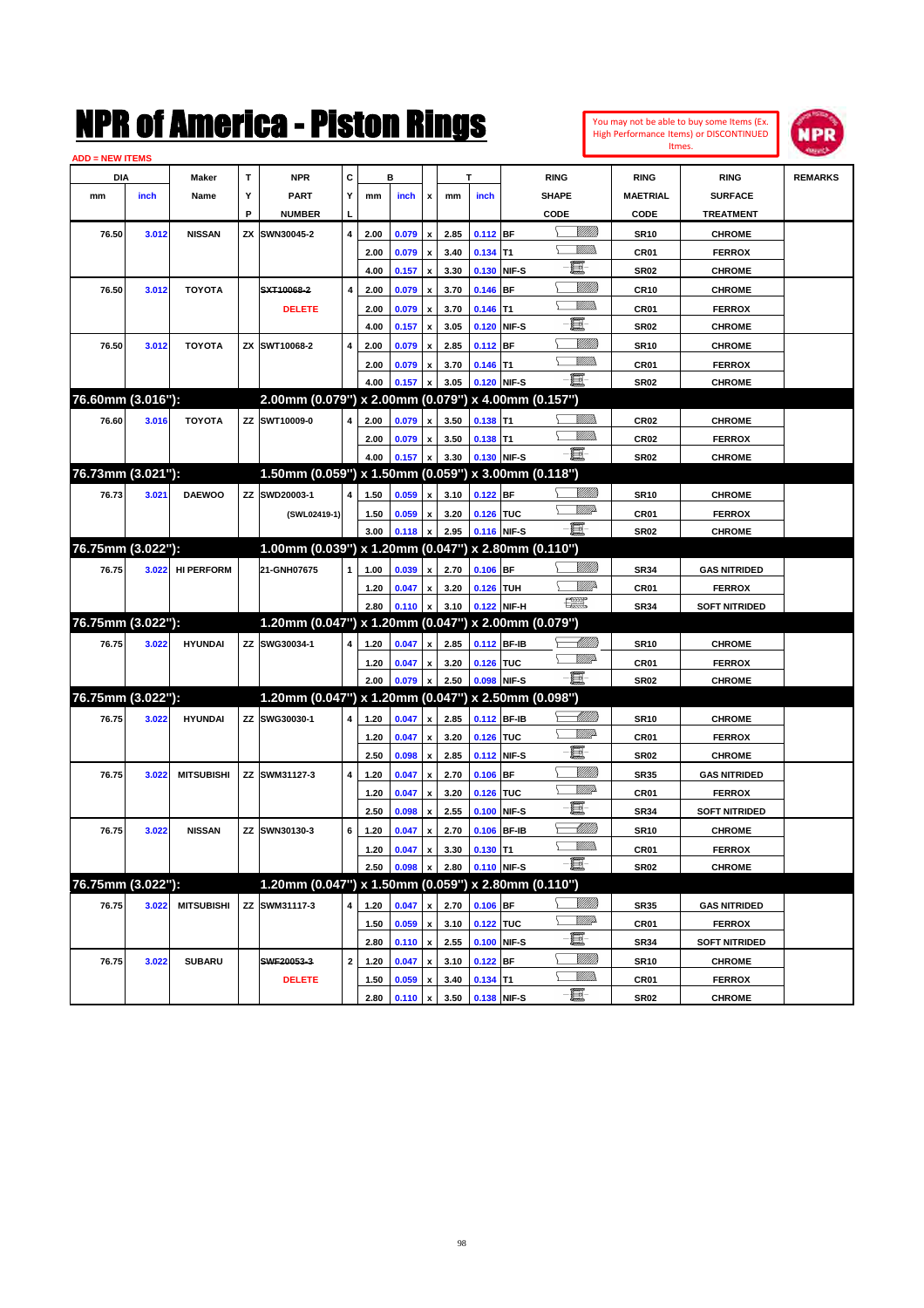| You may not be able to buy some Items (Ex.     |
|------------------------------------------------|
| <b>High Performance Items) or DISCONTINUED</b> |
| <b>Itmes</b>                                   |



| <b>ADD = NEW ITEMS</b> |       |                   |   |                                                     |              |      |       |                    |      |             |              |                               |                  |                      |                |
|------------------------|-------|-------------------|---|-----------------------------------------------------|--------------|------|-------|--------------------|------|-------------|--------------|-------------------------------|------------------|----------------------|----------------|
| DIA                    |       | Maker             | T | <b>NPR</b>                                          | С            |      | в     |                    |      | T           |              | <b>RING</b>                   | <b>RING</b>      | <b>RING</b>          | <b>REMARKS</b> |
| mm                     | inch  | Name              | Υ | <b>PART</b>                                         | Y            | mm   | inch  | x                  | mm   | inch        |              | <b>SHAPE</b>                  | <b>MAETRIAL</b>  | <b>SURFACE</b>       |                |
|                        |       |                   | P | <b>NUMBER</b>                                       |              |      |       |                    |      |             |              | CODE                          | CODE             | <b>TREATMENT</b>     |                |
| 76.75mm (3.022"):      |       |                   |   | 1.20mm (0.047") x 1.50mm (0.059") x 3.00mm (0.118") |              |      |       |                    |      |             |              |                               |                  |                      |                |
| 76.75                  | 3.022 | <b>DAIHATSU</b>   |   | ZZ SWD10034-3                                       | 4            | 1.20 | 0.047 | $\pmb{\mathsf{x}}$ | 2.70 | 0.106 BF-IB |              | <u>Millitt</u>                | <b>SR10</b>      | <b>CHROME</b>        |                |
|                        |       |                   |   |                                                     |              | 1.50 | 0.059 | $\pmb{\mathsf{x}}$ | 3.20 |             | 0.126 ES-TUC | <u>VIIID</u>                  | CR01             | <b>FERROX</b>        |                |
|                        |       |                   |   |                                                     |              | 3.00 | 0.118 | $\pmb{\mathsf{x}}$ | 2.55 | 0.100 NIF-S |              | e                             | <b>SR02</b>      | <b>CHROME</b>        |                |
| 76.75                  | 3.022 | <b>DAIHATSU</b>   |   | SWD10030-3                                          | 4            | 1.20 | 0.047 | x                  | 2.70 |             | 0.106 BF-IB  | <u> Milli</u>                 | <b>SR35</b>      | <b>GAS NITRIDED</b>  |                |
|                        |       |                   |   | <b>DELETE</b>                                       |              | 1.50 | 0.059 | x                  | 3.20 | $0.126$ T1  |              | UM)                           | CR01             | <b>FERROX</b>        |                |
|                        |       |                   |   |                                                     |              | 3.00 | 0.118 | $\pmb{\mathsf{x}}$ | 2.85 | 0.112 NIF-S |              | E                             | <b>SR34</b>      | <b>SOFT NITRIDED</b> |                |
| 76.75                  | 3.022 | <b>DAIHATSU</b>   |   | ZZ SWD10031-3                                       | 4            | 1.20 | 0.047 | x                  | 2.90 |             | 0.114 BF-IB  | <u> Millil</u>                | <b>SR10</b>      | <b>CHROME</b>        |                |
|                        |       |                   |   |                                                     |              | 1.50 | 0.059 | x                  | 3.20 | $0.126$ T1  |              | .<br>VMD                      | CR01             | <b>FERROX</b>        |                |
|                        |       |                   |   |                                                     |              | 3.00 | 0.118 | x                  | 2.85 | 0.112 NIF-S |              | -8                            | <b>SR34</b>      | <b>SOFT NITRIDED</b> |                |
| 76.75mm (3.022"):      |       |                   |   | 1.20mm (0.047") x 2.00mm (0.079") x 4.00mm (0.157") |              |      |       |                    |      |             |              |                               |                  |                      |                |
| 76.75                  | 3.022 | <b>NISSAN</b>     |   | ZZ SWN30052-3                                       | 4            | 1.20 | 0.047 | x                  | 3.10 | $0.122$ BF  |              | <u>UMB</u>                    | <b>SR10</b>      | <b>CHROME</b>        |                |
|                        |       |                   |   |                                                     |              | 2.00 | 0.079 | x                  | 3.40 | 0.134 TUC   |              | <u>WW</u> A                   | CR01             | <b>FERROX</b>        |                |
|                        |       |                   |   |                                                     |              | 4.00 | 0.157 | $\pmb{\mathsf{x}}$ | 3.30 | 0.130 NIF-S |              | -8                            | <b>SR02</b>      | <b>CHROME</b>        |                |
| 76.75mm (3.022"):      |       |                   |   | 1.50mm (0.059") x 1.50mm (0.059") x 2.00mm (0.079") |              |      |       |                    |      |             |              |                               |                  |                      |                |
| 76.75                  | 3.022 | <b>GMC</b>        |   | ZZ SWG10030-1                                       | 4            | 1.50 | 0.059 | x                  | 3.05 | $0.120$ BF  |              | <u>UMB</u>                    | <b>CR10</b>      | <b>CHROME</b>        |                |
|                        |       |                   |   |                                                     |              | 1.50 | 0.059 | x                  | 3.30 | 0.130 TUC   |              | <u>VMD</u>                    | CR01             | <b>FERROX</b>        |                |
|                        |       |                   |   |                                                     |              | 2.00 | 0.079 | $\pmb{\mathsf{x}}$ | 3.10 |             | 0.122 NIF-H  | $f_{\text{max}}^{\text{exp}}$ | <b>SR02</b>      | <b>CHROME</b>        |                |
| 76.75mm (3.022"):      |       |                   |   | 1.50mm (0.059") x 1.50mm (0.059") x 2.50mm (0.098") |              |      |       |                    |      |             |              |                               |                  |                      |                |
| 76.75                  | 3.022 | <b>MITSUBISHI</b> |   | ZZ SWM31064-3                                       | 4            | 1.50 | 0.059 | x                  | 3.05 | $0.120$ BF  |              | <u>Villida</u>                | <b>SR10</b>      | <b>CHROME</b>        |                |
|                        |       |                   |   |                                                     |              | 1.50 | 0.059 | x                  | 3.30 | $0.130$ T1  |              | <br>Militar                   | CR <sub>02</sub> | <b>CHROME</b>        |                |
|                        |       |                   |   |                                                     |              | 2.50 | 0.098 | $\pmb{\mathsf{x}}$ | 3.10 | 0.122 NIF-S |              | -8                            | <b>SR02</b>      | <b>CHROME</b>        |                |
| 76.75mm (3.022"):      |       |                   |   | 1.50mm (0.059") x 1.50mm (0.059") x 2.80mm (0.110") |              |      |       |                    |      |             |              |                               |                  |                      |                |
| 76.75                  | 3.022 | <b>DAIHATSU</b>   |   | ZZ SWD10024-3                                       | 3            | 1.50 | 0.059 | x                  | 3.10 | $0.122$ T1  |              | <u>MM)</u>                    | <b>CR10</b>      | <b>CHROME</b>        |                |
|                        |       |                   |   |                                                     |              | 1.50 | 0.059 | $\pmb{\mathsf{x}}$ | 3.10 | $0.122$ T1  |              | UM)                           | CR01             | <b>FERROX</b>        |                |
|                        |       |                   |   |                                                     |              | 2.80 | 0.110 | $\pmb{\mathsf{x}}$ | 3.15 |             | 0.124 NIF-S  | e.                            | <b>SR02</b>      | <b>CHROME</b>        |                |
| 76.75                  | 3.022 | <b>DAIHATSU</b>   |   | ZZ SWD10036-3                                       | 3            | 1.50 | 0.059 | x                  | 2.90 | $0.114$ BF  |              | <u>UMB</u>                    | <b>SR35</b>      | <b>GAS NITRIDED</b>  |                |
|                        |       |                   |   |                                                     |              | 1.50 | 0.059 | x                  | 3.10 | $0.122$ T1  |              | UM)                           | CR01             | <b>FERROX</b>        |                |
|                        |       |                   |   |                                                     |              | 2.80 | 0.110 | $\pmb{\mathsf{x}}$ | 2.55 |             | 0.100 NIF-S  | 圓                             | <b>SR34</b>      | <b>SOFT NITRIDED</b> |                |
| 76.75                  | 3.022 | <b>SUBARU</b>     |   | ZZ SWF20023-3                                       | $\mathbf{2}$ | 1.50 | 0.059 | x                  | 4.00 | $0.157$ T1  |              | <u>UMM</u>                    | <b>CR10</b>      | <b>CHROME</b>        |                |
|                        |       |                   |   |                                                     |              | 1.50 | 0.059 | x                  | 3.40 | $0.134$ T1  |              | <br>Militar                   | CR01             | <b>FERROX</b>        |                |
|                        |       |                   |   |                                                     |              | 2.80 | 0.110 | x                  | 3.15 |             | 0.124 NIF-S  | e                             | <b>SR02</b>      | <b>CHROME</b>        |                |
| 76.75                  | 3.022 | <b>NISSAN</b>     |   | ZZ SWN30097-3                                       | 4            | 1.50 | 0.059 | x                  | 2.70 | $0.106$ BF  |              | <u>UMB</u>                    | <b>SR35</b>      | <b>GAS NITRIDED</b>  |                |
|                        |       |                   |   |                                                     |              | 1.50 | 0.059 | $\pmb{\mathsf{x}}$ | 3.20 | $0.126$ T1  |              |                               | CR01             | <b>FERROX</b>        |                |
|                        |       |                   |   |                                                     |              | 2.80 | 0.110 | $\pmb{\mathsf{x}}$ | 2.80 | 0.110 NIF-S |              | e                             | <b>SR34</b>      | <b>SOFT NITRIDED</b> |                |
| 76.75                  | 3.022 | <b>NISSAN</b>     |   | ZZ SWN30104-3                                       | 4            | 1.50 | 0.059 | x                  | 3.30 | 0.130 BF    |              | <u>VIIII)</u>                 | <b>CR10</b>      | <b>CHROME</b>        |                |
|                        |       |                   |   |                                                     |              | 1.50 | 0.059 | $\pmb{\mathsf{x}}$ | 3.20 | $0.126$ T1  |              | <u>MM)</u>                    | CR01             | <b>FERROX</b>        |                |
|                        |       |                   |   |                                                     |              | 2.80 | 0.110 | $\pmb{\mathsf{x}}$ | 2.85 | 0.112 NIF-S |              | E                             | SR02             | <b>CHROME</b>        |                |
| 76.75                  | 3.022 | <b>NISSAN</b>     |   | ZZ SWN30194-3                                       | 4            | 1.50 | 0.059 | x                  | 2.70 | $0.106$ BF  |              | <u>Villida</u>                | SR35             | <b>GAS NITRIDED</b>  |                |
|                        |       |                   |   |                                                     |              | 1.50 | 0.059 | x                  | 3.10 | $0.122$ T1  |              | <u>Willib</u>                 | CR01             | <b>FERROX</b>        |                |
|                        |       |                   |   |                                                     |              | 2.80 | 0.110 | $\pmb{\mathsf{x}}$ | 2.55 | 0.100 NIF-S |              | -8                            | <b>SR34</b>      | <b>SOFT NITRIDED</b> |                |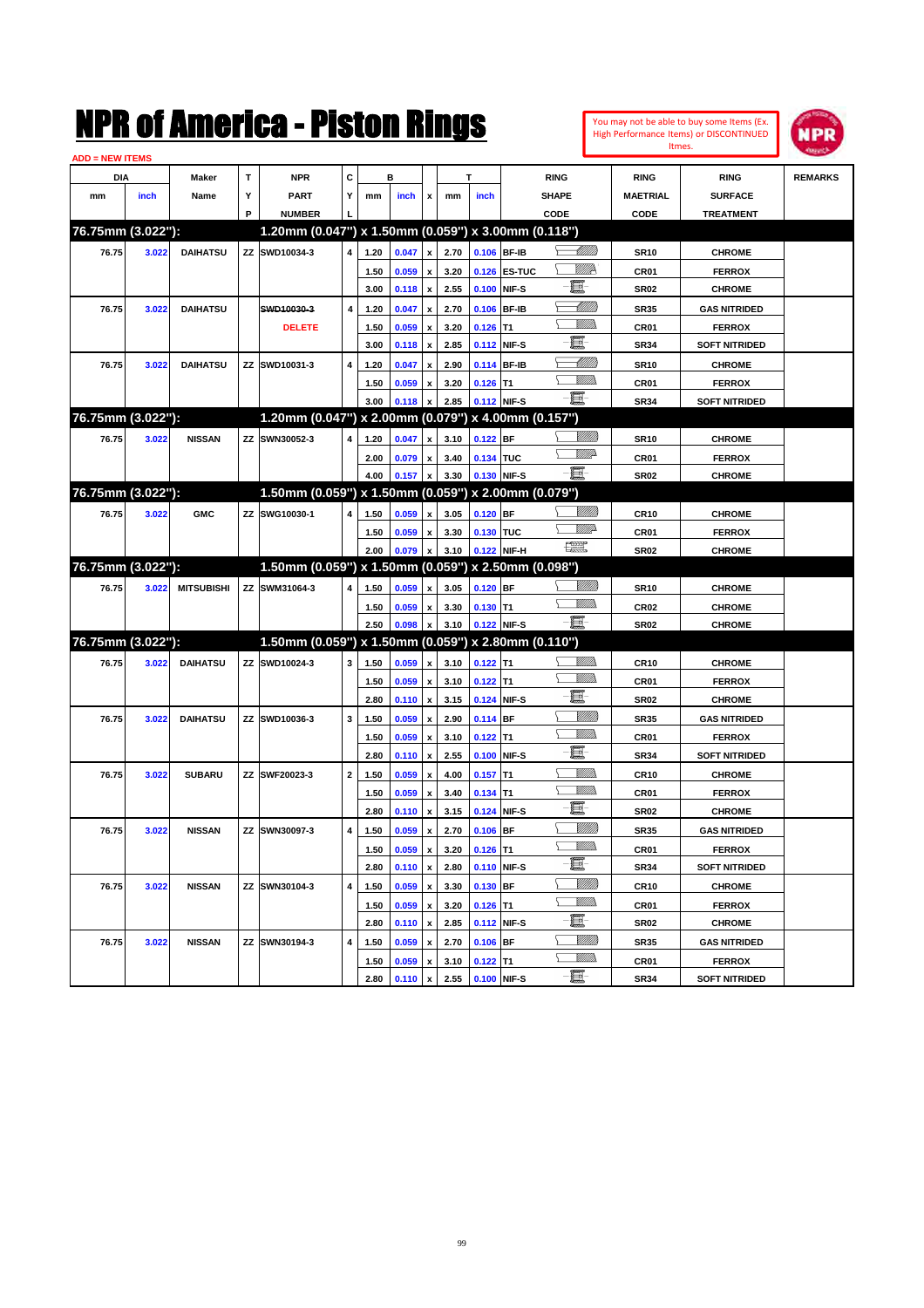

| <b>ADD = NEW ITEMS</b> |       |                   |    |                                                     |                         |              |       |                           |      |             |             |                                |                                 |                                |                |
|------------------------|-------|-------------------|----|-----------------------------------------------------|-------------------------|--------------|-------|---------------------------|------|-------------|-------------|--------------------------------|---------------------------------|--------------------------------|----------------|
| <b>DIA</b>             |       | Maker             | T  | <b>NPR</b>                                          | c                       |              | в     |                           |      | T.          |             | <b>RING</b>                    | <b>RING</b>                     | <b>RING</b>                    | <b>REMARKS</b> |
| mm                     | inch  | Name              | Υ  | <b>PART</b>                                         | Y                       | mm           | inch  | x                         | mm   | inch        |             | <b>SHAPE</b>                   | <b>MAETRIAL</b>                 | <b>SURFACE</b>                 |                |
|                        |       |                   | P  | <b>NUMBER</b>                                       |                         |              |       |                           |      |             |             | CODE                           | <b>CODE</b>                     | <b>TREATMENT</b>               |                |
| 76.75mm (3.022"):      |       |                   |    | 1.50mm (0.059") x 1.50mm (0.059") x 4.00mm (0.157") |                         |              |       |                           |      |             |             |                                |                                 |                                |                |
| 76.75                  | 3.022 | <b>NISSAN</b>     |    | SWN30057-3                                          | 4                       | 1.50         | 0.059 | $\pmb{\mathsf{x}}$        | 2.70 | $0.106$ BF  |             | <u>Villida</u>                 | <b>SR35</b>                     | <b>GAS NITRIDED</b>            |                |
|                        |       |                   |    | <b>DELETE</b>                                       |                         | 1.50         | 0.059 | x                         | 3.40 | $0.134$ T1  |             | VM))                           | CR <sub>01</sub>                | <b>FERROX</b>                  |                |
|                        |       |                   |    |                                                     |                         | 4.00         | 0.157 | $\pmb{\mathsf{x}}$        | 3.05 |             | 0.120 NIF-S | ti.                            | <b>SR02</b>                     | <b>CHROME</b>                  |                |
| 76.75                  | 3.022 | <b>NISSAN</b>     |    | SWN30057-3                                          | $\overline{\mathbf{4}}$ | 1.50         | 0.059 | x                         | 2.65 | $0.104$ BF  |             | <u>Villitti</u>                | <b>SR10</b>                     | <b>CHROME</b>                  |                |
|                        |       |                   |    | <b>DELETE</b>                                       |                         | 1.50         | 0.059 | x                         | 3.40 | $0.134$ T1  |             | .<br>VMD                       | CR <sub>01</sub>                | <b>FERROX</b>                  |                |
|                        |       |                   |    |                                                     |                         | 4.00         | 0.157 | x                         | 3.05 |             | 0.120 NIF-S | e                              | <b>SR02</b>                     | <b>CHROME</b>                  |                |
| 76.75                  | 3.022 | <b>NISSAN</b>     |    | ZY SWN30057-3                                       | 4                       | 1.50         | 0.059 | x                         | 2.70 | $0.106$ BF  |             | <u>Sillilli</u>                | <b>SR10</b>                     | <b>CHROME</b>                  |                |
|                        |       |                   |    |                                                     |                         | 1.50         | 0.059 | x                         | 3.40 | $0.134$ T1  |             | <br>Milita                     | <b>CR02</b>                     | <b>CHROME</b>                  |                |
|                        |       |                   |    |                                                     |                         | 4.00         | 0.157 | x                         | 3.10 |             | 0.122 NIF-S | 圓                              | <b>SR02</b>                     | <b>CHROME</b>                  |                |
| 76.75                  | 3.022 | <b>NISSAN</b>     |    | SWN30114-3                                          | 4                       | 1.50         | 0.059 | x                         | 2.70 | $0.106$ BF  |             | <u>Sillilli</u>                | <b>SR35</b>                     | <b>GAS NITRIDED</b>            |                |
|                        |       |                   |    | <b>DELETE</b>                                       |                         | 1.50         | 0.059 | x                         | 3.20 | $0.126$ T1  |             | <br>Milita                     | <b>CR02</b>                     | <b>CHROME</b>                  |                |
|                        |       |                   |    |                                                     |                         | 4.00         | 0.157 | x                         | 3.10 |             | 0.122 NIF-S | 圓                              | <b>SR02</b>                     | <b>CHROME</b>                  |                |
| 76.75                  | 3.022 | <b>NISSAN</b>     |    | SXN30060-3                                          | $\overline{\mathbf{4}}$ | 1.50         | 0.059 |                           | 3.20 | $0.126$ BF  |             | <u>Sillilli</u>                | <b>CR10</b>                     | <b>4 CHROME</b>                |                |
|                        |       |                   |    | <b>DELETE</b>                                       |                         | 1.50         | 0.059 | x                         | 3.40 | $0.134$ T1  |             | <br>Milita                     | CR <sub>01</sub>                | <b>FERROX</b>                  |                |
|                        |       |                   |    |                                                     |                         | 4.00         | 0.157 | x                         | 3.25 |             | 0.128 NIF-S | -日                             | <b>SR02</b>                     | <b>CHROME</b>                  |                |
| 76.75mm (3.022"):      |       |                   |    | 1.50mm (0.059") x NONE x 2.80mm (0.110")            |                         |              |       |                           |      |             |             |                                |                                 |                                |                |
| 76.75                  | 3.022 | <b>NISSAN</b>     |    | ZZ SWN30116-3                                       | 4                       | 1.50         | 0.059 | x                         | 3.10 | 0.122 T1-IB |             | s <i>Milli</i> b               | <b>SR10</b>                     | <b>CHROME</b>                  |                |
|                        |       |                   |    |                                                     |                         |              |       | x                         |      |             |             |                                |                                 |                                |                |
|                        |       |                   |    |                                                     |                         | 2.80         | 0.110 | $\pmb{\mathsf{x}}$        | 2.55 |             | 0.100 NIF-S | $-\blacksquare$                | SR02                            | <b>CHROME</b>                  |                |
| 76.75mm (3.022"):      |       |                   |    | 2.00mm (0.079") x 1.50mm (0.059") x 3.00mm (0.118") |                         |              |       |                           |      |             |             |                                |                                 |                                |                |
| 76.75                  | 3.022 | <b>DAIHATSU</b>   |    | ZZ SDD10042-3                                       | 3                       | 2.00         | 0.079 | $\boldsymbol{\mathsf{x}}$ | 2.90 |             | 0.114 BF-K2 | <u>Milli</u> b                 | <b>SR35</b>                     | <b>GAS NITRIDED</b>            |                |
|                        |       |                   |    |                                                     |                         | 1.50         | 0.059 |                           | 3.10 | $0.122$ T1  |             | <br>Milita                     | <b>CR02</b>                     | <b>CHROME</b>                  |                |
|                        |       |                   |    |                                                     |                         | 3.00         | 0.118 | x<br>x                    | 3.40 |             | 0.134 E-BC3 | - 501                          | <b>CR10</b>                     | <b>CHROME</b>                  |                |
| 76.75mm (3.022"):      |       |                   |    | 2.00mm (0.079") x 2.00mm (0.079") x 4.00mm (0.157") |                         |              |       |                           |      |             |             |                                |                                 |                                |                |
| 76.75                  | 3.022 | <b>SUBARU</b>     |    | SXF20007-3                                          | 4                       | 2.00         | 0.079 | $\pmb{\mathsf{x}}$        | 3.60 |             | 0.142 BF-IB | <u> Millitto</u>               | <b>CR10</b>                     | <b>4 CHROME</b>                |                |
|                        |       |                   |    | <b>DELETE</b>                                       |                         |              | 0.079 |                           | 3.60 | $0.142$ T1  |             | <br>Milita                     |                                 |                                |                |
|                        |       |                   |    |                                                     |                         | 2.00<br>4.00 | 0.157 | x<br>$\pmb{\mathsf{x}}$   | 3.25 |             | 0.128 NIF-S | -E                             | CR <sub>01</sub><br><b>SR02</b> | <b>FERROX</b><br><b>CHROME</b> |                |
| 76.75                  | 3.022 | <b>MITSUBISHI</b> |    | ZZ SWM30078-1                                       | 4                       | 2.00         | 0.079 |                           | 3.50 | $0.138$ BF  |             | <u>Villitti</u>                | CR <sub>02</sub>                | <b>CHROME</b>                  |                |
|                        |       |                   |    |                                                     |                         |              | 0.079 | x                         | 3.50 |             |             | .<br>VMD                       | <b>CR02</b>                     |                                |                |
|                        |       |                   |    |                                                     |                         | 2.00<br>4.00 | 0.157 | x<br>x                    | 3.65 | $0.138$ T1  | 0.144 NIF-S | -日                             | <b>SR02</b>                     | <b>CHROME</b><br><b>CHROME</b> |                |
|                        |       | <b>NISSAN</b>     |    | SWN30045-3                                          | 4                       | 2.00         | 0.079 |                           | 3.20 | $0.126$ T1  |             | <u>VMMs</u>                    | <b>CR10</b>                     | <b>CHROME</b>                  |                |
| 76.75                  | 3.022 |                   |    |                                                     |                         |              |       | x                         |      |             |             | UM)                            |                                 |                                |                |
|                        |       |                   |    | <b>DELETE</b>                                       |                         | 2.00         | 0.079 | x                         | 3.40 | $0.134$ T1  |             | $-\Xi$ -                       | CR01                            | <b>FERROX</b>                  |                |
|                        |       |                   |    |                                                     |                         | 4.00         | 0.157 | $\pmb{\mathsf{x}}$        | 3.30 |             | 0.130 NIF-S | <u>VIIII)</u>                  | SR02                            | <b>CHROME</b>                  |                |
| 76.75                  | 3.022 | <b>NISSAN</b>     | ZΧ | SWN30045-3                                          | 4                       | 2.00         | 0.079 | $\pmb{\mathsf{x}}$        | 2.85 | $0.112$ BF  |             | <u>Millib</u>                  | <b>SR10</b>                     | <b>CHROME</b>                  |                |
|                        |       |                   |    |                                                     |                         | 2.00         | 0.079 | x                         | 3.40 | $0.134$ T1  |             | E                              | CR01                            | <b>FERROX</b>                  |                |
|                        |       |                   |    |                                                     |                         | 4.00         | 0.157 | $\pmb{\mathsf{x}}$        | 3.30 |             | 0.130 NIF-S | <u>VIIII)</u>                  | SR02                            | <b>CHROME</b>                  |                |
| 76.75                  | 3.022 | <b>TOYOTA</b>     |    | SXT10068-3                                          | $\pmb{4}$               | 2.00         | 0.079 | x                         | 3.70 | $0.146$ BF  |             | <u>Millib</u>                  | <b>CR10</b>                     | <b>CHROME</b>                  |                |
|                        |       |                   |    | <b>DELETE</b>                                       |                         | 2.00         | 0.079 | x                         | 3.70 | $0.146$ T1  |             | E                              | CR01                            | <b>FERROX</b>                  |                |
|                        |       |                   |    |                                                     |                         | 4.00         | 0.157 | $\pmb{\mathsf{x}}$        | 3.05 |             | 0.120 NIF-S |                                | SR02                            | <b>CHROME</b>                  |                |
| 76.75                  | 3.022 | <b>TOYOTA</b>     |    | ZX SWT10068-3                                       | 4                       | 2.00         | 0.079 | x                         | 2.85 | $0.112$ BF  |             | <u>Millit</u><br><u>Millib</u> | <b>SR10</b>                     | <b>CHROME</b>                  |                |
|                        |       |                   |    |                                                     |                         | 2.00         | 0.079 | x                         | 3.70 | $0.146$ T1  |             | -E-                            | CR01                            | <b>FERROX</b>                  |                |
|                        |       |                   |    |                                                     |                         | 4.00         | 0.157 | x                         | 3.05 |             | 0.120 NIF-S |                                | SR02                            | <b>CHROME</b>                  |                |
| 76.80mm (3.024"):      |       |                   |    | 0.80mm (0.031") x 1.50mm (0.059")                   |                         |              |       |                           |      |             |             |                                |                                 |                                |                |
| 76.80                  | 3.024 | <b>HI PERFORM</b> |    | MC07680                                             | 1                       | 0.80         | 0.031 | x                         | 2.70 |             | 0.106 BF-IB | <u> MM)</u>                    | SR35                            | <b>GAS NITRIDED</b>            |                |
|                        |       |                   |    |                                                     |                         |              |       |                           |      |             |             |                                | $\overline{\phantom{a}}$        | $\overline{\phantom{a}}$       |                |
|                        |       |                   |    |                                                     |                         | 1.50         | 0.059 | $\pmb{\mathsf{x}}$        | 2.50 |             | 0.098 NIF-H | R                              | <b>SR02</b>                     | PVD                            |                |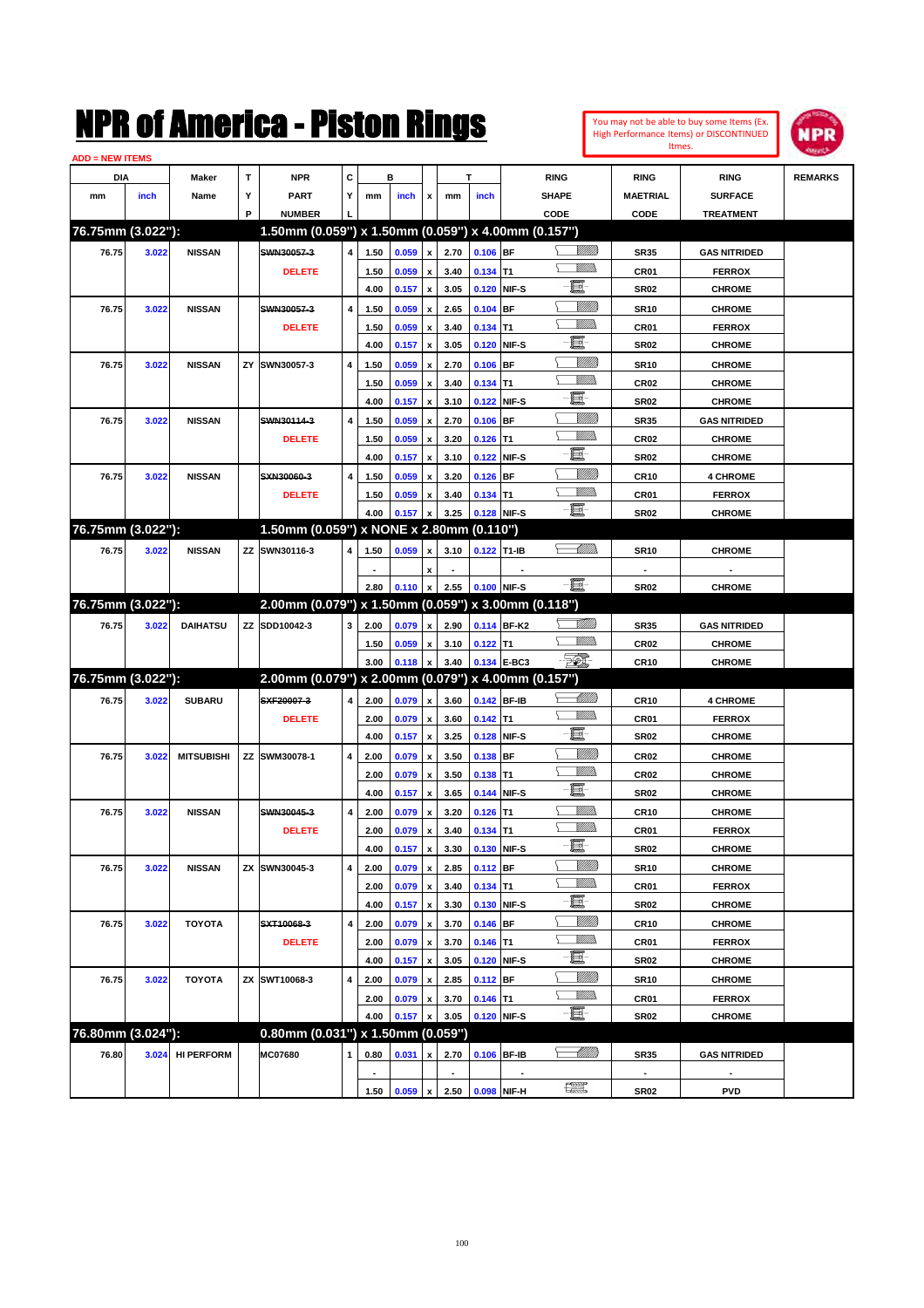|                               |       |                   |    | NMK OI AINCrica - Miston Kings                      |                |      |                 |                           |      |               |              |                                                                                                                                                                                                                                                                                                                                                                                             |               |                  | You may not be able to buy some Items (Ex.<br>High Performance Items) or DISCONTINUED<br>Itmes. | NPR            |
|-------------------------------|-------|-------------------|----|-----------------------------------------------------|----------------|------|-----------------|---------------------------|------|---------------|--------------|---------------------------------------------------------------------------------------------------------------------------------------------------------------------------------------------------------------------------------------------------------------------------------------------------------------------------------------------------------------------------------------------|---------------|------------------|-------------------------------------------------------------------------------------------------|----------------|
| <b>ADD = NEW ITEMS</b><br>DIA |       | Maker             | T  | <b>NPR</b>                                          | C              |      | в               |                           |      | т             |              | <b>RING</b>                                                                                                                                                                                                                                                                                                                                                                                 |               | <b>RING</b>      | <b>RING</b>                                                                                     | <b>REMARKS</b> |
|                               |       |                   | Υ  | <b>PART</b>                                         | Υ              |      |                 |                           |      |               |              | <b>SHAPE</b>                                                                                                                                                                                                                                                                                                                                                                                |               | <b>MAETRIAL</b>  | <b>SURFACE</b>                                                                                  |                |
| mm                            | inch  | Name              | P  | <b>NUMBER</b>                                       |                | mm   | inch            | x                         | mm   | inch          |              |                                                                                                                                                                                                                                                                                                                                                                                             |               |                  |                                                                                                 |                |
| 76.85mm (3.026"):             |       |                   |    | 2.00mm (0.079") x 2.00mm (0.079") x 4.00mm (0.157") |                |      |                 |                           |      |               |              | CODE                                                                                                                                                                                                                                                                                                                                                                                        |               | CODE             | <b>TREATMENT</b>                                                                                |                |
|                               |       |                   |    |                                                     |                |      |                 |                           |      |               |              |                                                                                                                                                                                                                                                                                                                                                                                             |               |                  |                                                                                                 |                |
| 76.85                         | 3.026 | <b>TOYOTA</b>     |    | ZZ SWT10009-1                                       | 4              | 2.00 | 0.079           | $\boldsymbol{\mathsf{x}}$ | 3.50 | $0.138$ T1    |              |                                                                                                                                                                                                                                                                                                                                                                                             | <u>MMS</u>    | CR <sub>02</sub> | <b>CHROME</b>                                                                                   |                |
|                               |       |                   |    |                                                     |                | 2.00 | 0.079           | $\pmb{\mathsf{x}}$        | 3.50 | $0.138$ T1    |              | e et                                                                                                                                                                                                                                                                                                                                                                                        | <br>Mar       | <b>CR02</b>      | <b>FERROX</b>                                                                                   |                |
|                               |       |                   |    |                                                     |                | 4.00 | 0.157           | x                         | 3.30 | 0.130 NIF-S   |              |                                                                                                                                                                                                                                                                                                                                                                                             |               | <b>SR02</b>      | <b>CHROME</b>                                                                                   |                |
| 76.90mm (3.028"):             |       |                   |    | 1.50mm (0.059") x 1.50mm (0.059") x 4.00mm (0.157") |                |      |                 |                           |      |               |              |                                                                                                                                                                                                                                                                                                                                                                                             |               |                  |                                                                                                 |                |
| 76.90                         | 3.028 | <b>MITSUBISHI</b> |    | ZZ SWM31043-0                                       | 4              | 1.50 | 0.059           | x                         | 3.10 | $0.122$ BF    |              |                                                                                                                                                                                                                                                                                                                                                                                             | <u>UMB</u>    | <b>SR10</b>      | <b>CHROME</b>                                                                                   |                |
|                               |       |                   |    |                                                     |                | 1.50 | 0.059           | $\pmb{\mathsf{x}}$        | 3.50 | 0.138         | lT1          |                                                                                                                                                                                                                                                                                                                                                                                             | <br>Mar       | CR01             | <b>FERROX</b>                                                                                   |                |
|                               |       |                   |    |                                                     |                | 4.00 | 0.157           | x                         | 3.85 | 0.152 NIF-S   |              | E.                                                                                                                                                                                                                                                                                                                                                                                          |               | <b>SR02</b>      | <b>CHROME</b>                                                                                   |                |
| 76.90mm (3.028"):             |       |                   |    | 2.00mm (0.079") x 2.00mm (0.079") x 4.00mm (0.157") |                |      |                 |                           |      |               |              |                                                                                                                                                                                                                                                                                                                                                                                             |               |                  |                                                                                                 |                |
| 76.90                         | 3.028 | <b>MITSUBISHI</b> |    | ZZ SWM31005-0                                       | 4              | 2.00 | 0.079           | x                         | 3.50 | 0.138 BF      |              |                                                                                                                                                                                                                                                                                                                                                                                             | <u>VIIIIn</u> | <b>SR10</b>      | <b>CHROME</b>                                                                                   |                |
|                               |       |                   |    |                                                     |                | 2.00 | 0.079           | $\pmb{\mathsf{x}}$        | 3.50 | $0.138$ T1    |              |                                                                                                                                                                                                                                                                                                                                                                                             | <br>Mar       | CR01             | <b>FERROX</b>                                                                                   |                |
|                               |       |                   |    |                                                     |                | 4.00 | 0.157           | x                         | 3.85 | 0.152 NIF-S   |              | $-\mathbf{H}$                                                                                                                                                                                                                                                                                                                                                                               |               | <b>SR02</b>      | <b>CHROME</b>                                                                                   |                |
| 76.98mm (3.031"):             |       |                   |    | 1.50mm (0.059") x 1.50mm (0.059") x 3.00mm (0.118") |                |      |                 |                           |      |               |              |                                                                                                                                                                                                                                                                                                                                                                                             |               |                  |                                                                                                 |                |
| 76.98                         | 3.031 | <b>DAEWOO</b>     | ΖZ | SWD20003-2                                          | 4              | 1.50 | 0.059           | $\boldsymbol{\mathsf{x}}$ | 3.10 | 0.122         | <b>BF</b>    |                                                                                                                                                                                                                                                                                                                                                                                             | <u>VIIIIn</u> | <b>SR10</b>      | <b>CHROME</b>                                                                                   |                |
|                               |       |                   |    | (SWL02419-2)                                        |                | 1.50 | 0.059           | $\pmb{\mathsf{x}}$        | 3.20 | 0.126         | <b>TUC</b>   |                                                                                                                                                                                                                                                                                                                                                                                             | <u>MM</u>     | CR01             | <b>FERROX</b>                                                                                   |                |
|                               |       |                   |    |                                                     |                | 3.00 | 0.118           | x                         | 2.95 |               | 0.116 NIF-S  | E.                                                                                                                                                                                                                                                                                                                                                                                          |               | <b>SR02</b>      | <b>CHROME</b>                                                                                   |                |
| 77.00mm (3.031"):             |       |                   |    | 0.80mm (0.031") x 1.50mm (0.059")                   |                |      |                 |                           |      |               |              |                                                                                                                                                                                                                                                                                                                                                                                             |               |                  |                                                                                                 |                |
| 77.00                         | 3.031 | <b>HI PERFORM</b> |    | <b>MC07700</b>                                      | 1              | 0.80 | 0.031           | x                         | 2.70 | 0.106         | <b>BF-IB</b> |                                                                                                                                                                                                                                                                                                                                                                                             | <u>UMB</u>    | <b>SR35</b>      | <b>GAS NITRIDED</b>                                                                             |                |
|                               |       |                   |    |                                                     |                |      |                 |                           |      |               |              |                                                                                                                                                                                                                                                                                                                                                                                             |               |                  |                                                                                                 |                |
|                               |       |                   |    |                                                     |                | 1.50 | 0.059           | x                         | 2.50 | 0.098         | NIF-H        | $\begin{picture}(20,20) \put(0,0){\dashbox{0.5}(20,0){ }} \put(15,0){\circle{10}} \put(25,0){\circle{10}} \put(25,0){\circle{10}} \put(25,0){\circle{10}} \put(25,0){\circle{10}} \put(25,0){\circle{10}} \put(25,0){\circle{10}} \put(25,0){\circle{10}} \put(25,0){\circle{10}} \put(25,0){\circle{10}} \put(25,0){\circle{10}} \put(25,0){\circle{10}} \put(25,0){\circle{10}} \put(25,$ |               | <b>SR02</b>      | <b>PVD</b>                                                                                      |                |
| 77.00mm (3.031"):             |       |                   |    | 1.00mm (0.039") x 1.00mm (0.039") x 2.00mm (0.079") |                |      |                 |                           |      |               |              |                                                                                                                                                                                                                                                                                                                                                                                             |               |                  |                                                                                                 |                |
| 77.00                         | 3.031 | <b>HI PERFORM</b> |    | XG3032                                              | 1              | 1.00 | 0.039           | $\boldsymbol{\mathsf{x}}$ | 3.05 | $0.120$ BF    |              |                                                                                                                                                                                                                                                                                                                                                                                             | <u>UMB</u>    | <b>SR10</b>      | <b>CHROME</b>                                                                                   |                |
|                               |       |                   |    |                                                     |                | 1.00 | 0.039           | $\pmb{\mathsf{x}}$        | 3.05 | 0.120         | lT1          |                                                                                                                                                                                                                                                                                                                                                                                             | <br>Mar       | <b>CR10</b>      | <b>FERROX</b>                                                                                   |                |
|                               |       |                   |    |                                                     |                | 2.00 | 0.079           | x                         | 3.20 | 0.126         | NIF-S        | E                                                                                                                                                                                                                                                                                                                                                                                           |               | <b>SR02</b>      | <b>CHROME</b>                                                                                   |                |
| 77.00                         | 3.031 | <b>HI PERFORM</b> |    | <b>XG3032LG</b>                                     | 1              | 1.00 | 0.039           | $\boldsymbol{\mathsf{x}}$ | 3.05 | 0.120         | <b>BF</b>    |                                                                                                                                                                                                                                                                                                                                                                                             | <u>VIIII)</u> | <b>SR10</b>      | <b>CHROME</b>                                                                                   |                |
|                               |       |                   |    |                                                     |                | 1.00 | 0.039           | $\boldsymbol{\mathsf{x}}$ | 3.05 | 0.120         | lT1          |                                                                                                                                                                                                                                                                                                                                                                                             | <br>Mar       | CR <sub>10</sub> | <b>FERROX</b>                                                                                   |                |
|                               |       |                   |    |                                                     |                | 2.00 | 0.079           | x                         | 3.20 | 0.126         | NIF-S        | E                                                                                                                                                                                                                                                                                                                                                                                           |               | <b>SR02</b>      | <b>CHROME</b>                                                                                   |                |
| 77.00                         | 3.031 | <b>HI PERFORM</b> |    | XGN3032                                             | 1              | 1.00 | 0.039           | x                         | 2.90 | 0.114         | <b>BF-IB</b> |                                                                                                                                                                                                                                                                                                                                                                                             | <u> UMM</u>   | <b>SR35</b>      | <b>GAS NITRIDED</b>                                                                             |                |
|                               |       |                   |    |                                                     |                | 1.00 | 0.039           | x                         | 3.10 | 0.122         | T1           |                                                                                                                                                                                                                                                                                                                                                                                             | .<br>VMD      | <b>CR10</b>      | <b>FERROX</b>                                                                                   |                |
|                               |       |                   |    |                                                     |                | 2.00 | 0.079           | x                         | 2.40 | 0.094         | NIF-H        | $\begin{picture}(20,20) \put(0,0){\dashbox{0.5}(20,0){ }} \put(15,0){\circle{10}} \put(25,0){\circle{10}} \put(25,0){\circle{10}} \put(25,0){\circle{10}} \put(25,0){\circle{10}} \put(25,0){\circle{10}} \put(25,0){\circle{10}} \put(25,0){\circle{10}} \put(25,0){\circle{10}} \put(25,0){\circle{10}} \put(25,0){\circle{10}} \put(25,0){\circle{10}} \put(25,0){\circle{10}} \put(25,$ |               | <b>SR34</b>      | <b>SOFT NITRIDED</b>                                                                            |                |
| 77.00mm (3.031"):             |       |                   |    | 1.00mm (0.039") x 1.20mm (0.047") x 2.80mm (0.110") |                |      |                 |                           |      |               |              |                                                                                                                                                                                                                                                                                                                                                                                             |               |                  |                                                                                                 |                |
| 77.00                         |       |                   |    |                                                     | 1 <sup>1</sup> |      |                 | $\mathbf{x}$              |      | 2.85 0.112 BF |              |                                                                                                                                                                                                                                                                                                                                                                                             | <u>VIIIIn</u> |                  |                                                                                                 |                |
|                               |       | 3.031 HI PERFORM  |    | XC3032                                              |                |      | $1.00 \t 0.039$ |                           |      |               |              |                                                                                                                                                                                                                                                                                                                                                                                             | <u>Willia</u> | <b>SR10</b>      | <b>CHROME</b>                                                                                   |                |
|                               |       |                   |    |                                                     |                | 1.20 | 0.047           | x                         | 3.40 | 0.134         | T1           | E                                                                                                                                                                                                                                                                                                                                                                                           |               | CR01             | <b>FERROX</b>                                                                                   |                |
|                               |       |                   |    |                                                     |                | 2.80 | 0.110           | $\pmb{\mathsf{x}}$        | 3.15 | 0.124 NIF-S   |              |                                                                                                                                                                                                                                                                                                                                                                                             | <u>VIIII)</u> | <b>SR02</b>      | <b>CHROME</b>                                                                                   |                |
| 77.00                         | 3.031 | <b>HI PERFORM</b> |    | XC3032LG                                            | 1              | 1.00 | 0.039           | $\pmb{\mathsf{x}}$        | 2.85 | $0.112$ BF    |              |                                                                                                                                                                                                                                                                                                                                                                                             | <u>Willib</u> | <b>SR10</b>      | <b>CHROME</b>                                                                                   |                |
|                               |       |                   |    |                                                     |                | 1.20 | 0.047           | $\pmb{\mathsf{x}}$        | 3.40 | $0.134$ T1    |              | E                                                                                                                                                                                                                                                                                                                                                                                           |               | CR01             | <b>FERROX</b>                                                                                   |                |
|                               |       |                   |    |                                                     |                | 2.80 | 0.110           | $\pmb{\mathsf{x}}$        | 3.15 | 0.124         | NIF-S        |                                                                                                                                                                                                                                                                                                                                                                                             |               | SR02             | <b>CHROME</b>                                                                                   |                |
| 77.00                         | 3.031 | <b>HI PERFORM</b> |    | 21-GNH07700                                         | 1              | 1.00 | 0.039           | $\pmb{\mathsf{x}}$        | 2.70 | 0.106         | <b>BF</b>    |                                                                                                                                                                                                                                                                                                                                                                                             | <u>VIIII)</u> | <b>SR34</b>      | <b>GAS NITRIDED</b>                                                                             |                |
|                               |       |                   |    |                                                     |                | 1.20 | 0.047           | $\pmb{\mathsf{x}}$        | 3.20 | 0.126         | <b>TUH</b>   |                                                                                                                                                                                                                                                                                                                                                                                             | <u>WW</u> A   | CR01             | <b>FERROX</b>                                                                                   |                |
|                               |       |                   |    |                                                     |                | 2.80 | 0.110           | x                         | 3.10 |               | 0.122 NIF-H  | $\frac{1}{2}$                                                                                                                                                                                                                                                                                                                                                                               |               | SR34             | <b>SOFT NITRIDED</b>                                                                            |                |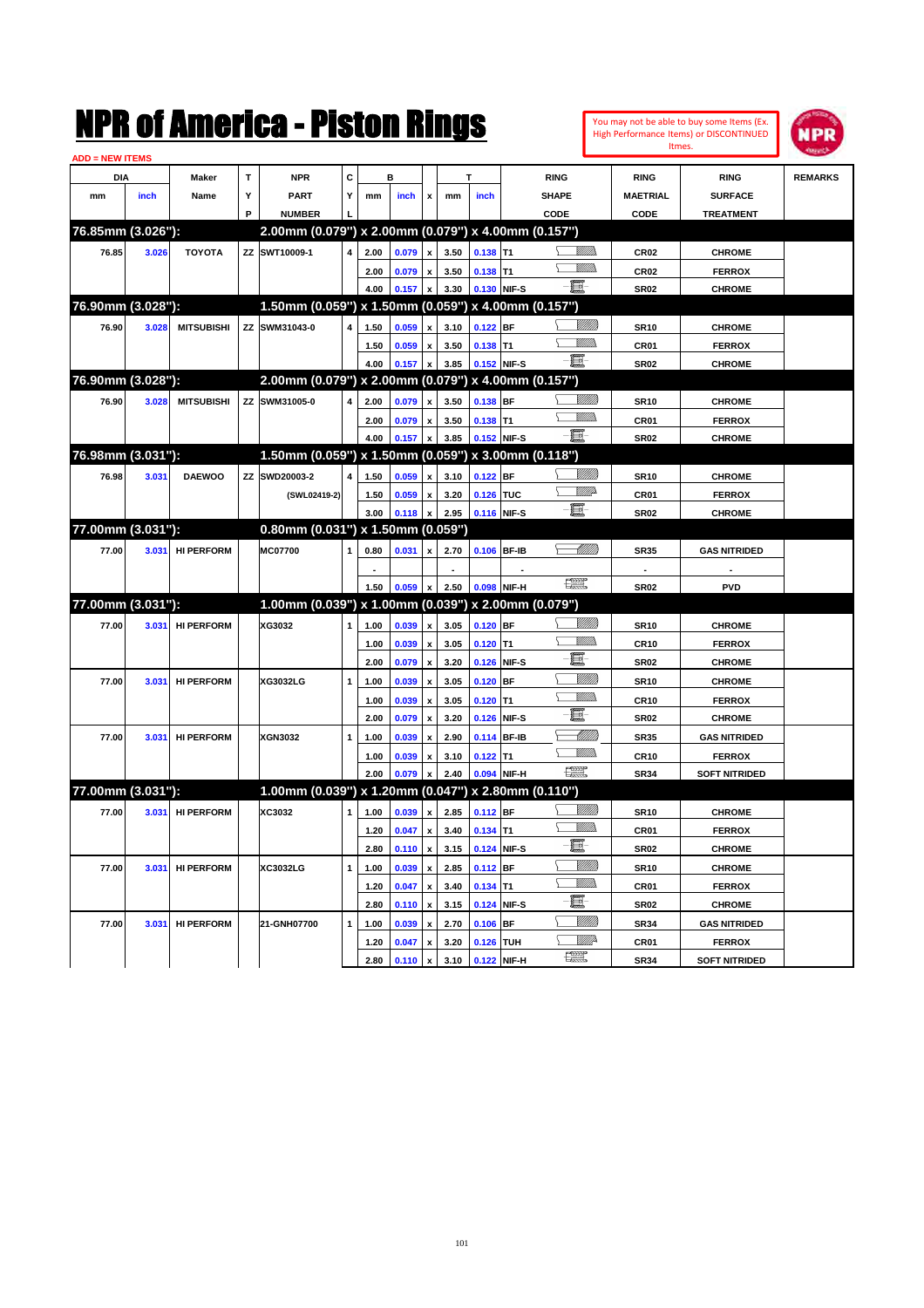| You may not be able to buy some Items (Ex. |
|--------------------------------------------|
| High Performance Items) or DISCONTINUED    |
| Itmes.                                     |



| <b>ADD = NEW ITEMS</b> |       |                   |   |                                                     |              |      |       |                    |      |             |              |                               |                  |                      |                |
|------------------------|-------|-------------------|---|-----------------------------------------------------|--------------|------|-------|--------------------|------|-------------|--------------|-------------------------------|------------------|----------------------|----------------|
| <b>DIA</b>             |       | <b>Maker</b>      | T | <b>NPR</b>                                          | С            |      | в     |                    |      | т           |              | <b>RING</b>                   | <b>RING</b>      | <b>RING</b>          | <b>REMARKS</b> |
| mm                     | inch  | Name              | Υ | <b>PART</b>                                         | Y            | mm   | inch  | x                  | mm   | inch        |              | <b>SHAPE</b>                  | <b>MAETRIAL</b>  | <b>SURFACE</b>       |                |
|                        |       |                   | P | <b>NUMBER</b>                                       |              |      |       |                    |      |             |              | CODE                          | <b>CODE</b>      | <b>TREATMENT</b>     |                |
| 77.00mm (3.031"):      |       |                   |   | 1.20mm (0.047") x 1.20mm (0.047") x 2.00mm (0.079") |              |      |       |                    |      |             |              |                               |                  |                      |                |
| 77.00                  | 3.031 | <b>HYUNDAI</b>    |   | ZZ SWG30034-2                                       | 4            | 1.20 | 0.047 | x                  | 2.85 | 0.112 BF-IB |              | <u> Millilli</u>              | <b>SR10</b>      | <b>CHROME</b>        |                |
|                        |       |                   |   |                                                     |              | 1.20 | 0.047 | x                  | 3.20 | 0.126 TUC   |              | <u>VMD</u>                    | CR <sub>01</sub> | <b>FERROX</b>        |                |
|                        |       |                   |   |                                                     |              | 2.00 | 0.079 | x                  | 2.50 |             | 0.098 NIF-S  | e                             | <b>SR02</b>      | <b>CHROME</b>        |                |
| 77.00                  | 3.031 | <b>HYUNDAI</b>    |   | ZZ SWG30046-0                                       | 4            | 1.20 | 0.047 | x                  | 2.85 |             | 0.112 BF-IB  | <u>UMB</u>                    | <b>SR10</b>      | <b>CHROME</b>        |                |
|                        |       |                   |   |                                                     |              | 1.20 | 0.047 | x                  | 3.05 | 0.120 TUC   |              | <u>VMD</u>                    | CR <sub>01</sub> | <b>FERROX</b>        |                |
|                        |       |                   |   |                                                     |              | 2.00 | 0.079 | $\pmb{\mathsf{x}}$ | 2.55 |             | 0.100 NIF-H  | $f_{\text{max}}^{\text{opp}}$ | <b>SR02</b>      | <b>CHROME</b>        |                |
| 77.00                  | 3.031 | <b>HYUNDAI</b>    |   | ZZ SWG30070-0                                       | 4            | 1.20 | 0.047 |                    | 2.50 |             | 0.098 BF-IB  | MMB                           | <b>SR34</b>      | <b>GAS NITRIDED</b>  |                |
| <b>ADD</b>             |       |                   |   |                                                     |              | 1.20 | 0.047 | x                  | 3.05 | 0.120 TUC   |              | <u>MM</u> D                   | CR <sub>01</sub> | <b>FERROX</b>        |                |
|                        |       |                   |   |                                                     |              | 2.00 | 0.079 |                    | 2.40 |             | 0.094 NIF-H  | $f_{\text{max}}^{\text{opp}}$ | <b>SR34</b>      | <b>SOFT NITRIDED</b> |                |
| 77.00mm (3.031"):      |       |                   |   | 1.20mm (0.047") x 1.20mm (0.047") x 2.50mm (0.098") |              |      |       |                    |      |             |              |                               |                  |                      |                |
| 77.00                  | 3.031 | <b>HYUNDAI</b>    |   | ZZ SWG30030-2                                       | 4            | 1.20 | 0.047 | x                  | 2.85 | 0.112 BF-IB |              | <u>UMB</u>                    | <b>SR10</b>      | <b>CHROME</b>        |                |
|                        |       |                   |   |                                                     |              | 1.20 | 0.047 | x                  | 3.20 | 0.126 TUC   |              | <u>VMD</u>                    | CR <sub>01</sub> | <b>FERROX</b>        |                |
|                        |       |                   |   |                                                     |              | 2.50 | 0.098 | $\pmb{\mathsf{x}}$ | 2.85 |             | 0.112 NIF-S  | e.                            | <b>SR02</b>      | <b>CHROME</b>        |                |
| 77.00                  | 3.031 | <b>MITSUBISHI</b> |   | ZZ SWM31127-4                                       | 4            | 1.20 | 0.047 | x                  | 2.70 | $0.106$ BF  |              |                               | <b>SR35</b>      | <b>GAS NITRIDED</b>  |                |
|                        |       |                   |   |                                                     |              | 1.20 | 0.047 | x                  | 3.20 | 0.126 TUC   |              | <u>VMD</u>                    | CR <sub>01</sub> | <b>FERROX</b>        |                |
|                        |       |                   |   |                                                     |              | 2.50 | 0.098 | x                  | 2.55 |             | 0.100 NIF-S  | e.                            | <b>SR34</b>      | <b>SOFT NITRIDED</b> |                |
| 77.00                  | 3.031 | <b>NISSAN</b>     |   | ZZ SWN30130-4                                       | 6            | 1.20 | 0.047 | x                  | 2.70 |             | 0.106 BF-IB  | <u> Millil</u>                | <b>SR10</b>      | <b>CHROME</b>        |                |
|                        |       |                   |   |                                                     |              | 1.20 | 0.047 |                    | 3.30 | $0.130$ T1  |              | .<br>VMD                      | CR <sub>01</sub> | <b>FERROX</b>        |                |
|                        |       |                   |   |                                                     |              | 2.50 | 0.098 |                    | 2.80 | 0.110 NIF-S |              | -日                            | <b>SR02</b>      | <b>CHROME</b>        |                |
| 77.00mm (3.031"):      |       |                   |   | 1.20mm (0.047") x 1.20mm (0.047") x 2.80mm (0.110") |              |      |       |                    |      |             |              |                               |                  |                      |                |
| 77.00                  | 3.031 | <b>ISUZU</b>      |   | SWI10152-0                                          | 4            | 1.20 | 0.047 | x                  | 3.10 | 0.122 BF    |              |                               | <b>SR10</b>      | <b>CHROME</b>        |                |
|                        |       |                   |   | <b>DELETE</b>                                       |              | 1.20 | 0.047 | x                  | 3.35 | $0.132$ T1  |              | <br>Militar                   | <b>CR02</b>      | <b>CHROME</b>        |                |
|                        |       |                   |   |                                                     |              | 2.80 | 0.110 | $\pmb{\mathsf{x}}$ | 3.10 |             | 0.122 NIF-S  | e.                            | <b>SR34</b>      | <b>SOFT NITRIDED</b> |                |
| 77.00                  | 3.031 | <b>ISUZU</b>      |   | ZZ SWI10153-0                                       | 4            | 1.20 | 0.047 |                    | 2.90 | $0.114$ BF  |              | <u>VIIII)</u>                 | <b>SR35</b>      | <b>GAS NITRIDED</b>  |                |
|                        |       |                   |   |                                                     |              | 1.20 | 0.047 | x                  | 3.50 | 0.138 T1-IB |              | <u> Millitt</u>               | <b>CR02</b>      | <b>CHROME</b>        |                |
|                        |       |                   |   |                                                     |              | 2.80 | 0.110 |                    | 3.10 |             | 0.122 NIF-S  | -E.                           | <b>SR34</b>      | <b>SOFT NITRIDED</b> |                |
| 77.00mm (3.031"):      |       |                   |   | 1.20mm (0.047") x 1.50mm (0.059") x 2.80mm (0.110") |              |      |       |                    |      |             |              |                               |                  |                      |                |
| 77.00                  | 3.031 | <b>MITSUBISHI</b> |   | ZZ SWM31117-4                                       | 4            | 1.20 | 0.047 | $\pmb{\mathsf{x}}$ | 2.70 | $0.106$ BF  |              | <u>Villida</u>                | <b>SR35</b>      | <b>GAS NITRIDED</b>  |                |
|                        |       |                   |   |                                                     |              | 1.50 | 0.059 | x                  | 3.10 | 0.122 TUC   |              | <u>VMD</u>                    | CR <sub>01</sub> | <b>FERROX</b>        |                |
|                        |       |                   |   |                                                     |              | 2.80 | 0.110 | $\pmb{\mathsf{x}}$ | 2.55 |             | 0.100 NIF-S  | e.                            | <b>SR34</b>      | <b>SOFT NITRIDED</b> |                |
| 77.00                  | 3.031 | <b>SUBARU</b>     |   | SWF20053-4                                          | $\mathbf{2}$ | 1.20 | 0.047 | x                  | 3.10 | $0.122$ BF  |              | <u>VIIII)</u>                 | <b>SR10</b>      | <b>CHROME</b>        |                |
|                        |       |                   |   | <b>DELETE</b>                                       |              | 1.50 | 0.059 | x                  | 3.40 | $0.134$ T1  |              |                               | CR01             | <b>FERROX</b>        |                |
|                        |       |                   |   |                                                     |              | 2.80 | 0.110 | $\pmb{\mathsf{x}}$ | 3.50 | 0.138 NIF-S |              | - 1                           | SR02             | <b>CHROME</b>        |                |
| 77.00mm (3.031"):      |       |                   |   | 1.20mm (0.047") x 1.50mm (0.059") x 3.00mm (0.118") |              |      |       |                    |      |             |              |                               |                  |                      |                |
| 77.00                  | 3.031 | <b>DAIHATSU</b>   |   | ZZ SWD10034-4                                       | 4            | 1.20 | 0.047 | x                  | 2.70 |             | 0.106 BF-IB  | <u>UMB</u>                    | <b>SR10</b>      | <b>CHROME</b>        |                |
|                        |       |                   |   |                                                     |              | 1.50 | 0.059 | $\pmb{\mathsf{x}}$ | 3.20 |             | 0.126 ES-TUC | <u>WW</u>                     | CR01             | <b>FERROX</b>        |                |
|                        |       |                   |   |                                                     |              | 3.00 | 0.118 | $\pmb{\mathsf{x}}$ | 2.55 |             | 0.100 NIF-S  | E                             | SR02             | <b>CHROME</b>        |                |
| 77.00                  | 3.031 | <b>DAIHATSU</b>   |   | SWD10030-4                                          | 4            | 1.20 | 0.047 | x                  | 2.70 |             | 0.106 BF-IB  | <u> Milli</u>                 | SR35             | <b>GAS NITRIDED</b>  |                |
|                        |       |                   |   | <b>DELETE</b>                                       |              | 1.50 | 0.059 | x                  | 3.20 | $0.126$ T1  |              | <u>WMWs</u>                   | CR01             | <b>FERROX</b>        |                |
|                        |       |                   |   |                                                     |              | 3.00 | 0.118 | $\pmb{\mathsf{x}}$ | 2.85 |             | 0.112 NIF-S  | e.                            | SR34             | <b>SOFT NITRIDED</b> |                |
| 77.00                  | 3.031 | <b>DAIHATSU</b>   |   | ZZ SWD10031-4                                       | 4            | 1.20 | 0.047 | x                  | 2.90 |             | 0.114 BF-IB  | <u>- Milli</u>                | <b>SR10</b>      | <b>CHROME</b>        |                |
|                        |       |                   |   |                                                     |              | 1.50 | 0.059 | x                  | 3.20 | $0.126$ T1  |              | <u>Willib</u>                 | CR01             | <b>FERROX</b>        |                |
|                        |       |                   |   |                                                     |              | 3.00 | 0.118 | x                  | 2.85 |             | 0.112 NIF-S  | $-\Xi$ -                      | SR34             | <b>SOFT NITRIDED</b> |                |
| 77.00mm (3.031"):      |       |                   |   | 1.20mm (0.047") x 1.50mm (0.059") x 4.00mm (0.157") |              |      |       |                    |      |             |              |                               |                  |                      |                |
| 77.00                  | 3.031 | <b>MAZDA</b>      |   | ZZ SWT20037-0                                       | 4            | 1.20 | 0.047 |                    | 3.30 | $0.130$ BF  |              | <u>UMB</u>                    | <b>SR10</b>      | <b>CHROME</b>        |                |
|                        |       |                   |   |                                                     |              | 1.50 | 0.059 | x                  | 3.20 | 0.126 TUC   |              | <u>WW</u> A                   | CR02             | <b>CHROME</b>        |                |
|                        |       |                   |   |                                                     |              | 4.00 | 0.157 | $\pmb{\mathsf{x}}$ | 3.20 |             | 0.126 NIF-S  |                               | SR02             | <b>CHROME</b>        |                |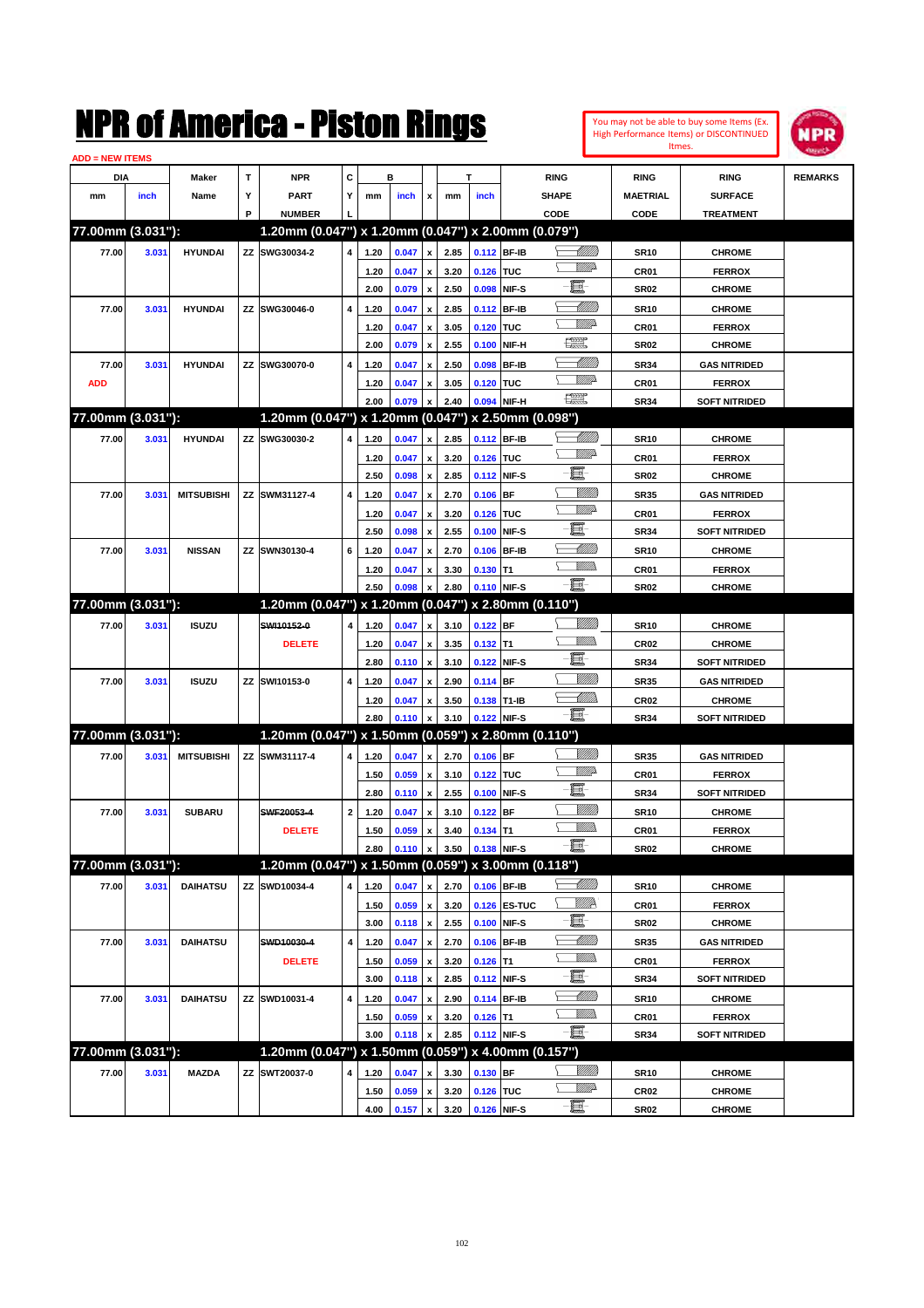|                        |       |                   |   | NMK OT AINCrica - Miston Kings                      |              |      |       |                           |      |             |             |                                                                                                                                                                                                                                                                                                                                                     |                 |                  | You may not be able to buy some Items (Ex.<br>High Performance Items) or DISCONTINUED | <b>NPR</b>     |
|------------------------|-------|-------------------|---|-----------------------------------------------------|--------------|------|-------|---------------------------|------|-------------|-------------|-----------------------------------------------------------------------------------------------------------------------------------------------------------------------------------------------------------------------------------------------------------------------------------------------------------------------------------------------------|-----------------|------------------|---------------------------------------------------------------------------------------|----------------|
| <b>ADD = NEW ITEMS</b> |       |                   |   |                                                     |              |      |       |                           |      |             |             |                                                                                                                                                                                                                                                                                                                                                     |                 |                  | Itmes.                                                                                |                |
| DIA                    |       | Maker             | T | <b>NPR</b>                                          | C            |      | в     |                           |      | т           |             | <b>RING</b>                                                                                                                                                                                                                                                                                                                                         |                 | <b>RING</b>      | <b>RING</b>                                                                           | <b>REMARKS</b> |
| mm                     | inch  | Name              | Υ | <b>PART</b>                                         | Y            | mm   | inch  | x                         | mm   | inch        |             | <b>SHAPE</b>                                                                                                                                                                                                                                                                                                                                        |                 | <b>MAETRIAL</b>  | <b>SURFACE</b>                                                                        |                |
|                        |       |                   | P | <b>NUMBER</b>                                       |              |      |       |                           |      |             |             | CODE                                                                                                                                                                                                                                                                                                                                                |                 | CODE             | <b>TREATMENT</b>                                                                      |                |
| 77.00mm (3.031"):      |       |                   |   | 1.20mm (0.047") x 2.00mm (0.079") x 4.00mm (0.157") |              |      |       |                           |      |             |             |                                                                                                                                                                                                                                                                                                                                                     |                 |                  |                                                                                       |                |
| 77.00                  | 3.031 | <b>NISSAN</b>     |   | ZZ SWN30052-4                                       | 4            | 1.20 | 0.047 | $\mathbf{x}$              | 3.10 | $0.122$ BF  |             |                                                                                                                                                                                                                                                                                                                                                     | <u>Millitt</u>  | <b>SR10</b>      | <b>CHROME</b>                                                                         |                |
|                        |       |                   |   |                                                     |              | 2.00 | 0.079 | $\boldsymbol{\mathsf{x}}$ | 3.40 | 0.134 TUC   |             |                                                                                                                                                                                                                                                                                                                                                     | <u>MWA</u>      | CR01             | <b>FERROX</b>                                                                         |                |
|                        |       |                   |   |                                                     |              | 4.00 | 0.157 | $\boldsymbol{\mathsf{x}}$ | 3.30 | 0.130 NIF-S |             | -8                                                                                                                                                                                                                                                                                                                                                  |                 | <b>SR02</b>      | <b>CHROME</b>                                                                         |                |
| 77.00mm (3.031"):      |       |                   |   | 1.50mm (0.059") x 1.50mm (0.059") x 2.00mm (0.079") |              |      |       |                           |      |             |             |                                                                                                                                                                                                                                                                                                                                                     |                 |                  |                                                                                       |                |
| 77.00                  | 3.031 | <b>GMC</b>        |   | ZZ SWG10030-2                                       | 4            | 1.50 | 0.059 | x                         | 3.05 | $0.120$ BF  |             |                                                                                                                                                                                                                                                                                                                                                     | <u>Millitt</u>  | <b>CR10</b>      | <b>CHROME</b>                                                                         |                |
|                        |       |                   |   |                                                     |              | 1.50 | 0.059 | x                         | 3.30 | 0.130 TUC   |             |                                                                                                                                                                                                                                                                                                                                                     | <u>MWA</u>      | CR01             | <b>FERROX</b>                                                                         |                |
|                        |       |                   |   |                                                     |              | 2.00 | 0.079 | $\boldsymbol{\mathsf{x}}$ | 3.10 |             | 0.122 NIF-H | $\begin{picture}(20,20) \put(0,0){\line(1,0){10}} \put(15,0){\line(1,0){10}} \put(15,0){\line(1,0){10}} \put(15,0){\line(1,0){10}} \put(15,0){\line(1,0){10}} \put(15,0){\line(1,0){10}} \put(15,0){\line(1,0){10}} \put(15,0){\line(1,0){10}} \put(15,0){\line(1,0){10}} \put(15,0){\line(1,0){10}} \put(15,0){\line(1,0){10}} \put(15,0){\line(1$ |                 | <b>SR02</b>      | <b>CHROME</b>                                                                         |                |
| 77.00mm (3.031"):      |       |                   |   | 1.50mm (0.059") x 1.50mm (0.059") x 2.50mm (0.098") |              |      |       |                           |      |             |             |                                                                                                                                                                                                                                                                                                                                                     |                 |                  |                                                                                       |                |
| 77.00                  | 3.031 | <b>MITSUBISHI</b> |   | ZZ SWM31064-4                                       | 4            | 1.50 | 0.059 | x                         | 3.05 | $0.120$ BF  |             |                                                                                                                                                                                                                                                                                                                                                     | <u>Millitti</u> | <b>SR10</b>      | <b>CHROME</b>                                                                         |                |
|                        |       |                   |   |                                                     |              | 1.50 | 0.059 | x                         | 3.30 | $0.130$ T1  |             |                                                                                                                                                                                                                                                                                                                                                     | 9777)           | CR <sub>02</sub> | <b>CHROME</b>                                                                         |                |
|                        |       |                   |   |                                                     |              | 2.50 | 0.098 | x                         | 3.10 | 0.122 NIF-S |             | -8                                                                                                                                                                                                                                                                                                                                                  |                 | <b>SR02</b>      | <b>CHROME</b>                                                                         |                |
| 77.00mm (3.031"):      |       |                   |   | 1.50mm (0.059") x 1.50mm (0.059") x 2.80mm (0.110") |              |      |       |                           |      |             |             |                                                                                                                                                                                                                                                                                                                                                     |                 |                  |                                                                                       |                |
| 77.00                  | 3.031 | <b>DAIHATSU</b>   |   | ZZ SWD10024-4                                       | 3            | 1.50 | 0.059 | x                         | 3.10 | $0.122$ T1  |             |                                                                                                                                                                                                                                                                                                                                                     | <u>MM</u>       | <b>CR10</b>      | <b>CHROME</b>                                                                         |                |
|                        |       |                   |   |                                                     |              | 1.50 | 0.059 | $\boldsymbol{\mathsf{x}}$ | 3.10 | $0.122$ T1  |             |                                                                                                                                                                                                                                                                                                                                                     | VIII)           | CR01             | <b>FERROX</b>                                                                         |                |
|                        |       |                   |   |                                                     |              | 2.80 | 0.110 | $\boldsymbol{\mathsf{x}}$ | 3.15 |             | 0.124 NIF-S | E                                                                                                                                                                                                                                                                                                                                                   |                 | <b>SR02</b>      | <b>CHROME</b>                                                                         |                |
| 77.00                  | 3.031 | <b>DAIHATSU</b>   |   | ZZ SWD10036-4                                       | 3            | 1.50 | 0.059 | x                         | 2.90 | $0.114$ BF  |             |                                                                                                                                                                                                                                                                                                                                                     | <u>Millil</u>   | <b>SR35</b>      | <b>GAS NITRIDED</b>                                                                   |                |
|                        |       |                   |   |                                                     |              | 1.50 | 0.059 | $\boldsymbol{\mathsf{x}}$ | 3.10 | $0.122$ T1  |             |                                                                                                                                                                                                                                                                                                                                                     | 9777)           | CR01             | <b>FERROX</b>                                                                         |                |
|                        |       |                   |   |                                                     |              | 2.80 | 0.110 | $\boldsymbol{\mathsf{x}}$ | 2.55 |             | 0.100 NIF-S | E                                                                                                                                                                                                                                                                                                                                                   |                 | <b>SR34</b>      | <b>SOFT NITRIDED</b>                                                                  |                |
| 77.00                  | 3.031 | <b>SUBARU</b>     |   | ZZ SWF20023-4                                       | $\mathbf{2}$ | 1.50 | 0.059 | X                         | 4.00 | $0.157$ T1  |             |                                                                                                                                                                                                                                                                                                                                                     | <u>Milli</u>    | <b>CR10</b>      | <b>CHROME</b>                                                                         |                |
|                        |       |                   |   |                                                     |              | 1.50 | 0.059 | $\pmb{\mathsf{x}}$        | 3.40 | $0.134$ T1  |             |                                                                                                                                                                                                                                                                                                                                                     | .<br>Milli      | CR01             | <b>FERROX</b>                                                                         |                |
|                        |       |                   |   |                                                     |              | 2.80 | 0.110 | $\boldsymbol{\mathsf{x}}$ | 3.15 |             | 0.124 NIF-S | E                                                                                                                                                                                                                                                                                                                                                   |                 | <b>SR02</b>      | <b>CHROME</b>                                                                         |                |
| 77.00                  | 3.031 | <b>NISSAN</b>     |   | ZZ SWN30097-4                                       | 4            | 1.50 | 0.059 | x                         | 2.70 | $0.106$ BF  |             |                                                                                                                                                                                                                                                                                                                                                     | <u>Milli</u>    | <b>SR35</b>      | <b>GAS NITRIDED</b>                                                                   |                |
|                        |       |                   |   |                                                     |              | 1.50 | 0.059 | x                         | 3.20 | $0.126$ T1  |             |                                                                                                                                                                                                                                                                                                                                                     | CM)             | CR01             | <b>FERROX</b>                                                                         |                |
|                        |       |                   |   |                                                     |              | 2.80 | 0.110 | $\boldsymbol{\mathsf{x}}$ | 2.80 |             | 0.110 NIF-S | E                                                                                                                                                                                                                                                                                                                                                   |                 | <b>SR34</b>      | <b>SOFT NITRIDED</b>                                                                  |                |
| 77.00                  | 3.031 | <b>NISSAN</b>     |   | ZZ SWN30104-4                                       | 4            | 1.50 | 0.059 | x                         | 3.30 | 0.130 BF    |             |                                                                                                                                                                                                                                                                                                                                                     | <u>Millil</u>   | <b>CR10</b>      | <b>CHROME</b>                                                                         |                |
|                        |       |                   |   |                                                     |              | 1.50 | 0.059 | $\pmb{\mathsf{x}}$        | 3.20 | $0.126$ T1  |             |                                                                                                                                                                                                                                                                                                                                                     | <br>Milli       | CR <sub>01</sub> | <b>FERROX</b>                                                                         |                |
|                        |       |                   |   |                                                     |              | 2.80 | 0.110 | $\boldsymbol{\mathsf{x}}$ | 2.85 |             | 0.112 NIF-S | E                                                                                                                                                                                                                                                                                                                                                   |                 | <b>SR02</b>      | <b>CHROME</b>                                                                         |                |
| 77.00                  | 3.031 | <b>NISSAN</b>     |   | ZZ SWN30194-4                                       | 4            | 1.50 | 0.059 | x                         | 2.70 | $0.106$ BF  |             |                                                                                                                                                                                                                                                                                                                                                     | <u>Milli</u>    | <b>SR35</b>      | <b>GAS NITRIDED</b>                                                                   |                |
|                        |       |                   |   |                                                     |              | 1.50 | 0.059 | x                         | 3.10 | $0.122$ T1  |             |                                                                                                                                                                                                                                                                                                                                                     | .<br>Villid     | CR01             | <b>FERROX</b>                                                                         |                |
|                        |       |                   |   |                                                     |              | 2.80 | 0.110 | $\pmb{\mathsf{x}}$        | 2.55 | 0.100 NIF-S |             | - 1                                                                                                                                                                                                                                                                                                                                                 |                 | <b>SR34</b>      | <b>SOFT NITRIDED</b>                                                                  |                |
| 77.00mm (3.031"):      |       |                   |   | 1.50mm (0.059") x 1.50mm (0.059") x 4.00mm (0.157") |              |      |       |                           |      |             |             |                                                                                                                                                                                                                                                                                                                                                     |                 |                  |                                                                                       |                |
| 77.00                  | 3.031 | <b>HONDA</b>      |   | ZZ SWH30158-0                                       | 4            | 1.50 | 0.059 | $\pmb{\mathsf{x}}$        | 2.85 | 0.112 BF    |             |                                                                                                                                                                                                                                                                                                                                                     | <u>VIIIIn</u>   | <b>SR10</b>      | <b>CHROME</b>                                                                         |                |
|                        |       |                   |   |                                                     |              | 1.50 | 0.059 | $\pmb{\mathsf{x}}$        | 3.30 | 0.130 TUC   |             |                                                                                                                                                                                                                                                                                                                                                     | <u>Willia</u>   | CR01             | <b>FERROX</b>                                                                         |                |
|                        |       |                   |   |                                                     |              | 4.00 | 0.157 | $\boldsymbol{\mathsf{x}}$ | 3.10 |             | 0.122 NIF-S | E.                                                                                                                                                                                                                                                                                                                                                  |                 | <b>SR02</b>      | <b>CHROME</b>                                                                         |                |
| 77.00                  | 3.031 | <b>HONDA</b>      |   | SWH30183-0                                          | 4            | 1.50 | 0.059 | $\pmb{\mathsf{x}}$        | 2.85 | $0.112$ BF  |             |                                                                                                                                                                                                                                                                                                                                                     | <u>VIIII)</u>   | CR <sub>10</sub> | <b>CHROME</b>                                                                         |                |
|                        |       |                   |   | <b>DELETE</b>                                       |              | 1.50 | 0.059 | $\pmb{\mathsf{x}}$        | 3.30 | $0.130$ T1  |             |                                                                                                                                                                                                                                                                                                                                                     | <u>Willib</u>   | CR01             | <b>FERROX</b>                                                                         |                |
|                        |       |                   |   |                                                     |              | 4.00 | 0.157 | $\pmb{\mathsf{x}}$        | 3.25 |             | 0.128 NIF-S | E.                                                                                                                                                                                                                                                                                                                                                  |                 | SR02             | <b>CHROME</b>                                                                         |                |
| 77.00                  | 3.031 | <b>MAZDA</b>      |   | ZZ SWT20036-0                                       | 4            | 1.50 | 0.059 | $\pmb{\mathsf{x}}$        | 2.90 | $0.114$ BF  |             |                                                                                                                                                                                                                                                                                                                                                     | <u>VIIII</u> )  | <b>SR10</b>      | <b>CHROME</b>                                                                         |                |
|                        |       |                   |   |                                                     |              | 1.50 | 0.059 | $\pmb{\mathsf{x}}$        | 3.20 | $0.126$ T1  |             |                                                                                                                                                                                                                                                                                                                                                     | <u>Willib</u>   | CR02             | <b>CHROME</b>                                                                         |                |
|                        |       |                   |   |                                                     |              | 4.00 | 0.157 | $\pmb{\mathsf{x}}$        | 3.10 |             | 0.122 NIF-S | E                                                                                                                                                                                                                                                                                                                                                   |                 | SR02             | <b>CHROME</b>                                                                         |                |
| 77.00                  | 3.031 | <b>NISSAN</b>     |   | SWN30057-4                                          | 4            | 1.50 | 0.059 | x                         | 2.70 | $0.106$ BF  |             |                                                                                                                                                                                                                                                                                                                                                     | <u>VIIII)</u>   | <b>SR35</b>      | <b>GAS NITRIDED</b>                                                                   |                |
|                        |       |                   |   | <b>DELETE</b>                                       |              | 1.50 | 0.059 | $\pmb{\mathsf{x}}$        | 3.40 | $0.134$ T1  |             |                                                                                                                                                                                                                                                                                                                                                     | <u>VMMs</u>     | CR01             | <b>FERROX</b>                                                                         |                |
|                        |       |                   |   |                                                     |              | 4.00 | 0.157 | $\pmb{\mathsf{x}}$        | 3.05 |             | 0.120 NIF-S | E.                                                                                                                                                                                                                                                                                                                                                  |                 | <b>SR02</b>      | <b>CHROME</b>                                                                         |                |
| 77.00                  | 3.031 | <b>NISSAN</b>     |   | SWN30057-4                                          | 4            | 1.50 | 0.059 | x                         | 2.65 | $0.104$ BF  |             |                                                                                                                                                                                                                                                                                                                                                     | <u>VIIII)</u>   | <b>SR10</b>      | <b>CHROME</b>                                                                         |                |
|                        |       |                   |   | <b>DELETE</b>                                       |              | 1.50 | 0.059 | x                         | 3.40 | $0.134$ T1  |             |                                                                                                                                                                                                                                                                                                                                                     | <u>Willib</u>   | CR01             | <b>FERROX</b>                                                                         |                |
|                        |       |                   |   |                                                     |              | 4.00 | 0.157 | $\boldsymbol{\mathsf{x}}$ | 3.05 |             | 0.120 NIF-S | e.                                                                                                                                                                                                                                                                                                                                                  |                 | <b>SR02</b>      | <b>CHROME</b>                                                                         |                |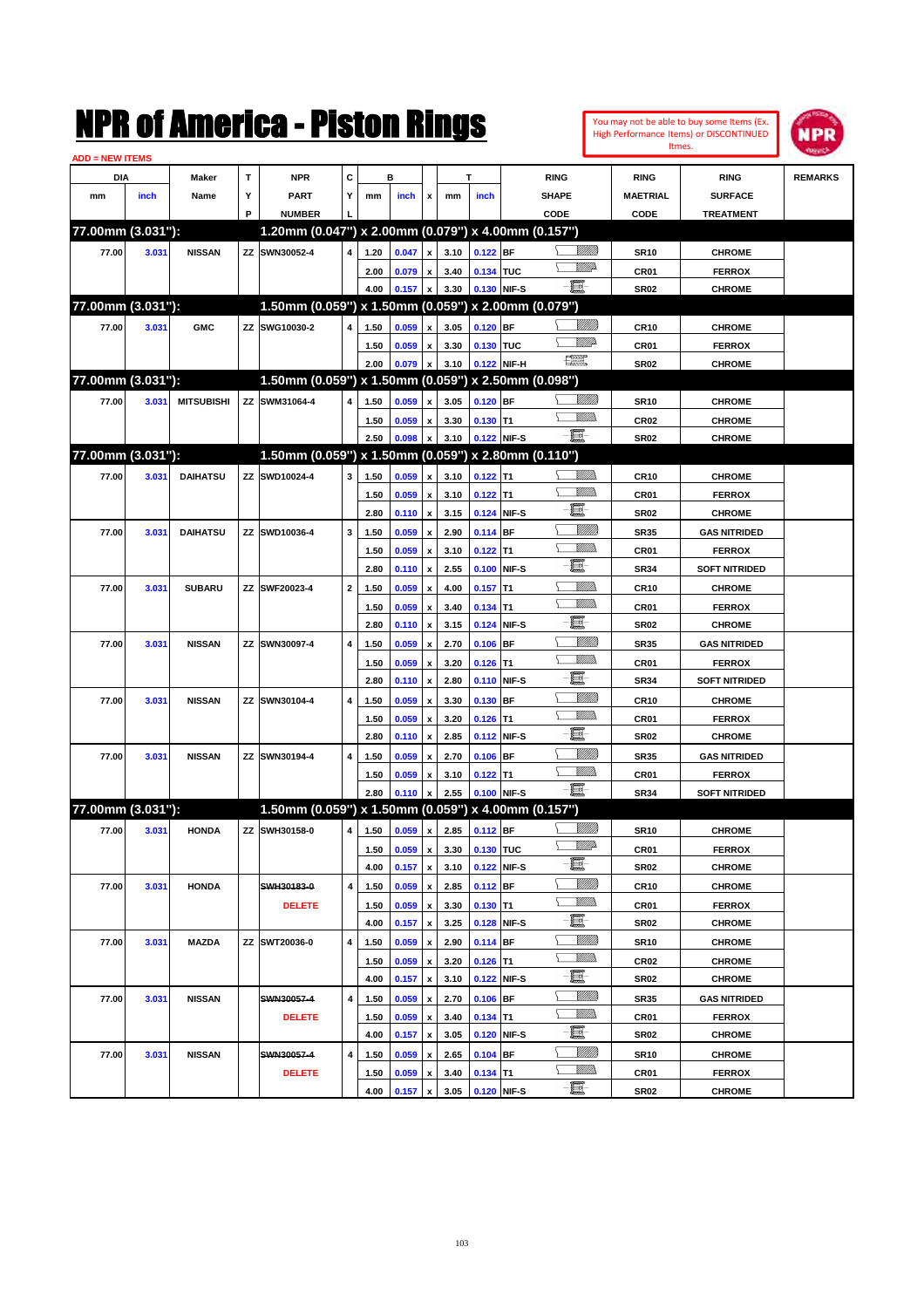| You may not be able to buy some Items (Ex.     |
|------------------------------------------------|
| <b>High Performance Items) or DISCONTINUED</b> |
| Itmes.                                         |



| <b>ADD = NEW ITEMS</b> |       |                   |    |                                                     |           |      |       |                           |              |             |                          |                             |                  |                      |                |
|------------------------|-------|-------------------|----|-----------------------------------------------------|-----------|------|-------|---------------------------|--------------|-------------|--------------------------|-----------------------------|------------------|----------------------|----------------|
| DIA                    |       | Maker             | т  | <b>NPR</b>                                          | С         |      | в     |                           |              | T.          |                          | <b>RING</b>                 | <b>RING</b>      | <b>RING</b>          | <b>REMARKS</b> |
| mm                     | inch  | Name              | Υ  | <b>PART</b>                                         | Y         | mm   | inch  | x                         | mm           | inch        |                          | <b>SHAPE</b>                | <b>MAETRIAL</b>  | <b>SURFACE</b>       |                |
|                        |       |                   | P  | <b>NUMBER</b>                                       | L,        |      |       |                           |              |             |                          | CODE                        | CODE             | <b>TREATMENT</b>     |                |
| 77.00                  | 3.031 | <b>NISSAN</b>     | ΖY | SWN30057-4                                          | 4         | 1.50 | 0.059 | x                         | 2.70         | $0.106$ BF  |                          | <u>Sillilli</u>             | <b>SR10</b>      | <b>CHROME</b>        |                |
|                        |       |                   |    |                                                     |           | 1.50 | 0.059 | x                         | 3.40         | $0.134$ T1  |                          | VM)                         | CR <sub>02</sub> | <b>CHROME</b>        |                |
|                        |       |                   |    |                                                     |           | 4.00 | 0.157 | $\pmb{\mathsf{x}}$        | 3.10         | 0.122 NIF-S |                          | -E-                         | SR <sub>02</sub> | <b>CHROME</b>        |                |
| 77.00                  | 3.031 | <b>NISSAN</b>     |    | SWN30114-4                                          | 4         | 1.50 | 0.059 | x                         | 2.70         | 0.106 BF    |                          | <u>Sillilli</u>             | <b>SR35</b>      | <b>GAS NITRIDED</b>  |                |
|                        |       |                   |    | <b>DELETE</b>                                       |           | 1.50 | 0.059 | $\boldsymbol{\mathsf{x}}$ | 3.20         | $0.126$ T1  |                          |                             | CR <sub>02</sub> | <b>CHROME</b>        |                |
|                        |       |                   |    |                                                     |           | 4.00 | 0.157 | $\pmb{\mathsf{x}}$        | 3.10         | 0.122 NIF-S |                          | -E-                         | SR <sub>02</sub> | <b>CHROME</b>        |                |
| 77.00                  | 3.031 | <b>NISSAN</b>     |    | SXN30060-4                                          | 4         | 1.50 | 0.059 | $\boldsymbol{\mathsf{x}}$ | 3.20         | $0.126$ BF  |                          | <u>Sillilli</u>             | <b>CR10</b>      | <b>4 CHROME</b>      |                |
|                        |       |                   |    | <b>DELETE</b>                                       |           | 1.50 | 0.059 | $\boldsymbol{\mathsf{x}}$ | 3.40         | $0.134$ T1  |                          | .<br>Millio                 | CR01             | <b>FERROX</b>        |                |
|                        |       |                   |    |                                                     |           | 4.00 | 0.157 | $\pmb{\mathsf{x}}$        | 3.25         | 0.128 NIF-S |                          | $-\blacksquare$             | SR <sub>02</sub> | <b>CHROME</b>        |                |
| 77.00mm (3.031"):      |       |                   |    | 1.50mm (0.059") x 2.00mm (0.079") x 4.00mm (0.157") |           |      |       |                           |              |             |                          |                             |                  |                      |                |
| 77.00                  | 3.031 | <b>MAZDA</b>      |    | ZZ SWT20045-0                                       | 4         | 1.50 | 0.059 | $\pmb{\mathsf{x}}$        | 2.90         | 0.114 BF    |                          | <u>UMB</u>                  | <b>SR35</b>      | <b>GAS NITRIDED</b>  |                |
|                        |       |                   |    |                                                     |           | 2.00 | 0.079 | x                         | 3.30         | 0.130 TUC   |                          | WW                          | CR01             | <b>FERROX</b>        |                |
|                        |       |                   |    |                                                     |           | 4.00 | 0.157 | $\pmb{\mathsf{x}}$        | 3.20         | 0.126 NIF-S |                          | $-\blacksquare$             | SR <sub>02</sub> | <b>CHROME</b>        |                |
| 77.00mm (3.031"):      |       |                   |    | 1.50mm (0.059") x NONE x 2.80mm (0.110")            |           |      |       |                           |              |             |                          |                             |                  |                      |                |
|                        |       |                   |    |                                                     |           |      |       |                           |              |             |                          | <del>r - M</del> illida     |                  |                      |                |
| 77.00                  | 3.031 | <b>ISUZU</b>      |    | ZZ SWI10151-0                                       | 4         | 1.50 | 0.059 | x                         | 3.30         | 0.130 T1-IB |                          |                             | <b>SR10</b>      | <b>CHROME</b>        |                |
|                        |       |                   |    |                                                     |           |      |       | x                         |              |             | $\overline{\phantom{a}}$ | -買-                         | $\blacksquare$   |                      |                |
|                        |       |                   |    |                                                     |           | 2.80 | 0.110 | $\pmb{\chi}$              | 3.10         | 0.122       | NIF-S                    |                             | <b>SR34</b>      | <b>SOFT NITRIDED</b> |                |
| 77.00                  | 3.031 | <b>NISSAN</b>     |    | ZZ SWN30116-4                                       | 4         | 1.50 | 0.059 | x                         | 3.10         | 0.122 T1-IB |                          | <u>-Millin</u>              | <b>SR10</b>      | <b>CHROME</b>        |                |
|                        |       |                   |    |                                                     |           |      |       | x                         |              |             |                          |                             | $\blacksquare$   |                      |                |
|                        |       |                   |    |                                                     |           | 2.80 | 0.110 | $\pmb{\mathsf{x}}$        | 2.55         | 0.100 NIF-S |                          | $-\blacksquare$ -           | SR <sub>02</sub> | <b>CHROME</b>        |                |
| 77.00mm (3.031"):      |       |                   |    | 2.00mm (0.079") x 1.50mm (0.059") x 3.00mm (0.118") |           |      |       |                           |              |             |                          |                             |                  |                      |                |
| 77.00                  | 3.031 | <b>DAIHATSU</b>   |    | ZZ SDD10042-4                                       | 3         | 2.00 | 0.079 | $\pmb{\mathsf{x}}$        | 2.90         |             | 0.114 BF-K2              | <u>Millid</u>               | <b>SR35</b>      | <b>GAS NITRIDED</b>  |                |
|                        |       |                   |    |                                                     |           | 1.50 | 0.059 | x                         | 3.10         | $0.122$ T1  |                          | <u>Millid</u>               | CR <sub>02</sub> | <b>CHROME</b>        |                |
|                        |       |                   |    |                                                     |           | 3.00 | 0.118 | $\pmb{\mathsf{x}}$        | 3.40         |             | 0.134 E-BC3              | - 70).                      | <b>CR10</b>      | <b>CHROME</b>        |                |
| 77.00mm (3.031"):      |       |                   |    | 2.00mm (0.079") x 2.00mm (0.079") x 4.00mm (0.157") |           |      |       |                           |              |             |                          |                             |                  |                      |                |
| 77.00                  | 3.031 | <b>SUBARU</b>     |    | SXF20007-4                                          | 4         | 2.00 | 0.079 | $\pmb{\mathsf{x}}$        | 3.60         | 0.142 BF-IB |                          | — William                   | <b>CR10</b>      | <b>4 CHROME</b>      |                |
|                        |       |                   |    | <b>DELETE</b>                                       |           | 2.00 | 0.079 | $\, {\bf x}$              | 3.60         | $0.142$ T1  |                          | <u>Millid</u>               | CR01             | <b>FERROX</b>        |                |
|                        |       |                   |    |                                                     |           | 4.00 | 0.157 | $\pmb{\mathsf{x}}$        | 3.25         | 0.128 NIF-S |                          | -E-                         | SR <sub>02</sub> | <b>CHROME</b>        |                |
| 77.00                  | 3.031 | <b>MITSUBISHI</b> |    | ZZ SWM30078-2                                       | 4         | 2.00 | 0.079 | x                         | 3.50         | 0.138 BF    |                          | <u>Sillilli</u>             | CR <sub>02</sub> | <b>CHROME</b>        |                |
|                        |       |                   |    |                                                     |           | 2.00 | 0.079 | x                         | 3.50         | $0.138$ T1  |                          | <u>Millid</u>               | CR <sub>02</sub> | <b>CHROME</b>        |                |
|                        |       |                   |    |                                                     |           | 4.00 | 0.157 | $\pmb{\mathsf{x}}$        | 3.65         | 0.144 NIF-S |                          | $-\blacksquare$             | SR <sub>02</sub> | <b>CHROME</b>        |                |
| 77.00                  | 3.031 | <b>NISSAN</b>     |    | SWN30045-4                                          | 4         | 2.00 | 0.079 | x                         | 3.20         | $0.126$ T1  |                          | <u>MMs</u>                  | <b>CR10</b>      | <b>CHROME</b>        |                |
|                        |       |                   |    | <b>DELETE</b>                                       |           | 2.00 | 0.079 | x                         | 3.40         | $0.134$ T1  |                          | <br>Milita                  | CR01             | <b>FERROX</b>        |                |
|                        |       |                   |    |                                                     |           | 4.00 | 0.157 | $\pmb{\mathsf{x}}$        | 3.30         | 0.130 NIF-S |                          | $-\blacksquare$             | SR <sub>02</sub> | <b>CHROME</b>        |                |
| 77.00                  | 3.031 | <b>NISSAN</b>     |    | ZX SWN30045-4                                       | 4         | 2.00 | 0.079 | $\pmb{\mathsf{x}}$        | 2.85         | $0.112$ BF  |                          | <u>VIIIIn</u>               | <b>SR10</b>      | <b>CHROME</b>        |                |
|                        |       |                   |    |                                                     |           | 2.00 | 0.079 | $\pmb{\mathsf{x}}$        | 3.40         | $0.134$ T1  |                          | <u>Villida</u>              | CR01             | <b>FERROX</b>        |                |
|                        |       |                   |    |                                                     |           | 4.00 | 0.157 | $\boldsymbol{\mathsf{x}}$ | 3.30         | 0.130       | NIF-S                    | e.                          | SR <sub>02</sub> | <b>CHROME</b>        |                |
| 77.00                  | 3.031 | <b>TOYOTA</b>     |    | SXT10068-4                                          | $\pmb{4}$ | 2.00 | 0.079 | $\pmb{\mathsf{x}}$        | 3.70         | $0.146$ BF  |                          | <u>VIIII)</u>               | <b>CR10</b>      | <b>CHROME</b>        |                |
|                        |       |                   |    | <b>DELETE</b>                                       |           | 2.00 | 0.079 | x                         | 3.70         | $0.146$ T1  |                          | <u>Willib</u>               | CR01             | <b>FERROX</b>        |                |
|                        |       |                   |    |                                                     |           | 4.00 | 0.157 | $\pmb{\mathsf{x}}$        | 3.05         | 0.120       | NIF-S                    | e.                          | SR <sub>02</sub> | <b>CHROME</b>        |                |
| 77.00                  | 3.031 | <b>TOYOTA</b>     |    | ZX SWT10068-4                                       | 4         | 2.00 | 0.079 | $\pmb{\mathsf{x}}$        | 2.85         | 0.112 BF    |                          | <u>Villitti</u>             | <b>SR10</b>      | <b>CHROME</b>        |                |
|                        |       |                   |    |                                                     |           |      |       |                           |              | $0.146$ T1  |                          | <u>Willib</u>               |                  | <b>FERROX</b>        |                |
|                        |       |                   |    |                                                     |           | 2.00 | 0.079 | x                         | 3.70<br>3.05 | 0.120 NIF-S |                          | -買-                         | CR01             |                      |                |
| 77.00mm (3.031"):      |       |                   |    | 2.00mm (0.079") x 2.00mm (0.079") x 4.00mm (0.157") |           | 4.00 | 0.157 | $\pmb{\mathsf{x}}$        |              |             |                          |                             | SR <sub>02</sub> | <b>CHROME</b>        |                |
|                        |       |                   |    |                                                     |           |      |       |                           |              |             |                          |                             |                  |                      |                |
| 77.10                  | 3.035 | <b>TOYOTA</b>     |    | ZZ SWT10009-2                                       | 4         | 2.00 | 0.079 | $\pmb{\mathsf{x}}$        | 3.50         | $0.138$ T1  |                          | <u>MM)</u><br><u>Willib</u> | CR <sub>02</sub> | <b>CHROME</b>        |                |
|                        |       |                   |    |                                                     |           | 2.00 | 0.079 | x                         | 3.50         | $0.138$ T1  |                          |                             | CR <sub>02</sub> | <b>FERROX</b>        |                |
|                        |       |                   |    |                                                     |           | 4.00 | 0.157 | $\pmb{\mathsf{x}}$        | 3.30         | 0.130 NIF-S |                          | $-\Xi$ -                    | <b>SR02</b>      | <b>CHROME</b>        |                |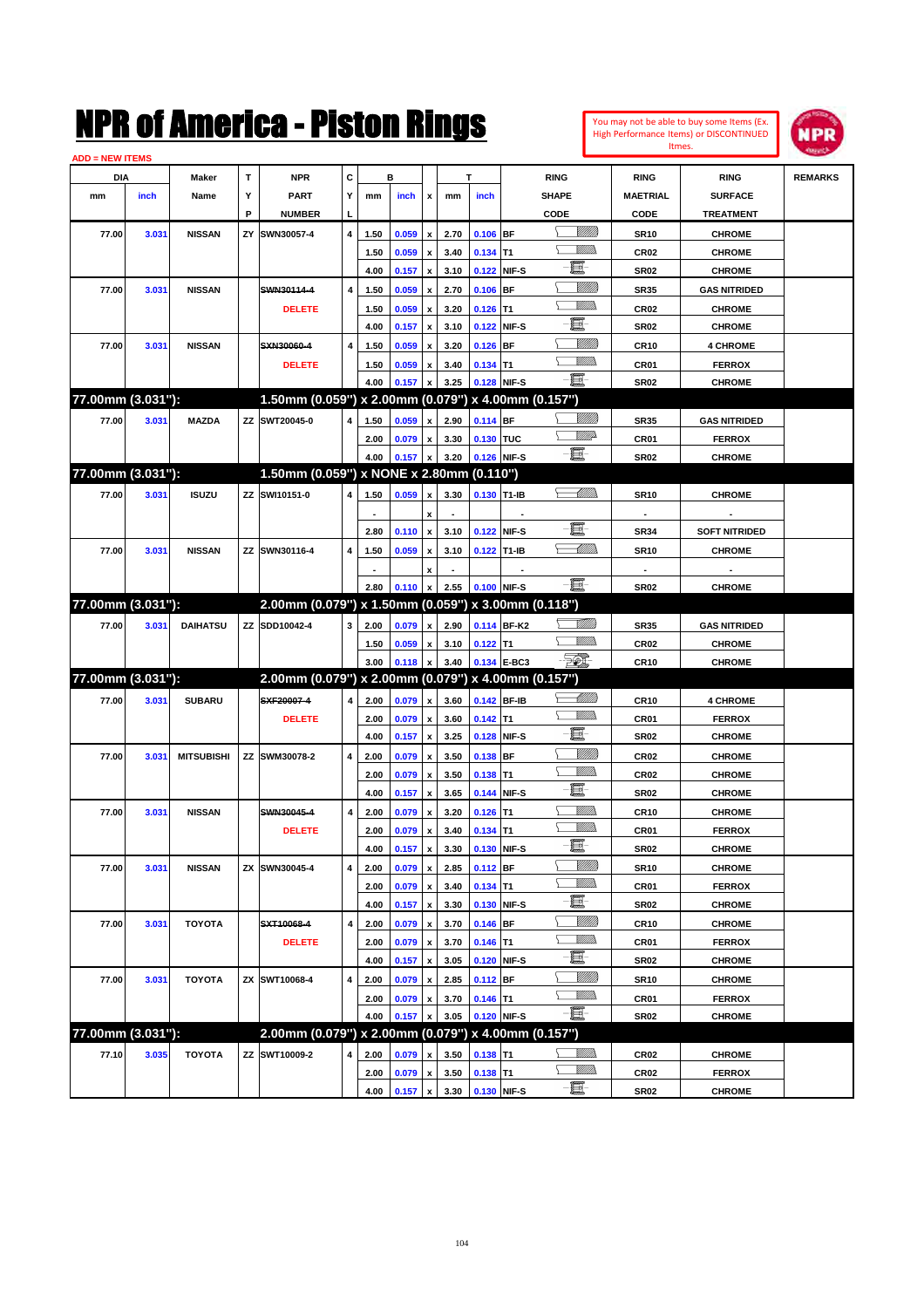|                               |       |                   |             | NMK OI AMCMICA - MISTON KINGS                       |   |              |                |                           |      |                  |             |                                                           |                               |                  | You may not be able to buy some Items (Ex.<br>High Performance Items) or DISCONTINUED<br>Itmes. | IPR            |
|-------------------------------|-------|-------------------|-------------|-----------------------------------------------------|---|--------------|----------------|---------------------------|------|------------------|-------------|-----------------------------------------------------------|-------------------------------|------------------|-------------------------------------------------------------------------------------------------|----------------|
| <b>ADD = NEW ITEMS</b><br>DIA |       | Maker             | $\mathbf T$ | <b>NPR</b>                                          | C |              | в              |                           |      | T                |             | <b>RING</b>                                               |                               | <b>RING</b>      | <b>RING</b>                                                                                     | <b>REMARKS</b> |
| mm                            | inch  | Name              | Υ           | <b>PART</b>                                         | Υ | mm           | inch           | x                         | mm   | inch             |             | <b>SHAPE</b>                                              |                               | <b>MAETRIAL</b>  | <b>SURFACE</b>                                                                                  |                |
|                               |       |                   | P           | <b>NUMBER</b>                                       |   |              |                |                           |      |                  |             | CODE                                                      |                               | CODE             | <b>TREATMENT</b>                                                                                |                |
| 77.15mm (3.037"):             |       |                   |             | 1.50mm (0.059") x 1.50mm (0.059") x 4.00mm (0.157") |   |              |                |                           |      |                  |             |                                                           |                               |                  |                                                                                                 |                |
| 77.15                         | 3.037 | <b>MITSUBISHI</b> |             | ZZ SWM31043-1                                       | 4 | 1.50         | 0.059          | $\pmb{\mathsf{x}}$        | 3.10 | $0.122$ BF       |             |                                                           | <u>Millitti</u>               | <b>SR10</b>      | <b>CHROME</b>                                                                                   |                |
|                               |       |                   |             |                                                     |   | 1.50         | 0.059          | $\pmb{\mathsf{x}}$        | 3.50 | $0.138$ T1       |             |                                                           | .<br>VMD                      | CR01             | <b>FERROX</b>                                                                                   |                |
|                               |       |                   |             |                                                     |   | 4.00         | 0.157          | $\pmb{\mathsf{x}}$        | 3.85 | 0.152 NIF-S      |             | e.                                                        |                               | <b>SR02</b>      | <b>CHROME</b>                                                                                   |                |
| 77.15mm (3.037"):             |       |                   |             | 2.00mm (0.079") x 2.00mm (0.079") x 4.00mm (0.157") |   |              |                |                           |      |                  |             |                                                           |                               |                  |                                                                                                 |                |
| 77.15                         | 3.037 | <b>MITSUBISHI</b> |             | ZZ SWM31005-1                                       | 4 | 2.00         | 0.079          | $\pmb{\mathsf{x}}$        | 3.50 | $0.138$ BF       |             |                                                           | <u>Millitti</u>               | <b>SR10</b>      | <b>CHROME</b>                                                                                   |                |
|                               |       |                   |             |                                                     |   | 2.00         | 0.079          | $\pmb{\mathsf{x}}$        | 3.50 | $0.138$ T1       |             |                                                           | .<br>VMD                      | CR01             | <b>FERROX</b>                                                                                   |                |
|                               |       |                   |             |                                                     |   | 4.00         | 0.157          | $\pmb{\mathsf{x}}$        | 3.85 | 0.152 NIF-S      |             | e.                                                        |                               | <b>SR02</b>      | <b>CHROME</b>                                                                                   |                |
| 77.23mm (3.041"):             |       |                   |             | 1.50mm (0.059") x 1.50mm (0.059") x 3.00mm (0.118") |   |              |                |                           |      |                  |             |                                                           |                               |                  |                                                                                                 |                |
| 77.23                         | 3.041 | <b>DAEWOO</b>     |             | ZZ SWD20003-3                                       | 4 | 1.50         | 0.059          | $\pmb{\mathsf{x}}$        | 3.10 | $0.122$ BF       |             |                                                           | <u>Millitti</u>               | <b>SR10</b>      | <b>CHROME</b>                                                                                   |                |
|                               |       |                   |             | (SWL02419-3)                                        |   | 1.50         | 0.059          | $\pmb{\mathsf{x}}$        | 3.20 | 0.126 TUC        |             |                                                           | <u>MMD</u>                    | CR01             | <b>FERROX</b>                                                                                   |                |
|                               |       |                   |             |                                                     |   | 3.00         | 0.118          | $\pmb{\mathsf{x}}$        | 2.95 | 0.116 NIF-S      |             | $-\mathbf{H}$                                             |                               | <b>SR02</b>      | <b>CHROME</b>                                                                                   |                |
| 77.25mm (3.041"):             |       |                   |             | 1.00mm (0.039") x 1.00mm (0.039") x 2.00mm (0.079") |   |              |                |                           |      |                  |             |                                                           |                               |                  |                                                                                                 |                |
| 77.25                         | 3.041 | <b>HI PERFORM</b> |             | XG3041                                              | 1 | 1.00         | 0.039          | $\pmb{\mathsf{x}}$        | 3.05 | $0.120$ BF       |             |                                                           | <u>Millitti</u>               | <b>SR10</b>      | <b>CHROME</b>                                                                                   |                |
|                               |       |                   |             |                                                     |   |              |                | $\pmb{\mathsf{x}}$        | 3.05 | $0.120$ T1       |             |                                                           | CM)                           | <b>CR10</b>      |                                                                                                 |                |
|                               |       |                   |             |                                                     |   | 1.00<br>2.00 | 0.039<br>0.079 | $\boldsymbol{\mathsf{x}}$ | 3.20 |                  | 0.126 NIF-S | E.                                                        |                               | <b>SR02</b>      | <b>FERROX</b><br><b>CHROME</b>                                                                  |                |
| 77.25                         | 3.041 | <b>HI PERFORM</b> |             | XG3041LG                                            | 1 | 1.00         | 0.039          | $\pmb{\mathsf{x}}$        | 3.05 | $0.120$ BF       |             |                                                           | <u>MMM</u>                    | <b>SR10</b>      | <b>CHROME</b>                                                                                   |                |
|                               |       |                   |             |                                                     |   | 1.00         | 0.039          | $\pmb{\mathsf{x}}$        | 3.05 | $0.120$ T1       |             |                                                           | .<br>VMD                      | <b>CR10</b>      | <b>FERROX</b>                                                                                   |                |
|                               |       |                   |             |                                                     |   | 2.00         | 0.079          | $\boldsymbol{\mathsf{x}}$ | 3.20 |                  | 0.126 NIF-S | E.                                                        |                               | <b>SR02</b>      | <b>CHROME</b>                                                                                   |                |
|                               |       |                   |             | <b>XGN3041</b>                                      |   |              |                |                           |      |                  | 0.114 BF-IB |                                                           | <u> UMM</u>                   |                  | <b>GAS NITRIDED</b>                                                                             |                |
| 77.25                         | 3.041 | <b>HI PERFORM</b> |             |                                                     | 1 | 1.00         | 0.039          | $\pmb{\mathsf{x}}$        | 2.90 |                  |             |                                                           | CM)                           | <b>SR35</b>      |                                                                                                 |                |
|                               |       |                   |             |                                                     |   | 1.00         | 0.039          | $\pmb{\mathsf{x}}$        | 3.10 | $0.122$ T1       |             | $f_{\text{max}}^{\text{comp}}$                            |                               | <b>CR10</b>      | <b>FERROX</b>                                                                                   |                |
| 77.25mm (3.041"):             |       |                   |             | 1.00mm (0.039") x 1.20mm (0.047") x 2.80mm (0.110") |   | 2.00         | 0.079          | $\boldsymbol{\mathsf{x}}$ | 2.40 |                  | 0.094 NIF-H |                                                           |                               | <b>SR34</b>      | <b>SOFT NITRIDED</b>                                                                            |                |
|                               |       |                   |             |                                                     |   |              |                |                           |      |                  |             |                                                           | <u>Millitti</u>               |                  |                                                                                                 |                |
| 77.25                         | 3.041 | <b>HI PERFORM</b> |             | 21-GNH07725                                         | 1 | 1.00         | 0.039          | $\pmb{\mathsf{x}}$        | 2.70 | $0.106$ BF       |             |                                                           | <u>Mille</u>                  | <b>SR34</b>      | <b>GAS NITRIDED</b>                                                                             |                |
|                               |       |                   |             |                                                     |   | 1.20         | 0.047          | $\pmb{\mathsf{x}}$        | 3.20 | 0.126 TUH        |             | 鱱                                                         |                               | CR01             | <b>FERROX</b>                                                                                   |                |
|                               |       |                   |             |                                                     |   | 2.80         | 0.110          | $\boldsymbol{\mathsf{x}}$ | 3.10 |                  | 0.122 NIF-H |                                                           | <u>Millil</u>                 | <b>SR34</b>      | <b>SOFT NITRIDED</b>                                                                            |                |
| 77.25                         | 3.041 | <b>HI PERFORM</b> |             | XC3041                                              | 1 | 1.00         | 0.039          | $\pmb{\mathsf{x}}$        | 2.85 | $0.112$ BF       |             |                                                           | .<br>VMD                      | <b>SR10</b>      | <b>CHROME</b>                                                                                   |                |
|                               |       |                   |             |                                                     |   | 1.20<br>2.80 | 0.047          | $\pmb{\mathsf{x}}$        | 3.40 | $0.134$ T1       |             | E                                                         |                               | CR01             | <b>FERROX</b>                                                                                   |                |
|                               |       | <b>HI PERFORM</b> |             | XC3041LG                                            |   |              | 0.110          | $\pmb{\mathsf{x}}$        | 3.15 | $0.112$ BF       | 0.124 NIF-S |                                                           | <u>VMM)</u>                   | <b>SR02</b>      | <b>CHROME</b>                                                                                   |                |
| 77.25                         | 3.041 |                   |             |                                                     | 1 | 1.00         | 0.039          | $\pmb{\mathsf{x}}$        | 2.85 |                  |             |                                                           | MM)                           | <b>SR10</b>      | <b>CHROME</b>                                                                                   |                |
|                               |       |                   |             |                                                     |   | 1.20         | 0.047          | $\pmb{\mathsf{x}}$        | 3.40 | $0.134$ T1       |             | E.                                                        |                               | CR01             | <b>FERROX</b>                                                                                   |                |
| 77.25mm (3.041"):             |       |                   |             | 1.20mm (0.047") x 1.20mm (0.047") x 2.00mm (0.079") |   | 2.80         | $0.110 \times$ |                           |      | 3.15 0.124 NIF-S |             |                                                           |                               | <b>SR02</b>      | <b>CHROME</b>                                                                                   |                |
|                               |       |                   |             | ZZ SWG30034-3                                       |   |              |                |                           |      |                  |             |                                                           |                               |                  |                                                                                                 |                |
| 77.25                         | 3.041 | <b>HYUNDAI</b>    |             |                                                     | 4 | 1.20         | 0.047          | $\pmb{\mathsf{x}}$        | 2.85 | 0.112 BF-IB      |             |                                                           | <u> UMB</u><br><u>Willi</u> b | <b>SR10</b>      | <b>CHROME</b>                                                                                   |                |
|                               |       |                   |             |                                                     |   | 1.20         | 0.047          | $\pmb{\mathsf{x}}$        | 3.20 | 0.126 TUC        |             | e-                                                        |                               | CR01             | <b>FERROX</b>                                                                                   |                |
|                               |       |                   |             |                                                     |   | 2.00         | 0.079          | $\pmb{\mathsf{x}}$        | 2.50 |                  | 0.098 NIF-S |                                                           |                               | SR <sub>02</sub> | <b>CHROME</b>                                                                                   |                |
| 77.25                         | 3.410 | <b>HYUNDAI</b>    |             | ZZ SWG30046-1                                       | 4 | 1.20         | 0.047          | $\pmb{\mathsf{x}}$        | 2.85 |                  | 0.112 BF-IB |                                                           | <u> UMB</u><br>₩₩             | <b>SR10</b>      | <b>CHROME</b>                                                                                   |                |
|                               |       |                   |             |                                                     |   | 1.20         | 0.047          | $\pmb{\mathsf{x}}$        | 3.05 | 0.120 TUC        |             |                                                           |                               | CR01             | <b>FERROX</b>                                                                                   |                |
|                               |       |                   |             |                                                     |   | 2.00         | 0.079          | $\pmb{\mathsf{x}}$        | 2.55 |                  | 0.100 NIF-H | $\frac{\text{const}}{\text{const}}$                       |                               | SR <sub>02</sub> | <b>CHROME</b>                                                                                   |                |
| 77.25                         | 3.410 | <b>HYUNDAI</b>    |             | ZZ SWG30070-1                                       | 4 | 1.20         | 0.047          | $\pmb{\mathsf{x}}$        | 2.50 |                  | 0.098 BF-IB |                                                           | <u>-MM)</u>                   | <b>SR34</b>      | <b>GAS NITRIDED</b>                                                                             |                |
| <b>ADD</b>                    |       |                   |             |                                                     |   | 1.20         | 0.047          | $\pmb{\mathsf{x}}$        | 3.05 | 0.120 TUC        |             |                                                           | <u>VMP</u>                    | CR01             | <b>FERROX</b>                                                                                   |                |
|                               |       |                   |             |                                                     |   | 2.00         | 0.079          | $\pmb{\mathsf{x}}$        | 2.40 |                  | 0.094 NIF-H | $\frac{1}{2}$                                             |                               | <b>SR34</b>      | <b>SOFT NITRIDED</b>                                                                            |                |
| 77.25mm (3.041"):             |       |                   |             | 1.20mm (0.047") x 1.20mm (0.047") x 2.50mm (0.098") |   |              |                |                           |      |                  |             |                                                           |                               |                  |                                                                                                 |                |
| 77.25                         | 3.041 | <b>HYUNDAI</b>    |             | ZZ SWG30030-3                                       | 4 | 1.20         | 0.047          | $\pmb{\mathsf{x}}$        | 2.85 |                  | 0.112 BF-IB | $\begin{matrix} \begin{matrix} \end{matrix} \end{matrix}$ |                               | <b>SR10</b>      | <b>CHROME</b>                                                                                   |                |
|                               |       |                   |             |                                                     |   | 1.20         | 0.047          | $\pmb{\mathsf{x}}$        | 3.20 | 0.126 TUC        |             |                                                           | <u>VM</u> A                   | CR01             | <b>FERROX</b>                                                                                   |                |
|                               |       |                   |             |                                                     |   | 2.50         | 0.098 x        |                           | 2.85 | 0.112 NIF-S      |             | $-\Xi$                                                    |                               | <b>SR02</b>      | <b>CHROME</b>                                                                                   |                |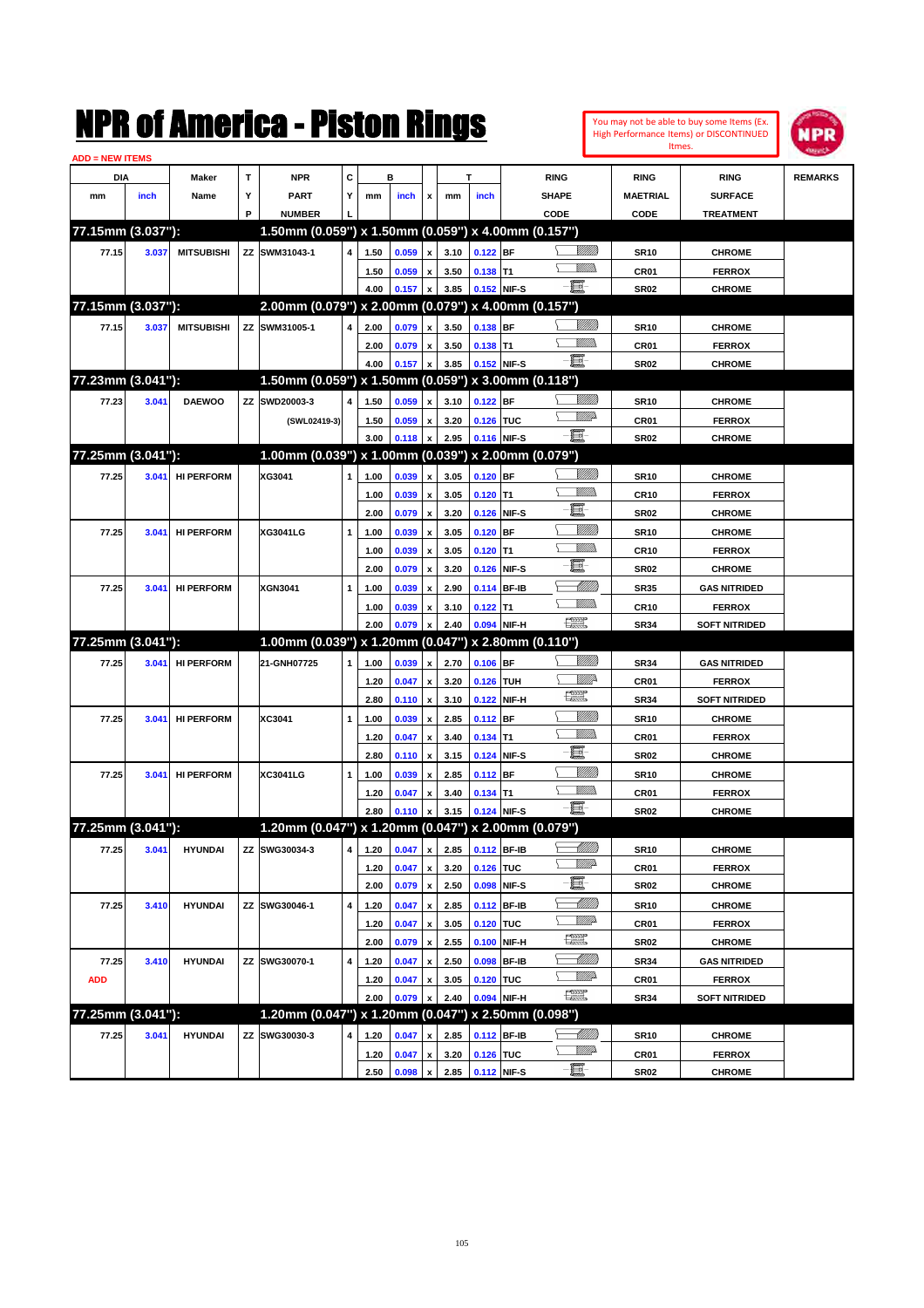

| <b>ADD = NEW ITEMS</b> |       |                   |   |                                                     |   |              |       |                           |      |             |             |                                |                  |                                       |                |
|------------------------|-------|-------------------|---|-----------------------------------------------------|---|--------------|-------|---------------------------|------|-------------|-------------|--------------------------------|------------------|---------------------------------------|----------------|
| DIA                    |       | Maker             | Т | <b>NPR</b>                                          | С |              | в     |                           |      | T           |             | <b>RING</b>                    | <b>RING</b>      | <b>RING</b>                           | <b>REMARKS</b> |
| mm                     | inch  | Name              | Y | <b>PART</b>                                         | Y | mm           | inch  | x                         | mm   | inch        |             | <b>SHAPE</b>                   | <b>MAETRIAL</b>  | <b>SURFACE</b>                        |                |
|                        |       |                   | P | <b>NUMBER</b>                                       |   |              |       |                           |      |             |             | CODE                           | CODE             | <b>TREATMENT</b>                      |                |
| 77.25mm (3.041"):      |       |                   |   | 1.20mm (0.047") x 1.20mm (0.047") x 2.80mm (0.110") |   |              |       |                           |      |             |             |                                |                  |                                       |                |
| 77.25                  | 3.041 | <b>ISUZU</b>      |   | SWI10152-1                                          | 4 | 1.20         | 0.047 | $\pmb{\mathsf{x}}$        | 3.10 | $0.122$ BF  |             | <u>Sillilli</u>                | <b>SR10</b>      | <b>CHROME</b>                         |                |
|                        |       |                   |   | <b>DELETE</b>                                       |   | 1.20         | 0.047 | x                         | 3.35 | $0.132$ T1  |             | <br>Militar                    | <b>CR02</b>      | <b>CHROME</b>                         |                |
|                        |       |                   |   |                                                     |   | 2.80         | 0.110 | $\pmb{\mathsf{x}}$        | 3.10 |             | 0.122 NIF-S | E                              | <b>SR34</b>      | <b>SOFT NITRIDED</b>                  |                |
| 77.25                  | 3.041 | <b>ISUZU</b>      |   | ZZ SWI10153-1                                       | 4 | 1.20         | 0.047 | x                         | 2.90 | $0.114$ BF  |             | <u>Sillilli</u>                | <b>SR35</b>      | <b>GAS NITRIDED</b>                   |                |
|                        |       |                   |   |                                                     |   |              | 0.047 |                           | 3.50 | 0.138 T1-IB |             | <u>UMB</u>                     |                  |                                       |                |
|                        |       |                   |   |                                                     |   | 1.20<br>2.80 | 0.110 | x                         | 3.10 | 0.122 NIF-S |             | -E.                            | CR <sub>02</sub> | <b>CHROME</b><br><b>SOFT NITRIDED</b> |                |
| 77.25mm (3.041"):      |       |                   |   | 1.20mm (0.047") x 1.50mm (0.059") x 4.00mm (0.157") |   |              |       | x                         |      |             |             |                                | <b>SR34</b>      |                                       |                |
|                        |       |                   |   |                                                     |   |              |       |                           |      |             |             | <u>Sillilli</u>                |                  |                                       |                |
| 77.25                  | 3.041 | <b>MAZDA</b>      |   | ZZ SWT20037-1                                       | 4 | 1.20         | 0.047 | x                         | 3.30 | 0.130 BF    |             | WW                             | <b>SR10</b>      | <b>CHROME</b>                         |                |
|                        |       |                   |   |                                                     |   | 1.50         | 0.059 | x                         | 3.20 | 0.126 TUC   |             | -8                             | CR <sub>02</sub> | <b>CHROME</b>                         |                |
| 77.25mm (3.041"):      |       |                   |   | 1.50mm (0.059") x 1.50mm (0.059") x 2.00mm (0.079") |   | 4.00         | 0.157 | x                         | 3.20 | 0.126 NIF-S |             |                                | SR <sub>02</sub> | <b>CHROME</b>                         |                |
|                        |       |                   |   |                                                     |   |              |       |                           |      |             |             |                                |                  |                                       |                |
| 77.25                  | 3.041 | <b>GMC</b>        |   | ZZ SWG10030-3                                       | 4 | 1.50         | 0.059 | x                         | 3.05 | 0.120 BF    |             | <u>Sillilli</u><br><u>WW</u> A | <b>CR10</b>      | <b>CHROME</b>                         |                |
|                        |       |                   |   |                                                     |   | 1.50         | 0.059 | x                         | 3.30 | 0.130 TUC   |             | H                              | CR01             | <b>FERROX</b>                         |                |
|                        |       |                   |   |                                                     |   | 2.00         | 0.079 | x                         | 3.10 | 0.122 NIF-H |             |                                | SR <sub>02</sub> | <b>CHROME</b>                         |                |
| 77.25mm (3.041"):      |       |                   |   | 1.50mm (0.059") x 1.50mm (0.059") x 4.00mm (0.157") |   |              |       |                           |      |             |             |                                |                  |                                       |                |
| 77.25                  | 3.041 | <b>HONDA</b>      |   | ZZ SWH30158-1                                       | 4 | 1.50         | 0.059 | x                         | 2.85 | 0.112 BF    |             | <u> UMB</u>                    | <b>SR10</b>      | <b>CHROME</b>                         |                |
|                        |       |                   |   |                                                     |   | 1.50         | 0.059 | x                         | 3.30 | 0.130 TUC   |             | ₩₩                             | CR01             | <b>FERROX</b>                         |                |
|                        |       |                   |   |                                                     |   | 4.00         | 0.157 | $\pmb{\mathsf{x}}$        | 3.10 |             | 0.122 NIF-S | E                              | <b>SR02</b>      | <b>CHROME</b>                         |                |
| 77.25                  | 3.041 | <b>HONDA</b>      |   | SWH30183-1                                          | 4 | 1.50         | 0.059 | x                         | 2.85 | $0.112$ BF  |             | <u>Sillilli</u>                | <b>CR10</b>      | <b>CHROME</b>                         |                |
|                        |       |                   |   | <b>DELETE</b>                                       |   | 1.50         | 0.059 | x                         | 3.30 | $0.130$ T1  |             | <br>Milio                      | CR01             | <b>FERROX</b>                         |                |
|                        |       |                   |   |                                                     |   | 4.00         | 0.157 | $\pmb{\mathsf{x}}$        | 3.25 |             | 0.128 NIF-S | E                              | <b>SR02</b>      | <b>CHROME</b>                         |                |
| 77.25                  | 3.041 | <b>MAZDA</b>      |   | ZZ SWT20036-1                                       | 4 | 1.50         | 0.059 | x                         | 2.90 | $0.114$ BF  |             | <u>Villitti</u>                | <b>SR10</b>      | <b>CHROME</b>                         |                |
|                        |       |                   |   |                                                     |   | 1.50         | 0.059 | x                         | 3.20 | $0.126$ T1  |             | <br>Villida                    | CR <sub>02</sub> | <b>CHROME</b>                         |                |
|                        |       |                   |   |                                                     |   | 4.00         | 0.157 | x                         | 3.10 | 0.122 NIF-S |             | -日                             | <b>SR02</b>      | <b>CHROME</b>                         |                |
| 77.25mm (3.041"):      |       |                   |   | 1.50mm (0.059") x 2.00mm (0.079") x 4.00mm (0.157") |   |              |       |                           |      |             |             |                                |                  |                                       |                |
| 77.25                  | 3.041 | <b>MAZDA</b>      |   | ZZ SWT20045-1                                       | 4 | 1.50         | 0.059 | x                         | 2.90 | 0.114 BF    |             | <u>Villitti</u>                | <b>SR35</b>      | <b>GAS NITRIDED</b>                   |                |
|                        |       |                   |   |                                                     |   | 2.00         | 0.079 | x                         | 3.30 | 0.130 TUC   |             | WW                             | CR01             | <b>FERROX</b>                         |                |
|                        |       |                   |   |                                                     |   | 4.00         | 0.157 | $\pmb{\mathsf{x}}$        | 3.20 | 0.126 NIF-S |             | -E-                            | <b>SR02</b>      | <b>CHROME</b>                         |                |
| 77.25mm (3.041"):      |       |                   |   | 1.50mm (0.059") x NONE x 2.80mm (0.110")            |   |              |       |                           |      |             |             |                                |                  |                                       |                |
| 77.25                  | 3.041 | <b>ISUZU</b>      |   | ZZ SWI10151-1                                       | 4 | 1.50         | 0.059 | $\boldsymbol{\mathsf{x}}$ | 3.30 | 0.130 T1-IB |             | s - Millida                    | <b>SR10</b>      | <b>CHROME</b>                         |                |
|                        |       |                   |   |                                                     |   |              |       |                           |      |             |             |                                |                  |                                       |                |
|                        |       |                   |   |                                                     |   | 2.80         | 0.110 | $\pmb{\mathsf{x}}$        | 3.10 | 0.122 NIF-S |             | -日                             | <b>SR34</b>      | <b>SOFT NITRIDED</b>                  |                |
| 77.25mm (3.041"):      |       |                   |   | 2.00mm (0.079") x 2.00mm (0.079") x 4.00mm (0.157") |   |              |       |                           |      |             |             |                                |                  |                                       |                |
| 77.25                  | 3.041 | <b>MITSUBISHI</b> |   | ZZ SWM30078-3                                       | 4 | 2.00         | 0.079 | $\pmb{\mathsf{x}}$        | 3.50 | 0.138 BF    |             | <u>VIIII)</u>                  | <b>CR02</b>      | <b>CHROME</b>                         |                |
|                        |       |                   |   |                                                     |   | 2.00         | 0.079 | x                         | 3.50 | $0.138$ T1  |             | <br>Villida                    | CR <sub>02</sub> | <b>CHROME</b>                         |                |
|                        |       |                   |   |                                                     |   | 4.00         | 0.157 | x                         | 3.65 | 0.144 NIF-S |             | $-\blacksquare$                | SR <sub>02</sub> | <b>CHROME</b>                         |                |
| 77.35mm (3.045"):      |       |                   |   | 2.00mm (0.079") x 2.00mm (0.079") x 4.00mm (0.157") |   |              |       |                           |      |             |             |                                |                  |                                       |                |
| 77.35                  | 3.045 | <b>TOYOTA</b>     |   | ZZ SWT10009-3                                       | 4 | 2.00         | 0.079 | x                         | 3.50 | $0.138$ T1  |             | <u>Willib</u>                  | CR <sub>02</sub> | <b>CHROME</b>                         |                |
|                        |       |                   |   |                                                     |   | 2.00         | 0.079 | $\pmb{\mathsf{x}}$        | 3.50 | $0.138$ T1  |             | <u>Villida</u>                 | CR02             | <b>FERROX</b>                         |                |
|                        |       |                   |   |                                                     |   | 4.00         | 0.157 | x                         | 3.30 | 0.130 NIF-S |             | $-\Xi$ -                       | SR <sub>02</sub> | <b>CHROME</b>                         |                |
| 77.40mm (3.047"):      |       |                   |   | 1.20mm (0.047") x 1.20mm (0.047") x 2.50mm (0.098") |   |              |       |                           |      |             |             |                                |                  |                                       |                |
| 77.40                  | 3.047 | <b>HYUNDAI</b>    |   | ZZ SWG30025-0                                       | 4 | 1.20         | 0.047 | X                         | 2.85 |             | 0.112 BF-IB | <u> MMB</u>                    | <b>SR10</b>      | <b>CHROME</b>                         |                |
|                        |       |                   |   | (SWL03120-0)                                        |   | 1.20         | 0.047 | x                         | 3.30 | $0.130$ T1  |             | <u>VMMs</u>                    | CR01             | <b>FERROX</b>                         |                |
|                        |       |                   |   |                                                     |   | 2.50         | 0.098 | x                         | 2.80 | 0.110 NIF-S |             | $-\Xi$ -                       | <b>SR02</b>      | <b>CHROME</b>                         |                |
|                        |       |                   |   |                                                     |   |              |       |                           |      |             |             |                                |                  |                                       |                |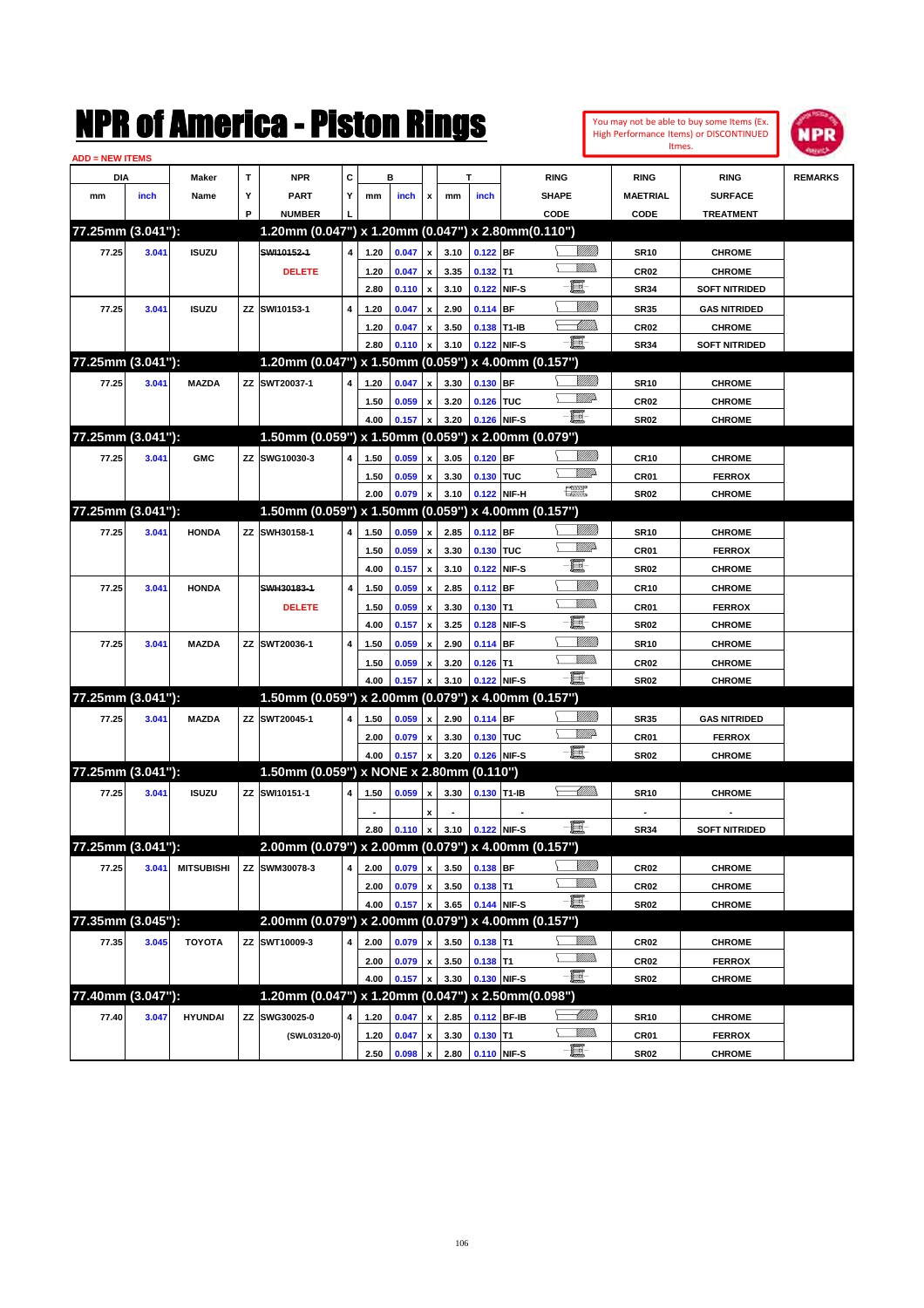| <b>ADD = NEW ITEMS</b> |       |                   |    | NMK OI AMCMICA - MISTON KINGS                       |   |      |       |                           |      |            |             |                                   |                  |                  | You may not be able to buy some Items (Ex.<br>High Performance Items) or DISCONTINUED<br>Itmes. | IPR            |
|------------------------|-------|-------------------|----|-----------------------------------------------------|---|------|-------|---------------------------|------|------------|-------------|-----------------------------------|------------------|------------------|-------------------------------------------------------------------------------------------------|----------------|
| DIA                    |       | Maker             | T  | <b>NPR</b>                                          | C |      | в     |                           |      | T          |             | <b>RING</b>                       |                  | <b>RING</b>      | <b>RING</b>                                                                                     | <b>REMARKS</b> |
| mm                     | inch  | Name              | Υ  | PART                                                | Y | mm   | inch  | x                         | mm   | inch       |             | <b>SHAPE</b>                      |                  | <b>MAETRIAL</b>  | <b>SURFACE</b>                                                                                  |                |
|                        |       |                   | P  | <b>NUMBER</b>                                       |   |      |       |                           |      |            |             | CODE                              |                  | CODE             | <b>TREATMENT</b>                                                                                |                |
| 77.40mm (3.047"):      |       |                   |    | 1.50mm (0.059") x 1.50mm (0.059") x 4.00mm (0.157") |   |      |       |                           |      |            |             |                                   |                  |                  |                                                                                                 |                |
| 77.40                  | 3.047 | <b>MITSUBISHI</b> | ZZ | SWM31043-2                                          | 4 | 1.50 | 0.059 | x                         | 3.10 | $0.122$ BF |             |                                   |                  | <b>SR10</b>      | <b>CHROME</b>                                                                                   |                |
|                        |       |                   |    |                                                     |   | 1.50 | 0.059 | x                         | 3.50 | $0.138$ T1 |             |                                   | VM))             | CR01             | <b>FERROX</b>                                                                                   |                |
|                        |       |                   |    |                                                     |   | 4.00 | 0.157 | x                         | 3.85 |            | 0.152 NIF-S | - 1                               |                  | <b>SR02</b>      | <b>CHROME</b>                                                                                   |                |
| 77.40mm (3.047"):      |       |                   |    | 2.00mm (0.079") x 2.00mm (0.079") x 4.00mm (0.157") |   |      |       |                           |      |            |             |                                   |                  |                  |                                                                                                 |                |
| 77.40                  | 3.047 | <b>MITSUBISHI</b> | ZZ | SWM31005-2                                          | 4 | 2.00 | 0.079 | $\mathbf{x}$              | 3.50 | $0.138$ BF |             |                                   | <u>Millill</u>   | <b>SR10</b>      | <b>CHROME</b>                                                                                   |                |
|                        |       |                   |    |                                                     |   | 2.00 | 0.079 | x                         | 3.50 | $0.138$ T1 |             |                                   | 7777).           | CR01             | <b>FERROX</b>                                                                                   |                |
|                        |       |                   |    |                                                     |   | 4.00 | 0.157 | x                         | 3.85 |            | 0.152 NIF-S | - 1                               |                  | <b>SR02</b>      | <b>CHROME</b>                                                                                   |                |
| 77.48mm (3.050"):      |       |                   |    | 1.50mm (0.059") x 1.50mm (0.059") x 3.00mm (0.118") |   |      |       |                           |      |            |             |                                   |                  |                  |                                                                                                 |                |
| 77.48                  | 3.050 | <b>DAEWOO</b>     | ZZ | SWD20003-4                                          | 4 | 1.50 | 0.059 | $\mathbf{x}$              | 3.10 | $0.122$ BF |             |                                   | <u>Sillilli</u>  | <b>SR10</b>      | <b>CHROME</b>                                                                                   |                |
|                        |       |                   |    | (SWL02419-4)                                        |   | 1.50 | 0.059 | x                         | 3.20 | 0.126 TUC  |             |                                   | <u>Willia</u>    | CR01             | <b>FERROX</b>                                                                                   |                |
|                        |       |                   |    |                                                     |   | 3.00 | 0.118 | x                         | 2.95 |            | 0.116 NIF-S | -8                                |                  | <b>SR02</b>      | <b>CHROME</b>                                                                                   |                |
| 77.50mm (3.051"):      |       |                   |    | 1.00mm (0.039") x 1.00mm (0.039") x 2.00mm (0.079") |   |      |       |                           |      |            |             |                                   |                  |                  |                                                                                                 |                |
| 77.50                  |       | <b>HI PERFORM</b> |    | XG3051                                              | 1 |      | 0.039 |                           | 3.05 | $0.120$ BF |             |                                   | <u>Sillilli</u>  |                  | <b>CHROME</b>                                                                                   |                |
|                        | 3.051 |                   |    |                                                     |   | 1.00 |       | x                         |      |            |             |                                   | VM))             | <b>SR10</b>      |                                                                                                 |                |
|                        |       |                   |    |                                                     |   | 1.00 | 0.039 | x                         | 3.05 | $0.120$ T1 |             | E                                 |                  | <b>CR10</b>      | <b>FERROX</b>                                                                                   |                |
|                        |       |                   |    |                                                     |   | 2.00 | 0.079 | $\boldsymbol{\mathsf{x}}$ | 3.20 |            | 0.126 NIF-S |                                   | <u>Milli</u>     | <b>SR02</b>      | <b>CHROME</b>                                                                                   |                |
| 77.50                  | 3.051 | <b>HI PERFORM</b> |    | XG3051LG                                            | 1 | 1.00 | 0.039 | x                         | 3.05 | $0.120$ BF |             |                                   | .<br>MM          | <b>SR10</b>      | <b>CHROME</b>                                                                                   |                |
|                        |       |                   |    |                                                     |   | 1.00 | 0.039 | $\boldsymbol{\mathsf{x}}$ | 3.05 | $0.120$ T1 |             | E                                 |                  | <b>CR10</b>      | <b>FERROX</b>                                                                                   |                |
|                        |       |                   |    |                                                     |   | 2.00 | 0.079 | X                         | 3.20 |            | 0.126 NIF-S |                                   |                  | <b>SR02</b>      | <b>CHROME</b>                                                                                   |                |
| 77.50                  | 3.051 | <b>HI PERFORM</b> |    | XGN3051                                             | 1 | 1.00 | 0.039 | x                         | 2.90 |            | 0.114 BF-IB |                                   | <u> UMM</u>      | <b>SR35</b>      | <b>GAS NITRIDED</b>                                                                             |                |
|                        |       |                   |    |                                                     |   | 1.00 | 0.039 | x                         | 3.10 | $0.122$ T1 |             |                                   | CM)              | <b>CR10</b>      | <b>FERROX</b>                                                                                   |                |
|                        |       |                   |    |                                                     |   | 2.00 | 0.079 | X                         | 2.40 |            | 0.094 NIF-H | <u>1999</u>                       |                  | <b>SR34</b>      | <b>SOFT NITRIDED</b>                                                                            |                |
| 77.50mm (3.051"):      |       |                   |    | 1.00mm (0.039") x 1.20mm (0.047") x 2.80mm (0.110") |   |      |       |                           |      |            |             |                                   |                  |                  |                                                                                                 |                |
| 77.50                  | 3.051 | <b>HI PERFORM</b> |    | XC3051                                              | 1 | 1.00 | 0.039 | x                         | 2.85 | $0.112$ BF |             |                                   | <u>Sillilli</u>  | <b>SR10</b>      | <b>CHROME</b>                                                                                   |                |
|                        |       |                   |    |                                                     |   | 1.20 | 0.047 | x                         | 3.40 | $0.134$ T1 |             |                                   | VM))             | CR01             | <b>FERROX</b>                                                                                   |                |
|                        |       |                   |    |                                                     |   | 2.80 | 0.110 | $\boldsymbol{\mathsf{x}}$ | 3.15 |            | 0.124 NIF-S | E                                 |                  | <b>SR02</b>      | <b>CHROME</b>                                                                                   |                |
| 77.50                  | 3.051 | <b>HI PERFORM</b> |    | XC3051LG                                            | 1 | 1.00 | 0.039 | x                         | 2.85 | 0.112 BF   |             |                                   | <u>Milli</u>     | <b>SR10</b>      | <b>CHROME</b>                                                                                   |                |
|                        |       |                   |    |                                                     |   | 1.20 | 0.047 | x                         | 3.40 | $0.134$ T1 |             |                                   | VMM)             | CR <sub>01</sub> | <b>FERROX</b>                                                                                   |                |
|                        |       |                   |    |                                                     |   | 2.80 | 0.110 | $\boldsymbol{\mathsf{x}}$ | 3.15 |            | 0.124 NIF-S | E                                 |                  | <b>SR02</b>      | <b>CHROME</b>                                                                                   |                |
| 77.50                  | 3.051 | <b>HI PERFORM</b> |    | 21-GNH07750                                         | 1 | 1.00 | 0.039 | x                         | 2.70 | $0.106$ BF |             |                                   | <u>Milli</u>     | <b>SR34</b>      | <b>GAS NITRIDED</b>                                                                             |                |
|                        |       |                   |    |                                                     |   | 1.20 | 0.047 | x                         | 3.20 | 0.126 TUH  |             |                                   | <u>Mille</u>     | CR01             | <b>FERROX</b>                                                                                   |                |
|                        |       |                   |    |                                                     |   | 2.80 | 0.110 | $\mathbf{x}$              | 3.10 |            | 0.122 NIF-H | R                                 |                  | <b>SR34</b>      | <b>SOFT NITRIDED</b>                                                                            |                |
| 77.50mm (3.051"):      |       |                   |    | 1.20mm (0.047") x 1.20mm (0.047") x 2.00mm (0.079") |   |      |       |                           |      |            |             |                                   |                  |                  |                                                                                                 |                |
| 77.50                  | 3.051 | <b>HYUNDAI</b>    |    | ZZ SWG30034-4                                       | 4 | 1.20 | 0.047 | $\pmb{\mathsf{x}}$        | 2.85 |            | 0.112 BF-IB |                                   | <u> UMB</u>      | <b>SR10</b>      | <b>CHROME</b>                                                                                   |                |
|                        |       |                   |    |                                                     |   | 1.20 | 0.047 | $\pmb{\mathsf{x}}$        | 3.20 | 0.126 TUC  |             |                                   | <u>VMP</u>       | CR01             | <b>FERROX</b>                                                                                   |                |
|                        |       |                   |    |                                                     |   | 2.00 | 0.079 | $\boldsymbol{\mathsf{x}}$ | 2.50 |            | 0.098 NIF-S | e.                                |                  | SR <sub>02</sub> | <b>CHROME</b>                                                                                   |                |
| 77.50                  | 3.051 | <b>HYUNDAI</b>    | ΖZ | SWG30046-2                                          | 4 | 1.20 | 0.047 | X                         | 2.85 |            | 0.112 BF-IB |                                   | <u> Milli</u> ll | <b>SR10</b>      | <b>CHROME</b>                                                                                   |                |
|                        |       |                   |    |                                                     |   | 1.20 | 0.047 | $\pmb{\mathsf{x}}$        | 3.05 | 0.120 TUC  |             |                                   | ₩₩               | CR01             | <b>FERROX</b>                                                                                   |                |
|                        |       |                   |    |                                                     |   | 2.00 | 0.079 | $\pmb{\mathsf{x}}$        | 2.55 |            | 0.100 NIF-H | $\frac{\text{comp}}{\text{temp}}$ |                  | <b>SR02</b>      | <b>CHROME</b>                                                                                   |                |
| 77.50                  | 3.051 | <b>HYUNDAI</b>    |    | ZZ SWG30070-2                                       | 4 | 1.20 | 0.047 | $\pmb{\mathsf{x}}$        | 2.50 |            | 0.098 BF-IB | — Milliddə                        |                  | <b>SR34</b>      | <b>GAS NITRIDED</b>                                                                             |                |
| <b>ADD</b>             |       |                   |    |                                                     |   | 1.20 | 0.047 | $\pmb{\mathsf{x}}$        | 3.05 | 0.120 TUC  |             |                                   | <u>VMP</u>       | CR01             | <b>FERROX</b>                                                                                   |                |
|                        |       |                   |    |                                                     |   | 2.00 | 0.079 | X                         | 2.40 |            | 0.094 NIF-H | $\frac{1}{2}$                     |                  | <b>SR34</b>      | <b>SOFT NITRIDED</b>                                                                            |                |
| 77.50mm (3.051"):      |       |                   |    | 1.20mm (0.047") x 1.20mm (0.047") x 2.50mm (0.098") |   |      |       |                           |      |            |             |                                   |                  |                  |                                                                                                 |                |
| 77.50                  | 3.051 | <b>HYUNDAI</b>    |    | ZZ SWG30030-4                                       | 4 | 1.20 | 0.047 | $\pmb{\mathsf{x}}$        | 2.85 |            | 0.112 BF-IB | — Milliddə                        |                  | <b>SR10</b>      | <b>CHROME</b>                                                                                   |                |
|                        |       |                   |    |                                                     |   |      |       |                           |      |            |             |                                   | <u>WW</u> A      |                  |                                                                                                 |                |
|                        |       |                   |    |                                                     |   | 1.20 | 0.047 | $\pmb{\mathsf{x}}$        | 3.20 | 0.126 TUC  |             | $-\Xi$                            |                  | CR01             | <b>FERROX</b>                                                                                   |                |
|                        |       |                   |    |                                                     |   | 2.50 | 0.098 | $\pmb{\mathsf{x}}$        | 2.85 |            | 0.112 NIF-S |                                   |                  | SR <sub>02</sub> | <b>CHROME</b>                                                                                   |                |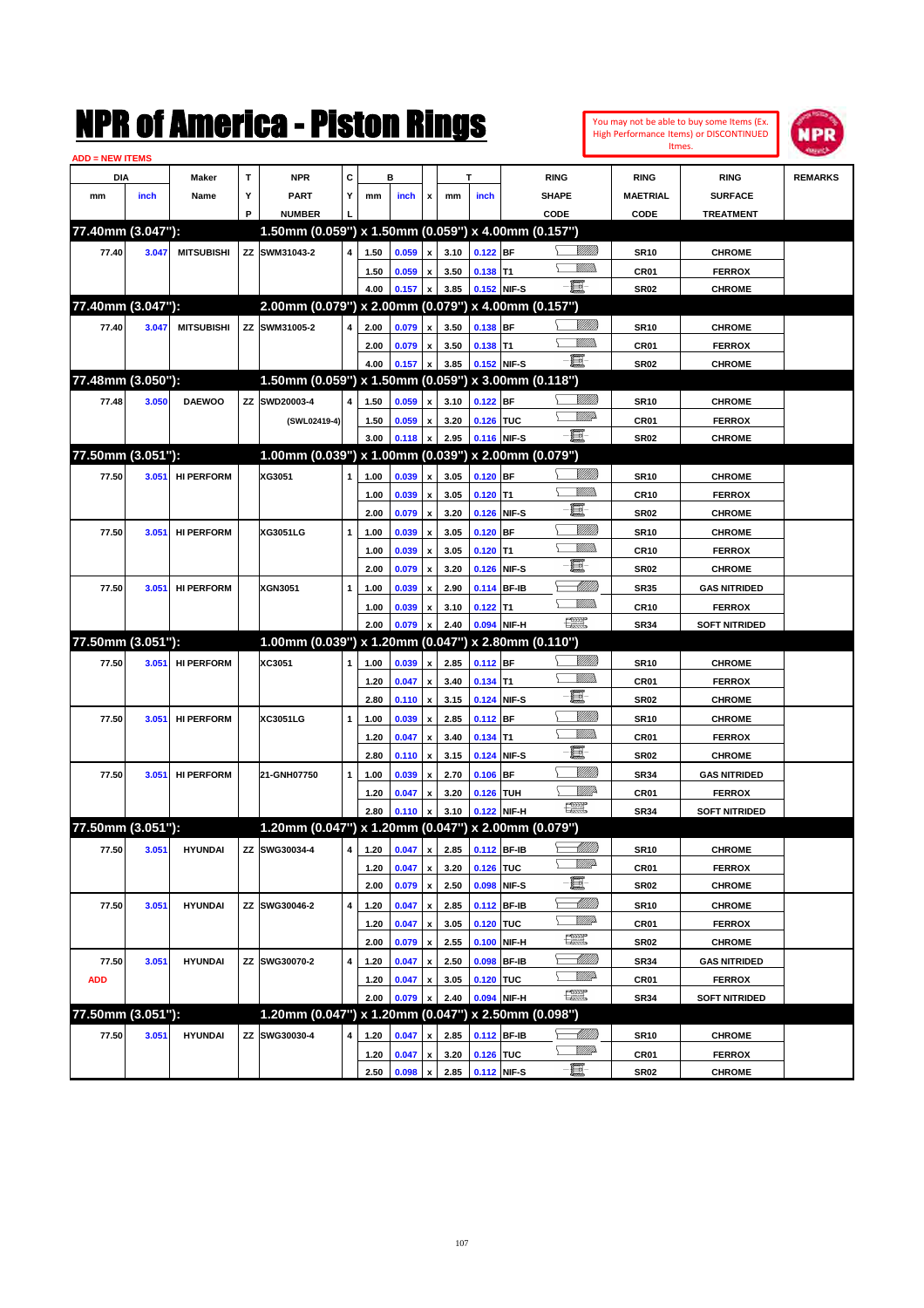

| <b>ADD = NEW ITEMS</b> |       |                   |   |                                                     |                |                |                              |                    |                          |             |             |                    |                  |                      |                |
|------------------------|-------|-------------------|---|-----------------------------------------------------|----------------|----------------|------------------------------|--------------------|--------------------------|-------------|-------------|--------------------|------------------|----------------------|----------------|
| DIA                    |       | Maker             | Т | <b>NPR</b>                                          | С              |                | в                            |                    |                          | T           |             | <b>RING</b>        | <b>RING</b>      | <b>RING</b>          | <b>REMARKS</b> |
| mm                     | inch  | Name              | Υ | <b>PART</b>                                         | Y              | mm             | inch                         | x                  | mm                       | inch        |             | <b>SHAPE</b>       | <b>MAETRIAL</b>  | <b>SURFACE</b>       |                |
|                        |       |                   | P | <b>NUMBER</b>                                       |                |                |                              |                    |                          |             |             | CODE               | CODE             | <b>TREATMENT</b>     |                |
| 77.50mm (3.051"):      |       |                   |   | 1.20mm (0.047") x 1.20mm (0.047") x 2.80mm (0.110") |                |                |                              |                    |                          |             |             |                    |                  |                      |                |
| 77.50                  | 3.051 | <b>ISUZU</b>      |   | SWI10152-2                                          | $\overline{4}$ | 1.20           | 0.047                        | x                  | 3.10                     | $0.122$ BF  |             | <u>Sillilli</u>    | <b>SR10</b>      | <b>CHROME</b>        |                |
|                        |       |                   |   | <b>DELETE</b>                                       |                | 1.20           | 0.047                        | x                  | 3.35                     | $0.132$ T1  |             |                    | <b>CR02</b>      | <b>CHROME</b>        |                |
|                        |       |                   |   |                                                     |                | 2.80           | 0.110                        | $\pmb{\mathsf{x}}$ | 3.10                     |             | 0.122 NIF-S | E                  | <b>SR34</b>      | <b>SOFT NITRIDED</b> |                |
| 77.50                  | 3.051 | <b>ISUZU</b>      |   | ZZ SWI10153-2                                       | 4              | 1.20           | 0.047                        | x                  | 2.90                     | $0.114$ BF  |             | <u>Sillilli</u>    | <b>SR35</b>      | <b>GAS NITRIDED</b>  |                |
|                        |       |                   |   |                                                     |                | 1.20           | 0.047                        | x                  | 3.50                     | 0.138 T1-IB |             | <u>UMB</u>         | CR <sub>02</sub> | <b>CHROME</b>        |                |
|                        |       |                   |   |                                                     |                | 2.80           | 0.110                        | x                  | 3.10                     | 0.122 NIF-S |             | -6                 | <b>SR34</b>      | <b>SOFT NITRIDED</b> |                |
| 77.50mm (3.051"):      |       |                   |   | 1.20mm (0.047") x 1.50mm (0.059") x 4.00mm (0.157") |                |                |                              |                    |                          |             |             |                    |                  |                      |                |
| 77.50                  | 3.051 | <b>MAZDA</b>      |   | ZZ SWT20037-2                                       | 4              | 1.20           | 0.047                        | x                  | 3.30                     | 0.130 BF    |             | <u>Sillilli</u>    | <b>SR10</b>      | <b>CHROME</b>        |                |
|                        |       |                   |   |                                                     |                | 1.50           | 0.059                        | x                  | 3.20                     | 0.126 TUC   |             | <u>WW</u> A        | CR <sub>02</sub> | <b>CHROME</b>        |                |
|                        |       |                   |   |                                                     |                | 4.00           | 0.157                        | x                  | 3.20                     | 0.126 NIF-S |             | -8                 | <b>SR02</b>      | <b>CHROME</b>        |                |
| 77.50mm (3.051"):      |       |                   |   | 1.50mm (0.059") x 1.50mm (0.059") x 2.00mm (0.079") |                |                |                              |                    |                          |             |             |                    |                  |                      |                |
| 77.50                  | 3.051 | <b>GMC</b>        |   | ZZ SWG10030-4                                       | 4              | 1.50           | 0.059                        | x                  | 3.05                     | 0.120 BF    |             | <u>Sillilli</u>    | <b>CR10</b>      | <b>CHROME</b>        |                |
|                        |       |                   |   |                                                     |                | 1.50           | 0.059                        | x                  | 3.30                     | 0.130 TUC   |             | <u>VMD</u>         | CR01             | <b>FERROX</b>        |                |
|                        |       |                   |   |                                                     |                | 2.00           | 0.079                        | x                  | 3.10                     |             | 0.122 NIF-H | <b>The Control</b> | <b>SR02</b>      | <b>CHROME</b>        |                |
| 77.50mm (3.051"):      |       |                   |   | 1.50mm (0.059") x 1.50mm (0.059") x 2.80mm (0.110") |                |                |                              |                    |                          |             |             |                    |                  |                      |                |
| 77.50                  | 3.051 | <b>TOYOTA</b>     |   | SWT10078-0                                          | 4              | 1.50           | 0.059                        | x                  | 3.30                     | 0.130 BF    |             | <u>Sillilli</u>    | <b>CR10</b>      | <b>CHROME</b>        |                |
|                        |       |                   |   | <b>DELETE</b>                                       |                | 1.50           | 0.059                        | x                  | 3.40                     | $0.134$ T1  |             | <br>Militar        | CR01             | <b>FERROX</b>        |                |
|                        |       |                   |   |                                                     |                | 2.80           | 0.110                        | $\pmb{\mathsf{x}}$ | 2.85                     |             | 0.112 NIF-S | E                  | <b>SR02</b>      | <b>CHROME</b>        |                |
| 77.50                  | 3.051 | <b>TOYOTA</b>     |   | ZX SWT10078-0                                       | 4              | 1.50           | 0.059                        | x                  | 2.85                     | $0.112$ BF  |             | <u>VIIII)</u>      | <b>SR10</b>      | <b>CHROME</b>        |                |
|                        |       |                   |   |                                                     |                | 1.50           | 0.059                        | x                  | 3.40                     | $0.134$ T1  |             |                    | CR01             | <b>FERROX</b>        |                |
|                        |       |                   |   |                                                     |                | 2.80           | 0.110                        | x                  | 2.85                     | 0.112 NIF-S |             | -8                 | <b>SR02</b>      | <b>CHROME</b>        |                |
| 77.50mm (3.051"):      |       |                   |   | 1.50mm (0.059") x 1.50mm (0.059") x 4.00mm (0.157") |                |                |                              |                    |                          |             |             |                    |                  |                      |                |
| 77.50                  | 3.051 | <b>HONDA</b>      |   | ZZ SWH30158-2                                       | 4              | 1.50           | 0.059                        | x                  | 2.85                     | 0.112 BF    |             | <u>Sillilli</u>    | <b>SR10</b>      | <b>CHROME</b>        |                |
|                        |       |                   |   |                                                     |                | 1.50           | 0.059                        | x                  | 3.30                     | 0.130 TUC   |             | <u>WW</u> A        | CR01             | <b>FERROX</b>        |                |
|                        |       |                   |   |                                                     |                | 4.00           | 0.157                        | x                  | 3.10                     |             | 0.122 NIF-S | e                  | <b>SR02</b>      | <b>CHROME</b>        |                |
| 77.50                  | 3.051 | <b>HONDA</b>      |   | SWH30183-2                                          | 4              | 1.50           | 0.059                        | x                  | 2.85                     | $0.112$ BF  |             | <u>Sillilli</u>    | <b>CR10</b>      | <b>CHROME</b>        |                |
|                        |       |                   |   | <b>DELETE</b>                                       |                | 1.50           | 0.059                        | x                  | 3.30                     | $0.130$ T1  |             |                    | CR <sub>01</sub> | <b>FERROX</b>        |                |
|                        |       |                   |   |                                                     |                | 4.00           | 0.157                        | x                  | 3.25                     |             | 0.128 NIF-S | e                  | <b>SR02</b>      | <b>CHROME</b>        |                |
| 77.50                  | 3.051 | <b>MAZDA</b>      |   | ZZ SWT20036-2                                       | 4              | 1.50           | 0.059                        | x                  | 2.90                     | 0.114 BF    |             | <u>VIIII)</u>      | <b>SR10</b>      | <b>CHROME</b>        |                |
|                        |       |                   |   |                                                     |                | 1.50           | 0.059                        | x                  | 3.20                     | $0.126$ T1  |             | <br>Militar        | <b>CR02</b>      | <b>CHROME</b>        |                |
|                        |       |                   |   |                                                     |                | 4.00           | 0.157                        | x                  | 3.10                     | 0.122 NIF-S |             | -8                 | <b>SR02</b>      | <b>CHROME</b>        |                |
| 77.50mm (3.051"):      |       |                   |   | 1.50mm (0.059") x 2.00mm (0.079") x 4.00mm (0.157") |                |                |                              |                    |                          |             |             |                    |                  |                      |                |
| 77.50                  | 3.051 | <b>MAZDA</b>      |   | ZZ SWT20045-2                                       |                |                | 4 1.50 0.059 x 2.90 0.114 BF |                    |                          |             |             | <u>VIIII)</u>      | <b>SR35</b>      | <b>GAS NITRIDED</b>  |                |
|                        |       |                   |   |                                                     |                | 2.00           | 0.079                        | $\pmb{\mathsf{x}}$ | 3.30                     | 0.130 TUC   |             | <u>WW</u> A        | CR01             | <b>FERROX</b>        |                |
|                        |       |                   |   |                                                     |                | 4.00           | 0.157                        | x                  | 3.20                     | 0.126 NIF-S |             | -E-                | <b>SR02</b>      | <b>CHROME</b>        |                |
| 77.50mm (3.051"):      |       |                   |   | 1.50mm (0.059") x NONE x 2.80mm (0.110")            |                |                |                              |                    |                          |             |             |                    |                  |                      |                |
| 77.50                  | 3.051 | <b>ISUZU</b>      |   | ZZ SWI10151-2                                       | 4              | 1.50           | 0.059                        | x                  | 3.30                     | 0.130 T1-IB |             | <u>— Milli</u> m   | <b>SR10</b>      | <b>CHROME</b>        |                |
|                        |       |                   |   |                                                     |                | $\blacksquare$ |                              | x                  | $\overline{\phantom{a}}$ |             |             |                    | $\blacksquare$   | $\blacksquare$       |                |
|                        |       |                   |   |                                                     |                | 2.80           | 0.110                        | $\pmb{\mathsf{x}}$ | 3.10                     | 0.122 NIF-S |             | -8                 | <b>SR34</b>      | <b>SOFT NITRIDED</b> |                |
| 77.50mm (3.051"):      |       |                   |   | 2.00mm (0.079") x 2.00mm (0.079") x 4.00mm (0.157") |                |                |                              |                    |                          |             |             |                    |                  |                      |                |
| 77.50                  | 3.051 | <b>MITSUBISHI</b> |   | ZZ SWM30078-4                                       | 4              | 2.00           | 0.079                        | $\pmb{\mathsf{x}}$ | 3.50                     | 0.138 BF    |             | <u>Willib</u>      | CR <sub>02</sub> | <b>CHROME</b>        |                |
|                        |       |                   |   |                                                     |                | 2.00           | 0.079                        | x                  | 3.50                     | $0.138$ T1  |             | <u>Willib</u>      | CR <sub>02</sub> | <b>CHROME</b>        |                |
|                        |       |                   |   |                                                     |                | 4.00           | 0.157                        | $\pmb{\mathsf{x}}$ | 3.65                     | 0.144 NIF-S |             | $-\Xi$ -           | <b>SR02</b>      | <b>CHROME</b>        |                |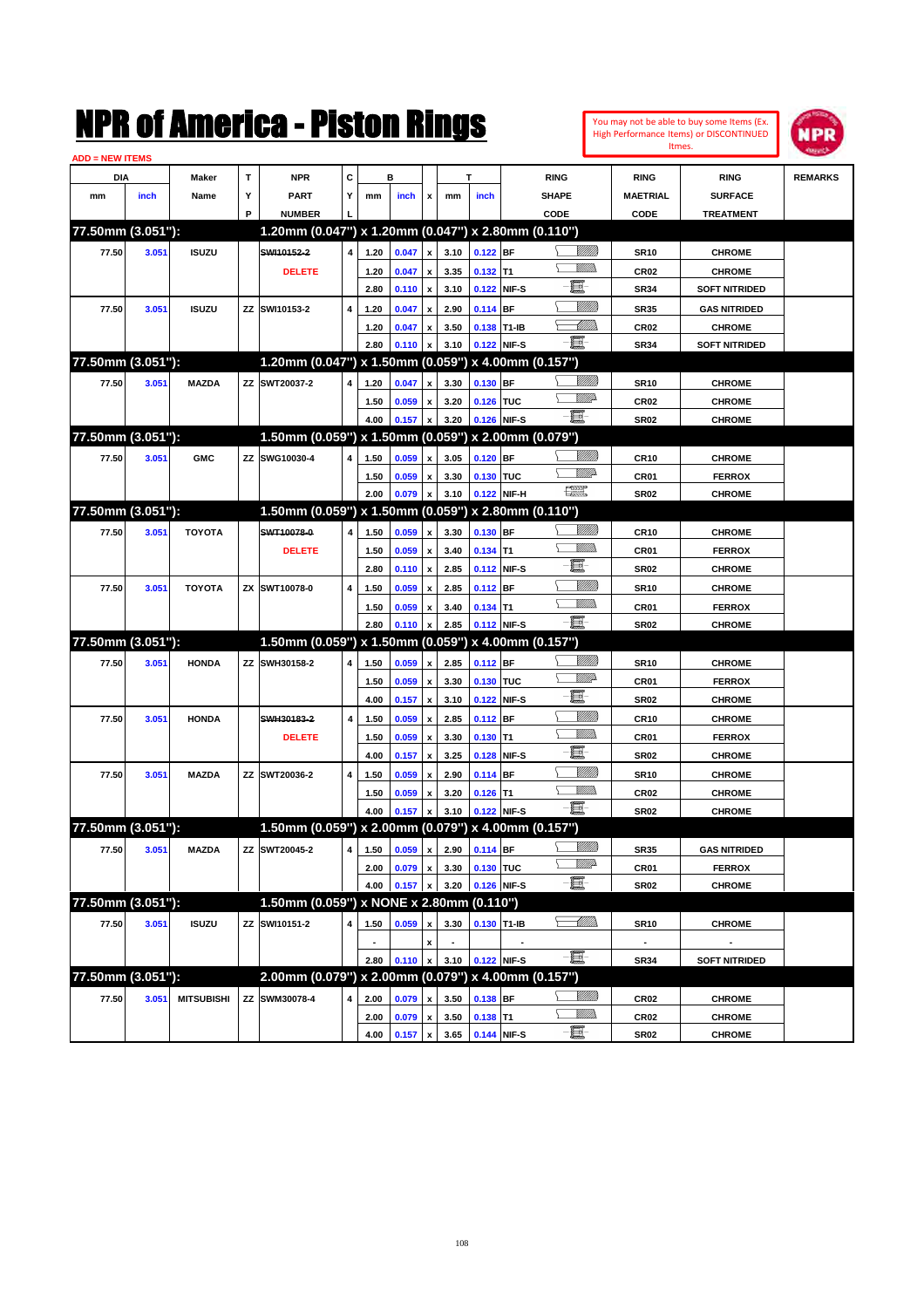

| <b>ADD = NEW ITEMS</b> |       |                   |   |                                                     |              |      |       |                    |      |             |              |                               |                 |                      |                |
|------------------------|-------|-------------------|---|-----------------------------------------------------|--------------|------|-------|--------------------|------|-------------|--------------|-------------------------------|-----------------|----------------------|----------------|
| DIA                    |       | Maker             | T | <b>NPR</b>                                          | c            |      | B     |                    |      | т           |              | <b>RING</b>                   | <b>RING</b>     | <b>RING</b>          | <b>REMARKS</b> |
| mm                     | inch  | Name              | Υ | <b>PART</b>                                         | Y            | mm   | inch  | x                  | mm   | inch        |              | <b>SHAPE</b>                  | <b>MAETRIAL</b> | <b>SURFACE</b>       |                |
|                        |       |                   | P | <b>NUMBER</b>                                       |              |      |       |                    |      |             |              | CODE                          | CODE            | <b>TREATMENT</b>     |                |
| 77.546mm (3.053")      |       |                   |   | 1.00mm (0.039") x 1.00mm (0.039") x 2.00mm (0.079") |              |      |       |                    |      |             |              |                               |                 |                      |                |
| 77.546                 | 3.053 | <b>HI PERFORM</b> |   | XG3053                                              | 1            | 1.00 | 0.039 | x                  | 3.05 | $0.120$ BF  |              | <u>Sillilli</u>               | <b>SR10</b>     | <b>CHROME</b>        |                |
|                        |       |                   |   |                                                     |              | 1.00 | 0.039 | x                  | 3.05 | $0.120$ T1  |              |                               | <b>CR10</b>     | <b>FERROX</b>        |                |
|                        |       |                   |   |                                                     |              | 2.00 | 0.079 | x                  | 3.20 |             | 0.126 NIF-S  | E                             | <b>SR02</b>     | <b>CHROME</b>        |                |
| 77.50                  | 3.051 | <b>HI PERFORM</b> |   | XGN3053                                             | 1            | 1.00 | 0.039 | x                  | 2.90 |             | 0.114 BF-IB  | <u>UMB</u>                    | <b>SR35</b>     | <b>GAS NITRIDED</b>  |                |
|                        |       |                   |   |                                                     |              | 1.00 | 0.039 | x                  | 3.10 | $0.122$ T1  |              |                               | <b>CR10</b>     | <b>FERROX</b>        |                |
|                        |       |                   |   |                                                     |              | 2.00 | 0.079 |                    | 2.40 |             | 0.094 NIF-H  | $\frac{1}{2}$                 | <b>SR34</b>     | <b>SOFT NITRIDED</b> |                |
| 77.60mm (3.055"):      |       |                   |   | 1.50mm (0.059") x 1.50mm (0.059") x 3.00mm (0.118") |              |      |       |                    |      |             |              |                               |                 |                      |                |
| 77.60                  | 3.055 | <b>GMC</b>        |   | ZZ SWG10028-0                                       | 4            | 1.50 | 0.059 | x                  | 2.85 |             | 0.112 BF-IB  | <u> UMB</u>                   | <b>SR10</b>     | <b>CHROME</b>        |                |
|                        |       |                   |   |                                                     |              | 1.50 | 0.059 | x                  | 3.20 | 0.126 TUC   |              | <u>WW</u> A                   | CR01            | <b>FERROX</b>        |                |
|                        |       |                   |   |                                                     |              | 3.00 | 0.118 | x                  | 3.20 |             | 0.126 NIF-S  | -8                            | <b>SR02</b>     | <b>CHROME</b>        |                |
| 77.60mm (3.055"):      |       |                   |   | 2.00mm (0.079") x 2.00mm (0.079") x 4.00mm (0.157") |              |      |       |                    |      |             |              |                               |                 |                      |                |
|                        |       |                   |   |                                                     | 4            |      |       |                    |      | $0.138$ T1  |              | 9777).                        |                 |                      |                |
| 77.60                  | 3.055 | <b>TOYOTA</b>     |   | ZZ SWT10009-4                                       |              | 2.00 | 0.079 | x                  | 3.50 |             |              |                               | <b>CR02</b>     | <b>CHROME</b>        |                |
|                        |       |                   |   |                                                     |              | 2.00 | 0.079 | x                  | 3.50 | $0.138$ T1  |              | -8                            | <b>CR02</b>     | <b>FERROX</b>        |                |
|                        |       |                   |   |                                                     |              | 4.00 | 0.157 | x                  | 3.30 |             | 0.130 NIF-S  |                               | <b>SR02</b>     | <b>CHROME</b>        |                |
| 77.65mm (3.057"):      |       |                   |   | 1.20mm (0.047") x 1.20mm (0.047") x 2.50mm(0.098")  |              |      |       |                    |      |             |              |                               |                 |                      |                |
| 77.65                  | 3.057 | <b>HYUNDAI</b>    |   | ZZ SWG30025-1                                       | 4            | 1.20 | 0.047 | x                  | 2.85 |             | 0.112 BF-IB  | <u> UMB</u>                   | <b>SR10</b>     | <b>CHROME</b>        |                |
|                        |       |                   |   | (SWL03120-1)                                        |              | 1.20 | 0.047 | x                  | 3.30 | $0.130$ T1  |              |                               | CR01            | <b>FERROX</b>        |                |
|                        |       |                   |   |                                                     |              | 2.50 | 0.098 |                    | 2.80 |             | 0.110 NIF-S  | -8                            | <b>SR02</b>     | <b>CHROME</b>        |                |
| 77.65mm (3.057"):      |       |                   |   | 1.50mm (0.059") x 1.50mm (0.059") x 4.00mm (0.157") |              |      |       |                    |      |             |              |                               |                 |                      |                |
| 77.65                  | 3.057 | <b>MITSUBISHI</b> |   | ZZ SWM31043-3                                       | 4            | 1.50 | 0.059 | x                  | 3.10 | $0.122$ BF  |              | <u>Sillilli</u>               | <b>SR10</b>     | <b>CHROME</b>        |                |
|                        |       |                   |   |                                                     |              | 1.50 | 0.059 | x                  | 3.50 | $0.138$ T1  |              |                               | CR01            | <b>FERROX</b>        |                |
|                        |       |                   |   |                                                     |              | 4.00 | 0.157 | x                  | 3.85 |             | 0.152 NIF-S  | -8                            | <b>SR02</b>     | <b>CHROME</b>        |                |
| 77.65mm (3.057"):      |       |                   |   | 2.00mm (0.079") x 2.00mm (0.079") x 4.00mm (0.157") |              |      |       |                    |      |             |              |                               |                 |                      |                |
| 77.65                  | 3.057 | <b>MITSUBISHI</b> |   | ZZ SWM31005-3                                       | 4            | 2.00 | 0.079 | x                  | 3.50 | 0.138 BF    |              | <u>Sillilli</u>               | <b>SR10</b>     | <b>CHROME</b>        |                |
|                        |       |                   |   |                                                     |              | 2.00 | 0.079 | x                  | 3.50 | $0.138$ T1  |              | VM))                          | CR01            | <b>FERROX</b>        |                |
|                        |       |                   |   |                                                     |              | 4.00 | 0.157 |                    | 3.85 |             | 0.152 NIF-S  | -8                            | <b>SR02</b>     | <b>CHROME</b>        |                |
| 77.75mm (3.061"):      |       |                   |   | 1.00mm (0.039") x 1.20mm (0.047") x 2.80mm (0.110") |              |      |       |                    |      |             |              |                               |                 |                      |                |
| 77.75                  | 3.061 | <b>HI PERFORM</b> |   | 21-GNH07775                                         | $\mathbf{1}$ | 1.00 | 0.039 | x                  | 2.70 | $0.106$ BF  |              | <u>MMW</u>                    | <b>SR34</b>     | <b>GAS NITRIDED</b>  |                |
|                        |       |                   |   |                                                     |              | 1.20 | 0.047 | x                  | 3.20 | 0.126 TUH   |              | <u>Willi</u> r                | <b>CR01</b>     | <b>FERROX</b>        |                |
|                        |       |                   |   |                                                     |              | 2.80 | 0.110 | x                  | 3.10 |             | 0.122 NIF-H  | <b>The Control</b>            | <b>SR34</b>     | <b>SOFT NITRIDED</b> |                |
| 77.75mm (3.061"):      |       |                   |   | 1.20mm (0.047") x 1.20mm (0.047") x 2.00mm (0.079") |              |      |       |                    |      |             |              |                               |                 |                      |                |
| 77.75                  | 3.061 | <b>HYUNDAI</b>    |   | ZZ SWG30046-3                                       | 4            | 1.20 | 0.047 | x                  | 2.85 | 0.112 BF-IB |              | <u>UMB</u>                    | <b>SR10</b>     | <b>CHROME</b>        |                |
|                        |       |                   |   |                                                     |              | 1.20 | 0.047 | $\pmb{\mathsf{x}}$ | 3.05 | 0.120 TUC   |              | <u>VMD</u>                    | CR01            | <b>FERROX</b>        |                |
|                        |       |                   |   |                                                     |              | 2.00 | 0.079 | $\pmb{\mathsf{x}}$ | 2.55 |             | 0.100 NIF-H  | $f_{\text{max}}^{\text{opp}}$ | <b>SR02</b>     | <b>CHROME</b>        |                |
| 77.75                  | 3.061 | <b>HYUNDAI</b>    |   | ZZ SWG30070-3                                       | 4            | 1.20 | 0.047 | x                  | 2.50 | 0.098       | <b>BF-IB</b> | <u> MMM</u>                   | <b>SR34</b>     | <b>GAS NITRIDED</b>  |                |
| <b>ADD</b>             |       |                   |   |                                                     |              | 1.20 | 0.047 | x                  | 3.05 | 0.120 TUC   |              | ₩₩                            | CR01            | <b>FERROX</b>        |                |
|                        |       |                   |   |                                                     |              | 2.00 | 0.079 | x                  | 2.40 |             | 0.094 NIF-H  | $\frac{1}{2}$                 | <b>SR34</b>     | <b>SOFT NITRIDED</b> |                |
| 77.75mm (3.061"):      |       |                   |   | 1.20mm (0.047") x 1.20mm (0.047") x 2.80mm (0.110") |              |      |       |                    |      |             |              |                               |                 |                      |                |
| 77.75                  | 3.061 | <b>ISUZU</b>      |   | SWI10152-3                                          | 4            | 1.20 | 0.047 | x                  | 3.10 | $0.122$ BF  |              | 8/1/11)                       | <b>SR10</b>     | <b>CHROME</b>        |                |
|                        |       |                   |   | <b>DELETE</b>                                       |              | 1.20 | 0.047 | $\pmb{\mathsf{x}}$ | 3.35 | $0.132$ T1  |              | <u>VMM)</u>                   | <b>CR02</b>     | <b>CHROME</b>        |                |
|                        |       |                   |   |                                                     |              | 2.80 | 0.110 | $\pmb{\mathsf{x}}$ | 3.10 |             | 0.122 NIF-S  | E                             | <b>SR34</b>     | <b>SOFT NITRIDED</b> |                |
| 77.75                  | 3.061 | <b>ISUZU</b>      |   | ZZ SWI10153-3                                       | 4            | 1.20 | 0.047 | x                  | 2.90 | 0.114 BF    |              | <u>Milli</u>                  | <b>SR35</b>     | <b>GAS NITRIDED</b>  |                |
|                        |       |                   |   |                                                     |              | 1.20 | 0.047 | x                  | 3.50 | 0.138 T1-IB |              | <u> MM)</u>                   | <b>CR02</b>     | <b>CHROME</b>        |                |
|                        |       |                   |   |                                                     |              | 2.80 | 0.110 | $\pmb{\mathsf{x}}$ | 3.10 |             | 0.122 NIF-S  | e                             | <b>SR34</b>     | <b>SOFT NITRIDED</b> |                |
|                        |       |                   |   |                                                     |              |      |       |                    |      |             |              |                               |                 |                      |                |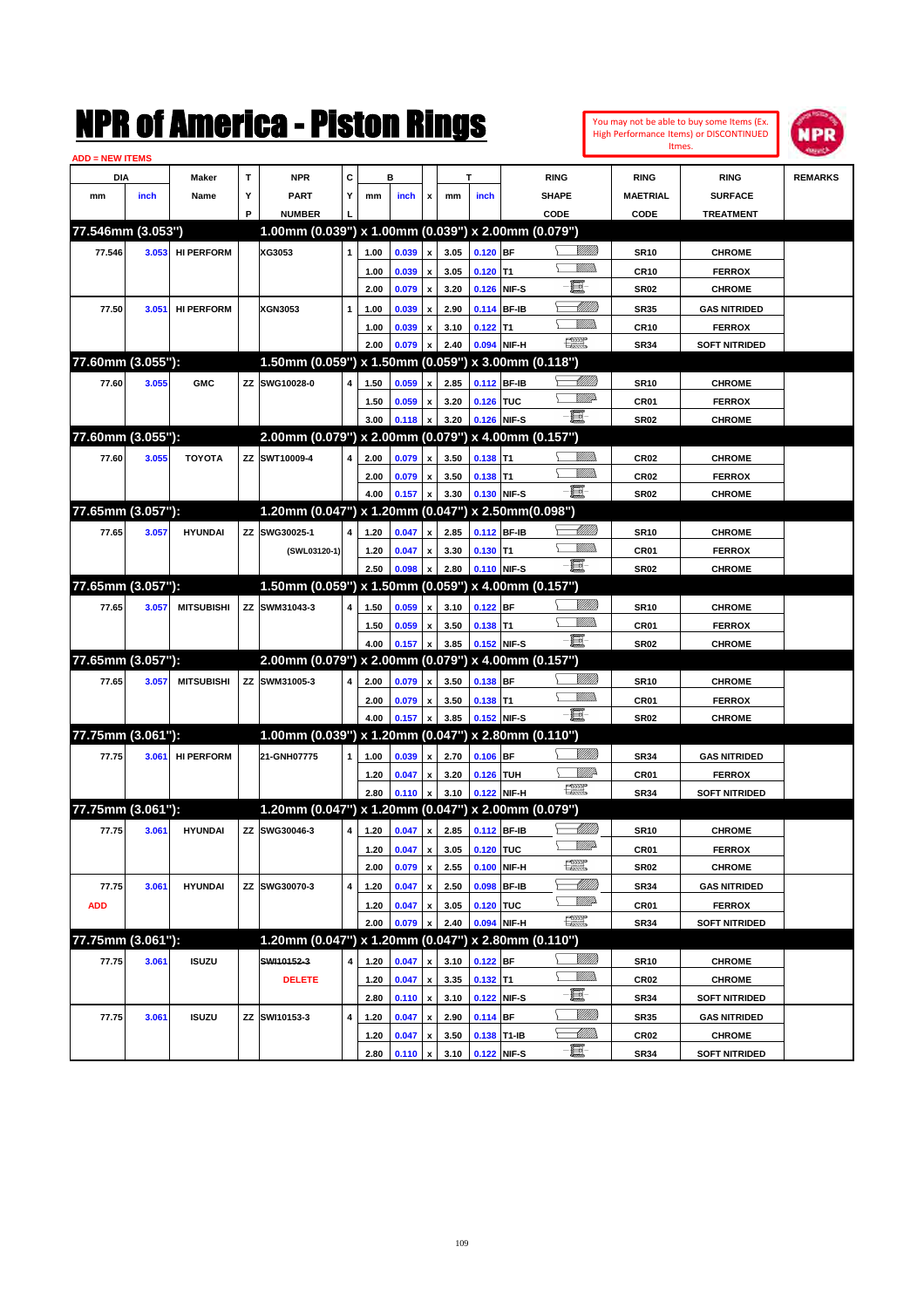|                        |       |                   |   | NMK OI AINCrica - Miston Kings                      |   |      |           |                           |      |            |             |                   |                |                  | You may not be able to buy some Items (Ex.<br>High Performance Items) or DISCONTINUED | IPR            |
|------------------------|-------|-------------------|---|-----------------------------------------------------|---|------|-----------|---------------------------|------|------------|-------------|-------------------|----------------|------------------|---------------------------------------------------------------------------------------|----------------|
| <b>ADD = NEW ITEMS</b> |       |                   |   |                                                     |   |      |           |                           |      |            |             |                   |                |                  | Itmes.                                                                                |                |
| DIA                    |       | Maker             | T | <b>NPR</b>                                          | c |      | в         |                           |      | т          |             | <b>RING</b>       |                | <b>RING</b>      | <b>RING</b>                                                                           | <b>REMARKS</b> |
| mm                     | inch  | Name              | Υ | <b>PART</b>                                         | Y | mm   | inch      | x                         | mm   | inch       |             | <b>SHAPE</b>      |                | <b>MAETRIAL</b>  | <b>SURFACE</b>                                                                        |                |
|                        |       |                   | P | <b>NUMBER</b>                                       |   |      |           |                           |      |            |             | CODE              |                | CODE             | <b>TREATMENT</b>                                                                      |                |
| 77.75mm (3.061"):      |       |                   |   | 1.20mm (0.047") x 1.50mm (0.059") x 4.00mm (0.157") |   |      |           |                           |      |            |             |                   |                |                  |                                                                                       |                |
| 77.75                  | 3.061 | <b>MAZDA</b>      |   | ZZ SWT20037-3                                       | 4 | 1.20 | 0.047     | x                         | 3.30 | $0.130$ BF |             |                   | <u>Millil</u>  | <b>SR10</b>      | <b>CHROME</b>                                                                         |                |
|                        |       |                   |   |                                                     |   | 1.50 | 0.059     | x                         | 3.20 | 0.126 TUC  |             |                   | <u>MM</u> D    | CR <sub>02</sub> | <b>CHROME</b>                                                                         |                |
|                        |       |                   |   |                                                     |   | 4.00 | 0.157     | x                         | 3.20 |            | 0.126 NIF-S | $-\mathbf{H}$     |                | <b>SR02</b>      | <b>CHROME</b>                                                                         |                |
| 77.75mm (3.061"):      |       |                   |   | 1.50mm (0.059") x 1.50mm (0.059") x 2.80mm (0.110") |   |      |           |                           |      |            |             |                   |                |                  |                                                                                       |                |
| 77.75                  | 3.061 | <b>TOYOTA</b>     |   | SWT10078-1                                          | 4 | 1.50 | 0.059     | x                         | 3.30 | $0.130$ BF |             |                   | <u>Millil</u>  | <b>CR10</b>      | <b>CHROME</b>                                                                         |                |
|                        |       |                   |   | <b>DELETE</b>                                       |   | 1.50 | 0.059     | $\boldsymbol{\mathsf{x}}$ | 3.40 | $0.134$ T1 |             |                   | CM)            | CR01             | <b>FERROX</b>                                                                         |                |
|                        |       |                   |   |                                                     |   | 2.80 | 0.110     | $\pmb{\mathsf{x}}$        | 2.85 |            | 0.112 NIF-S | E-                |                | <b>SR02</b>      | <b>CHROME</b>                                                                         |                |
| 77.75                  | 3.061 | <b>TOYOTA</b>     |   | ZX SWT10078-1                                       | 4 | 1.50 | 0.059     | x                         | 2.85 | $0.112$ BF |             |                   | <u>MMM</u>     | <b>SR10</b>      | <b>CHROME</b>                                                                         |                |
|                        |       |                   |   |                                                     |   | 1.50 | 0.059     | x                         | 3.40 | $0.134$ T1 |             |                   | .<br>VMD       | CR01             | <b>FERROX</b>                                                                         |                |
|                        |       |                   |   |                                                     |   | 2.80 | 0.110     | x                         | 2.85 |            | 0.112 NIF-S | - 1               |                | <b>SR02</b>      | <b>CHROME</b>                                                                         |                |
| 77.75mm (3.061"):      |       |                   |   | 1.50mm (0.059") x 1.50mm (0.059")                   |   |      |           |                           |      |            |             | x 4.00mm (0.157") |                |                  |                                                                                       |                |
| 77.75                  | 3.061 | <b>HONDA</b>      |   | ZZ SWH30158-3                                       | 4 | 1.50 | 0.059     | x                         | 2.85 | 0.112 BF   |             |                   | <u>Villida</u> | <b>SR10</b>      | <b>CHROME</b>                                                                         |                |
|                        |       |                   |   |                                                     |   | 1.50 | 0.059     | $\boldsymbol{\mathsf{x}}$ | 3.30 | 0.130 TUC  |             |                   | <u>MM</u> D    | CR01             | <b>FERROX</b>                                                                         |                |
|                        |       |                   |   |                                                     |   | 4.00 | 0.157     | $\pmb{\mathsf{x}}$        | 3.10 |            | 0.122 NIF-S | e.                |                | <b>SR02</b>      | <b>CHROME</b>                                                                         |                |
| 77.75                  | 3.061 | <b>HONDA</b>      |   | SWH30183-3                                          | 4 | 1.50 | 0.059     | x                         | 2.85 | $0.112$ BF |             |                   | <u>Millil</u>  | <b>CR10</b>      | <b>CHROME</b>                                                                         |                |
|                        |       |                   |   | <b>DELETE</b>                                       |   | 1.50 | 0.059     | $\boldsymbol{\mathsf{x}}$ | 3.30 | $0.130$ T1 |             |                   | CM)            | CR01             | <b>FERROX</b>                                                                         |                |
|                        |       |                   |   |                                                     |   | 4.00 | 0.157     | $\boldsymbol{\mathsf{x}}$ | 3.25 |            | 0.128 NIF-S | E-                |                | <b>SR02</b>      | <b>CHROME</b>                                                                         |                |
| 77.75                  | 3.061 | <b>MAZDA</b>      |   | ZZ SWT20036-3                                       | 4 | 1.50 | 0.059     | x                         | 2.90 | $0.114$ BF |             |                   | <u>Millil</u>  | <b>SR10</b>      | <b>CHROME</b>                                                                         |                |
|                        |       |                   |   |                                                     |   | 1.50 | 0.059     | x                         | 3.20 | $0.126$ T1 |             |                   | .<br>VMD       | CR <sub>02</sub> | <b>CHROME</b>                                                                         |                |
|                        |       |                   |   |                                                     |   | 4.00 | 0.157     | x                         | 3.10 |            | 0.122 NIF-S | -00               |                | <b>SR02</b>      | <b>CHROME</b>                                                                         |                |
| 77.75mm (3.061"):      |       |                   |   | 1.50mm (0.059") x 2.00mm (0.079") x 4.00mm (0.157") |   |      |           |                           |      |            |             |                   |                |                  |                                                                                       |                |
| 77.75                  | 3.061 | <b>MAZDA</b>      |   | ZZ SWT20045-3                                       | 4 | 1.50 | 0.059     | x                         | 2.90 | 0.114 BF   |             |                   | <u> UMB</u>    | <b>SR35</b>      | <b>GAS NITRIDED</b>                                                                   |                |
|                        |       |                   |   |                                                     |   | 2.00 | 0.079     | x                         | 3.30 | 0.130 TUC  |             |                   | <u>MM</u> D    | CR01             | <b>FERROX</b>                                                                         |                |
|                        |       |                   |   |                                                     |   | 4.00 | 0.157     | $\pmb{\mathsf{x}}$        | 3.20 |            | 0.126 NIF-S | -II -             |                | <b>SR02</b>      | <b>CHROME</b>                                                                         |                |
| 77.75mm (3.061"):      |       |                   |   | 1.50mm (0.059") x NONE x 2.80mm (0.110")            |   |      |           |                           |      |            |             |                   |                |                  |                                                                                       |                |
| 77.75                  | 3.061 | <b>ISUZU</b>      |   | ZZ SWI10151-3                                       | 4 | 1.50 | 0.059     | x                         | 3.30 |            | 0.130 T1-IB |                   | <u>UMM</u>     | <b>SR10</b>      | <b>CHROME</b>                                                                         |                |
|                        |       |                   |   |                                                     |   |      |           | x                         |      |            |             |                   |                |                  |                                                                                       |                |
|                        |       |                   |   |                                                     |   | 2.80 | 0.110     | $\pmb{\mathsf{x}}$        | 3.10 |            | 0.122 NIF-S | - 8               |                | <b>SR34</b>      | <b>SOFT NITRIDED</b>                                                                  |                |
| 77.85mm (3.065"):      |       |                   |   | 1.50mm (0.059") x 1.50mm (0.059") x 3.00mm (0.118") |   |      |           |                           |      |            |             |                   |                |                  |                                                                                       |                |
| 77.85                  | 3.065 | <b>GMC</b>        |   | ZZ SWG10028-1                                       | 4 | 1.50 | 0.059     | $\pmb{\mathsf{x}}$        | 2.85 |            | 0.112 BF-IB |                   | <u> UMM</u>    | <b>SR10</b>      | <b>CHROME</b>                                                                         |                |
|                        |       |                   |   |                                                     |   | 1.50 | 0.059 x   |                           | 3.20 | 0.126 TUC  |             |                   | <u>Willia</u>  | CR01             | <b>FERROX</b>                                                                         |                |
|                        |       |                   |   |                                                     |   | 3.00 | $0.118$ x |                           | 3.20 |            | 0.126 NIF-S | - 1               |                | <b>SR02</b>      | <b>CHROME</b>                                                                         |                |
| 77.88mm (3.066"):      |       |                   |   | 1.20mm (0.047") x 1.50mm (0.059") x 2.50mm (0.098") |   |      |           |                           |      |            |             |                   |                |                  |                                                                                       |                |
| 77.88                  | 3.066 | <b>GMC</b>        |   | ZZ SWG10026-0                                       | 4 | 1.20 | 0.047     | $\pmb{\mathsf{x}}$        | 2.85 | $0.112$ BF |             |                   | <u>Villida</u> | <b>SR10</b>      | <b>CHROME</b>                                                                         |                |
|                        |       |                   |   |                                                     |   | 1.50 | 0.059     | $\pmb{\mathsf{x}}$        | 3.30 | 0.130 TUC  |             |                   | <u>VMP</u>     | CR01             | <b>FERROX</b>                                                                         |                |
|                        |       |                   |   |                                                     |   | 2.50 | 0.098     | $\pmb{\mathsf{x}}$        | 2.90 |            | 0.114 NIF-H | æ                 |                | <b>SR02</b>      | <b>CHROME</b>                                                                         |                |
| 77.90mm (3.067"):      |       |                   |   | 1.20mm (0.047") x 1.20mm (0.047")                   |   |      |           |                           |      |            |             | ∨ 2.50mm(0.098")  |                |                  |                                                                                       |                |
| 77.90                  | 3.067 | <b>HYUNDAI</b>    |   | ZZ SWG30025-2                                       | 4 | 1.20 | 0.047     | x                         | 2.85 |            | 0.112 BF-IB |                   |                | <b>SR10</b>      | <b>CHROME</b>                                                                         |                |
|                        |       |                   |   | (SWL03120-2)                                        |   | 1.20 | 0.047     | $\pmb{\mathsf{x}}$        | 3.30 | $0.130$ T1 |             |                   | <u>Willib</u>  | CR01             | <b>FERROX</b>                                                                         |                |
|                        |       |                   |   |                                                     |   | 2.50 | 0.098     | $\pmb{\mathsf{x}}$        | 2.80 |            | 0.110 NIF-S | -8                |                | <b>SR02</b>      | <b>CHROME</b>                                                                         |                |
| 77.90mm (3.067"):      |       |                   |   | 1.50mm (0.059") x 1.50mm (0.059") x 4.00mm (0.157") |   |      |           |                           |      |            |             |                   |                |                  |                                                                                       |                |
| 77.90                  | 3.067 | <b>MITSUBISHI</b> |   | ZZ SWM31043-4                                       | 4 | 1.50 | 0.059     | x                         | 3.10 | $0.122$ BF |             |                   | <u>UMB</u>     | <b>SR10</b>      | <b>CHROME</b>                                                                         |                |
|                        |       |                   |   |                                                     |   | 1.50 | 0.059     | $\pmb{\mathsf{x}}$        | 3.50 | $0.138$ T1 |             |                   | <u>Willib</u>  | CR01             | <b>FERROX</b>                                                                         |                |
|                        |       |                   |   |                                                     |   | 4.00 | 0.157     | $\pmb{\mathsf{x}}$        | 3.85 |            | 0.152 NIF-S | -8                |                | <b>SR02</b>      | <b>CHROME</b>                                                                         |                |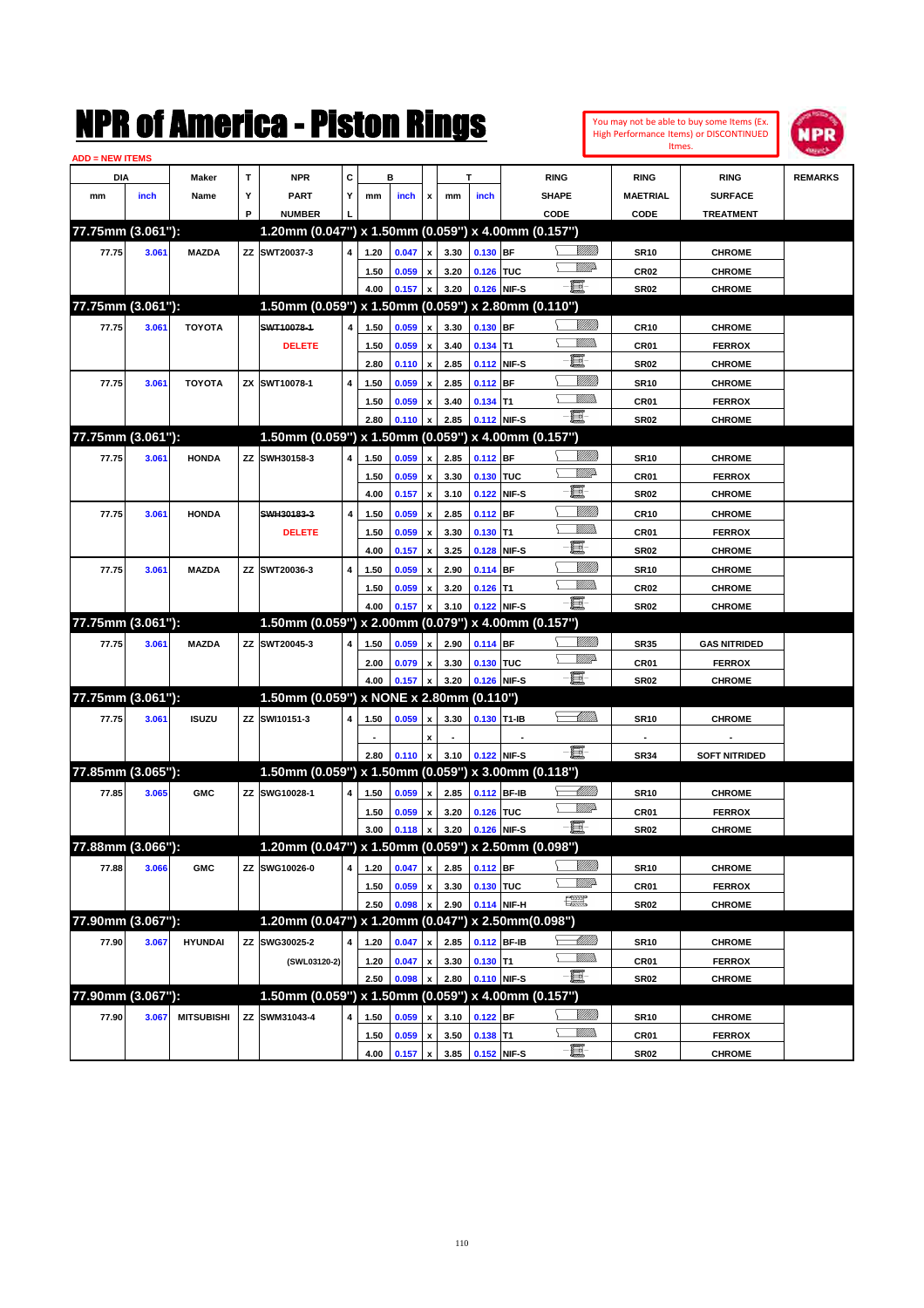|                        |       |                   |    | NMK OI AMCMICA - MISTON KINGS                       |   |      |         |                           |      |             |              |                          |                |                  | You may not be able to buy some Items (Ex.<br>High Performance Items) or DISCONTINUED | IPR            |
|------------------------|-------|-------------------|----|-----------------------------------------------------|---|------|---------|---------------------------|------|-------------|--------------|--------------------------|----------------|------------------|---------------------------------------------------------------------------------------|----------------|
| <b>ADD = NEW ITEMS</b> |       |                   |    |                                                     |   |      |         |                           |      |             |              |                          |                |                  | Itmes.                                                                                |                |
| DIA                    |       | Maker             | T  | <b>NPR</b>                                          | c |      | в       |                           |      | T           |              | <b>RING</b>              |                | <b>RING</b>      | <b>RING</b>                                                                           | <b>REMARKS</b> |
| mm                     | inch  | Name              | Υ  | <b>PART</b>                                         | Y | mm   | inch    | x                         | mm   | inch        |              | <b>SHAPE</b>             |                | <b>MAETRIAL</b>  | <b>SURFACE</b>                                                                        |                |
|                        |       |                   | P  | <b>NUMBER</b>                                       |   |      |         |                           |      |             |              | CODE                     |                | CODE             | <b>TREATMENT</b>                                                                      |                |
| 77.90mm (3.067"):      |       |                   |    | 2.00mm (0.079") x 2.00mm (0.079") x 4.00mm (0.157") |   |      |         |                           |      |             |              |                          |                |                  |                                                                                       |                |
| 77.90                  | 3.067 | <b>MITSUBISHI</b> |    | ZZ SWM31005-4                                       | 4 | 2.00 | 0.079   | $\boldsymbol{\mathsf{x}}$ | 3.50 | 0.138 BF    |              |                          | <u>UMB</u>     | <b>SR10</b>      | <b>CHROME</b>                                                                         |                |
|                        |       |                   |    |                                                     |   | 2.00 | 0.079   | $\pmb{\mathsf{x}}$        | 3.50 | $0.138$ T1  |              |                          | <br>Mar        | CR01             | <b>FERROX</b>                                                                         |                |
|                        |       |                   |    |                                                     |   | 4.00 | 0.157   | $\boldsymbol{\mathsf{x}}$ | 3.85 |             | 0.152 NIF-S  | $-\mathbf{E}$            |                | <b>SR02</b>      | <b>CHROME</b>                                                                         |                |
| 77.95mm (3.069"):      |       |                   |    | 1.50mm (0.059") x 1.50mm (0.059") x 2.80mm (0.110") |   |      |         |                           |      |             |              |                          |                |                  |                                                                                       |                |
| 77.95                  | 3.069 | <b>NISSAN</b>     | ΖZ | SWN30173-0                                          | 6 | 1.50 | 0.059   | X                         | 2.70 | $0.106$ BF  |              |                          | <u>VIIIIn</u>  | <b>SR35</b>      | <b>GAS NITRIDED</b>                                                                   |                |
|                        |       |                   |    |                                                     |   | 1.50 | 0.059   | $\pmb{\mathsf{x}}$        | 3.40 | $0.134$ T1  |              |                          | .<br>Milita    | <b>CR02</b>      | <b>CHROME</b>                                                                         |                |
|                        |       |                   |    |                                                     |   | 2.80 | 0.110   | $\boldsymbol{\mathsf{x}}$ | 2.85 |             | 0.112 NIF-S  | E                        |                | <b>SR34</b>      | <b>SOFT NITRIDED</b>                                                                  |                |
| 77.95                  | 3.069 | <b>NISSAN</b>     | ΖY | SWN30092-0                                          | 6 | 1.50 | 0.059   | $\boldsymbol{\mathsf{x}}$ | 2.90 | $0.114$ BF  |              |                          | <u>VIIII)</u>  | <b>SR10</b>      | <b>CHROME</b>                                                                         |                |
|                        |       |                   |    |                                                     |   | 1.50 | 0.059   | $\boldsymbol{\mathsf{x}}$ | 3.40 | 0.134       | T1           |                          | .<br>Milita    | CR01             | <b>FERROX</b>                                                                         |                |
|                        |       |                   |    |                                                     |   | 2.80 | 0.110   | $\boldsymbol{\mathsf{x}}$ | 3.00 |             | 0.118 NIF-S  | E.                       |                | <b>SR02</b>      | <b>CHROME</b>                                                                         |                |
| 77.95                  | 3.069 | <b>NISSAN</b>     | ΖZ | SWN30111-0                                          | 4 | 1.50 | 0.059   | $\boldsymbol{\mathsf{x}}$ | 2.90 |             | 0.114 BF-IB  |                          | <u>MM</u>      | <b>SR10</b>      | <b>TIN PLATED</b>                                                                     |                |
|                        |       |                   |    |                                                     |   | 1.50 | 0.059   | $\boldsymbol{\mathsf{x}}$ | 3.40 | $0.134$ T1  |              |                          | <br>Villida    | CR <sub>02</sub> | <b>TIN PLATED</b>                                                                     |                |
|                        |       |                   |    |                                                     |   | 2.80 | 0.110   | x                         | 3.00 |             | 0.118 NIF-S  | e et                     |                | <b>SR02</b>      | <b>CHROME</b>                                                                         |                |
| 77.95mm (3.069"):      |       |                   |    | 1.50mm (0.059") x 1.50mm (0.059") x 4.00mm (0.157") |   |      |         |                           |      |             |              |                          |                |                  |                                                                                       |                |
| 77.95                  | 3.069 | <b>NISSAN</b>     |    | SWN30055-0                                          | 4 | 1.50 | 0.059   | X                         | 2.90 |             | 0.114 BF-IB  |                          | <u> UMM</u>    | <b>SR35</b>      | <b>GAS NITRIDED</b>                                                                   |                |
|                        |       |                   |    | <b>DELETE</b>                                       |   | 1.50 | 0.059   | $\boldsymbol{\mathsf{x}}$ | 3.40 | 0.134       | lT1          |                          | <br>Villida    | <b>CR02</b>      | <b>TIN PLATED</b>                                                                     |                |
|                        |       |                   |    |                                                     |   | 4.00 | 0.157   | $\boldsymbol{\mathsf{x}}$ | 3.00 |             | 0.118 NIF-S  | E                        |                | <b>SR02</b>      | <b>CHROME</b>                                                                         |                |
| 77.95                  | 3.069 | <b>NISSAN</b>     | ΖY | SWN30055-0                                          | 4 | 1.50 | 0.059   | $\boldsymbol{\mathsf{x}}$ | 2.90 | 0.114 BF    |              |                          | <u>VIIII)</u>  | <b>SR10</b>      | <b>CHROME</b>                                                                         |                |
|                        |       |                   |    |                                                     |   | 1.50 | 0.059   | x                         | 3.40 | 0.134       | T1           |                          | <u>MMW</u>     | CR01             | <b>FERROX</b>                                                                         |                |
|                        |       |                   |    |                                                     |   | 4.00 | 0.157   | $\pmb{\mathsf{x}}$        | 3.00 |             | 0.118 NIF-S  |                          |                | <b>SR02</b>      | <b>CHROME</b>                                                                         |                |
| 77.95mm (3.069"):      |       |                   |    |                                                     |   |      |         |                           |      |             |              |                          |                |                  |                                                                                       |                |
| 77.95                  | 3.069 | <b>NISSAN</b>     | ΖZ | SWN30068-0                                          | 6 | 1.50 | 0.059   | $\boldsymbol{\mathsf{x}}$ | 3.30 | 0.130 BF    |              |                          |                | <b>CR10</b>      | <b>CHROME</b>                                                                         |                |
|                        |       |                   |    |                                                     |   | 2.00 | 0.079   | $\pmb{\mathsf{x}}$        | 3.60 |             | 0.142 ES-TUC |                          | <u>WW</u> A    | CR01             | <b>FERROX</b>                                                                         |                |
|                        |       |                   |    |                                                     |   | 4.00 | 0.157   | $\boldsymbol{\mathsf{x}}$ | 3.00 |             | 0.118 NIF-S  | $-\mathbf{H}$ -          |                | <b>SR02</b>      | <b>CHROME</b>                                                                         |                |
| 77.95mm (3.069"):      |       |                   |    | 2.00mm (0.079") x 2.00mm (0.079") x 4.00mm (0.157") |   |      |         |                           |      |             |              |                          |                |                  |                                                                                       |                |
| 77.95                  | 3.069 | <b>NISSAN</b>     |    | SWN30033-0                                          | 4 | 2.00 | 0.079   | $\boldsymbol{\mathsf{x}}$ | 3.30 | $0.130$ T1  |              |                          | WM).           | <b>CR10</b>      | <b>CHROME</b>                                                                         |                |
|                        |       |                   |    | <b>DELETE</b>                                       |   | 2.00 | 0.079   | $\pmb{\mathsf{x}}$        | 3.70 | 0.146       | T1           |                          | <br>Mar        | CR01             | <b>FERROX</b>                                                                         |                |
|                        |       |                   |    |                                                     |   | 4.00 | 0.157   | $\boldsymbol{\mathsf{x}}$ | 3.00 |             | 0.118 NIF-S  | E                        |                | <b>SR02</b>      | <b>CHROME</b>                                                                         |                |
| 77.95                  | 3.069 | <b>NISSAN</b>     | ZΧ | SWN30033-0                                          | 4 | 2.00 | 0.079   | $\boldsymbol{\mathsf{x}}$ | 2.85 | $0.112$ BF  |              |                          | <u>Villida</u> | <b>SR10</b>      | <b>CHROME</b>                                                                         |                |
|                        |       |                   |    |                                                     |   | 2.00 | 0.079   | $\pmb{\mathsf{x}}$        | 3.70 | $0.146$ T1  |              |                          | <br>Mar        | CR01             | <b>FERROX</b>                                                                         |                |
|                        |       |                   |    |                                                     |   | 4.00 | 0.157 x |                           | 3.00 | 0.118 NIF-S |              | 買                        |                | <b>SR02</b>      | <b>CHROME</b>                                                                         |                |
| 77.95                  | 3.069 | <b>NISSAN</b>     |    | ZZ SWN30037-0                                       | 6 | 2.00 | 0.079   | $\pmb{\mathsf{x}}$        | 3.30 | $0.130$ T1  |              |                          | <u>Willib</u>  | <b>CR10</b>      | <b>CHROME</b>                                                                         |                |
|                        |       |                   |    |                                                     |   | 2.00 | 0.079   | $\pmb{\mathsf{x}}$        | 3.70 | $0.146$ T1  |              |                          | <u>Willib</u>  | CR01             | <b>FERROX</b>                                                                         |                |
|                        |       |                   |    |                                                     |   | 4.00 | 0.157   | x                         | 3.00 |             | 0.118 NIF-S  | $-\Xi$                   |                | <b>SR02</b>      | <b>CHROME</b>                                                                         |                |
| 77.95mm (3.069"):      |       |                   |    | 2.00mm (0.079") x 2.50mm (0.098") x 4.00mm (0.157") |   |      |         |                           |      |             |              |                          |                |                  |                                                                                       |                |
| 77.95                  | 3.069 | <b>NISSAN</b>     |    | ZZ SWN30049-0                                       | 6 | 2.00 | 0.079   | x                         | 2.00 | $0.079$ T1  |              |                          | <u>Willib</u>  | CR02             | <b>CHROME</b>                                                                         |                |
|                        |       |                   |    |                                                     |   | 2.50 | 0.098   | $\pmb{\mathsf{x}}$        | 2.50 | $0.098$ T1  |              |                          | <u>Willib</u>  | CR01             | <b>FERROX</b>                                                                         |                |
|                        |       |                   |    |                                                     |   | 4.00 | 0.157   | x                         | 4.00 |             | 0.157 NIF-S  | $-\Xi$                   |                | <b>SR02</b>      | <b>CHROME</b>                                                                         |                |
| 78.00mm (3.071"):      |       |                   |    | 0.80mm (0.031") x 1.50mm (0.059")                   |   |      |         |                           |      |             |              |                          |                |                  |                                                                                       |                |
| 78.00                  |       | 3.071 HI PERFORM  |    | MC07800                                             | 1 | 0.80 | 0.031   | x                         | 2.70 |             | 0.106 BF-IB  |                          | <u>-1777)</u>  | <b>SR35</b>      | <b>GAS NITRIDED</b>                                                                   |                |
|                        |       |                   |    |                                                     |   |      |         |                           |      |             |              |                          |                | $\blacksquare$   |                                                                                       |                |
|                        |       |                   |    |                                                     |   | 1.50 | 0.059   | $\pmb{\mathsf{x}}$        | 2.50 |             | 0.098 NIF-H  | <b>The Second Second</b> |                | <b>SR02</b>      | <b>PVD</b>                                                                            |                |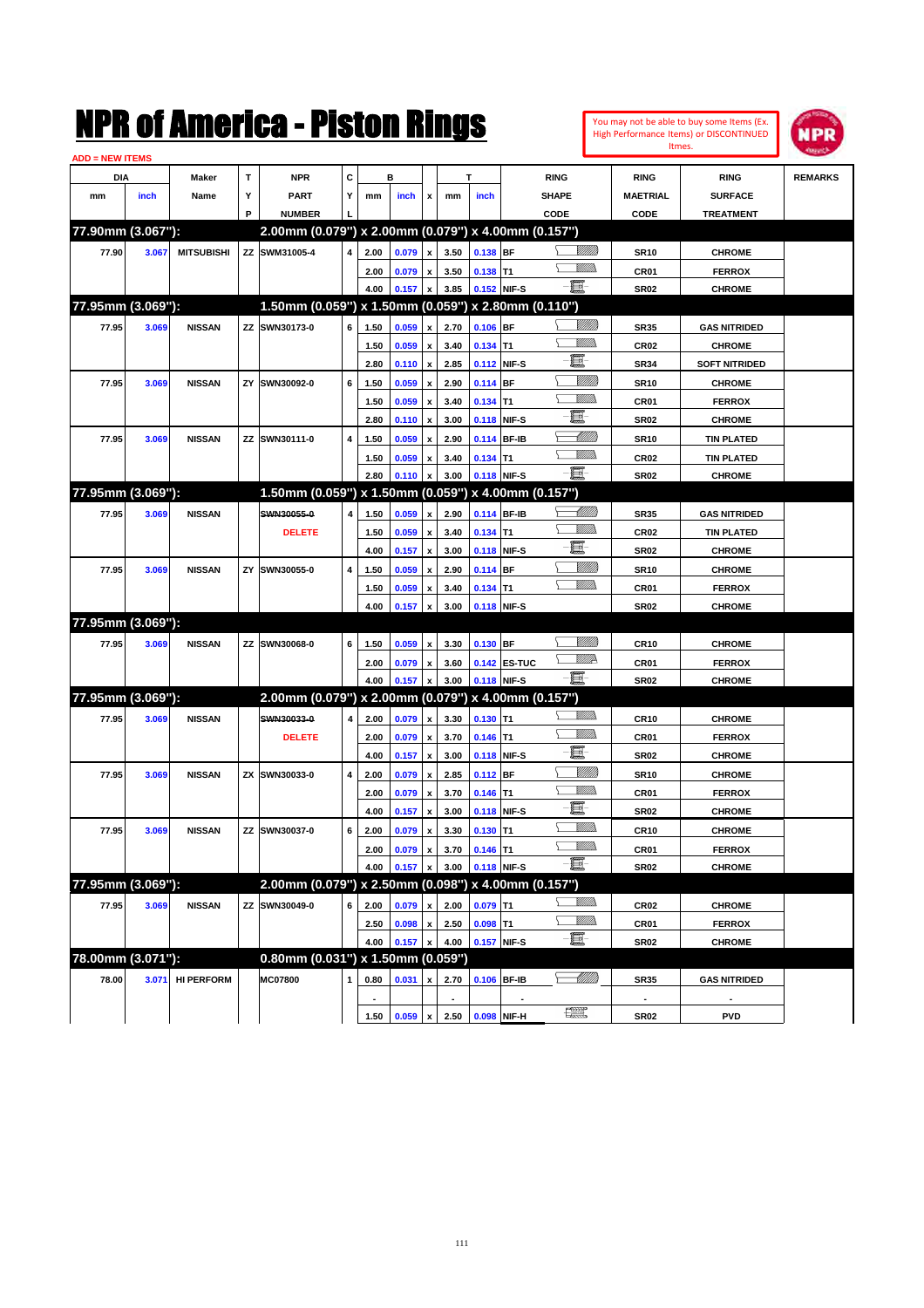| You may not be able to buy some Items (Ex. |
|--------------------------------------------|
| High Performance Items) or DISCONTINUED    |
| Itmes.                                     |



| <b>ADD = NEW ITEMS</b> |       |                   |   |                                                     |              |      |       |                    |      |            |             |                          |                 |                      |                |
|------------------------|-------|-------------------|---|-----------------------------------------------------|--------------|------|-------|--------------------|------|------------|-------------|--------------------------|-----------------|----------------------|----------------|
| DIA                    |       | Maker             | T | <b>NPR</b>                                          | C            |      | в     |                    |      | T          |             | <b>RING</b>              | <b>RING</b>     | <b>RING</b>          | <b>REMARKS</b> |
| mm                     | inch  | Name              | Υ | <b>PART</b>                                         | Y            | mm   | inch  | x                  | mm   | inch       |             | <b>SHAPE</b>             | <b>MAETRIAL</b> | <b>SURFACE</b>       |                |
|                        |       |                   | P | <b>NUMBER</b>                                       |              |      |       |                    |      |            |             | CODE                     | CODE            | <b>TREATMENT</b>     |                |
| 78.00mm (3.071")       |       |                   |   | 1.00mm (0.039") x 1.00mm (0.039") x 2.00mm (0.079") |              |      |       |                    |      |            |             |                          |                 |                      |                |
| 78.00                  | 3.071 | <b>HI PERFORM</b> |   | XG3071                                              | $\mathbf{1}$ | 1.00 | 0.039 | $\pmb{\mathsf{x}}$ | 3.05 | $0.120$ BF |             | <u>Villida</u>           | <b>SR10</b>     | <b>CHROME</b>        |                |
|                        |       |                   |   |                                                     |              | 1.00 | 0.039 | $\pmb{\mathsf{x}}$ | 3.05 | $0.120$ T1 |             |                          | <b>CR10</b>     | <b>FERROX</b>        |                |
|                        |       |                   |   |                                                     |              | 2.00 | 0.079 | $\pmb{\mathsf{x}}$ | 3.20 |            | 0.126 NIF-S | e                        | <b>SR02</b>     | <b>CHROME</b>        |                |
| 78.00                  | 3.071 | <b>HI PERFORM</b> |   | <b>XG3071LG</b>                                     | 1            | 1.00 | 0.039 |                    | 3.05 | $0.120$ BF |             | <u>Sillilli</u>          | <b>SR10</b>     | <b>CHROME</b>        |                |
|                        |       |                   |   |                                                     |              |      |       | $\pmb{\mathsf{x}}$ |      |            |             | <br>VM)                  |                 |                      |                |
|                        |       |                   |   |                                                     |              | 1.00 | 0.039 | x                  | 3.05 | $0.120$ T1 |             | 圓                        | <b>CR10</b>     | <b>FERROX</b>        |                |
|                        |       |                   |   |                                                     |              | 2.00 | 0.079 | $\pmb{\mathsf{x}}$ | 3.20 |            | 0.126 NIF-S |                          | <b>SR02</b>     | <b>CHROME</b>        |                |
| 78.00                  | 3.071 | <b>HI PERFORM</b> |   | <b>XGN3071</b>                                      | 1            | 1.00 | 0.039 | x                  | 2.90 |            | 0.114 BF-IB | MMB<br>VM))              | <b>SR35</b>     | <b>GAS NITRIDED</b>  |                |
|                        |       |                   |   |                                                     |              | 1.00 | 0.039 | x                  | 3.10 | $0.122$ T1 |             | 鱱                        | <b>CR10</b>     | <b>FERROX</b>        |                |
|                        |       |                   |   |                                                     |              | 2.00 | 0.079 | x                  | 2.40 |            | 0.094 NIF-H |                          | <b>SR34</b>     | <b>SOFT NITRIDED</b> |                |
| 78.00mm (3.071")       |       |                   |   | 1.00mm (0.039") x 1.20mm (0.047") x 2.80mm (0.110") |              |      |       |                    |      |            |             |                          |                 |                      |                |
| 78.00                  | 3.071 | <b>HI PERFORM</b> |   | 21-GNH07800                                         | $\mathbf{1}$ | 1.00 | 0.039 | x                  | 2.70 | $0.106$ BF |             | <u>Villida</u>           | <b>SR34</b>     | <b>GAS NITRIDED</b>  |                |
|                        |       |                   |   |                                                     |              | 1.20 | 0.047 | $\pmb{\mathsf{x}}$ | 3.20 | 0.126 TUH  |             | ₩₩                       | CR01            | <b>FERROX</b>        |                |
|                        |       |                   |   |                                                     |              | 2.80 | 0.110 | $\pmb{\mathsf{x}}$ | 3.10 |            | 0.122 NIF-H | 鱱                        | <b>SR34</b>     | <b>SOFT NITRIDED</b> |                |
| 78.00                  | 3.071 | <b>HI PERFORM</b> |   | XC3071                                              | 1            | 1.00 | 0.039 | x                  | 3.00 | $0.118$ BF |             | <u>UMB</u>               | <b>SR10</b>     | <b>CHROME</b>        |                |
|                        |       |                   |   |                                                     |              | 1.20 | 0.047 | x                  | 3.40 | $0.134$ T1 |             | UM)                      | CR01            | <b>FERROX</b>        |                |
|                        |       |                   |   |                                                     |              | 2.80 | 0.110 | $\pmb{\mathsf{x}}$ | 3.10 |            | 0.122 NIF-S | e                        | <b>SR02</b>     | <b>CHROME</b>        |                |
| 78.00                  | 3.071 | <b>HI PERFORM</b> |   | XC3071LG                                            | 1            | 1.00 | 0.039 | x                  | 3.00 | $0.118$ BF |             | <u>UMB</u>               | <b>SR10</b>     | <b>CHROME</b>        |                |
|                        |       |                   |   |                                                     |              | 1.20 | 0.047 | x                  | 3.40 | $0.134$ T1 |             | <br>Militar              | CR01            | <b>FERROX</b>        |                |
|                        |       |                   |   |                                                     |              | 2.80 | 0.110 | x                  | 3.10 |            | 0.122 NIF-S | -8                       | <b>SR02</b>     | <b>CHROME</b>        |                |
| 78.00mm (3.071")       |       |                   |   | 1.20mm (0.047") x 1.00mm (0.039") x 2.00mm (0.079") |              |      |       |                    |      |            |             |                          |                 |                      |                |
| 78.00                  | 3.071 | <b>NISSAN</b>     |   | ZZ SWN30206-0                                       | 4            | 1.20 | 0.047 | x                  | 2.50 |            | 0.098 BF-IB | <u>UMB</u>               | <b>SR34</b>     | <b>GAS NITRIDED</b>  |                |
| <b>ADD</b>             |       |                   |   |                                                     |              | 1.00 | 0.039 | x                  | 2.50 | 0.098 TUC  |             | <u>VMD</u>               | CR01            | <b>FERROX</b>        |                |
|                        |       |                   |   |                                                     |              | 2.00 | 0.079 | $\pmb{\mathsf{x}}$ | 2.20 |            | 0.087 NIF-H | <b>FOR</b>               | <b>SR34</b>     | <b>SOFT NITRIDED</b> |                |
| 78.00mm (3.071")       |       |                   |   | 1.20mm (0.047") x 1.20mm (0.047") x 2.00mm (0.079") |              |      |       |                    |      |            |             |                          |                 |                      |                |
| 78.00                  | 3.071 | <b>NISSAN</b>     |   | ZZ SWN30196-0                                       | 4            | 1.20 | 0.047 | $\pmb{\mathsf{x}}$ | 2.45 |            | 0.096 BF-IB | <u>UMB</u>               | <b>SR10</b>     | <b>CHROME</b>        |                |
|                        |       |                   |   |                                                     |              | 1.20 | 0.047 | x                  | 2.70 | $0.106$ T1 |             |                          | CR01            | <b>FERROX</b>        |                |
|                        |       |                   |   |                                                     |              | 2.00 | 0.079 | $\pmb{\mathsf{x}}$ | 2.30 | 0.091      | NIF-H       | <u>1999</u>              | <b>SR02</b>     | <b>CHROME</b>        |                |
| 78.00                  | 3.071 | <b>NISSAN</b>     |   | ZZ SWN30197-0                                       | 3            | 1.20 | 0.047 |                    | 2.45 |            | 0.096 BF-IB | MMB                      | <b>SR10</b>     | <b>CHROME</b>        |                |
|                        |       |                   |   |                                                     |              |      |       | x                  |      |            |             | <br>Mad                  |                 |                      |                |
|                        |       |                   |   |                                                     |              | 1.20 | 0.047 | x                  | 2.70 | $0.106$ T1 |             | <u>1999</u>              | CR01            | <b>FERROX</b>        |                |
|                        |       |                   |   |                                                     |              | 2.00 | 0.079 | x                  | 2.30 | 0.091      | NIF-H       | MMB                      | <b>SR02</b>     | <b>CHROME</b>        |                |
| 78.00                  | 3.071 | <b>HYUNDAI</b>    |   | ZZ SWG30046-4                                       | 4            | 1.20 | 0.047 | x                  | 2.85 |            | 0.112 BF-IB | <u>MMP</u>               | <b>SR10</b>     | <b>CHROME</b>        |                |
|                        |       |                   |   |                                                     |              | 1.20 | 0.047 | x                  | 3.05 | 0.120 TUC  |             | <u>1999</u>              | CR01            | <b>FERROX</b>        |                |
|                        |       |                   |   |                                                     |              | 2.00 | 0.079 | $\pmb{\mathsf{x}}$ | 2.55 |            | 0.100 NIF-H |                          | SR02            | <b>CHROME</b>        |                |
| 78.00                  | 3.071 | <b>HYUNDAI</b>    |   | ZZ SWG30070-4                                       | 4            | 1.20 | 0.047 | $\pmb{\mathsf{x}}$ | 2.50 |            | 0.098 BF-IB | <u> UMM</u>              | <b>SR34</b>     | <b>GAS NITRIDED</b>  |                |
| <b>ADD</b>             |       |                   |   |                                                     |              | 1.20 | 0.047 | x                  | 3.05 | 0.120 TUC  |             | <u>VMD</u>               | CR01            | <b>FERROX</b>        |                |
|                        |       |                   |   |                                                     |              | 2.00 | 0.079 | x                  | 2.40 |            | 0.094 NIF-H | $f_{\rm max}^{\rm comp}$ | <b>SR34</b>     | <b>SOFT NITRIDED</b> |                |
| 78.00mm (3.071")       |       |                   |   | 1.20mm (0.047") x 1.20mm (0.047")                   |              |      |       |                    |      |            |             | x 2.50mm (0.098")        |                 |                      |                |
| 78.00                  | 3.071 | <b>SUZUKI</b>     |   | ZZ SWS20196-0                                       | 4            | 1.20 | 0.047 | X                  | 2.85 |            | 0.112 BF-IB | <u>- MMB</u>             | <b>SR10</b>     | <b>CHROME</b>        |                |
|                        |       |                   |   |                                                     |              | 1.20 | 0.047 | $\pmb{\mathsf{x}}$ | 3.30 | 0.130 TUC  |             | <u>VM</u> A              | CR01            | <b>FERROX</b>        |                |
|                        |       |                   |   |                                                     |              | 2.50 | 0.098 | $\pmb{\mathsf{x}}$ | 2.85 |            | 0.112 NIF-S | E                        | SR02            | <b>CHROME</b>        |                |
| 78.00                  | 3.071 | MAZDA             |   | ZZ SWT20087-0                                       | 4            | 1.20 | 0.047 | X                  | 2.45 |            | 0.096 BF-IB | <u> Millil</u>           | <b>SR10</b>     | <b>CHROME</b>        |                |
|                        |       |                   |   |                                                     |              | 1.20 | 0.047 | x                  | 3.30 | 0.130 TUC  |             | ₩₩                       | CR01            | <b>FERROX</b>        |                |
|                        |       |                   |   |                                                     |              | 2.50 | 0.098 | $\pmb{\mathsf{x}}$ | 2.45 |            | 0.096 NIF-H | $\frac{1}{2}$            | <b>SR02</b>     | <b>CHROME</b>        |                |
| 78.00                  | 3.071 | KIA               |   | ZZ SWK30027-0                                       | 4            | 1.20 | 0.047 | X                  | 2.85 | 0.112 BF   |             | <u>VIIII)</u>            | SR10            | <b>CHROME</b>        |                |
|                        |       |                   |   |                                                     |              | 1.20 | 0.047 | x                  | 3.30 | 0.130 TUC  |             | <u>VM</u> A              | CR01            | <b>FERROX</b>        |                |
|                        |       |                   |   |                                                     |              | 2.50 | 0.098 | $\pmb{\mathsf{x}}$ | 2.80 |            | 0.110 NIF-S | $-\Xi$ -                 | <b>SR02</b>     | <b>CHROME</b>        |                |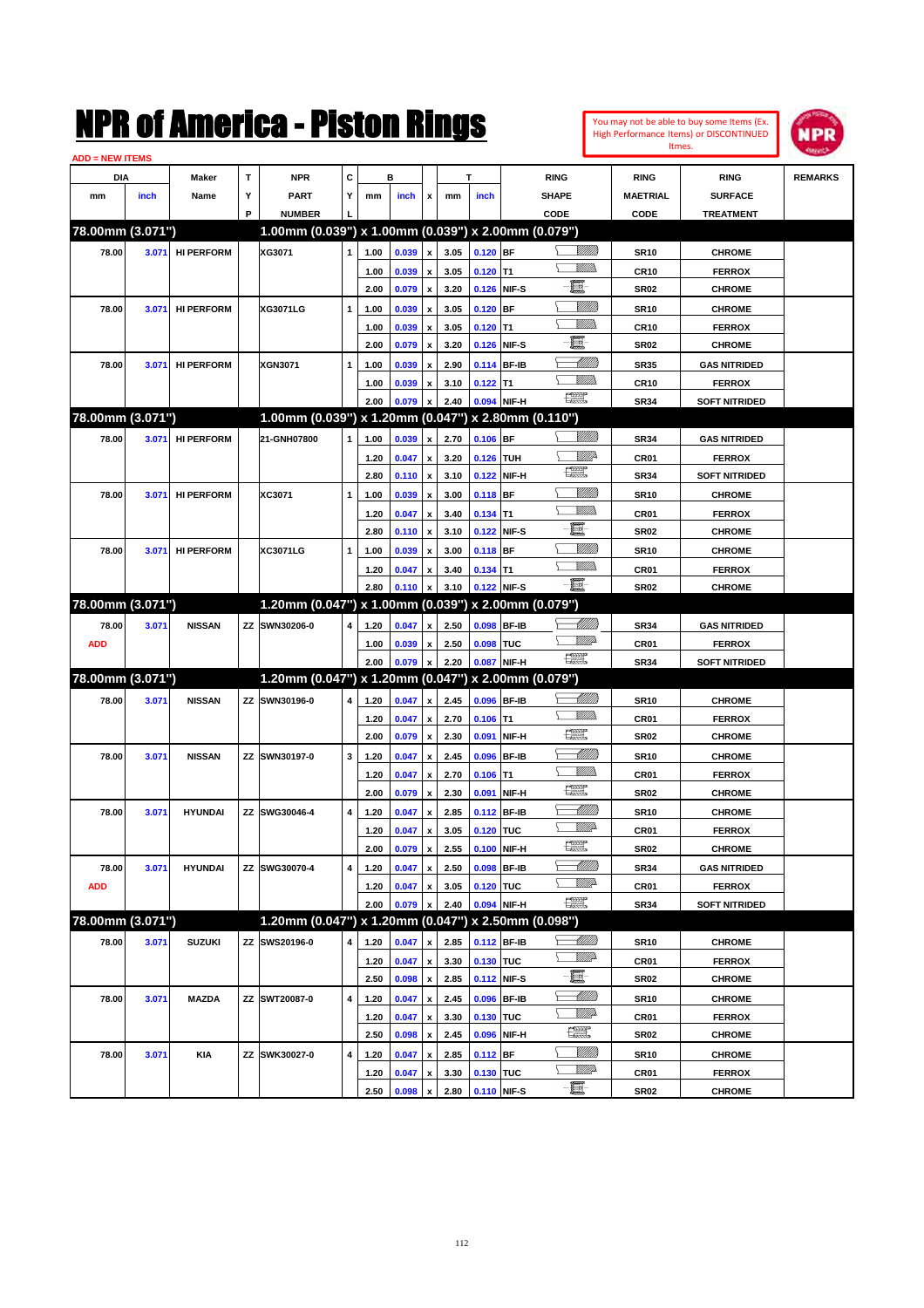

| <b>ADD = NEW ITEMS</b> |       |                   |   |                                                     |                |      |       |                    |      |             |             |                   |                  |                      |                |
|------------------------|-------|-------------------|---|-----------------------------------------------------|----------------|------|-------|--------------------|------|-------------|-------------|-------------------|------------------|----------------------|----------------|
| DIA                    |       | Maker             | T | <b>NPR</b>                                          | С              |      | в     |                    |      | T           |             | <b>RING</b>       | <b>RING</b>      | <b>RING</b>          | <b>REMARKS</b> |
| mm                     | inch  | Name              | Υ | <b>PART</b>                                         | Y              | mm   | inch  | x                  | mm   | inch        |             | <b>SHAPE</b>      | <b>MAETRIAL</b>  | <b>SURFACE</b>       |                |
|                        |       |                   | P | <b>NUMBER</b>                                       |                |      |       |                    |      |             |             | CODE              | CODE             | <b>TREATMENT</b>     |                |
| 78.00mm (3.071")       |       |                   |   | 1.20mm (0.047") x 1.20mm (0.047") x 2.80mm (0.110") |                |      |       |                    |      |             |             |                   |                  |                      |                |
| 78.00                  | 3.071 | <b>ISUZU</b>      |   | SWI10152-4                                          | $\overline{4}$ | 1.20 | 0.047 | $\pmb{\mathsf{x}}$ | 3.10 | $0.122$ BF  |             | <u>Sillilli</u>   | <b>SR10</b>      | <b>CHROME</b>        |                |
|                        |       |                   |   | <b>DELETE</b>                                       |                | 1.20 | 0.047 | x                  | 3.35 | $0.132$ T1  |             | VM))              | <b>CR02</b>      | <b>CHROME</b>        |                |
|                        |       |                   |   |                                                     |                | 2.80 | 0.110 | $\pmb{\mathsf{x}}$ | 3.10 |             | 0.122 NIF-S | e                 | <b>SR34</b>      | <b>SOFT NITRIDED</b> |                |
| 78.00                  | 3.071 | <b>ISUZU</b>      |   | ZZ SWI10153-4                                       | 4              | 1.20 | 0.047 | x                  | 2.90 | $0.114$ BF  |             | <u>Sillilli</u>   | <b>SR35</b>      | <b>GAS NITRIDED</b>  |                |
|                        |       |                   |   |                                                     |                | 1.20 | 0.047 | x                  | 3.50 | 0.138 T1-IB |             | <u>UMB</u>        | <b>CR02</b>      | <b>CHROME</b>        |                |
|                        |       |                   |   |                                                     |                | 2.80 | 0.110 | x                  | 3.10 | 0.122 NIF-S |             | -E.               | <b>SR34</b>      | <b>SOFT NITRIDED</b> |                |
| 78.00mm (3.071")       |       |                   |   | 1.20mm (0.047") x 1.50mm (0.059") x 2.50mm (0.108") |                |      |       |                    |      |             |             |                   |                  |                      |                |
| 78.00                  | 3.071 | <b>SUZUKI</b>     |   | ZZ SWS20228-0                                       | 6              | 1.20 | 0.047 | x                  | 2.70 | 0.106 BF-IB |             | <u> UMB</u>       | <b>SR35</b>      | <b>GAS NITRIDED</b>  |                |
| <b>ADD</b>             |       |                   |   |                                                     |                | 1.50 | 0.059 | x                  | 3.20 | 0.126 TUC   |             | <u>WW</u> A       | CR01             | <b>FERROX</b>        |                |
|                        |       |                   |   |                                                     |                | 2.50 | 0.098 | x                  | 2.75 |             | 0.108 NIF-H | $\mathbb{R}^n$    | <b>SR34</b>      | <b>SOFT NITRIDED</b> |                |
| 78.00mm (3.071")       |       |                   |   | 1.20mm (0.047") x 1.50mm (0.059") x 2.80mm (0.110") |                |      |       |                    |      |             |             |                   |                  |                      |                |
|                        |       |                   |   |                                                     |                |      |       |                    |      |             |             | <u>Sillilli</u>   |                  |                      |                |
| 78.00                  | 3.071 | <b>SUBARU</b>     |   | ZZ SWF20052-0                                       | $\mathbf{2}$   | 1.20 | 0.047 | x                  | 3.00 | 0.118 BF    |             |                   | <b>SR10</b>      | <b>CHROME</b>        |                |
|                        |       |                   |   |                                                     |                | 1.50 | 0.059 | x                  | 3.30 | $0.130$ T1  |             | e                 | CR <sub>02</sub> | <b>CHROME</b>        |                |
|                        |       |                   |   |                                                     |                | 2.80 | 0.110 | $\pmb{\mathsf{x}}$ | 3.00 |             | 0.118 NIF-S |                   | <b>SR02</b>      | <b>CHROME</b>        |                |
| 78.00                  | 3.071 | <b>SUBARU</b>     |   | ZZ SWF20054-0                                       | 3              | 1.20 | 0.047 | x                  | 3.00 | $0.118$ BF  |             | <u>Sillilli</u>   | <b>SR10</b>      | <b>CHROME</b>        |                |
|                        |       |                   |   |                                                     |                | 1.50 | 0.059 | x                  | 3.30 | $0.130$ T1  |             | VM))              | <b>CR02</b>      | <b>CHROME</b>        |                |
|                        |       |                   |   |                                                     |                | 2.80 | 0.110 | x                  | 3.00 | 0.118 NIF-S |             | e                 | <b>SR02</b>      | <b>CHROME</b>        |                |
| 78.00                  | 3.071 | <b>SUZUKI</b>     |   | ZZ SWS20199-0                                       | 4              | 1.20 | 0.047 | x                  | 2.85 | 0.112 BF-IB |             | <u> UMM</u>       | <b>SR10</b>      | <b>CHROME</b>        |                |
|                        |       |                   |   |                                                     |                | 1.50 | 0.059 | x                  | 3.20 | 0.126 TUC   |             | <u>WW</u> A       | CR01             | <b>FERROX</b>        |                |
|                        |       |                   |   |                                                     |                | 2.80 | 0.110 | x                  | 2.60 | 0.102 NIF-S |             | -8                | <b>SR02</b>      | <b>CHROME</b>        |                |
| 78.00mm (3.071")       |       |                   |   | 1.20mm (0.047") x 1.50mm (0.059") x 3.00mm (0.118") |                |      |       |                    |      |             |             |                   |                  |                      |                |
| 78.00                  | 3.071 | <b>GM</b>         |   | ZZ SWD20004-4                                       | 4              | 1.20 | 0.047 | x                  | 3.05 | $0.120$ BF  |             | <u> UMB</u>       | <b>SR10</b>      | <b>CHROME</b>        |                |
|                        |       |                   |   |                                                     |                | 1.50 | 0.059 | x                  | 3.30 | 0.130 TUC   |             | <u>WW</u> A       | CR01             | <b>FERROX</b>        |                |
|                        |       |                   |   |                                                     |                | 3.00 | 0.118 | $\pmb{\mathsf{x}}$ | 3.00 |             | 0.118 NIF-S | e                 | <b>SR02</b>      | <b>CHROME</b>        |                |
| 78.00                  | 3.071 | <b>GM</b>         |   | ZZ SWG10029-4                                       | 4              | 1.20 | 0.047 | x                  | 3.05 | $0.120$ BF  |             | <u>Sillilli</u>   | <b>SR10</b>      | <b>CHROME</b>        |                |
|                        |       |                   |   |                                                     |                | 1.50 | 0.059 | x                  | 3.30 | 0.130 TUC   |             | <u>WW</u> A       | CR01             | <b>FERROX</b>        |                |
|                        |       |                   |   |                                                     |                | 3.00 | 0.118 | x                  | 3.00 | 0.118 NIF-S |             | E                 | <b>SR02</b>      | <b>CHROME</b>        |                |
| 78.00                  | 3.071 | <b>MAZDA</b>      |   | ZZ SWT20080-0                                       | 4              | 1.20 | 0.047 | x                  | 2.65 | $0.104$ BF  |             | <u>VIIII)</u>     | <b>SR10</b>      | <b>CHROME</b>        |                |
|                        |       |                   |   |                                                     |                | 1.50 | 0.059 | x                  | 3.20 | 0.126 TUC   |             | <u>WW</u> A       | <b>CR02</b>      | <b>CHROME</b>        |                |
|                        |       |                   |   |                                                     |                | 3.00 | 0.118 |                    | 3.00 | 0.118 NIF-S |             | -8                | <b>SR02</b>      | <b>CHROME</b>        |                |
| 78.00mm (3.071")       |       |                   |   | 1.20mm (0.047") x 1.50mm (0.059") x 4.00mm (0.157") |                |      |       |                    |      |             |             |                   |                  |                      |                |
| 78.00                  | 3.071 | <b>MAZDA</b>      |   | ZZ SWT20037-4                                       | 4              | 1.20 | 0.047 | x                  | 3.30 | 0.130 BF    |             | <u>Sillilli</u>   | <b>SR10</b>      | <b>CHROME</b>        |                |
|                        |       |                   |   |                                                     |                | 1.50 | 0.059 | $\pmb{\mathsf{x}}$ | 3.20 | 0.126 TUC   |             | <u>VMD</u>        | <b>CR02</b>      | <b>CHROME</b>        |                |
|                        |       |                   |   |                                                     |                | 4.00 | 0.157 | $\pmb{\mathsf{x}}$ | 3.20 |             | 0.126 NIF-S | e                 | <b>SR02</b>      | <b>CHROME</b>        |                |
| 78.00                  | 3.071 | <b>MAZDA</b>      |   | ZZ SWT20035-0                                       | 4              | 1.20 | 0.047 | x                  | 3.60 | $0.142$ BF  |             | <u>Milli</u>      | <b>CR10</b>      | <b>CHROME</b>        |                |
|                        |       |                   |   |                                                     |                | 1.50 | 0.059 | x                  | 3.60 | 0.142 TUC   |             | <u>VMP</u>        | CR01             | <b>FERROX</b>        |                |
|                        |       |                   |   |                                                     |                | 4.00 | 0.157 | x                  | 3.10 |             | 0.122 NIF-S | $-\Xi$ -          |                  |                      |                |
| 78.00mm (3.071")       |       |                   |   | 1.50mm (0.059") x 1.50mm (0.059")                   |                |      |       |                    |      |             |             | x 2.50mm (0.098") | <b>SR02</b>      | <b>CHROME</b>        |                |
|                        |       |                   |   |                                                     |                |      |       |                    |      |             |             | <u>Millit</u>     |                  |                      |                |
| 78.00                  | 3.071 | <b>MITSUBISHI</b> |   | ZZ SWM31066-0                                       | $\mathbf{2}$   | 1.50 | 0.059 | x                  | 3.05 | $0.120$ BF  |             | <u>WMW</u>        | <b>SR10</b>      | <b>CHROME</b>        |                |
|                        |       |                   |   |                                                     |                | 1.50 | 0.059 | x                  | 3.30 | $0.130$ T1  |             |                   | <b>CR02</b>      | <b>CHROME</b>        |                |
|                        |       |                   |   |                                                     |                | 2.50 | 0.098 | $\pmb{\mathsf{x}}$ | 3.10 | 0.122 NIF-S |             | $-\frac{1}{2}$    | <b>SR02</b>      | <b>CHROME</b>        |                |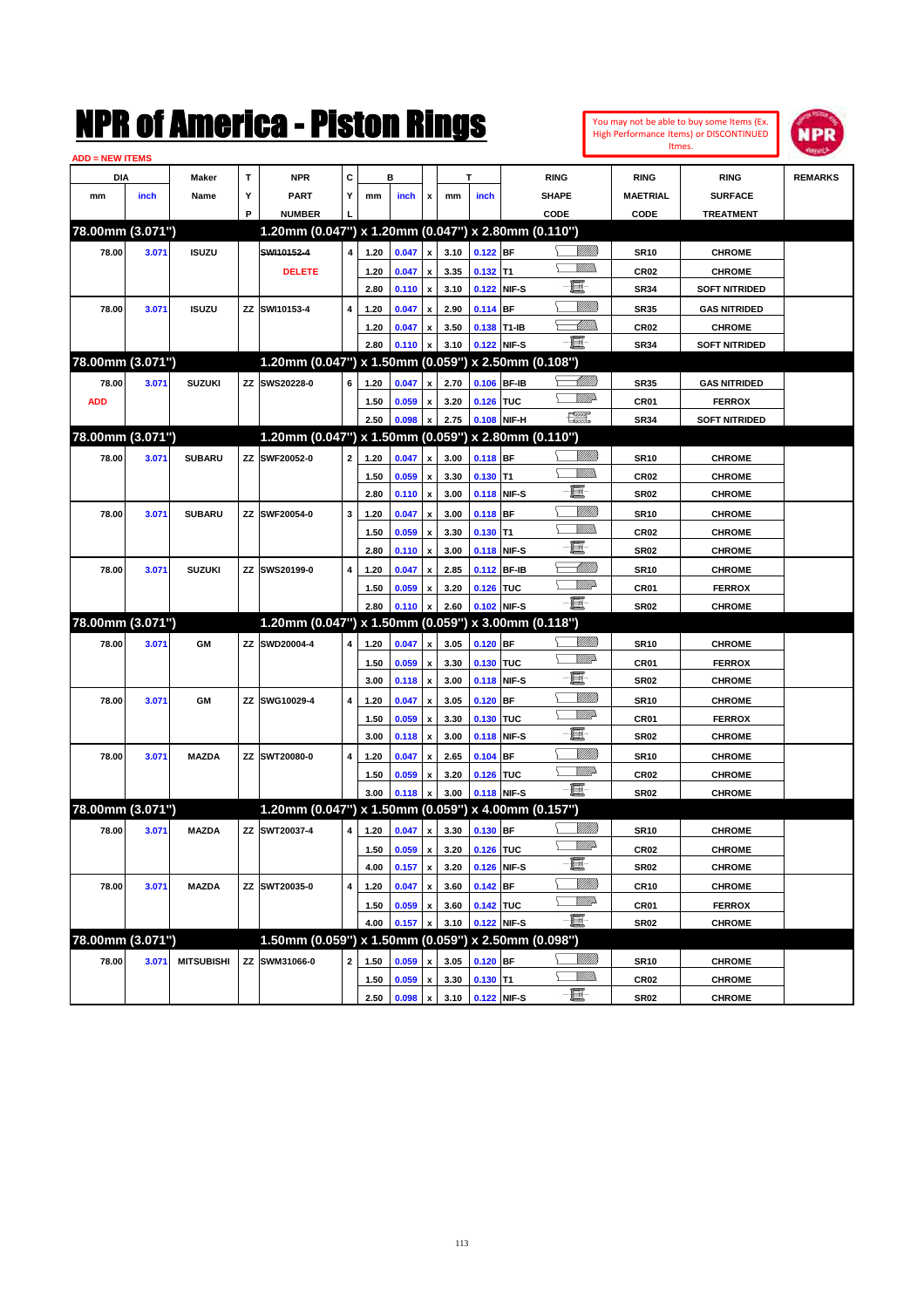| You may not be able to buy some Items (Ex. |
|--------------------------------------------|
| High Performance Items) or DISCONTINUED    |
| Itmes.                                     |



| <b>ADD = NEW ITEMS</b> |       |               |   |                                                     |   |      |       |                           |      |            |             |                            |                  |                      |                |
|------------------------|-------|---------------|---|-----------------------------------------------------|---|------|-------|---------------------------|------|------------|-------------|----------------------------|------------------|----------------------|----------------|
| DIA                    |       | Maker         | T | <b>NPR</b>                                          | C |      | в     |                           |      | T          |             | <b>RING</b>                | <b>RING</b>      | <b>RING</b>          | <b>REMARKS</b> |
| mm                     | inch  | Name          | Υ | <b>PART</b>                                         | Y | mm   | inch  | x                         | mm   | inch       |             | <b>SHAPE</b>               | <b>MAETRIAL</b>  | <b>SURFACE</b>       |                |
|                        |       |               | P | <b>NUMBER</b>                                       |   |      |       |                           |      |            |             | CODE                       | CODE             | <b>TREATMENT</b>     |                |
| 78.00mm (3.071")       |       |               |   | 1.50mm (0.059") x 1.50mm (0.059") x 2.80mm (0.110") |   |      |       |                           |      |            |             |                            |                  |                      |                |
| 78.00                  | 3.071 | <b>TOYOTA</b> |   | SWT10078-2                                          | 4 | 1.50 | 0.059 | x                         | 3.30 | 0.130 BF   |             | <u>Sillilli</u>            | <b>CR10</b>      | <b>CHROME</b>        |                |
|                        |       |               |   | <b>DELETE</b>                                       |   | 1.50 | 0.059 | $\boldsymbol{\mathsf{x}}$ | 3.40 | $0.134$ T1 |             |                            | CR01             | <b>FERROX</b>        |                |
|                        |       |               |   |                                                     |   | 2.80 | 0.110 | $\pmb{\mathsf{x}}$        | 2.85 |            | 0.112 NIF-S | e                          | <b>SR02</b>      | <b>CHROME</b>        |                |
| 78.00                  | 3.071 | <b>TOYOTA</b> |   | ZX SWT10078-2                                       | 4 | 1.50 | 0.059 | x                         | 2.85 | $0.112$ BF |             | <u>VIIII)</u>              | <b>SR10</b>      | <b>CHROME</b>        |                |
|                        |       |               |   |                                                     |   | 1.50 | 0.059 | x                         | 3.40 | $0.134$ T1 |             | <br>Militar                | CR01             | <b>FERROX</b>        |                |
|                        |       |               |   |                                                     |   | 2.80 | 0.110 | x                         | 2.85 |            | 0.112 NIF-S | -8                         | <b>SR02</b>      | <b>CHROME</b>        |                |
| 78.00mm (3.071")       |       |               |   | 1.50mm (0.059") x 1.50mm (0.059") x 3.00mm (0.118") |   |      |       |                           |      |            |             |                            |                  |                      |                |
| 78.00                  | 3.071 | <b>MAZDA</b>  |   | ZZ SWT20063-0                                       | 4 | 1.50 | 0.059 | x                         | 3.10 |            | 0.122 BF-IB | <u> UMB</u>                | <b>SR10</b>      | <b>CHROME</b>        |                |
|                        |       |               |   |                                                     |   | 1.50 | 0.059 | $\boldsymbol{\mathsf{x}}$ | 3.40 | 0.134 TUC  |             | <u>WW</u> A                | CR01             | <b>FERROX</b>        |                |
|                        |       |               |   |                                                     |   | 3.00 | 0.118 | $\pmb{\mathsf{x}}$        | 3.05 |            | 0.120 NIF-S | e                          | <b>SR34</b>      | <b>SOFT NITRIDED</b> |                |
| 78.00                  | 3.071 | <b>KIA</b>    |   | ZZ SWK30026-0                                       | 4 | 1.50 | 0.059 | x                         | 3.05 | $0.120$ BF |             | <u>VIIII)</u>              | <b>SR10</b>      | <b>CHROME</b>        |                |
|                        |       |               |   |                                                     |   | 1.50 | 0.059 | x                         | 3.40 | 0.134 TUC  |             | <u>WW</u> A                | CR01             | <b>FERROX</b>        |                |
|                        |       |               |   |                                                     |   | 3.00 | 0.118 | x                         | 3.00 |            | 0.118 NIF-S | -8                         | <b>SR02</b>      | <b>CHROME</b>        |                |
| 78.00mm (3.071")       |       |               |   | 1.50mm (0.059") x 1.50mm (0.059") x 4.00mm (0.157") |   |      |       |                           |      |            |             |                            |                  |                      |                |
| 78.00                  | 3.071 | <b>HONDA</b>  |   | ZZ SWH30158-4                                       | 4 | 1.50 | 0.059 | x                         | 2.85 | 0.112 BF   |             | <u> UMB</u>                | <b>SR10</b>      | <b>CHROME</b>        |                |
|                        |       |               |   |                                                     |   | 1.50 | 0.059 | x                         | 3.30 | 0.130 TUC  |             | <u>WW</u> A                | CR01             | <b>FERROX</b>        |                |
|                        |       |               |   |                                                     |   | 4.00 | 0.157 | $\pmb{\mathsf{x}}$        | 3.10 |            | 0.122 NIF-S | e                          | <b>SR02</b>      | <b>CHROME</b>        |                |
| 78.00                  | 3.071 | <b>HONDA</b>  |   | SWH30183-4                                          | 4 | 1.50 | 0.059 | x                         | 2.85 | 0.112 BF   |             | <u>Sillilli</u>            | <b>CR10</b>      | <b>CHROME</b>        |                |
|                        |       |               |   | <b>DELETE</b>                                       |   | 1.50 | 0.059 | x                         | 3.30 | $0.130$ T1 |             | .<br>VMD                   | CR01             | <b>FERROX</b>        |                |
|                        |       |               |   |                                                     |   | 4.00 | 0.157 | x                         | 3.25 |            | 0.128 NIF-S | e                          | <b>SR02</b>      | <b>CHROME</b>        |                |
| 78.00                  | 3.071 | <b>KIA</b>    |   | ZZ SWK30020-0                                       | 4 | 1.50 | 0.059 | x                         | 3.05 | $0.120$ BF |             | <u>Sillilli</u>            | <b>SR10</b>      | <b>CHROME</b>        |                |
|                        |       |               |   | (SWL03168-0)                                        |   | 1.50 | 0.059 | x                         | 3.20 | 0.126 TUC  |             | <u>Willi</u> a             | <b>CR02</b>      | <b>CHROME</b>        |                |
|                        |       |               |   |                                                     |   | 4.00 | 0.157 | x                         | 2.95 |            | 0.116 NIF-S | E                          | <b>SR02</b>      | <b>CHROME</b>        |                |
| 78.00                  | 3.071 | <b>MAZDA</b>  |   | ZZ SWT20036-4                                       | 4 | 1.50 | 0.059 | x                         | 2.90 | $0.114$ BF |             | <u>VIIII)</u>              | <b>SR10</b>      | <b>CHROME</b>        |                |
|                        |       |               |   |                                                     |   | 1.50 | 0.059 | x                         | 3.20 | $0.126$ T1 |             |                            | <b>CR02</b>      | <b>CHROME</b>        |                |
|                        |       |               |   |                                                     |   | 4.00 | 0.157 | $\pmb{\mathsf{x}}$        | 3.10 |            | 0.122 NIF-S | e                          | <b>SR02</b>      | <b>CHROME</b>        |                |
| 78.00                  | 3.071 | <b>MAZDA</b>  |   | ZZ SWT20025-0                                       | 4 | 1.50 | 0.059 | x                         | 3.60 | $0.142$ T1 |             | <br>Villida                | <b>CR02</b>      | <b>CHROME</b>        |                |
|                        |       |               |   |                                                     |   | 1.50 | 0.059 | x                         | 3.60 | 0.142 TUC  |             | <u>WW</u> A                | CR01             | <b>FERROX</b>        |                |
|                        |       |               |   |                                                     |   | 4.00 | 0.157 | x                         | 3.10 |            | 0.122 NIF-S | e                          | <b>SR02</b>      | <b>CHROME</b>        |                |
| 78.00                  | 3.071 | <b>MAZDA</b>  |   | ZZ SWT20060-0                                       | 4 | 1.50 | 0.059 | x                         | 3.10 | $0.122$ BF |             | <u>VIIII)</u>              | <b>SR35</b>      | <b>GAS NITRIDED</b>  |                |
|                        |       |               |   |                                                     |   | 1.50 | 0.059 | x                         | 3.40 | 0.134 TUC  |             | <u>WW</u> A                | CR01             | <b>FERROX</b>        |                |
|                        |       |               |   |                                                     |   | 4.00 | 0.157 | x                         | 3.00 |            | 0.118 NIF-S | -日                         | <b>SR34</b>      | <b>SOFT NITRIDED</b> |                |
| 78.00mm (3.071")       |       |               |   | 1.50mm (0.059") x 2.00mm (0.079") x 4.00mm (0.157") |   |      |       |                           |      |            |             |                            |                  |                      |                |
|                        |       |               |   |                                                     |   |      |       |                           |      |            |             | <u>Sillilli</u>            |                  |                      |                |
| 78.00                  | 3.071 | <b>MAZDA</b>  |   | ZZ SWT20045-4                                       | 4 | 1.50 | 0.059 | $\pmb{\mathsf{x}}$        | 2.90 | $0.114$ BF |             | ₩₩                         | <b>SR35</b>      | <b>GAS NITRIDED</b>  |                |
|                        |       |               |   |                                                     |   | 2.00 | 0.079 | x                         | 3.30 | 0.130 TUC  |             | e.                         | CR01             | <b>FERROX</b>        |                |
|                        |       |               |   |                                                     |   | 4.00 | 0.157 | $\pmb{\mathsf{x}}$        | 3.20 |            | 0.126 NIF-S | <u>Villitti</u>            | <b>SR02</b>      | <b>CHROME</b>        |                |
| 78.00                  | 3.071 | <b>MAZDA</b>  |   | ZZ SWT20049-0                                       | 4 | 1.50 | 0.059 | x                         | 3.10 | $0.122$ BF |             | <u>WW</u> A                | <b>SR35</b>      | <b>GAS NITRIDED</b>  |                |
|                        |       |               |   |                                                     |   | 2.00 | 0.079 | x                         | 3.60 | 0.142 TUC  |             | e                          | CR01             | <b>FERROX</b>        |                |
|                        |       |               |   |                                                     |   | 4.00 | 0.157 | $\pmb{\mathsf{x}}$        | 3.05 |            | 0.120 NIF-S |                            | <b>SR34</b>      | <b>SOFT NITRIDED</b> |                |
| 78.00                  | 3.071 | <b>MAZDA</b>  |   | SXT20049-0                                          | 4 | 1.50 | 0.059 | x                         | 3.40 | 0.134 BF   |             | <u> UMB</u><br><u>WW</u> A | CR <sub>10</sub> | <b>CHROME</b>        |                |
|                        |       |               |   | <b>DELETE</b>                                       |   | 2.00 | 0.079 | x                         | 3.60 | 0.142 TUC  |             |                            | CR01             | <b>FERROX</b>        |                |
|                        |       |               |   |                                                     |   | 4.00 | 0.157 | X                         | 3.15 |            | 0.124 NIF-S | $-\Xi$ -                   | SR02             | <b>CHROME</b>        |                |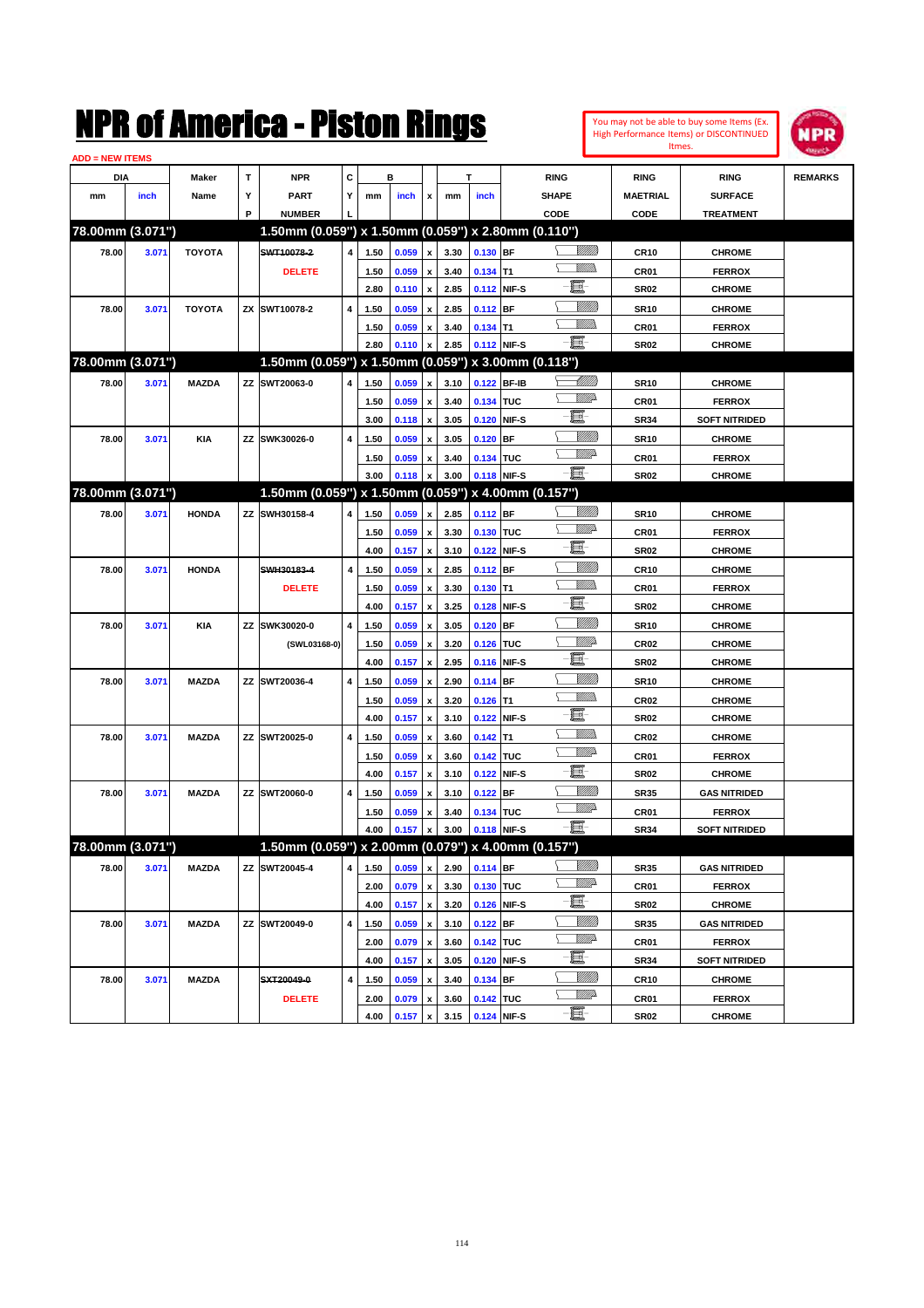|                        |       |                |        | NMK OI AINCrica - Miston Kings                            |   |      |       |                           |      |             |                          |                                                                                                                                                                                                                                                                                                                                                                                             |                             |                          | You may not be able to buy some Items (Ex.<br>High Performance Items) or DISCONTINUED<br>Itmes. | IPR            |
|------------------------|-------|----------------|--------|-----------------------------------------------------------|---|------|-------|---------------------------|------|-------------|--------------------------|---------------------------------------------------------------------------------------------------------------------------------------------------------------------------------------------------------------------------------------------------------------------------------------------------------------------------------------------------------------------------------------------|-----------------------------|--------------------------|-------------------------------------------------------------------------------------------------|----------------|
| <b>ADD = NEW ITEMS</b> |       |                |        |                                                           |   |      |       |                           |      |             |                          |                                                                                                                                                                                                                                                                                                                                                                                             |                             |                          |                                                                                                 |                |
| DIA                    |       | Maker          | T      | <b>NPR</b>                                                | C |      | в     |                           |      | т           |                          | <b>RING</b>                                                                                                                                                                                                                                                                                                                                                                                 |                             | <b>RING</b>              | <b>RING</b>                                                                                     | <b>REMARKS</b> |
| mm                     | inch  | Name           | Υ<br>P | <b>PART</b>                                               | Y | mm   | inch  | x                         | mm   | inch        |                          | <b>SHAPE</b>                                                                                                                                                                                                                                                                                                                                                                                |                             | <b>MAETRIAL</b>          | <b>SURFACE</b>                                                                                  |                |
| 78.00mm (3.071")       |       |                |        | <b>NUMBER</b><br>1.50mm (0.059") x NONE x 2.80mm (0.110") |   |      |       |                           |      |             |                          | CODE                                                                                                                                                                                                                                                                                                                                                                                        |                             | CODE                     | <b>TREATMENT</b>                                                                                |                |
|                        |       |                |        |                                                           |   |      |       |                           |      |             |                          |                                                                                                                                                                                                                                                                                                                                                                                             |                             |                          |                                                                                                 |                |
| 78.00                  | 3.071 | <b>ISUZU</b>   |        | ZZ SWI10151-4                                             | 4 | 1.50 | 0.059 | x                         | 3.30 | 0.130 T1-IB |                          |                                                                                                                                                                                                                                                                                                                                                                                             | <u>UMM</u>                  | <b>SR10</b>              | <b>CHROME</b>                                                                                   |                |
|                        |       |                |        |                                                           |   |      |       | $\pmb{\mathsf{x}}$        |      |             | $\overline{\phantom{a}}$ | E                                                                                                                                                                                                                                                                                                                                                                                           |                             | $\overline{\phantom{a}}$ |                                                                                                 |                |
|                        |       |                |        |                                                           |   | 2.80 | 0.110 | $\boldsymbol{\mathsf{x}}$ | 3.10 |             | 0.122 NIF-S              |                                                                                                                                                                                                                                                                                                                                                                                             |                             | <b>SR34</b>              | <b>SOFT NITRIDED</b>                                                                            |                |
| 78.00                  | 3.071 | <b>NISSAN</b>  | ZZ     | SWN30157-0                                                | 6 | 1.50 | 0.059 | x                         | 3.30 |             | 0.130 T1-IB              |                                                                                                                                                                                                                                                                                                                                                                                             | <u> UMB</u>                 | <b>CR10</b>              | <b>CHROME</b>                                                                                   |                |
|                        |       |                |        |                                                           |   |      |       | x                         |      |             |                          | $-\Xi$ -                                                                                                                                                                                                                                                                                                                                                                                    |                             | $\overline{\phantom{a}}$ |                                                                                                 |                |
|                        |       |                |        |                                                           |   | 2.80 | 0.110 | $\boldsymbol{\mathsf{x}}$ | 2.85 | 0.112 NIF-S |                          |                                                                                                                                                                                                                                                                                                                                                                                             |                             | <b>SR02</b>              | <b>CHROME</b>                                                                                   |                |
| 78.00mm (3.071")       |       |                |        | 2.00mm (0.079") x 2.00mm (0.079") x 4.00mm (0.157")       |   |      |       |                           |      |             |                          |                                                                                                                                                                                                                                                                                                                                                                                             |                             |                          |                                                                                                 |                |
| 78.00                  | 3.071 | <b>MAZDA</b>   |        | SWT20011-0                                                | 4 | 2.00 | 0.079 | $\boldsymbol{x}$          | 3.60 | $0.142$ T1  |                          | <br>Militar                                                                                                                                                                                                                                                                                                                                                                                 |                             | <b>CR10</b>              | <b>CHROME</b>                                                                                   |                |
|                        |       |                |        | <b>DELETE</b>                                             |   | 2.00 | 0.079 | $\boldsymbol{\mathsf{x}}$ | 3.60 | $0.142$ T1  |                          | .<br>VMD                                                                                                                                                                                                                                                                                                                                                                                    |                             | CR01                     | <b>FERROX</b>                                                                                   |                |
|                        |       |                |        |                                                           |   | 4.00 | 0.157 | x                         | 3.10 | 0.122 NIF-S |                          |                                                                                                                                                                                                                                                                                                                                                                                             |                             | <b>SR02</b>              | <b>CHROME</b>                                                                                   |                |
| 78.00mm (3.071")       |       |                |        | 2.00mm (0.079") x 2.50mm (0.098") x 4.00mm (0.157")       |   |      |       |                           |      |             |                          |                                                                                                                                                                                                                                                                                                                                                                                             |                             |                          |                                                                                                 |                |
| 78.00                  | 3.071 | <b>TOYOTA</b>  |        | ZZ SWT10014-0                                             | 4 | 2.00 | 0.079 | $\mathbf{x}$              | 3.70 | $0.146$ T1  |                          | .<br>VMD                                                                                                                                                                                                                                                                                                                                                                                    |                             | CR <sub>02</sub>         | <b>CHROME</b>                                                                                   |                |
|                        |       |                |        |                                                           |   | 2.50 | 0.098 | x                         | 3.60 | 0.142 TUC   |                          |                                                                                                                                                                                                                                                                                                                                                                                             | <u>VM</u> D                 | CR <sub>02</sub>         | <b>CHROME</b>                                                                                   |                |
|                        |       |                |        |                                                           |   | 4.00 | 0.157 | x                         | 3.85 |             | 0.152 NIF-S              | $-\Xi$ -                                                                                                                                                                                                                                                                                                                                                                                    |                             | <b>SR02</b>              | <b>CHROME</b>                                                                                   |                |
| 78.10mm (3.075"):      |       |                |        | 1.50mm (0.059") x 1.50mm (0.059") x 3.00mm (0.118")       |   |      |       |                           |      |             |                          |                                                                                                                                                                                                                                                                                                                                                                                             |                             |                          |                                                                                                 |                |
| 78.10                  | 3.075 | GМ             | ZZ     | SWG10028-2                                                | 4 | 1.50 | 0.059 | $\mathbf{x}$              | 2.85 |             | 0.112 BF-IB              |                                                                                                                                                                                                                                                                                                                                                                                             | <u> UMB</u>                 | <b>SR10</b>              | <b>CHROME</b>                                                                                   |                |
|                        |       |                |        |                                                           |   | 1.50 | 0.059 | x                         | 3.20 | 0.126 TUC   |                          |                                                                                                                                                                                                                                                                                                                                                                                             | <u>Willia</u>               | CR01                     | <b>FERROX</b>                                                                                   |                |
|                        |       |                |        |                                                           |   | 3.00 | 0.118 | x                         | 3.20 |             | 0.126 NIF-S              | $-\Xi$ -                                                                                                                                                                                                                                                                                                                                                                                    |                             | <b>SR02</b>              | <b>CHROME</b>                                                                                   |                |
| 78.13mm (3.076"):      |       |                |        | 1.20mm (0.047") x 1.50mm (0.059") x 2.50mm (0.098")       |   |      |       |                           |      |             |                          |                                                                                                                                                                                                                                                                                                                                                                                             |                             |                          |                                                                                                 |                |
| 78.13                  | 3.076 | GМ             | ΖZ     | SWG10026-1                                                | 4 | 1.20 | 0.047 | $\mathbf{x}$              | 2.85 | 0.112 BF    |                          |                                                                                                                                                                                                                                                                                                                                                                                             | <u>Sillilli</u>             | <b>SR10</b>              | <b>CHROME</b>                                                                                   |                |
|                        |       |                |        |                                                           |   | 1.50 | 0.059 | x                         | 3.30 | 0.130 TUC   |                          |                                                                                                                                                                                                                                                                                                                                                                                             | VM)                         | CR01                     | <b>FERROX</b>                                                                                   |                |
|                        |       |                |        |                                                           |   | 2.50 | 0.098 | x                         | 2.90 |             | 0.114 NIF-H              | $\begin{picture}(20,20) \put(0,0){\dashbox{0.5}(20,0){ }} \put(15,0){\circle{10}} \put(25,0){\circle{10}} \put(25,0){\circle{10}} \put(25,0){\circle{10}} \put(25,0){\circle{10}} \put(25,0){\circle{10}} \put(25,0){\circle{10}} \put(25,0){\circle{10}} \put(25,0){\circle{10}} \put(25,0){\circle{10}} \put(25,0){\circle{10}} \put(25,0){\circle{10}} \put(25,0){\circle{10}} \put(25,$ |                             | <b>SR02</b>              | <b>CHROME</b>                                                                                   |                |
| 78.15mm (3.077"):      |       |                |        | 1.20mm (0.047") x 1.20mm (0.047") x 2.50mm(0.098")        |   |      |       |                           |      |             |                          |                                                                                                                                                                                                                                                                                                                                                                                             |                             |                          |                                                                                                 |                |
| 78.15                  | 3.077 | <b>HYUNDAI</b> | ZZ     | SWG30025-3                                                | 4 | 1.20 | 0.047 | $\mathbf{x}$              | 2.85 |             | 0.112 BF-IB              |                                                                                                                                                                                                                                                                                                                                                                                             | <u> UMB</u>                 | <b>SR10</b>              | <b>CHROME</b>                                                                                   |                |
|                        |       |                |        | (SWL03120-3)                                              |   | 1.20 | 0.047 | x                         | 3.30 | $0.130$ T1  |                          | <u>Villida</u>                                                                                                                                                                                                                                                                                                                                                                              |                             | CR01                     | <b>FERROX</b>                                                                                   |                |
|                        |       |                |        |                                                           |   | 2.50 | 0.098 | x                         | 2.80 | 0.110 NIF-S |                          | $-\Xi$ -                                                                                                                                                                                                                                                                                                                                                                                    |                             | <b>SR02</b>              | <b>CHROME</b>                                                                                   |                |
| 78.20mm (3.079"):      |       |                |        | 1.50mm (0.059") x 1.50mm (0.059") x 2.80mm (0.110")       |   |      |       |                           |      |             |                          |                                                                                                                                                                                                                                                                                                                                                                                             |                             |                          |                                                                                                 |                |
| 78.20                  | 3.079 | <b>NISSAN</b>  |        | ZZ SWN30173-1                                             | 6 | 1.50 | 0.059 | x                         | 2.70 | $0.106$ BF  |                          |                                                                                                                                                                                                                                                                                                                                                                                             | <u>Sillilli</u>             | <b>SR35</b>              | <b>GAS NITRIDED</b>                                                                             |                |
|                        |       |                |        |                                                           |   | 1.50 | 0.059 | $\boldsymbol{\mathsf{x}}$ | 3.40 | $0.134$ T1  |                          | .<br>VMD                                                                                                                                                                                                                                                                                                                                                                                    |                             | CR <sub>02</sub>         | <b>CHROME</b>                                                                                   |                |
|                        |       |                |        |                                                           |   | 2.80 | 0.110 | $\pmb{\mathsf{x}}$        | 2.85 |             | 0.112 NIF-S              | e.                                                                                                                                                                                                                                                                                                                                                                                          |                             | <b>SR34</b>              | <b>SOFT NITRIDED</b>                                                                            |                |
| 78.20                  | 3.079 | <b>NISSAN</b>  |        | ZY SWN30092-1                                             | 6 | 1.50 | 0.059 | $\pmb{\mathsf{x}}$        | 2.90 | 0.114 BF    |                          |                                                                                                                                                                                                                                                                                                                                                                                             |                             | <b>SR10</b>              | <b>CHROME</b>                                                                                   |                |
|                        |       |                |        |                                                           |   | 1.50 | 0.059 | $\pmb{\mathsf{x}}$        | 3.40 | $0.134$ T1  |                          | <u>Willib</u>                                                                                                                                                                                                                                                                                                                                                                               |                             | CR01                     | <b>FERROX</b>                                                                                   |                |
|                        |       |                |        |                                                           |   | 2.80 | 0.110 | $\boldsymbol{\mathsf{x}}$ | 3.00 |             | 0.118 NIF-S              | E.                                                                                                                                                                                                                                                                                                                                                                                          |                             | <b>SR02</b>              | <b>CHROME</b>                                                                                   |                |
| 78.20                  | 3.079 | <b>NISSAN</b>  |        | ZZ SWN30111-1                                             | 4 | 1.50 | 0.059 | $\pmb{\mathsf{x}}$        | 2.90 |             | 0.114 BF-IB              |                                                                                                                                                                                                                                                                                                                                                                                             | <u> Millitt</u>             | <b>SR10</b>              | <b>TIN PLATED</b>                                                                               |                |
|                        |       |                |        |                                                           |   | 1.50 | 0.059 | $\pmb{\mathsf{x}}$        | 3.40 | $0.134$ T1  |                          | <u>WMW</u>                                                                                                                                                                                                                                                                                                                                                                                  |                             | CR02                     | <b>TIN PLATED</b>                                                                               |                |
|                        |       |                |        |                                                           |   | 2.80 | 0.110 | x                         | 3.00 |             | 0.118 NIF-S              | $-\Xi$                                                                                                                                                                                                                                                                                                                                                                                      |                             | <b>SR02</b>              | <b>CHROME</b>                                                                                   |                |
| 78.20mm (3.079"):      |       |                |        | 1.50mm (0.059") x 1.50mm (0.059") x 4.00mm (0.157")       |   |      |       |                           |      |             |                          |                                                                                                                                                                                                                                                                                                                                                                                             |                             |                          |                                                                                                 |                |
| 78.20                  | 3.079 | <b>NISSAN</b>  |        | SWN30055-1                                                | 4 | 1.50 | 0.059 | X                         | 2.90 |             | 0.114 BF-IB              |                                                                                                                                                                                                                                                                                                                                                                                             | <u> UMB</u>                 | <b>SR35</b>              | <b>GAS NITRIDED</b>                                                                             |                |
|                        |       |                |        | <b>DELETE</b>                                             |   | 1.50 | 0.059 | $\pmb{\mathsf{x}}$        | 3.40 | $0.134$ T1  |                          | <u>WMW</u>                                                                                                                                                                                                                                                                                                                                                                                  |                             | CR <sub>02</sub>         | <b>TIN PLATED</b>                                                                               |                |
|                        |       |                |        |                                                           |   | 4.00 | 0.157 | $\boldsymbol{\mathsf{x}}$ | 3.00 |             | 0.118 NIF-S              | e-                                                                                                                                                                                                                                                                                                                                                                                          |                             | SR <sub>02</sub>         | <b>CHROME</b>                                                                                   |                |
|                        |       |                |        |                                                           |   |      |       |                           |      |             |                          |                                                                                                                                                                                                                                                                                                                                                                                             | <u>Sillilli</u>             |                          |                                                                                                 |                |
| 78.20                  | 3.079 | <b>NISSAN</b>  | ΖY     | SWN30055-1                                                | 4 | 1.50 | 0.059 | $\pmb{\mathsf{x}}$        | 2.90 | $0.114$ BF  |                          |                                                                                                                                                                                                                                                                                                                                                                                             | <u>Willib</u>               | <b>SR10</b>              | <b>CHROME</b>                                                                                   |                |
|                        |       |                |        |                                                           |   | 1.50 | 0.059 | $\pmb{\mathsf{x}}$        | 3.40 | $0.134$ T1  |                          | -8                                                                                                                                                                                                                                                                                                                                                                                          |                             | CR01                     | <b>FERROX</b>                                                                                   |                |
| 78.20mm (3.079"):      |       |                |        | 1.50mm (0.059") x 2.00mm (0.079") x 4.00mm (0.157")       |   | 4.00 | 0.157 | X                         | 3.00 |             | 0.118 NIF-S              |                                                                                                                                                                                                                                                                                                                                                                                             |                             | <b>SR02</b>              | <b>CHROME</b>                                                                                   |                |
|                        |       |                |        |                                                           |   |      |       |                           |      |             |                          |                                                                                                                                                                                                                                                                                                                                                                                             |                             |                          |                                                                                                 |                |
| 78.20                  | 3.079 | <b>NISSAN</b>  | ΖZ     | SWN30068-1                                                | 6 | 1.50 | 0.059 | x                         | 3.30 | $0.130$ BF  |                          |                                                                                                                                                                                                                                                                                                                                                                                             | <u>Milli</u><br><u>VM</u> D | CR <sub>10</sub>         | <b>CHROME</b>                                                                                   |                |
|                        |       |                |        |                                                           |   | 2.00 | 0.079 | $\pmb{\mathsf{x}}$        | 3.60 |             | 0.142 ES-TUC             | $-\Xi$                                                                                                                                                                                                                                                                                                                                                                                      |                             | CR01                     | <b>FERROX</b>                                                                                   |                |
|                        |       |                |        |                                                           |   | 4.00 | 0.157 | $\boldsymbol{x}$          | 3.00 |             | 0.118 NIF-S              |                                                                                                                                                                                                                                                                                                                                                                                             |                             | <b>SR02</b>              | <b>CHROME</b>                                                                                   |                |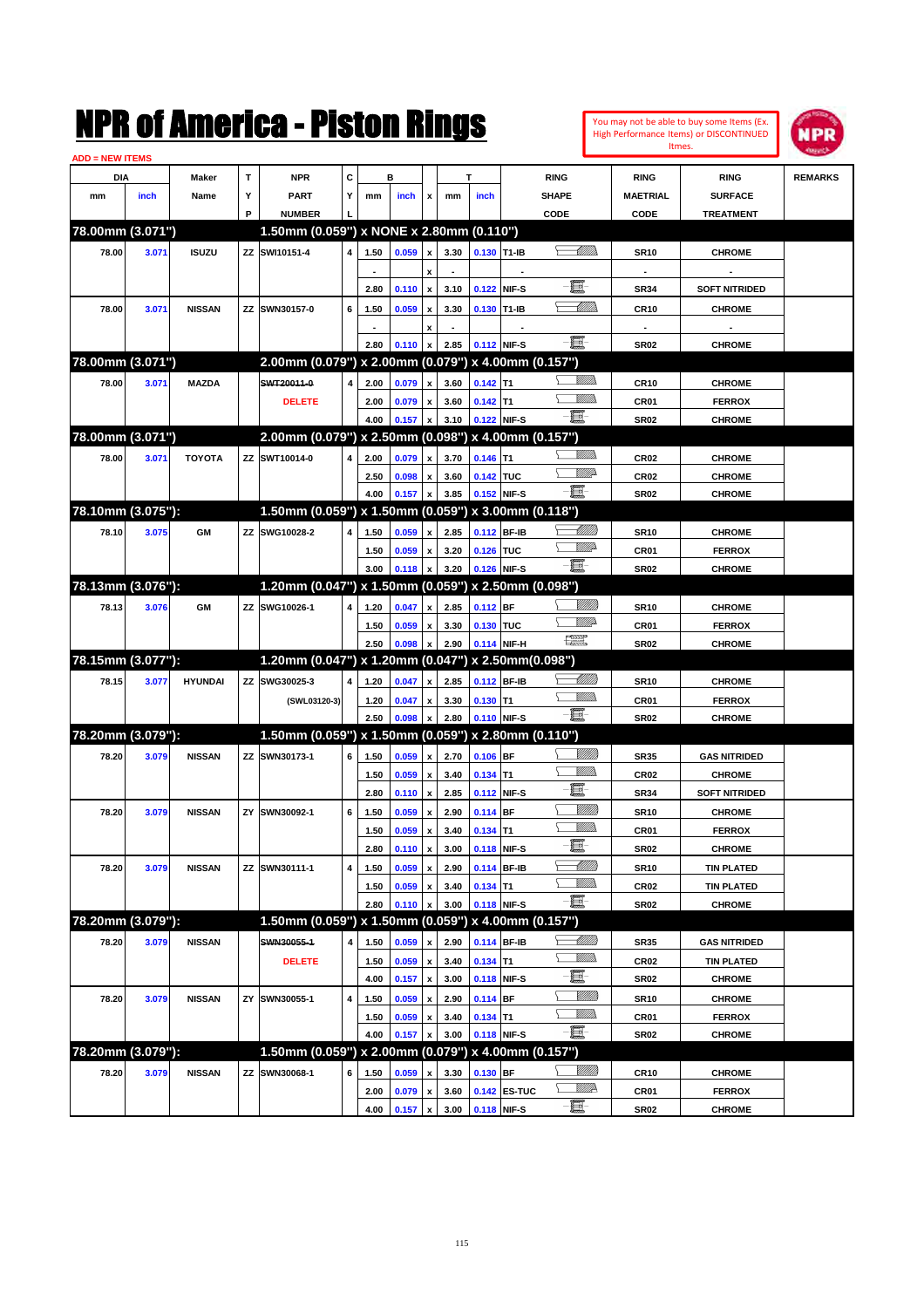| You may not be able to buy some Items (Ex. |
|--------------------------------------------|
| High Performance Items) or DISCONTINUED    |
| Itmes.                                     |



| <b>ADD = NEW ITEMS</b> |       |                   |    |                                                     |   |              |                |                    |                                 |                           |              |                                                                                                                                                                                                                                                                                                                                                     |                  |                      |                |
|------------------------|-------|-------------------|----|-----------------------------------------------------|---|--------------|----------------|--------------------|---------------------------------|---------------------------|--------------|-----------------------------------------------------------------------------------------------------------------------------------------------------------------------------------------------------------------------------------------------------------------------------------------------------------------------------------------------------|------------------|----------------------|----------------|
| DIA                    |       | Maker             | т  | NPR                                                 | С |              | в              |                    |                                 | т                         |              | <b>RING</b>                                                                                                                                                                                                                                                                                                                                         | <b>RING</b>      | <b>RING</b>          | <b>REMARKS</b> |
| mm                     | inch  | Name              | Y  | <b>PART</b>                                         | Y | mm           | inch           | x                  | mm                              | inch                      |              | <b>SHAPE</b>                                                                                                                                                                                                                                                                                                                                        | <b>MAETRIAL</b>  | <b>SURFACE</b>       |                |
|                        |       |                   | P  | <b>NUMBER</b>                                       |   |              |                |                    |                                 |                           |              | CODE                                                                                                                                                                                                                                                                                                                                                | CODE             | <b>TREATMENT</b>     |                |
| 78.20mm (3.079"):      |       |                   |    | 2.00mm (0.079") x 2.00mm (0.079") x 4.00mm (0.157") |   |              |                |                    |                                 |                           |              |                                                                                                                                                                                                                                                                                                                                                     |                  |                      |                |
| 78.20                  | 3.079 | <b>NISSAN</b>     |    | SWN30033-1                                          | 4 | 2.00         | 0.079          | $\pmb{\mathsf{x}}$ | 3.30                            | $0.130$ T1                |              | <br>Militar                                                                                                                                                                                                                                                                                                                                         | <b>CR10</b>      | <b>CHROME</b>        |                |
|                        |       |                   |    | <b>DELETE</b>                                       |   | 2.00         | 0.079          | x                  | 3.70                            | $0.146$ T1                |              |                                                                                                                                                                                                                                                                                                                                                     | CR01             | <b>FERROX</b>        |                |
|                        |       |                   |    |                                                     |   | 4.00         | 0.157          | x                  | 3.00                            |                           | 0.118 NIF-S  | e                                                                                                                                                                                                                                                                                                                                                   | <b>SR02</b>      | <b>CHROME</b>        |                |
| 78.20                  | 3.079 | <b>NISSAN</b>     | ZΧ | SWN30033-1                                          | 4 | 2.00         | 0.079          | x                  | 2.85                            | $0.112$ BF                |              | <u>VIIII)</u>                                                                                                                                                                                                                                                                                                                                       | <b>SR10</b>      | <b>CHROME</b>        |                |
|                        |       |                   |    |                                                     |   | 2.00         | 0.079          | x                  | 3.70                            | $0.146$ T1                |              | .<br>VMD                                                                                                                                                                                                                                                                                                                                            | CR <sub>01</sub> | <b>FERROX</b>        |                |
|                        |       |                   |    |                                                     |   | 4.00         | 0.157          | x                  | 3.00                            | 0.118 NIF-S               |              | E                                                                                                                                                                                                                                                                                                                                                   | <b>SR02</b>      | <b>CHROME</b>        |                |
| 78.20                  | 3.079 | <b>NISSAN</b>     |    | ZZ SWN30037-1                                       | 6 | 2.00         | 0.079          |                    | 3.30                            | $0.130$ T1                |              | .<br>VMD                                                                                                                                                                                                                                                                                                                                            | CR10             | <b>CHROME</b>        |                |
|                        |       |                   |    |                                                     |   | 2.00         | 0.079          | x                  | 3.70                            | $0.146$ T1                |              | <br>Milita                                                                                                                                                                                                                                                                                                                                          | CR <sub>01</sub> | <b>FERROX</b>        |                |
|                        |       |                   |    |                                                     |   | 4.00         | 0.157          |                    | 3.00                            | 0.118 NIF-S               |              | -日                                                                                                                                                                                                                                                                                                                                                  | <b>SR02</b>      | <b>CHROME</b>        |                |
| 78.20mm (3.079"):      |       |                   |    | 2.00mm (0.079") x 2.50mm (0.098") x 4.00mm (0.157") |   |              |                |                    |                                 |                           |              |                                                                                                                                                                                                                                                                                                                                                     |                  |                      |                |
| 78.20                  | 3.079 | <b>NISSAN</b>     |    | ZZ SWN30049-1                                       | 6 | 2.00         | 0.079          | x                  | 2.00                            | $0.079$ T1                |              | .<br>VMD                                                                                                                                                                                                                                                                                                                                            | <b>CR02</b>      | <b>CHROME</b>        |                |
|                        |       |                   |    |                                                     |   | 2.50         | 0.098          | x                  | 2.50                            | $0.098$ T1                |              | <br>Militar                                                                                                                                                                                                                                                                                                                                         | CR01             | <b>FERROX</b>        |                |
|                        |       |                   |    |                                                     |   | 4.00         | 0.157          | x                  | 4.00                            | 0.157 NIF-S               |              | -日                                                                                                                                                                                                                                                                                                                                                  | <b>SR02</b>      | <b>CHROME</b>        |                |
| 78.25mm (3.081"):      |       |                   |    | 1.00mm (0.039") x 1.20mm (0.047") x 2.80mm (0.110") |   |              |                |                    |                                 |                           |              |                                                                                                                                                                                                                                                                                                                                                     |                  |                      |                |
| 78.25                  | 3.081 | <b>HI PERFORM</b> |    | XC3081                                              | 1 | 1.00         | 0.039          | x                  | 3.00                            | $0.118$ BF                |              | <u> UMB</u>                                                                                                                                                                                                                                                                                                                                         | <b>SR10</b>      | <b>CHROME</b>        |                |
|                        |       |                   |    |                                                     |   | 1.20         | 0.047          | x                  | 3.40                            | $0.134$ T1                |              | UM)                                                                                                                                                                                                                                                                                                                                                 | CR01             | <b>FERROX</b>        |                |
|                        |       |                   |    |                                                     |   | 2.80         | 0.110          | x                  | 3.10                            | 0.122 NIF-S               |              | E                                                                                                                                                                                                                                                                                                                                                   | <b>SR02</b>      | <b>CHROME</b>        |                |
|                        |       | <b>HI PERFORM</b> |    | XC3081LG                                            | 1 |              | 0.039          |                    | 3.00                            | $0.118$ BF                |              | <u>VIIII)</u>                                                                                                                                                                                                                                                                                                                                       |                  | <b>CHROME</b>        |                |
| 78.25                  | 3.081 |                   |    |                                                     |   | 1.00         |                |                    |                                 |                           |              | <br>Militar                                                                                                                                                                                                                                                                                                                                         | <b>SR10</b>      |                      |                |
|                        |       |                   |    |                                                     |   | 1.20<br>2.80 | 0.047<br>0.110 | x                  | 3.40<br>3.10                    | $0.134$ T1<br>0.122 NIF-S |              | -8                                                                                                                                                                                                                                                                                                                                                  | CR <sub>01</sub> | <b>FERROX</b>        |                |
| 78.25mm (3.081"):      |       |                   |    | 1.20mm (0.047") x 1.00mm (0.039") x 2.00mm (0.079") |   |              |                |                    |                                 |                           |              |                                                                                                                                                                                                                                                                                                                                                     | <b>SR02</b>      | <b>CHROME</b>        |                |
|                        |       |                   |    |                                                     |   |              |                |                    |                                 |                           |              | <u>UMB</u>                                                                                                                                                                                                                                                                                                                                          |                  |                      |                |
| 78.25                  | 3.081 | <b>NISSAN</b>     |    | ZZ SWN30206-1                                       | 4 | 1.20         | 0.047          | x                  | 2.50                            | 0.098 BF-IB               |              | <u>VMD</u>                                                                                                                                                                                                                                                                                                                                          | <b>SR34</b>      | <b>GAS NITRIDED</b>  |                |
| <b>ADD</b>             |       |                   |    |                                                     |   | 1.00         | 0.039          | x                  | 2.50<br>2.20                    | 0.098 TUC                 |              | 鱱                                                                                                                                                                                                                                                                                                                                                   | CR <sub>01</sub> | <b>FERROX</b>        |                |
| 78.25mm (3.081"):      |       |                   |    | 1.20mm (0.047") x 1.20mm (0.047") x 2.00mm (0.079") |   | 2.00         | 0.079          |                    |                                 |                           | 0.087 NIF-H  |                                                                                                                                                                                                                                                                                                                                                     | <b>SR34</b>      | <b>SOFT NITRIDED</b> |                |
|                        |       |                   |    |                                                     |   |              |                |                    |                                 |                           |              |                                                                                                                                                                                                                                                                                                                                                     |                  |                      |                |
| 78.25                  | 3.081 | <b>NISSAN</b>     |    | ZZ SWN30196-1                                       | 4 | 1.20         | 0.047          | x                  | 2.45                            | 0.096 BF-IB               |              | <u> UMB</u><br>UM)                                                                                                                                                                                                                                                                                                                                  | <b>SR10</b>      | <b>CHROME</b>        |                |
|                        |       |                   |    |                                                     |   | 1.20         | 0.047          | x                  | 2.70                            | $0.106$ T1                |              | $f_{\text{max}}^{\text{opp}}$                                                                                                                                                                                                                                                                                                                       | CR01             | <b>FERROX</b>        |                |
|                        |       |                   |    |                                                     |   | 2.00         | 0.079          | x                  | 2.30                            | 0.091                     | NIF-H        |                                                                                                                                                                                                                                                                                                                                                     | <b>SR02</b>      | <b>CHROME</b>        |                |
| 78.25                  | 3.081 | <b>NISSAN</b>     |    | ZZ SWN30197-1                                       | 3 | 1.20         | 0.047          |                    | 2.45                            | 0.096                     | <b>BF-IB</b> | MMB<br>.<br>VMD                                                                                                                                                                                                                                                                                                                                     | <b>SR10</b>      | <b>CHROME</b>        |                |
|                        |       |                   |    |                                                     |   | 1.20         | 0.047          | x                  | 2.70                            | $0.106$ T1                |              | $f_{\text{max}}^{\text{opp}}$                                                                                                                                                                                                                                                                                                                       | CR <sub>01</sub> | <b>FERROX</b>        |                |
|                        |       |                   |    |                                                     |   | 2.00         | 0.079          |                    | 2.30                            | 0.091                     | NIF-H        |                                                                                                                                                                                                                                                                                                                                                     | SR02             | <b>CHROME</b>        |                |
| 78.25mm (3.081"):      |       |                   |    | 1.20mm (0.047") x 1.20mm (0.047") x 2.50mm (0.098") |   |              |                |                    |                                 |                           |              |                                                                                                                                                                                                                                                                                                                                                     |                  |                      |                |
| 78.25                  | 3.081 | <b>SUZUKI</b>     |    | ZZ SWS20196-1                                       |   |              |                |                    | 4 1.20 0.047 x 2.85 0.112 BF-IB |                           |              | <u> Millito</u>                                                                                                                                                                                                                                                                                                                                     | <b>SR10</b>      | <b>CHROME</b>        |                |
|                        |       |                   |    |                                                     |   | 1.20         | 0.047          | $\pmb{\mathsf{x}}$ | 3.30                            | 0.130 TUC                 |              | <u>VMP</u>                                                                                                                                                                                                                                                                                                                                          | CR01             | <b>FERROX</b>        |                |
|                        |       |                   |    |                                                     |   | 2.50         | 0.098          | $\pmb{\mathsf{x}}$ | 2.85                            | 0.112 NIF-S               |              | E.                                                                                                                                                                                                                                                                                                                                                  | <b>SR02</b>      | <b>CHROME</b>        |                |
| 78.25                  | 3.081 | <b>MAZDA</b>      |    | ZZ SWT20087-1                                       | 4 | 1.20         | 0.047          | $\pmb{\mathsf{x}}$ | 2.45                            | 0.096 BF-IB               |              | <u> MMN</u>                                                                                                                                                                                                                                                                                                                                         | <b>SR10</b>      | <b>CHROME</b>        |                |
|                        |       |                   |    |                                                     |   | 1.20         | 0.047          | x                  | 3.30                            | 0.130 TUC                 |              | <u>VMP</u>                                                                                                                                                                                                                                                                                                                                          | CR01             | <b>FERROX</b>        |                |
|                        |       |                   |    |                                                     |   | 2.50         | 0.098          | $\pmb{\mathsf{x}}$ | 2.45                            |                           | 0.096 NIF-H  | $\frac{1}{2}$                                                                                                                                                                                                                                                                                                                                       | <b>SR02</b>      | <b>CHROME</b>        |                |
| 78.25                  | 3.081 | <b>KIA</b>        |    | ZZ SWK30027-1                                       | 4 | 1.20         | 0.047          | x                  | 2.85                            | $0.112$ BF                |              | <u>VIIII)</u>                                                                                                                                                                                                                                                                                                                                       | <b>SR10</b>      | <b>CHROME</b>        |                |
|                        |       |                   |    |                                                     |   | 1.20         | 0.047          | x                  | 3.30                            | 0.130 TUC                 |              | <u>VMP</u>                                                                                                                                                                                                                                                                                                                                          | CR01             | <b>FERROX</b>        |                |
|                        |       |                   |    |                                                     |   | 2.50         | 0.098          | x                  | 2.80                            | 0.110 NIF-S               |              | -8                                                                                                                                                                                                                                                                                                                                                  | SR02             | <b>CHROME</b>        |                |
| 78.25mm (3.081"):      |       |                   |    | 1.20mm (0.047") x 1.50mm (0.059") x 2.50mm (0.108") |   |              |                |                    |                                 |                           |              |                                                                                                                                                                                                                                                                                                                                                     |                  |                      |                |
| 78.25                  | 3.081 | <b>SUZUKI</b>     |    | ZZ SWS20228-1                                       | 6 | 1.20         | 0.047          |                    | 2.70                            | 0.106 BF-IB               |              | <u> Milli</u>                                                                                                                                                                                                                                                                                                                                       | <b>SR35</b>      | <b>GAS NITRIDED</b>  |                |
| <b>ADD</b>             |       |                   |    |                                                     |   | 1.50         | 0.059          | x                  | 3.20                            | 0.126 TUC                 |              | <u>Willid</u> h                                                                                                                                                                                                                                                                                                                                     | CR01             | <b>FERROX</b>        |                |
|                        |       |                   |    |                                                     |   | 2.50         | 0.098          | $\pmb{\mathsf{x}}$ | 2.75                            |                           | 0.108 NIF-H  | $\begin{picture}(20,20) \put(0,0){\line(1,0){10}} \put(15,0){\line(1,0){10}} \put(15,0){\line(1,0){10}} \put(15,0){\line(1,0){10}} \put(15,0){\line(1,0){10}} \put(15,0){\line(1,0){10}} \put(15,0){\line(1,0){10}} \put(15,0){\line(1,0){10}} \put(15,0){\line(1,0){10}} \put(15,0){\line(1,0){10}} \put(15,0){\line(1,0){10}} \put(15,0){\line(1$ | <b>SR34</b>      | <b>SOFT NITRIDED</b> |                |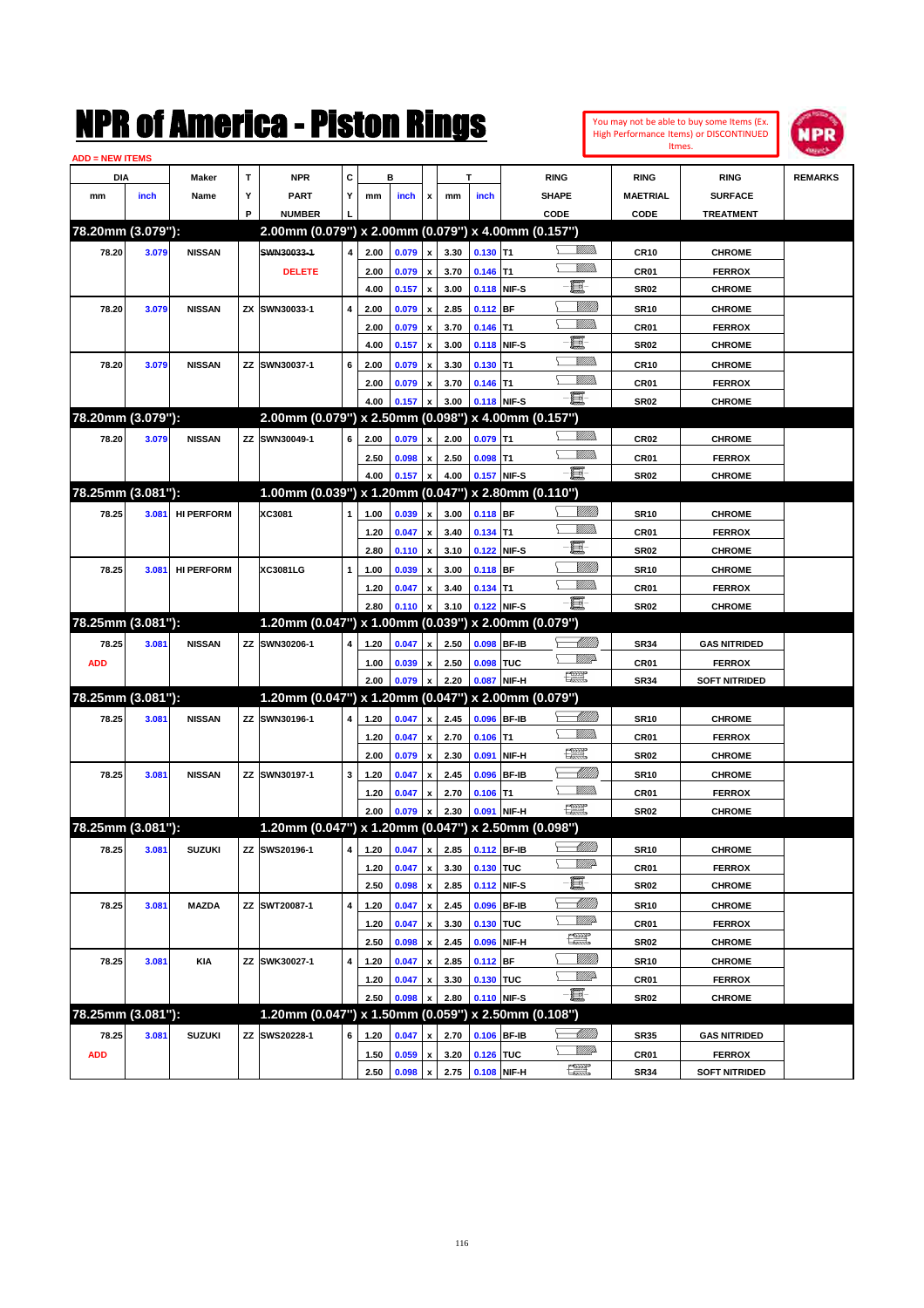|                        |       |                   |   | K OI AMerica - Piston Kings                            |              |      |                |                           |      |             |                   |                      |                 |                                | You may not be able to buy some Items (Ex.<br>High Performance Items) or DISCONTINUED | <b>NPR</b>     |
|------------------------|-------|-------------------|---|--------------------------------------------------------|--------------|------|----------------|---------------------------|------|-------------|-------------------|----------------------|-----------------|--------------------------------|---------------------------------------------------------------------------------------|----------------|
|                        |       |                   |   |                                                        |              |      |                |                           |      |             |                   |                      |                 |                                | Itmes.                                                                                |                |
| ADD = NEW ITEMS<br>DIA |       |                   | T | <b>NPR</b>                                             | C            |      | в              |                           |      | т           |                   |                      |                 |                                |                                                                                       |                |
| mm                     | inch  | Maker<br>Name     | Υ | <b>PART</b>                                            | Y            | mm   | inch           |                           | mm   | inch        |                   | <b>RING</b><br>SHAPE |                 | <b>RING</b><br><b>MAETRIAL</b> | <b>RING</b><br><b>SURFACE</b>                                                         | <b>REMARKS</b> |
|                        |       |                   | P | <b>NUMBER</b>                                          |              |      |                | x                         |      |             |                   | CODE                 |                 | CODE                           |                                                                                       |                |
| 78.25mm (3.081"):      |       |                   |   | 1.20mm (0.047") x 1.50mm (0.059") x 2.80mm (0.110")    |              |      |                |                           |      |             |                   |                      |                 |                                | <b>TREATMENT</b>                                                                      |                |
| 78.25                  | 3.081 | <b>SUBARU</b>     |   | ZZ SWF20052-1                                          | $\mathbf{2}$ | 1.20 | 0.047          | $\pmb{\mathsf{x}}$        | 3.00 | 0.118 BF    |                   |                      | <u>Sillilli</u> | <b>SR10</b>                    | <b>CHROME</b>                                                                         |                |
|                        |       |                   |   |                                                        |              | 1.50 | 0.059          | $\pmb{\mathsf{x}}$        | 3.30 | 0.130       | T1                |                      | <br>Mar         | CR <sub>02</sub>               | <b>CHROME</b>                                                                         |                |
|                        |       |                   |   |                                                        |              | 2.80 | 0.110          | $\boldsymbol{\mathsf{x}}$ | 3.00 | 0.118       | NIF-S             | E                    |                 | <b>SR02</b>                    | <b>CHROME</b>                                                                         |                |
| 78.25                  | 3.081 | <b>SUBARU</b>     |   | ZZ SWF20054-1                                          | 3            | 1.20 | 0.047          | $\pmb{\mathsf{x}}$        | 3.00 | 0.118       | <b>BF</b>         |                      | <u>Milli</u>    | <b>SR10</b>                    | <b>CHROME</b>                                                                         |                |
|                        |       |                   |   |                                                        |              | 1.50 | 0.059          | $\pmb{\mathsf{x}}$        | 3.30 | 0.130       | T1                |                      | <br>Mar         | CR <sub>02</sub>               | <b>CHROME</b>                                                                         |                |
|                        |       |                   |   |                                                        |              | 2.80 | 0.110          | $\boldsymbol{\mathsf{x}}$ | 3.00 | 0.118       | NIF-S             | E                    |                 | <b>SR02</b>                    | <b>CHROME</b>                                                                         |                |
| 78.25                  | 3.081 | <b>SUZUKI</b>     |   | ZZ SWS20199-1                                          | 4            | 1.20 | 0.047          | $\pmb{\mathsf{x}}$        | 2.85 | 0.112       | <b>BF-IB</b>      |                      | <u>UMM</u>      | <b>SR10</b>                    | <b>CHROME</b>                                                                         |                |
|                        |       |                   |   |                                                        |              | 1.50 | 0.059          | $\boldsymbol{\mathsf{x}}$ | 3.20 | 0.126       | <b>TUC</b>        |                      | <u>VMD</u>      | CR01                           | <b>FERROX</b>                                                                         |                |
|                        |       |                   |   |                                                        |              | 2.80 | 0.110          | x                         | 2.60 | 0.102 NIF-S |                   | ·ii                  |                 | <b>SR02</b>                    | <b>CHROME</b>                                                                         |                |
| 78.25mm (3.081"):      |       |                   |   | 1.20mm (0.047") x 1.50mm (0.059")                      |              |      |                |                           |      |             | x 3.00mm (0.118") |                      |                 |                                |                                                                                       |                |
| 78.25                  | 3.081 | <b>MAZDA</b>      |   | ZZ SWT20080-1                                          | 4            | 1.20 | 0.047          | x                         | 2.65 | 0.104       | <b>BF</b>         |                      | <u>Sillilli</u> | <b>SR10</b>                    | <b>CHROME</b>                                                                         |                |
|                        |       |                   |   |                                                        |              | 1.50 | 0.059          | $\boldsymbol{\mathsf{x}}$ | 3.20 | 0.126 TUC   |                   |                      | <u>VMD</u>      | CR <sub>02</sub>               | <b>CHROME</b>                                                                         |                |
|                        |       |                   |   |                                                        |              | 3.00 | 0.118          | $\boldsymbol{\mathsf{x}}$ | 3.00 | 0.118       | NIF-S             | Ð.                   |                 | <b>SR02</b>                    | <b>CHROME</b>                                                                         |                |
| 78.25mm (3.081"):      |       |                   |   | 1.20mm (0.047") x 1.50mm (0.059")                      |              |      |                |                           |      |             | x 4.00mm (0.157") |                      |                 |                                |                                                                                       |                |
| 78.25                  | 3.081 | <b>MAZDA</b>      |   | ZZ SWT20035-1                                          | 4            | 1.20 | 0.047          | x                         | 3.60 | 0.142 BF    |                   |                      | <u>Sillilli</u> | <b>CR10</b>                    | <b>CHROME</b>                                                                         |                |
|                        |       |                   |   |                                                        |              | 1.50 | 0.059          | $\boldsymbol{\mathsf{x}}$ | 3.60 | 0.142 TUC   |                   |                      | <u>VMD</u>      | CR01                           | <b>FERROX</b>                                                                         |                |
|                        |       |                   |   |                                                        |              | 4.00 | 0.157          | $\boldsymbol{\mathsf{x}}$ | 3.10 | 0.122       | NIF-S             | $-\Xi$ -             |                 | <b>SR02</b>                    | <b>CHROME</b>                                                                         |                |
| 78.25mm (3.081"):      |       |                   |   | 1.50mm (0.059") x 1.50mm (0.059")                      |              |      |                |                           |      |             | x 2.50mm (0.098") |                      |                 |                                |                                                                                       |                |
| 78.25                  | 3.081 | <b>MITSUBISHI</b> |   | ZZ SWM31066-1                                          | 2            | 1.50 | 0.059          | x                         | 3.05 | 0.120       | <b>BF</b>         |                      | <u>Sillilli</u> | <b>SR10</b>                    | <b>CHROME</b>                                                                         |                |
|                        |       |                   |   |                                                        |              | 1.50 | 0.059          | $\boldsymbol{\mathsf{x}}$ | 3.30 | 0.130       | lT1               |                      | <br>Mar         | CR <sub>02</sub>               | <b>CHROME</b>                                                                         |                |
|                        |       |                   |   |                                                        |              | 2.50 | 0.098          | $\boldsymbol{\mathsf{x}}$ | 3.10 | 0.122 NIF-S |                   | -8                   |                 | <b>SR02</b>                    | <b>CHROME</b>                                                                         |                |
| 78.25mm (3.081"):      |       |                   |   | 1.50mm (0.059") x 1.50mm (0.059")                      |              |      |                |                           |      |             | x 2.80mm (0.110") |                      |                 |                                |                                                                                       |                |
| 78.25                  | 3.081 | <b>TOYOTA</b>     |   | SWT10078-3                                             | 4            | 1.50 | 0.059          | $\boldsymbol{\mathsf{x}}$ | 3.30 | 0.130       | <b>BF</b>         |                      | <u>Sillilli</u> | <b>CR10</b>                    | <b>CHROME</b>                                                                         |                |
|                        |       |                   |   | <b>DELETE</b>                                          |              | 1.50 | 0.059          | $\pmb{\mathsf{x}}$        | 3.40 | 0.134       | T1                |                      | <br>Mar         | CR01                           | <b>FERROX</b>                                                                         |                |
|                        |       |                   |   |                                                        |              | 2.80 | 0.110          | $\boldsymbol{\mathsf{x}}$ | 2.85 | 0.112       | NIF-S             | e.                   |                 | <b>SR02</b>                    | <b>CHROME</b>                                                                         |                |
| 78.25                  | 3.081 | <b>TOYOTA</b>     |   | ZX SWT10078-3                                          | 4            | 1.50 | 0.059          | $\boldsymbol{\mathsf{x}}$ | 2.85 | 0.112       | <b>BF</b>         |                      | <u>Milli</u>    | <b>SR10</b>                    | <b>CHROME</b>                                                                         |                |
|                        |       |                   |   |                                                        |              | 1.50 | 0.059          | x                         | 3.40 | $0.134$ T1  |                   |                      | <br>Mar         | CR01                           | <b>FERROX</b>                                                                         |                |
|                        |       |                   |   |                                                        |              | 2.80 | 0.110          | x                         | 2.85 | 0.112 NIF-S |                   | $-\mathbf{H}$ -      |                 | <b>SR02</b>                    | <b>CHROME</b>                                                                         |                |
| 78.25mm (3.081"):      |       |                   |   | $1.50$ mm (0.059") x 1.50mm (0.059") x 3.00mm (0.118") |              |      |                |                           |      |             |                   |                      |                 |                                |                                                                                       |                |
| 78.25                  | 3.081 | <b>MAZDA</b>      |   | ZZ SWT20063-1                                          | 4            | 1.50 | 0.059          | x                         | 3.10 | 0.122 BF-IB |                   |                      | <u>UMM</u>      | <b>SR10</b>                    | <b>CHROME</b>                                                                         |                |
|                        |       |                   |   |                                                        |              | 1.50 | 0.059          | $\pmb{\mathsf{x}}$        | 3.40 | 0.134 TUC   |                   |                      | <u>MM</u>       | <b>CR01</b>                    | <b>FERROX</b>                                                                         |                |
|                        |       |                   |   |                                                        |              | 3.00 | $0.118 \times$ |                           | 3.05 | 0.120       | NIF-S             | e.                   |                 | <b>SR34</b>                    | <b>SOFT NITRIDED</b>                                                                  |                |
| 78.25                  | 3.081 | KIA               |   | ZZ SWK30026-1                                          | 4            | 1.50 | 0.059          | $\pmb{\mathsf{x}}$        | 3.05 | $0.120$ BF  |                   |                      | <u>Millil</u>   | <b>SR10</b>                    | <b>CHROME</b>                                                                         |                |
|                        |       |                   |   |                                                        |              | 1.50 | 0.059          | $\pmb{\mathsf{x}}$        | 3.40 | 0.134 TUC   |                   |                      | WW              | CR01                           | <b>FERROX</b>                                                                         |                |
|                        |       |                   |   |                                                        |              | 3.00 | 0.118          | x                         | 3.00 | 0.118 NIF-S |                   | -8                   |                 | <b>SR02</b>                    | <b>CHROME</b>                                                                         |                |
| 78.25mm (3.081"):      |       |                   |   | 1.50mm (0.059") x 1.50mm (0.059") x 4.00mm (0.157")    |              |      |                |                           |      |             |                   |                      |                 |                                |                                                                                       |                |
| 78.25                  | 3.081 | <b>KIA</b>        |   | ZZ SWK30020-1                                          | 4            | 1.50 | 0.059          | $\pmb{\mathsf{x}}$        | 3.05 | 0.120 BF    |                   |                      | <u>VIIII)</u>   | <b>SR10</b>                    | <b>CHROME</b>                                                                         |                |
|                        |       |                   |   | (SWL03168-1)                                           |              | 1.50 | 0.059          | $\pmb{\mathsf{x}}$        | 3.20 | 0.126 TUC   |                   |                      | Willia          | CR <sub>02</sub>               | <b>CHROME</b>                                                                         |                |
|                        |       |                   |   |                                                        |              | 4.00 | 0.157          | $\pmb{\mathsf{x}}$        | 2.95 | 0.116 NIF-S |                   | E                    |                 | <b>SR02</b>                    | <b>CHROME</b>                                                                         |                |
| 78.25                  | 3.081 | <b>MAZDA</b>      |   | ZZ SWT20025-1                                          | 4            | 1.50 | 0.059          | $\pmb{\mathsf{x}}$        | 3.60 | $0.142$ T1  |                   |                      | <u>Willib</u>   | CR <sub>02</sub>               | <b>CHROME</b>                                                                         |                |
|                        |       |                   |   |                                                        |              | 1.50 | 0.059          | $\pmb{\mathsf{x}}$        | 3.60 | 0.142 TUC   |                   |                      | <u>Willia</u>   | CR01                           | <b>FERROX</b>                                                                         |                |
|                        |       |                   |   |                                                        |              | 4.00 | 0.157          | $\pmb{\mathsf{x}}$        | 3.10 | 0.122       | NIF-S             | $\blacksquare$       |                 | <b>SR02</b>                    | <b>CHROME</b>                                                                         |                |
| 78.25                  | 3.081 | <b>MAZDA</b>      |   | ZZ SWT20060-1                                          | 4            | 1.50 | 0.059          | x                         | 3.10 | $0.122$ BF  |                   |                      | <u>VIIII)</u>   | <b>SR35</b>                    | <b>GAS NITRIDED</b>                                                                   |                |
|                        |       |                   |   |                                                        |              | 1.50 | 0.059          | x                         | 3.40 | 0.134 TUC   |                   |                      | <u>Willia</u>   | CR01                           | <b>FERROX</b>                                                                         |                |

**4.00 0.157 x 3.00 0.118 NIF-S SR34 SOFT NITRIDED**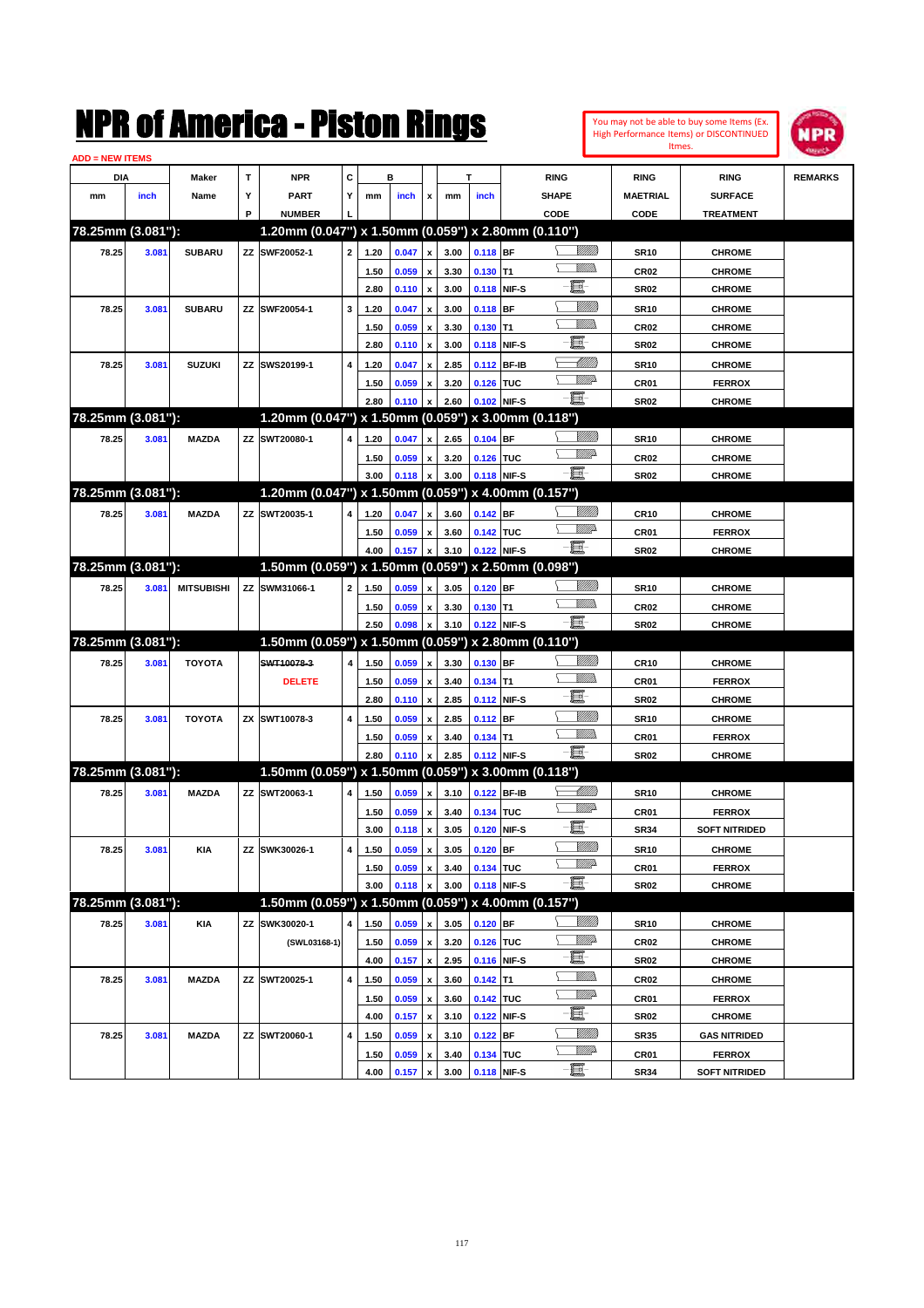| You may not be able to buy some Items (Ex. |
|--------------------------------------------|
| High Performance Items) or DISCONTINUED    |
| Itmes.                                     |



| <b>ADD = NEW ITEMS</b> |       |                   |   |                                                       |                         |              |                |                           |              |                           |             |                                         |                     |                                    |                |
|------------------------|-------|-------------------|---|-------------------------------------------------------|-------------------------|--------------|----------------|---------------------------|--------------|---------------------------|-------------|-----------------------------------------|---------------------|------------------------------------|----------------|
| DIA                    |       | Maker             | T | <b>NPR</b>                                            | c                       |              | в              |                           |              | T                         |             | <b>RING</b>                             | <b>RING</b>         | <b>RING</b>                        | <b>REMARKS</b> |
| mm                     | inch  | Name              | Υ | <b>PART</b>                                           | Y                       | mm           | inch           | x                         | mm           | inch                      |             | <b>SHAPE</b>                            | <b>MAETRIAL</b>     | <b>SURFACE</b>                     |                |
|                        |       |                   | P | <b>NUMBER</b>                                         |                         |              |                |                           |              |                           |             | CODE                                    | CODE                | <b>TREATMENT</b>                   |                |
| 78.25mm (3.081"):      |       |                   |   | 1.50mm (0.059") x 2.00mm (0.079") x 4.00mm (0.157")   |                         |              |                |                           |              |                           |             |                                         |                     |                                    |                |
| 78.25                  | 3.081 | <b>MAZDA</b>      |   | ZZ SWT20049-1                                         | 4                       | 1.50         | 0.059          | $\boldsymbol{\mathsf{x}}$ | 3.10         | $0.122$ BF                |             | <u>Sillilli</u>                         | <b>SR35</b>         | <b>GAS NITRIDED</b>                |                |
|                        |       |                   |   |                                                       |                         | 2.00         | 0.079          | x                         | 3.60         | 0.142 TUC                 |             | <u>WW</u> A                             | CR01                | <b>FERROX</b>                      |                |
|                        |       |                   |   |                                                       |                         | 4.00         | 0.157          | $\pmb{\mathsf{x}}$        | 3.05         | 0.120 NIF-S               |             | e                                       | <b>SR34</b>         | <b>SOFT NITRIDED</b>               |                |
| 78.25                  | 3.081 | <b>MAZDA</b>      |   | SXT20049-1                                            | $\overline{\mathbf{4}}$ | 1.50         | 0.059          | x                         | 3.40         | 0.134 BF                  |             | <u>Milli</u> lli                        | <b>CR10</b>         | <b>CHROME</b>                      |                |
|                        |       |                   |   | <b>DELETE</b>                                         |                         | 2.00         | 0.079          | x                         | 3.60         | 0.142 TUC                 |             | <u>WW</u> A                             | CR01                | <b>FERROX</b>                      |                |
|                        |       |                   |   |                                                       |                         | 4.00         | 0.157          | x                         | 3.15         | 0.124 NIF-S               |             | -8                                      | <b>SR02</b>         | <b>CHROME</b>                      |                |
| 78.25mm (3.081"):      |       |                   |   | 1.50mm (0.059") x NONE x 2.80mm (0.110")              |                         |              |                |                           |              |                           |             |                                         |                     |                                    |                |
| 78.25                  | 3.081 | <b>NISSAN</b>     |   | ZZ SWN30157-1                                         | 6                       | 1.50         | 0.059          | x                         | 3.30         | 0.130 T1-IB               |             | <u>UMB</u>                              | <b>CR10</b>         | <b>CHROME</b>                      |                |
|                        |       |                   |   |                                                       |                         |              |                |                           |              |                           |             |                                         |                     |                                    |                |
|                        |       |                   |   |                                                       |                         | 2.80         | 0.110          | x                         | 2.85         | 0.112 NIF-S               |             | -8                                      | <b>SR02</b>         | <b>CHROME</b>                      |                |
| 78.25mm (3.081"):      |       |                   |   | 2.00mm (0.079") x 2.00mm (0.079") x 4.00mm (0.157")   |                         |              |                |                           |              |                           |             |                                         |                     |                                    |                |
| 78.25                  | 3.081 | <b>MAZDA</b>      |   | SWT20011-1                                            | $\overline{4}$          | 2.00         | 0.079          | x                         | 3.60         | $0.142$ T1                |             |                                         | <b>CR10</b>         | <b>CHROME</b>                      |                |
|                        |       |                   |   | <b>DELETE</b>                                         |                         | 2.00         | 0.079          | x                         | 3.60         | $0.142$ T1                |             |                                         | CR01                | <b>FERROX</b>                      |                |
|                        |       |                   |   |                                                       |                         | 4.00         | 0.157          | $\mathbf{x}$              | 3.10         | 0.122 NIF-S               |             | -8                                      | <b>SR02</b>         | <b>CHROME</b>                      |                |
| 78.25mm (3.081"):      |       |                   |   | 2.00mm (0.079") x 2.50mm (0.098") x 4.00mm (0.157")   |                         |              |                |                           |              |                           |             |                                         |                     |                                    |                |
| 78.25                  | 3.081 | <b>TOYOTA</b>     |   | ZZ SWT10014-1                                         | 4                       | 2.00         | 0.079          | x                         | 3.70         | $0.146$ T1                |             |                                         | <b>CR02</b>         | <b>CHROME</b>                      |                |
|                        |       |                   |   |                                                       |                         | 2.50         | 0.098          | x                         | 3.60         | 0.142 TUC                 |             | <u>WW</u> A                             | <b>CR02</b>         | <b>CHROME</b>                      |                |
|                        |       |                   |   |                                                       |                         | 4.00         | 0.157          | x                         | 3.85         | 0.152 NIF-S               |             | -8                                      | <b>SR02</b>         | <b>CHROME</b>                      |                |
| 78.35mm (3.085"):      |       |                   |   | 1.50mm (0.059") x 1.50mm (0.059") x 3.00mm (0.118")   |                         |              |                |                           |              |                           |             |                                         |                     |                                    |                |
| 78.35                  | 3.085 | GM                |   | ZZ SWG10028-3                                         | 4                       | 1.50         | 0.059          | x                         | 2.85         | 0.112 BF-IB               |             | <u> UMB</u>                             | <b>SR10</b>         | <b>CHROME</b>                      |                |
|                        |       |                   |   |                                                       |                         | 1.50         | 0.059          | x                         | 3.20         | 0.126 TUC                 |             | <u>WW</u> A                             | CR01                | <b>FERROX</b>                      |                |
|                        |       |                   |   |                                                       |                         | 3.00         | 0.118          |                           | 3.20         | 0.126 NIF-S               |             | -8                                      | <b>SR02</b>         | <b>CHROME</b>                      |                |
| 78.38mm (3.086"):      |       |                   |   | 1.20mm (0.047") x 1.50mm (0.059") x 2.50mm (0.098")   |                         |              |                |                           |              |                           |             |                                         |                     |                                    |                |
| 78.38                  | 3.086 | <b>GM</b>         |   | ZZ SWG10026-2                                         | 4                       | 1.20         | 0.047          | x                         | 2.85         | 0.112 BF                  |             | <u>Sillilli</u>                         | <b>SR10</b>         | <b>CHROME</b>                      |                |
|                        |       |                   |   |                                                       |                         | 1.50         | 0.059          | x                         | 3.30         | 0.130 TUC                 |             | <u>WW</u> A<br><b>The Second Second</b> | CR01                | <b>FERROX</b>                      |                |
|                        |       |                   |   |                                                       |                         | 2.50         | 0.098          |                           | 2.90         |                           | 0.114 NIF-H |                                         | <b>SR02</b>         | <b>CHROME</b>                      |                |
| 78.40mm (3.087"):      |       |                   |   | $1.20$ mm (0.047") x 1.20mm (0.047") x 2.50mm(0.098") |                         |              |                |                           |              |                           |             |                                         |                     |                                    |                |
| 78.40                  | 3.087 | <b>HYUNDAI</b>    |   | ZZ SWG30025-4                                         | 4                       | 1.20         | 0.047          | x                         | 2.85         | 0.112 BF-IB               |             | <u> Millitt</u><br><br>Milita           | <b>SR10</b>         | <b>CHROME</b>                      |                |
|                        |       |                   |   | (SWL03120-4)                                          |                         | 1.20         | 0.047          | x                         | 3.30         | $0.130$ T1                |             | -8                                      | CR01                | <b>FERROX</b>                      |                |
| 78.40mm (3.087"):      |       |                   |   |                                                       |                         | 2.50         | 0.098          |                           | 2.80         | 0.110 NIF-S               |             |                                         | <b>SR02</b>         | <b>CHROME</b>                      |                |
|                        |       |                   |   | 1.20mm (0.047") x 1.20mm (0.047") x 2.80mm (0.110")   |                         |              |                |                           |              |                           |             |                                         |                     |                                    |                |
| 78.40                  | 3.087 | <b>MITSUBISHI</b> |   | ZZ SWM31150-0                                         | 4                       | 1.20         | 0.047          | x                         | 3.10         | $0.122$ BF                |             | <u>Sillilli</u>                         | <b>SR10</b>         | <b>CHROME</b>                      |                |
|                        |       |                   |   |                                                       |                         | 1.20         | 0.047          | $\pmb{\mathsf{x}}$        | 3.30         | $0.130$ T1                |             | H                                       | CR01                | <b>FERROX</b>                      |                |
|                        |       |                   |   |                                                       |                         | 2.80         | 0.110          | $\pmb{\mathsf{x}}$        | 2.70         |                           | 0.106 NIF-H |                                         | <b>SR02</b>         | <b>CHROME</b>                      |                |
| 78.40                  | 3.087 | <b>MITSUBISHI</b> |   | ZZ SWM31137-0                                         | 6                       | 1.20         | 0.047          | x                         | 3.05         | $0.120$ BF                |             | <u>Sillilli</u><br><u>MM)</u>           | <b>SR10</b>         | <b>CHROME</b>                      |                |
|                        |       |                   |   |                                                       |                         | 1.20         | 0.047          | x                         | 3.05         | $0.120$ T1                |             | $-\Xi$ -                                | CR01                | <b>FERROX</b>                      |                |
| 78.45mm (3.089"):      |       |                   |   | 1.50mm (0.059") x 1.50mm (0.059") x 2.80mm (0.110")   |                         | 2.80         | 0.110          | x                         | 2.60         | 0.102 NIF-S               |             |                                         | <b>SR02</b>         | <b>CHROME</b>                      |                |
|                        |       |                   |   |                                                       |                         |              |                |                           |              |                           |             |                                         |                     |                                    |                |
| 78.45                  | 3.089 | <b>NISSAN</b>     |   | ZZ SWN30173-2                                         | 6                       | 1.50         | 0.059          | x                         | 2.70         | $0.106$ BF                |             | <u>Millit</u><br><u>Willib</u>          | <b>SR35</b>         | <b>GAS NITRIDED</b>                |                |
|                        |       |                   |   |                                                       |                         | 1.50         | 0.059          | x                         | 3.40         | $0.134$ T1                |             | E                                       | <b>CR02</b>         | <b>CHROME</b>                      |                |
|                        |       |                   |   |                                                       |                         | 2.80         | 0.110          | $\pmb{\mathsf{x}}$        | 2.85         | 0.112 NIF-S               |             | <u>Millit</u>                           | <b>SR34</b>         | <b>SOFT NITRIDED</b>               |                |
| 78.45                  | 3.089 | <b>NISSAN</b>     |   | ZY SWN30092-2                                         | 6                       | 1.50         | 0.059          | x                         | 2.90         | $0.114$ BF                |             | <u>MM)</u>                              | <b>SR10</b>         | <b>CHROME</b>                      |                |
|                        |       |                   |   |                                                       |                         | 1.50<br>2.80 | 0.059          | x                         | 3.40<br>3.00 | $0.134$ T1<br>0.118 NIF-S |             | e                                       | CR01<br><b>SR02</b> | <b>FERROX</b><br><b>CHROME</b>     |                |
|                        |       |                   |   |                                                       | 4                       |              | 0.110          | $\pmb{\mathsf{x}}$        |              |                           |             | <u> UMM</u>                             |                     |                                    |                |
| 78.45                  | 3.089 | <b>NISSAN</b>     |   | ZZ SWN30111-2                                         |                         | 1.50         | 0.059          | x                         | 2.90         | 0.114 BF-IB               |             | <u>Willib</u>                           | <b>SR10</b>         | <b>TIN PLATED</b>                  |                |
|                        |       |                   |   |                                                       |                         | 1.50<br>2.80 | 0.059<br>0.110 | x                         | 3.40<br>3.00 | $0.134$ T1<br>0.118 NIF-S |             | $-\blacksquare$                         | CR02<br><b>SR02</b> | <b>TIN PLATED</b><br><b>CHROME</b> |                |
|                        |       |                   |   |                                                       |                         |              |                | $\pmb{\mathsf{x}}$        |              |                           |             |                                         |                     |                                    |                |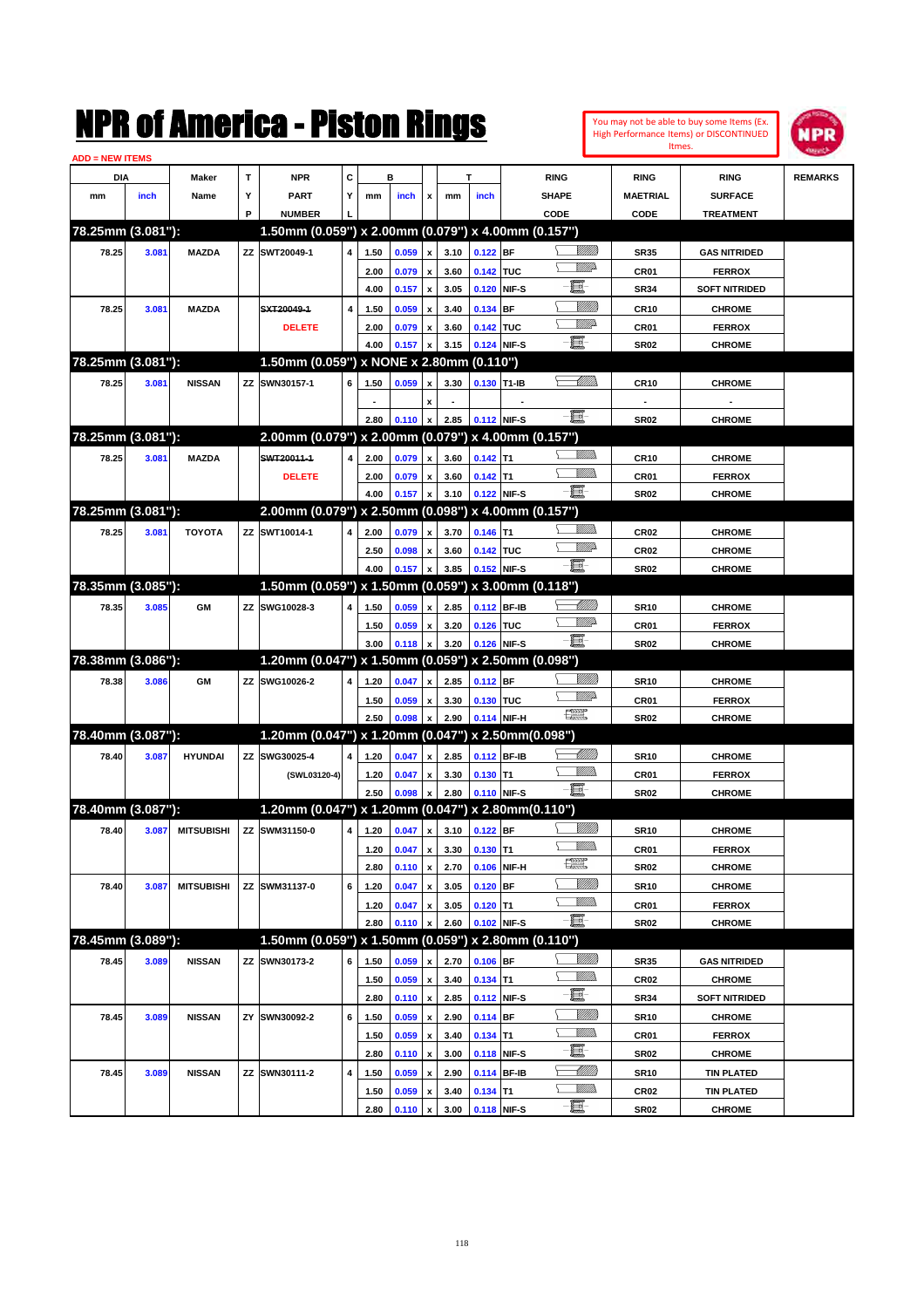

| DIA<br>mm           |       |                   |   |                                                     |                         |                                 |                |                         |              |                     |              |                                    |                     |                                      |                |
|---------------------|-------|-------------------|---|-----------------------------------------------------|-------------------------|---------------------------------|----------------|-------------------------|--------------|---------------------|--------------|------------------------------------|---------------------|--------------------------------------|----------------|
|                     |       | Maker             | Т | <b>NPR</b>                                          | С                       |                                 | в              |                         |              | T                   |              | <b>RING</b>                        | <b>RING</b>         | <b>RING</b>                          | <b>REMARKS</b> |
|                     | inch  | Name              | Υ | <b>PART</b>                                         | Y                       | mm                              | inch           | x                       | mm           | inch                |              | <b>SHAPE</b>                       | <b>MAETRIAL</b>     | <b>SURFACE</b>                       |                |
|                     |       |                   | P | <b>NUMBER</b>                                       |                         |                                 |                |                         |              |                     |              | CODE                               | CODE                | <b>TREATMENT</b>                     |                |
| 78.45mm (3.089"):   |       |                   |   | 1.50mm (0.059") x 1.50mm (0.059") x 4.00mm (0.157") |                         |                                 |                |                         |              |                     |              |                                    |                     |                                      |                |
| 78.45               | 3.089 | <b>NISSAN</b>     |   | SWN30055-2                                          | $\overline{\mathbf{4}}$ | 1.50                            | 0.059          | x                       | 2.90         | 0.114 BF-IB         |              | <u> UMB</u>                        | <b>SR35</b>         | <b>GAS NITRIDED</b>                  |                |
|                     |       |                   |   | <b>DELETE</b>                                       |                         | 1.50                            | 0.059          | x                       | 3.40         | $0.134$ T1          |              | UM)                                | <b>CR02</b>         | <b>TIN PLATED</b>                    |                |
|                     |       |                   |   |                                                     |                         | 4.00                            | 0.157          | x                       | 3.00         | 0.118 NIF-S         |              | E                                  | <b>SR02</b>         | <b>CHROME</b>                        |                |
| 78.45               | 3.089 | <b>NISSAN</b>     |   | ZY SWN30055-2                                       | 4                       | 1.50                            | 0.059          | x                       | 2.90         | 0.114 BF            |              | <u>Sillilli</u>                    | <b>SR10</b>         | <b>CHROME</b>                        |                |
|                     |       |                   |   |                                                     |                         | 1.50                            | 0.059          | x                       | 3.40         | $0.134$ T1          |              |                                    | CR01                | <b>FERROX</b>                        |                |
|                     |       |                   |   |                                                     |                         | 4.00                            | 0.157          | x                       | 3.00         | 0.118 NIF-S         |              | -8                                 | <b>SR02</b>         | <b>CHROME</b>                        |                |
| 78.45mm (3.089"):   |       |                   |   | 1.50mm (0.059") x 2.00mm (0.079") x 4.00mm (0.157") |                         |                                 |                |                         |              |                     |              |                                    |                     |                                      |                |
| 78.45               | 3.089 | <b>NISSAN</b>     |   | ZZ SWN30068-2                                       | 6                       | 1.50                            | 0.059          | x                       | 3.30         | 0.130 BF            |              | <u>Sillilli</u>                    | <b>CR10</b>         | <b>CHROME</b>                        |                |
|                     |       |                   |   |                                                     |                         | 2.00                            | 0.079          | x                       | 3.60         |                     | 0.142 ES-TUC | <u>W//A</u>                        | CR01                | <b>FERROX</b>                        |                |
|                     |       |                   |   |                                                     |                         | 4.00                            | 0.157          | x                       | 3.00         | 0.118 NIF-S         |              | -8                                 | <b>SR02</b>         | <b>CHROME</b>                        |                |
| 78.45mm (3.089"):   |       |                   |   | 2.00mm (0.079") x 2.00mm (0.079") x 4.00mm (0.157") |                         |                                 |                |                         |              |                     |              |                                    |                     |                                      |                |
| 78.45               | 3.089 | <b>NISSAN</b>     |   | SWN30033-2                                          | 4                       | 2.00                            | 0.079          | x                       | 3.30         | $0.130$ T1          |              |                                    | <b>CR10</b>         | <b>CHROME</b>                        |                |
|                     |       |                   |   | <b>DELETE</b>                                       |                         | 2.00                            | 0.079          | x                       | 3.70         | $0.146$ T1          |              |                                    | CR01                | <b>FERROX</b>                        |                |
|                     |       |                   |   |                                                     |                         | 4.00                            | 0.157          | x                       | 3.00         | 0.118 NIF-S         |              | e                                  | <b>SR02</b>         | <b>CHROME</b>                        |                |
| 78.45               | 3.089 | <b>NISSAN</b>     |   | ZX SWN30033-2                                       | 4                       | 2.00                            | 0.079          | x                       | 2.85         | 0.112 BF            |              | <u>Sillilli</u>                    | <b>SR10</b>         | <b>CHROME</b>                        |                |
|                     |       |                   |   |                                                     |                         | 2.00                            | 0.079          | x                       | 3.70         | $0.146$ T1          |              | VM))                               | CR <sub>01</sub>    | <b>FERROX</b>                        |                |
|                     |       |                   |   |                                                     |                         | 4.00                            | 0.157          | x                       | 3.00         | 0.118 NIF-S         |              | e                                  | <b>SR02</b>         | <b>CHROME</b>                        |                |
| 78.45               | 3.089 | <b>NISSAN</b>     |   | ZZ SWN30037-2                                       | 6                       | 2.00                            | 0.079          | x                       | 3.30         | $0.130$ T1          |              | <br>Milita                         | <b>CR10</b>         | <b>CHROME</b>                        |                |
|                     |       |                   |   |                                                     |                         | 2.00                            | 0.079          | x                       | 3.70         | $0.146$ T1          |              | <br>Villida                        | CR01                | <b>FERROX</b>                        |                |
|                     |       |                   |   |                                                     |                         | 4.00                            | 0.157          |                         | 3.00         | 0.118 NIF-S         |              | -8                                 | <b>SR02</b>         | <b>CHROME</b>                        |                |
| 78.45mm (3.089"):   |       |                   |   | 2.00mm (0.079") x 2.50mm (0.098") x 4.00mm (0.157") |                         |                                 |                |                         |              |                     |              |                                    |                     |                                      |                |
| 78.45               | 3.089 | <b>NISSAN</b>     |   | ZZ SWN30049-2                                       | 6                       | 2.00                            | 0.079          | x                       | 2.00         | $0.079$ T1          |              | <br>Villida                        | <b>CR02</b>         | <b>CHROME</b>                        |                |
|                     |       |                   |   |                                                     |                         | 2.50                            | 0.098          | x                       | 2.50         | $0.098$ T1          |              | <br>Villida                        | CR01                | <b>FERROX</b>                        |                |
|                     |       |                   |   |                                                     |                         | 4.00                            | 0.157          | x                       | 4.00         | 0.157 NIF-S         |              | -8                                 | SR <sub>02</sub>    | <b>CHROME</b>                        |                |
| 78.50mm (3.091"):   |       |                   |   | 1.00mm (0.039") x 1.20mm (0.047") x 2.80mm (0.110") |                         |                                 |                |                         |              |                     |              |                                    |                     |                                      |                |
| 78.50               | 3.091 | <b>HI PERFORM</b> |   | XC3090LG                                            | 1                       | 1.00                            | 0.039          | x                       | 3.00         | 0.118 BF            |              | <u>Sillilli</u>                    | <b>SR10</b>         | <b>CHROME</b>                        |                |
|                     |       |                   |   |                                                     |                         | 1.20                            | 0.047          | x                       | 3.40         | $0.134$ T1          |              |                                    | CR <sub>01</sub>    | <b>FERROX</b>                        |                |
|                     |       |                   |   |                                                     |                         |                                 | 0.110          | x                       | 3.10         |                     | 0.122 NIF-S  | e                                  |                     |                                      |                |
|                     |       |                   |   |                                                     |                         | 2.80                            |                |                         |              |                     |              |                                    | SR <sub>02</sub>    | <b>CHROME</b>                        |                |
| 78.50               | 3.091 | <b>HI PERFORM</b> |   | 21-GNH07850                                         | 1                       | 1.00                            | 0.039          | x                       | 2.90         | $0.114$ BF          |              | <u>Sillilli</u>                    | <b>SR34</b>         | <b>GAS NITRIDED</b>                  |                |
|                     |       |                   |   |                                                     |                         | 1.20                            | 0.047          | x                       | 3.20         | 0.126 TUH           |              | <u>WW</u> A                        | CR01                | <b>FERROX</b>                        |                |
|                     |       |                   |   |                                                     |                         | 2.80                            | 0.110          | x                       | 3.10         | 0.122 NIF-H         |              | <b>The Control</b>                 | <b>SR34</b>         | <b>SOFT NITRIDED</b>                 |                |
|                     |       |                   |   | 1.20mm (0.047") x 1.00mm (0.039") x 2.00mm (0.079") |                         |                                 |                |                         |              |                     |              |                                    |                     |                                      |                |
| 78.50mm (3.091"):   |       |                   |   |                                                     |                         |                                 |                |                         |              |                     |              |                                    |                     |                                      |                |
| 78.50<br><b>ADD</b> | 3.091 | <b>NISSAN</b>     |   | ZZ SWN30206-2                                       |                         | 4 1.20 0.047 x 2.50 0.098 BF-IB |                |                         |              |                     |              | <u> MM))</u><br><u>WW</u> A        | <b>SR34</b>         | <b>GAS NITRIDED</b><br><b>FERROX</b> |                |
|                     |       |                   |   |                                                     |                         | 1.00                            | 0.039          | x<br>x                  | 2.50         | 0.098 TUC           |              | <b>The Second</b>                  | CR01                | <b>SOFT NITRIDED</b>                 |                |
|                     |       |                   |   |                                                     |                         | 2.00                            | 0.079          |                         | 2.20         |                     | 0.087 NIF-H  |                                    | <b>SR34</b>         |                                      |                |
| 78.50mm (3.091"):   |       |                   |   | 1.20mm (0.047") x 1.20mm (0.047") x 2.00mm (0.079") |                         |                                 |                |                         |              |                     |              |                                    |                     |                                      |                |
| 78.50               | 3.091 | <b>NISSAN</b>     |   | ZZ SWN30196-2                                       | 4                       | 1.20                            | 0.047          | x                       | 2.45         | 0.096 BF-IB         |              | <u>- Millito</u><br><u>Villida</u> | <b>SR10</b>         | <b>CHROME</b>                        |                |
|                     |       |                   |   |                                                     |                         | 1.20<br>2.00                    | 0.047          | x<br>$\pmb{\mathsf{x}}$ | 2.70         | $0.106$ T1<br>0.091 | NIF-H        | $\frac{1}{2}$                      | CR01<br><b>SR02</b> | <b>FERROX</b><br><b>CHROME</b>       |                |
|                     |       |                   |   |                                                     |                         |                                 | 0.079          |                         | 2.30         |                     |              | <u> MMB</u>                        |                     |                                      |                |
| 78.50               | 3.091 | <b>NISSAN</b>     |   | ZZ SWN30197-2                                       | 3                       | 1.20<br>1.20                    | 0.047<br>0.047 | x<br>x                  | 2.45<br>2.70 | 0.096<br>$0.106$ T1 | <b>BF-IB</b> | <u>Willib</u>                      | <b>SR10</b><br>CR01 | <b>CHROME</b><br><b>FERROX</b>       |                |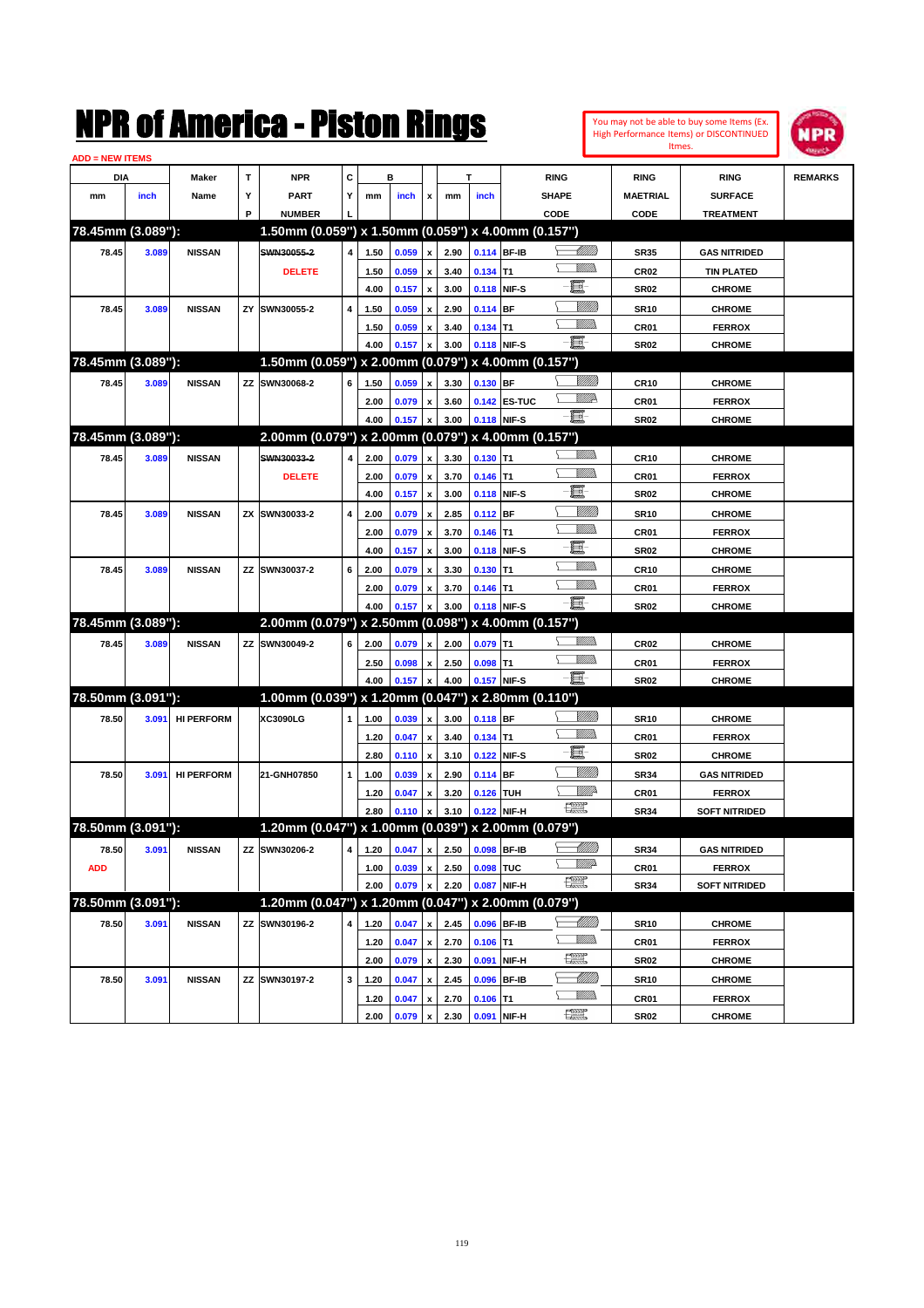| You may not be able to buy some Items (Ex. |
|--------------------------------------------|
| High Performance Items) or DISCONTINUED    |
| Itmes.                                     |



| <b>ADD = NEW ITEMS</b> |       |                                |    |                                                     |              |              |                |                           |              |                              |              |                           |                            |                                |                |
|------------------------|-------|--------------------------------|----|-----------------------------------------------------|--------------|--------------|----------------|---------------------------|--------------|------------------------------|--------------|---------------------------|----------------------------|--------------------------------|----------------|
| DIA                    |       | Maker                          | т  | <b>NPR</b>                                          | С            |              | в              |                           |              | т                            |              | <b>RING</b>               | <b>RING</b>                | <b>RING</b>                    | <b>REMARKS</b> |
| mm                     | inch  | Name                           | Υ  | <b>PART</b>                                         | Y            | mm           | inch           | x                         | mm           | inch                         |              | <b>SHAPE</b>              | <b>MAETRIAL</b>            | <b>SURFACE</b>                 |                |
|                        |       |                                | P  | <b>NUMBER</b>                                       |              |              |                |                           |              |                              |              | CODE                      | CODE                       | <b>TREATMENT</b>               |                |
| 78.50mm (3.091"):      |       |                                |    | 1.20mm (0.047") x 1.20mm (0.047") x 2.50mm (0.098") |              |              |                |                           |              |                              |              |                           |                            |                                |                |
| 78.50                  | 3.091 | <b>SUZUKI</b>                  |    | ZZ SWS20196-2                                       | 4            | 1.20         | 0.047          | $\pmb{\mathsf{x}}$        | 2.85         | 0.112 BF-IB                  |              | <u> Millitt</u>           | <b>SR10</b>                | <b>CHROME</b>                  |                |
|                        |       |                                |    |                                                     |              | 1.20         | 0.047          | x                         | 3.30         | 0.130 TUC                    |              | <u>WW</u> A               | CR01                       | <b>FERROX</b>                  |                |
|                        |       |                                |    |                                                     |              | 2.50         | 0.098          | x                         | 2.85         | 0.112                        | NIF-S        | e                         | <b>SR02</b>                | <b>CHROME</b>                  |                |
| 78.50                  | 3.091 | <b>MAZDA</b>                   | ZZ | SWT20087-2                                          | 4            | 1.20         | 0.047          | x                         | 2.45         | 0.096                        | <b>BF-IB</b> | <u> Milli</u>             | <b>SR10</b>                | <b>CHROME</b>                  |                |
|                        |       |                                |    |                                                     |              | 1.20         | 0.047          | х                         | 3.30         | 0.130                        | <b>TUC</b>   | <u>VMD</u>                | CR01                       | <b>FERROX</b>                  |                |
|                        |       |                                |    |                                                     |              | 2.50         | 0.098          | x                         | 2.45         | 0.096                        | NIF-H        | æ                         | <b>SR02</b>                | <b>CHROME</b>                  |                |
| 78.50                  | 3.091 | <b>KIA</b>                     | ΖZ | SWK30027-2                                          | 4            | 1.20         | 0.047          | x                         | 2.85         | 0.112                        | <b>BF</b>    | <u>Sillilli</u>           | <b>SR10</b>                | <b>CHROME</b>                  |                |
|                        |       |                                |    |                                                     |              | 1.20         | 0.047          | x                         | 3.30         | 0.130 TUC                    |              | <u>WW</u> A               | CR01                       | <b>FERROX</b>                  |                |
|                        |       |                                |    |                                                     |              | 2.50         | 0.098          | x                         | 2.80         | 0.110 NIF-S                  |              | -8                        | SR <sub>02</sub>           | <b>CHROME</b>                  |                |
| 78.50mm (3.091"):      |       |                                |    | 1.20mm (0.047") x 1.50mm (0.059") x 2.50mm (0.108") |              |              |                |                           |              |                              |              |                           |                            |                                |                |
| 78.50                  | 3.091 | <b>SUZUKI</b>                  | ΖZ | SWS20228-2                                          | 6            | 1.20         | 0.047          | x                         | 2.70         | 0.106 BF-IB                  |              | <u> UMB</u>               | <b>SR35</b>                | <b>GAS NITRIDED</b>            |                |
| <b>ADD</b>             |       |                                |    |                                                     |              | 1.50         | 0.059          | x                         | 3.20         | 0.126 TUC                    |              | <u>VMD</u>                | CR01                       | <b>FERROX</b>                  |                |
|                        |       |                                |    |                                                     |              | 2.50         | 0.098          | $\pmb{\mathsf{x}}$        | 2.75         | 0.108                        | NIF-H        | æ                         | <b>SR34</b>                | <b>SOFT NITRIDED</b>           |                |
| 78.50mm (3.091"):      |       |                                |    | 1.20mm (0.047") x 1.50mm (0.059") x 2.80mm (0.110") |              |              |                |                           |              |                              |              |                           |                            |                                |                |
| 78.50                  | 3.091 | <b>SUBARU</b>                  | ΖZ | SWF20052-2                                          | $\mathbf{2}$ | 1.20         | 0.047          |                           | 3.00         | 0.118 BF                     |              | <u>Sillilli</u>           | <b>SR10</b>                | <b>CHROME</b>                  |                |
|                        |       |                                |    |                                                     |              | 1.50         | 0.059          | $\pmb{\mathsf{x}}$        | 3.30         | $0.130$ T1                   |              | <br>Militar               | <b>CR02</b>                | <b>CHROME</b>                  |                |
|                        |       |                                |    |                                                     |              | 2.80         | 0.110          | x<br>$\pmb{\mathsf{x}}$   | 3.00         | 0.118                        | NIF-S        | E                         | <b>SR02</b>                | <b>CHROME</b>                  |                |
|                        |       | <b>SUBARU</b>                  | ΖZ | SWF20054-2                                          | 3            | 1.20         | 0.047          |                           | 3.00         | 0.118 BF                     |              | <u>Sillilli</u>           | <b>SR10</b>                | <b>CHROME</b>                  |                |
| 78.50                  | 3.091 |                                |    |                                                     |              |              |                | $\boldsymbol{\mathsf{x}}$ |              |                              |              | <br>Militar               |                            |                                |                |
|                        |       |                                |    |                                                     |              | 1.50<br>2.80 | 0.059<br>0.110 | x<br>x                    | 3.30<br>3.00 | $0.130$ T1<br>0.118          | NIF-S        | E                         | <b>CR02</b><br><b>SR02</b> | <b>CHROME</b><br><b>CHROME</b> |                |
|                        |       |                                |    | SWS20199-2                                          | 4            |              |                |                           |              |                              |              | <u> UMB</u>               |                            |                                |                |
| 78.50                  | 3.091 | <b>SUZUKI</b>                  | ΖZ |                                                     |              | 1.20         | 0.047          | x                         | 2.85         | 0.126 TUC                    | 0.112 BF-IB  | <u>WW</u> A               | <b>SR10</b>                | <b>CHROME</b>                  |                |
|                        |       |                                |    |                                                     |              | 1.50<br>2.80 | 0.059<br>0.110 | x<br>$\mathbf{x}$         | 3.20<br>2.60 | 0.102                        | NIF-S        | -8                        | CR01<br><b>SR02</b>        | <b>FERROX</b><br><b>CHROME</b> |                |
| 78.50mm (3.091"):      |       |                                |    | 1.20mm (0.047") x 1.50mm (0.059") x 3.00mm (0.118") |              |              |                |                           |              |                              |              |                           |                            |                                |                |
|                        |       |                                |    |                                                     |              |              |                |                           |              | $0.104$ BF                   |              | <u>Sillilli</u>           |                            |                                |                |
| 78.50                  | 3.091 | <b>MAZDA</b>                   |    | ZZ SWT20080-2                                       | 4            | 1.20         | 0.047          | x                         | 2.65         |                              |              | <u>WW</u> A               | <b>SR10</b>                | <b>CHROME</b>                  |                |
|                        |       |                                |    |                                                     |              | 1.50         | 0.059          | x                         | 3.20         | 0.126 TUC<br>0.118 NIF-S     |              | -8                        | CR <sub>02</sub>           | <b>CHROME</b>                  |                |
| 78.50mm (3.091"):      |       |                                |    | 1.20mm (0.047") x 1.50mm (0.059") x 4.00mm (0.157") |              | 3.00         | 0.118          | $\pmb{\mathsf{x}}$        | 3.00         |                              |              |                           | <b>SR02</b>                | <b>CHROME</b>                  |                |
|                        |       |                                |    |                                                     |              |              |                |                           |              |                              |              | <u>Sillilli</u>           |                            |                                |                |
| 78.50                  | 3.091 | <b>MAZDA</b>                   | ΖZ | SWT20035-2                                          | 4            | 1.20         | 0.047          | x                         | 3.60         | $0.142$ BF                   |              | <u>WW</u> A               | <b>CR10</b>                | <b>CHROME</b>                  |                |
|                        |       |                                |    |                                                     |              | 1.50         | 0.059          | x                         | 3.60         | 0.142 TUC                    |              | -8                        | CR01                       | <b>FERROX</b>                  |                |
|                        |       |                                |    | 1.50mm (0.059") x 1.50mm (0.059") x 2.50mm (0.098") |              | 4.00         | 0.157          | $\pmb{\mathsf{x}}$        | 3.10         | 0.122                        | NIF-S        |                           | <b>SR02</b>                | <b>CHROME</b>                  |                |
| 78.50mm (3.091"):      |       |                                |    |                                                     |              |              |                |                           |              |                              |              |                           |                            |                                |                |
| 78.50                  |       | 3.091 MITSUBISHI ZZ SWM31066-2 |    |                                                     |              |              |                |                           |              | 2 1.50 0.059 x 3.05 0.120 BF |              | <u>UMB</u><br>.<br>Willia | <b>SR10</b>                | <b>CHROME</b>                  |                |
|                        |       |                                |    |                                                     |              | 1.50         | 0.059          | $\pmb{\mathsf{x}}$        | 3.30         | $0.130$ T1                   |              | -8                        | <b>CR02</b>                | <b>CHROME</b>                  |                |
|                        |       |                                |    |                                                     |              | 2.50         | 0.098          | $\pmb{\mathsf{x}}$        | 3.10         | 0.122 NIF-S                  |              |                           | <b>SR02</b>                | <b>CHROME</b>                  |                |
| 78.50mm (3.091"):      |       |                                |    | 1.50mm (0.059") x 1.50mm (0.059") x 2.80mm (0.110") |              |              |                |                           |              |                              |              |                           |                            |                                |                |
| 78.50                  | 3.091 | <b>TOYOTA</b>                  |    | SWT10078-4                                          | 4            | 1.50         | 0.059          | $\pmb{\mathsf{x}}$        | 3.30         | 0.130 BF                     |              | <u>Villida</u>            | <b>CR10</b>                | <b>CHROME</b>                  |                |
|                        |       |                                |    | <b>DELETE</b>                                       |              | 1.50         | 0.059          | $\pmb{\mathsf{x}}$        | 3.40         | $0.134$ T1                   |              | <u>Villida</u>            | CR01                       | <b>FERROX</b>                  |                |
|                        |       |                                |    |                                                     |              | 2.80         | 0.110          | $\pmb{\mathsf{x}}$        | 2.85         | 0.112 NIF-S                  |              | E                         | <b>SR02</b>                | <b>CHROME</b>                  |                |
| 78.50                  | 3.091 | <b>TOYOTA</b>                  | ΖX | SWT10078-4                                          | 4            | 1.50         | 0.059          | $\pmb{\mathsf{x}}$        | 2.85         | 0.112                        | <b>BF</b>    | <u>Villitti</u>           | <b>SR10</b>                | <b>CHROME</b>                  |                |
|                        |       |                                |    |                                                     |              | 1.50         | 0.059          | x                         | 3.40         | $0.134$ T1                   |              | <u>Willib</u>             | CR01                       | <b>FERROX</b>                  |                |
|                        |       |                                |    |                                                     |              | 2.80         | 0.110          | $\pmb{\mathsf{x}}$        | 2.85         | 0.112 NIF-S                  |              | E                         | SR <sub>02</sub>           | <b>CHROME</b>                  |                |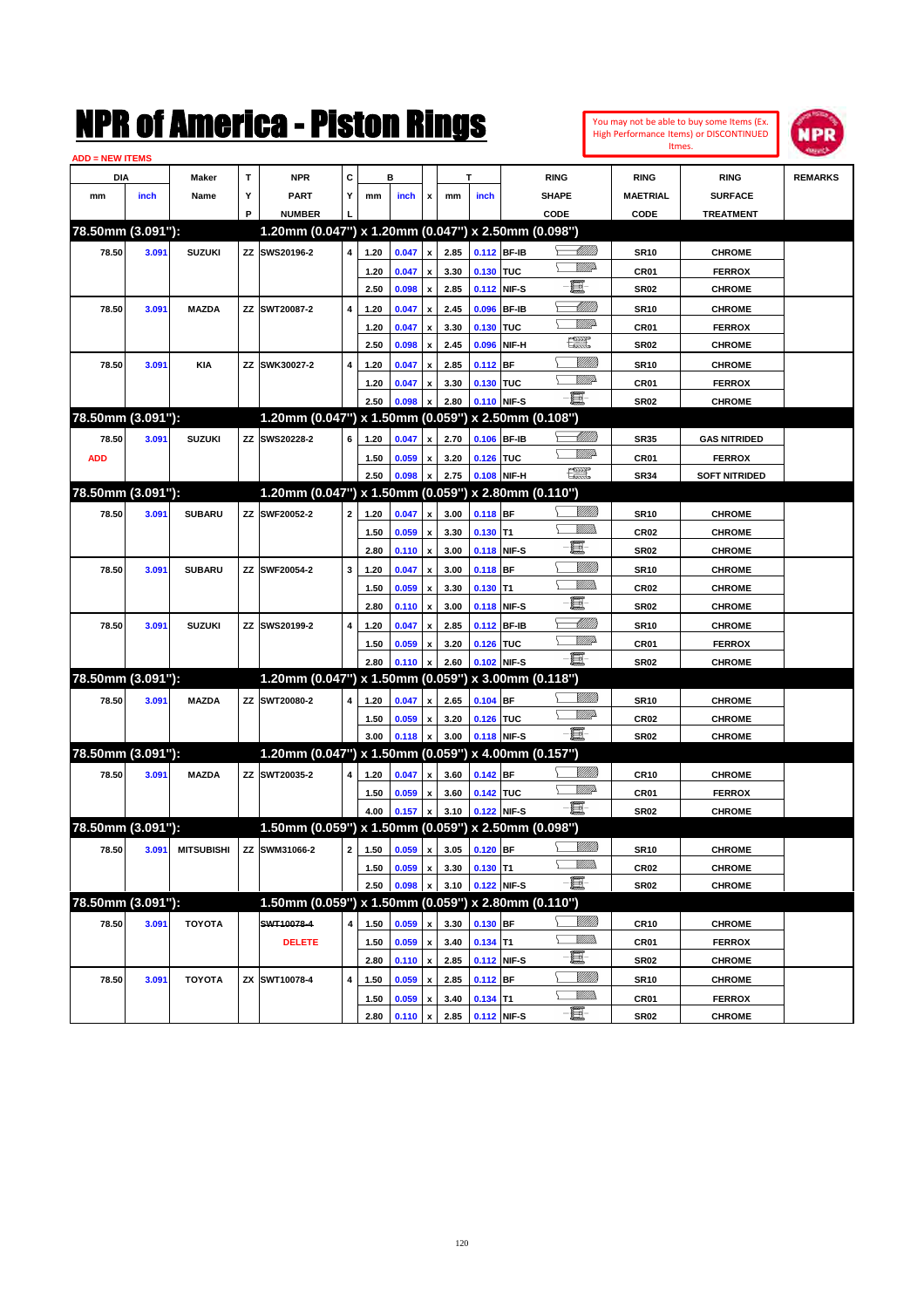| You may not be able to buy some Items (Ex. |
|--------------------------------------------|
| High Performance Items) or DISCONTINUED    |
| Itmes.                                     |



| <b>ADD = NEW ITEMS</b> |       |               |    |                                                     |   |      |       |                           |      |             |             |                 |                  |                      |                |
|------------------------|-------|---------------|----|-----------------------------------------------------|---|------|-------|---------------------------|------|-------------|-------------|-----------------|------------------|----------------------|----------------|
| DIA                    |       | Maker         | Τ  | <b>NPR</b>                                          | С |      | в     |                           |      | т           |             | <b>RING</b>     | <b>RING</b>      | <b>RING</b>          | <b>REMARKS</b> |
| mm                     | inch  | Name          | Y  | <b>PART</b>                                         | Y | mm   | inch  | x                         | mm   | inch        |             | <b>SHAPE</b>    | <b>MAETRIAL</b>  | <b>SURFACE</b>       |                |
|                        |       |               | P  | <b>NUMBER</b>                                       |   |      |       |                           |      |             |             | CODE            | CODE             | <b>TREATMENT</b>     |                |
| 78.50mm (3.091"):      |       |               |    | 1.50mm (0.059") x 1.50mm (0.059") x 3.00mm (0.118") |   |      |       |                           |      |             |             |                 |                  |                      |                |
| 78.50                  | 3.091 | <b>MAZDA</b>  |    | ZZ SWT20063-2                                       | 4 | 1.50 | 0.059 | $\pmb{\mathsf{x}}$        | 3.10 | 0.122 BF-IB |             | <u> Millitt</u> | <b>SR10</b>      | <b>CHROME</b>        |                |
|                        |       |               |    |                                                     |   | 1.50 | 0.059 | x                         | 3.40 | 0.134 TUC   |             | <u>WW</u> A     | <b>CR01</b>      | <b>FERROX</b>        |                |
|                        |       |               |    |                                                     |   | 3.00 | 0.118 | $\pmb{\mathsf{x}}$        | 3.05 | 0.120       | NIF-S       | e               | <b>SR34</b>      | <b>SOFT NITRIDED</b> |                |
| 78.50                  | 3.091 | <b>KIA</b>    | ΖZ | SWK30026-2                                          | 4 | 1.50 | 0.059 | x                         | 3.05 | 0.120       | <b>BF</b>   | <u>Villilli</u> | <b>SR10</b>      | <b>CHROME</b>        |                |
|                        |       |               |    |                                                     |   | 1.50 | 0.059 | x                         | 3.40 | 0.134 TUC   |             | <u>WW</u> A     | CR01             | <b>FERROX</b>        |                |
|                        |       |               |    |                                                     |   | 3.00 | 0.118 | x                         | 3.00 | 0.118 NIF-S |             | -日              | <b>SR02</b>      | <b>CHROME</b>        |                |
| 78.50mm (3.091"):      |       |               |    | 1.50mm (0.059") x 1.50mm (0.059") x 4.00mm (0.157") |   |      |       |                           |      |             |             |                 |                  |                      |                |
| 78.50                  | 3.091 | <b>KIA</b>    | ΖZ | SWK30020-2                                          | 4 | 1.50 | 0.059 | $\pmb{\mathsf{x}}$        | 3.05 | $0.120$ BF  |             | <u>Villitti</u> | <b>SR10</b>      | <b>CHROME</b>        |                |
|                        |       |               |    | (SWL03168-2)                                        |   | 1.50 | 0.059 |                           | 3.20 | 0.126 TUC   |             | <u>Willi</u> a  | CR <sub>02</sub> | <b>CHROME</b>        |                |
|                        |       |               |    |                                                     |   | 4.00 | 0.157 | x<br>$\pmb{\mathsf{x}}$   | 2.95 | 0.116       | NIF-S       | e               | <b>SR02</b>      | <b>CHROME</b>        |                |
|                        |       |               |    |                                                     |   |      |       |                           |      |             |             |                 |                  |                      |                |
| 78.50                  | 3.091 | <b>MAZDA</b>  | ΖZ | SWT20025-2                                          | 4 | 1.50 | 0.059 | x                         | 3.60 | 0.142       | T1          | <u>WW</u> A     | CR <sub>02</sub> | <b>CHROME</b>        |                |
|                        |       |               |    |                                                     |   | 1.50 | 0.059 | х                         | 3.60 | 0.142 TUC   | NIF-S       | ·b              | CR01             | <b>FERROX</b>        |                |
|                        |       |               |    |                                                     |   | 4.00 | 0.157 | $\pmb{\mathsf{x}}$        | 3.10 | 0.122       |             | <u>Villitti</u> | <b>SR02</b>      | <b>CHROME</b>        |                |
| 78.50                  | 3.091 | <b>MAZDA</b>  |    | ZZ SWT20060-2                                       | 4 | 1.50 | 0.059 | x                         | 3.10 | 0.122       | <b>BF</b>   | <u>WW</u> A     | <b>SR35</b>      | <b>GAS NITRIDED</b>  |                |
|                        |       |               |    |                                                     |   | 1.50 | 0.059 | $\boldsymbol{\mathsf{x}}$ | 3.40 | 0.134 TUC   |             | -8              | CR01             | <b>FERROX</b>        |                |
|                        |       |               |    |                                                     |   | 4.00 | 0.157 | $\mathbf{x}$              | 3.00 | 0.118       | NIF-S       |                 | <b>SR34</b>      | <b>SOFT NITRIDED</b> |                |
| 78.50mm (3.091"):      |       |               |    | 1.50mm (0.059") x 2.00mm (0.079") x 4.00mm (0.157") |   |      |       |                           |      |             |             |                 |                  |                      |                |
| 78.50                  | 3.091 | <b>MAZDA</b>  |    | ZZ SWT20049-2                                       | 4 | 1.50 | 0.059 | $\pmb{\mathsf{x}}$        | 3.10 | $0.122$ BF  |             | <u> UMB</u>     | <b>SR35</b>      | <b>GAS NITRIDED</b>  |                |
|                        |       |               |    |                                                     |   | 2.00 | 0.079 | $\pmb{\mathsf{x}}$        | 3.60 | 0.142 TUC   |             | <u>WW</u> A     | CR01             | <b>FERROX</b>        |                |
|                        |       |               |    |                                                     |   | 4.00 | 0.157 | $\pmb{\mathsf{x}}$        | 3.05 | 0.120       | NIF-S       | e               | <b>SR34</b>      | <b>SOFT NITRIDED</b> |                |
| 78.50                  | 3.091 | <b>MAZDA</b>  |    | SXT20049-2                                          | 4 | 1.50 | 0.059 | $\boldsymbol{\mathsf{x}}$ | 3.40 | 0.134       | BF          | <u>Villitti</u> | <b>CR10</b>      | <b>CHROME</b>        |                |
|                        |       |               |    | <b>DELETE</b>                                       |   | 2.00 | 0.079 | x                         | 3.60 | 0.142 TUC   |             | <u>WW</u> A     | CR01             | <b>FERROX</b>        |                |
|                        |       |               |    |                                                     |   | 4.00 | 0.157 | $\pmb{\mathsf{x}}$        | 3.15 | 0.124       | NIF-S       | -E-             | <b>SR02</b>      | <b>CHROME</b>        |                |
| 78.50mm (3.091"):      |       |               |    | 1.50mm (0.059") x NONE x 2.80mm (0.110")            |   |      |       |                           |      |             |             |                 |                  |                      |                |
| 78.50                  | 3.091 | <b>NISSAN</b> |    | ZZ SWN30157-2                                       | 6 | 1.50 | 0.059 | х                         | 3.30 | 0.130 T1-IB |             | <u>— Millin</u> | <b>CR10</b>      | <b>CHROME</b>        |                |
|                        |       |               |    |                                                     |   |      |       | x                         |      |             |             |                 |                  |                      |                |
|                        |       |               |    |                                                     |   | 2.80 | 0.110 | $\pmb{\mathsf{x}}$        | 2.85 | 0.112 NIF-S |             | -8              | <b>SR02</b>      | <b>CHROME</b>        |                |
| 78.50mm (3.091"):      |       |               |    | 2.00mm (0.079") x 2.00mm (0.079") x 4.00mm (0.157") |   |      |       |                           |      |             |             |                 |                  |                      |                |
| 78.50                  | 3.091 | <b>MAZDA</b>  |    | SWT20011-2                                          | 4 | 2.00 | 0.079 | $\pmb{\mathsf{x}}$        | 3.60 | $0.142$ T1  |             | VM).            | <b>CR10</b>      | <b>CHROME</b>        |                |
|                        |       |               |    | <b>DELETE</b>                                       |   | 2.00 | 0.079 | x                         | 3.60 | $0.142$ T1  |             | .<br>Militar    | CR01             | <b>FERROX</b>        |                |
|                        |       |               |    |                                                     |   | 4.00 | 0.157 | $\pmb{\mathsf{x}}$        | 3.10 |             | 0.122 NIF-S | -日              | SR <sub>02</sub> | <b>CHROME</b>        |                |
| 78.50mm (3.091"):      |       |               |    | 2.00mm (0.079") x 2.50mm (0.098") x 4.00mm (0.157") |   |      |       |                           |      |             |             |                 |                  |                      |                |
| 78.50                  | 3.091 | TOYOTA        |    | ZZ SWT10014-2                                       |   |      |       |                           |      |             |             | <u>Willis</u>   | <b>CR02</b>      | <b>CHROME</b>        |                |
|                        |       |               |    |                                                     |   | 2.50 | 0.098 | $\pmb{\mathsf{x}}$        | 3.60 | 0.142 TUC   |             | <u>WW</u> A     | <b>CR02</b>      | <b>CHROME</b>        |                |
|                        |       |               |    |                                                     |   | 4.00 | 0.157 | $\pmb{\mathsf{x}}$        | 3.85 | 0.152 NIF-S |             | -8              | <b>SR02</b>      | <b>CHROME</b>        |                |
| 78.60mm (3.094"):      |       |               |    | 1.50mm (0.059") x 1.50mm (0.059") x 3.00mm (0.118") |   |      |       |                           |      |             |             |                 |                  |                      |                |
| 78.60                  | 3.094 | GM            | ZZ | SWG10028-4                                          | 4 | 1.50 | 0.059 | $\pmb{\mathsf{x}}$        | 2.85 | 0.112 BF-IB |             | <u> MMM</u>     | <b>SR10</b>      | <b>CHROME</b>        |                |
|                        |       |               |    |                                                     |   | 1.50 | 0.059 | $\pmb{\mathsf{x}}$        | 3.20 | 0.126 TUC   |             | <u>VMP</u>      | CR01             | <b>FERROX</b>        |                |
|                        |       |               |    |                                                     |   | 3.00 | 0.118 | x                         | 3.20 | 0.126 NIF-S |             | $-\Xi$ -        | <b>SR02</b>      | <b>CHROME</b>        |                |
| 78.63mm (3.096"):      |       |               |    | 1.20mm (0.047") x 1.50mm (0.059") x 2.50mm (0.098") |   |      |       |                           |      |             |             |                 |                  |                      |                |
| 78.63                  | 3.096 | GM            | ΖZ | SWG10026-3                                          | 4 | 1.20 | 0.047 | x                         | 2.85 | $0.112$ BF  |             | <u>Willib</u>   | <b>SR10</b>      | <b>CHROME</b>        |                |
|                        |       |               |    |                                                     |   | 1.50 | 0.059 | $\pmb{\chi}$              | 3.30 | 0.130 TUC   |             | <u>VMP</u>      | CR01             | <b>FERROX</b>        |                |
|                        |       |               |    |                                                     |   | 2.50 | 0.098 | $\pmb{\mathsf{x}}$        | 2.90 | 0.114 NIF-H |             | H               | <b>SR02</b>      | <b>CHROME</b>        |                |
|                        |       |               |    |                                                     |   |      |       |                           |      |             |             |                 |                  |                      |                |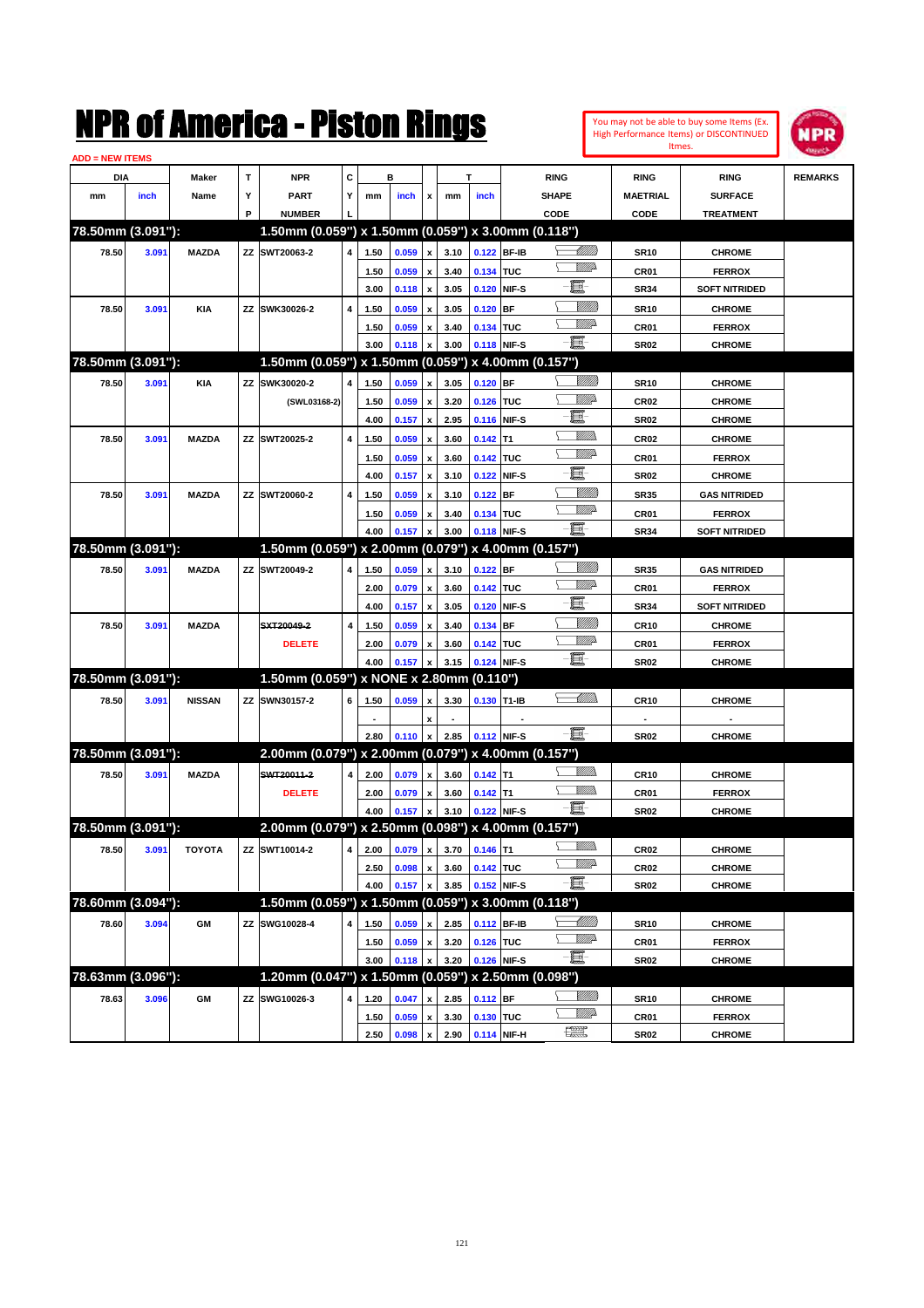|                        |       |                   |    | NMK OI AMCMICA - MISTON KINGS                       |   |      |         |                           |      |            |              |                                |                |                  | You may not be able to buy some Items (Ex.<br>High Performance Items) or DISCONTINUED | IPR            |
|------------------------|-------|-------------------|----|-----------------------------------------------------|---|------|---------|---------------------------|------|------------|--------------|--------------------------------|----------------|------------------|---------------------------------------------------------------------------------------|----------------|
| <b>ADD = NEW ITEMS</b> |       |                   |    |                                                     |   |      |         |                           |      |            |              |                                |                |                  | Itmes.                                                                                |                |
| DIA                    |       | Maker             | T  | <b>NPR</b>                                          | c |      | в       |                           |      | T          |              | <b>RING</b>                    |                | <b>RING</b>      | <b>RING</b>                                                                           | <b>REMARKS</b> |
| mm                     | inch  | Name              | Υ  | <b>PART</b>                                         | Y | mm   | inch    | x                         | mm   | inch       |              | <b>SHAPE</b>                   |                | <b>MAETRIAL</b>  | <b>SURFACE</b>                                                                        |                |
|                        |       |                   | P  | <b>NUMBER</b>                                       |   |      |         |                           |      |            |              | CODE                           |                | CODE             | <b>TREATMENT</b>                                                                      |                |
| 78.65mm (3.096"):      |       |                   |    | 1.20mm (0.047") x 1.20mm (0.047") x 2.80mm (0.110") |   |      |         |                           |      |            |              |                                |                |                  |                                                                                       |                |
| 78.65                  | 3.096 | <b>MITSUBISHI</b> |    | ZZ SWM31150-1                                       | 4 | 1.20 | 0.047   | $\boldsymbol{\mathsf{x}}$ | 3.10 | 0.122 BF   |              |                                | <u>VIIIIn</u>  | <b>SR10</b>      | <b>CHROME</b>                                                                         |                |
|                        |       |                   |    |                                                     |   | 1.20 | 0.047   | $\pmb{\mathsf{x}}$        | 3.30 | 0.130      | lT1          |                                | <br>Mar        | CR01             | <b>FERROX</b>                                                                         |                |
|                        |       |                   |    |                                                     |   | 2.80 | 0.110   | $\boldsymbol{\mathsf{x}}$ | 2.70 | 0.106      | NIF-H        | $f_{\text{max}}^{\text{comp}}$ |                | <b>SR02</b>      | <b>CHROME</b>                                                                         |                |
| 78.65                  | 3.096 | <b>MITSUBISHI</b> |    | ZZ SWM31137-1                                       | 6 | 1.20 | 0.047   | $\boldsymbol{\mathsf{x}}$ | 3.05 | 0.120      | <b>BF</b>    |                                | <u>VIIII)</u>  | <b>SR10</b>      | <b>CHROME</b>                                                                         |                |
|                        |       |                   |    |                                                     |   | 1.20 | 0.047   | $\boldsymbol{\mathsf{x}}$ | 3.05 | $0.120$ T1 |              |                                | <br>Mar        | CR01             | <b>FERROX</b>                                                                         |                |
|                        |       |                   |    |                                                     |   | 2.80 | 0.110   | x                         | 2.60 | 0.102      | NIF-S        | E-                             |                | <b>SR02</b>      | <b>CHROME</b>                                                                         |                |
| 78.70mm (3.098"):      |       |                   |    | 1.20mm (0.047") x 1.50mm (0.059") x 3.00mm (0.118") |   |      |         |                           |      |            |              |                                |                |                  |                                                                                       |                |
| 78.70                  | 3.098 | <b>TOYOTA</b>     |    | ZZ SWT10181-0                                       | 4 | 1.20 | 0.047   | x                         | 2.85 | 0.112 BF   |              |                                | <u>VIIIIn</u>  | <b>SR10</b>      | <b>CHROME</b>                                                                         |                |
|                        |       |                   |    |                                                     |   | 1.50 | 0.059   | x                         | 3.50 | $0.138$ T1 |              |                                | <br>Mar        | CR01             | <b>FERROX</b>                                                                         |                |
|                        |       |                   |    |                                                     |   | 3.00 | 0.118   | $\boldsymbol{\mathsf{x}}$ | 2.85 |            | 0.112 NIF-S  | E                              |                | <b>SR02</b>      | <b>CHROME</b>                                                                         |                |
| 78.70mm (3.098"):      |       |                   |    | 1.50mm (0.059") x 1.50mm (0.059") x 2.80mm (0.110") |   |      |         |                           |      |            |              |                                |                |                  |                                                                                       |                |
| 78.70                  | 3.098 | <b>NISSAN</b>     |    | ZZ SWN30173-3                                       | 6 | 1.50 | 0.059   | $\boldsymbol{\mathsf{x}}$ | 2.70 | $0.106$ BF |              |                                | <u>VIIIIn</u>  | <b>SR35</b>      | <b>GAS NITRIDED</b>                                                                   |                |
|                        |       |                   |    |                                                     |   | 1.50 | 0.059   | $\boldsymbol{\mathsf{x}}$ | 3.40 | 0.134      | T1           |                                | .<br>MMDo      | <b>CR02</b>      | <b>CHROME</b>                                                                         |                |
|                        |       |                   |    |                                                     |   | 2.80 | 0.110   | $\boldsymbol{\mathsf{x}}$ | 2.85 |            | 0.112 NIF-S  | E                              |                | <b>SR34</b>      | <b>SOFT NITRIDED</b>                                                                  |                |
| 78.70                  | 3.098 | <b>NISSAN</b>     | ΖY | SWN30092-3                                          | 6 | 1.50 | 0.059   | $\boldsymbol{\mathsf{x}}$ | 2.90 | 0.114      | BF           |                                | <u>VIIII)</u>  | <b>SR10</b>      | <b>CHROME</b>                                                                         |                |
|                        |       |                   |    |                                                     |   | 1.50 | 0.059   | $\boldsymbol{\mathsf{x}}$ | 3.40 | 0.134      | T1           |                                | <br>Villida    | CR01             | <b>FERROX</b>                                                                         |                |
|                        |       |                   |    |                                                     |   | 2.80 | 0.110   | $\boldsymbol{\mathsf{x}}$ | 3.00 |            | 0.118 NIF-S  | E.                             |                | <b>SR02</b>      | <b>CHROME</b>                                                                         |                |
| 78.70                  | 3.098 | <b>NISSAN</b>     |    | ZZ SWN30111-3                                       | 4 | 1.50 | 0.059   | $\boldsymbol{\mathsf{x}}$ | 2.90 |            | 0.114 BF-IB  |                                | Millill        | <b>SR10</b>      | <b>TIN PLATED</b>                                                                     |                |
|                        |       |                   |    |                                                     |   | 1.50 | 0.059   | x                         | 3.40 | 0.134      | lT1          |                                | <br>Mar        | CR <sub>02</sub> | <b>TIN PLATED</b>                                                                     |                |
|                        |       |                   |    |                                                     |   | 2.80 | 0.110   | x                         | 3.00 |            | 0.118 NIF-S  | E                              |                | <b>SR02</b>      | <b>CHROME</b>                                                                         |                |
| 78.70mm (3.098"):      |       |                   |    | 1.50mm (0.059") x 1.50mm (0.059") x 3.00mm (0.118") |   |      |         |                           |      |            |              |                                |                |                  |                                                                                       |                |
| 78.70                  | 3.098 | <b>TOYOTA</b>     |    | ZZ SWT10161-0                                       | 4 | 1.50 | 0.059   | X                         | 2.70 | $0.106$ BF |              |                                | <u>VIIIIn</u>  | <b>SR10</b>      | <b>CHROME</b>                                                                         |                |
|                        |       |                   |    |                                                     |   | 1.50 | 0.059   | x                         | 3.50 | $0.138$ T1 |              |                                | <br>Mar        | CR01             | <b>FERROX</b>                                                                         |                |
|                        |       |                   |    |                                                     |   | 3.00 | 0.118   | x                         | 2.85 |            | 0.112 NIF-S  | $-\mathbf{H}$ -                |                | <b>SR02</b>      | <b>CHROME</b>                                                                         |                |
| 78.70mm (3.098"):      |       |                   |    | 1.50mm (0.059") x 1.50mm (0.059") x 4.00mm (0.157") |   |      |         |                           |      |            |              |                                |                |                  |                                                                                       |                |
| 78.70                  | 3.098 | <b>NISSAN</b>     |    | SWN30055-3                                          | 4 | 1.50 | 0.059   | X                         | 2.90 |            | 0.114 BF-IB  |                                | <u>UMM</u>     | <b>SR35</b>      | <b>GAS NITRIDED</b>                                                                   |                |
|                        |       |                   |    | <b>DELETE</b>                                       |   | 1.50 | 0.059   | $\boldsymbol{\mathsf{x}}$ | 3.40 | 0.134      | T1           |                                | <br>Mar        | CR <sub>02</sub> | <b>TIN PLATED</b>                                                                     |                |
|                        |       |                   |    |                                                     |   | 4.00 | 0.157   | $\boldsymbol{\mathsf{x}}$ | 3.00 |            | 0.118 NIF-S  | E                              |                | <b>SR02</b>      | <b>CHROME</b>                                                                         |                |
| 78.70                  | 3.098 | <b>NISSAN</b>     | ZY | SWN30055-3                                          | 4 | 1.50 | 0.059   | $\boldsymbol{\mathsf{x}}$ | 2.90 | $0.114$ BF |              |                                | <u>Villida</u> | <b>SR10</b>      | <b>CHROME</b>                                                                         |                |
|                        |       |                   |    |                                                     |   | 1.50 | 0.059   | $\pmb{\mathsf{x}}$        | 3.40 | $0.134$ T1 |              |                                | <br>Mar        | CR01             | <b>FERROX</b>                                                                         |                |
|                        |       |                   |    |                                                     |   | 4.00 | 0.157 x |                           | 3.00 |            | 0.118 NIF-S  | 買                              |                | <b>SR02</b>      | <b>CHROME</b>                                                                         |                |
| 78.70                  | 3.098 | <b>NISSAN</b>     |    | ZZ SWN30068-3                                       | 6 | 1.50 | 0.059   | $\pmb{\mathsf{x}}$        | 3.30 | 0.130 BF   |              |                                | <u>VIIIIn</u>  | <b>CR10</b>      | <b>CHROME</b>                                                                         |                |
|                        |       |                   |    |                                                     |   | 2.00 | 0.079   | $\pmb{\mathsf{x}}$        | 3.60 |            | 0.142 ES-TUC |                                | <u>MM</u> D    | CR01             | <b>FERROX</b>                                                                         |                |
|                        |       |                   |    |                                                     |   | 4.00 | 0.157   | x                         | 3.00 |            | 0.118 NIF-S  | e.                             |                | <b>SR02</b>      | <b>CHROME</b>                                                                         |                |
| 78.70mm (3.098"):      |       |                   |    | 2.00mm (0.079") x 2.00mm (0.079") x 4.00mm (0.157") |   |      |         |                           |      |            |              |                                |                |                  |                                                                                       |                |
| 78.70                  | 3.098 | <b>NISSAN</b>     |    | SWN30033-3                                          | 4 | 2.00 | 0.079   | X                         | 3.30 | $0.130$ T1 |              |                                | <u>Willibs</u> | <b>CR10</b>      | <b>CHROME</b>                                                                         |                |
|                        |       |                   |    | <b>DELETE</b>                                       |   | 2.00 | 0.079   | $\pmb{\mathsf{x}}$        | 3.70 | $0.146$ T1 |              |                                | <u>Willib</u>  | CR01             | <b>FERROX</b>                                                                         |                |
|                        |       |                   |    |                                                     |   | 4.00 | 0.157   | $\boldsymbol{x}$          | 3.00 |            | 0.118 NIF-S  | e.                             |                | SR02             | <b>CHROME</b>                                                                         |                |
| 78.70                  | 3.098 | <b>NISSAN</b>     |    | ZX SWN30033-3                                       | 4 | 2.00 | 0.079   | X                         | 2.85 | $0.112$ BF |              |                                | <u>VIIII)</u>  | <b>SR10</b>      | <b>CHROME</b>                                                                         |                |
|                        |       |                   |    |                                                     |   | 2.00 | 0.079   | $\pmb{\mathsf{x}}$        | 3.70 | $0.146$ T1 |              |                                | <u>Willib</u>  | CR01             | <b>FERROX</b>                                                                         |                |
|                        |       |                   |    |                                                     |   | 4.00 | 0.157   | X                         | 3.00 |            | 0.118 NIF-S  | e.                             |                | <b>SR02</b>      | <b>CHROME</b>                                                                         |                |
| 78.70                  | 3.098 | <b>NISSAN</b>     |    | ZZ SWN30037-3                                       | 6 | 2.00 | 0.079   | $\pmb{\mathsf{x}}$        | 3.30 | $0.130$ T1 |              |                                | <u>MM)</u>     | CR10             | <b>CHROME</b>                                                                         |                |
|                        |       |                   |    |                                                     |   | 2.00 | 0.079   | $\pmb{\mathsf{x}}$        | 3.70 | $0.146$ T1 |              |                                | <u>VMMs</u>    | CR01             | <b>FERROX</b>                                                                         |                |
|                        |       |                   |    |                                                     |   | 4.00 | 0.157   | $\pmb{\mathsf{x}}$        | 3.00 |            | 0.118 NIF-S  | e.                             |                | <b>SR02</b>      | <b>CHROME</b>                                                                         |                |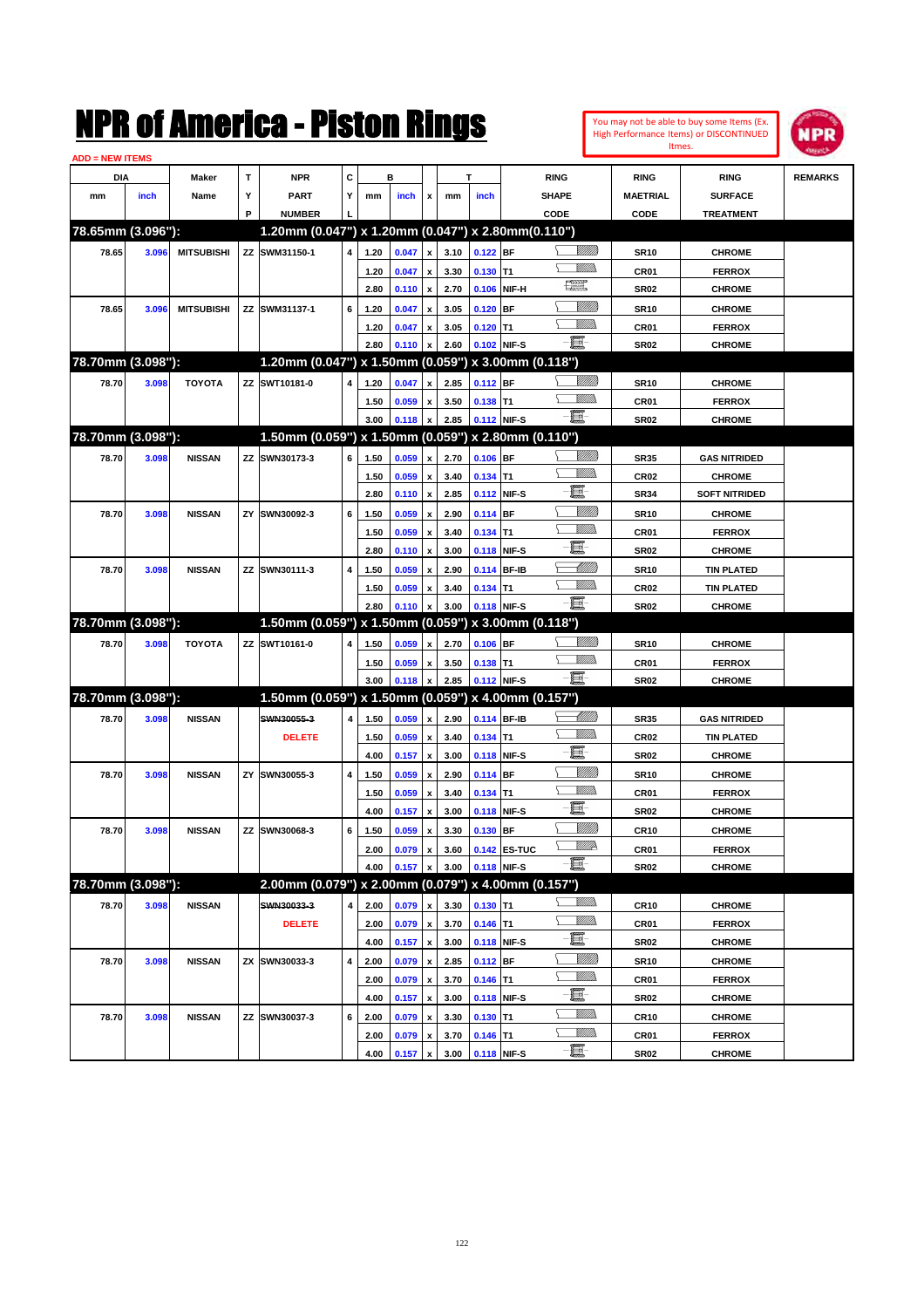|                        |       |                   |    | NMK OI AINCrica - Miston Kings                                       |              |              |                |                           |              |            |              |                                                                                                                                                                                                                                      |                |                     | You may not be able to buy some Items (Ex.<br>High Performance Items) or DISCONTINUED<br>Itmes. | IPR            |
|------------------------|-------|-------------------|----|----------------------------------------------------------------------|--------------|--------------|----------------|---------------------------|--------------|------------|--------------|--------------------------------------------------------------------------------------------------------------------------------------------------------------------------------------------------------------------------------------|----------------|---------------------|-------------------------------------------------------------------------------------------------|----------------|
| <b>ADD = NEW ITEMS</b> |       |                   | T  | <b>NPR</b>                                                           | C            |              | в              |                           |              | т          |              |                                                                                                                                                                                                                                      |                |                     |                                                                                                 |                |
| DIA                    |       | Maker             | Υ  |                                                                      | Y            |              |                |                           |              |            |              | <b>RING</b>                                                                                                                                                                                                                          |                | RING                | <b>RING</b>                                                                                     | <b>REMARKS</b> |
| mm                     | inch  | Name              | P  | PART                                                                 |              | mm           | inch           | x                         | mm           | inch       |              | <b>SHAPE</b>                                                                                                                                                                                                                         |                | <b>MAETRIAL</b>     | <b>SURFACE</b>                                                                                  |                |
| 78.70mm (3.098"):      |       |                   |    | <b>NUMBER</b><br>2.00mm (0.079") x 2.50mm (0.098") x 4.00mm (0.157") |              |              |                |                           |              |            |              | CODE                                                                                                                                                                                                                                 |                | CODE                | <b>TREATMENT</b>                                                                                |                |
| 78.70                  |       | <b>NISSAN</b>     | ZZ | SWN30049-3                                                           | 6            | 2.00         | 0.079          |                           | 2.00         | $0.079$ T1 |              |                                                                                                                                                                                                                                      | <br>Militar    |                     |                                                                                                 |                |
|                        | 3.098 |                   |    |                                                                      |              |              |                | x                         |              |            |              |                                                                                                                                                                                                                                      | VMM)           | <b>CR02</b>         | <b>CHROME</b>                                                                                   |                |
|                        |       |                   |    |                                                                      |              | 2.50<br>4.00 | 0.098<br>0.157 | x<br>x                    | 2.50<br>4.00 | $0.098$ T1 | 0.157 NIF-S  | <b>-買-</b>                                                                                                                                                                                                                           |                | CR01<br><b>SR02</b> | <b>FERROX</b><br><b>CHROME</b>                                                                  |                |
| 78.75mm (3.100"):      |       |                   |    | 1.00mm (0.039") x 1.00mm (0.039") x 2.00mm (0.079")                  |              |              |                |                           |              |            |              |                                                                                                                                                                                                                                      |                |                     |                                                                                                 |                |
| 78.75                  | 3.100 | <b>HI PERFORM</b> |    | <b>XGN3100</b>                                                       | 1            | 1.00         | 0.039          | x                         | 2.90         |            | 0.114 BF-IB  |                                                                                                                                                                                                                                      | <u> MMW</u>    | <b>SR35</b>         | <b>GAS NITRIDED</b>                                                                             |                |
|                        |       |                   |    |                                                                      |              | 1.00         | 0.039          | x                         | 3.10         | $0.122$ T1 |              |                                                                                                                                                                                                                                      | <br>Militar    | <b>CR10</b>         | <b>FERROX</b>                                                                                   |                |
|                        |       |                   |    |                                                                      |              | 2.00         | 0.079          | $\boldsymbol{\mathsf{x}}$ | 2.40         |            | 0.094 NIF-H  | <u> 1999</u>                                                                                                                                                                                                                         |                | <b>SR34</b>         | <b>SOFT NITRIDED</b>                                                                            |                |
| 78.75mm (3.100"):      |       |                   |    | 1.20mm (0.047") x 1.00mm (0.039") x 2.00mm (0.079")                  |              |              |                |                           |              |            |              |                                                                                                                                                                                                                                      |                |                     |                                                                                                 |                |
| 78.75                  | 3.100 | <b>NISSAN</b>     | ZZ | SWN30206-3                                                           | 4            | 1.20         | 0.047          | x                         | 2.50         | 0.098      | <b>BF-IB</b> |                                                                                                                                                                                                                                      | <u> MMW</u>    | <b>SR34</b>         | <b>GAS NITRIDED</b>                                                                             |                |
| <b>ADD</b>             |       |                   |    |                                                                      |              | 1.00         | 0.039          | x                         | 2.50         | 0.098      | TUC          |                                                                                                                                                                                                                                      | <u>MMP</u>     | CR01                | <b>FERROX</b>                                                                                   |                |
|                        |       |                   |    |                                                                      |              | 2.00         | 0.079          | X                         | 2.20         | 0.087      | NIF-H        | $\frac{1}{2}$                                                                                                                                                                                                                        |                | <b>SR34</b>         | <b>SOFT NITRIDED</b>                                                                            |                |
| 78.75mm (3.100"):      |       |                   |    | 1.20mm (0.047") x 1.20mm (0.047") x 2.00mm (0.079")                  |              |              |                |                           |              |            |              |                                                                                                                                                                                                                                      |                |                     |                                                                                                 |                |
| 78.75                  | 3.100 | <b>NISSAN</b>     | ZZ | SWN30196-3                                                           | 4            | 1.20         | 0.047          | X                         | 2.45         | 0.096      | <b>BF-IB</b> |                                                                                                                                                                                                                                      |                | <b>SR10</b>         | <b>CHROME</b>                                                                                   |                |
|                        |       |                   |    |                                                                      |              | 1.20         | 0.047          | x                         | 2.70         | $0.106$ T1 |              |                                                                                                                                                                                                                                      | <br>Militar    | CR <sub>01</sub>    | <b>FERROX</b>                                                                                   |                |
|                        |       |                   |    |                                                                      |              | 2.00         | 0.079          | $\boldsymbol{\mathsf{x}}$ | 2.30         | 0.091      | NIF-H        | <u>rees</u>                                                                                                                                                                                                                          |                | <b>SR02</b>         | <b>CHROME</b>                                                                                   |                |
| 78.75                  | 3.100 | <b>NISSAN</b>     | ΖZ | SWN30197-3                                                           | 3            | 1.20         | 0.047          | x                         | 2.45         | 0.096      | <b>BF-IB</b> |                                                                                                                                                                                                                                      | <u> Millil</u> | <b>SR10</b>         | <b>CHROME</b>                                                                                   |                |
|                        |       |                   |    |                                                                      |              | 1.20         | 0.047          | X                         | 2.70         | $0.106$ T1 |              |                                                                                                                                                                                                                                      |                | CR <sub>01</sub>    | <b>FERROX</b>                                                                                   |                |
|                        |       |                   |    |                                                                      |              | 2.00         | 0.079          | X                         | 2.30         |            | 0.091 NIF-H  | <u> 1999</u>                                                                                                                                                                                                                         |                | <b>SR02</b>         | <b>CHROME</b>                                                                                   |                |
| 78.75mm (3.100"):      |       |                   |    | 1.20mm (0.047") x 1.20mm (0.047") x 2.50mm (0.098")                  |              |              |                |                           |              |            |              |                                                                                                                                                                                                                                      |                |                     |                                                                                                 |                |
| 78.75                  | 3.100 | <b>SUZUKI</b>     | ZZ | SWS20196-3                                                           | 4            | 1.20         | 0.047          | x                         | 2.85         |            | 0.112 BF-IB  |                                                                                                                                                                                                                                      | <u> UMM</u>    | <b>SR10</b>         | <b>CHROME</b>                                                                                   |                |
|                        |       |                   |    |                                                                      |              | 1.20         | 0.047          | x                         | 3.30         | 0.130 TUC  |              |                                                                                                                                                                                                                                      | <u>MM</u> D    | CR <sub>01</sub>    | <b>FERROX</b>                                                                                   |                |
|                        |       |                   |    |                                                                      |              | 2.50         | 0.098          | x                         | 2.85         |            | 0.112 NIF-S  | E                                                                                                                                                                                                                                    |                | <b>SR02</b>         | <b>CHROME</b>                                                                                   |                |
| 78.75                  | 3.100 | <b>MAZDA</b>      | ZZ | SWT20087-3                                                           | 4            | 1.20         | 0.047          | x                         | 2.45         | 0.096      | <b>BF-IB</b> |                                                                                                                                                                                                                                      | <u> UMM</u>    | <b>SR10</b>         | <b>CHROME</b>                                                                                   |                |
|                        |       |                   |    |                                                                      |              | 1.20         | 0.047          | x                         | 3.30         | 0.130      | TUC          |                                                                                                                                                                                                                                      | <u>MM</u> D    | CR01                | <b>FERROX</b>                                                                                   |                |
|                        |       |                   |    |                                                                      |              | 2.50         | 0.098          | x                         | 2.45         | 0.096      | NIF-H        | <b>The Contract of the Contract of the Contract of the Contract of the Contract of the Contract of the Contract of the Contract of The Contract of The Contract of The Contract of The Contract of The Contract of The Contract </b> |                | <b>SR02</b>         | <b>CHROME</b>                                                                                   |                |
| 78.75                  | 3.100 | KIA               | ZZ | SWK30027-3                                                           | 4            | 1.20         | 0.047          | x                         | 2.85         | $0.112$ BF |              |                                                                                                                                                                                                                                      | <u>Milli</u>   | <b>SR10</b>         | <b>CHROME</b>                                                                                   |                |
|                        |       |                   |    |                                                                      |              | 1.20         | 0.047          | X                         | 3.30         | 0.130 TUC  |              |                                                                                                                                                                                                                                      | <u>MM</u> D    | CR <sub>01</sub>    | <b>FERROX</b>                                                                                   |                |
|                        |       |                   |    |                                                                      |              | 2.50         | 0.098          | X                         | 2.80         |            | 0.110 NIF-S  | -8                                                                                                                                                                                                                                   |                | <b>SR02</b>         | <b>CHROME</b>                                                                                   |                |
| 78.75mm (3.100"):      |       |                   |    | 1.20mm (0.047") x 1.50mm (0.059") x 2.50mm (0.108")                  |              |              |                |                           |              |            |              |                                                                                                                                                                                                                                      |                |                     |                                                                                                 |                |
| 78.75                  | 3.100 | <b>SUZUKI</b>     | ZZ | SWS20228-3                                                           | 6            | 1.20         | 0.047          | x                         | 2.70         |            | 0.106 BF-IB  |                                                                                                                                                                                                                                      | <u> UMM</u>    | <b>SR35</b>         | <b>GAS NITRIDED</b>                                                                             |                |
| <b>ADD</b>             |       |                   |    |                                                                      |              | 1.50         | 0.059          | $\pmb{\mathsf{x}}$        | 3.20         | 0.126 TUC  |              |                                                                                                                                                                                                                                      | <u>MMA</u>     | CR01                | <b>FERROX</b>                                                                                   |                |
|                        |       |                   |    |                                                                      |              | 2.50         | 0.098          | $\pmb{\mathsf{x}}$        | 2.75         |            | 0.108 NIF-H  | $\mathbb{R}$                                                                                                                                                                                                                         |                | <b>SR34</b>         | <b>SOFT NITRIDED</b>                                                                            |                |
| 78.75mm (3.100"):      |       |                   |    | 1.20mm (0.047") x 1.50mm (0.059") x 2.80mm (0.110")                  |              |              |                |                           |              |            |              |                                                                                                                                                                                                                                      |                |                     |                                                                                                 |                |
| 78.75                  | 3.100 | <b>SUBARU</b>     | ΖZ | SWF20052-3                                                           | $\mathbf{2}$ | 1.20         | 0.047          | X                         | 3.00         | 0.118 BF   |              |                                                                                                                                                                                                                                      | <u>VIIII</u> ) | <b>SR10</b>         | <b>CHROME</b>                                                                                   |                |
|                        |       |                   |    |                                                                      |              | 1.50         | 0.059          | $\pmb{\mathsf{x}}$        | 3.30         | $0.130$ T1 |              |                                                                                                                                                                                                                                      | <u>WMW</u>     | CR <sub>02</sub>    | <b>CHROME</b>                                                                                   |                |
|                        |       |                   |    |                                                                      |              | 2.80         | 0.110          | $\boldsymbol{\mathsf{x}}$ | 3.00         |            | 0.118 NIF-S  | e-                                                                                                                                                                                                                                   |                | SR <sub>02</sub>    | <b>CHROME</b>                                                                                   |                |
| 78.75                  | 3.100 | <b>SUBARU</b>     |    | ZZ SWF20054-3                                                        | 3            | 1.20         | 0.047          | $\pmb{\mathsf{x}}$        | 3.00         | 0.118 BF   |              |                                                                                                                                                                                                                                      | <u>VIIII)</u>  | <b>SR10</b>         | <b>CHROME</b>                                                                                   |                |
|                        |       |                   |    |                                                                      |              | 1.50         | 0.059          | $\pmb{\mathsf{x}}$        | 3.30         | $0.130$ T1 |              |                                                                                                                                                                                                                                      | <u>Willib</u>  | CR02                | <b>CHROME</b>                                                                                   |                |
|                        |       |                   |    |                                                                      |              | 2.80         | 0.110          | $\pmb{\mathsf{x}}$        | 3.00         |            | 0.118 NIF-S  | E                                                                                                                                                                                                                                    |                | SR <sub>02</sub>    | <b>CHROME</b>                                                                                   |                |
| 78.75                  | 3.100 | <b>SUZUKI</b>     |    | ZZ SWS20199-3                                                        | 4            | 1.20         | 0.047          | $\pmb{\mathsf{x}}$        | 2.85         |            | 0.112 BF-IB  |                                                                                                                                                                                                                                      | <u> UMM</u>    | <b>SR10</b>         | <b>CHROME</b>                                                                                   |                |
|                        |       |                   |    |                                                                      |              | 1.50         | 0.059          | $\pmb{\mathsf{x}}$        | 3.20         | 0.126 TUC  |              |                                                                                                                                                                                                                                      | <b>W///A</b>   | CR01                | <b>FERROX</b>                                                                                   |                |
|                        |       |                   |    |                                                                      |              | 2.80         | 0.110          | x                         | 2.60         |            | 0.102 NIF-S  | $-\Xi$                                                                                                                                                                                                                               |                | <b>SR02</b>         | <b>CHROME</b>                                                                                   |                |
| 78.75mm (3.100"):      |       |                   |    | 1.20mm (0.047") x 1.50mm (0.059") x 3.00mm (0.118")                  |              |              |                |                           |              |            |              |                                                                                                                                                                                                                                      |                |                     |                                                                                                 |                |
| 78.75                  | 3.100 | <b>MAZDA</b>      | ΖZ | SWT20080-3                                                           | 4            | 1.20         | 0.047          | x                         | 2.65         | $0.104$ BF |              |                                                                                                                                                                                                                                      | <u>Millit</u>  | <b>SR10</b>         | <b>CHROME</b>                                                                                   |                |
|                        |       |                   |    |                                                                      |              | 1.50         | 0.059          | $\pmb{\mathsf{x}}$        | 3.20         | 0.126 TUC  |              |                                                                                                                                                                                                                                      | <u>VMP</u>     | CR02                | <b>CHROME</b>                                                                                   |                |
|                        |       |                   |    |                                                                      |              | 3.00         | 0.118          | $\mathbf{x}$              | 3.00         |            | 0.118 NIF-S  | -8                                                                                                                                                                                                                                   |                | <b>SR02</b>         | <b>CHROME</b>                                                                                   |                |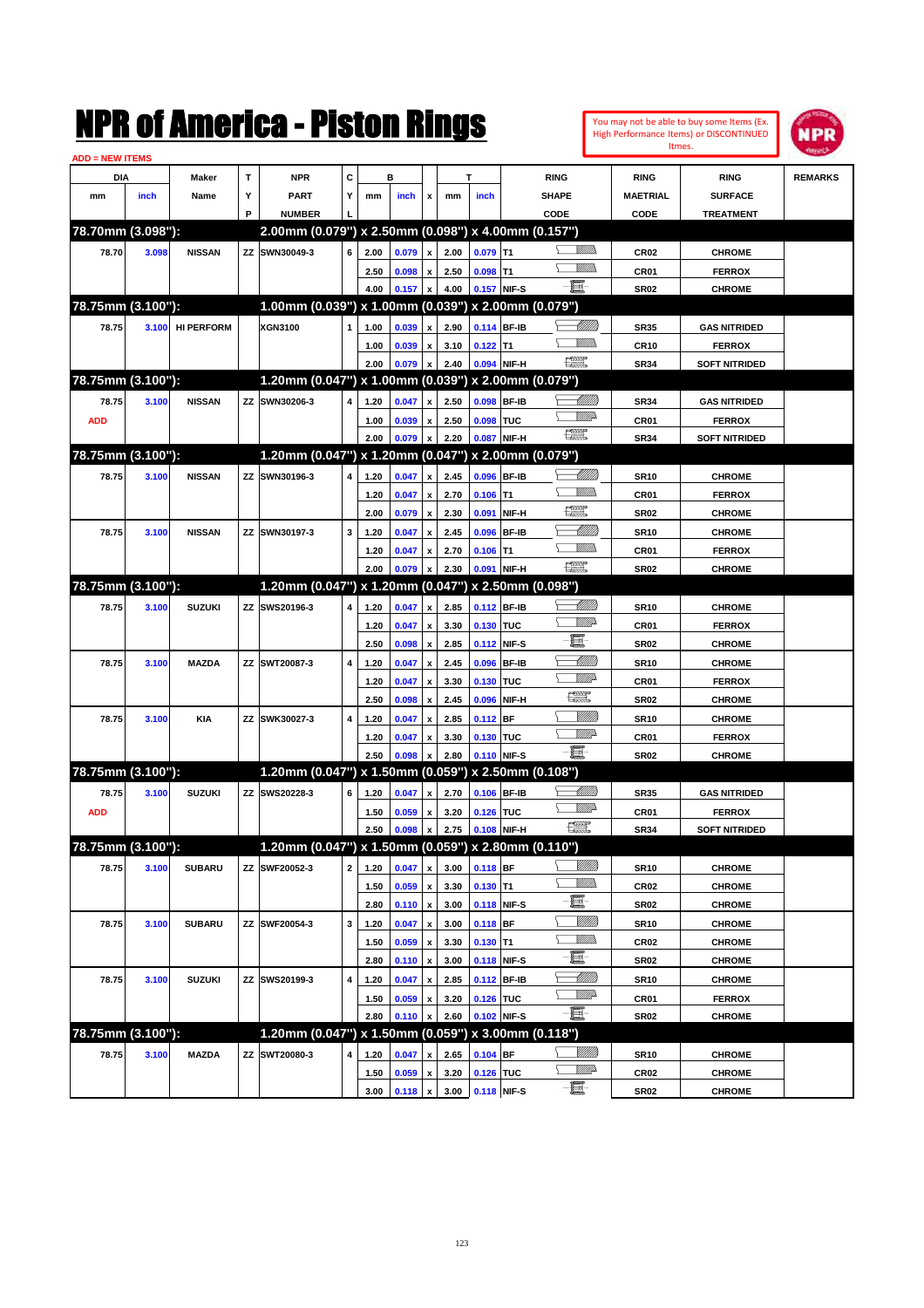|                        |       |                   |             | NMK OI AMCMICA - MISTON KINGS                                        |              |              |                  |                                                 |                     |                          |             |                                                                                     |                 |                               | You may not be able to buy some Items (Ex.<br>High Performance Items) or DISCONTINUED<br>Itmes. | IPR            |
|------------------------|-------|-------------------|-------------|----------------------------------------------------------------------|--------------|--------------|------------------|-------------------------------------------------|---------------------|--------------------------|-------------|-------------------------------------------------------------------------------------|-----------------|-------------------------------|-------------------------------------------------------------------------------------------------|----------------|
| <b>ADD = NEW ITEMS</b> |       |                   |             |                                                                      |              |              |                  |                                                 |                     |                          |             |                                                                                     |                 |                               |                                                                                                 |                |
| DIA                    |       | Maker             | $\mathbf T$ | <b>NPR</b>                                                           | C            |              | в                |                                                 |                     | T                        |             | <b>RING</b>                                                                         |                 | <b>RING</b>                   | <b>RING</b>                                                                                     | <b>REMARKS</b> |
| mm                     | inch  | Name              | Υ<br>P      | <b>PART</b>                                                          | Y            | mm           | inch             | x                                               | mm                  | inch                     |             | <b>SHAPE</b>                                                                        |                 | <b>MAETRIAL</b>               | <b>SURFACE</b>                                                                                  |                |
| 78.75mm (3.100"):      |       |                   |             | <b>NUMBER</b><br>1.20mm (0.047") x 1.50mm (0.059") x 4.00mm (0.157") |              |              |                  |                                                 |                     |                          |             | CODE                                                                                |                 | CODE                          | <b>TREATMENT</b>                                                                                |                |
|                        |       |                   |             | ZZ SWT20035-3                                                        |              |              |                  |                                                 |                     |                          |             |                                                                                     | <u>Millitti</u> |                               |                                                                                                 |                |
| 78.75                  | 3.100 | <b>MAZDA</b>      |             |                                                                      | 4            | 1.20         | 0.047            | $\pmb{\mathsf{x}}$                              | 3.60                | $0.142$ BF               |             |                                                                                     | <u>MMD</u>      | <b>CR10</b>                   | <b>CHROME</b>                                                                                   |                |
|                        |       |                   |             |                                                                      |              | 1.50<br>4.00 | 0.059<br>0.157   | $\pmb{\mathsf{x}}$<br>$\pmb{\mathsf{x}}$        | 3.60<br>3.10        | 0.142 TUC<br>0.122 NIF-S |             | e.                                                                                  |                 | CR01<br><b>SR02</b>           | <b>FERROX</b><br><b>CHROME</b>                                                                  |                |
| 78.75mm (3.100"):      |       |                   |             | 1.50mm (0.059") x 1.50mm (0.059") x 2.50mm (0.098")                  |              |              |                  |                                                 |                     |                          |             |                                                                                     |                 |                               |                                                                                                 |                |
| 78.75                  | 3.100 | <b>MITSUBISHI</b> |             | ZZ SWM31066-3                                                        | $\mathbf{2}$ | 1.50         | 0.059            | $\pmb{\mathsf{x}}$                              | 3.05                | $0.120$ BF               |             |                                                                                     | <u>Millitti</u> | <b>SR10</b>                   | <b>CHROME</b>                                                                                   |                |
|                        |       |                   |             |                                                                      |              | 1.50         | 0.059            | $\pmb{\mathsf{x}}$                              | 3.30                | $0.130$ T1               |             |                                                                                     | .<br>VMD        | CR <sub>02</sub>              | <b>CHROME</b>                                                                                   |                |
|                        |       |                   |             |                                                                      |              | 2.50         | 0.098            | $\pmb{\mathsf{x}}$                              | 3.10                | 0.122 NIF-S              |             | e.                                                                                  |                 | <b>SR02</b>                   | <b>CHROME</b>                                                                                   |                |
| 78.75mm (3.100"):      |       |                   |             | 1.50mm (0.059") x 1.50mm (0.059") x 3.00mm (0.118")                  |              |              |                  |                                                 |                     |                          |             |                                                                                     |                 |                               |                                                                                                 |                |
| 78.75                  | 3.100 | <b>MAZDA</b>      |             | ZZ SWT20063-3                                                        | 4            | 1.50         | 0.059            | $\pmb{\mathsf{x}}$                              | 3.10                | 0.122 BF-IB              |             |                                                                                     | <u> UMM</u>     | <b>SR10</b>                   | <b>CHROME</b>                                                                                   |                |
|                        |       |                   |             |                                                                      |              | 1.50         | 0.059            | $\pmb{\mathsf{x}}$                              | 3.40                | 0.134 TUC                |             |                                                                                     | <u>MM</u> D     | CR01                          | <b>FERROX</b>                                                                                   |                |
|                        |       |                   |             |                                                                      |              | 3.00         | 0.118            | $\pmb{\mathsf{x}}$                              | 3.05                |                          | 0.120 NIF-S | E                                                                                   |                 | <b>SR34</b>                   | <b>SOFT NITRIDED</b>                                                                            |                |
| 78.75                  | 3.100 | <b>KIA</b>        |             | ZZ SWK30026-3                                                        | 4            | 1.50         | 0.059            | $\pmb{\mathsf{x}}$                              | 3.05                | $0.120$ BF               |             |                                                                                     | <u>MMW</u>      | <b>SR10</b>                   | <b>CHROME</b>                                                                                   |                |
|                        |       |                   |             |                                                                      |              | 1.50         | 0.059            | $\pmb{\mathsf{x}}$                              | 3.40                | 0.134 TUC                |             |                                                                                     | <u>MM</u> D     | CR01                          | <b>FERROX</b>                                                                                   |                |
|                        |       |                   |             |                                                                      |              | 3.00         | 0.118            | $\boldsymbol{\mathsf{x}}$                       | 3.00                | 0.118 NIF-S              |             | e.                                                                                  |                 | <b>SR02</b>                   | <b>CHROME</b>                                                                                   |                |
| 78.75mm (3.100"):      |       |                   |             | 1.50mm (0.059") x 1.50mm (0.059") x 4.00mm (0.157")                  |              |              |                  |                                                 |                     |                          |             |                                                                                     |                 |                               |                                                                                                 |                |
| 78.75                  | 3.100 | KIA               | ZZ          | SWK30020-3                                                           | 4            | 1.50         | 0.059            | $\pmb{\mathsf{x}}$                              | 3.05                | $0.120$ BF               |             |                                                                                     | <u>Millitti</u> | <b>SR10</b>                   | <b>CHROME</b>                                                                                   |                |
|                        |       |                   |             |                                                                      |              | 1.50         |                  |                                                 | 3.20                | 0.126 TUC                |             |                                                                                     | <u>VIIItä</u>   | CR <sub>02</sub>              | <b>CHROME</b>                                                                                   |                |
|                        |       |                   |             | (SWL03168-3)                                                         |              | 4.00         | 0.059<br>0.157   | $\pmb{\mathsf{x}}$<br>$\boldsymbol{\mathsf{x}}$ | 2.95                |                          | 0.116 NIF-S | E-                                                                                  |                 | <b>SR02</b>                   | <b>CHROME</b>                                                                                   |                |
|                        |       |                   |             | ZZ SWT20025-3                                                        | 4            |              |                  |                                                 |                     |                          |             |                                                                                     | CM)             | CR <sub>02</sub>              |                                                                                                 |                |
| 78.75                  | 3.100 | <b>MAZDA</b>      |             |                                                                      |              | 1.50         | 0.059            | $\pmb{\mathsf{x}}$                              | 3.60                | $0.142$ T1<br>0.142 TUC  |             |                                                                                     | <u>MM</u> D     | CR01                          | <b>CHROME</b>                                                                                   |                |
|                        |       |                   |             |                                                                      |              | 1.50<br>4.00 | 0.059            | $\pmb{\mathsf{x}}$<br>$\boldsymbol{\mathsf{x}}$ | 3.60<br>3.10        | 0.122 NIF-S              |             | E                                                                                   |                 |                               | <b>FERROX</b><br><b>CHROME</b>                                                                  |                |
|                        |       |                   |             |                                                                      |              |              | 0.157            |                                                 |                     |                          |             |                                                                                     | <u>VMM)</u>     | <b>SR02</b>                   |                                                                                                 |                |
| 78.75                  | 3.100 | <b>MAZDA</b>      |             | ZZ SWT20060-3                                                        | 4            | 1.50         | 0.059            | $\pmb{\mathsf{x}}$                              | 3.10                | $0.122$ BF               |             |                                                                                     | <u>MM</u> D     | <b>SR35</b>                   | <b>GAS NITRIDED</b>                                                                             |                |
|                        |       |                   |             |                                                                      |              | 1.50<br>4.00 | 0.059            | $\pmb{\mathsf{x}}$                              | 3.40<br>3.00        | 0.134 TUC<br>0.118 NIF-S |             | $-\mathbf{H}$                                                                       |                 | CR01                          | <b>FERROX</b>                                                                                   |                |
| 78.75mm (3.100"):      |       |                   |             | 1.50mm (0.059") x 2.00mm (0.079") x 4.00mm (0.157")                  |              |              | 0.157            | x                                               |                     |                          |             |                                                                                     |                 | <b>SR34</b>                   | <b>SOFT NITRIDED</b>                                                                            |                |
| 78.75                  | 3.100 | <b>MAZDA</b>      |             | ZZ SWT20049-3                                                        | 4            | 1.50         | 0.059            | $\pmb{\mathsf{x}}$                              | 3.10                | $0.122$ BF               |             |                                                                                     | <u>Millitti</u> |                               | <b>GAS NITRIDED</b>                                                                             |                |
|                        |       |                   |             |                                                                      |              | 2.00         | 0.079            | $\pmb{\mathsf{x}}$                              | 3.60                | 0.142 TUC                |             |                                                                                     | <u>MM</u> D     | <b>SR35</b><br>CR01           | <b>FERROX</b>                                                                                   |                |
|                        |       |                   |             |                                                                      |              | 4.00         | 0.157            | $\boldsymbol{\mathsf{x}}$                       | 3.05                | 0.120 NIF-S              |             | E                                                                                   |                 | <b>SR34</b>                   | <b>SOFT NITRIDED</b>                                                                            |                |
| 78.75                  | 3.100 | <b>MAZDA</b>      |             | SXT20049-3                                                           | 4            | 1.50         | 0.059            | $\pmb{\mathsf{x}}$                              | 3.40                | 0.134 BF                 |             |                                                                                     | <u>VMM)</u>     | <b>CR10</b>                   | <b>CHROME</b>                                                                                   |                |
|                        |       |                   |             | <b>DELETE</b>                                                        |              | 2.00         |                  |                                                 | 3.60                | 0.142 TUC                |             |                                                                                     | <u>MM</u> D     | CR01                          | <b>FERROX</b>                                                                                   |                |
|                        |       |                   |             |                                                                      |              | 4.00         | 0.079<br>0.157 x | $\pmb{\mathsf{x}}$                              | 3.15                | 0.124 NIF-S              |             | E.                                                                                  |                 | <b>SR02</b>                   | <b>CHROME</b>                                                                                   |                |
| 78.75mm (3.100"):      |       |                   |             | 1.50mm (0.059") x NONE x 2.80mm (0.110")                             |              |              |                  |                                                 |                     |                          |             |                                                                                     |                 |                               |                                                                                                 |                |
| 78.75                  | 3.100 | <b>NISSAN</b>     |             | ZZ SWN30157-3                                                        | 6            | 1.50         | 0.059            | $\pmb{\mathsf{x}}$                              | 3.30                | 0.130 T1-IB              |             | $\begin{matrix} \begin{matrix} \mathcal{N} \end{matrix} & \mathcal{N} \end{matrix}$ |                 | CR <sub>10</sub>              | <b>CHROME</b>                                                                                   |                |
|                        |       |                   |             |                                                                      |              |              |                  | $\pmb{\mathsf{x}}$                              |                     |                          |             |                                                                                     |                 |                               |                                                                                                 |                |
|                        |       |                   |             |                                                                      |              | 2.80         | 0.110            | $\boldsymbol{x}$                                | 2.85                | 0.112 NIF-S              |             | e.                                                                                  |                 | $\blacksquare$<br><b>SR02</b> | <b>CHROME</b>                                                                                   |                |
| 78.75mm (3.100"):      |       |                   |             | 2.00mm (0.079") x 2.00mm (0.079") x 4.00mm (0.157")                  |              |              |                  |                                                 |                     |                          |             |                                                                                     |                 |                               |                                                                                                 |                |
| 78.75                  | 3.100 | <b>MAZDA</b>      |             | SWT20011-3                                                           | 4            | 2.00         | 0.079            | $\pmb{\mathsf{x}}$                              | 3.60                | $0.142$ T1               |             |                                                                                     | <u>MMs</u>      |                               | <b>CHROME</b>                                                                                   |                |
|                        |       |                   |             |                                                                      |              |              |                  | $\pmb{\mathsf{x}}$                              |                     | $0.142$ T1               |             |                                                                                     | <u>MMs</u>      | CR <sub>10</sub><br>CR01      | <b>FERROX</b>                                                                                   |                |
|                        |       |                   |             | <b>DELETE</b>                                                        |              | 2.00         | 0.079            |                                                 | 3.60                | 0.122 NIF-S              |             | - H                                                                                 |                 |                               |                                                                                                 |                |
| 78.75mm (3.100"):      |       |                   |             | 2.00mm (0.079") x 2.50mm (0.098") x 4.00mm (0.157")                  |              | 4.00         | 0.157            | $\pmb{\mathsf{x}}$                              | 3.10                |                          |             |                                                                                     |                 | <b>SR02</b>                   | <b>CHROME</b>                                                                                   |                |
|                        |       |                   |             |                                                                      |              |              |                  |                                                 |                     |                          |             |                                                                                     | <u>Willib</u>   |                               |                                                                                                 |                |
| 78.75                  | 3.100 | <b>TOYOTA</b>     |             | ZZ SWT10014-3                                                        | 4            | 2.00         | 0.079            | $\pmb{\mathsf{x}}$                              | 3.70                | $0.146$ T1               |             |                                                                                     | <u>Willi</u> da | CR02                          | <b>CHROME</b>                                                                                   |                |
|                        |       |                   |             |                                                                      |              | 2.50         | 0.098            | $\boldsymbol{\mathsf{x}}$                       | 3.60                | 0.142 TUC                |             | -8                                                                                  |                 | CR <sub>02</sub>              | <b>CHROME</b>                                                                                   |                |
| 78.80mm (3.102"):      |       |                   |             | 1.00mm (0.039") x 1.00mm (0.039") x 2.00mm (0.079")                  |              | 4.00         | 0.157            | $\pmb{\mathsf{x}}$                              | 3.85                | 0.152 NIF-S              |             |                                                                                     |                 | SR02                          | <b>CHROME</b>                                                                                   |                |
|                        |       |                   |             |                                                                      |              |              |                  |                                                 |                     |                          |             |                                                                                     | <u> UMM</u>     |                               |                                                                                                 |                |
| 78.80                  | 3.102 | <b>SUBARU</b>     |             | ZZ SWF20074-0                                                        | 4            | 1.00         | 0.039            | $\pmb{\mathsf{x}}$                              | 2.47                | 0.097 BF-IB              |             |                                                                                     | <u>VMD</u>      | <b>SR10</b>                   | <b>CHROME</b>                                                                                   |                |
|                        |       |                   |             |                                                                      |              | 1.00         | 0.039            | $\boldsymbol{x}$                                | 2.50                | 0.098 TUC                |             | R                                                                                   |                 | CR01                          | <b>FERROX</b>                                                                                   |                |
|                        |       |                   |             |                                                                      |              | 2.00         |                  |                                                 | $0.079 \times 2.45$ | 0.096 NIF-H              |             |                                                                                     |                 | <b>SR02</b>                   | <b>CHROME</b>                                                                                   |                |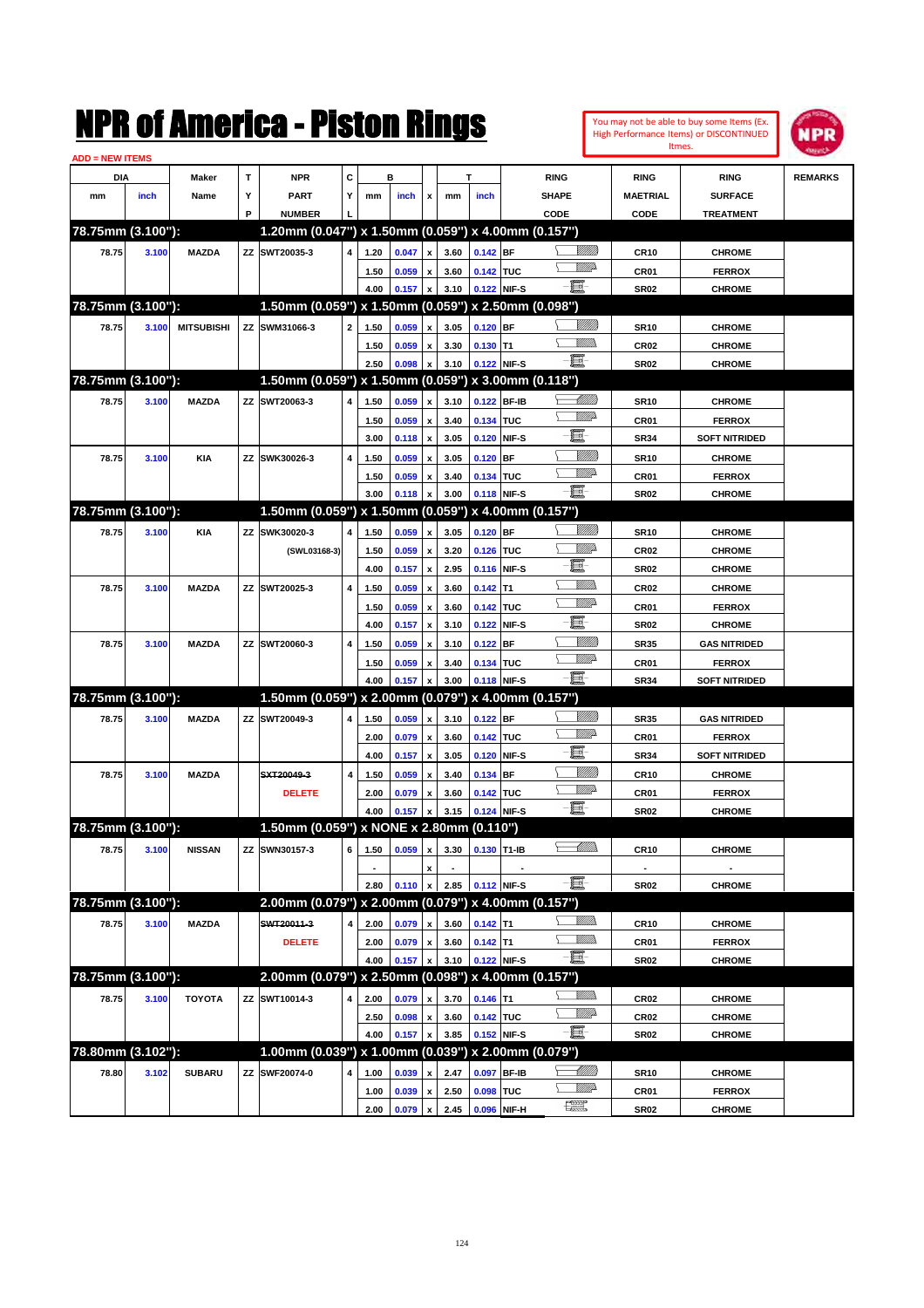|                        |       |                   |    | NMK OI AINCrica - Miston Kings                      |   |      |       |                           |      |             |              |               |                 |                  | You may not be able to buy some Items (Ex.<br>High Performance Items) or DISCONTINUED<br>Itmes. | IPR            |
|------------------------|-------|-------------------|----|-----------------------------------------------------|---|------|-------|---------------------------|------|-------------|--------------|---------------|-----------------|------------------|-------------------------------------------------------------------------------------------------|----------------|
| <b>ADD = NEW ITEMS</b> |       |                   |    |                                                     |   |      |       |                           |      |             |              |               |                 |                  |                                                                                                 |                |
| DIA                    |       | Maker             | T  | <b>NPR</b>                                          | C |      | в     |                           |      | т           |              | <b>RING</b>   |                 | <b>RING</b>      | <b>RING</b>                                                                                     | <b>REMARKS</b> |
| mm                     | inch  | Name              | Υ  | PART                                                | Y | mm   | inch  | x                         | mm   | inch        |              | <b>SHAPE</b>  |                 | <b>MAETRIAL</b>  | <b>SURFACE</b>                                                                                  |                |
|                        |       |                   | P  | <b>NUMBER</b>                                       |   |      |       |                           |      |             |              | CODE          |                 | CODE             | <b>TREATMENT</b>                                                                                |                |
| 78.88mm (3.106"):      |       |                   |    | 1.20mm (0.047") x 1.50mm (0.059") x 2.50mm (0.098") |   |      |       |                           |      |             |              |               |                 |                  |                                                                                                 |                |
| 78.88                  | 3.106 | GM                | ZZ | SWG10026-4                                          | 4 | 1.20 | 0.047 | x                         | 2.85 | $0.112$ BF  |              |               | <u>Sillilli</u> | <b>SR10</b>      | <b>CHROME</b>                                                                                   |                |
|                        |       |                   |    |                                                     |   | 1.50 | 0.059 | X                         | 3.30 | 0.130 TUC   |              |               | <u>MMD</u>      | CR01             | <b>FERROX</b>                                                                                   |                |
|                        |       |                   |    |                                                     |   | 2.50 | 0.098 | $\boldsymbol{\mathsf{x}}$ | 2.90 |             | 0.114 NIF-H  | $\frac{1}{2}$ |                 | <b>SR02</b>      | <b>CHROME</b>                                                                                   |                |
| 78.90mm (3.106"):      |       |                   |    | 1.20mm (0.047") x 1.20mm (0.047") x 2.80mm (0.110") |   |      |       |                           |      |             |              |               |                 |                  |                                                                                                 |                |
| 78.90                  | 3.106 | <b>MITSUBISHI</b> | ZZ | SWM31150-2                                          | 4 | 1.20 | 0.047 | X                         | 3.10 | $0.122$ BF  |              |               | <u>Sillilli</u> | <b>SR10</b>      | <b>CHROME</b>                                                                                   |                |
|                        |       |                   |    |                                                     |   | 1.20 | 0.047 | x                         | 3.30 | $0.130$ T1  |              |               | VM))            | CR <sub>01</sub> | <b>FERROX</b>                                                                                   |                |
|                        |       |                   |    |                                                     |   | 2.80 | 0.110 | $\boldsymbol{\mathsf{x}}$ | 2.70 |             | 0.106 NIF-H  | œ             |                 | <b>SR02</b>      | <b>CHROME</b>                                                                                   |                |
| 78.90                  | 3.106 | <b>MITSUBISHI</b> | ΖZ | SWM31137-2                                          | 6 | 1.20 | 0.047 | x                         | 3.05 | $0.120$ BF  |              |               | <u>Milli</u>    | <b>SR10</b>      | <b>CHROME</b>                                                                                   |                |
|                        |       |                   |    |                                                     |   | 1.20 | 0.047 | x                         | 3.05 | $0.120$ T1  |              |               | .<br>VMD        | CR <sub>01</sub> | <b>FERROX</b>                                                                                   |                |
|                        |       |                   |    |                                                     |   | 2.80 | 0.110 | X                         | 2.60 |             | 0.102 NIF-S  | -00           |                 | <b>SR02</b>      | <b>CHROME</b>                                                                                   |                |
| 78.95mm (3.108"):      |       |                   |    | 1.20mm (0.047") x 1.50mm (0.059") x 3.00mm (0.118") |   |      |       |                           |      |             |              |               |                 |                  |                                                                                                 |                |
| 78.95                  | 3.108 | <b>TOYOTA</b>     | ΖZ | SWT10181-1                                          | 4 | 1.20 | 0.047 | x                         | 2.85 | $0.112$ BF  |              |               | <u>Sillilli</u> | <b>SR10</b>      | <b>CHROME</b>                                                                                   |                |
|                        |       |                   |    |                                                     |   | 1.50 | 0.059 | x                         | 3.50 | $0.138$ T1  |              |               | .<br>VMD        | CR <sub>01</sub> | <b>FERROX</b>                                                                                   |                |
|                        |       |                   |    |                                                     |   | 3.00 | 0.118 | x                         | 2.85 | 0.112 NIF-S |              | - 1           |                 | <b>SR02</b>      | <b>CHROME</b>                                                                                   |                |
| 78.95mm (3.108"):      |       |                   |    | 1.50mm (0.059") x 1.50mm (0.059") x 2.80mm (0.110") |   |      |       |                           |      |             |              |               |                 |                  |                                                                                                 |                |
| 78.95                  | 3.108 | <b>NISSAN</b>     | ZZ | SWN30173-4                                          | 6 | 1.50 | 0.059 | x                         | 2.70 | $0.106$ BF  |              |               | <u>Sillilli</u> | <b>SR35</b>      | <b>GAS NITRIDED</b>                                                                             |                |
|                        |       |                   |    |                                                     |   | 1.50 | 0.059 | $\boldsymbol{\mathsf{x}}$ | 3.40 | $0.134$ T1  |              |               | CM)             | <b>CR02</b>      | <b>CHROME</b>                                                                                   |                |
|                        |       |                   |    |                                                     |   | 2.80 | 0.110 | $\boldsymbol{\mathsf{x}}$ | 2.85 |             | 0.112 NIF-S  | e             |                 | <b>SR34</b>      | <b>SOFT NITRIDED</b>                                                                            |                |
| 78.95                  | 3.108 | <b>NISSAN</b>     | ZY | SWN30092-4                                          | 6 | 1.50 | 0.059 | x                         | 2.90 | 0.114 BF    |              |               | <u>Milli</u>    | <b>SR10</b>      | <b>CHROME</b>                                                                                   |                |
|                        |       |                   |    |                                                     |   | 1.50 | 0.059 | x                         | 3.40 | $0.134$ T1  |              |               | .<br>VMD        | CR01             | <b>FERROX</b>                                                                                   |                |
|                        |       |                   |    |                                                     |   | 2.80 | 0.110 | x                         | 3.00 |             | 0.118 NIF-S  | E             |                 | <b>SR02</b>      | <b>CHROME</b>                                                                                   |                |
| 78.95                  | 3.108 | <b>NISSAN</b>     | ZZ | SWN30111-4                                          | 4 | 1.50 | 0.059 | X                         | 2.90 |             | 0.114 BF-IB  |               | <u> UMM</u>     | <b>SR10</b>      | <b>TIN PLATED</b>                                                                               |                |
|                        |       |                   |    |                                                     |   | 1.50 | 0.059 | x                         | 3.40 | $0.134$ T1  |              |               | .<br>VMD        | CR <sub>02</sub> | <b>TIN PLATED</b>                                                                               |                |
|                        |       |                   |    |                                                     |   | 2.80 | 0.110 | X                         | 3.00 | 0.118 NIF-S |              | -00           |                 | <b>SR02</b>      | <b>CHROME</b>                                                                                   |                |
| 78.95mm (3.108"):      |       |                   |    | 1.50mm (0.059") x 1.50mm (0.059") x 3.00mm (0.118") |   |      |       |                           |      |             |              |               |                 |                  |                                                                                                 |                |
| 78.95                  | 3.108 | <b>TOYOTA</b>     | ΖZ | SWT10161-1                                          | 4 | 1.50 | 0.059 | x                         | 2.70 | $0.106$ BF  |              |               | <u>VIIII)</u>   | <b>SR10</b>      | <b>CHROME</b>                                                                                   |                |
|                        |       |                   |    |                                                     |   | 1.50 | 0.059 | x                         | 3.50 | $0.138$ T1  |              |               | .<br>VMD        | CR <sub>01</sub> | <b>FERROX</b>                                                                                   |                |
|                        |       |                   |    |                                                     |   | 3.00 | 0.118 | x                         | 2.85 | 0.112 NIF-S |              | - 1           |                 | <b>SR02</b>      | <b>CHROME</b>                                                                                   |                |
| 78.95mm (3.108"):      |       |                   |    | 1.50mm (0.059") x 1.50mm (0.059") x 4.00mm (0.157") |   |      |       |                           |      |             |              |               |                 |                  |                                                                                                 |                |
| 78.95                  | 3.108 | <b>NISSAN</b>     |    | SWN30055-4                                          | 4 | 1.50 | 0.059 | x                         | 2.90 |             | 0.114 BF-IB  |               | <u> UMM</u>     | <b>SR35</b>      | <b>GAS NITRIDED</b>                                                                             |                |
|                        |       |                   |    | <b>DELETE</b>                                       |   | 1.50 | 0.059 | $\pmb{\mathsf{x}}$        | 3.40 | $0.134$ T1  |              |               | .<br>VMD        | CR <sub>02</sub> | <b>TIN PLATED</b>                                                                               |                |
|                        |       |                   |    |                                                     |   | 4.00 | 0.157 | $\boldsymbol{\mathsf{x}}$ | 3.00 |             | 0.118 NIF-S  | E-            |                 | <b>SR02</b>      | <b>CHROME</b>                                                                                   |                |
| 78.95                  | 3.108 | <b>NISSAN</b>     | ΖY | SWN30055-4                                          | 4 | 1.50 | 0.059 | $\pmb{\mathsf{x}}$        | 2.90 | 0.114 BF    |              |               | <u>Milli</u>    | <b>SR10</b>      | <b>CHROME</b>                                                                                   |                |
|                        |       |                   |    |                                                     |   | 1.50 | 0.059 | X                         | 3.40 | $0.134$ T1  |              |               | <u>Willib</u>   | CR01             | <b>FERROX</b>                                                                                   |                |
|                        |       |                   |    |                                                     |   | 4.00 | 0.157 | X                         | 3.00 |             | 0.118 NIF-S  | e.            |                 | <b>SR02</b>      | <b>CHROME</b>                                                                                   |                |
| 78.95mm (3.108"):      |       |                   |    | 1.50mm (0.059") x 2.00mm (0.079") x 4.00mm (0.157") |   |      |       |                           |      |             |              |               |                 |                  |                                                                                                 |                |
| 78.95                  | 3.108 | <b>NISSAN</b>     | ZZ | SWN30068-4                                          | 6 | 1.50 | 0.059 | X                         | 3.30 | $0.130$ BF  |              |               | <u>Milli</u>    | CR <sub>10</sub> | <b>CHROME</b>                                                                                   |                |
|                        |       |                   |    |                                                     |   | 2.00 | 0.079 | $\pmb{\mathsf{x}}$        | 3.60 |             | 0.142 ES-TUC |               | <u>W//R</u>     | CR01             | <b>FERROX</b>                                                                                   |                |
|                        |       |                   |    |                                                     |   | 4.00 | 0.157 | $\pmb{\mathsf{x}}$        | 3.00 |             | 0.118 NIF-S  | $-\Xi$        |                 | <b>SR02</b>      | <b>CHROME</b>                                                                                   |                |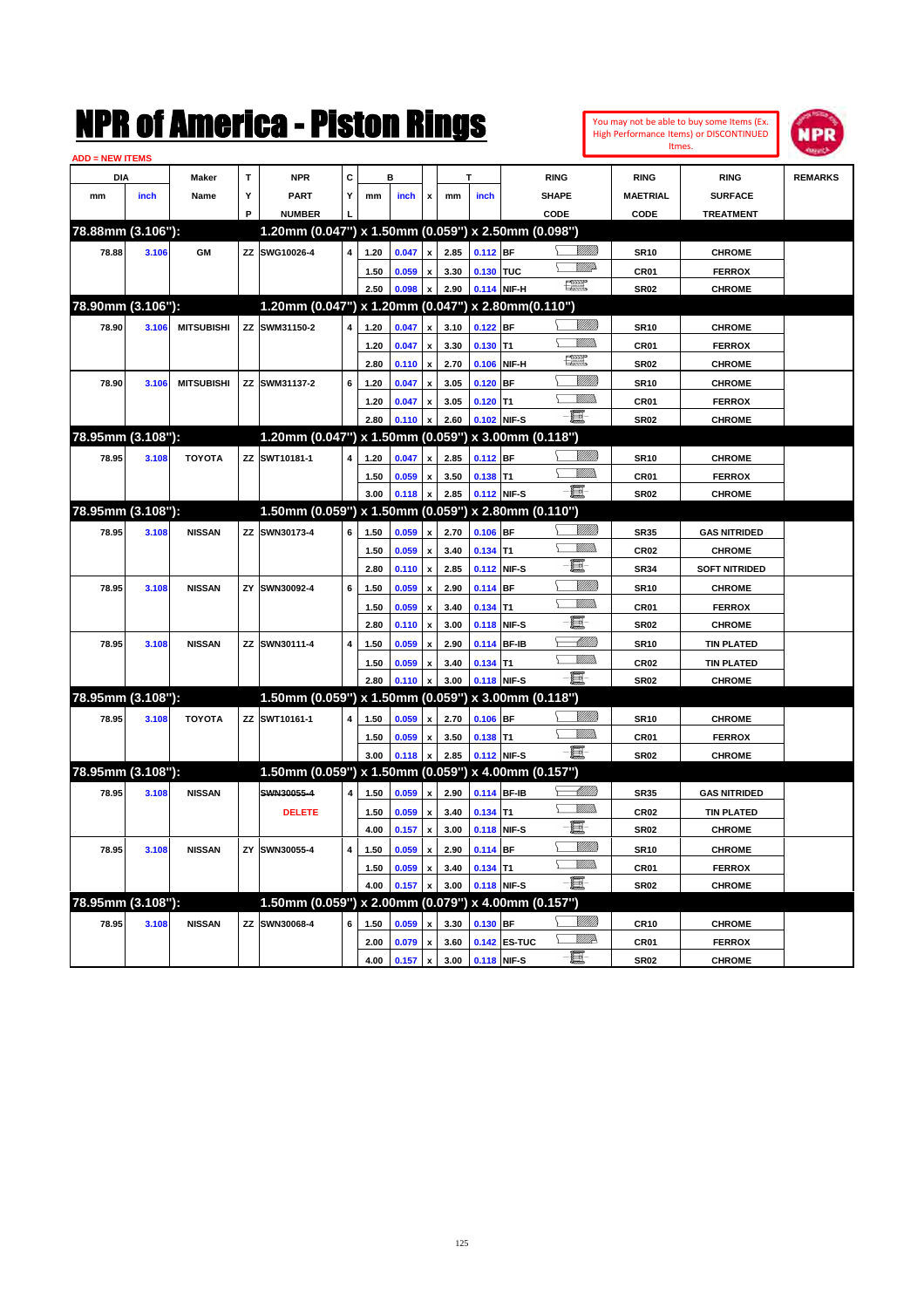| You may not be able to buy some Items (Ex. |
|--------------------------------------------|
| High Performance Items) or DISCONTINUED    |
| Itmes.                                     |



| <b>ADD = NEW ITEMS</b> |       |                   |   |                                                     |              |      |         |                           |      |             |              |                                                                                                                                                                                                                                                                                                                                                                                             |                 |                      |                |
|------------------------|-------|-------------------|---|-----------------------------------------------------|--------------|------|---------|---------------------------|------|-------------|--------------|---------------------------------------------------------------------------------------------------------------------------------------------------------------------------------------------------------------------------------------------------------------------------------------------------------------------------------------------------------------------------------------------|-----------------|----------------------|----------------|
| DIA                    |       | Maker             | т | <b>NPR</b>                                          | С            |      | в       |                           |      | T           |              | <b>RING</b>                                                                                                                                                                                                                                                                                                                                                                                 | <b>RING</b>     | <b>RING</b>          | <b>REMARKS</b> |
| mm                     | inch  | Name              | Υ | <b>PART</b>                                         | Y            | mm   | inch    | x                         | mm   | inch        |              | <b>SHAPE</b>                                                                                                                                                                                                                                                                                                                                                                                | <b>MAETRIAL</b> | <b>SURFACE</b>       |                |
|                        |       |                   | P | <b>NUMBER</b>                                       |              |      |         |                           |      |             |              | CODE                                                                                                                                                                                                                                                                                                                                                                                        | CODE            | <b>TREATMENT</b>     |                |
| 78.95mm (3.108"):      |       |                   |   | 2.00mm (0.079") x 2.00mm (0.079") x 4.00mm (0.157") |              |      |         |                           |      |             |              |                                                                                                                                                                                                                                                                                                                                                                                             |                 |                      |                |
| 78.95                  | 3.108 | <b>NISSAN</b>     |   | SWN30033-4                                          | 4            | 2.00 | 0.079   | $\pmb{\mathsf{x}}$        | 3.30 | $0.130$ T1  |              | UM)                                                                                                                                                                                                                                                                                                                                                                                         | <b>CR10</b>     | <b>CHROME</b>        |                |
|                        |       |                   |   | <b>DELETE</b>                                       |              | 2.00 | 0.079   | $\pmb{\mathsf{x}}$        | 3.70 | $0.146$ T1  |              |                                                                                                                                                                                                                                                                                                                                                                                             | CR01            | <b>FERROX</b>        |                |
|                        |       |                   |   |                                                     |              | 4.00 | 0.157   | $\pmb{\mathsf{x}}$        | 3.00 | 0.118 NIF-S |              | e                                                                                                                                                                                                                                                                                                                                                                                           | <b>SR02</b>     | <b>CHROME</b>        |                |
| 78.95                  | 3.108 | <b>NISSAN</b>     |   | ZX SWN30033-4                                       | 4            | 2.00 | 0.079   | x                         | 2.85 | $0.112$ BF  |              | <u>Sillilli</u>                                                                                                                                                                                                                                                                                                                                                                             | <b>SR10</b>     | <b>CHROME</b>        |                |
|                        |       |                   |   |                                                     |              | 2.00 | 0.079   | x                         | 3.70 | $0.146$ T1  |              | VMM)                                                                                                                                                                                                                                                                                                                                                                                        | CR01            | <b>FERROX</b>        |                |
|                        |       |                   |   |                                                     |              | 4.00 | 0.157   | $\pmb{\mathsf{x}}$        | 3.00 | 0.118 NIF-S |              | E                                                                                                                                                                                                                                                                                                                                                                                           | <b>SR02</b>     | <b>CHROME</b>        |                |
| 78.95                  | 3.108 | <b>NISSAN</b>     |   | ZZ SWN30037-4                                       | 6            | 2.00 | 0.079   | x                         | 3.30 | $0.130$ T1  |              |                                                                                                                                                                                                                                                                                                                                                                                             | <b>CR10</b>     | <b>CHROME</b>        |                |
|                        |       |                   |   |                                                     |              | 2.00 | 0.079   | x                         | 3.70 | $0.146$ T1  |              | UM)                                                                                                                                                                                                                                                                                                                                                                                         | CR01            | <b>FERROX</b>        |                |
|                        |       |                   |   |                                                     |              | 4.00 | 0.157   | x                         | 3.00 | 0.118 NIF-S |              | -8                                                                                                                                                                                                                                                                                                                                                                                          | <b>SR02</b>     | <b>CHROME</b>        |                |
| 78.95mm (3.108"):      |       |                   |   | 2.00mm (0.079") x 2.50mm (0.098") x 4.00mm (0.157") |              |      |         |                           |      |             |              |                                                                                                                                                                                                                                                                                                                                                                                             |                 |                      |                |
| 78.95                  | 3.108 | <b>NISSAN</b>     |   | ZZ SWN30049-4                                       | 6            | 2.00 | 0.079   | x                         | 2.00 | $0.079$ T1  |              | <br>Mar                                                                                                                                                                                                                                                                                                                                                                                     | <b>CR02</b>     | <b>CHROME</b>        |                |
|                        |       |                   |   |                                                     |              | 2.50 | 0.098   | x                         | 2.50 | $0.098$ T1  |              | <br>Militar                                                                                                                                                                                                                                                                                                                                                                                 | CR01            | <b>FERROX</b>        |                |
|                        |       |                   |   |                                                     |              | 4.00 | 0.157   | $\pmb{\mathsf{x}}$        | 4.00 | 0.157 NIF-S |              | -E.                                                                                                                                                                                                                                                                                                                                                                                         | <b>SR02</b>     | <b>CHROME</b>        |                |
| 79.00mm (3.110"):      |       |                   |   | 1.00mm (0.039") x 1.00mm (0.039") x 2.00mm (0.079") |              |      |         |                           |      |             |              |                                                                                                                                                                                                                                                                                                                                                                                             |                 |                      |                |
| 79.00                  | 3.110 | <b>HI PERFORM</b> |   | XG3110                                              | 1            | 1.00 | 0.039   | $\pmb{\mathsf{x}}$        | 3.05 | $0.120$ BF  |              | <u>VIIII)</u>                                                                                                                                                                                                                                                                                                                                                                               | <b>SR10</b>     | <b>CHROME</b>        |                |
|                        |       |                   |   |                                                     |              | 1.00 | 0.039   | x                         | 3.05 | $0.120$ T1  |              | UM)                                                                                                                                                                                                                                                                                                                                                                                         | CR10            | <b>FERROX</b>        |                |
|                        |       |                   |   |                                                     |              | 2.00 | 0.079   | $\boldsymbol{\mathsf{x}}$ | 3.20 | 0.126 NIF-S |              | e                                                                                                                                                                                                                                                                                                                                                                                           | <b>SR02</b>     | <b>CHROME</b>        |                |
| 79.00                  | 3.110 | <b>HI PERFORM</b> |   | XGN3110                                             | 1            | 1.00 | 0.039   | x                         | 2.90 |             | 0.114 BF-IB  | <u> UMM</u>                                                                                                                                                                                                                                                                                                                                                                                 | <b>SR35</b>     | <b>GAS NITRIDED</b>  |                |
|                        |       |                   |   |                                                     |              | 1.00 | 0.039   | x                         | 3.10 | $0.122$ T1  |              |                                                                                                                                                                                                                                                                                                                                                                                             | <b>CR10</b>     | <b>FERROX</b>        |                |
|                        |       |                   |   |                                                     |              | 2.00 | 0.079   | x                         | 2.40 |             | 0.094 NIF-H  | $\begin{picture}(20,20) \put(0,0){\dashbox{0.5}(20,0){ }} \put(15,0){\circle{10}} \put(25,0){\circle{10}} \put(25,0){\circle{10}} \put(25,0){\circle{10}} \put(25,0){\circle{10}} \put(25,0){\circle{10}} \put(25,0){\circle{10}} \put(25,0){\circle{10}} \put(25,0){\circle{10}} \put(25,0){\circle{10}} \put(25,0){\circle{10}} \put(25,0){\circle{10}} \put(25,0){\circle{10}} \put(25,$ | <b>SR34</b>     | <b>SOFT NITRIDED</b> |                |
| 79.00mm (3.110"):      |       |                   |   | 1.00mm (0.039") x 1.20mm (0.047") x 2.80mm (0.110") |              |      |         |                           |      |             |              |                                                                                                                                                                                                                                                                                                                                                                                             |                 |                      |                |
| 79.00                  | 3.110 | <b>HI PERFORM</b> |   | XC3110                                              | 1            | 1.00 | 0.039   | $\pmb{\mathsf{x}}$        | 3.00 | $0.118$ BF  |              | <u>Sillilli</u>                                                                                                                                                                                                                                                                                                                                                                             | <b>SR10</b>     | <b>CHROME</b>        |                |
|                        |       |                   |   |                                                     |              | 1.20 | 0.047   | $\pmb{\mathsf{x}}$        | 3.40 | $0.134$ T1  |              |                                                                                                                                                                                                                                                                                                                                                                                             | CR01            | <b>FERROX</b>        |                |
|                        |       |                   |   |                                                     |              | 2.80 | 0.110   | $\pmb{\mathsf{x}}$        | 3.10 | 0.122 NIF-S |              | E                                                                                                                                                                                                                                                                                                                                                                                           | <b>SR02</b>     | <b>CHROME</b>        |                |
| 79.00                  | 3.110 | <b>HI PERFORM</b> |   | XC3110LG                                            | 1            | 1.00 | 0.039   | x                         | 3.00 | 0.118 BF    |              | <u>Sillilli</u>                                                                                                                                                                                                                                                                                                                                                                             | <b>SR10</b>     | <b>CHROME</b>        |                |
|                        |       |                   |   |                                                     |              | 1.20 | 0.047   | x                         | 3.40 | $0.134$ T1  |              |                                                                                                                                                                                                                                                                                                                                                                                             | CR01            | <b>FERROX</b>        |                |
|                        |       |                   |   |                                                     |              | 2.80 | 0.110   | x                         | 3.10 | 0.122 NIF-S |              | E                                                                                                                                                                                                                                                                                                                                                                                           | <b>SR02</b>     | <b>CHROME</b>        |                |
| 79.00                  | 3.110 | <b>HI PERFORM</b> |   | 21-GNH07900                                         | $\mathbf{1}$ | 1.00 | 0.039   | x                         | 2.90 | 0.114 BF    |              | <u>VIIII)</u>                                                                                                                                                                                                                                                                                                                                                                               | <b>SR34</b>     | <b>GAS NITRIDED</b>  |                |
|                        |       |                   |   |                                                     |              | 1.20 | 0.047   | x                         | 3.40 | 0.134 TUH   |              | ₩₩                                                                                                                                                                                                                                                                                                                                                                                          | CR01            | <b>FERROX</b>        |                |
|                        |       |                   |   |                                                     |              | 2.80 | 0.110   | x                         | 3.10 | 0.122 NIF-H |              | <b>The Second Second</b>                                                                                                                                                                                                                                                                                                                                                                    | <b>SR34</b>     | <b>SOFT NITRIDED</b> |                |
| 79.00mm (3.110"):      |       |                   |   | 1.20mm (0.047") x 1.00mm (0.039") x 2.00mm (0.079") |              |      |         |                           |      |             |              |                                                                                                                                                                                                                                                                                                                                                                                             |                 |                      |                |
| 79.00                  | 3.110 | <b>NISSAN</b>     |   | ZZ SWN30206-3                                       | 4            | 1.20 | 0.047   | x                         | 2.50 | 0.098 BF-IB |              | <u> UMB</u>                                                                                                                                                                                                                                                                                                                                                                                 | <b>SR34</b>     | <b>GAS NITRIDED</b>  |                |
| <b>ADD</b>             |       |                   |   |                                                     |              | 1.00 | 0.039 x |                           | 2.50 | 0.098 TUC   |              | <u>VMD</u>                                                                                                                                                                                                                                                                                                                                                                                  | CR01            | <b>FERROX</b>        |                |
|                        |       |                   |   |                                                     |              | 2.00 | 0.079   | $\pmb{\mathsf{x}}$        | 2.20 | 0.087 NIF-H |              | $\begin{picture}(20,20) \put(0,0){\dashbox{0.5}(20,0){ }} \put(15,0){\circle{10}} \put(25,0){\circle{10}} \put(25,0){\circle{10}} \put(25,0){\circle{10}} \put(25,0){\circle{10}} \put(25,0){\circle{10}} \put(25,0){\circle{10}} \put(25,0){\circle{10}} \put(25,0){\circle{10}} \put(25,0){\circle{10}} \put(25,0){\circle{10}} \put(25,0){\circle{10}} \put(25,0){\circle{10}} \put(25,$ | <b>SR34</b>     | <b>SOFT NITRIDED</b> |                |
| 79.00mm (3.110"):      |       |                   |   | 1.20mm (0.047") x 1.20mm (0.047") x 2.00mm (0.079") |              |      |         |                           |      |             |              |                                                                                                                                                                                                                                                                                                                                                                                             |                 |                      |                |
| 79.00                  | 3.110 | <b>TOYOTA</b>     |   | ZZ SDT10267-0                                       | 4            | 1.20 | 0.047   | $\pmb{\mathsf{x}}$        | 2.70 | $0.106$ BF  |              | <u> UMB</u>                                                                                                                                                                                                                                                                                                                                                                                 | SR34            | <b>GAS NITRIDED</b>  |                |
| <b>ADD</b>             |       |                   |   |                                                     |              | 1.20 | 0.047   | x                         | 2.90 | 0.114 TUC   |              | <u>VM</u> D                                                                                                                                                                                                                                                                                                                                                                                 | <b>SR08</b>     | <b>FERROX</b>        |                |
|                        |       |                   |   |                                                     |              | 2.00 | 0.079   | $\pmb{\mathsf{x}}$        | 2.75 |             | 0.108 E-BC16 | EQ)                                                                                                                                                                                                                                                                                                                                                                                         | <b>SR34</b>     | <b>SOFT NITRIDED</b> |                |
| 79.00                  | 3.110 | <b>FORD</b>       |   | ZZ SWF30030-0                                       | 4            | 1.20 | 0.047   | $\pmb{\mathsf{x}}$        | 2.90 | $0.114$ BF  |              | <u>VIIII)</u>                                                                                                                                                                                                                                                                                                                                                                               | <b>SR34</b>     | <b>GAS NITRIDED</b>  |                |
| <b>ADD</b>             |       |                   |   |                                                     |              | 1.20 | 0.047   | x                         | 2.90 | 0.114 TUC   |              | <u>VM</u> A                                                                                                                                                                                                                                                                                                                                                                                 | <b>SR08</b>     | <b>FERROX</b>        |                |
|                        |       |                   |   |                                                     |              | 2.00 | 0.079   | $\pmb{\mathsf{x}}$        | 2.50 |             | 0.098 NIF-H  | $\frac{1}{2}$                                                                                                                                                                                                                                                                                                                                                                               | <b>SR34</b>     | <b>SOFT NITRIDED</b> |                |
| 79.00                  | 3.110 | <b>NISSAN</b>     |   | ZZ SWN30196-4                                       | 4            | 1.20 | 0.047   | x                         | 2.45 | 0.096 BF-IB |              | <u> MMM</u>                                                                                                                                                                                                                                                                                                                                                                                 | <b>SR10</b>     | <b>CHROME</b>        |                |
|                        |       |                   |   |                                                     |              | 1.20 | 0.047   | x                         | 2.70 | $0.106$ T1  |              | <u>VMM)</u>                                                                                                                                                                                                                                                                                                                                                                                 | CR01            | <b>FERROX</b>        |                |
|                        |       |                   |   |                                                     |              | 2.00 | 0.079   | $\pmb{\mathsf{x}}$        | 2.30 | 0.091       | NIF-H        | $\frac{1}{2}$                                                                                                                                                                                                                                                                                                                                                                               | <b>SR02</b>     | <b>CHROME</b>        |                |
| 79.00                  | 3.110 | <b>NISSAN</b>     |   | ZZ SWN30197-4                                       | 3            | 1.20 | 0.047   | x                         | 2.45 | 0.096 BF-IB |              |                                                                                                                                                                                                                                                                                                                                                                                             | SR10            | <b>CHROME</b>        |                |
|                        |       |                   |   |                                                     |              | 1.20 | 0.047   | x                         | 2.70 | $0.106$ T1  |              | <u>VMM)</u>                                                                                                                                                                                                                                                                                                                                                                                 | CR01            | <b>FERROX</b>        |                |
|                        |       |                   |   |                                                     |              | 2.00 | 0.079   | $\pmb{\mathsf{x}}$        | 2.30 | 0.091 NIF-H |              | $\frac{1}{2}$                                                                                                                                                                                                                                                                                                                                                                               | <b>SR02</b>     | <b>CHROME</b>        |                |
|                        |       |                   |   |                                                     |              |      |         |                           |      |             |              |                                                                                                                                                                                                                                                                                                                                                                                             |                 |                      |                |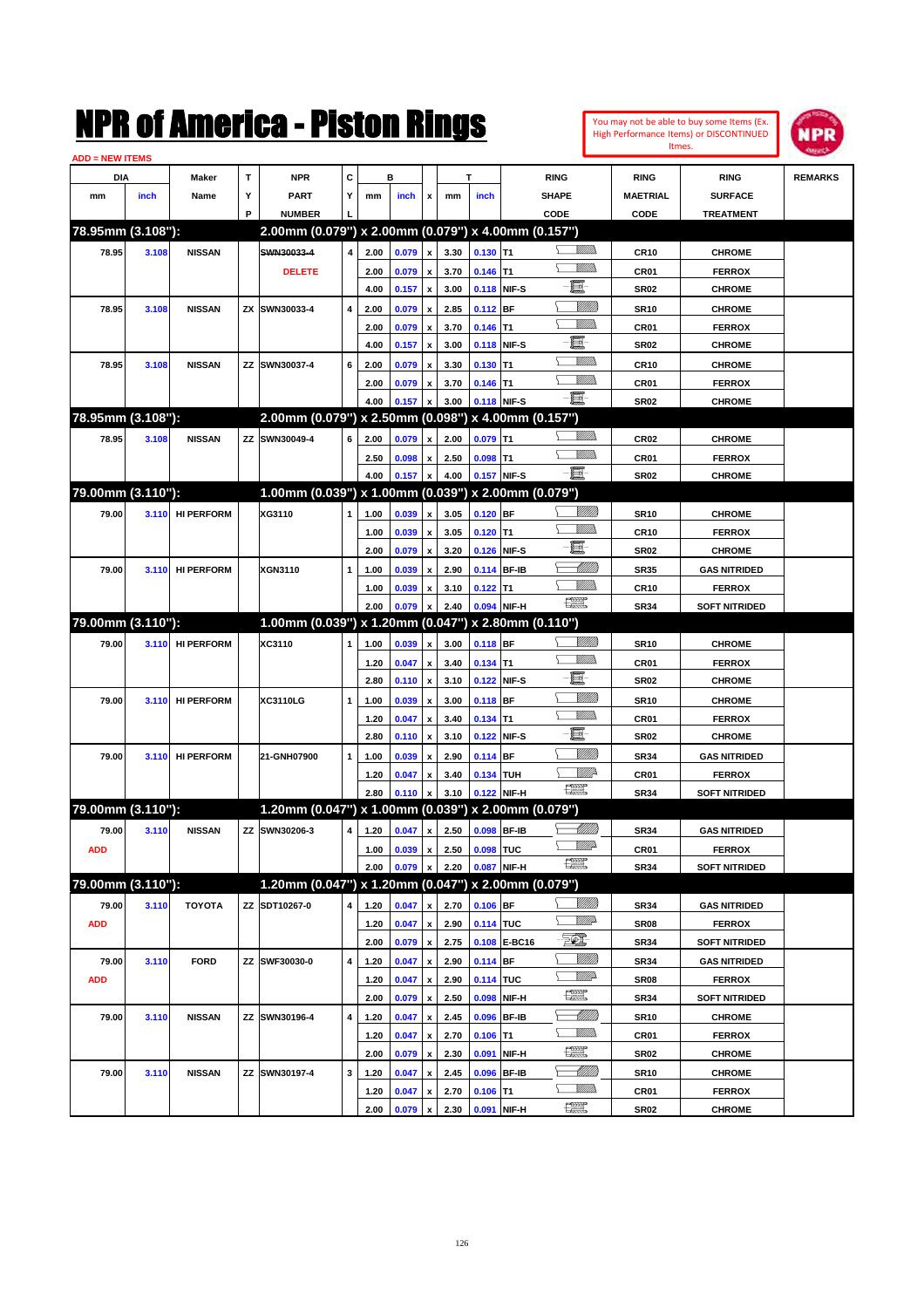|                        |       |               |    | NMK OT AINCrica - Miston Kings                      |                         |      |       |                    |      |            |              |                                                                                                                                                                                                                                      |                |                  | You may not be able to buy some Items (Ex.<br>High Performance Items) or DISCONTINUED | <b>NPR</b>     |
|------------------------|-------|---------------|----|-----------------------------------------------------|-------------------------|------|-------|--------------------|------|------------|--------------|--------------------------------------------------------------------------------------------------------------------------------------------------------------------------------------------------------------------------------------|----------------|------------------|---------------------------------------------------------------------------------------|----------------|
| <b>ADD = NEW ITEMS</b> |       |               |    |                                                     |                         |      |       |                    |      |            |              |                                                                                                                                                                                                                                      |                |                  | Itmes.                                                                                |                |
| DIA                    |       | Maker         | T  | <b>NPR</b>                                          | C                       |      | в     |                    |      | T          |              | <b>RING</b>                                                                                                                                                                                                                          |                | <b>RING</b>      | <b>RING</b>                                                                           | <b>REMARKS</b> |
| mm                     | inch  | Name          | Υ  | <b>PART</b>                                         | Υ                       | mm   | inch  | x                  | mm   | inch       |              | <b>SHAPE</b>                                                                                                                                                                                                                         |                | <b>MAETRIAL</b>  | <b>SURFACE</b>                                                                        |                |
|                        |       |               | P  | <b>NUMBER</b>                                       |                         |      |       |                    |      |            |              | CODE                                                                                                                                                                                                                                 |                | CODE             | <b>TREATMENT</b>                                                                      |                |
| 79.00                  | 3.110 | KIA           | ZZ | SWG10054-0                                          | $\overline{4}$          | 1.20 | 0.047 | $\pmb{\mathsf{x}}$ | 2.70 | $0.106$ BF |              |                                                                                                                                                                                                                                      | WM)            | <b>SR34</b>      | <b>GAS NITRIDED</b>                                                                   |                |
|                        |       |               |    |                                                     |                         | 1.20 | 0.047 | x                  | 3.20 | 0.126 TUC  |              |                                                                                                                                                                                                                                      | <u>MMD</u>     | CR01             | <b>FERROX</b>                                                                         |                |
|                        |       |               |    |                                                     |                         | 2.00 | 0.079 | $\pmb{\mathsf{x}}$ | 2.95 |            | 0.116 NIF-H  | <u>resp</u>                                                                                                                                                                                                                          |                | <b>SR34</b>      | <b>SOFT NITRIDED</b>                                                                  |                |
| 79.00mm (3.110"):      |       |               |    | 1.20mm (0.047") x 1.20mm (0.047") x 2.50mm (0.098") |                         |      |       |                    |      |            |              |                                                                                                                                                                                                                                      |                |                  |                                                                                       |                |
| 79.00                  | 3.110 | <b>SUZUKI</b> |    | ZZ SWS20196-4                                       | 4                       | 1.20 | 0.047 | $\pmb{\mathsf{x}}$ | 2.85 |            | 0.112 BF-IB  |                                                                                                                                                                                                                                      | <u> UMM</u>    | <b>SR10</b>      | <b>CHROME</b>                                                                         |                |
|                        |       |               |    |                                                     |                         | 1.20 | 0.047 | $\pmb{\mathsf{x}}$ | 3.30 | 0.130 TUC  |              |                                                                                                                                                                                                                                      | <u>VM</u> D    | CR01             | <b>FERROX</b>                                                                         |                |
|                        |       |               |    |                                                     |                         | 2.50 | 0.098 | $\pmb{\mathsf{x}}$ | 2.85 |            | 0.112 NIF-S  | E                                                                                                                                                                                                                                    |                | <b>SR02</b>      | <b>CHROME</b>                                                                         |                |
| 79.00                  | 3.110 | <b>MAZDA</b>  |    | ZZ SWT20087-4                                       | 4                       | 1.20 | 0.047 | $\pmb{\mathsf{x}}$ | 2.45 | 0.096      | <b>BF-IB</b> |                                                                                                                                                                                                                                      | <u>MM</u>      | <b>SR10</b>      | <b>CHROME</b>                                                                         |                |
|                        |       |               |    |                                                     |                         | 1.20 | 0.047 | $\pmb{\mathsf{x}}$ | 3.30 | 0.130      | <b>TUC</b>   |                                                                                                                                                                                                                                      | <u>Willia</u>  | CR01             | <b>FERROX</b>                                                                         |                |
|                        |       |               |    |                                                     |                         | 2.50 | 0.098 | $\pmb{\mathsf{x}}$ | 2.45 | 0.096      | NIF-H        | <u>tet</u>                                                                                                                                                                                                                           |                | <b>SR02</b>      | <b>CHROME</b>                                                                         |                |
| 79.00                  | 3.110 | KIA           |    | ZZ SWK30027-4                                       | 4                       | 1.20 | 0.047 | $\pmb{\mathsf{x}}$ | 2.85 | $0.112$ BF |              |                                                                                                                                                                                                                                      | <u>VIIII)</u>  | <b>SR10</b>      | <b>CHROME</b>                                                                         |                |
|                        |       |               |    |                                                     |                         | 1.20 | 0.047 | $\pmb{\mathsf{x}}$ | 3.30 | 0.130 TUC  |              |                                                                                                                                                                                                                                      | <u>Willia</u>  | CR01             | <b>FERROX</b>                                                                         |                |
|                        |       |               |    |                                                     |                         | 2.50 | 0.098 | x                  | 2.80 |            | 0.110 NIF-S  | $-\mathbf{E}$                                                                                                                                                                                                                        |                | <b>SR02</b>      | <b>CHROME</b>                                                                         |                |
| 79.00mm (3.110"):      |       |               |    | 1.20mm (0.047") x 1.20mm (0.047") x 3.00mm (0.118") |                         |      |       |                    |      |            |              |                                                                                                                                                                                                                                      |                |                  |                                                                                       |                |
| 79.00                  | 3.110 | <b>TOYOTA</b> |    | ZZ SWT10183-0                                       | 4                       | 1.20 | 0.047 | $\pmb{\mathsf{x}}$ | 2.65 | $0.104$ BF |              |                                                                                                                                                                                                                                      | <u>Villida</u> | <b>SR10</b>      | <b>CHROME</b>                                                                         |                |
|                        |       |               |    |                                                     |                         | 1.20 | 0.047 | $\pmb{\mathsf{x}}$ | 3.20 | 0.126 TUC  |              |                                                                                                                                                                                                                                      | <u>Willia</u>  | CR01             | <b>FERROX</b>                                                                         |                |
|                        |       |               |    |                                                     |                         | 3.00 | 0.118 | $\pmb{\mathsf{x}}$ | 2.55 | 0.100      | NIF-S        | 買                                                                                                                                                                                                                                    |                | SR02             | <b>CHROME</b>                                                                         |                |
| 79.00                  | 3.110 | <b>TOYOTA</b> |    | SWT10197-0                                          | 4                       | 1.20 | 0.047 | $\pmb{\mathsf{x}}$ | 2.65 | $0.104$ BF |              |                                                                                                                                                                                                                                      | <u>Villida</u> | <b>SR10</b>      | <b>CHROME</b>                                                                         |                |
|                        |       |               |    | <b>DELETE</b>                                       |                         | 1.20 | 0.047 | x                  | 3.20 | 0.126 TUC  |              |                                                                                                                                                                                                                                      | <u>VM</u> D    | CR01             | <b>FERROX</b>                                                                         |                |
|                        |       |               |    |                                                     |                         | 3.00 | 0.118 | x                  | 2.55 |            | 0.100 NIF-S  | $-\mathbf{E}$                                                                                                                                                                                                                        |                | <b>SR02</b>      | <b>CHROME</b>                                                                         |                |
| 79.00mm (3.110"):      |       |               |    | 1.20mm (0.047") x 1.50mm (0.059") x 2.50mm (0.108") |                         |      |       |                    |      |            |              |                                                                                                                                                                                                                                      |                |                  |                                                                                       |                |
| 79.00                  | 3.110 | <b>SUZUKI</b> |    | ZZ SWS20228-4                                       | 6                       | 1.20 | 0.047 | $\pmb{\mathsf{x}}$ | 2.70 |            | 0.106 BF-IB  |                                                                                                                                                                                                                                      | <u> UMM</u>    | <b>SR35</b>      | <b>GAS NITRIDED</b>                                                                   |                |
| <b>ADD</b>             |       |               |    |                                                     |                         | 1.50 | 0.059 | $\pmb{\mathsf{x}}$ | 3.20 | 0.126 TUC  |              |                                                                                                                                                                                                                                      | <u>MMD</u>     | CR01             | <b>FERROX</b>                                                                         |                |
|                        |       |               |    |                                                     |                         | 2.50 | 0.098 | $\pmb{\mathsf{x}}$ | 2.75 |            | 0.108 NIF-H  | <b>Tell</b>                                                                                                                                                                                                                          |                | <b>SR34</b>      | <b>SOFT NITRIDED</b>                                                                  |                |
| 79.00mm (3.110"):      |       |               |    | 1.20mm (0.047") x 1.50mm (0.059") x 2.80mm (0.110") |                         |      |       |                    |      |            |              |                                                                                                                                                                                                                                      |                |                  |                                                                                       |                |
| 79.00                  | 3.110 | <b>SUBARU</b> |    | ZZ SWF20052-4                                       | $\overline{\mathbf{2}}$ | 1.20 | 0.047 | $\pmb{\mathsf{x}}$ | 3.00 | $0.118$ BF |              |                                                                                                                                                                                                                                      | <u>VIIIIn</u>  | <b>SR10</b>      | <b>CHROME</b>                                                                         |                |
|                        |       |               |    |                                                     |                         | 1.50 | 0.059 | $\pmb{\mathsf{x}}$ | 3.30 | $0.130$ T1 |              |                                                                                                                                                                                                                                      | .<br>Milita    | <b>CR02</b>      | <b>CHROME</b>                                                                         |                |
|                        |       |               |    |                                                     |                         | 2.80 | 0.110 | $\pmb{\mathsf{x}}$ | 3.00 |            | 0.118 NIF-S  | E                                                                                                                                                                                                                                    |                | <b>SR02</b>      | <b>CHROME</b>                                                                         |                |
| 79.00                  | 3.110 | <b>SUBARU</b> |    | ZZ SWF20054-4                                       | 3                       | 1.20 | 0.047 | $\pmb{\mathsf{x}}$ | 3.00 | $0.118$ BF |              |                                                                                                                                                                                                                                      | <u>Villida</u> | <b>SR10</b>      | <b>CHROME</b>                                                                         |                |
|                        |       |               |    |                                                     |                         | 1.50 | 0.059 | $\pmb{\mathsf{x}}$ | 3.30 | $0.130$ T1 |              |                                                                                                                                                                                                                                      | 7777).         | CR <sub>02</sub> | <b>CHROME</b>                                                                         |                |
|                        |       |               |    |                                                     |                         | 2.80 | 0.110 | x                  | 3.00 |            | 0.118 NIF-S  | E                                                                                                                                                                                                                                    |                | SR02             | <b>CHROME</b>                                                                         |                |
| 79.00                  | 3.110 | <b>SUZUKI</b> |    | ZZ SWS20199-4                                       | 4                       | 1.20 | 0.047 | $\pmb{\mathsf{x}}$ | 2.85 |            | 0.112 BF-IB  |                                                                                                                                                                                                                                      | Willib         | <b>SR10</b>      | <b>CHROME</b>                                                                         |                |
|                        |       |               |    |                                                     |                         | 1.50 | 0.059 | $\pmb{\mathsf{x}}$ | 3.20 | 0.126 TUC  |              |                                                                                                                                                                                                                                      | <u>WW</u> A    | CR01             | <b>FERROX</b>                                                                         |                |
|                        |       |               |    |                                                     |                         | 2.80 | 0.110 |                    | 2.60 |            | 0.102 NIF-S  | e de la contrada de la contrada de la contrada de la contrada de la contrada de la contrada de la contrada de<br>Del contrada de la contrada de la contrada de la contrada de la contrada de la contrada de la contrada de la c<br>D |                | <b>SR02</b>      | <b>CHROME</b>                                                                         |                |
| 79.00mm (3.110"):      |       |               |    | 1.20mm (0.047") x 1.50mm (0.059") x 3.00mm (0.118") |                         |      |       |                    |      |            |              |                                                                                                                                                                                                                                      |                |                  |                                                                                       |                |
| 79.00                  | 3.110 | <b>DAEWOO</b> |    | ZZ SWD20004-0                                       | 4                       | 1.20 | 0.047 | $\pmb{\mathsf{x}}$ | 3.05 | $0.120$ BF |              |                                                                                                                                                                                                                                      | <u>VIIIIn</u>  | SR10             | <b>CHROME</b>                                                                         |                |
|                        |       |               |    |                                                     |                         | 1.50 | 0.059 | $\pmb{\mathsf{x}}$ | 3.30 | 0.130 TUC  |              |                                                                                                                                                                                                                                      | <u>WW</u> A    | CR01             | <b>FERROX</b>                                                                         |                |
|                        |       |               |    |                                                     |                         | 3.00 | 0.118 | $\pmb{\mathsf{x}}$ | 3.00 |            | 0.118 NIF-S  | E                                                                                                                                                                                                                                    |                | SR02             | <b>CHROME</b>                                                                         |                |
| 79.00                  | 3.110 | GМ            |    | ZZ SWG10029-0                                       | 4                       | 1.20 | 0.047 | $\pmb{\mathsf{x}}$ | 3.05 | $0.120$ BF |              |                                                                                                                                                                                                                                      | <u>VIIII)</u>  | <b>SR10</b>      | <b>CHROME</b>                                                                         |                |
|                        |       |               |    |                                                     |                         | 1.50 | 0.059 | $\pmb{\mathsf{x}}$ | 3.30 | 0.130 TUC  |              |                                                                                                                                                                                                                                      | ₩₩             | CR01             | <b>FERROX</b>                                                                         |                |
|                        |       |               |    |                                                     |                         | 3.00 | 0.118 | $\pmb{\mathsf{x}}$ | 3.00 |            | 0.118 NIF-S  | E                                                                                                                                                                                                                                    |                | SR02             | <b>CHROME</b>                                                                         |                |
| 79.00                  | 3.110 | <b>MAZDA</b>  |    | ZZ SWT20080-4                                       | 4                       | 1.20 | 0.047 | $\pmb{\mathsf{x}}$ | 2.65 | $0.104$ BF |              |                                                                                                                                                                                                                                      | <u>VIIII)</u>  | <b>SR10</b>      | <b>CHROME</b>                                                                         |                |
|                        |       |               |    |                                                     |                         | 1.50 | 0.059 | $\pmb{\mathsf{x}}$ | 3.20 | 0.126 TUC  |              |                                                                                                                                                                                                                                      | <u>VM</u> D    | CR <sub>02</sub> | <b>CHROME</b>                                                                         |                |
|                        |       |               |    |                                                     |                         | 3.00 | 0.118 | x                  | 3.00 |            | 0.118 NIF-S  | e.                                                                                                                                                                                                                                   |                | <b>SR02</b>      | <b>CHROME</b>                                                                         |                |
| 79.00mm (3.110"):      |       |               |    | 1.20mm (0.047") x 1.50mm (0.059") x 4.00mm (0.157") |                         |      |       |                    |      |            |              |                                                                                                                                                                                                                                      |                |                  |                                                                                       |                |
| 79.00                  | 3.110 | <b>MAZDA</b>  |    | ZZ SWT20035-4                                       | 4                       | 1.20 | 0.047 | $\pmb{\mathsf{x}}$ | 3.60 | $0.142$ BF |              |                                                                                                                                                                                                                                      | <u>Villida</u> | <b>CR10</b>      | <b>CHROME</b>                                                                         |                |
|                        |       |               |    |                                                     |                         | 1.50 | 0.059 | $\pmb{\mathsf{x}}$ | 3.60 | 0.142 TUC  |              |                                                                                                                                                                                                                                      | <u>VMD</u>     | CR01             | <b>FERROX</b>                                                                         |                |
|                        |       |               |    |                                                     |                         | 4.00 | 0.157 | $\pmb{\mathsf{x}}$ | 3.10 |            | 0.122 NIF-S  | e.                                                                                                                                                                                                                                   |                | SR02             | <b>CHROME</b>                                                                         |                |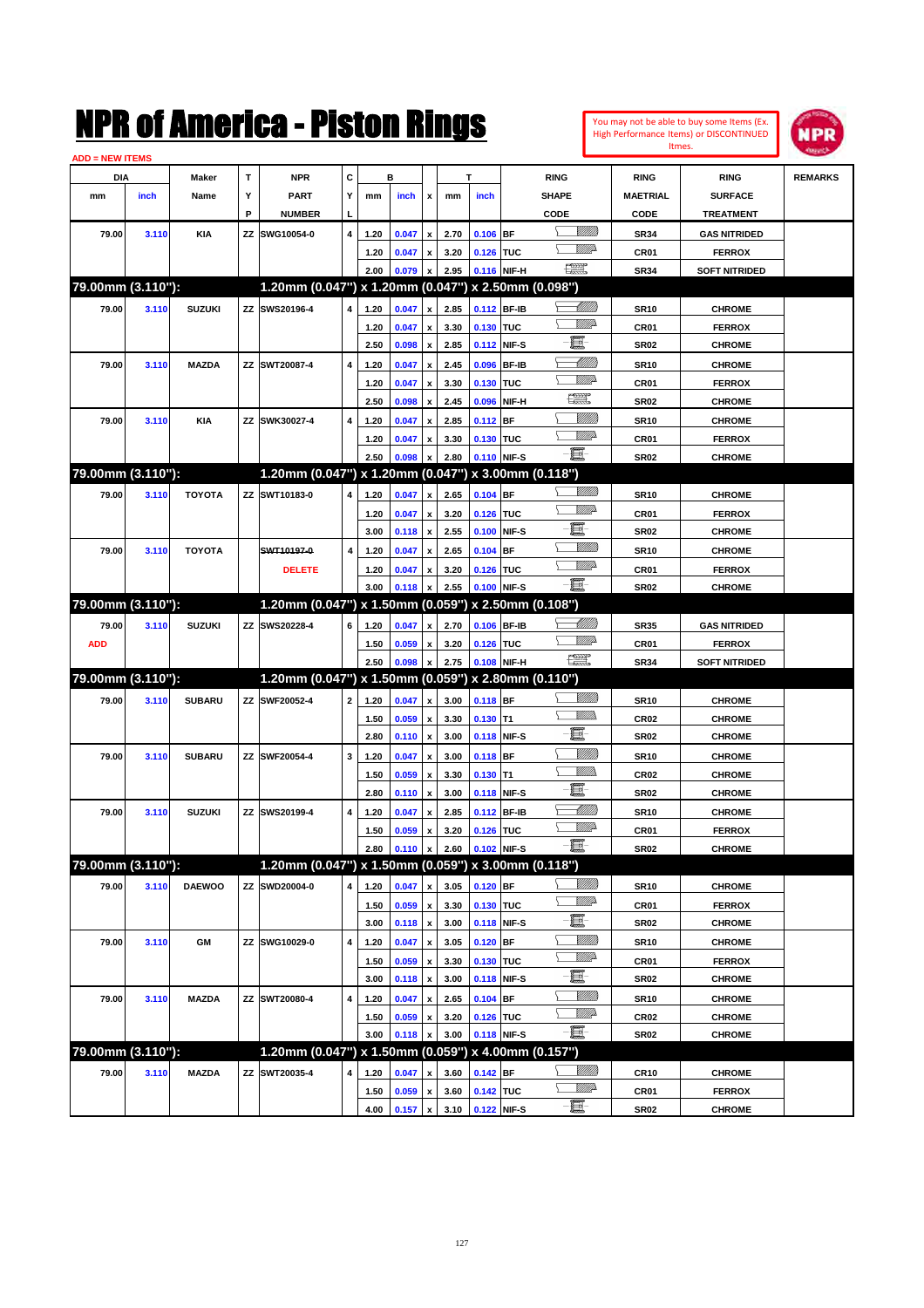|                        |       |                   |    | NMK OI AINCrica - Miston Kings                      |              |              |                |                                                        |              |                       |             |                  |                |                     | You may not be able to buy some Items (Ex.<br>High Performance Items) or DISCONTINUED<br>Itmes. | NPR            |
|------------------------|-------|-------------------|----|-----------------------------------------------------|--------------|--------------|----------------|--------------------------------------------------------|--------------|-----------------------|-------------|------------------|----------------|---------------------|-------------------------------------------------------------------------------------------------|----------------|
| <b>ADD = NEW ITEMS</b> |       |                   |    |                                                     |              |              |                |                                                        |              |                       |             |                  |                |                     |                                                                                                 |                |
| DIA                    |       | Maker             | T  | <b>NPR</b>                                          | C            |              | в              |                                                        |              | т                     |             | <b>RING</b>      |                | <b>RING</b>         | <b>RING</b>                                                                                     | <b>REMARKS</b> |
| mm                     | inch  | Name              | Υ  | <b>PART</b>                                         | Y            | mm           | inch           | x                                                      | mm           | inch                  |             | <b>SHAPE</b>     |                | <b>MAETRIAL</b>     | <b>SURFACE</b>                                                                                  |                |
|                        |       |                   | P  | <b>NUMBER</b>                                       |              |              |                |                                                        |              |                       |             | CODE             |                | CODE                | <b>TREATMENT</b>                                                                                |                |
| 79.00mm (3.110"):      |       |                   |    | 1.50mm (0.059") x 1.50mm (0.059") x 2.50mm (0.098") |              |              |                |                                                        |              |                       |             |                  |                |                     |                                                                                                 |                |
| 79.00                  | 3.110 | <b>MITSUBISHI</b> |    | ZZ SWM31066-4                                       | $\mathbf{2}$ | 1.50         | 0.059          | x                                                      | 3.05         | $0.120$ BF            |             |                  | <u>Millitt</u> | <b>SR10</b>         | <b>CHROME</b>                                                                                   |                |
|                        |       |                   |    |                                                     |              | 1.50         | 0.059          | x                                                      | 3.30         | $0.130$ T1            |             |                  | .<br>MM        | CR <sub>02</sub>    | <b>CHROME</b>                                                                                   |                |
|                        |       |                   |    |                                                     |              | 2.50         | 0.098          | x                                                      | 3.10         | 0.122 NIF-S           |             | -8               |                | <b>SR02</b>         | <b>CHROME</b>                                                                                   |                |
| 79.00mm (3.110"):      |       |                   |    | 1.50mm (0.059") x 1.50mm (0.059") x 3.00mm (0.118") |              |              |                |                                                        |              |                       |             |                  |                |                     |                                                                                                 |                |
| 79.00                  | 3.110 | <b>MAZDA</b>      |    | ZZ SWT20063-4                                       | 4            | 1.50         | 0.059          | X                                                      | 3.10         |                       | 0.122 BF-IB |                  | <u> UMM</u>    | <b>SR10</b>         | <b>CHROME</b>                                                                                   |                |
|                        |       |                   |    |                                                     |              | 1.50         | 0.059          | $\boldsymbol{\mathsf{x}}$                              | 3.40         | 0.134 TUC             |             |                  | <u>Willia</u>  | CR <sub>01</sub>    | <b>FERROX</b>                                                                                   |                |
|                        |       |                   |    |                                                     |              | 3.00         | 0.118          | $\boldsymbol{\mathsf{x}}$                              | 3.05         |                       | 0.120 NIF-S | E                |                | <b>SR34</b>         | <b>SOFT NITRIDED</b>                                                                            |                |
| 79.00                  | 3.110 | <b>KIA</b>        | ZZ | SWK30026-4                                          | 4            | 1.50         | 0.059          | x                                                      | 3.05         | $0.120$ BF            |             |                  | <u>Millil</u>  | <b>SR10</b>         | <b>CHROME</b>                                                                                   |                |
|                        |       |                   |    |                                                     |              | 1.50         | 0.059          | x                                                      | 3.40         | 0.134 TUC             |             | $-\mathbf{E}$    | <u>Willia</u>  | CR01                | <b>FERROX</b>                                                                                   |                |
|                        |       |                   |    |                                                     |              | 3.00         | 0.118          | X                                                      | 3.00         |                       | 0.118 NIF-S |                  |                | <b>SR02</b>         | <b>CHROME</b>                                                                                   |                |
| 79.00mm (3.110"):      |       |                   |    | 1.50mm (0.059") x 1.50mm (0.059") x 4.00mm (0.157") |              |              |                |                                                        |              |                       |             |                  |                |                     |                                                                                                 |                |
| 79.00                  | 3.110 | KIA               | ZZ | SWK30020-4                                          | 4            | 1.50         | 0.059          | X                                                      | 3.05         | $0.120$ BF            |             |                  | <u>Millitt</u> | <b>SR10</b>         | <b>CHROME</b>                                                                                   |                |
|                        |       |                   |    | (SWL03168-4)                                        |              | 1.50         | 0.059          | $\boldsymbol{\mathsf{x}}$                              | 3.20         | 0.126 TUC             |             | E                | <u>Willia</u>  | CR <sub>02</sub>    | <b>CHROME</b>                                                                                   |                |
|                        |       |                   |    |                                                     |              | 4.00         | 0.157          | $\boldsymbol{\mathsf{x}}$                              | 2.95         |                       | 0.116 NIF-S |                  | VMM)           | <b>SR02</b>         | <b>CHROME</b>                                                                                   |                |
| 79.00                  | 3.110 | <b>MAZDA</b>      |    | ZZ SWT20025-4                                       | 4            | 1.50         | 0.059          | x                                                      | 3.60         | $0.142$ T1            |             |                  | <u>Willia</u>  | CR <sub>02</sub>    | <b>CHROME</b>                                                                                   |                |
|                        |       |                   |    |                                                     |              | 1.50         | 0.059          | $\boldsymbol{\mathsf{x}}$                              | 3.60         | 0.142 TUC             |             | E                |                | CR01                | <b>FERROX</b>                                                                                   |                |
|                        |       |                   |    |                                                     |              | 4.00         | 0.157          | x                                                      | 3.10         |                       | 0.122 NIF-S |                  | <u>Millil</u>  | <b>SR02</b>         | <b>CHROME</b>                                                                                   |                |
| 79.00                  | 3.110 | <b>MAZDA</b>      |    | ZZ SWT20060-4                                       | 4            | 1.50         | 0.059          | x                                                      | 3.10         | $0.122$ BF            |             |                  | <u>Willia</u>  | <b>SR35</b>         | <b>GAS NITRIDED</b>                                                                             |                |
|                        |       |                   |    |                                                     |              | 1.50         | 0.059          | x                                                      | 3.40         | 0.134 TUC             |             | $-\mathbf{H}$    |                | CR01                | <b>FERROX</b>                                                                                   |                |
| 79.00mm (3.110"):      |       |                   |    | 1.50mm (0.059") x 2.00mm (0.079") x 4.00mm (0.157") |              | 4.00         | 0.157          | X                                                      | 3.00         |                       | 0.118 NIF-S |                  |                | <b>SR34</b>         | <b>SOFT NITRIDED</b>                                                                            |                |
|                        |       |                   |    |                                                     |              |              |                |                                                        |              |                       |             |                  | <u>Millitt</u> |                     |                                                                                                 |                |
| 79.00                  | 3.110 | <b>MAZDA</b>      |    | ZZ SWT20049-4                                       | 4            | 1.50         | 0.059          | x                                                      | 3.10         | 0.122 BF<br>0.142 TUC |             |                  | <u>Willia</u>  | <b>SR35</b>         | <b>GAS NITRIDED</b>                                                                             |                |
|                        |       |                   |    |                                                     |              | 2.00<br>4.00 | 0.079<br>0.157 | $\boldsymbol{\mathsf{x}}$<br>$\boldsymbol{\mathsf{x}}$ | 3.60<br>3.05 |                       | 0.120 NIF-S | E                |                | CR01<br><b>SR34</b> | <b>FERROX</b><br><b>SOFT NITRIDED</b>                                                           |                |
| 79.00                  | 3.110 | <b>MAZDA</b>      |    | SXT20049-4                                          | 4            | 1.50         | 0.059          | x                                                      | 3.40         | 0.134 BF              |             |                  | <u>Millil</u>  | <b>CR10</b>         | <b>CHROME</b>                                                                                   |                |
|                        |       |                   |    | <b>DELETE</b>                                       |              | 2.00         | 0.079          | x                                                      | 3.60         | 0.142 TUC             |             |                  | <u>Willia</u>  | CR01                | <b>FERROX</b>                                                                                   |                |
|                        |       |                   |    |                                                     |              | 4.00         | 0.157          | x                                                      | 3.15         |                       | 0.124 NIF-S | -8               |                | <b>SR02</b>         | <b>CHROME</b>                                                                                   |                |
| 79.00mm (3.110"):      |       |                   |    | 1.50mm (0.059") x NONE x 2.80mm (0.110")            |              |              |                |                                                        |              |                       |             |                  |                |                     |                                                                                                 |                |
| 79.00                  | 3.110 | <b>NISSAN</b>     |    | ZZ SWN30157-4                                       | 6            | 1.50         | 0.059          | x                                                      | 3.30         | 0.130 T1-IB           |             |                  | <u>UMM)</u>    | <b>CR10</b>         | <b>CHROME</b>                                                                                   |                |
|                        |       |                   |    |                                                     |              |              |                | x                                                      |              |                       |             |                  |                |                     |                                                                                                 |                |
|                        |       |                   |    |                                                     |              | 2.80         | 0.110          | $\mathbf{x}$                                           | 2.85         | 0.112 NIF-S           |             | e.               |                | SR02                | <b>CHROME</b>                                                                                   |                |
| 79.00mm (3.110"):      |       |                   |    | 2.00mm (0.079") x 2.00mm (0.079") x 4.00mm (0.157") |              |              |                |                                                        |              |                       |             |                  |                |                     |                                                                                                 |                |
| 79.00                  | 3.110 | <b>MAZDA</b>      |    | SWT20011-4                                          | 4            | 2.00         | 0.079          | $\mathbf{x}$                                           | 3.60         | $0.142$ T1            |             |                  | <u>Willib</u>  | <b>CR10</b>         | <b>CHROME</b>                                                                                   |                |
|                        |       |                   |    | <b>DELETE</b>                                       |              | 2.00         | 0.079          | $\pmb{\mathsf{x}}$                                     | 3.60         | $0.142$ T1            |             |                  | <u>VMMs</u>    | CR01                | <b>FERROX</b>                                                                                   |                |
|                        |       |                   |    |                                                     |              | 4.00         | 0.157          | x                                                      | 3.10         | 0.122 NIF-S           |             | $-\blacksquare$  |                | <b>SR02</b>         | <b>CHROME</b>                                                                                   |                |
| 79.00mm (3.110"):      |       |                   |    | 2.00mm (0.079") x 2.50mm (0.098") x 4.00mm (0.157") |              |              |                |                                                        |              |                       |             |                  |                |                     |                                                                                                 |                |
| 79.00                  | 3.110 | <b>TOYOTA</b>     |    | ZZ SWT10014-4                                       | 4            | 2.00         | 0.079          | $\mathbf{x}$                                           | 3.70         | $0.146$ T1            |             |                  | <u>Villida</u> | CR02                | <b>CHROME</b>                                                                                   |                |
|                        |       |                   |    |                                                     |              | 2.50         | 0.098          | $\pmb{\mathsf{x}}$                                     | 3.60         | 0.142 TUC             |             |                  | WWA            | <b>CR02</b>         | <b>CHROME</b>                                                                                   |                |
|                        |       |                   |    |                                                     |              | 4.00         | 0.157          | $\boldsymbol{\mathsf{x}}$                              | 3.85         | 0.152 NIF-S           |             | $-\blacksquare$  |                | SR <sub>02</sub>    | <b>CHROME</b>                                                                                   |                |
| 79.05mm (3.112"):      |       |                   |    | 1.00mm (0.039") x 1.00mm (0.039") x 2.00mm (0.079") |              |              |                |                                                        |              |                       |             |                  |                |                     |                                                                                                 |                |
| 79.05                  | 3.112 | <b>SUBARU</b>     |    | ZZ SWF20074-1                                       | 4            | 1.00         | 0.039          | x                                                      | 2.47         |                       | 0.097 BF-IB |                  | <u> UMB</u>    | <b>SR10</b>         | <b>CHROME</b>                                                                                   |                |
|                        |       |                   |    |                                                     |              | 1.00         | 0.039          | $\pmb{\mathsf{x}}$                                     | 2.50         | 0.098 TUC             |             |                  | <u>WW</u> A    | CR01                | <b>FERROX</b>                                                                                   |                |
|                        |       |                   |    |                                                     |              | 2.00         | 0.079          | x                                                      | 2.45         |                       | 0.096 NIF-H | $\frac{1}{2}$    |                | <b>SR02</b>         | <b>CHROME</b>                                                                                   |                |
| 79.10mm (3.114"):      |       |                   |    | 1.00mm (0.039") x 1.00mm (0.039") x 2.00mm (0.079") |              |              |                |                                                        |              |                       |             |                  |                |                     |                                                                                                 |                |
| 79.10                  | 3.114 | <b>HI PERFORM</b> |    | XGN3114                                             | $\mathbf{1}$ | 1.00         | 0.039          | x                                                      | 2.90         |                       | 0.114 BF-IB | <u>— Milli</u> b |                | <b>SR35</b>         | <b>GAS NITRIDED</b>                                                                             |                |
|                        |       |                   |    |                                                     |              | 1.00         | 0.039          | $\pmb{\mathsf{x}}$                                     | 3.10         | $0.122$ T1            |             |                  | <u>Willi</u> b | <b>CR10</b>         | <b>FERROX</b>                                                                                   |                |
|                        |       |                   |    |                                                     |              | 2.00         | 0.079          | $\mathbf{x}$                                           | 2.40         | 0.094 NIF-H           |             | $\frac{1}{2}$    |                | <b>SR34</b>         | <b>SOFT NITRIDED</b>                                                                            |                |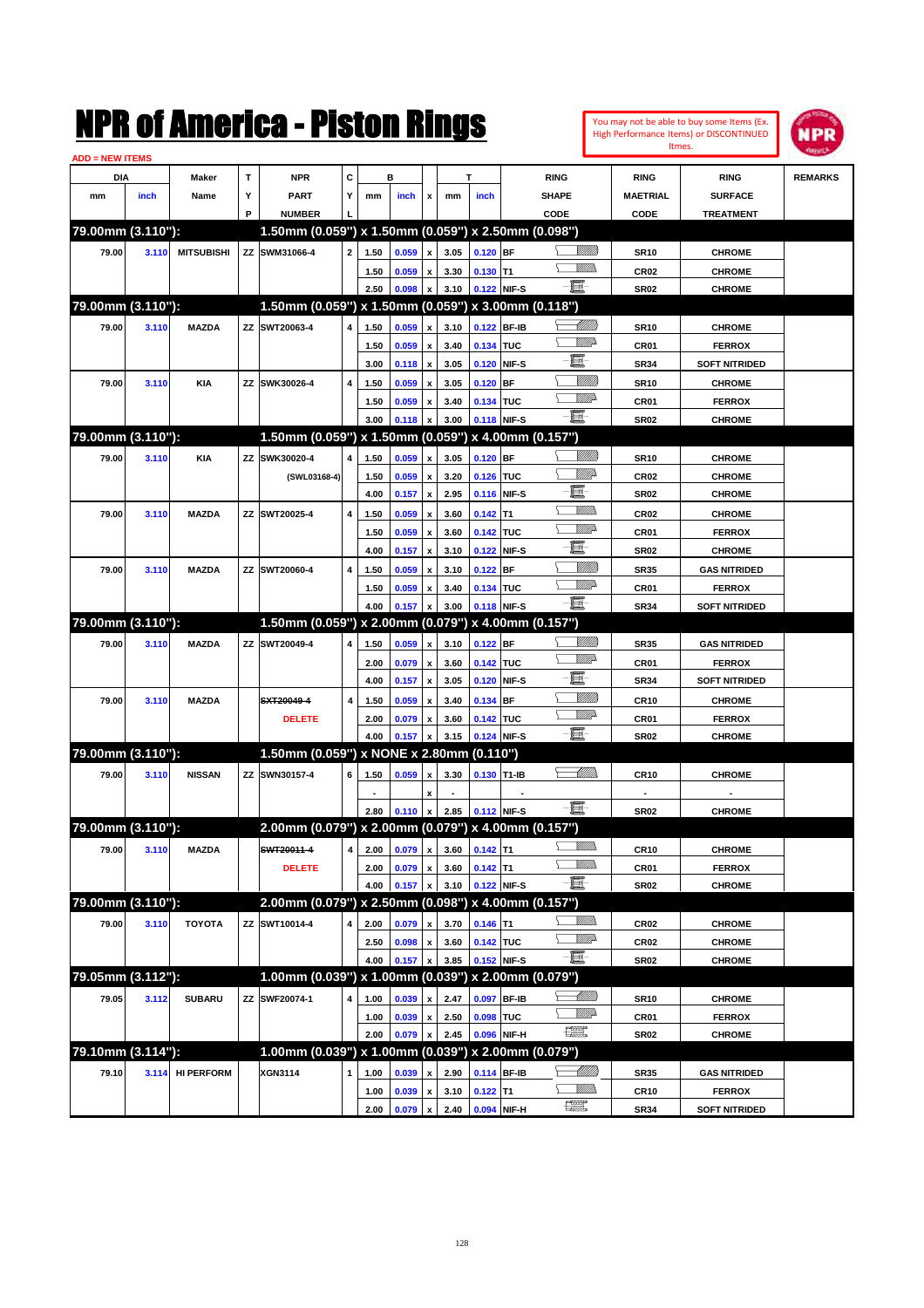

| <b>ADD = NEW ITEMS</b> |       |                   |   |                                                     |   |      |       |                           |      |             |               |                                |                  |                      |                |
|------------------------|-------|-------------------|---|-----------------------------------------------------|---|------|-------|---------------------------|------|-------------|---------------|--------------------------------|------------------|----------------------|----------------|
| DIA                    |       | Maker             | т | <b>NPR</b>                                          | С |      | в     |                           |      | т           |               | <b>RING</b>                    | <b>RING</b>      | <b>RING</b>          | <b>REMARKS</b> |
| mm                     | inch  | Name              | Υ | <b>PART</b>                                         | Y | mm   | inch  | x                         | mm   | inch        |               | <b>SHAPE</b>                   | <b>MAETRIAL</b>  | <b>SURFACE</b>       |                |
|                        |       |                   | P | <b>NUMBER</b>                                       |   |      |       |                           |      |             |               | CODE                           | CODE             | <b>TREATMENT</b>     |                |
| 79.15mm (3.116"):      |       |                   |   | 1.20mm (0.047") x 1.20mm (0.047") x 2.80mm(0.110")  |   |      |       |                           |      |             |               |                                |                  |                      |                |
| 79.15                  | 3.116 | <b>MITSUBISHI</b> |   | ZZ SWM31150-3                                       | 4 | 1.20 | 0.047 | $\pmb{\mathsf{x}}$        | 3.10 | $0.122$ BF  |               | <u>Villida</u>                 | <b>SR10</b>      | <b>CHROME</b>        |                |
|                        |       |                   |   |                                                     |   | 1.20 | 0.047 | x                         | 3.30 | $0.130$ T1  |               |                                | CR <sub>01</sub> | <b>FERROX</b>        |                |
|                        |       |                   |   |                                                     |   | 2.80 | 0.110 | $\pmb{\mathsf{x}}$        | 2.70 | 0.106       | NIF-H         | 鱱                              | <b>SR02</b>      | <b>CHROME</b>        |                |
| 79.15                  | 3.116 | <b>MITSUBISHI</b> |   | ZZ SWM31137-3                                       | 6 | 1.20 | 0.047 |                           | 3.05 | 0.120       | <b>BF</b>     | <u>UMB</u>                     | <b>SR10</b>      | <b>CHROME</b>        |                |
|                        |       |                   |   |                                                     |   | 1.20 | 0.047 | x                         | 3.05 | $0.120$ T1  |               | <br>Milli                      | <b>CR01</b>      | <b>FERROX</b>        |                |
|                        |       |                   |   |                                                     |   | 2.80 | 0.110 | $\boldsymbol{\mathsf{x}}$ | 2.60 | 0.102       | NIF-S         | $-\blacksquare$                | SR <sub>02</sub> | <b>CHROME</b>        |                |
| 79.20mm (3.118"):      |       |                   |   | 1.00mm (0.039") x 1.00mm (0.039") x 2.00mm (0.079") |   |      |       |                           |      |             |               |                                |                  |                      |                |
|                        |       |                   |   | XGN3118                                             |   |      |       |                           |      | 0.114 BF-IB |               | <u>UMB</u>                     |                  |                      |                |
| 79.20                  | 3.118 | <b>HI PERFORM</b> |   |                                                     | 1 | 1.00 | 0.039 | x                         | 2.90 |             |               |                                | <b>SR35</b>      | <b>GAS NITRIDED</b>  |                |
|                        |       |                   |   |                                                     |   | 1.00 | 0.039 | x                         | 3.10 | $0.122$ T1  |               | 鱱                              | <b>CR10</b>      | <b>FERROX</b>        |                |
| 79.20mm (3.118"):      |       |                   |   | 1.20mm (0.047") x 1.50mm (0.059") x 3.00mm (0.118") |   | 2.00 | 0.079 | $\mathbf{x}$              | 2.40 | 0.094       | NIF-H         |                                | <b>SR34</b>      | <b>SOFT NITRIDED</b> |                |
|                        |       |                   |   |                                                     |   |      |       |                           |      |             |               |                                |                  |                      |                |
| 79.20                  | 3.118 | <b>TOYOTA</b>     |   | ZZ SWT10181-2                                       | 4 | 1.20 | 0.047 | x                         | 2.85 | 0.112 BF    |               | VIII T                         | <b>SR10</b>      | <b>CHROME</b>        |                |
|                        |       |                   |   |                                                     |   | 1.50 | 0.059 | x                         | 3.50 | $0.138$ T1  |               | $ \Box$                        | <b>CR01</b>      | <b>FERROX</b>        |                |
|                        |       |                   |   |                                                     |   | 3.00 | 0.118 | $\pmb{\mathsf{x}}$        | 2.85 | 0.112 NIF-S |               |                                | SR <sub>02</sub> | <b>CHROME</b>        |                |
| 79.20mm (3.118"):      |       |                   |   | 1.50mm (0.059") x 1.50mm (0.059") x 3.00mm (0.118") |   |      |       |                           |      |             |               |                                |                  |                      |                |
| 79.20                  | 3.118 | <b>TOYOTA</b>     |   | ZZ SWT10161-2                                       | 4 | 1.50 | 0.059 | $\pmb{\mathsf{x}}$        | 2.70 | $0.106$ BF  |               | VIII T                         | <b>SR10</b>      | <b>CHROME</b>        |                |
|                        |       |                   |   |                                                     |   | 1.50 | 0.059 | x                         | 3.50 | $0.138$ T1  |               | VM))                           | <b>CR01</b>      | <b>FERROX</b>        |                |
|                        |       |                   |   |                                                     |   | 3.00 | 0.118 | $\pmb{\mathsf{x}}$        | 2.85 | 0.112 NIF-S |               | -8                             | SR <sub>02</sub> | <b>CHROME</b>        |                |
| 79.25mm (3.120"):      |       |                   |   | 1.20mm (0.047") x 1.20mm (0.047") x 2.00mm (0.079") |   |      |       |                           |      |             |               |                                |                  |                      |                |
| 79.25                  | 3.120 | <b>TOYOTA</b>     |   | ZZ SDT10267-1                                       | 4 | 1.20 | 0.047 | $\pmb{\mathsf{x}}$        | 2.70 | $0.106$ BF  |               | <u> UMB</u>                    | <b>SR34</b>      | <b>GAS NITRIDED</b>  |                |
| <b>ADD</b>             |       |                   |   |                                                     |   | 1.20 | 0.047 | x                         | 2.90 | 0.114 TUC   |               | <u>VMD</u>                     | <b>SR08</b>      | <b>FERROX</b>        |                |
|                        |       |                   |   |                                                     |   | 2.00 | 0.079 | $\pmb{\mathsf{x}}$        | 2.75 | 0.108       | <b>E-BC16</b> | EI.                            | <b>SR34</b>      | <b>SOFT NITRIDED</b> |                |
| 79.25                  | 3.120 | <b>FORD</b>       |   | ZZ SWF30030-1                                       | 4 | 1.20 | 0.047 | x                         | 2.90 | 0.114       | <b>BF</b>     | VIIII)                         | <b>SR34</b>      | <b>GAS NITRIDED</b>  |                |
|                        |       |                   |   |                                                     |   | 1.20 | 0.047 | x                         | 2.90 | 0.114 TUC   |               | <u>VMD</u>                     | <b>SR08</b>      | <b>FERROX</b>        |                |
|                        |       |                   |   |                                                     |   | 2.00 | 0.079 | x                         | 2.50 | 0.098       | NIF-H         | $f_{\text{max}}^{\text{opp}}$  | <b>SR34</b>      | <b>SOFT NITRIDED</b> |                |
| 79.25                  | 3.120 | <b>KIA</b>        |   | ZZ SWG10054-1                                       | 4 | 1.20 | 0.047 | x                         | 2.70 | 0.106       | <b>BF</b>     | <u>VIIII</u> )                 | <b>SR34</b>      | <b>GAS NITRIDED</b>  |                |
| <b>ADD</b>             |       |                   |   |                                                     |   | 1.20 | 0.047 | x                         | 3.20 | 0.126       | <b>TUC</b>    | <u>WW</u> A                    | <b>CR01</b>      | <b>FERROX</b>        |                |
|                        |       |                   |   |                                                     |   | 2.00 | 0.079 |                           | 2.95 | 0.116       | NIF-H         | $f_{\text{max}}^{\text{comp}}$ | <b>SR34</b>      | <b>SOFT NITRIDED</b> |                |
| 79.25mm (3.120"):      |       |                   |   | 1.20mm (0.047") x 1.20mm (0.047"")                  |   |      |       |                           |      |             |               | x 3.00mm (0.118")              |                  |                      |                |
| 79.25                  | 3.120 | <b>TOYOTA</b>     |   | ZZ SWT10183-1                                       | 4 | 1.20 | 0.047 | $\pmb{\mathsf{x}}$        | 2.65 | $0.104$ BF  |               | <u>Villida</u>                 | <b>SR10</b>      | <b>CHROME</b>        |                |
|                        |       |                   |   |                                                     |   | 1.20 | 0.047 | x                         | 3.20 | 0.126       | <b>TUC</b>    | <u>MMP</u>                     | CR <sub>01</sub> | <b>FERROX</b>        |                |
|                        |       |                   |   |                                                     |   | 3.00 | 0.118 | $\pmb{\mathsf{x}}$        | 2.55 | 0.100       | NIF-S         | E                              | SR <sub>02</sub> | <b>CHROME</b>        |                |
| 79.25                  | 3.120 | <b>TOYOTA</b>     |   | SWT10197-1                                          | 4 | 1.20 | 0.047 | $\pmb{\mathsf{x}}$        | 2.65 | $0.104$ BF  |               | <u>Willib</u>                  | <b>SR10</b>      | <b>CHROME</b>        |                |
|                        |       |                   |   | <b>DELETE</b>                                       |   | 1.20 | 0.047 | $\pmb{\mathsf{x}}$        | 3.20 | 0.126 TUC   |               | <u>Willi</u> a                 | CR01             | <b>FERROX</b>        |                |
|                        |       |                   |   |                                                     |   | 3.00 | 0.118 | $\pmb{\mathsf{x}}$        | 2.55 | 0.100       | NIF-S         | -日                             | SR <sub>02</sub> | <b>CHROME</b>        |                |
| 79.25mm (3.120"):      |       |                   |   | 1.20mm (0.047") x 1.50mm (0.059"")                  |   |      |       |                           |      |             |               | x 3.00mm (0.118")              |                  |                      |                |
| 79.25                  | 3.120 | <b>DAEWOO</b>     |   | ZZ SWD20004-1                                       | 4 | 1.20 | 0.047 | x                         | 3.05 | $0.120$ BF  |               | <u>Villida</u>                 | <b>SR10</b>      | <b>CHROME</b>        |                |
|                        |       |                   |   |                                                     |   | 1.50 | 0.059 | $\pmb{\mathsf{x}}$        | 3.30 | 0.130 TUC   |               | <u>VMP</u>                     | CR01             | <b>FERROX</b>        |                |
|                        |       |                   |   |                                                     |   | 3.00 | 0.118 | $\pmb{\mathsf{x}}$        | 3.00 | 0.118 NIF-S |               | e.                             | SR <sub>02</sub> | <b>CHROME</b>        |                |
| 79.25                  | 3.120 | GM                |   | ZZ SWG10029-1                                       | 4 | 1.20 | 0.047 | $\pmb{\mathsf{x}}$        | 3.05 | 0.120       | <b>BF</b>     | <u>UMB</u>                     | <b>SR10</b>      | <b>CHROME</b>        |                |
|                        |       |                   |   |                                                     |   | 1.50 | 0.059 | x                         | 3.30 | 0.130 TUC   |               | ₩₩                             | CR01             | <b>FERROX</b>        |                |
|                        |       |                   |   |                                                     |   | 3.00 | 0.118 | $\pmb{\mathsf{x}}$        | 3.00 | 0.118 NIF-S |               | $-\Xi$ -                       | SR <sub>02</sub> | <b>CHROME</b>        |                |
| 79.30mm (3.122"):      |       |                   |   | 1.00mm (0.039") x 1.00mm (0.039") x 2.00mm (0.079") |   |      |       |                           |      |             |               |                                |                  |                      |                |
| 79.05                  | 3.112 | <b>SUBARU</b>     |   | ZZ SWF20074-2                                       | 4 | 1.00 | 0.039 | x                         | 2.47 | 0.097       | BF-IB         | <u> Millitt</u>                | <b>SR10</b>      | <b>CHROME</b>        |                |
|                        |       |                   |   |                                                     |   | 1.00 | 0.039 | x                         | 2.50 | 0.098       | <b>TUC</b>    | <u>VMP</u>                     | CR01             | <b>FERROX</b>        |                |
|                        |       |                   |   |                                                     |   | 2.00 | 0.079 | l x                       | 2.45 |             | 0.096 NIF-H   | R                              | SR <sub>02</sub> | <b>CHROME</b>        |                |
|                        |       |                   |   |                                                     |   |      |       |                           |      |             |               |                                |                  |                      |                |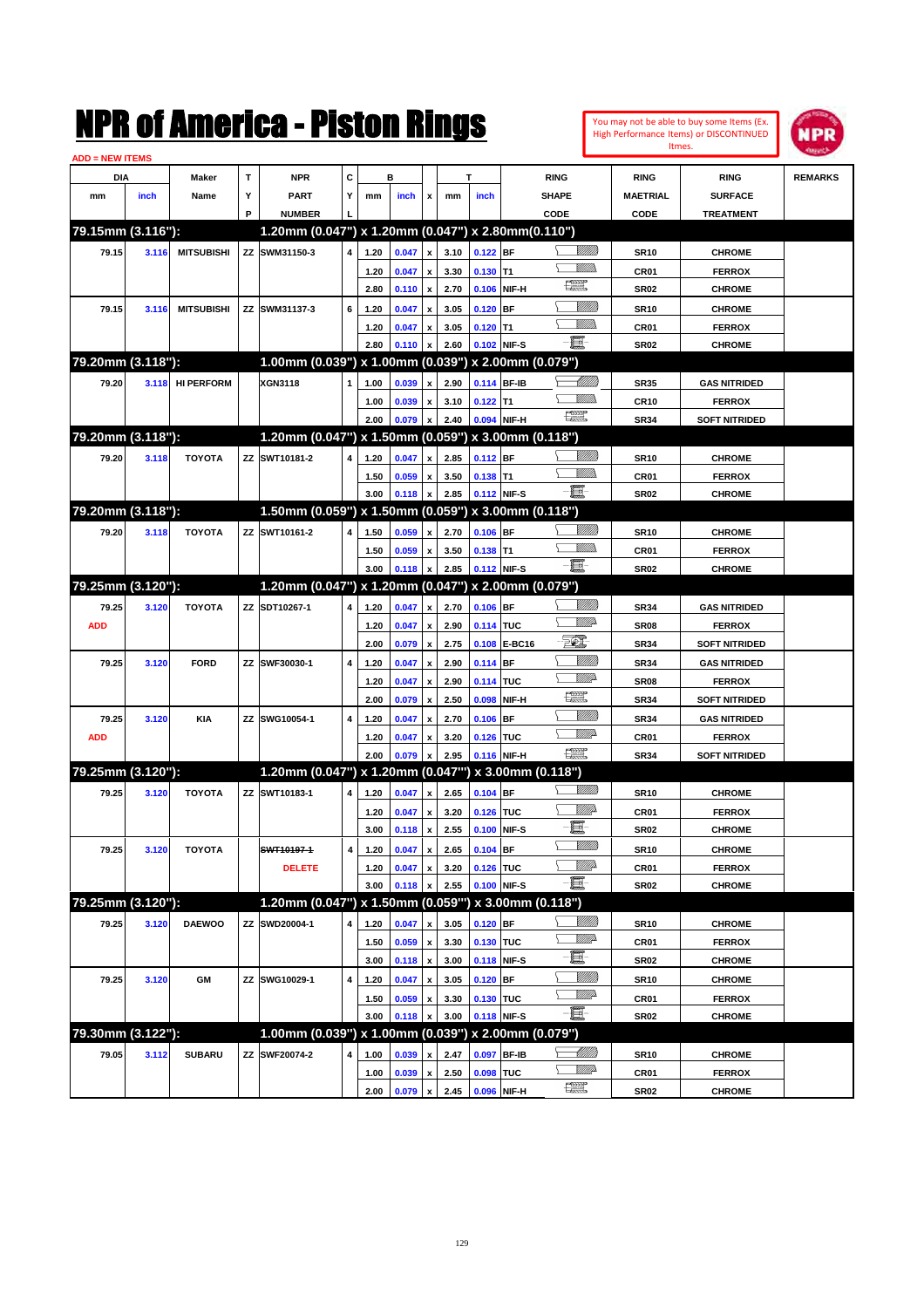|                        |       |                   |              | NMK OI AINCrica - Miston Kings                         |              |      |                  |                    |      |                               |              |                               |                 |                     | You may not be able to buy some Items (Ex.<br>High Performance Items) or DISCONTINUED<br>Itmes. | NPR            |
|------------------------|-------|-------------------|--------------|--------------------------------------------------------|--------------|------|------------------|--------------------|------|-------------------------------|--------------|-------------------------------|-----------------|---------------------|-------------------------------------------------------------------------------------------------|----------------|
| <b>ADD = NEW ITEMS</b> |       |                   |              |                                                        |              |      |                  |                    |      |                               |              |                               |                 |                     |                                                                                                 |                |
| <b>DIA</b>             |       | Maker             | $\mathbf{T}$ | <b>NPR</b>                                             | C            |      | в                |                    |      | T                             |              | <b>RING</b>                   |                 | <b>RING</b>         | <b>RING</b>                                                                                     | <b>REMARKS</b> |
| mm                     | inch  | Name              | Υ            | <b>PART</b>                                            | Y            | mm   | inch             | x                  | mm   | inch                          |              | <b>SHAPE</b>                  |                 | <b>MAETRIAL</b>     | <b>SURFACE</b>                                                                                  |                |
|                        |       |                   | P            | <b>NUMBER</b>                                          |              |      |                  |                    |      |                               |              | CODE                          |                 | CODE                | <b>TREATMENT</b>                                                                                |                |
| 79.40mm (3.126"):      |       |                   |              | 1.20mm (0.047") x 1.20mm (0.047") x 2.80mm (0.110")    |              |      |                  |                    |      |                               |              |                               |                 |                     |                                                                                                 |                |
| 79.40                  | 3.126 | <b>MITSUBISHI</b> |              | ZZ SWM31150-4                                          | 4            | 1.20 | 0.047            | $\pmb{\mathsf{x}}$ | 3.10 | $0.122$ BF                    |              |                               | <u>Villilli</u> | <b>SR10</b>         | <b>CHROME</b>                                                                                   |                |
|                        |       |                   |              |                                                        |              | 1.20 | 0.047            | $\pmb{\mathsf{x}}$ | 3.30 | $0.130$ T1                    |              |                               | <br>VMD         | CR01                | <b>FERROX</b>                                                                                   |                |
|                        |       |                   |              |                                                        |              | 2.80 | 0.110            | $\pmb{\mathsf{x}}$ | 2.70 | 0.106                         | NIF-H        | $f_{\rm max}^{\rm exp}$       |                 | <b>SR02</b>         | <b>CHROME</b>                                                                                   |                |
| 79.40                  | 3.126 | <b>MITSUBISHI</b> |              | ZZ SWM31137-4                                          | 6            | 1.20 | 0.047            | $\pmb{\mathsf{x}}$ | 3.05 | $0.120$ BF                    |              |                               | <u>Villilli</u> | <b>SR10</b>         | <b>CHROME</b>                                                                                   |                |
|                        |       |                   |              |                                                        |              | 1.20 | 0.047            | $\pmb{\mathsf{x}}$ | 3.05 | $0.120$ T1                    |              |                               | VM))            | CR01                | <b>FERROX</b>                                                                                   |                |
|                        |       |                   |              |                                                        |              | 2.80 | 0.110            | $\pmb{\mathsf{x}}$ | 2.60 | 0.102 NIF-S                   |              | E                             |                 | <b>SR02</b>         | <b>CHROME</b>                                                                                   |                |
| 79.45mm (3.128"):      |       |                   |              | 1.20mm (0.047") x 1.50mm (0.059") x 3.00mm (0.118")    |              |      |                  |                    |      |                               |              |                               |                 |                     |                                                                                                 |                |
| 79.45                  | 3.128 | <b>TOYOTA</b>     |              | ZZ SWT10181-3                                          | 4            | 1.20 | 0.047            | $\mathbf{x}$       | 2.85 | $0.112$ BF                    |              |                               | <u>Villida</u>  | <b>SR10</b>         | <b>CHROME</b>                                                                                   |                |
|                        |       |                   |              |                                                        |              | 1.50 | 0.059            | $\pmb{\mathsf{x}}$ | 3.50 | $0.138$ T1                    |              |                               | 7777).          | CR01                | <b>FERROX</b>                                                                                   |                |
|                        |       |                   |              |                                                        |              | 3.00 | 0.118            | $\pmb{\mathsf{x}}$ | 2.85 | 0.112 NIF-S                   |              | 買                             |                 | <b>SR02</b>         | <b>CHROME</b>                                                                                   |                |
| 79.45mm (3.128"):      |       |                   |              | 1.50mm (0.059") x 1.50mm (0.059") x 3.00mm (0.118")    |              |      |                  |                    |      |                               |              |                               |                 |                     |                                                                                                 |                |
| 79.45                  | 3.128 | <b>TOYOTA</b>     |              | ZZ SWT10161-3                                          | 4            | 1.50 | 0.059            | x                  | 2.70 | $0.106$ BF                    |              |                               | <u>VIIIIn</u>   | <b>SR10</b>         | <b>CHROME</b>                                                                                   |                |
|                        |       |                   |              |                                                        |              | 1.50 | 0.059            | x                  | 3.50 | $0.138$ T1                    |              |                               | <br>Mar         | CR <sub>01</sub>    | <b>FERROX</b>                                                                                   |                |
|                        |       |                   |              |                                                        |              | 3.00 | 0.118            | $\pmb{\mathsf{x}}$ | 2.85 | 0.112 NIF-S                   |              | 買                             |                 | <b>SR02</b>         | <b>CHROME</b>                                                                                   |                |
| 79.50mm (3.130"):      |       |                   |              | $1.00$ mm (0.039") x 1.00mm (0.039") x 2.00mm (0.079") |              |      |                  |                    |      |                               |              |                               |                 |                     |                                                                                                 |                |
| 79.50                  | 3.130 | <b>HI PERFORM</b> |              | XG3130                                                 | 1            | 1.00 | 0.039            | $\pmb{\mathsf{x}}$ | 3.05 | $0.120$ BF                    |              |                               | <u>VIIIIn</u>   | <b>SR10</b>         | <b>CHROME</b>                                                                                   |                |
|                        |       |                   |              |                                                        |              | 1.00 | 0.039            | $\pmb{\mathsf{x}}$ | 3.05 | $0.120$ T1                    |              |                               | <br>Milita      | <b>CR10</b>         | <b>FERROX</b>                                                                                   |                |
|                        |       |                   |              |                                                        |              | 2.00 | 0.079            | $\pmb{\mathsf{x}}$ | 3.20 | 0.126                         | NIF-S        | E                             |                 | <b>SR02</b>         | <b>CHROME</b>                                                                                   |                |
| 79.50                  | 3.130 | <b>HI PERFORM</b> |              | XGN3130                                                | 1            | 1.00 | 0.039            | $\pmb{\mathsf{x}}$ | 2.90 | 0.114                         | <b>BF-IB</b> |                               | MMs             | <b>SR35</b>         | <b>GAS NITRIDED</b>                                                                             |                |
|                        |       |                   |              |                                                        |              | 1.00 | 0.039            | x                  | 3.10 | 0.122                         | T1           |                               | 9777).          | <b>CR10</b>         | <b>FERROX</b>                                                                                   |                |
|                        |       |                   |              |                                                        |              | 2.00 | 0.079            | $\pmb{\mathsf{x}}$ | 2.40 | 0.094 NIF-H                   |              | <b>The Control</b>            |                 | <b>SR34</b>         | <b>SOFT NITRIDED</b>                                                                            |                |
| 79.50mm (3.130"):      |       |                   |              | 1.00mm (0.039") x 1.20mm (0.047") x 2.80mm (0.110")    |              |      |                  |                    |      |                               |              |                               |                 |                     |                                                                                                 |                |
| 79.50                  | 3.130 | <b>HI PERFORM</b> |              | XC3130                                                 | 1            | 1.00 | 0.039            | $\pmb{\mathsf{x}}$ | 3.00 | 0.118 BF                      |              |                               |                 | <b>SR10</b>         | <b>CHROME</b>                                                                                   |                |
|                        |       |                   |              |                                                        |              | 1.20 | 0.047            | $\pmb{\mathsf{x}}$ | 3.40 | 0.134                         | T1           |                               | 9777).          | CR <sub>01</sub>    | <b>FERROX</b>                                                                                   |                |
|                        |       |                   |              |                                                        |              | 2.80 | 0.110            | $\pmb{\mathsf{x}}$ | 3.10 | 0.122                         | NIF-S        | E                             |                 | <b>SR02</b>         | <b>CHROME</b>                                                                                   |                |
| 79.50                  | 3.130 | <b>HI PERFORM</b> |              | XC3130LG                                               | 1            | 1.00 | 0.039            | $\pmb{\mathsf{x}}$ | 3.00 | 0.118                         | BF           |                               | <u>Sillilli</u> | <b>SR10</b>         | <b>CHROME</b>                                                                                   |                |
|                        |       |                   |              |                                                        |              | 1.20 | 0.047            | $\pmb{\mathsf{x}}$ | 3.40 | 0.134                         | T1           |                               | 9777).          | CR <sub>01</sub>    | <b>FERROX</b>                                                                                   |                |
|                        |       |                   |              |                                                        |              | 2.80 | 0.110            | $\pmb{\mathsf{x}}$ | 3.10 | 0.122                         | NIF-S        | E                             |                 | <b>SR02</b>         | <b>CHROME</b>                                                                                   |                |
| 79.50                  | 3.130 | <b>HI PERFORM</b> |              | 21-GNH07950                                            | $\mathbf{1}$ | 1.00 | 0.039            | $\pmb{\mathsf{x}}$ | 2.90 | 0.114                         | BF           |                               | 777778          | <b>SR34</b>         | <b>GAS NITRIDED</b>                                                                             |                |
|                        |       |                   |              |                                                        |              | 1.20 | 0.047            | x                  | 3.40 | 0.134 TUH                     |              |                               | <u>Willi</u> r  | CR01                | <b>FERROX</b>                                                                                   |                |
|                        |       |                   |              |                                                        |              | 2.80 | 0.110            | $\mathbf{x}$       | 3.10 | 0.122 NIF-H                   |              | <b>DEED</b>                   |                 | <b>SR34</b>         | <b>SOFT NITRIDED</b>                                                                            |                |
| 79.50mm (3.130"):      |       |                   |              | 1.20mm (0.047") x 1.20mm (0.047") x 2.00mm (0.079")    |              |      |                  |                    |      |                               |              |                               |                 |                     |                                                                                                 |                |
| 79.50                  | 3.130 | ΤΟΥΟΤΑ            |              | ZZ SDT10267-2                                          | 4            | 1.20 | 0.047            | $\pmb{\mathsf{x}}$ | 2.70 | $0.106$ BF                    |              |                               | <u>VMMs</u>     | <b>SR34</b>         | <b>GAS NITRIDED</b>                                                                             |                |
| <b>ADD</b>             |       |                   |              |                                                        |              | 1.20 | 0.047            | $\pmb{\mathsf{x}}$ | 2.90 | 0.114 TUC                     |              |                               | <u>VMD</u>      | SR08                | <b>FERROX</b>                                                                                   |                |
|                        |       |                   |              |                                                        |              | 2.00 | 0.079            | $\pmb{\mathsf{x}}$ | 2.75 |                               | 0.108 E-BC16 | E.                            |                 | SR34                | SOFT NITRIDED                                                                                   |                |
| 79.50                  | 3.130 | <b>FORD</b>       | ΖZ           | SWF30030-2                                             | 4            | 1.20 | 0.047            | $\pmb{\mathsf{x}}$ | 2.90 | $0.114$ BF                    |              |                               | <u>VIIII</u> )  | <b>SR34</b>         | <b>GAS NITRIDED</b>                                                                             |                |
| <b>ADD</b>             |       |                   |              |                                                        |              | 1.20 | 0.047            | $\pmb{\mathsf{x}}$ | 2.90 | 0.114 TUC                     |              |                               | <u>MM</u> D     | <b>SR08</b>         | <b>FERROX</b>                                                                                   |                |
|                        |       |                   |              |                                                        |              | 2.00 | 0.079            | $\pmb{\mathsf{x}}$ | 2.50 | 0.098                         | NIF-H        | æ                             |                 | SR34                | SOFT NITRIDED                                                                                   |                |
|                        |       |                   |              |                                                        | 4            |      |                  |                    |      |                               |              |                               | <u>MMB</u>      |                     |                                                                                                 |                |
| 79.50                  | 3.130 | <b>KIA</b>        |              | ZZ SWG10054-2                                          |              | 1.20 | 0.047            | $\pmb{\mathsf{x}}$ | 2.70 | $0.106$ BF                    |              |                               | ₩₩              | <b>SR34</b>         | <b>GAS NITRIDED</b>                                                                             |                |
|                        |       |                   |              |                                                        |              | 1.20 | 0.047<br>0.079 x | x                  | 3.20 | 0.126 TUC<br>2.95 0.116 NIF-H |              | $f_{\text{max}}^{\text{max}}$ |                 | CR01<br><b>SR34</b> | <b>FERROX</b><br><b>SOFT NITRIDED</b>                                                           |                |
|                        |       |                   |              |                                                        |              | 2.00 |                  |                    |      |                               |              |                               |                 |                     |                                                                                                 |                |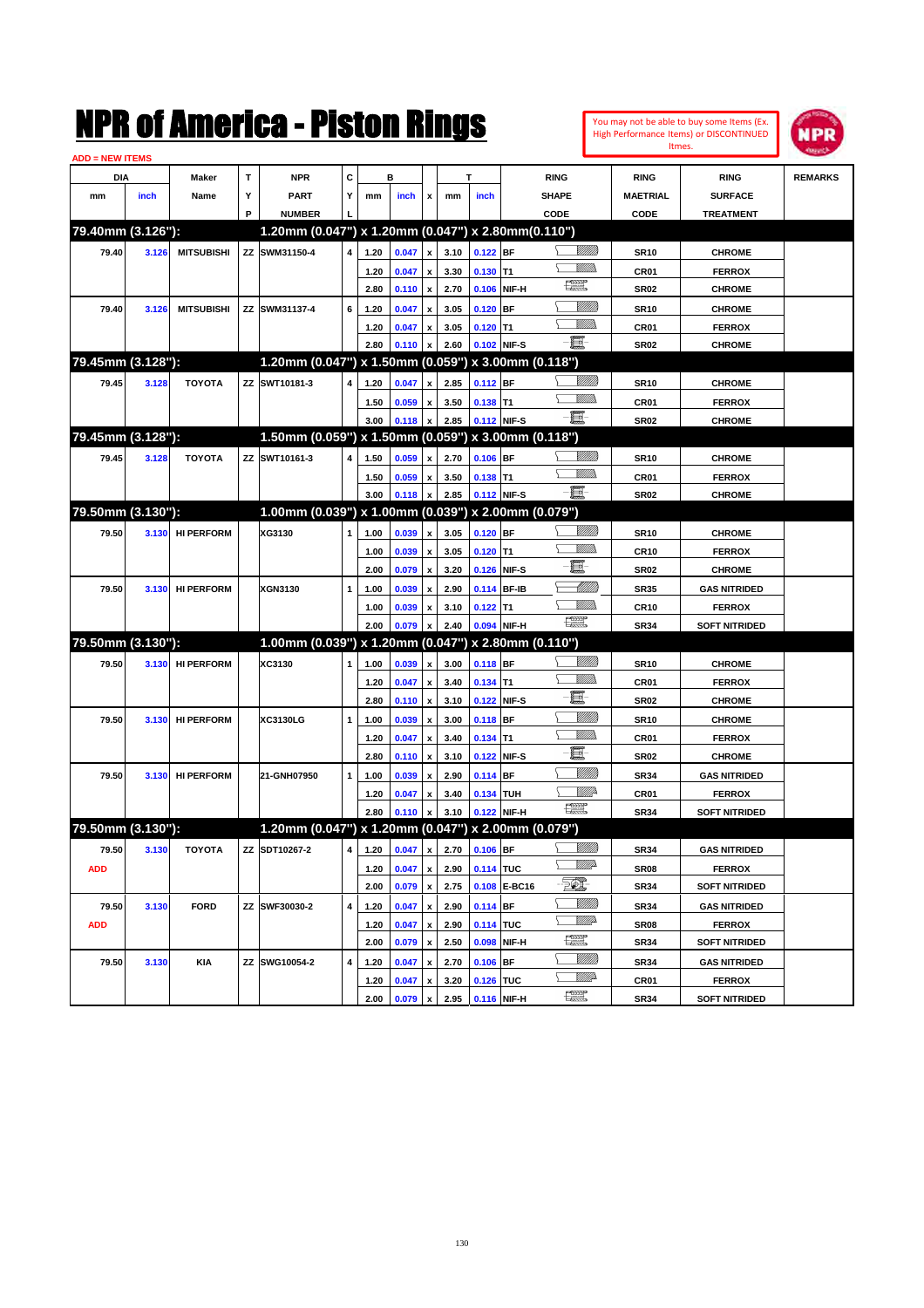|                        |       |                   |             | NMK OT AINCFICA - MISTON KINGS                       |   |      |       |                           |      |             |              |                    |                 |                  | You may not be able to buy some Items (Ex.<br><b>High Performance Items) or DISCONTINUED</b><br>Itmes. | <b>NPR</b>     |
|------------------------|-------|-------------------|-------------|------------------------------------------------------|---|------|-------|---------------------------|------|-------------|--------------|--------------------|-----------------|------------------|--------------------------------------------------------------------------------------------------------|----------------|
| <b>ADD = NEW ITEMS</b> |       |                   |             |                                                      |   |      |       |                           |      |             |              |                    |                 |                  |                                                                                                        |                |
| DIA                    |       | Maker             | $\mathbf T$ | <b>NPR</b>                                           | c |      | в     |                           |      | Т           |              | <b>RING</b>        |                 | <b>RING</b>      | <b>RING</b>                                                                                            | <b>REMARKS</b> |
| mm                     | inch  | Name              | Υ<br>P      | <b>PART</b><br><b>NUMBER</b>                         | Y | mm   | inch  | x                         | mm   | inch        |              | SHAPE              |                 | <b>MAETRIAL</b>  | <b>SURFACE</b>                                                                                         |                |
| 79.50mm (3.130"):      |       |                   |             | 1.20mm (0.047") x 1.20mm (0.047"') x 3.00mm (0.118") |   |      |       |                           |      |             |              | CODE               |                 | CODE             | <b>TREATMENT</b>                                                                                       |                |
| 79.50                  | 3.130 | <b>TOYOTA</b>     |             | ZZ SWT10183-2                                        | 4 | 1.20 | 0.047 | $\pmb{\mathsf{x}}$        | 2.65 | 0.104       | <b>BF</b>    |                    |                 | <b>SR10</b>      | <b>CHROME</b>                                                                                          |                |
|                        |       |                   |             |                                                      |   | 1.20 | 0.047 | $\pmb{\mathsf{x}}$        | 3.20 | 0.126       | <b>TUC</b>   |                    | <u>WW</u> A     | CR <sub>01</sub> | <b>FERROX</b>                                                                                          |                |
|                        |       |                   |             |                                                      |   | 3.00 | 0.118 | $\pmb{\mathsf{x}}$        | 2.55 | 0.100       | NIF-S        | E.                 |                 | <b>SR02</b>      | <b>CHROME</b>                                                                                          |                |
| 79.50                  | 3.130 | <b>TOYOTA</b>     |             | SWT10197-2                                           | 4 | 1.20 | 0.047 | $\pmb{\mathsf{x}}$        | 2.65 | 0.104       | <b>BF</b>    |                    | VIII TA         | <b>SR10</b>      | <b>CHROME</b>                                                                                          |                |
|                        |       |                   |             | <b>DELETE</b>                                        |   | 1.20 | 0.047 | $\pmb{\mathsf{x}}$        | 3.20 | 0.126       | <b>ITUC</b>  |                    | <u>VM</u> D     | CR <sub>01</sub> | <b>FERROX</b>                                                                                          |                |
|                        |       |                   |             |                                                      |   | 3.00 | 0.118 | $\pmb{\mathsf{x}}$        | 2.55 | 0.100       | NIF-S        | -8                 |                 | <b>SR02</b>      | <b>CHROME</b>                                                                                          |                |
| 79.50mm (3.130"):      |       |                   |             | 1.20mm (0.047") x 1.50mm (0.059"') x 3.00mm (0.118") |   |      |       |                           |      |             |              |                    |                 |                  |                                                                                                        |                |
| 79.50                  | 3.130 | <b>DAEWOO</b>     |             | ZZ SWD20004-2                                        | 4 | 1.20 | 0.047 | $\boldsymbol{\mathsf{x}}$ | 3.05 | 0.120       | <b>BF</b>    |                    | <u>Sillilli</u> | <b>SR10</b>      | <b>CHROME</b>                                                                                          |                |
|                        |       |                   |             |                                                      |   | 1.50 | 0.059 | x                         | 3.30 | 0.130       | <b>TUC</b>   |                    | <u>VM</u> D     | CR <sub>01</sub> | <b>FERROX</b>                                                                                          |                |
|                        |       |                   |             |                                                      |   | 3.00 | 0.118 | x                         | 3.00 | 0.118       | NIF-S        | E.                 |                 | <b>SR02</b>      | <b>CHROME</b>                                                                                          |                |
| 79.50                  | 3.130 | GM                | ΖZ          | SWG10029-2                                           | 4 | 1.20 | 0.047 | $\pmb{\mathsf{x}}$        | 3.05 | 0.120       | <b>BF</b>    |                    | <u>Villilli</u> | <b>SR10</b>      | <b>CHROME</b>                                                                                          |                |
|                        |       |                   |             |                                                      |   | 1.50 | 0.059 | $\pmb{\mathsf{x}}$        | 3.30 | 0.130       | <b>TUC</b>   |                    | <u>VIII</u> D   | CR <sub>01</sub> | <b>FERROX</b>                                                                                          |                |
|                        |       |                   |             |                                                      |   | 3.00 | 0.118 | $\boldsymbol{\mathsf{x}}$ | 3.00 | 0.118       | NIF-S        | E                  |                 | <b>SR02</b>      | <b>CHROME</b>                                                                                          |                |
| 79.50mm (3.130"):      |       |                   |             | 1.75mm (0.069") x 2.00mm (0.079"") x 4.00mm (0.157") |   |      |       |                           |      |             |              |                    |                 |                  |                                                                                                        |                |
| 79.50                  |       | 3.130 VOLKSWAGEN  |             | SWE50174-0                                           | 4 | 1.75 | 0.069 | $\boldsymbol{\mathsf{x}}$ | 2.90 | 0.114 BF-IB |              |                    | <u> Millitt</u> | <b>SR10</b>      | <b>CHROME</b>                                                                                          |                |
|                        |       |                   |             | <b>DELETE</b>                                        |   | 2.00 | 0.079 | $\pmb{\mathsf{x}}$        | 3.30 | 0.130       | <b>TUC</b>   |                    | <u>VIII</u> D   | CR <sub>01</sub> | <b>FERROX</b>                                                                                          |                |
|                        |       |                   |             |                                                      |   | 4.00 | 0.157 | x                         | 3.00 | 0.118       | NIF-S        | E.                 |                 | <b>SR02</b>      | <b>CHROME</b>                                                                                          |                |
| 79.50                  |       | 3.130 VOLKSWAGEN  |             | SWE50225-0                                           | 5 | 1.75 | 0.069 | x                         | 2.90 | 0.114       | <b>BF-IB</b> |                    | <u>UMM</u>      | <b>SR10</b>      | <b>CHROME</b>                                                                                          |                |
|                        |       |                   |             | <b>DELETE</b>                                        |   | 2.00 | 0.079 | $\pmb{\mathsf{x}}$        | 3.30 | 0.130       | <b>TUC</b>   |                    | <u>VIII</u> D   | CR <sub>01</sub> | <b>FERROX</b>                                                                                          |                |
|                        |       |                   |             |                                                      |   | 4.00 | 0.157 | $\boldsymbol{\mathsf{x}}$ | 3.00 | 0.118       | NIF-S        | E                  |                 | <b>SR02</b>      | <b>CHROME</b>                                                                                          |                |
| 79.50                  | 3.130 | <b>CHRYSLER</b>   |             | SWL01402-0                                           | 4 | 1.75 | 0.069 | x                         | 3.30 | 0.130       | İB           |                    | <u> Millil</u>  | CR <sub>02</sub> | <b>CHROME</b>                                                                                          |                |
|                        |       |                   |             | <b>DELETE</b>                                        |   | 2.00 | 0.079 | $\pmb{\mathsf{x}}$        | 3.30 | 0.130       | <b>TUC</b>   |                    | <u>VM</u> D     | CR01             | <b>FERROX</b>                                                                                          |                |
|                        |       |                   |             |                                                      |   | 4.00 | 0.157 | $\boldsymbol{\mathsf{x}}$ | 3.90 | 0.154       | NIF-S        | -8                 |                 | <b>SR02</b>      | <b>CHROME</b>                                                                                          |                |
| 79.55mm (3.132"):      |       |                   |             | 1.00mm (0.039") x 1.00mm (0.039") x 2.00mm (0.079")  |   |      |       |                           |      |             |              |                    |                 |                  |                                                                                                        |                |
| 79.55                  | 3.132 | <b>SUBARU</b>     |             | ZZ SWF20074-3                                        | 4 | 1.00 | 0.039 | x                         | 2.47 | 0.097       | <b>BF-IB</b> |                    | <u> UMM</u>     | <b>SR10</b>      | <b>CHROME</b>                                                                                          |                |
|                        |       |                   |             |                                                      |   | 1.00 | 0.039 | $\pmb{\mathsf{x}}$        | 2.50 | 0.098       | TUC          |                    | <u>VIII</u> D   | CR <sub>01</sub> | <b>FERROX</b>                                                                                          |                |
|                        |       |                   |             |                                                      |   | 2.00 | 0.079 | x                         | 2.45 | 0.096       | NIF-H        | 理                  |                 | <b>SR02</b>      | <b>CHROME</b>                                                                                          |                |
| 79.70mm (3.138'):      |       |                   |             | 1.20mm (0.047") x 1.00mm (0.039") x 2.00mm (0.079")  |   |      |       |                           |      |             |              |                    |                 |                  |                                                                                                        |                |
| 79.70                  | 3.138 | <b>NISSAN</b>     |             | ZZ SWN30186-0                                        | 4 | 1.20 | 0.047 | $\mathbf{x}$              | 2.55 | 0.100       | <b>BF-IB</b> |                    | <u> Millitt</u> | <b>SR34</b>      | <b>GAS NITRIDED</b>                                                                                    |                |
|                        |       |                   |             |                                                      |   | 1.00 | 0.039 | $\pmb{\mathsf{x}}$        | 2.70 | 0.106       | <b>TUC</b>   |                    | <u>MMD</u>      | <b>SR08</b>      | <b>FERROX</b>                                                                                          |                |
|                        |       |                   |             |                                                      |   | 2.00 | 0.079 | $\mathbf{x}$              | 2.40 | 0.094 NIF-H |              | $\frac{1}{2}$      |                 | <b>SR34</b>      | <b>SOFT NITRIDED</b>                                                                                   |                |
| 79.70mm (3.138'):      |       |                   |             | 1.20mm (0.047") x 1.50mm (0.059") x 3.00mm (0.118")  |   |      |       |                           |      |             |              |                    |                 |                  |                                                                                                        |                |
| 79.70                  | 3.138 | <b>TOYOTA</b>     |             | ZZ SWT10181-4                                        | 4 | 1.20 | 0.047 | $\pmb{\mathsf{x}}$        | 2.85 | 0.112 BF    |              |                    | <u>VIIII)</u>   | <b>SR10</b>      | <b>CHROME</b>                                                                                          |                |
|                        |       |                   |             |                                                      |   | 1.50 | 0.059 | $\pmb{\mathsf{x}}$        | 3.50 | $0.138$ T1  |              | <u>VMM</u>         |                 | CR01             | <b>FERROX</b>                                                                                          |                |
|                        |       |                   |             |                                                      |   | 3.00 | 0.118 | $\mathbf{x}$              | 2.85 | 0.112 NIF-S |              | -8                 |                 | <b>SR02</b>      | <b>CHROME</b>                                                                                          |                |
| 79.70mm (3.138'):      |       |                   |             | 1.50mm (0.059") x 1.50mm (0.059") x 3.00mm (0.118")  |   |      |       |                           |      |             |              |                    |                 |                  |                                                                                                        |                |
| 79.70                  | 3.138 | <b>TOYOTA</b>     |             | ZZ SWT10161-4                                        | 4 | 1.50 | 0.059 | X                         | 2.70 | $0.106$ BF  |              |                    | <u>Milli</u> b  | <b>SR10</b>      | <b>CHROME</b>                                                                                          |                |
|                        |       |                   |             |                                                      |   | 1.50 | 0.059 | $\pmb{\mathsf{x}}$        | 3.50 | $0.138$ T1  |              | <u>MMs</u><br>╰    |                 | CR01             | <b>FERROX</b>                                                                                          |                |
|                        |       |                   |             |                                                      |   | 3.00 | 0.118 | $\boldsymbol{\mathsf{x}}$ | 2.85 | 0.112 NIF-S |              | $-\blacksquare$    |                 | <b>SR02</b>      | <b>CHROME</b>                                                                                          |                |
| 79.75mm (3.140"):      |       |                   |             | 1.00mm (0.039") x 1.00mm (0.039") x 2.00mm (0.079")  |   |      |       |                           |      |             |              |                    |                 |                  |                                                                                                        |                |
| 79.75                  |       | 3.140 HI PERFORM  |             | XG3140                                               | 1 | 1.00 | 0.039 |                           | 3.05 | 0.120 BF    |              |                    | <u>VIIII</u> )  | <b>SR10</b>      | <b>CHROME</b>                                                                                          |                |
| 79.75                  |       |                   |             |                                                      |   | 1.00 | 0.039 | $\pmb{\mathsf{x}}$        | 3.05 | $0.120$ T1  |              | <u>Willib</u><br>ኒ |                 | <b>CR10</b>      | <b>FERROX</b>                                                                                          |                |
|                        |       |                   |             |                                                      |   | 2.00 | 0.079 | x                         | 3.20 | 0.126 NIF-S |              | e.                 |                 | <b>SR02</b>      | <b>CHROME</b>                                                                                          |                |
|                        | 3.140 | <b>HI PERFORM</b> |             | XGN3140                                              | 1 | 1.00 | 0.039 | x                         | 2.90 |             | 0.114 BF-IB  |                    | <u>-MMM)</u>    | <b>SR35</b>      | <b>GAS NITRIDED</b>                                                                                    |                |
|                        |       |                   |             |                                                      |   | 1.00 | 0.039 | x                         | 3.10 | $0.122$ T1  |              | .<br>William       |                 | <b>CR10</b>      | <b>FERROX</b>                                                                                          |                |
|                        |       |                   |             |                                                      |   | 2.00 | 0.079 | $\mathbf{x}$              | 2.40 | 0.094 NIF-H |              | R                  |                 | <b>SR34</b>      | <b>SOFT NITRIDED</b>                                                                                   |                |

**2.00 0.079 x 2.40 0.094 NIF-H SR34 SOFT NITRIDED**